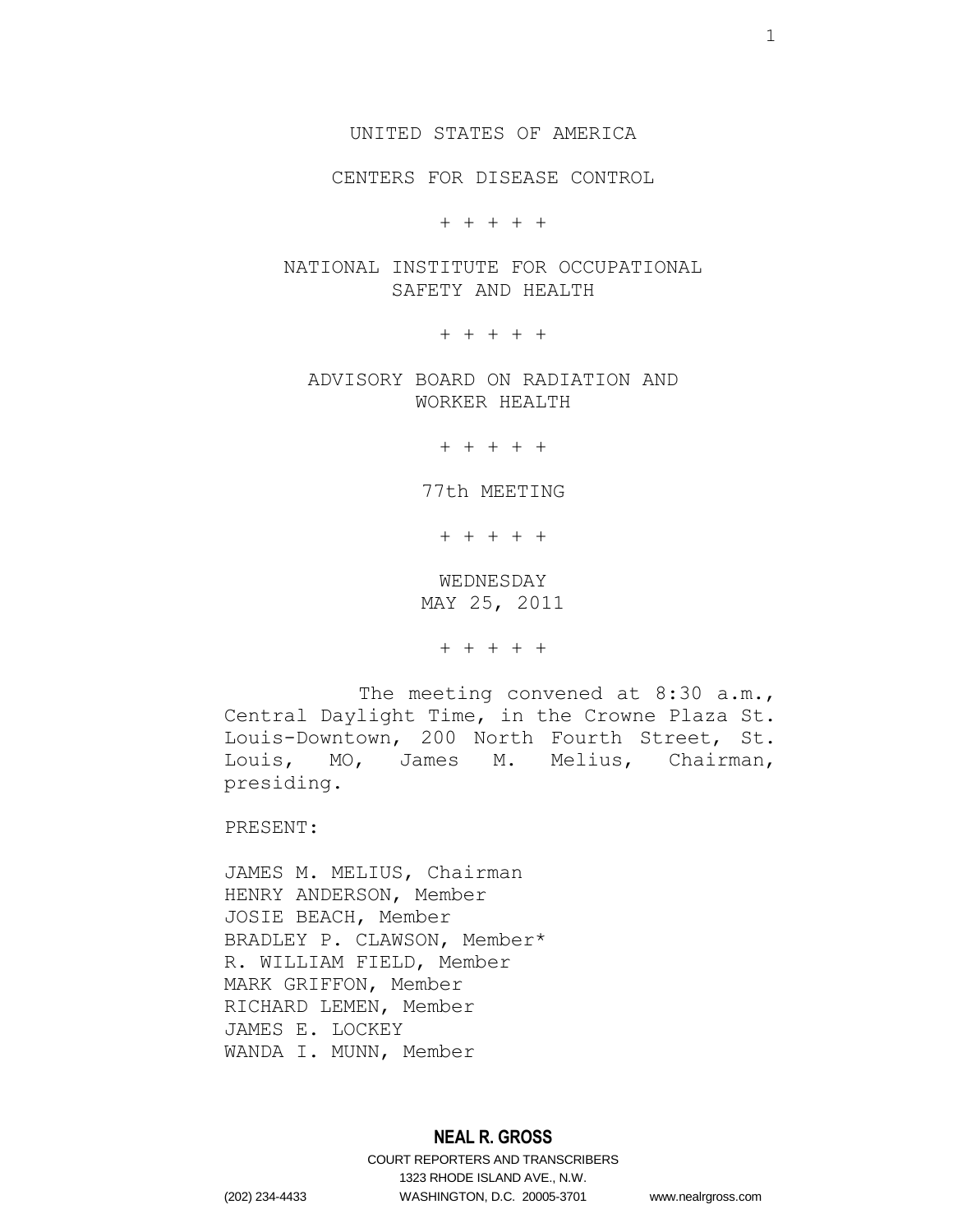PRESENT(continued):

ROBERT W. PRESLEY, Member GENEVIEVE S. ROESSLER, Member PHILLIP SCHOFIELD, Member PAUL L. ZIEMER, Member\* TED KATZ, Designated Federal Official

# **NEAL R. GROSS**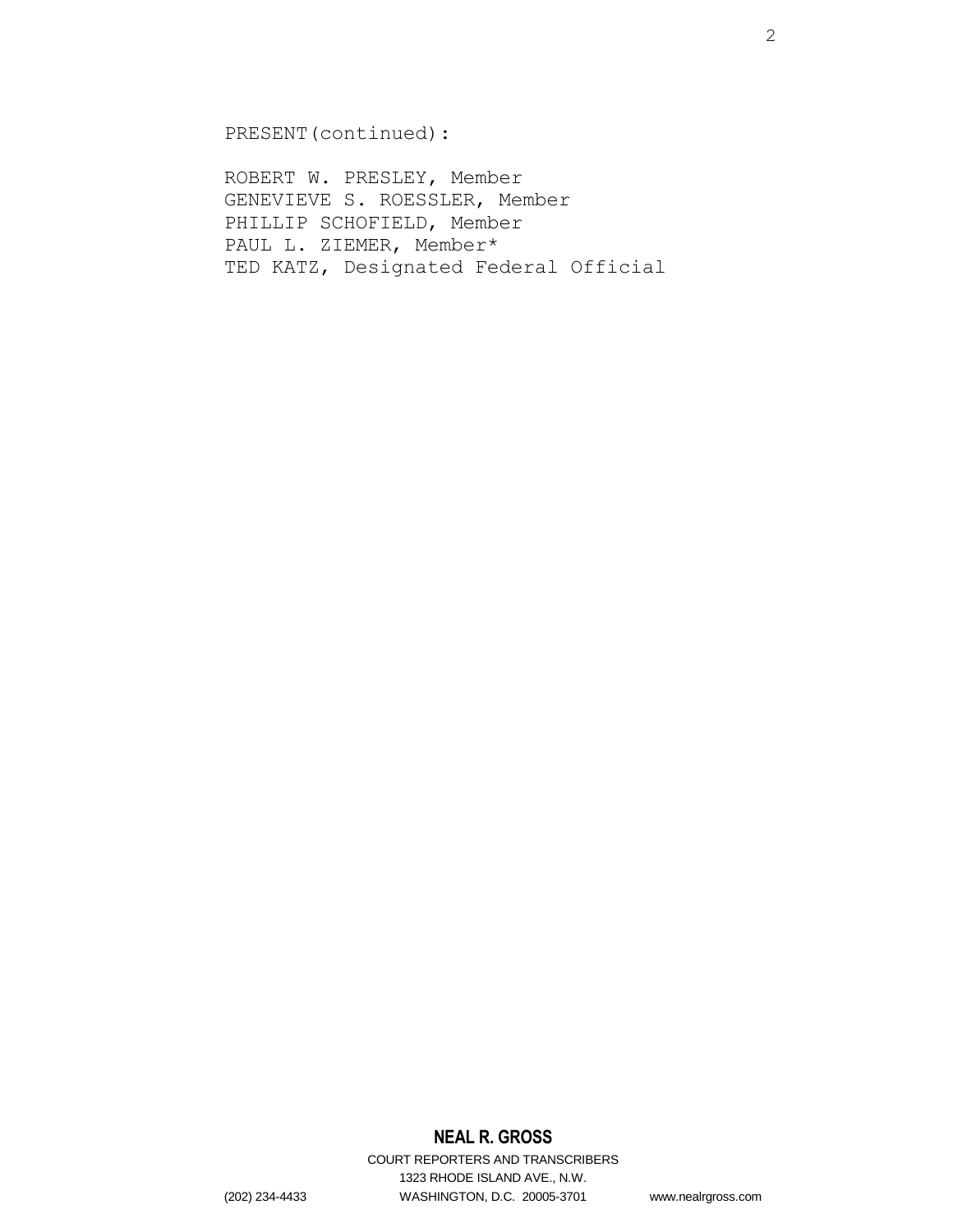REGISTERED AND/OR PUBLIC COMMENT PARTICIPANTS:

ADAMS, NANCY, NIOSH Contractor AL-NABULSI, ISAF, DOE ANDERSON, LOIS\* BURGOS, ZAIDA, NIOSH DAVIES, LOIS\* ELLISON, CHRIS, DCAS FESTER, THOMAS\* FITZGERALD, JOSEPH, SC&A FOULDES, TOM\* FUORTES, LARS GLOVER, SAM, DCAS HINNEFELD, STU, DCAS JOHNSON, MARY\* KINMAN, JOSH, DCAS KOTSCH, JEFF, DOL LEITON, RACHEL, DOE LEWIS, GREG, DOE LIN, JENNY, HHS MAKHIJANI, ARJUN, SC&A McFEE, MATT, ORAU Team NETON, JIM, DCAS RABINOWITZ, RANDY RAFKY, MICHAEL, HHS ROLFES, MARK, DCAS RUTHERFORD, LAVON, DCAS STEINBERG, GARY, DOL STIVER, JOHN, SC&A TAULBEE, TIM, DCAS TRIPLETT, TINA VALERO, OSCAR\* WADE, LEW, NIOSH Contractor WEST, TONY ZINK, BRIAN

\*Participating via telephone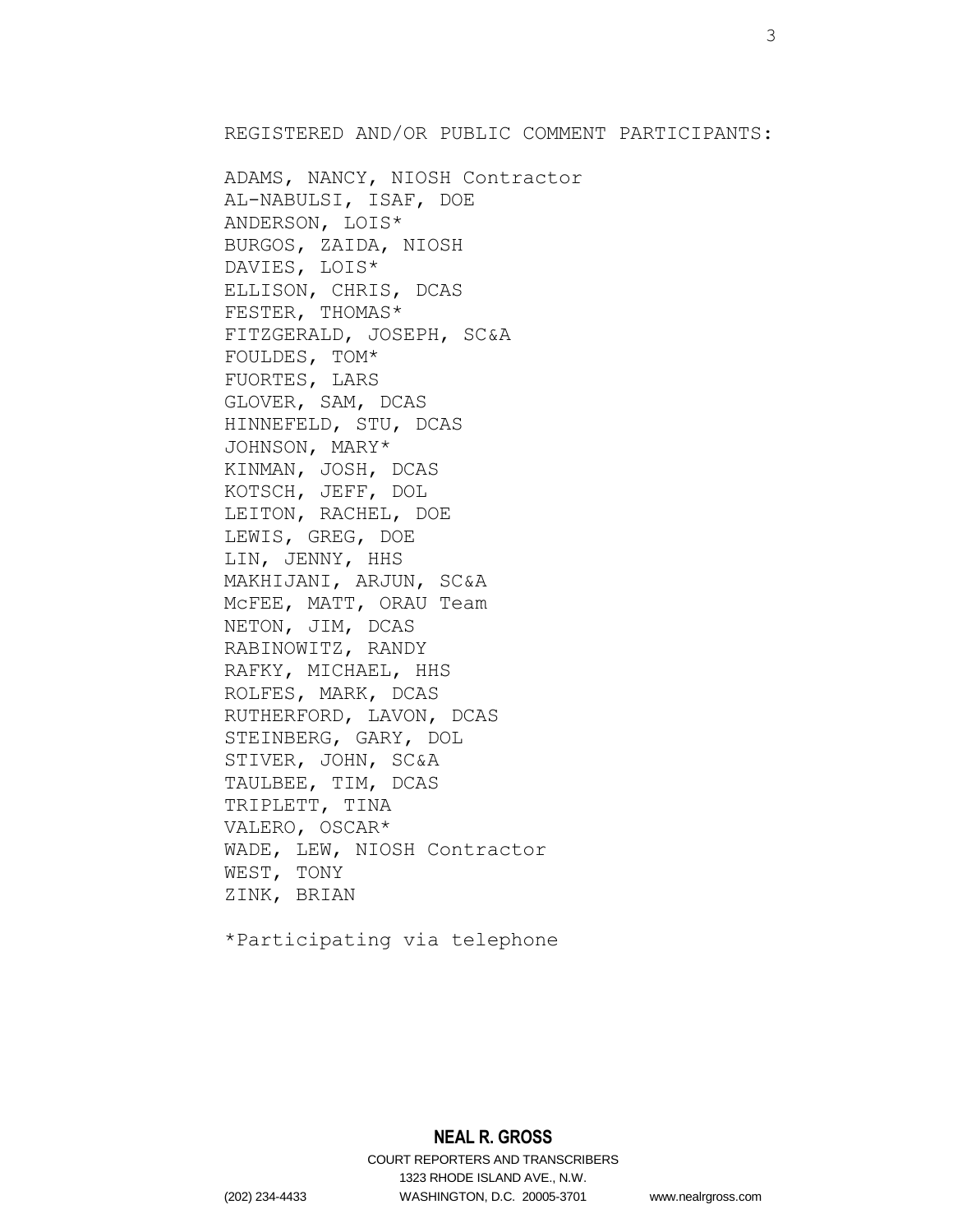P-R-O-C-E-E-D-I-N-G-S 2 8:29 a.m. CHAIRMAN MELIUS: Good morning everybody, we'll get started this morning. And we'll start with the usual, general work from Ted here, announcements and so forth. MR. KATZ: Right. Good morning and welcome everybody on the line and in the room, Advisory Board on Radiation and Worker Health. This is the 77th meeting, Day 2. 11 The first announcement to make, I think everyone in the room probably knows, but 13 for people on the line, we have a schedule 14 change today. We, if you see the Agenda, if 15 you don't have the Agenda, it's on the web, on the NIOSH webpage under the Board and under the Meeting Section. We had scheduled for Savannah River Site to be the first item on the Agenda at 8:30, but we've moved that to accommodate a Board Member who's coming in a little late this morning, to 11:00 a.m.

#### **NEAL R. GROSS**

COURT REPORTERS AND TRANSCRIBERS 1323 RHODE ISLAND AVE., N.W. (202) 234-4433 WASHINGTON, D.C. 20005-3701 www.nealrgross.com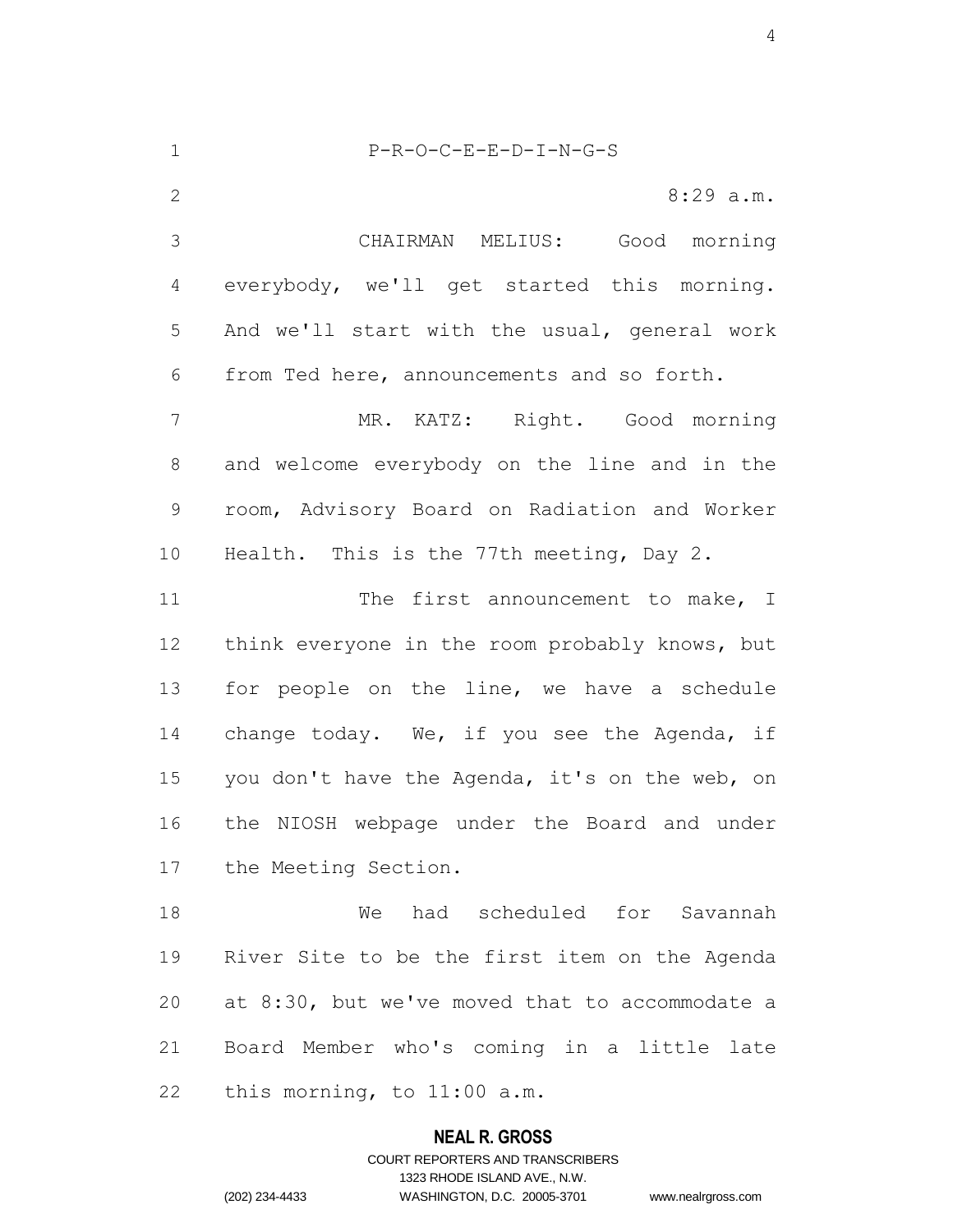And I believe we've gotten a hold 2 of the petitioners on this. So, Savannah River will be 11:00 a.m., and in its place this morning we have a work session from 8:30 to 9:30.

 Let me also note, again, for people on the line, all of the presentations should be, for this meeting, should be on the web at this point. And they're also at that same Board, the Board's section of the DCAS web page, under Meetings.

12 Last thing, just to note, for 13 people on the line again, is please mute your phone while you're listening. If you don't have a mute button, use \*6.

16 And then if you were to address the group, you would press \*6 again, to come 18 off of mute. There is a public session today, it's at 5:30 this evening. And that covers 20 the items for the meeting, thanks.

 CHAIRMAN MELIUS: Do you want us to check on Board Members --

#### **NEAL R. GROSS**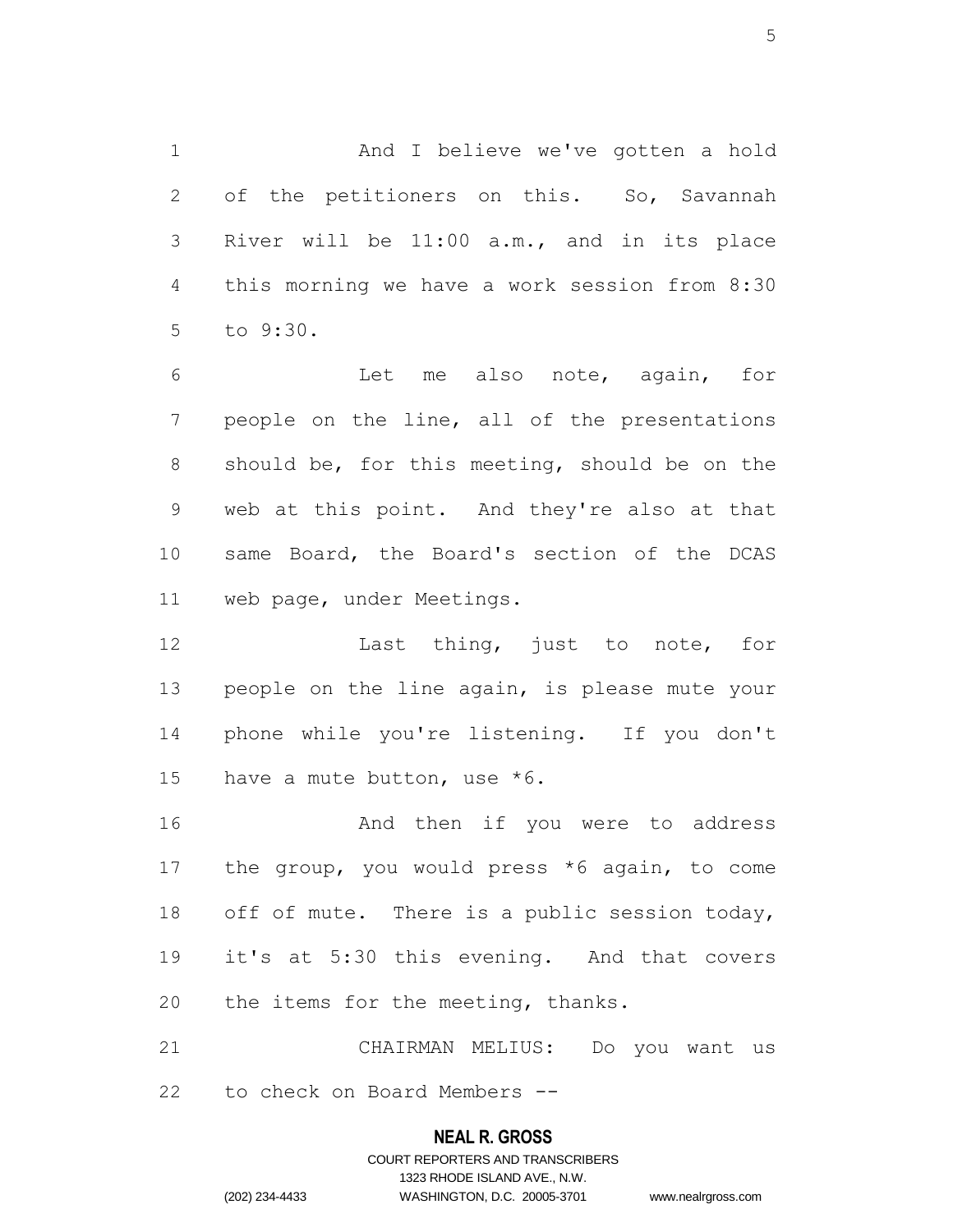MR. KATZ: Yes, roll call for Board Members. We have Members in the room I can see, but a number of Members are in other places. Let me just check and have you speak up. Dr. Ziemer, others who might be on the line? MEMBER ZIEMER: Paul Ziemer is here. MR. KATZ: Any other Board Members on the line? (No response.) 12 MR. KATZ: Very good. CHAIRMAN MELIUS: And we are expecting Mark Griffon to be arriving a little bit later. He emailed me at 5:00 a.m. to get some information about the meeting. I didn't answer. (Laughter.) CHAIRMAN MELIUS: At least, not at 5:00 a.m. What I thought we'd do this morning, up until time for the Sandia presentation, is we would go through our Work

# **NEAL R. GROSS**

|                | COURT REPORTERS AND TRANSCRIBERS |                    |
|----------------|----------------------------------|--------------------|
|                | 1323 RHODE ISLAND AVE N.W.       |                    |
| (202) 234-4433 | WASHINGTON, D.C. 20005-3701      | www.nealrgross.com |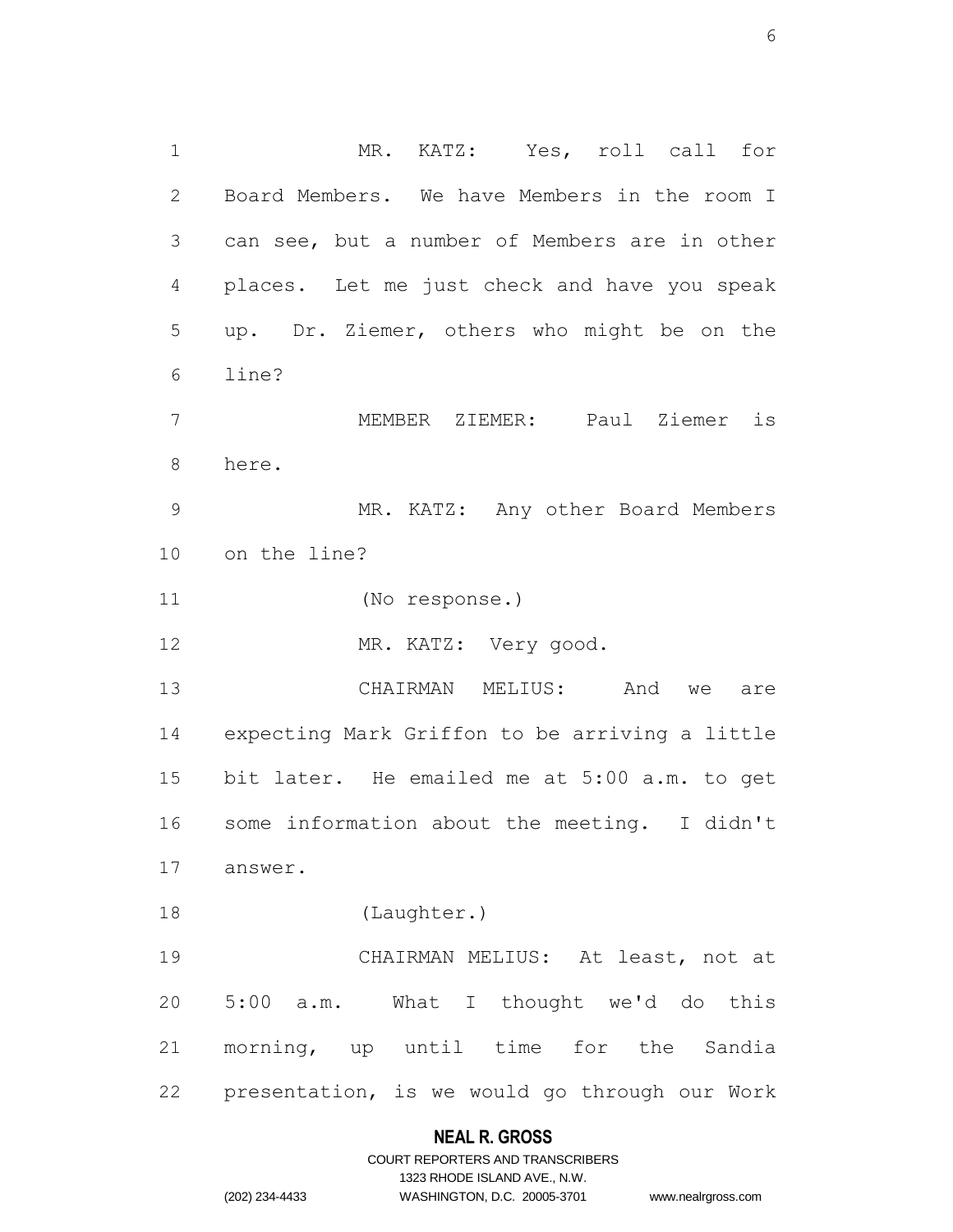Group reports and Subcommittee reports, at least, I think we can get most of them done. We do have a few Chairs that are missing so we'll have to skip over those.

5 And I think the first one is, on my list, is Brookhaven.

 MEMBER BEACH: At this time there's no change from my last update, other than I believe that I reported at the big teleconference.

 There is a Work Group meeting scheduled, half a day on July 7, for Brookhaven.

 CHAIRMAN MELIUS: Okay. Fernald we've heard from. Hanford, we talked a little bit about, during the public comment period yesterday, and we will hear a little bit later this afternoon, about the NIOSH Evaluation of the most recent petition from Hanford.

 Meanwhile, we've been working, SC&A has been working, there's been a number of changes in that, so we've sort of regrouped

#### **NEAL R. GROSS**

### COURT REPORTERS AND TRANSCRIBERS 1323 RHODE ISLAND AVE., N.W. (202) 234-4433 WASHINGTON, D.C. 20005-3701 www.nealrgross.com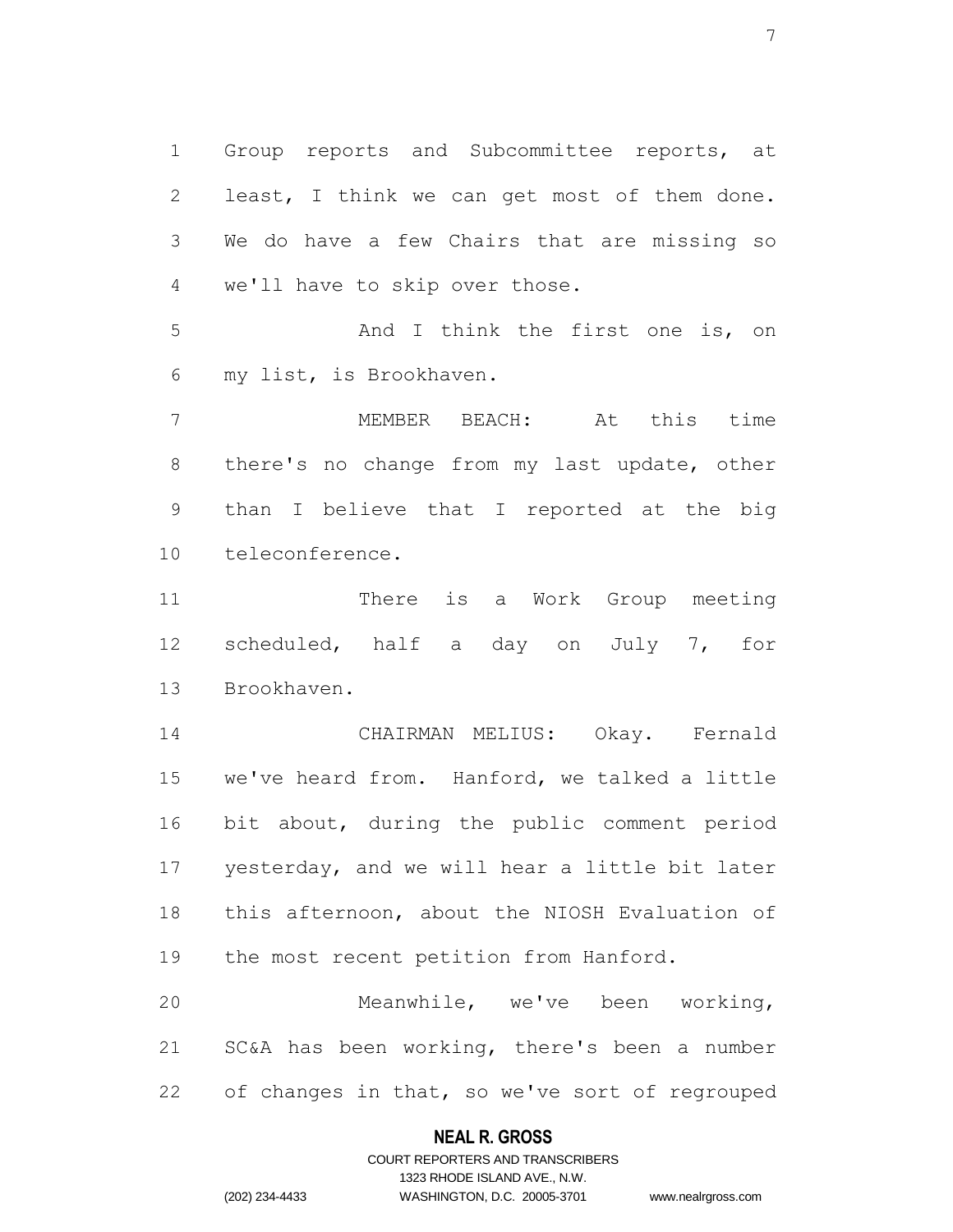and identifying sort of key issues going forward on that. We'll have to then figure out how to handle the new petition also, at some point, depending on how we handle that. I know, Arjun, do you want to say a few words about this? DR. MAKHIJANI: Thank you, Dr. Melius. Our direction from the Work Group has been to review the updated Site Profile from 2010, of NIOSH from the remaining SEC period, because that's where the dose reconstruction method is defined. So I've gone over the matrix for the issues that still need to be resolved and

I'm preparing a report.

 We've completed the evaluation of the completeness and adequacy of the data for various radionuclides. And so the report is rather long. And, as I mentioned yesterday, we've done the interviews for Building 324, and are evaluating that for the SEC period.

CHAIRMAN MELIUS: Good. And so we

#### **NEAL R. GROSS**

### COURT REPORTERS AND TRANSCRIBERS 1323 RHODE ISLAND AVE., N.W. (202) 234-4433 WASHINGTON, D.C. 20005-3701 www.nealrgross.com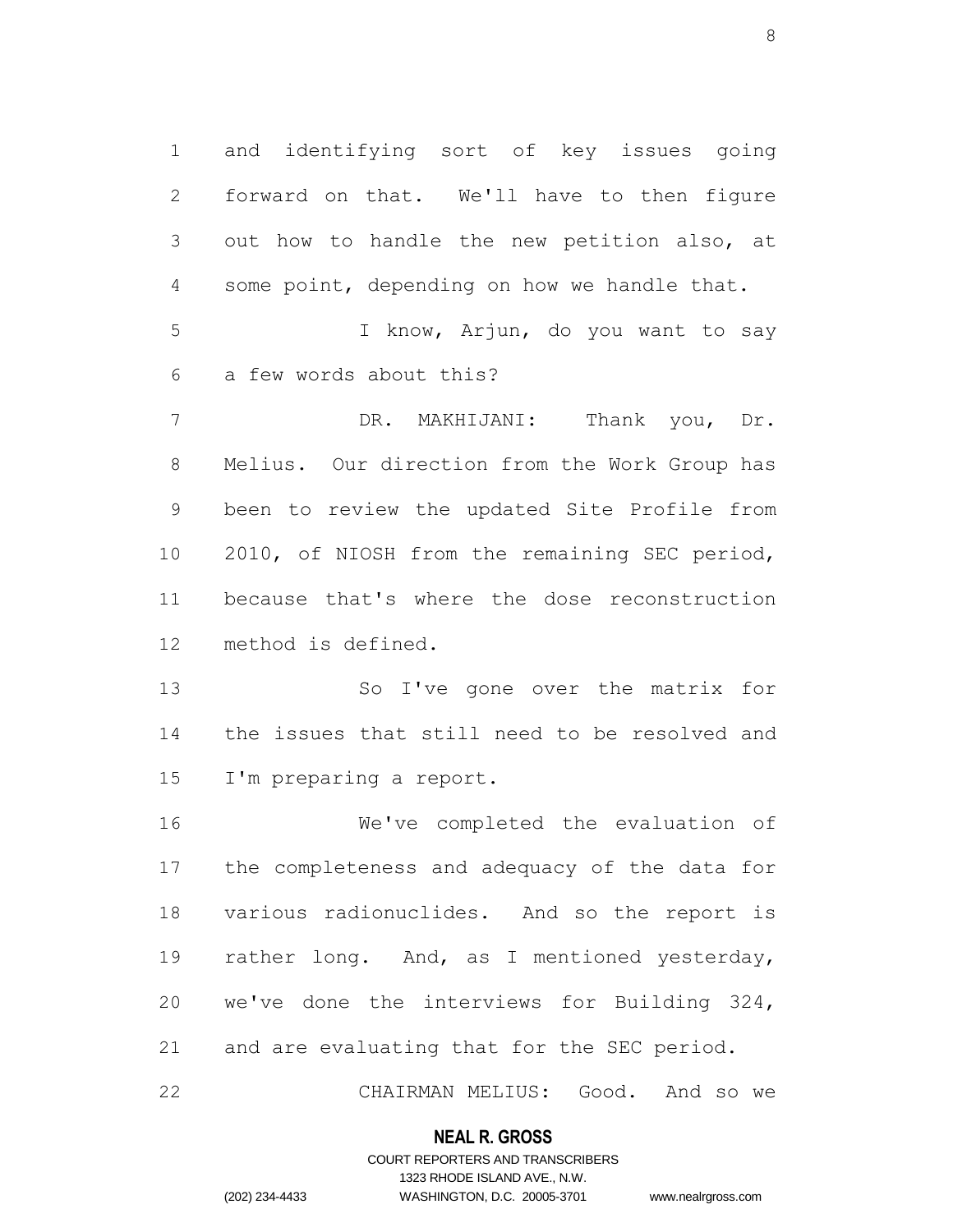would be expecting your report --

 DR. MAKHIJANI: In early June, maybe at the end of the first -- CHAIRMAN MELIUS: Okay. DR. MAKHIJANI: In the first ten days of June we will send the report for the DOE for review. And maybe a Work Group meeting in July. CHAIRMAN MELIUS: So, Members of that Work Group, if you take note and we will circulate some dates and set up a meeting sometime in July, for that one. 13 Thank you, Arjun, for that. Idaho, I know, Phil? MEMBER SCHOFIELD: We are scheduled to meet -- MR. KATZ: Phil, your mic is not on. MEMBER SCHOFIELD: We are scheduled to meet on June 21st, in Cincinnati for a Work Group session. CHAIRMAN MELIUS: And are we

#### **NEAL R. GROSS**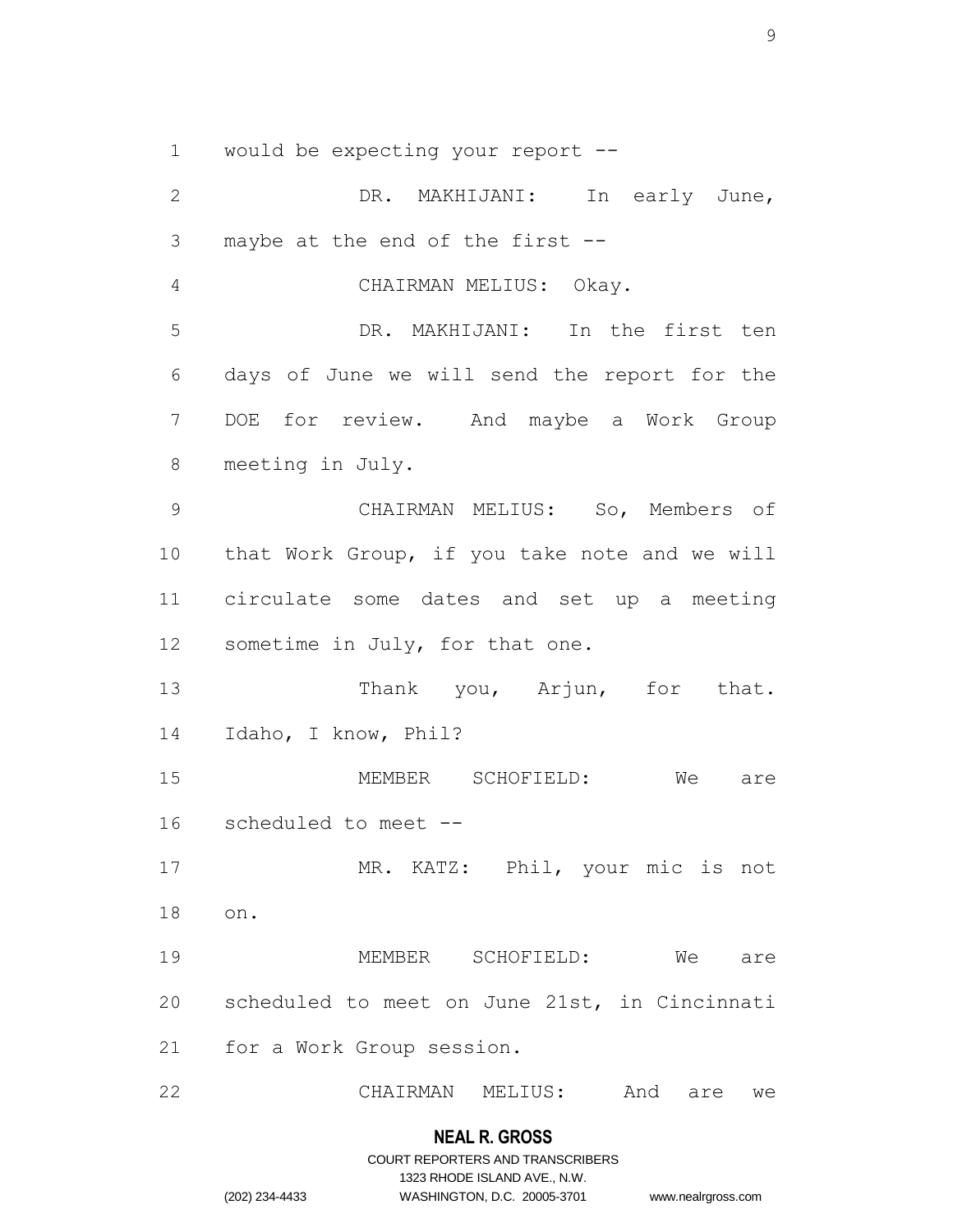expecting all reports and updates and responses from NIOSH and so forth to be ready by then?

MEMBER SCHOFIELD: Yes.

 CHAIRMAN MELIUS: Okay. I couldn't quite tell from the schedule and so forth. Good, okay. Dr. Ziemer, Lawrence Berkeley.

 MEMBER ZIEMER: Nothing to report on Lawrence Berkeley.

 CHAIRMAN MELIUS: Okay, thanks, 12 sorry to surprise you there. Linde, Gen?

 MEMBER ROESSLER: We're scheduled for a Work Group meeting on July 7th. We're sharing the day with the Brookhaven Work Group. Linde will be meeting in the afternoon at 1:00, and we'll begin our deliberations on SEC Petition 154.

 And I understand that SC&A will have their comments to us in time for that meeting.

CHAIRMAN MELIUS: Okay, thank you.

#### **NEAL R. GROSS**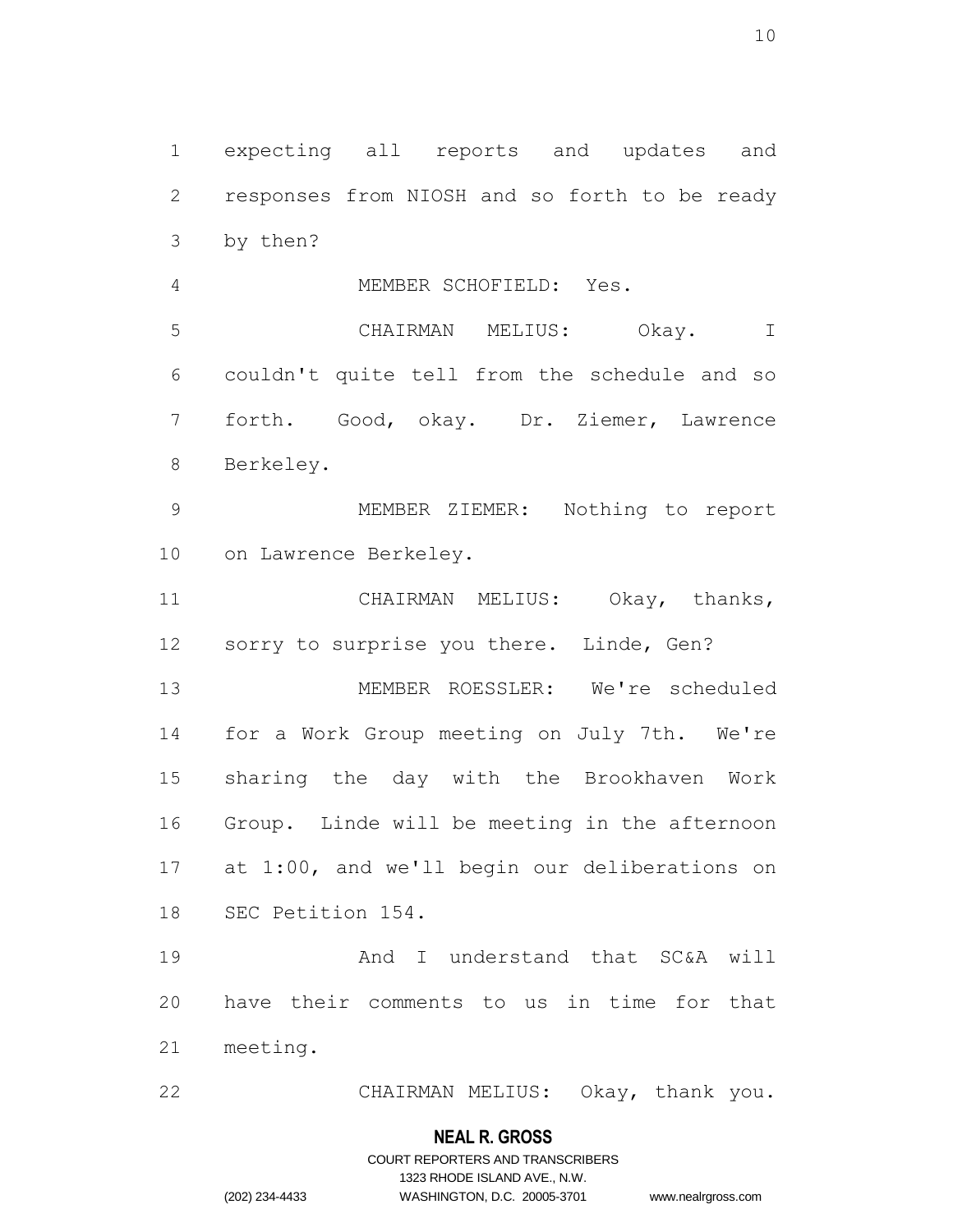LANL we'll have to postpone until Mark gets here. Mound.

 MEMBER BEACH: At this time there is no change for Mound, other than expected documents from NIOSH have been pushed back until I believe the May time frame.

7 So, as soon as we have those in hand, there's three outstanding reports we're waiting for. They're pretty encumbered, they're large reports.

 Once we have the reports we'll schedule a Work Group meeting. So hopefully before the August meeting.

 CHAIRMAN MELIUS: Good. Pantex, Brad isn't here. I think Greg Lewis gave the update on that when we had some discussion at the time.

 And someone correct me if I'm 19 wrong, from the Work Group, but the, there are plans for both a meeting in Germantown to go over documents, as well as possibly a site visit, if I understood correctly, in early

#### **NEAL R. GROSS**

### COURT REPORTERS AND TRANSCRIBERS 1323 RHODE ISLAND AVE., N.W. (202) 234-4433 WASHINGTON, D.C. 20005-3701 www.nealrgross.com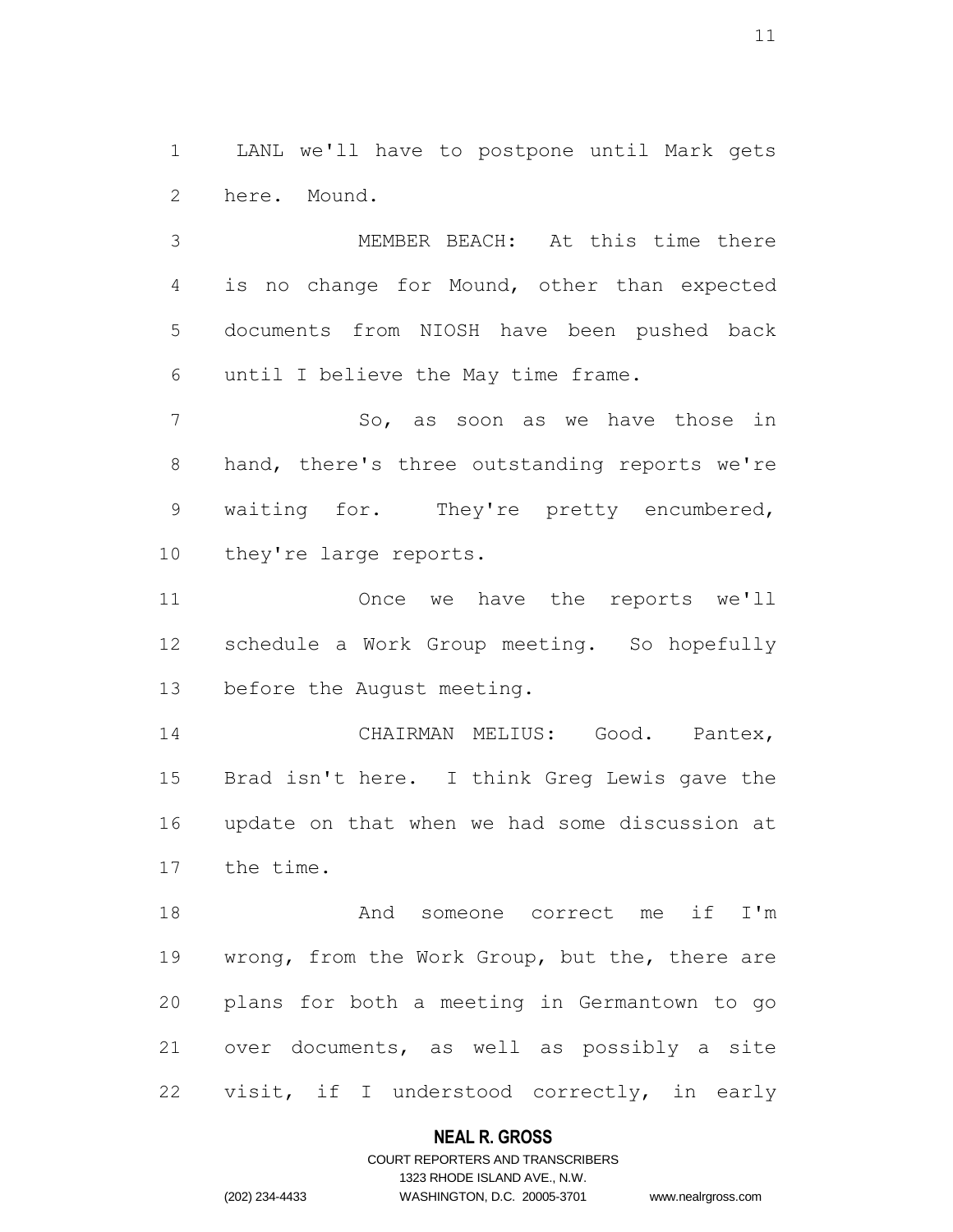June?

 MR. LEWIS: Yes, this is Greg Lewis. There's a meeting scheduled for I think June 16th or 13th -- CHAIRMAN MELIUS: Yes. MR. LEWIS: -- in Germantown. And then I believe that SC&A is also going to be visiting Pantex sometime in mid June, although I'm not certain. MEMBER BEACH: The week of the 20th. MR. LEWIS: The week of the 20th, okay. CHAIRMAN MELIUS: And so forth. And, I think, my understanding is that those meetings will help to resolve issues related to Pantex and so I don't think it's -- it's even foreseeable we may have some resolution of that for August meeting. We'll see. I may be optimistic but, I think, they're making significant progress, as I understand it.

#### **NEAL R. GROSS**

## COURT REPORTERS AND TRANSCRIBERS 1323 RHODE ISLAND AVE., N.W. (202) 234-4433 WASHINGTON, D.C. 20005-3701 www.nealrgross.com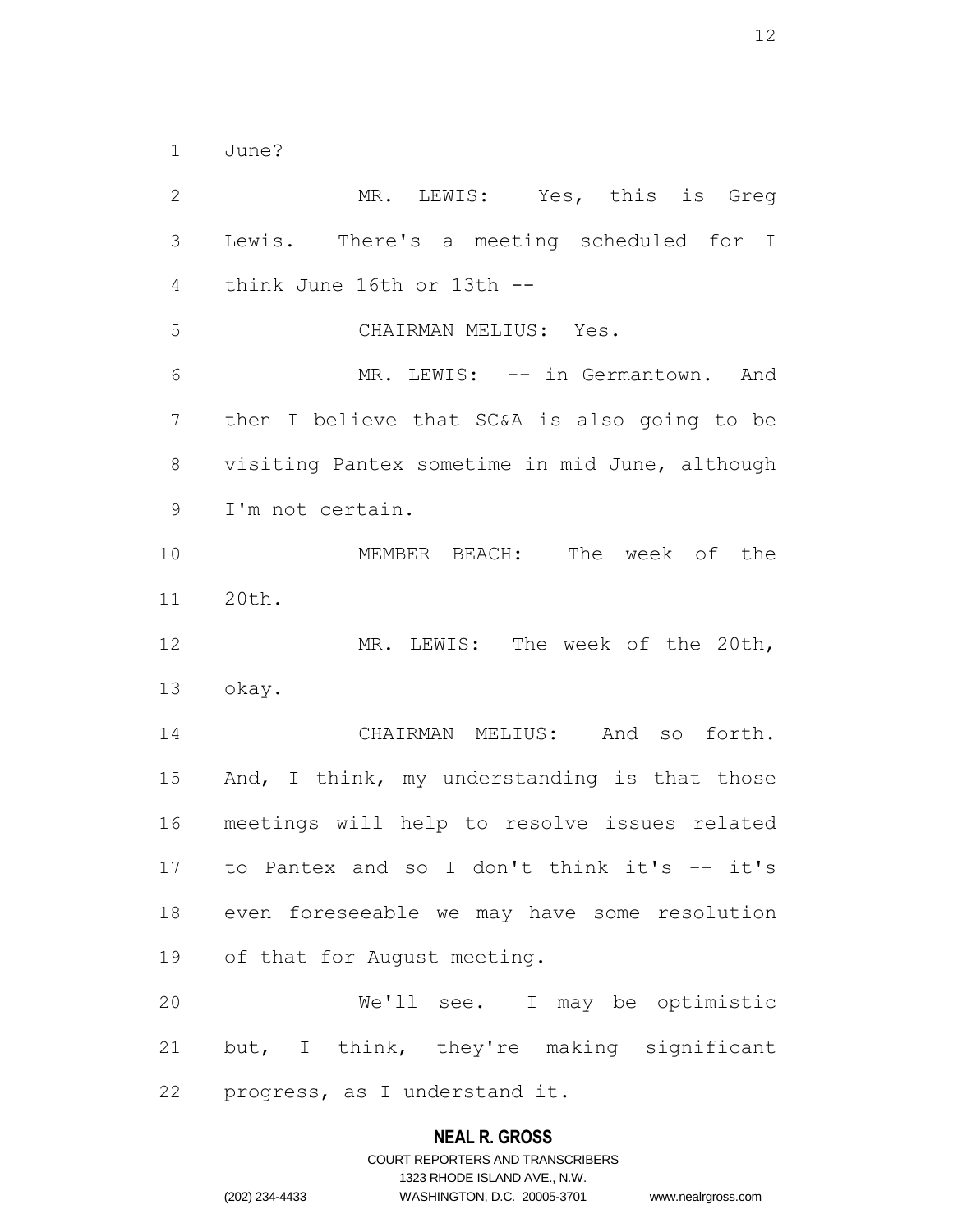1 I know, Joe, do you want to have anything to add?

 MR. FITZGERALD: Not too much. I think we have a lot of activity over the next four to five weeks. We just had a Work Group meeting, SC&A did an onsite classified review. The Board is of course going to do its classified review in a couple of weeks for the onsite at Pantex in three weeks, as Greg noted.

 And there's a number of documents going back and forth, including updated matrix, so I think there's been a lot of progress over the last month or two.

 And, as you were saying, I think we're hopeful that in the next month or so, we can kind of get these things to closure.

 CHAIRMAN MELIUS: Okay. Thanks, Joe. Pinellas, Phil.

 MEMBER SCHOFIELD: Nothing new at this point. There have been some new documents, but we're having the same issues at

### **NEAL R. GROSS**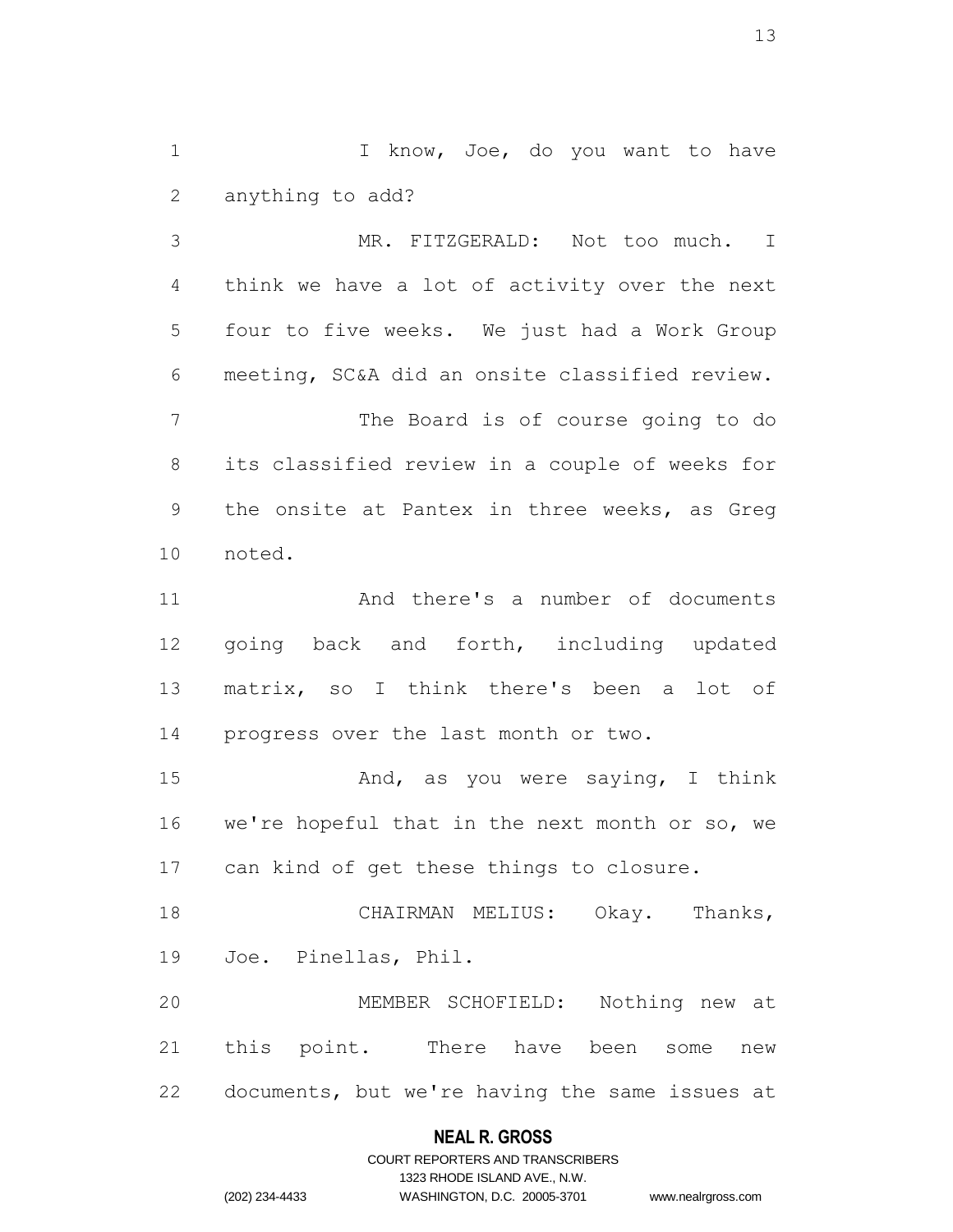Pinellas that we are having at Mound.

 Since they're already putting, SC&A and NIOSH, putting the effort in at Mound, it would just be a duplication. CHAIRMAN MELIUS: Okay, so, so I understand sort of the game plan would be to wait for the Mound -- 8 MEMBER SCHOFIELD: Correct. 9 CHAIRMAN MELIUS: Yes, report -- MEMBER SCHOFIELD: If we can settle those issues there, then we can settle anything at Pinellas. CHAIRMAN MELIUS: Okay, that makes sense and so forth. And you're on the Mound Work Group. Good, okay. Piqua, Dr. Poston is not here, so I don't think we have an update on that. Did they meet? 18 MR. KATZ: They did meet and they did agree on recommendations and so on, so that will be ready for August. CHAIRMAN MELIUS: Good. Now that LaVon has left the room, we can tell him that

#### **NEAL R. GROSS**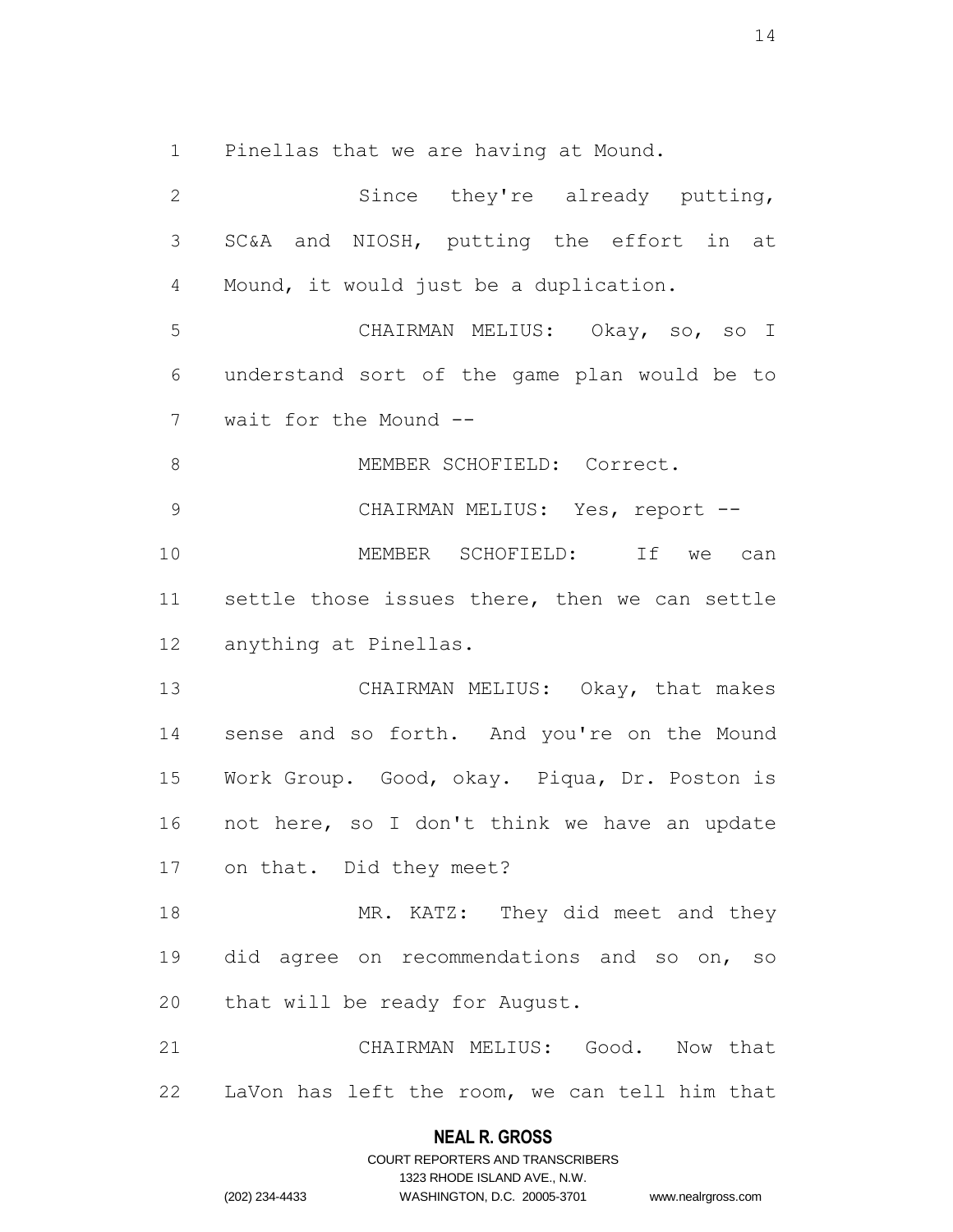he's about to, don't do too far, LaVon.

 We go through these reports, we may put you on.

(Laughter.)

 CHAIRMAN MELIUS: I should have let him get farther. Portsmouth, Paducah, K-25. I think this has a new name.

 MEMBER SCHOFIELD: Yes, that's the gaseous diffusion plants and we are scheduled to meet on July 6. NIOSH has issued some new papers that SC&A still has to respond to.

 CHAIRMAN MELIUS: Okay. I feel 13 like we're having a naming contest for that, 14 get a new acronym or something for that. Rocky, we have to wait for Mark.

 Santa Susana, I don't think, Mike Gibson, you're not on the line, are you? I haven't heard him, okay. Josie?

 MEMBER BEACH: We have nothing planned for Santa Susana, but I believe we have documents due some time towards the end of the year.

### **NEAL R. GROSS**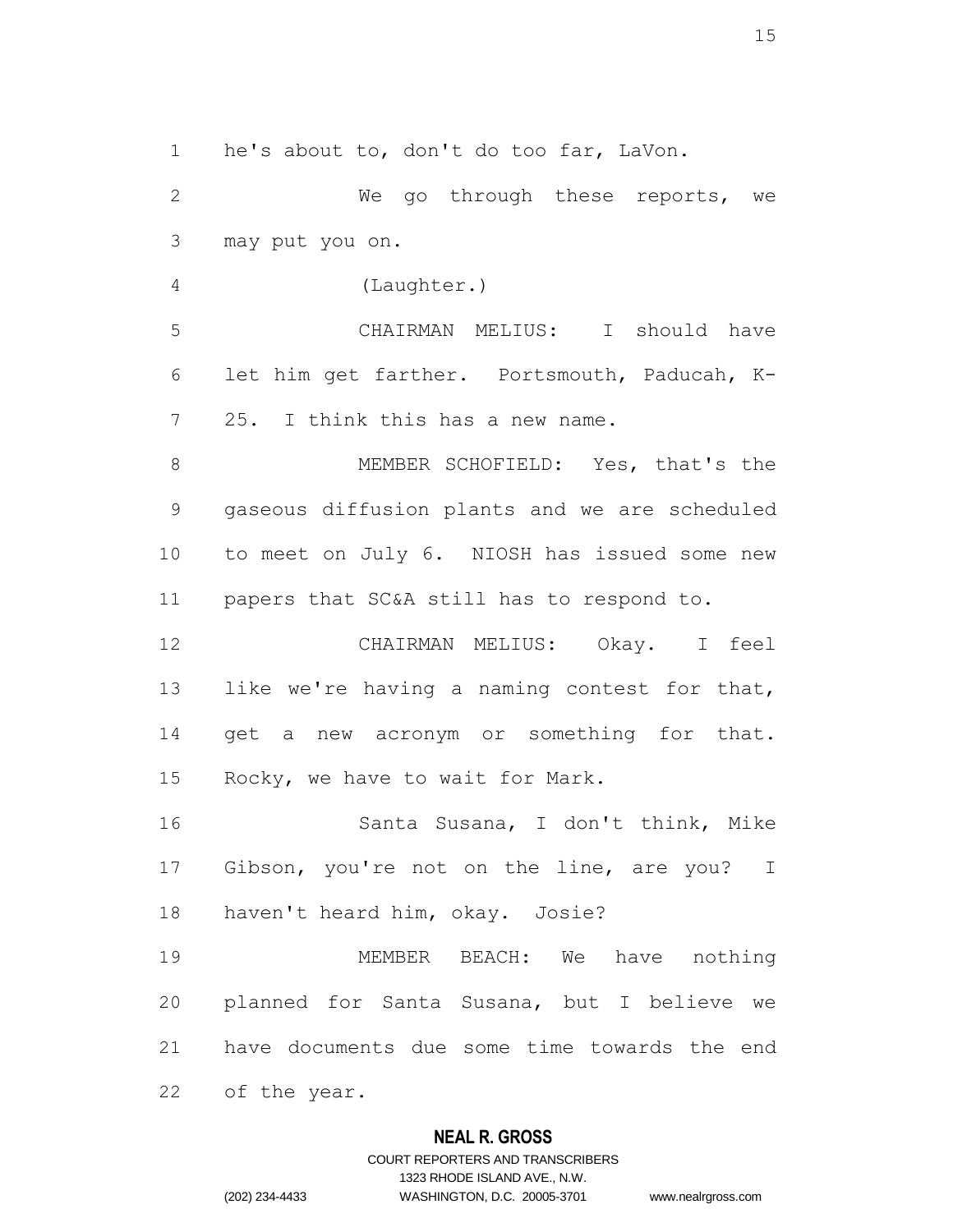CHAIRMAN MELIUS: Okay. DR. NETON: We are working on those and I suspect within the next few weeks or so we'll have a proposition. CHAIRMAN MELIUS: Okay, so we may need a Work Group meeting once those documents are out? Okay. 8 MEMBER ZIEMER: Dr. Melius? CHAIRMAN MELIUS: Yes. MEMBER ZIEMER: Ziemer here. On Santa Susana, I'm just looking at the DCAS matrix. They have several deliverables that show up for July 11th and 18th. 14 CHAIRMAN MELIUS: Right. MEMBER ZIEMER: So, I think that's what Josie was referring to. CHAIRMAN MELIUS: Yes, and Jim Neton confirmed that. We need to follow up and make sure Mike knows that and we can get that Work Group together at some point. Or I don't know if they're going to want SC&A to review, but I think they

### **NEAL R. GROSS** COURT REPORTERS AND TRANSCRIBERS

1323 RHODE ISLAND AVE., N.W.

(202) 234-4433 WASHINGTON, D.C. 20005-3701 www.nealrgross.com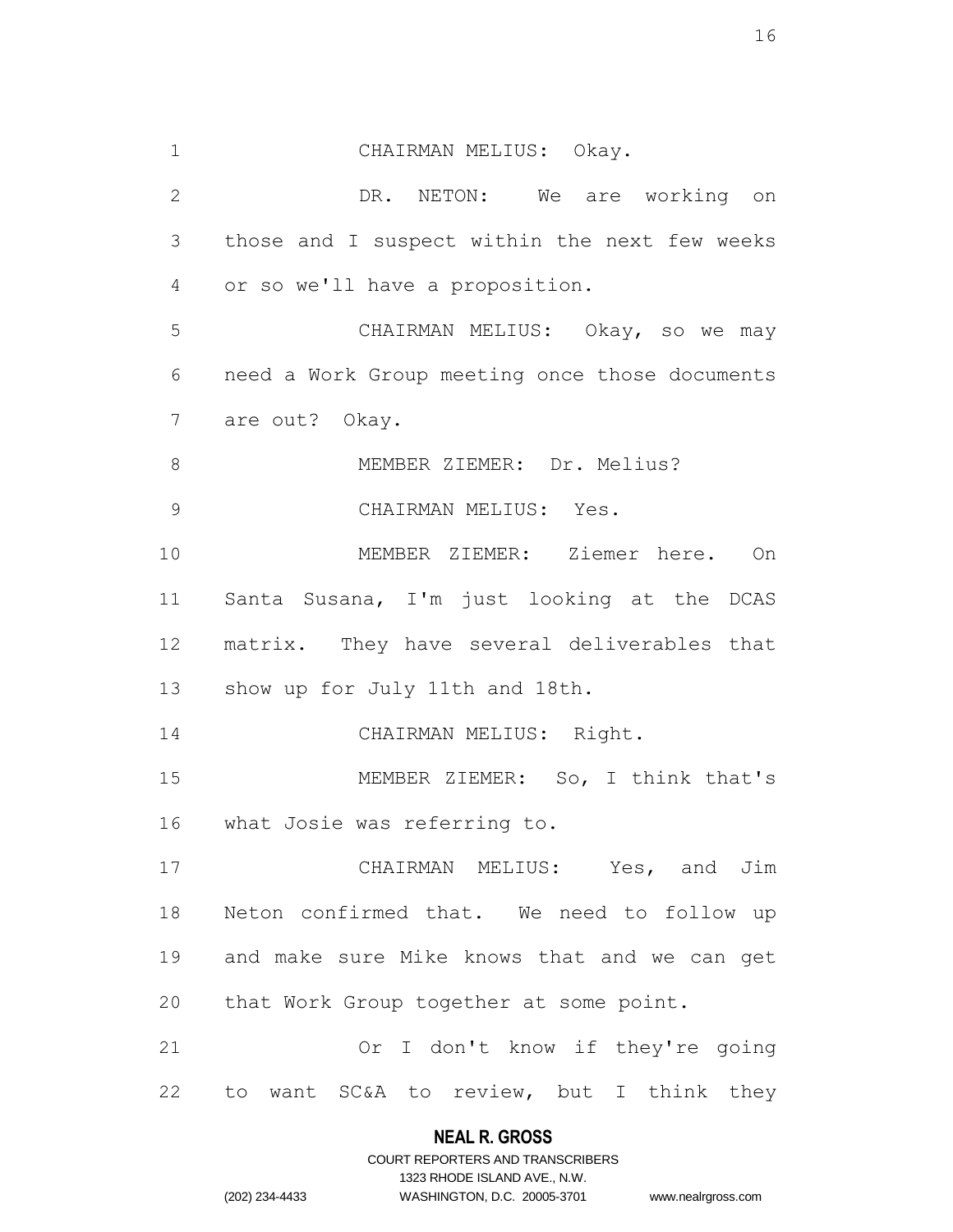probably need to meet first and do that.

 Savannah River we'll hear from in a little bit, when Mark Griffon gets here, hopefully. And, if Mark doesn't get here, we'll hear about it. And Science Issues, I don't believe this Committee has met. We have a charge for that Committee to review and so forth. Dr. Ziemer, not to put you on the spot, I don't know if you were listening when we were talking yesterday about CLL, I believe you were on the line. 14 MEMBER ZIEMER: Yes. CHAIRMAN MELIUS: And we wanted the Science Work Group to review it. David 17 Richardson has a conflict on that. So he wouldn't be able to participate. Would you be willing to Chair that meeting? MEMBER ZIEMER: I could do that. I heard another pretty good suggestion

#### **NEAL R. GROSS**

COURT REPORTERS AND TRANSCRIBERS 1323 RHODE ISLAND AVE., N.W. (202) 234-4433 WASHINGTON, D.C. 20005-3701 www.nealrgross.com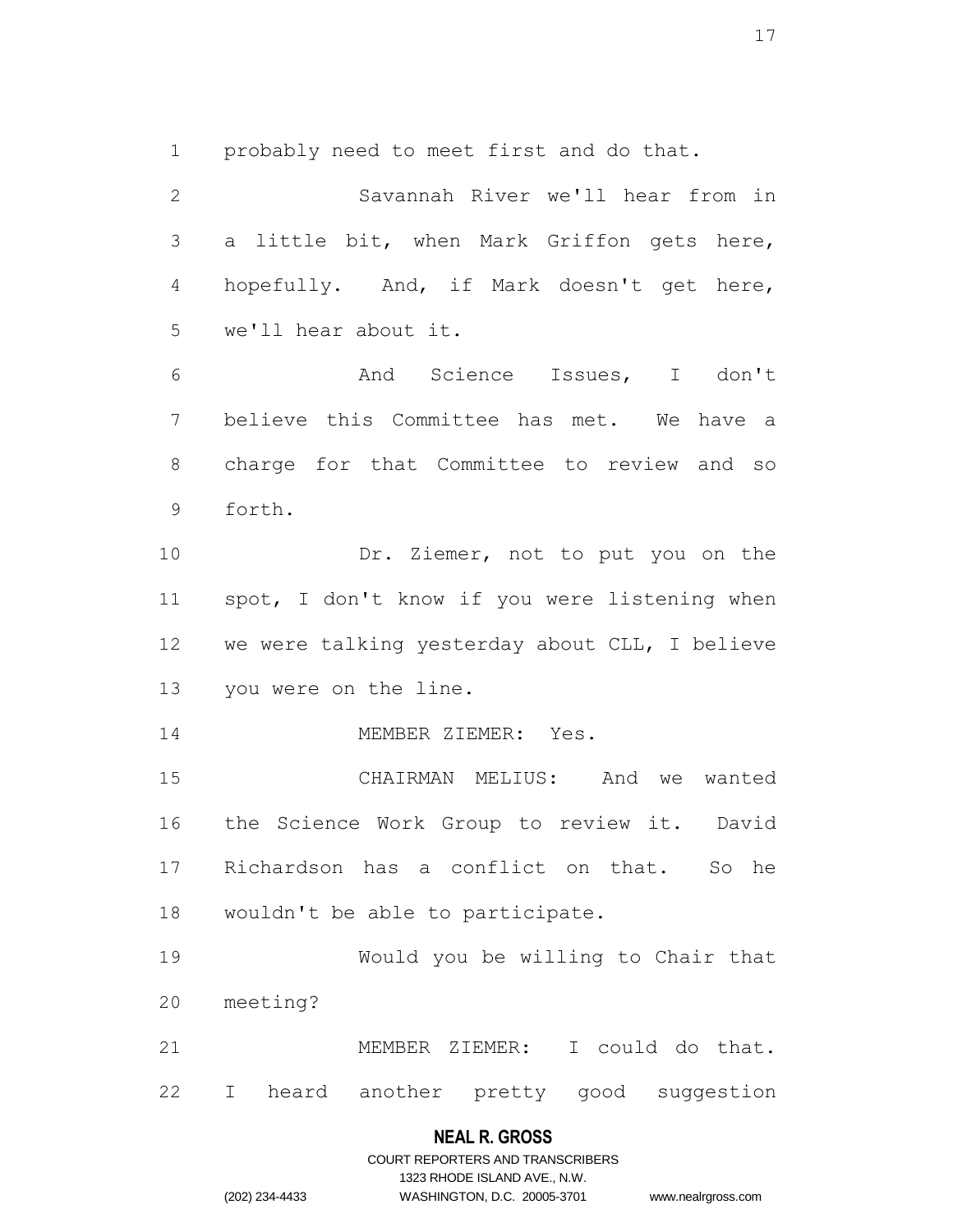yesterday for Dr. Lemen, but if he's not available, I will do it.

 CHAIRMAN MELIUS: He appears to be reluctant.

(Laughter.)

 MEMBER ZIEMER: Okay, I will work with Ted --

8 CHAIRMAN MELIUS: Yes, that's what I thought. Thank you very much, Dr. Ziemer. The Special Exposure Cohort Issues group did have a conference call and discussion on General Electric, and we'll report on that later this afternoon.

 Subcommittee on Dose Reconstruction. Mark is not here, so I think we'll postpone that.

 I was going to skip over Procedures, but Wanda, I can tell is ready.

19 MEMBER MUNN: Oh, good.

(Laughter.)

 MEMBER MUNN: Procedures has only met twice this year. We have quite a gap

#### **NEAL R. GROSS**

COURT REPORTERS AND TRANSCRIBERS 1323 RHODE ISLAND AVE., N.W. (202) 234-4433 WASHINGTON, D.C. 20005-3701 www.nealrgross.com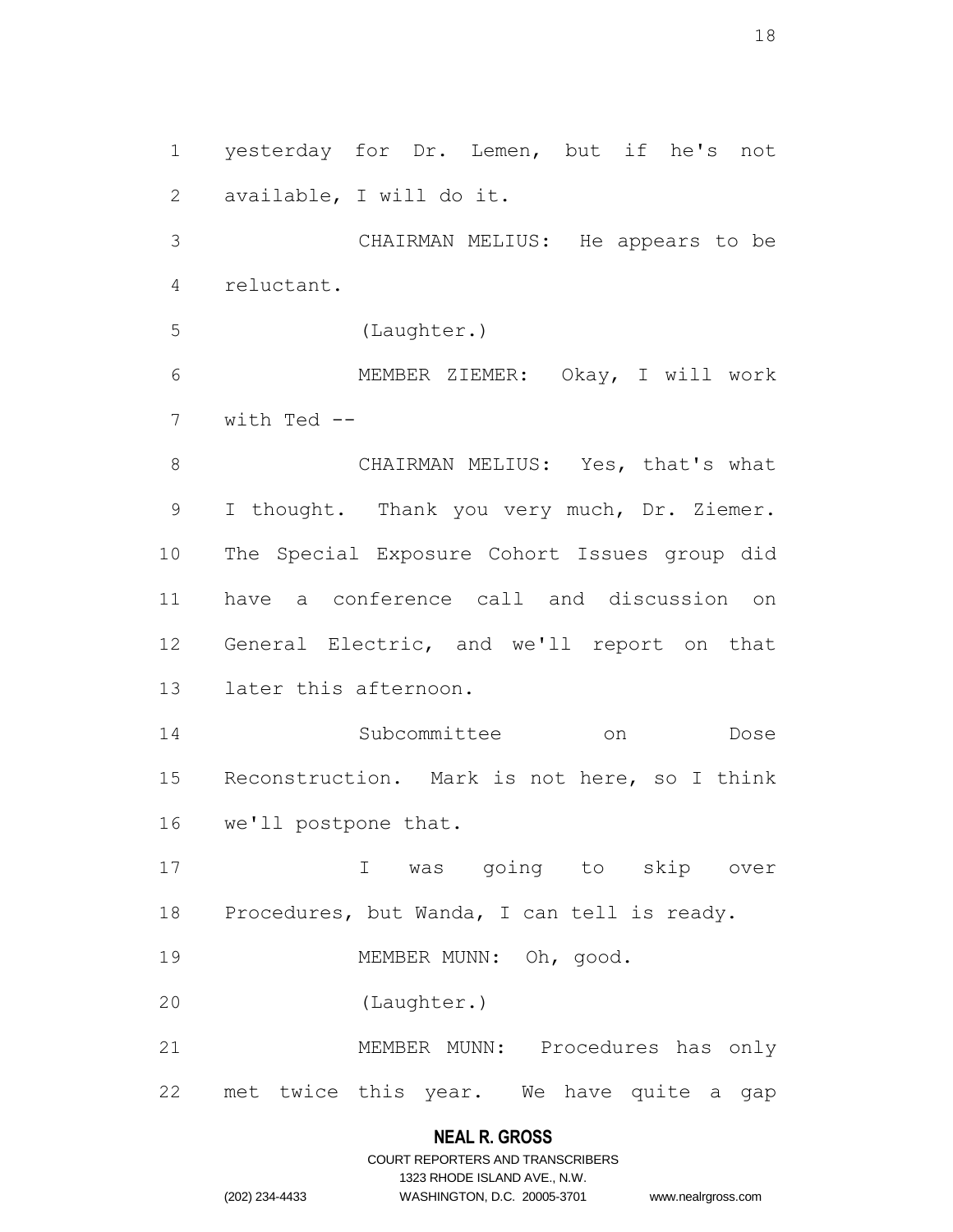between our last meeting and our next one upcoming in July, because of other activities and the absence of a couple of our Members being out of the country for a while.

 We have quite a bit on our plate, and we'll have a full agenda in July, when we do meet on the 14th. We have taken a look at our last meeting at some 14 of our two pagers that we are just about ready to put up on the website.

11 They are not quite ready vet because one of our Members wanted to make one or two minor adjustments, at least do a little editing before that happens. We also have another group of two pagers, just slightly 16 larger than that, that are ready for us to address at this next meeting.

 The really good news is that in the interim, our IT folks have finally gotten together the new format and new Working Regulations for our internal electronic matrix that we use to track things with.

### **NEAL R. GROSS**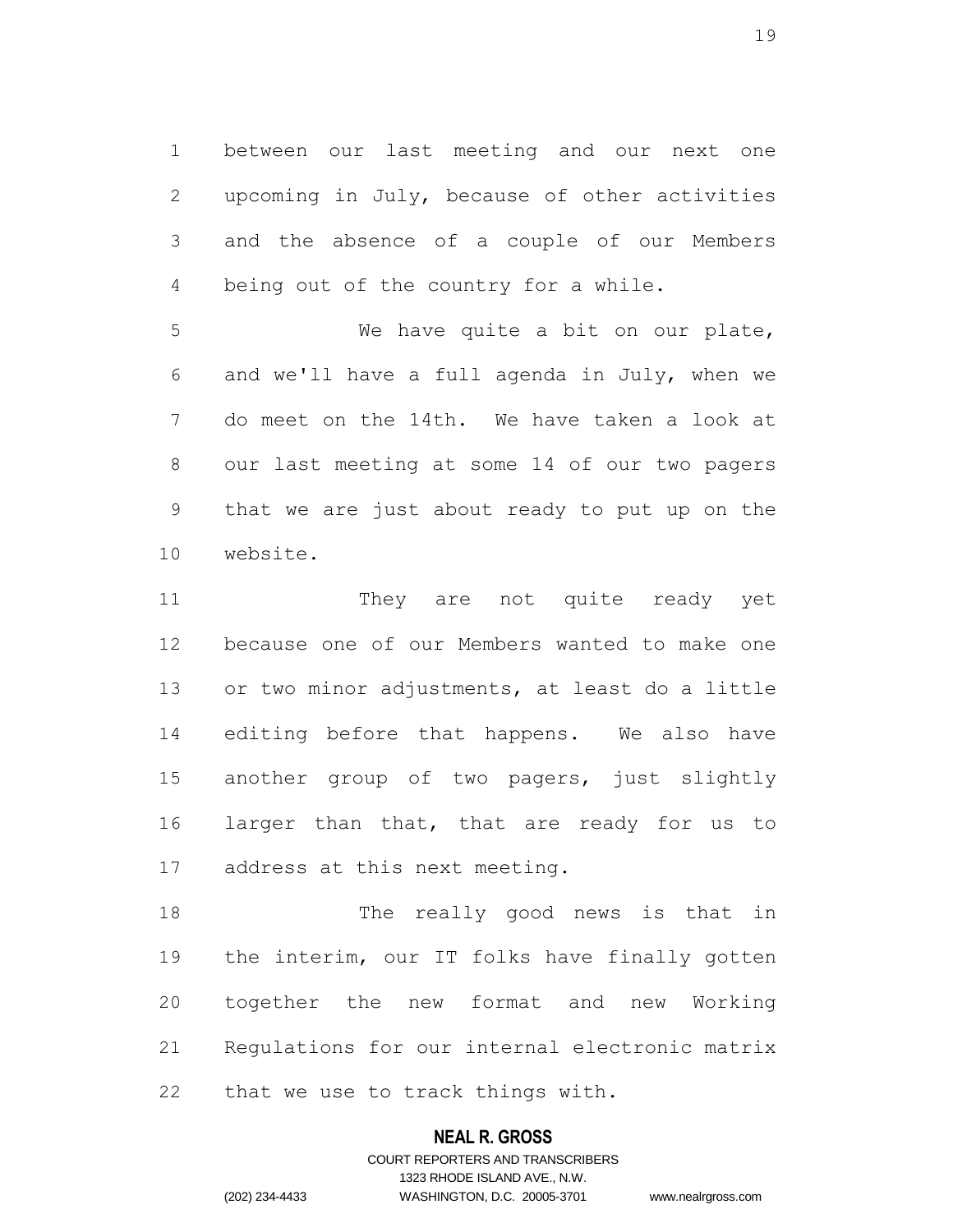And we haven't taken it out for a dry run yet. We'll be doing that in July. But, we're very pleased that it's reached the point it has and thank all of the people who have been involved in them.

 CHAIRMAN MELIUS: Thank you. Any questions for Wanda?

(No response.)

CHAIRMAN MELIUS: Okay.

 MR. KATZ: If I could just add 11 something. Wanda, the other thing that's important that we'll be taking up at this meeting is the portion of the Norton SEC petition that is yet to be considered by the Board.

 MEMBER MUNN: Thank you, Ted. Yes, there are a couple of items which we haven't had before, which will be new. Norton will be one of them.

 CHAIRMAN MELIUS: Okay, thanks. TBD-6000, Paul?

MEMBER ZIEMER: Yes, Paul Ziemer

#### **NEAL R. GROSS**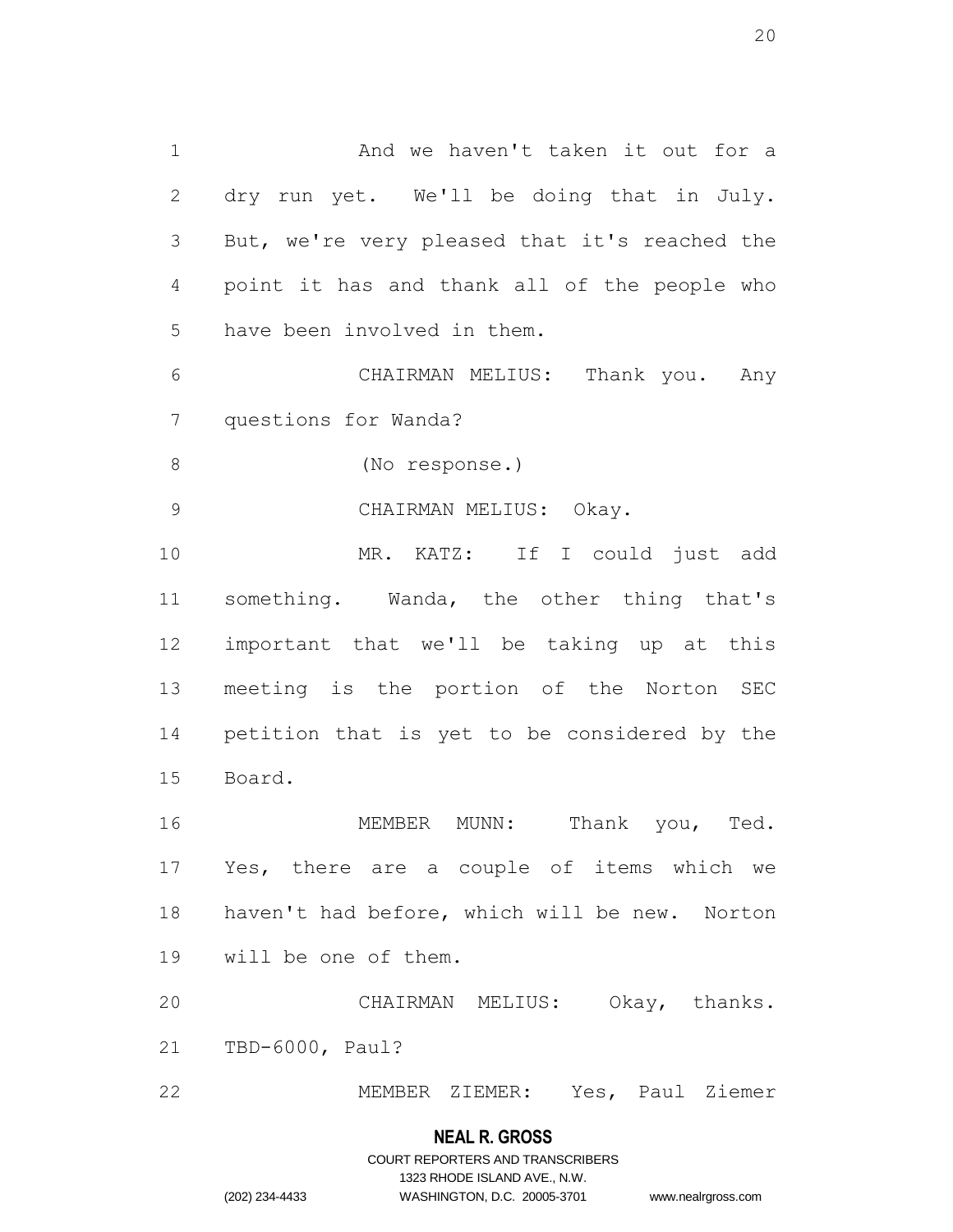and I'm here on TBD-6000. The Work Group hasn't met since late last year because we've been awaiting some deliverables from NIOSH.

 But I can now report on the status of those. First of all, on the main document, TBD-6000, all of the matrix issues have been resolved by the end of our last meeting.

8 And I can now report to you, this is in the deliverable list that the Board Members got in the last few days, that we have a June 20th, date listed for delivery and for the revision of TBD-6000.

 So I believe that means we'll be in a position also for the old Dose Reconstruction Sheet reviewed for updating.

 And of course the Work Group doesn't do that, but the fact that there will be a revised TBD available, I think will be good news for the petitioners as well as for the claimants, at least General Steel Industries.

The other thing to report is that

#### **NEAL R. GROSS**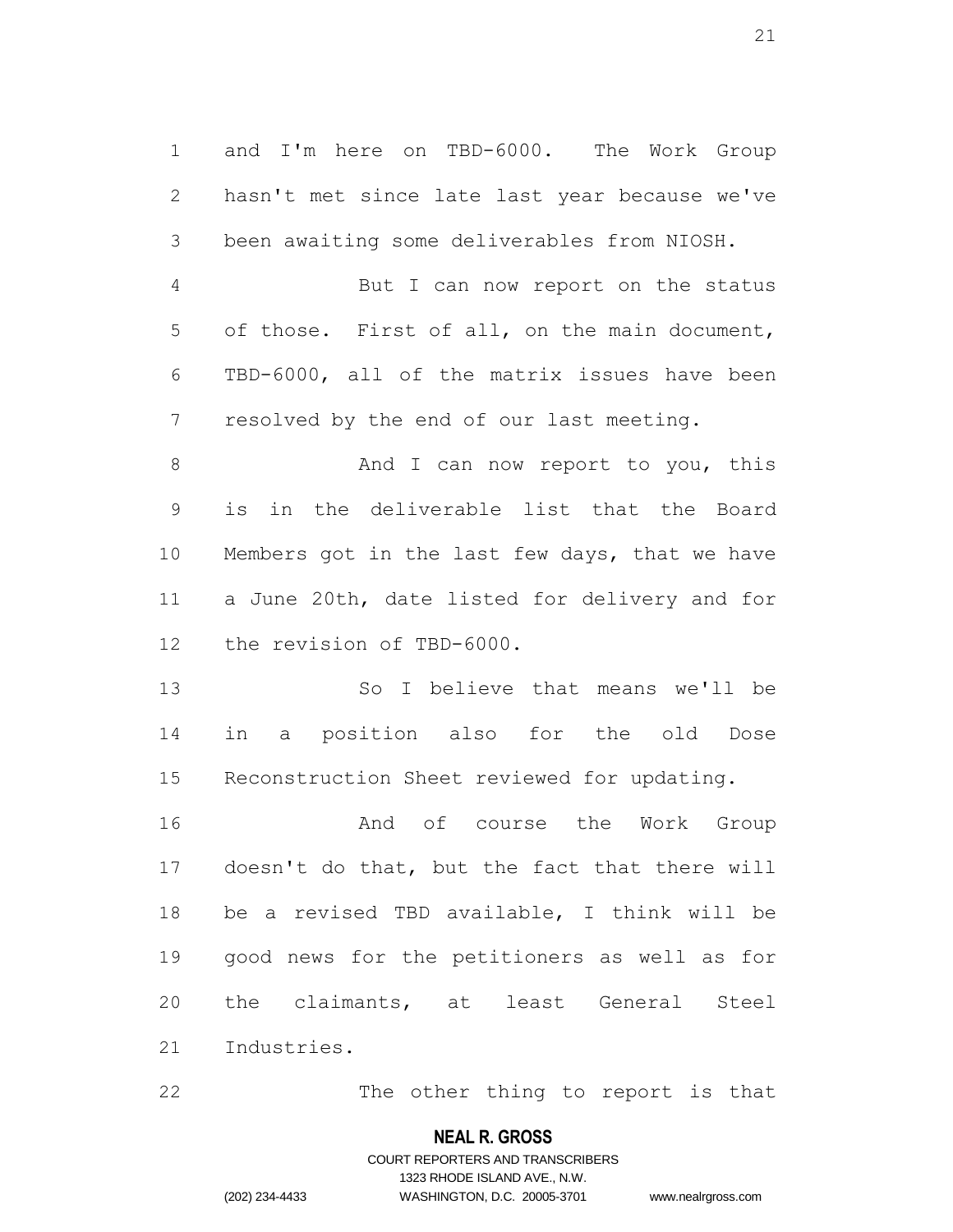for General Steel Industries, we now have the commitment from NIOSH for, on the so-called path forward, for four deliverables on July 29th, dealing with radiography with radium sources and by St. Louis testing, and by portable x-ray sources and cobalt-60.

 So all the radiography documents are going to be addressed in terms of source terms. And so the Work Group will plan to meet, we have to give SC&A time to review those documents.

 And we'll need to, at this meeting, I think, this week we will meet to authorize SC&A to go ahead and review those documents when they become available.

16 And then the Work Group would meet probably late August or early September. I thought late August, although I've already heard from SC&A that their staff people might not be available until early September.

21 But, in any event, we will meet as soon as we can after the documents are

#### **NEAL R. GROSS**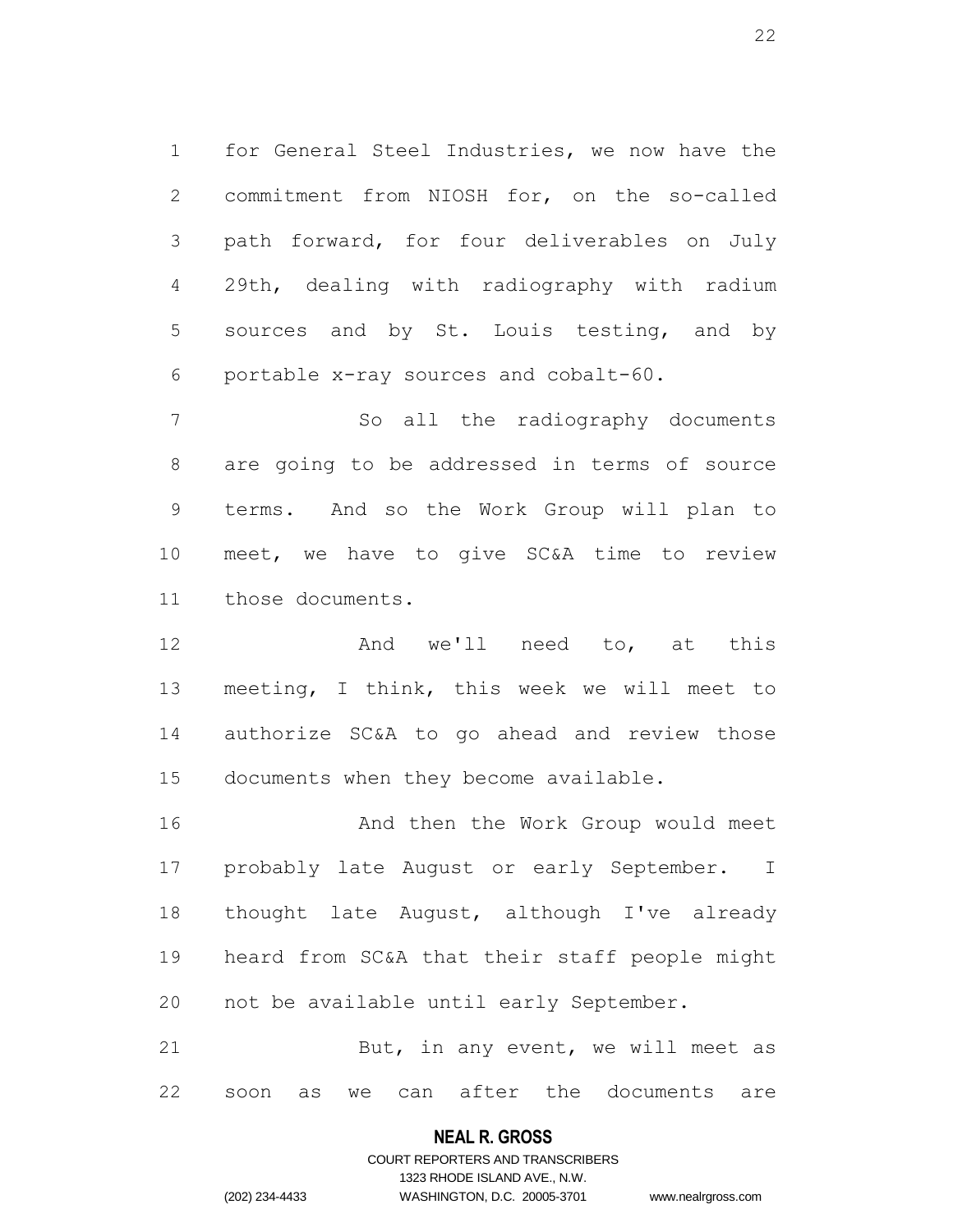reviewed. There is another set of documents that are shown as having a deliverable date in December.

 And these deal with betatron source terms, both the old and new betatron. Some activation issues for air activation and activation from uranium that was tested or handled in the betatron and steel activation from the betatron.

 And then some related issues with the dose modeling and the film badge records in terms of determining the extent to which 13 those complement or supplement each other.

 So we have two sets of deliverables. I know, as far as the petitioners are concerned, they will be concerned about the fact that some of these deliverables will not show up now until December, which means we would get into, you know, February or so, before we could resolve everything.

And you heard the concerns

#### **NEAL R. GROSS**

### COURT REPORTERS AND TRANSCRIBERS 1323 RHODE ISLAND AVE., N.W. (202) 234-4433 WASHINGTON, D.C. 20005-3701 www.nealrgross.com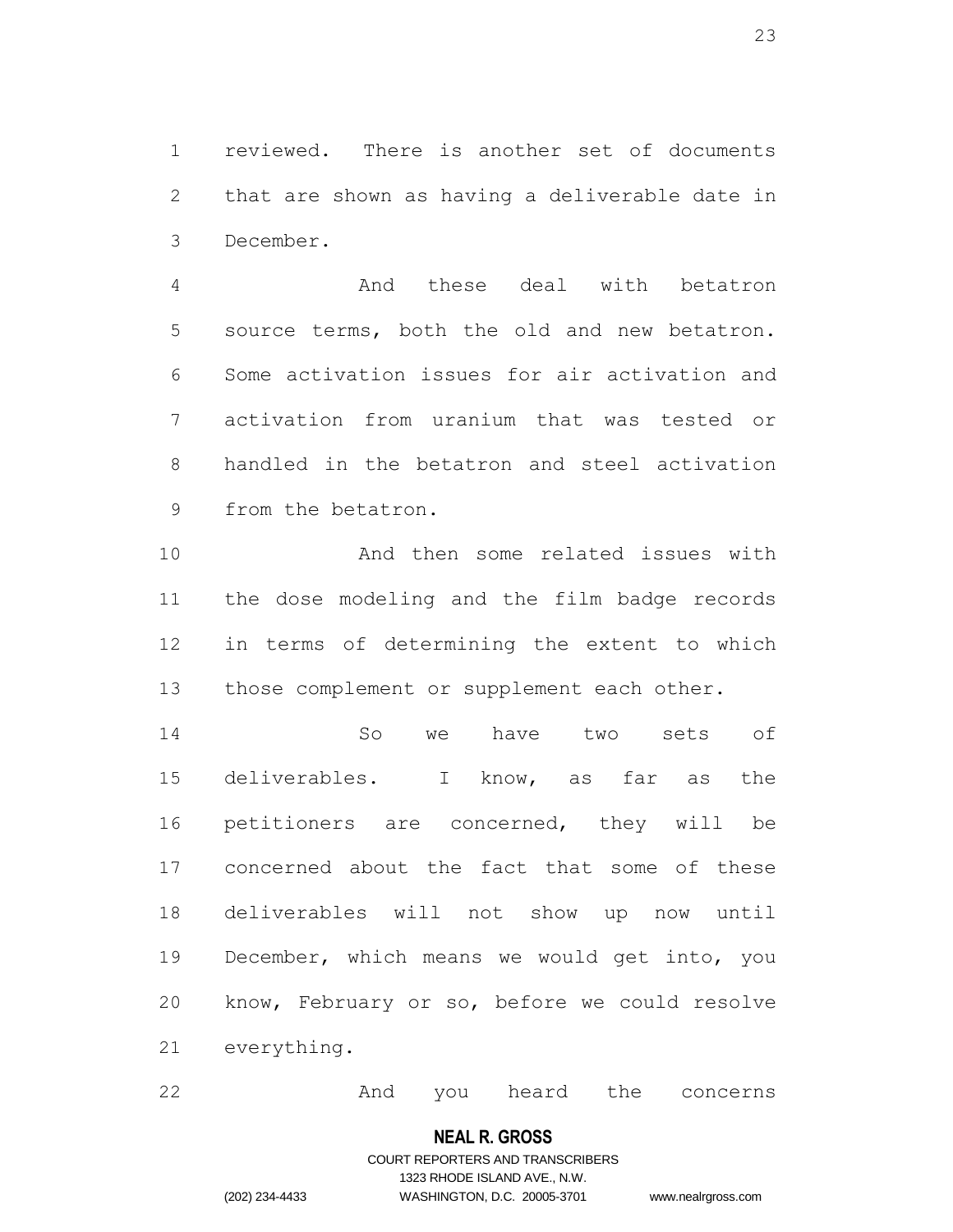expressed by the Illinois Representative yesterday about this particular facility and the concerns the petitioners have about the time that has elapsed.

 Anyway, that is what we have, what we see coming down the pike. I would certainly be my wish that we resolve all of these as quickly as we can upon receipt of the documents.

 CHAIRMAN MELIUS: Okay, thank you, Paul. And I'll make a note, we will task 12 SC&A, see if there are any other items that we need to task them with that come out of this session. TBD-6001, Henry.

 MEMBER ANDERSON: We held our second meeting on May 16th, and we spent considerable time, because it was our second meeting, we felt we needed to have a name change, since we were disbanded as 6001.

 So we're now going to be known as the Uranium Refining AWEs Work Group. So, that's the first thing.

#### **NEAL R. GROSS**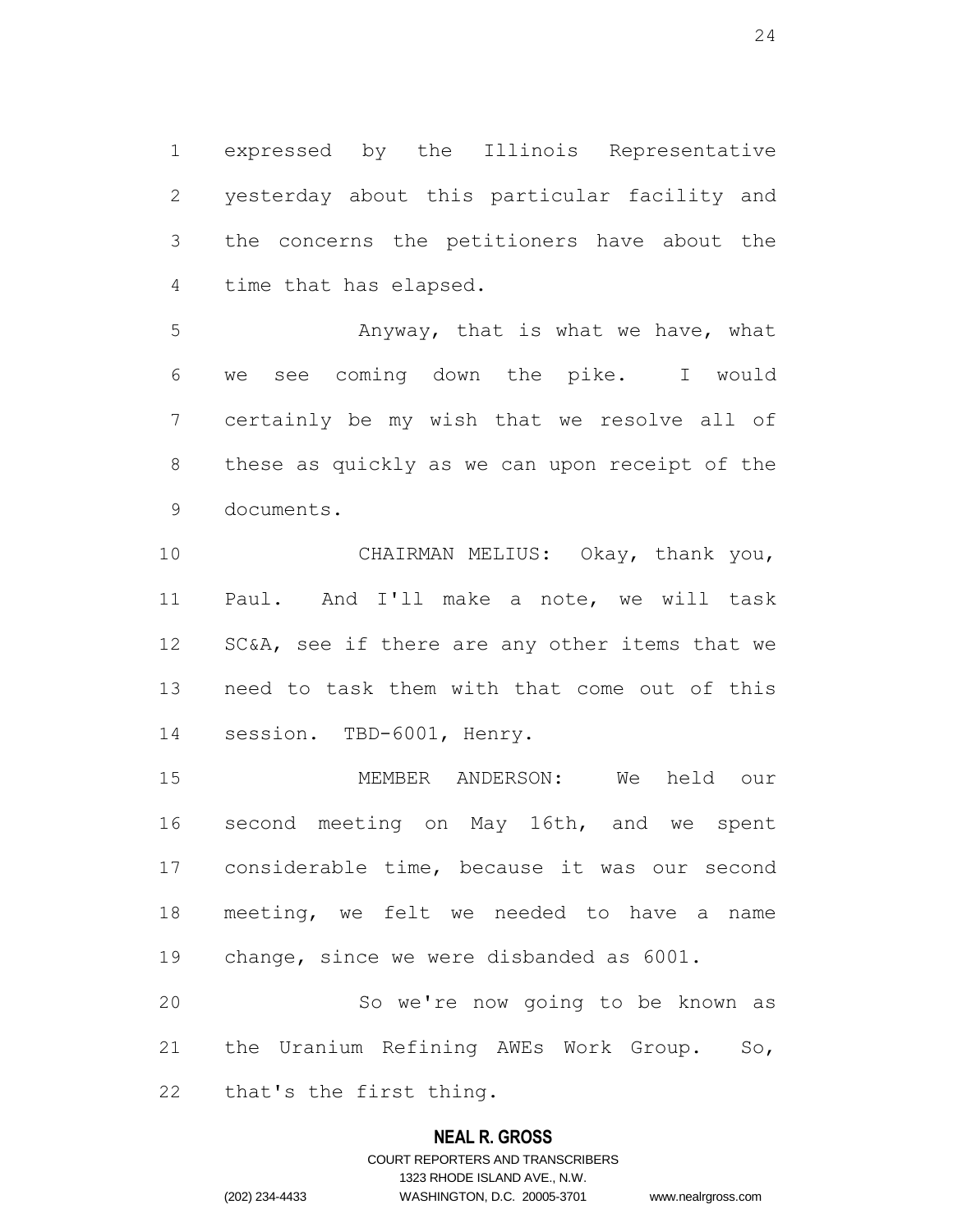### CHAIRMAN MELIUS: URAW.

2 MEMBER ANDERSON: URAW, right, URAW.

(Laughter.)

 MEMBER ANDERSON: But at our May 16th meeting we made great progress and we're just about closing out Hooker Electrochemical. What remains there is we're doing a very careful review of the use of the Surrogate 10 Data there, but all the other issues have been resolved there.

 So we're hoping in August to be able to have a final recommendation for the Board. ElectroMet, we also reviewed and we're 15 narrowing down the number of issues there, as well. And then United Nuclear is our third site that we're just getting started on.

 CHAIRMAN MELIUS: Thank you. Surrogate Data is gone, I think we got rid of that last meeting. Weldon Spring we'll hear from I think later on today.

22 And then Worker Outreach, I don't

### **NEAL R. GROSS**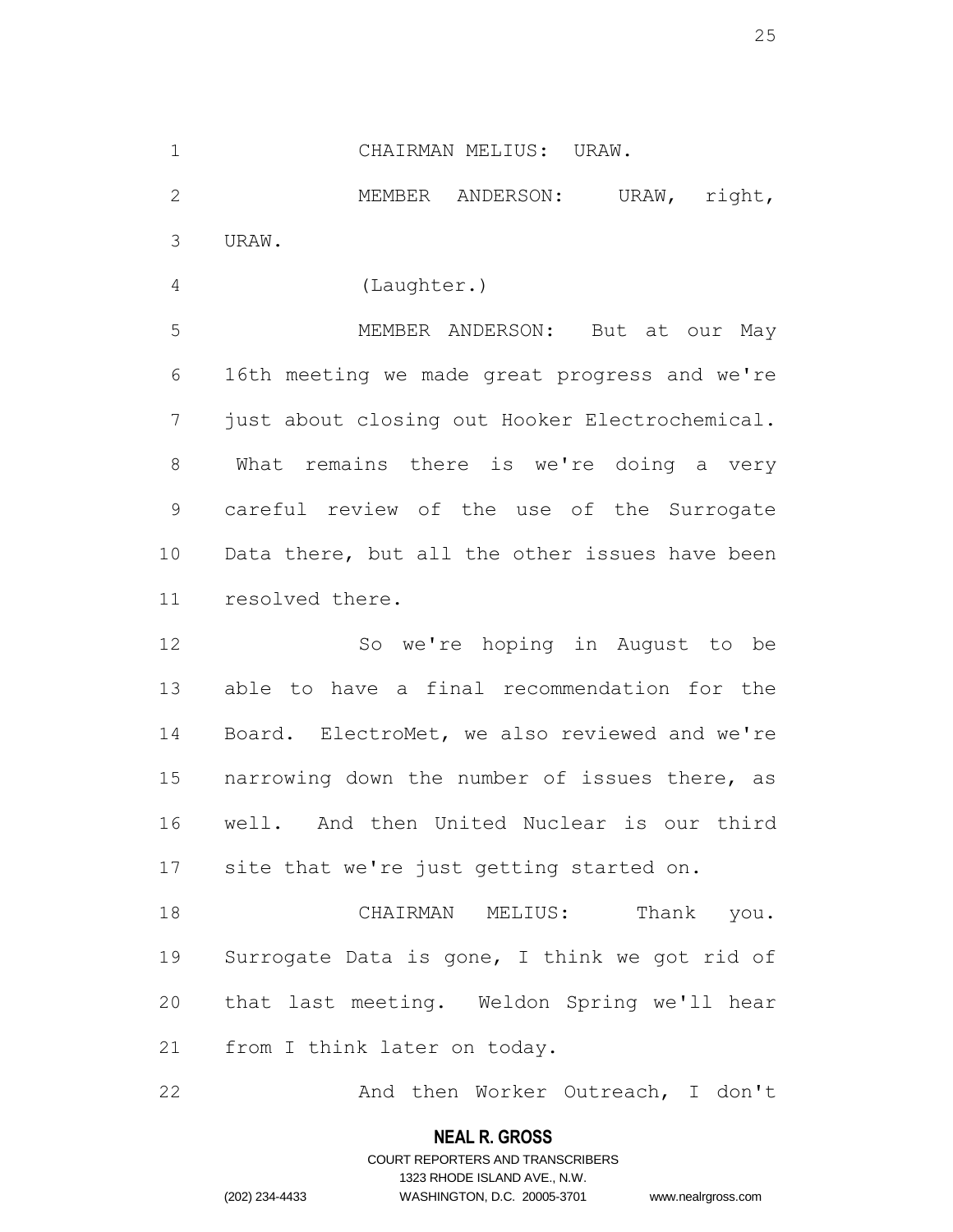believe Mike is on. Josie, do you want to update?

 MEMBER BEACH: Yes, with Kathy's help I threw together a quick update this morning. And Wanda, I know you're on the Work Group, so if I miss anything, help me out, thank you.

8 We had our last Work Group meeting on December 16, and the focus of that meeting was to review the matrix items for OCAS PROC- 12. That procedure we had five findings and five observations, so we reviewed all those.

 We also did a follow up review of the Outreach Tracking System. During the October Work Group meeting, the Work Group agreed to focus on Objective 3, of our Implementation Plan, and Rocky Flats was chosen as the pilot site for the review of the workers' comments and how their comments are integrated into the technical work documents. The plan was approved with some

minor changes. Those changes were forwarded

### **NEAL R. GROSS**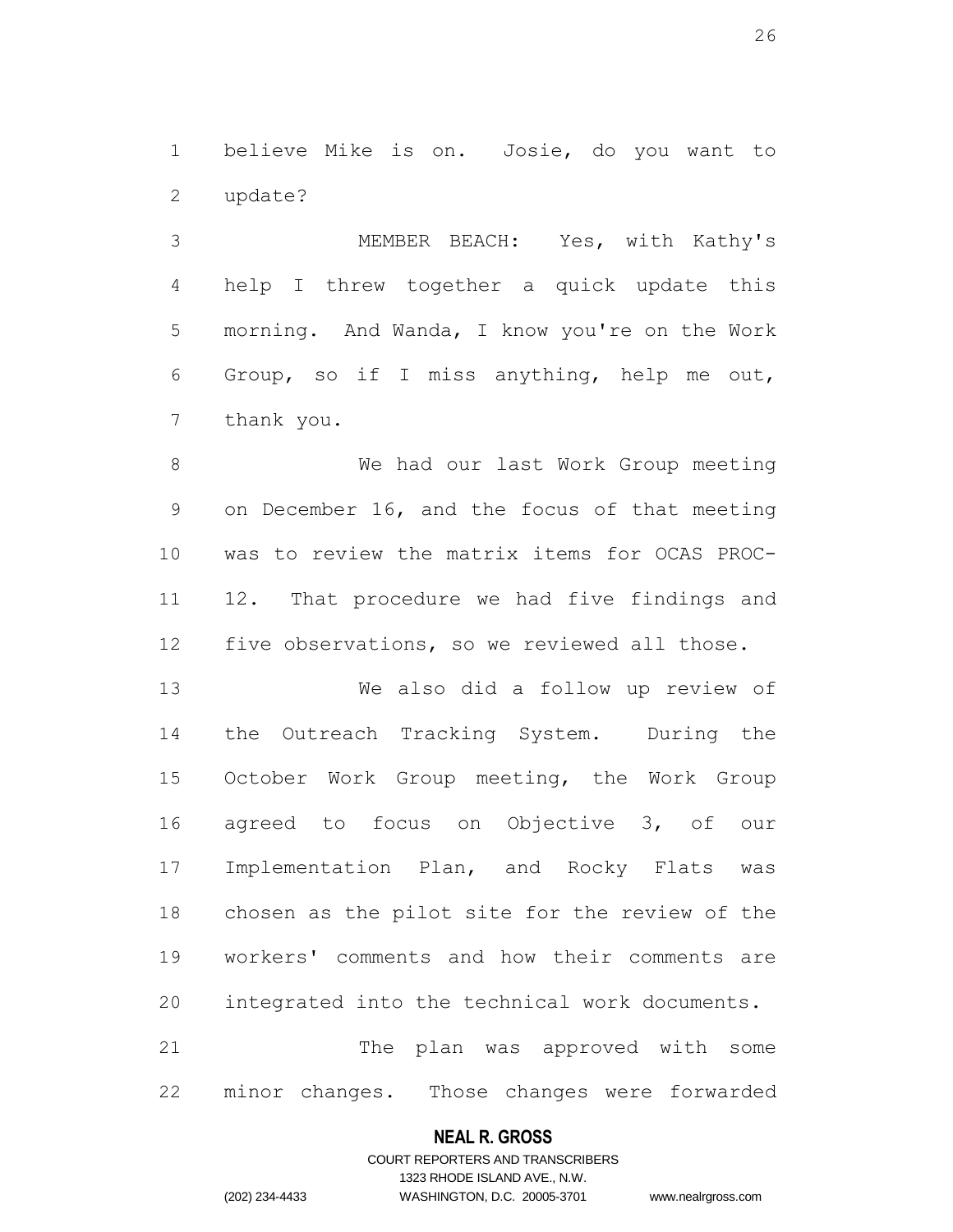to our Federal Official, Ted Katz, and the Office of General Counsel for approval.

 That approval came back and the work began on January 5th. Let's see, the Objective 3, right now is about 50 percent complete. The Progress Report for that should be coming out.

 The Work Group Members should be seeing that shortly. But at this time we've kind of put a hold on Objective 3 review, because the Work Group needs to get back together.

13 Kathy, the task lead, for SC&A needs some more guidance from the Work Group at this time. So we're hoping to get together with Mike and come up with a Work Group meeting shortly.

 I do know there were several action items that came out of that list. Some that I do know of for SC&A, was they were required to provide documents that were necessary for the worker comments review.

#### **NEAL R. GROSS**

### COURT REPORTERS AND TRANSCRIBERS 1323 RHODE ISLAND AVE., N.W. (202) 234-4433 WASHINGTON, D.C. 20005-3701 www.nealrgross.com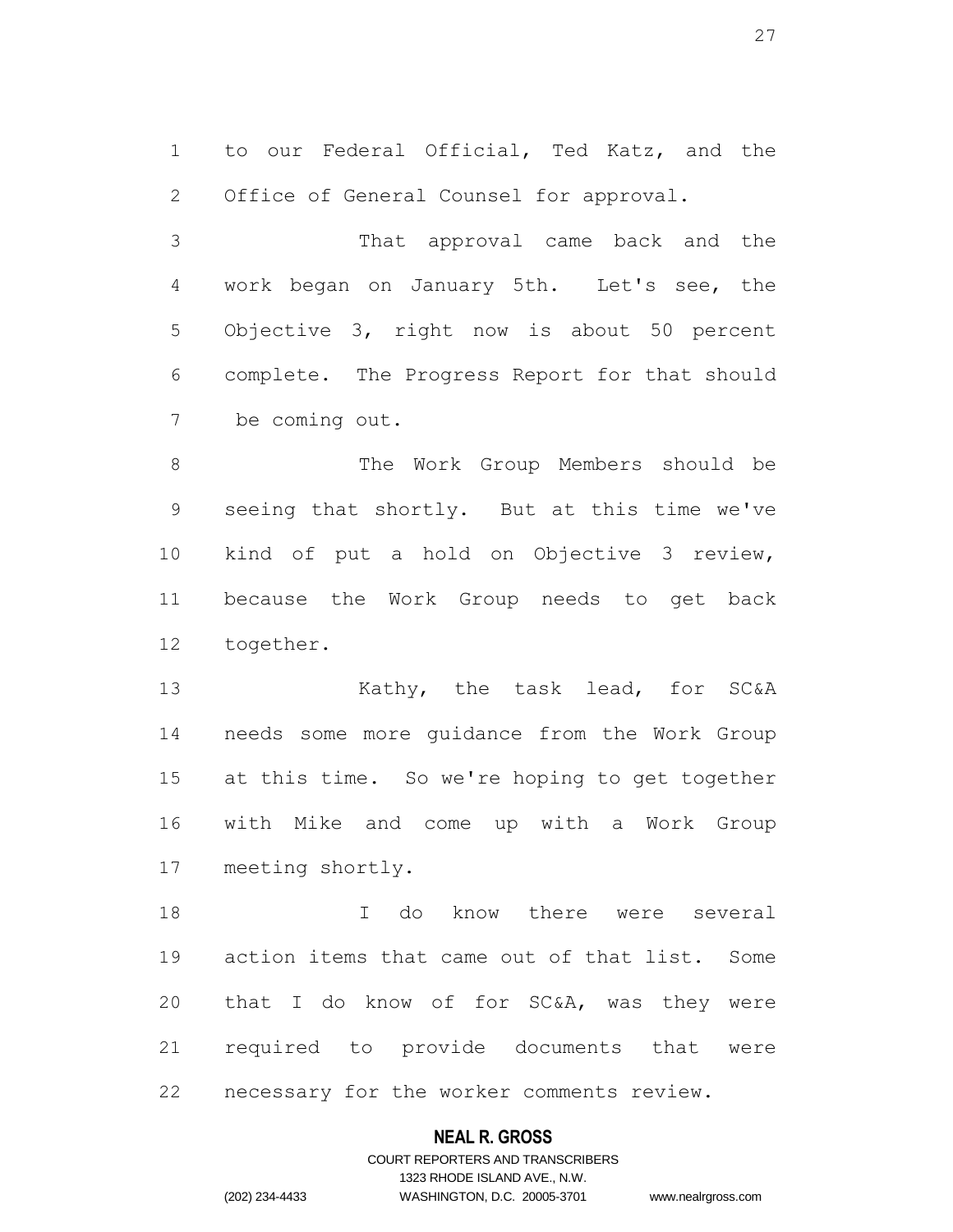1 And I know NIOSH has supplied most of those documents by March. Wanda do you remember any other actions? I reviewed the transcript briefly, but didn't really pinpoint anything in the time I had this morning. MEMBER MUNN: No, Josie, I haven't reviewed the transcript myself and I've slept 8 since then, so. No, I don't remember anything else. MEMBER BEACH: I know there

 several, most of them were pertaining to the procedure. But I think we're fairly close to coming to closure on PROC-12.

 Unless anybody else has anything else, that's all I have.

 CHAIRMAN MELIUS: Thank you, is this Rip Van Munn?

(Laughter)

19 MEMBER MUNN: Works for me.

 CHAIRMAN MELIUS: You looked well rested here. That concludes our, at least the reports, the Work Group Reports and

### **NEAL R. GROSS**

### COURT REPORTERS AND TRANSCRIBERS 1323 RHODE ISLAND AVE., N.W. (202) 234-4433 WASHINGTON, D.C. 20005-3701 www.nealrgross.com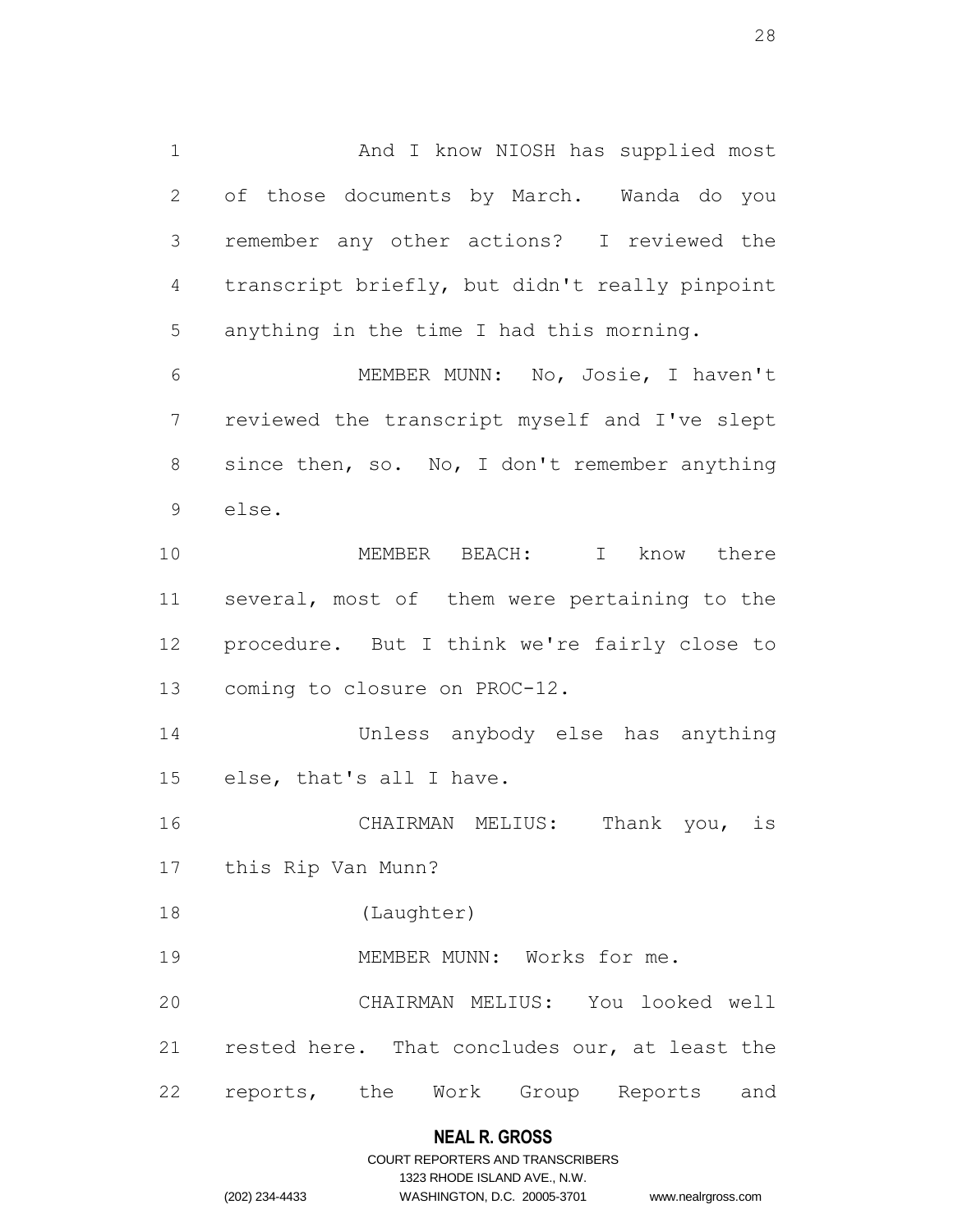Subcommittee Reports that we have people available for. We'll surprise Mark.

 John and Ted, do we have any tasking to do, relative to SC&A? Other, we have this GSI issue, I'm just asking if there's some more general stuff that we need to try to do at this meeting?

8 MR. KATZ: No, not that I'm aware of. John, do you have anything you're aware of?

 MEMBER BEACH: While he's coming to the mic, I noticed that in the tasking that 13 was sent out for SC&A, the Norton -- we had asked them to provide a review of OTIB-70, I believe, and I didn't notice that in that list that came out. So I wanted to ask about that. CHAIRMAN MELIUS: Go ahead, John. 18 DR. MAURO: I'll start with that. Norton is, the Draft Report is in my hands, regarding, it was part of this Procedures. I

sent it over to Procedures.

Issues had to do with OTIB-70. If

#### **NEAL R. GROSS**

### COURT REPORTERS AND TRANSCRIBERS 1323 RHODE ISLAND AVE., N.W. (202) 234-4433 WASHINGTON, D.C. 20005-3701 www.nealrgross.com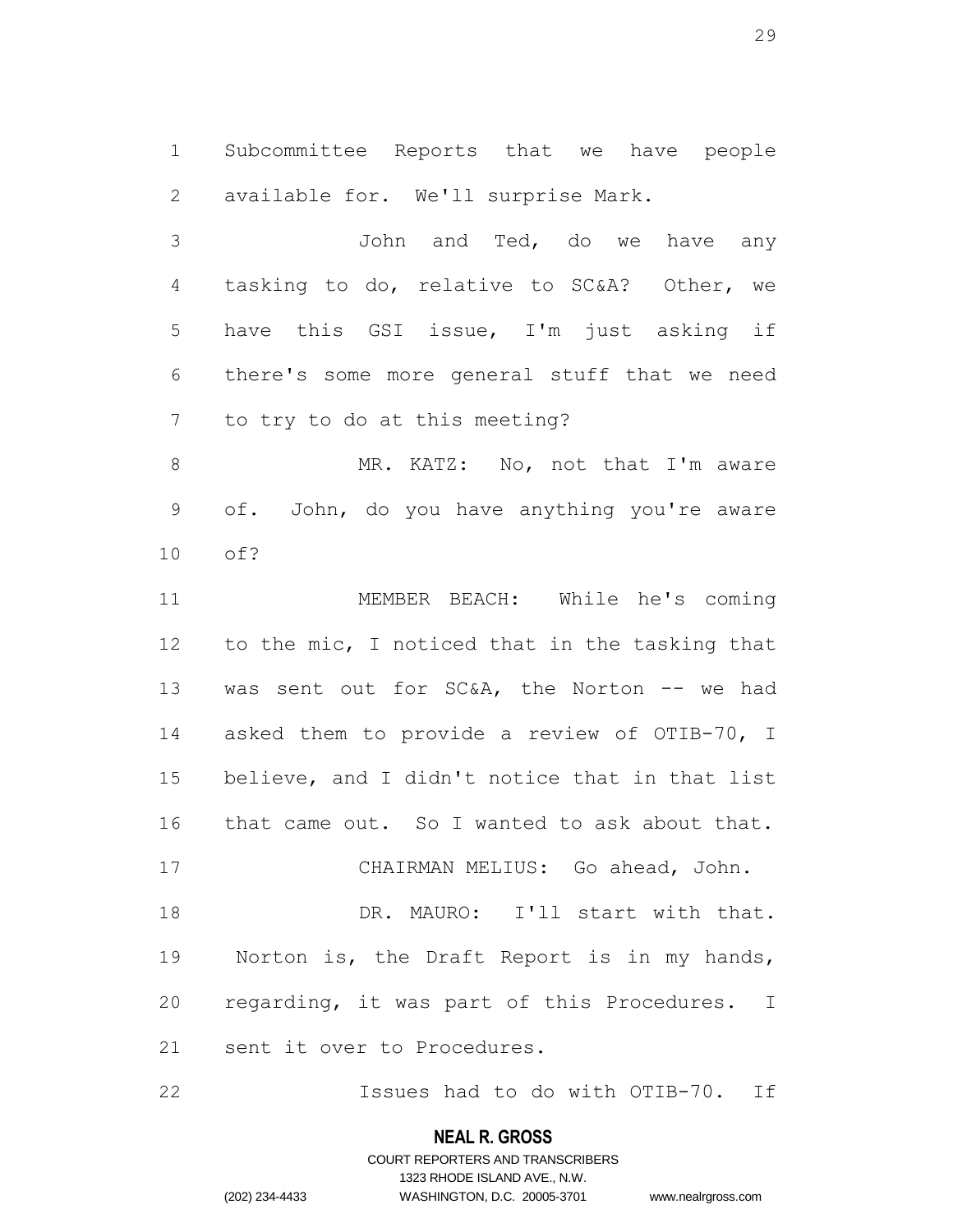you recall, the Norton turned out to be an OTIB-70 issue for the residual period.

 So, in effect, our review of Norton is complete and it has to do with the degree to which, that we feel comfortable with the way in which the residual period is being handled.

8 And that really relies on our review of OTIB-70, it's all interrelated. And we will see a report very soon, I've already, 11 and Bill Thurber is working, it's done.

12 As far as other places, regarding 13 the matters that were just discussed, where we 14 can see some work, the only thing I would say is that we're probably at a point where we should be thinking about cases.

17 The next set, the 15th set, and also the set of cases that need to be, I noticed it before, the DR Subcommittee and the cases that need to be identified for our review of the PERs.

As sort of something that's been

#### **NEAL R. GROSS**

## COURT REPORTERS AND TRANSCRIBERS 1323 RHODE ISLAND AVE., N.W. (202) 234-4433 WASHINGTON, D.C. 20005-3701 www.nealrgross.com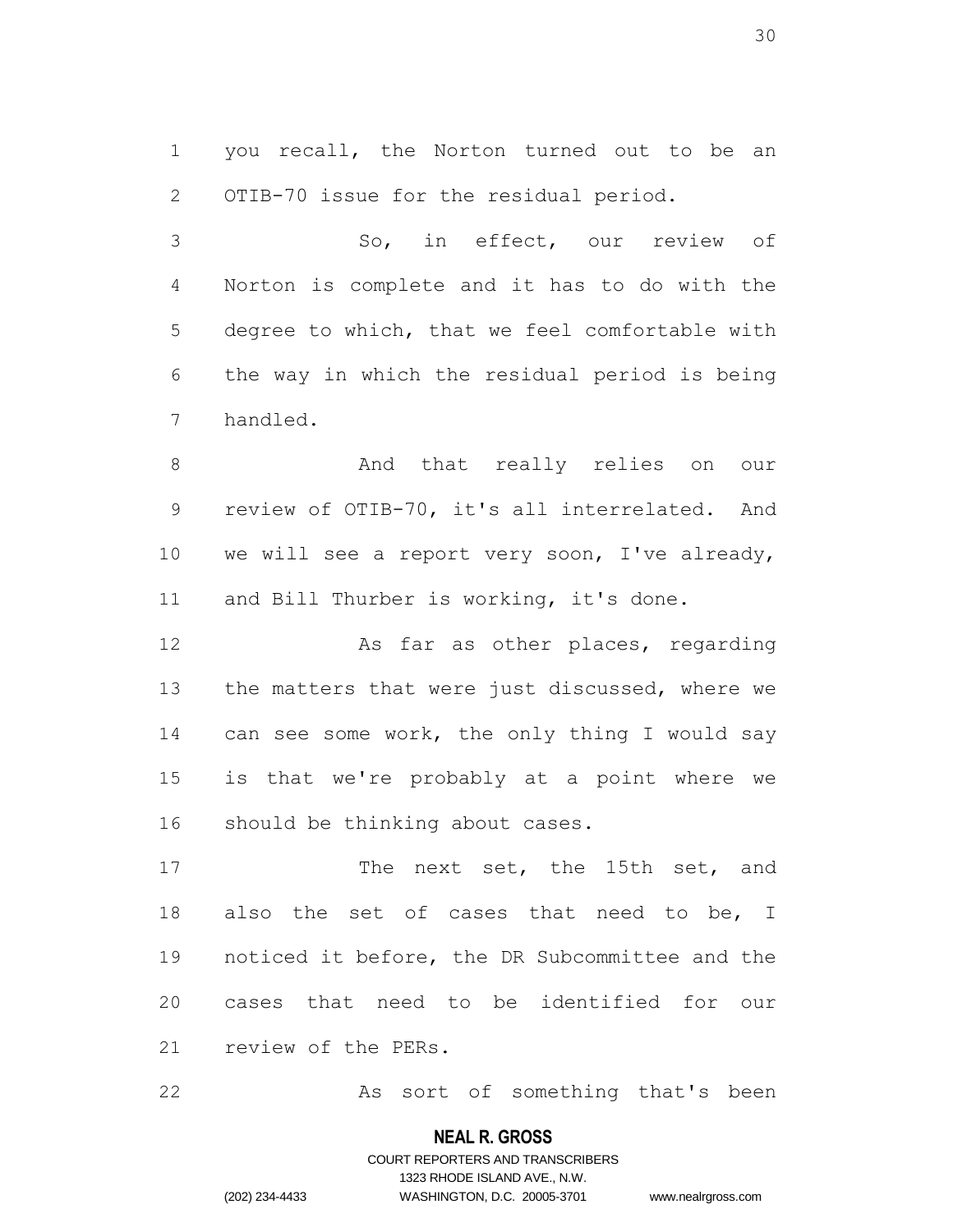languishing, as you know, we have completed a review of a number of PERs, but the work on them has never really been completed.

 Because the last piece is to select cases, that would then evaluate the degree to which the PER was implemented. So we need, we do, I would request that the Board order the DR Subcommittee, start to consider the 15th set of DRs to review, the next set, 10 and also DRs for, that support the PER Review Process.

 MR. KATZ: So just to add to what John just said. The DR Subcommittee has sort of taken first steps on both of these. Because we've asked, I believe, DCAS to develop a new roster for the 15th, whatever it is, whatever set number we're on now, we did that at the last Dose Reconstruction meeting, a Subcommittee meeting.

 So that should be going forward and they should be compiling that initial roster of possible cases and they're supposed

### **NEAL R. GROSS**

### COURT REPORTERS AND TRANSCRIBERS 1323 RHODE ISLAND AVE., N.W. (202) 234-4433 WASHINGTON, D.C. 20005-3701 www.nealrgross.com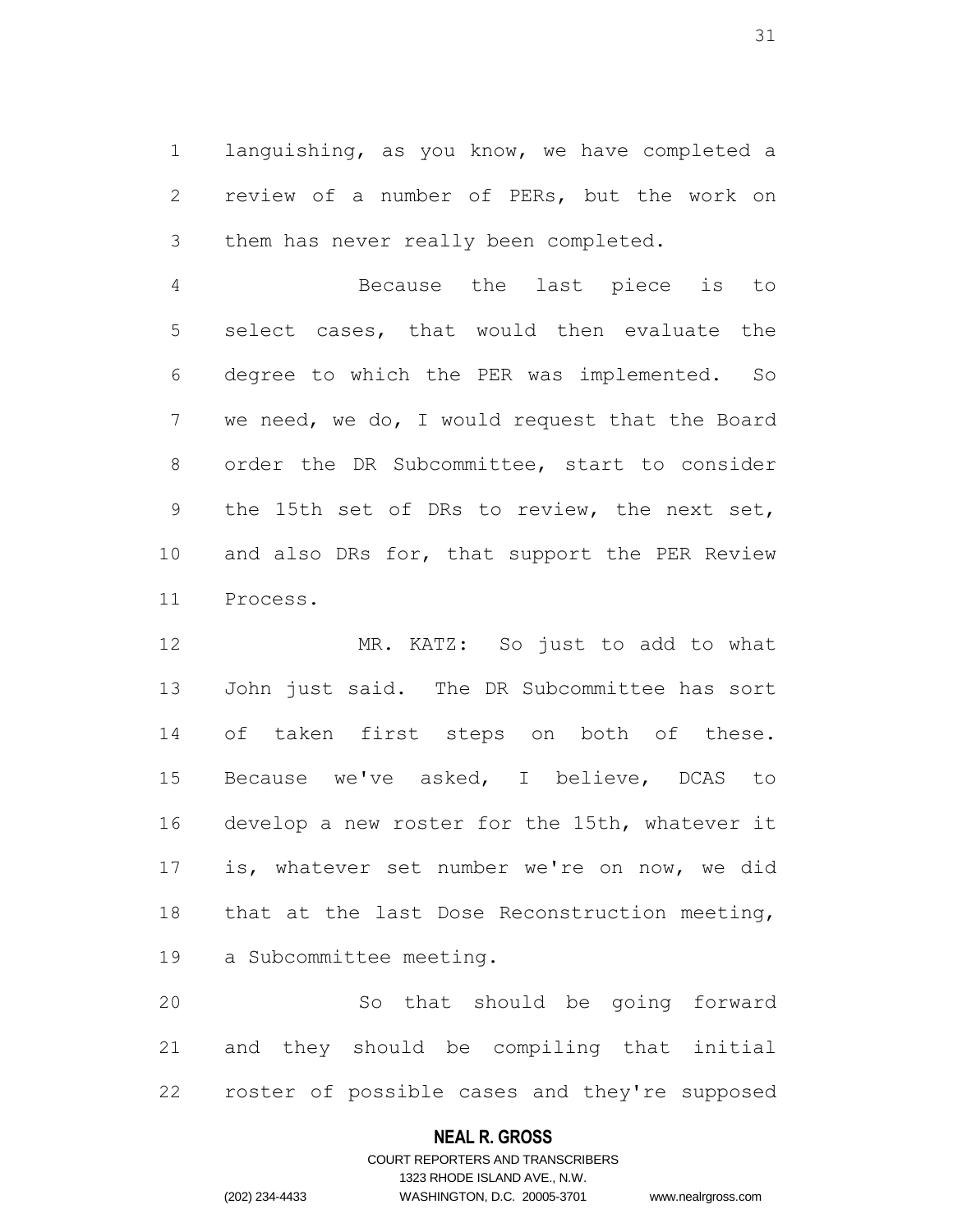to be taking up, we tried to get that done in the last DR Subcommittee, but we should get that done in this one.

 The assignment of cases for the PER that we were going to start with, which is the lymphoma one, I believe.

 CHAIRMAN MELIUS: Thank you, good. Since there doesn't appear to be any other tasking, at least general tasking we need to do for SC&A, why don't we take care of this GSI issue.

12 And, Paul, do you want to tell us what  $-$ 

 MEMBER ZIEMER: You need a motion? CHAIRMAN MELIUS: I think we need 16 a motion, yes, from the Work Group Chair.

 MEMBER ZIEMER: Sure. I move that we task SC&A to review the four documents that DCAS is scheduled to release on July 29th, dealing with radiography at General Steel Industries.

22 And to report their results to the

#### **NEAL R. GROSS**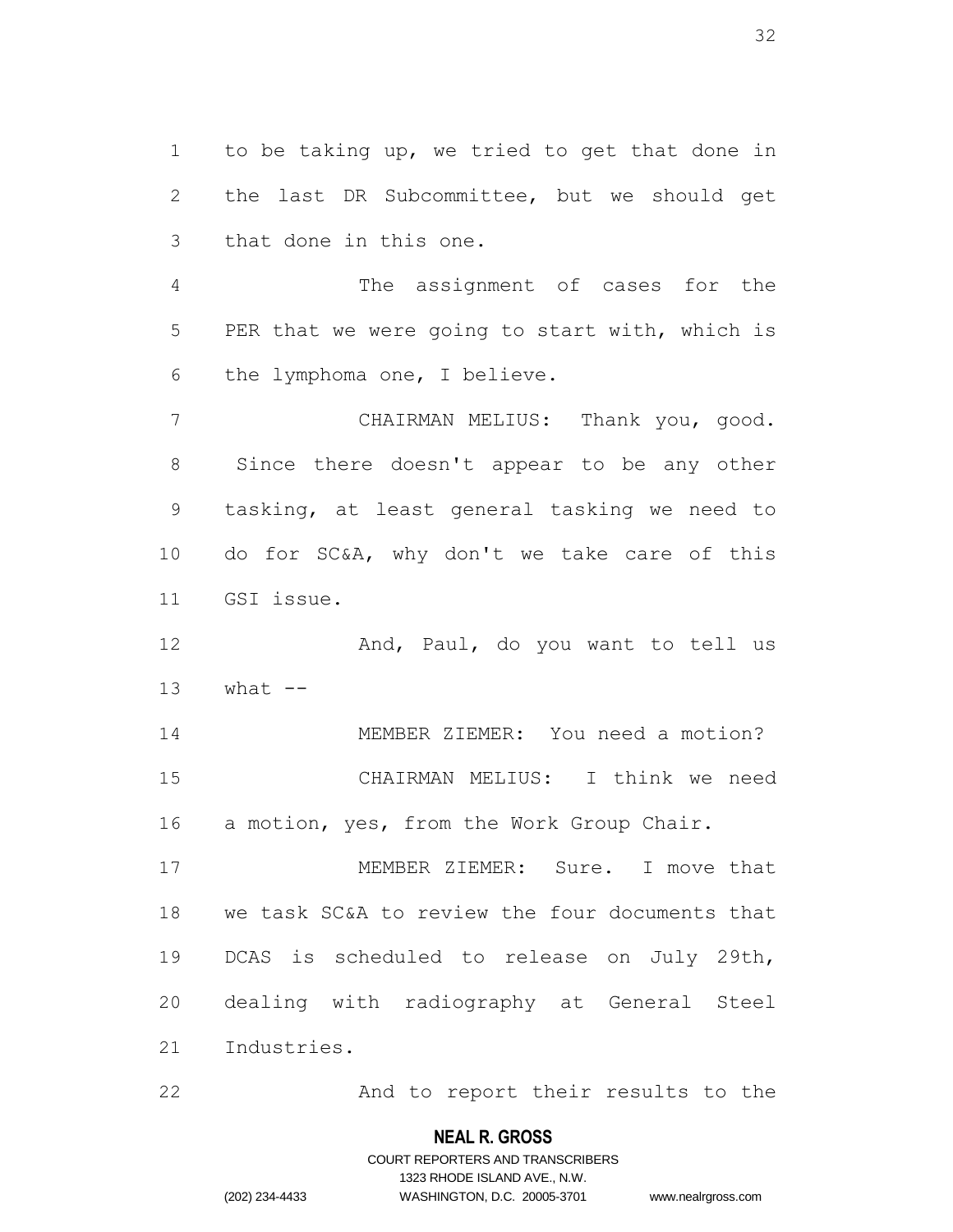Work Group, soon thereafter as they are able to.

 MEMBER BEACH: I second that. CHAIRMAN MELIUS: Second from Josie. Any discussion? (No response.) CHAIRMAN MELIUS: If not, all in favor, say aye. (Chorus of ayes.)

 CHAIRMAN MELIUS: Opposed? Abstained?

(No response.)

questions.

 CHAIRMAN MELIUS: Okay, thank you. I don't believe we have any other Board Work Session issues at this point in time. So, I think we would, might take the time now to hear from LaVon.

18 And we should all listen carefully to LaVon, since we have, we can't really start Sandia until 9:30, until the petitioners are around. So we have a half hour to ask

**NEAL R. GROSS**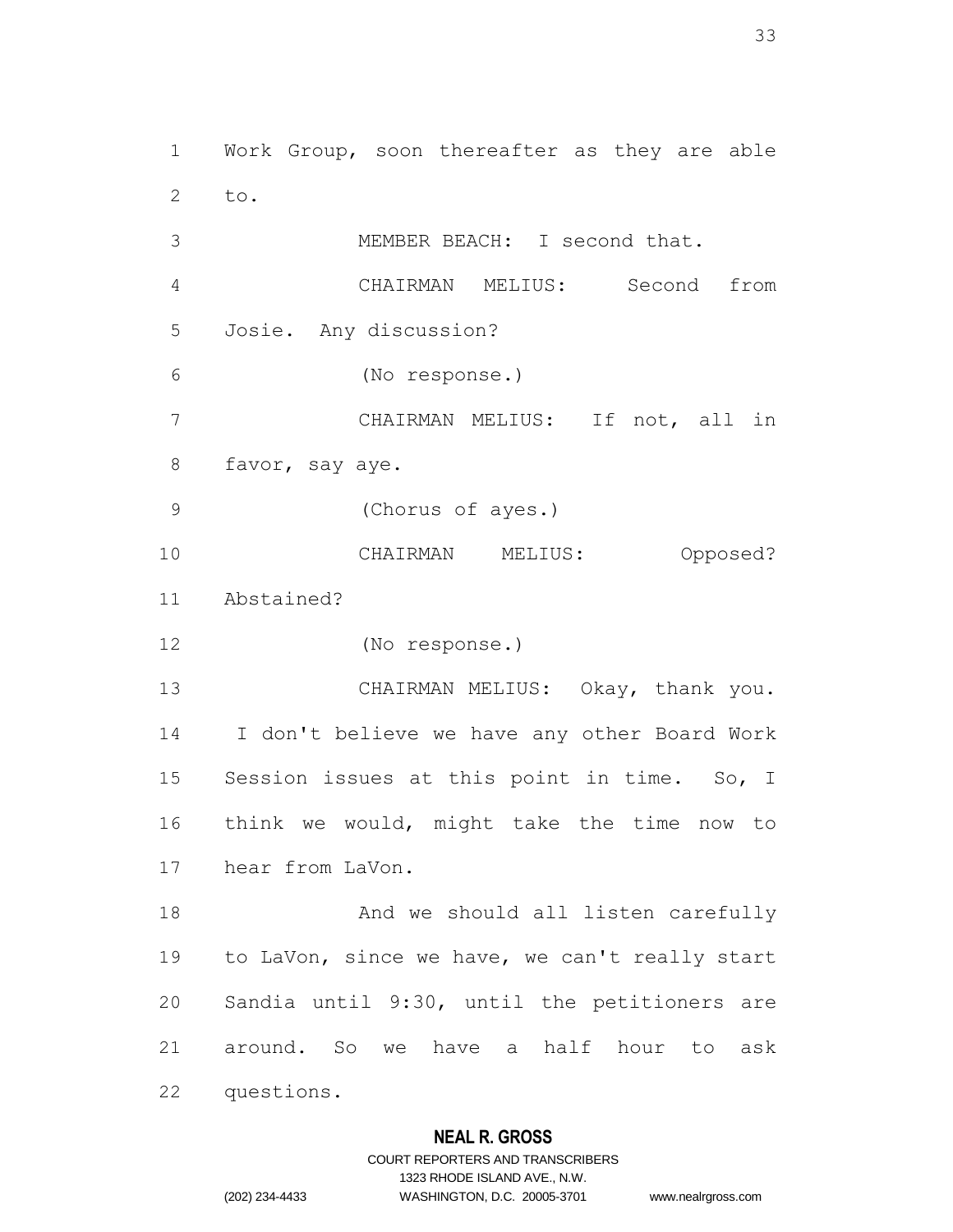1 MR. RUTHERFORD: Great.

(Pause.)

 CHAIRMAN MELIUS: We just added this time to the question period.

 MR. RUTHERFORD: That was my method of cutting on time. All right, thank you, Dr. Melius. I'm going to talk about our status of upcoming SEC petitions.

 We routinely do this presentation at the Board Meetings to give the Board some information on the petitions that are in the evaluation phase and upcoming 83.14s that we have.

 The Board uses this information to prepare for upcoming Work Group Meetings and as well as Advisory Board Meetings.

17 As of May 9th, and this has changed a little bit. We had 186 petitions. We have one petition in the qualification process, 113 petitions have qualified for evaluation. And of those 113, five evaluations are in progress.

### **NEAL R. GROSS**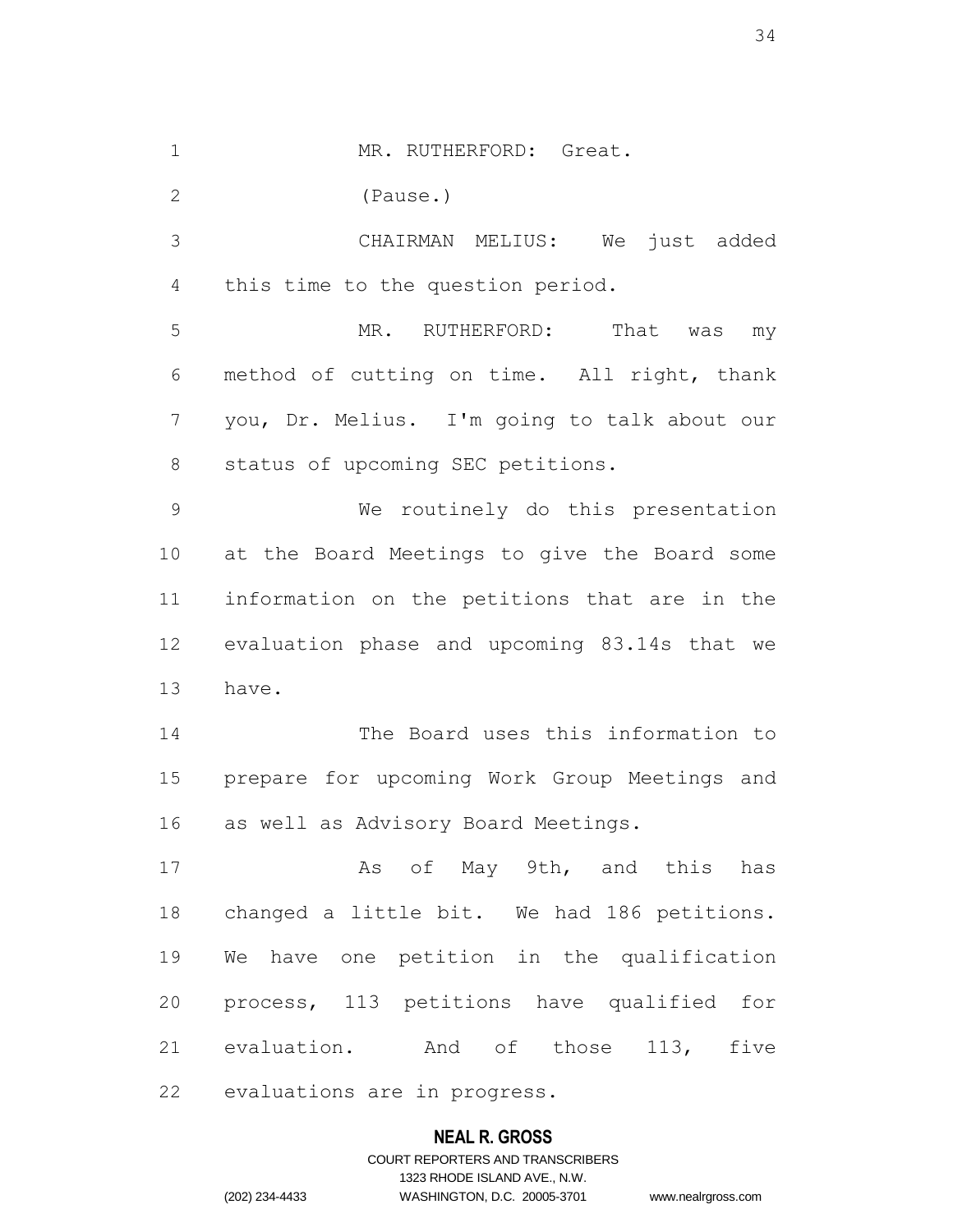And that number is a little less and you'll see why. NIOSH Evaluation, we've completed 108, and we have 13 evaluations with the Advisory Board.

 And 72 petitions that didn't qualify. Again, as a, now this is as of May 2nd, we have Hanford, this, it says these are petitions that are currently in the evaluation process.

 However, Hanford is complete now. At the time of preparing for the presentation, Hanford was not complete. Dr. Glover will be presenting that later today and will give much more information than I'm prepared to.

 Sandia National Lab, again this evaluation was not complete when I prepared 18 the presentation, it is now complete. And Dr. Glover will be presenting that one shortly after my presentation.

 Clinton Engineering Works, this one has, was delayed a little while. During

#### **NEAL R. GROSS**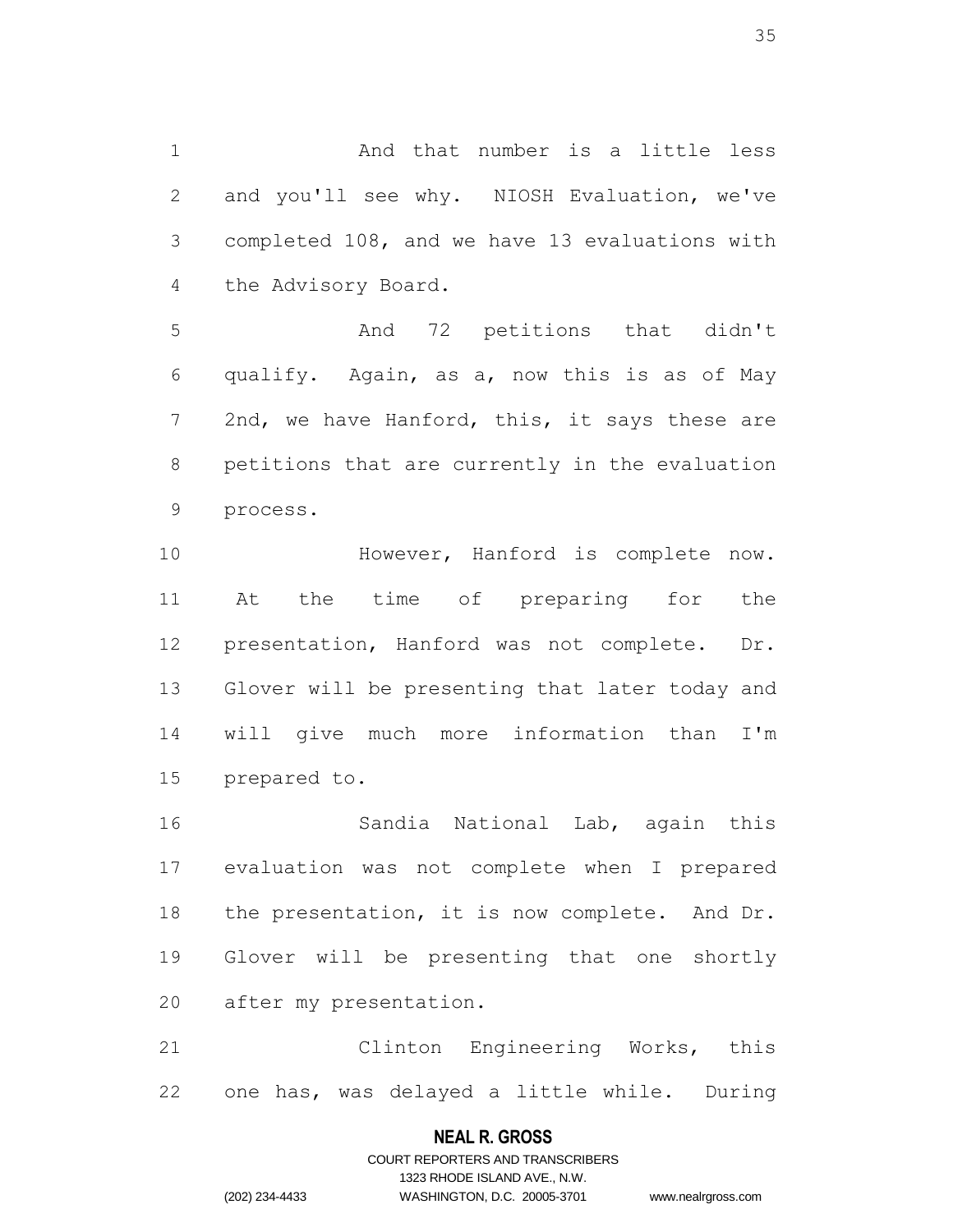our evaluation, we uncovered some information that went to the facility designation question.

 We sent that information to the Department of Labor, and we are waiting for them to come back with a finding on that review.

8 We anticipate having that very shortly and we will, we do plan on presenting Clinton Engineering Works at the August Board Meeting.

 W.R. Grace, and this one is in Curtis Bay, Maryland. This was received on December 21st of last year and we are almost complete with the evaluation on W.R. Grace.

 And we anticipate concluding it in early June or mid-June, actually. And we will present that Evaluation Report at the August Board Meeting.

 The Ames Laboratory and Y-12 were both 83.14s. These came about as a result of our review of SEC Class Definitions.

#### **NEAL R. GROSS**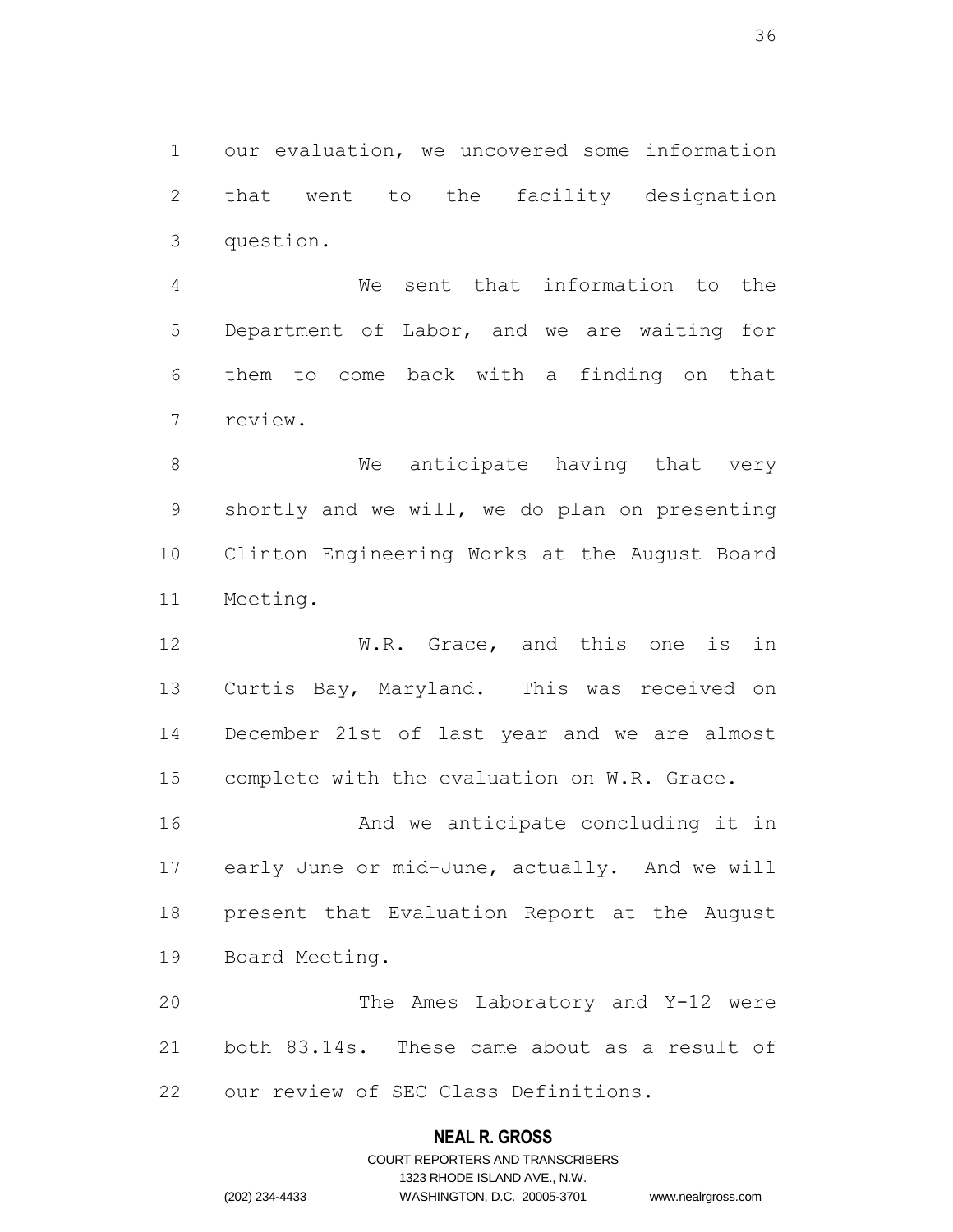We had identified some claims that we felt probably should have fit into the existing Class Definitions and recognized that the Class Definitions were difficult to administer.

 These were Class Definitions that were defined fairly early in the, after promulgating the rule in 2004. And so these were pretty early Class Definitions.

**Prior** to the involvement that we've had with the Department of Labor. We anticipate completing those 83.14s in July and 13 early August, and presenting those at the August Board Meeting.

 In addition, we were also going to present the second part of our Vitro Manufacturing evaluation. We had held up the post-1960 period on that one, because we were waiting determination from General Counsel, on whether Port Hope material would be covered exposure or not. We have a finding from General Counsel on that, and we're moving

## **NEAL R. GROSS**

## COURT REPORTERS AND TRANSCRIBERS 1323 RHODE ISLAND AVE., N.W. (202) 234-4433 WASHINGTON, D.C. 20005-3701 www.nealrgross.com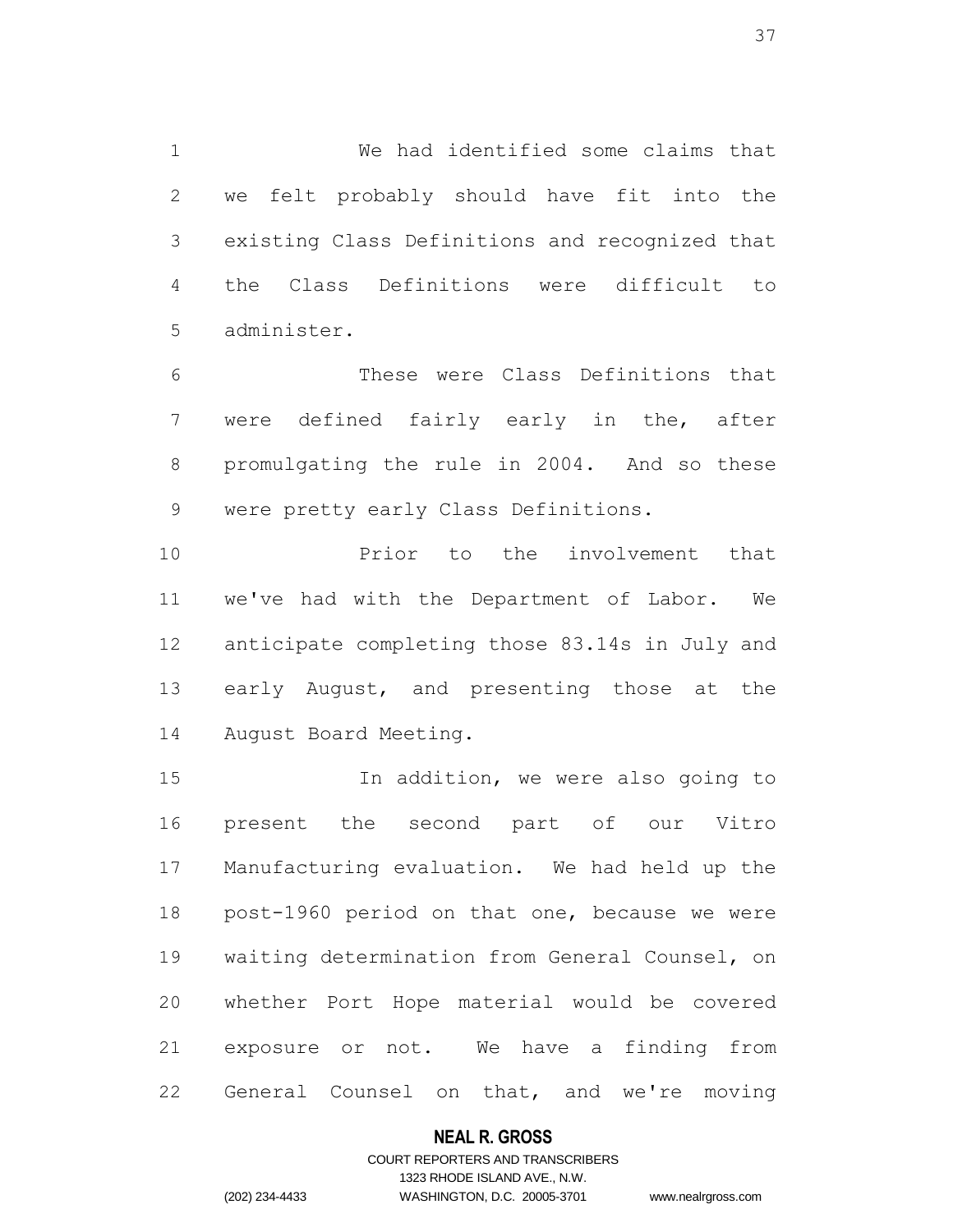forward to completing that second part of the evaluation.

 And we will present that one at the August meeting. Additionally, Grand Junction Operations Office, we, if you remember, we pulled back on the post-1975 period evaluation, because we uncovered information prior to our presentation, I believe, at the Santa Fe Meeting.

 And we are working towards completing that post-1975 Revision to the Evaluation. And we anticipate presenting 13 that, as well, at the meeting.

 Also, Hangar 481, which is another one that's with the Advisory Board, we're waiting for, we had sent a number of questions to the Office of Secure Transport, and we 18 have, they have responded to those questions.

 However, their responses are under review at this time. And we do anticipate having those back very shortly. And that information provided to the Board, sometime, I

## **NEAL R. GROSS**

## COURT REPORTERS AND TRANSCRIBERS 1323 RHODE ISLAND AVE., N.W. (202) 234-4433 WASHINGTON, D.C. 20005-3701 www.nealrgross.com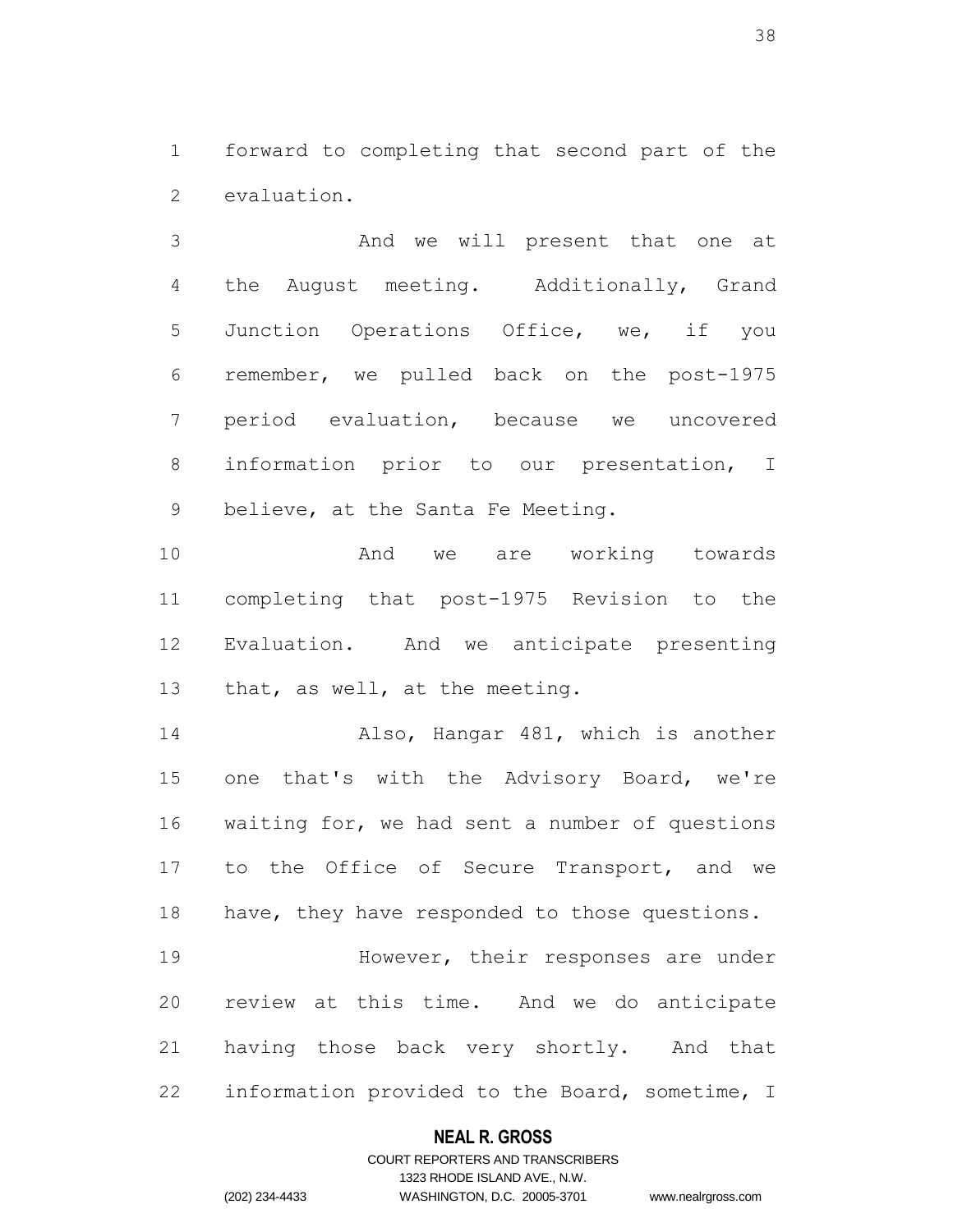would suspect, in late June.

 Which should allow the Advisory Board to move forward with Hangar 481, as well. And then I know Dr. Melius will speak later on General Electric. We are working a couple of the issues that the SEC Work Group identified. And we anticipate having answers for that Work Group within the next couple of weeks. And that's pretty much it. So, I will say, just in summary, the ones that we will 13 present, we anticipate presenting at the August meeting, are Vitro Manufacturing, Grand Junction Operations Office. We should, hopefully we'll be ready for Hangar 481 to move forward. And

 then we'll present W.R. Grace, Ames and Y-12 83.14s. Okay, questions.

 CHAIRMAN MELIUS: Questions for La Von? You know, I would just comment that if, depending on how some of the other older sites

## **NEAL R. GROSS**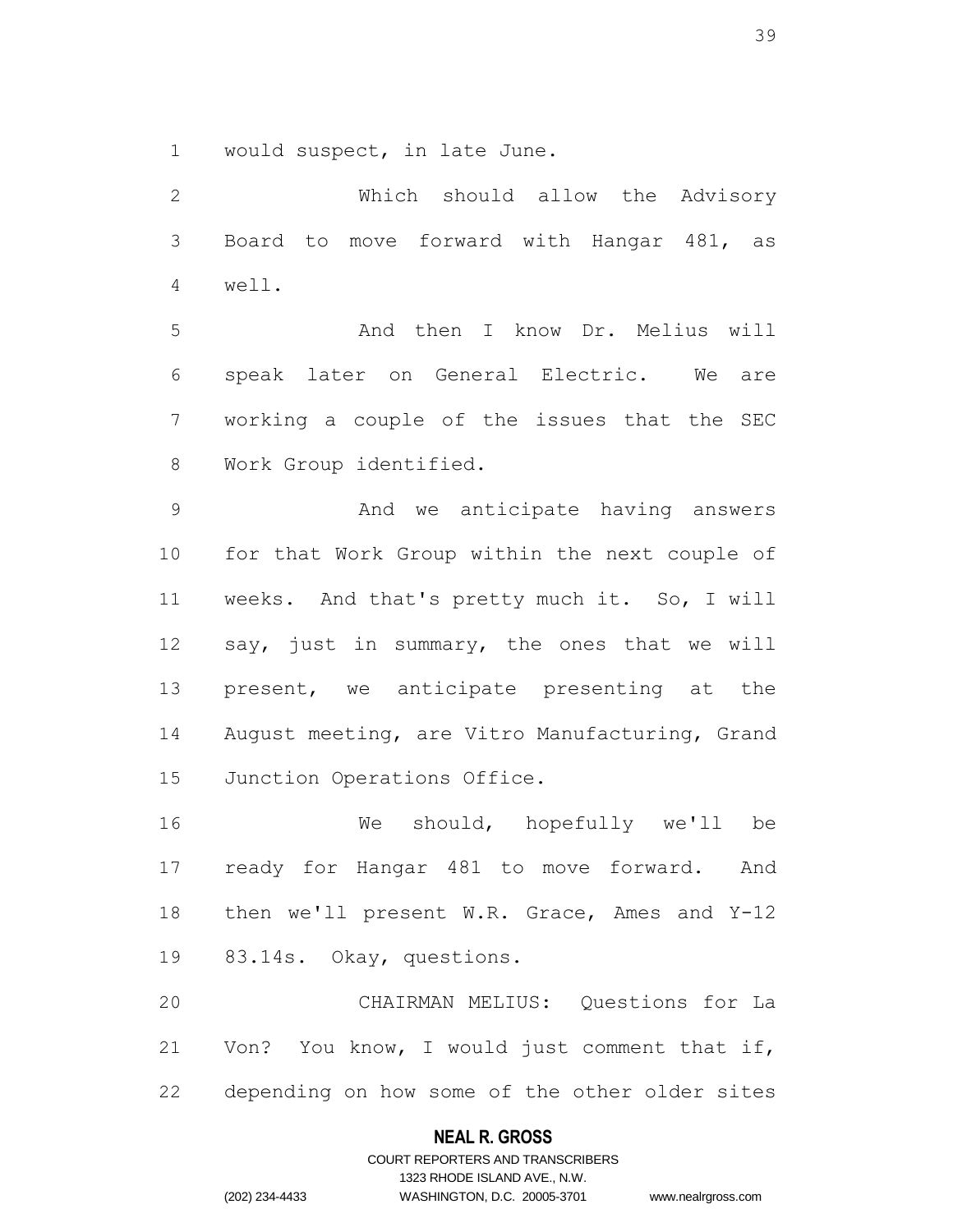work out, you know, we are, where we stand with Savannah River, Fernald.

 We are either going to have a very, have to have an extended meeting in August or we're going to have to defer some of these, or move some of them forward.

 In our discussions on GE and we'll talk a little bit more about this later. But, in detail, we did say that we may try to, if it's possible, resolve that and do that on the July conference call.

 And I'm afraid, what I'm concerned 13 about is that with some of these 83.14s, which are easier to do on, by conference call. We have Ames and Y-12 here, for example, coming up that I don't think will be ready for the conference call.

18 MR. RUTHERFORD: We may have Ames ready in time.

 CHAIRMAN MELIUS: Okay, I think it may, since these are Class Definition changes, they should be fairly straightforward.

## **NEAL R. GROSS**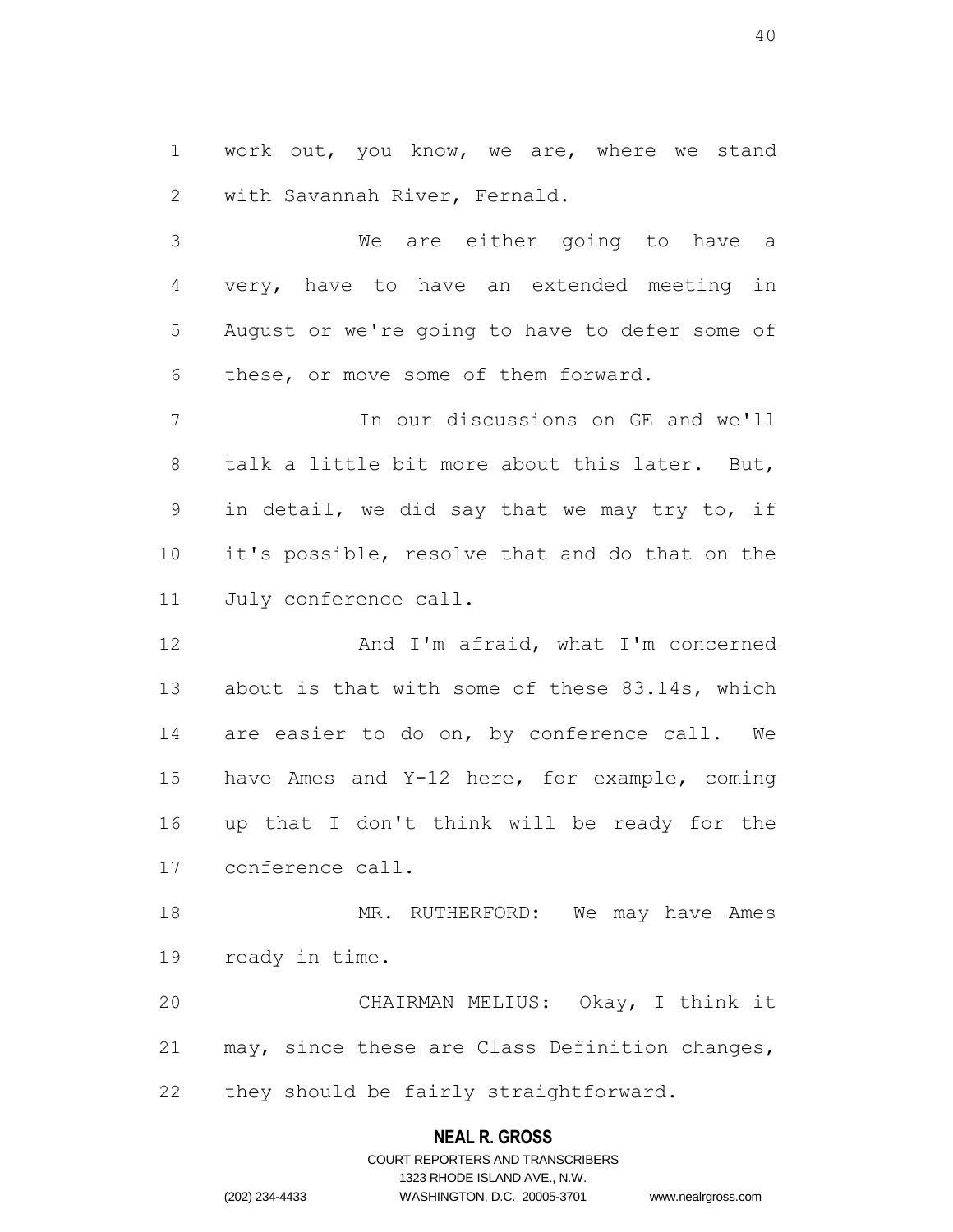So, if possible, we'd like to get them on the July conference call. And I just want to alert people and we'll just sort of see. It's hard to sort of figure out what's going to be ready, when, on some of these other older sites.

 But I think they should have some precedent. And since people waited so long and do that, and we just may not have time to 10 get through everything.

11 But, to the extent we could move 12 it up, or move some of these, if they're more straightforward to the follow up conference call after the August meeting.

 So that was sort of my thinking, and Ted and I have talked a little bit about this and I just wanted to mention it to the other Board Members.

19 MR. RUTHERFORD: I will add, I can check on Y-12 as well. I mean I generally know we're pretty close on that one. And there's no, I will throw up, you know, the

## **NEAL R. GROSS**

# COURT REPORTERS AND TRANSCRIBERS 1323 RHODE ISLAND AVE., N.W. (202) 234-4433 WASHINGTON, D.C. 20005-3701 www.nealrgross.com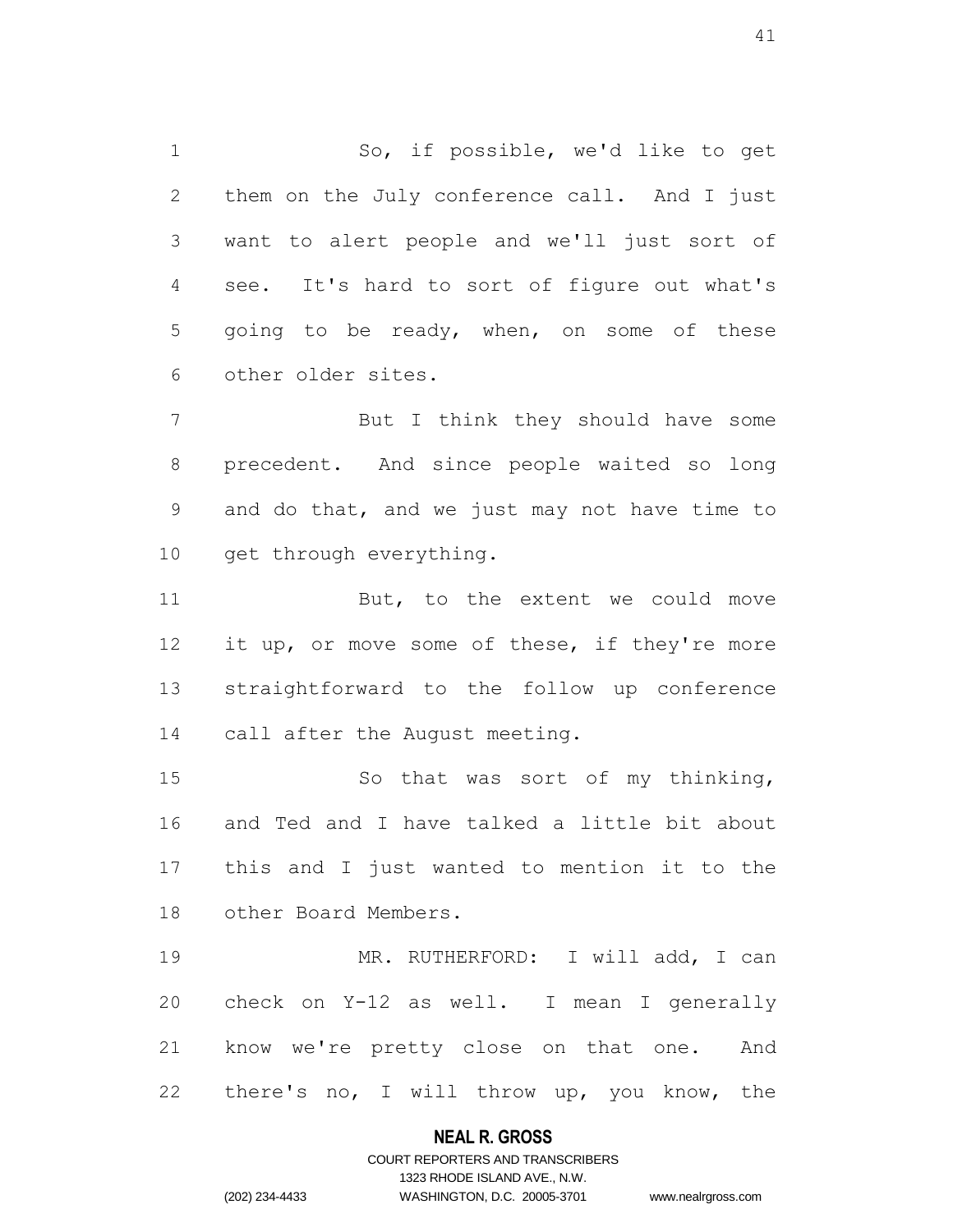Curtis Bay, Maryland one is --

 CHAIRMAN MELIUS: Please don't throw up. (Laughter.) 5 MR. RUTHERFORD: The Curtis Bay, Maryland, I honestly feel it's fairly straightforward. And it's a couple year period and I think that evaluation is very close to being complete. 10 I can give the, Dr. Melius and Ted 11 an update, by email, shortly after I get back, exactly when those, you know, maybe we can move those forward. CHAIRMAN MELIUS: Because we don't want to delay and some of these may not take 16 long, but some of them are going to involve, at least some discussion, in the limited time. And so then I'm afraid if we do some of the older, larger sites, that's going to involve, fairly, we're going to have to leave a significant amount of time for discussion on those.

## **NEAL R. GROSS**

COURT REPORTERS AND TRANSCRIBERS 1323 RHODE ISLAND AVE., N.W. (202) 234-4433 WASHINGTON, D.C. 20005-3701 www.nealrgross.com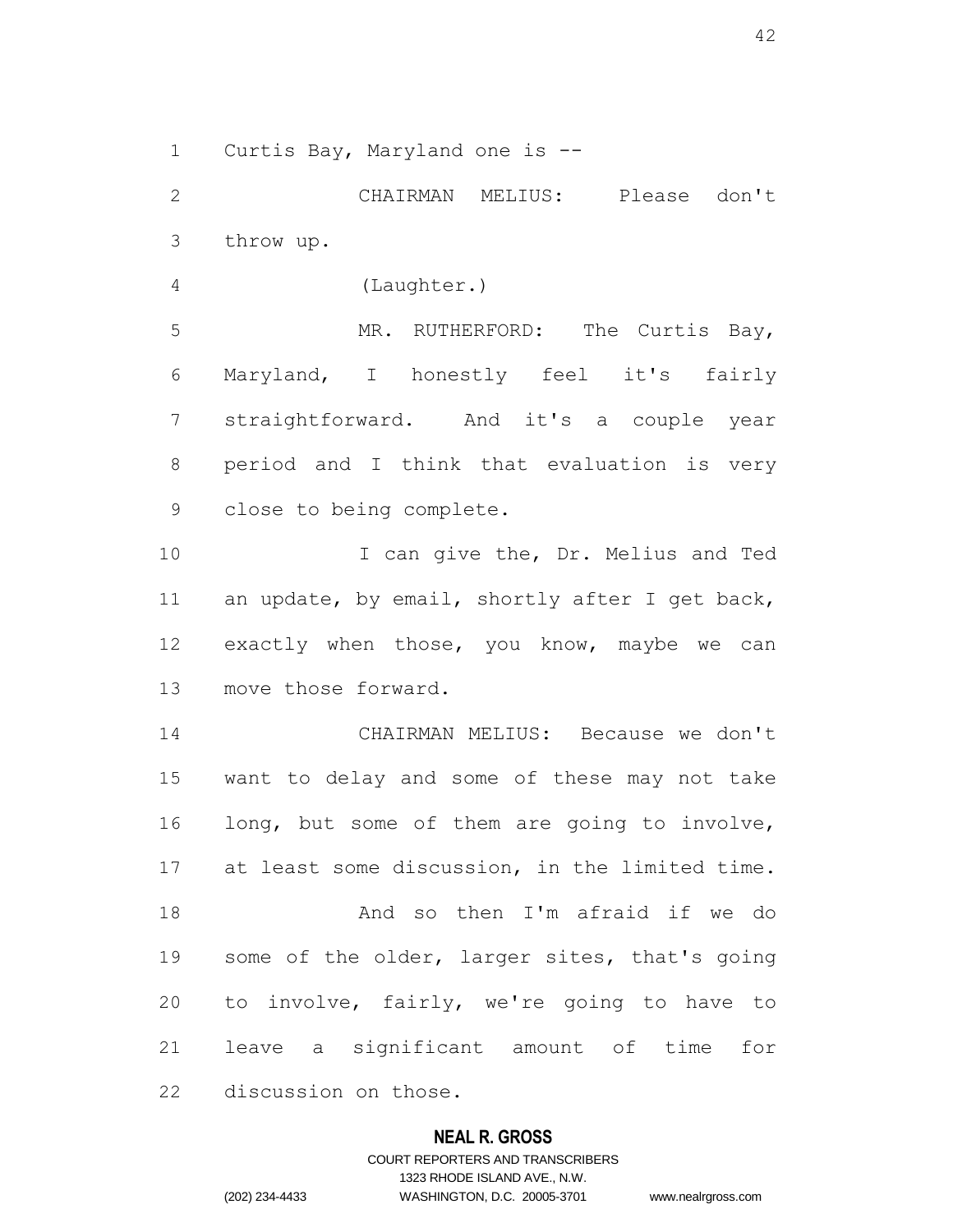1 They're not going to be 2 straightforward Board deliberations on that. 3 Stu?

 MR. HINNEFELD: In the interest of waiting for Savannah River or Sandia, I want to make sure either I have the correct understanding or we didn't leave a missed impression about Hangar 481, response from Office of Secure Transport.

10 You said they had responded. Now, 11 in fact, they have drafted a response.

12 MR. RUTHERFORD: That's what I 13 said. I said they responded, we did not 14 receive it until --

15 MR. HINNEFELD: Well, you didn't 16 say we didn't receive it.

17 MR. RUTHERFORD: I said --

 MR. HINNEFELD: You said they had responded and it was under review. That would imply that we got it, we sent it to DOE for 21 review.

22 We don't have it yet. They are

## **NEAL R. GROSS**

# COURT REPORTERS AND TRANSCRIBERS 1323 RHODE ISLAND AVE., N.W. (202) 234-4433 WASHINGTON, D.C. 20005-3701 www.nealrgross.com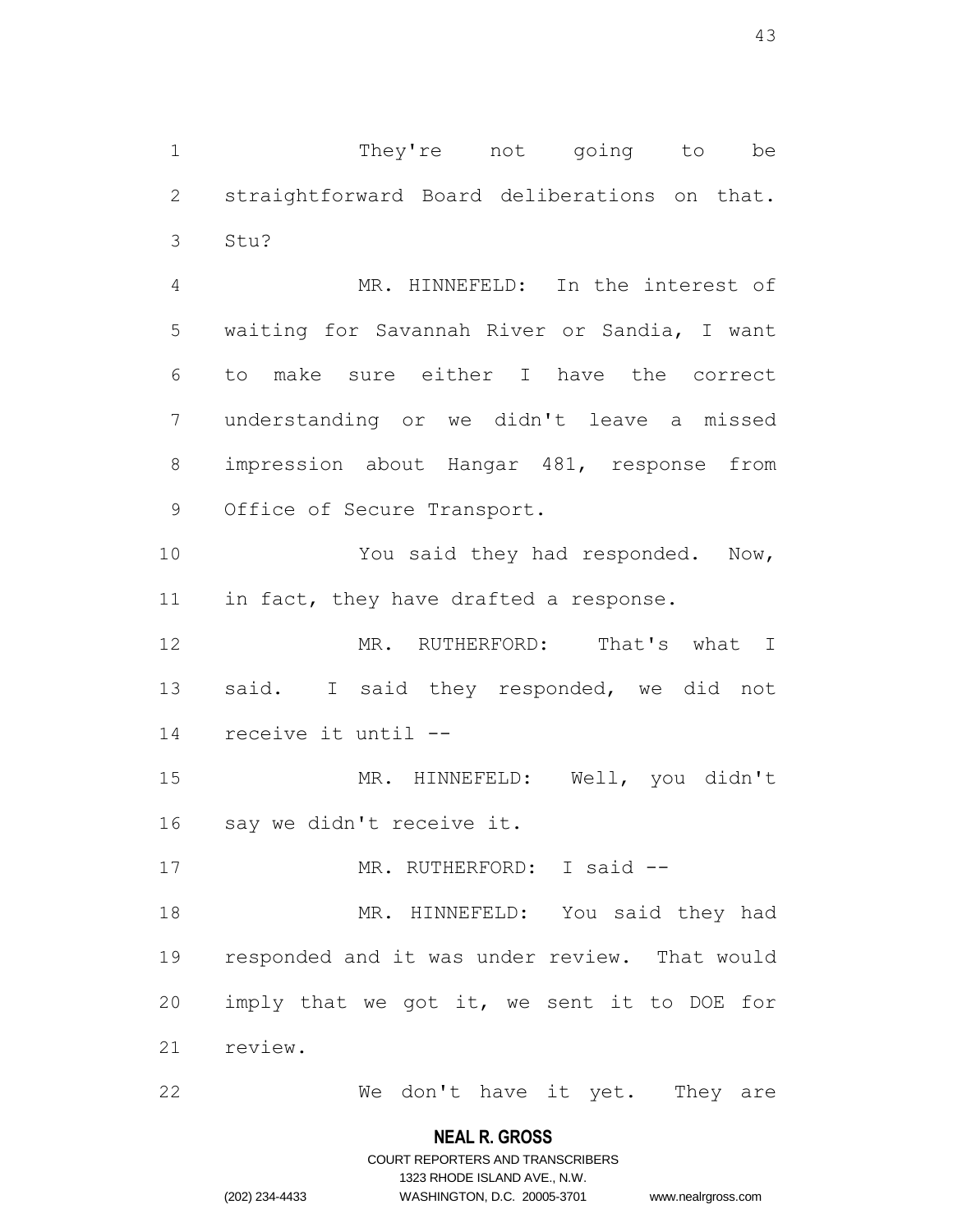getting it cleared through their Security Reviewers. We have not recieved it yet. I just want to clear up the misunderstanding on my part. CHAIRMAN MELIUS: Thanks for the clarification. Any, yes, Josie. MEMBER BEACH: You mentioned on 8 Grand Junction, it wasn't on your report. MR. RUTHERFORD: Right. MEMBER BEACH: You're just going to report on those later years? MR. RUTHERFORD: Yes, we're going 13 to report on the post-1975 years. 14 MEMBER BEACH: Thank you. CHAIRMAN MELIUS: Is that residual period? 17 MR. RUTHERFORD: No, actually it's 18 a DOE facility and so it's not -- CHAIRMAN MELIUS: Okay, so it's not -- 21 MR. RUTHERFORD: It's an operational period. It has a, there was a

# **NEAL R. GROSS**

|                | COURT REPORTERS AND TRANSCRIBERS |                    |
|----------------|----------------------------------|--------------------|
|                | 1323 RHODE ISLAND AVE N.W.       |                    |
| (202) 234-4433 | WASHINGTON, D.C. 20005-3701      | www.nealrgross.com |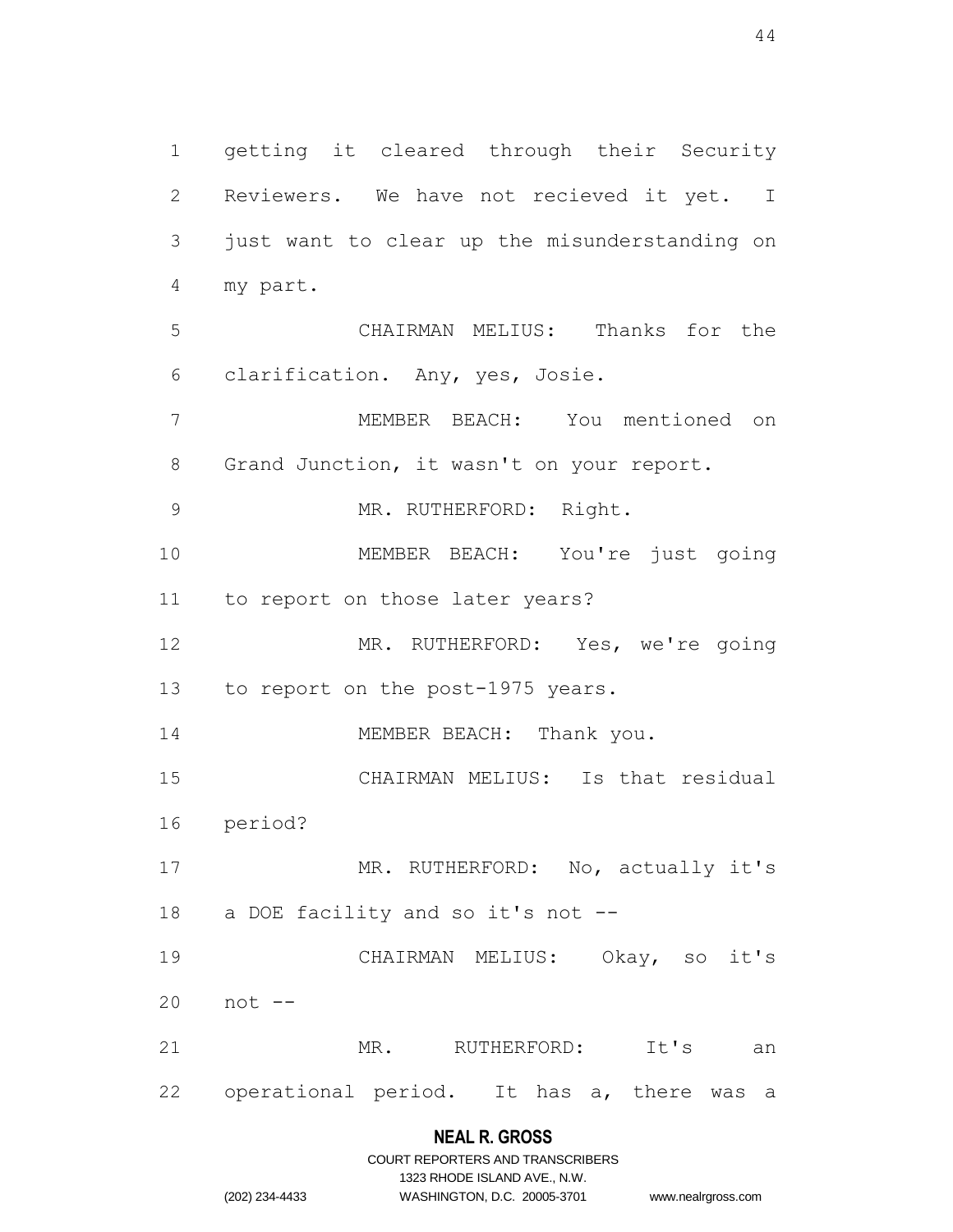number of questions that were brought up late. We had actually found a document, just after we issued the Evaluation Report, that kind of gave us an indication that there may have been thorium used in the post-1975 period that wasn't previously identified.

 So that's why we pulled the Evaluation for the post-`75 period and back.

 CHAIRMAN MELIUS: Okay, okay, good. Wanda?

 MEMBER MUNN: Just in response to your comment, I wanted to make sure that all of the Board understood the Tri-Cities is very hospitable.

 We would have no objection to your extending your time there, as our needs would require us to do.

 CHAIRMAN MELIUS: Thank you. I would report at this time, you know, a Conflict of Interest form for the Tri-Cities Chamber of Commerce?

(Laughter.)

## **NEAL R. GROSS**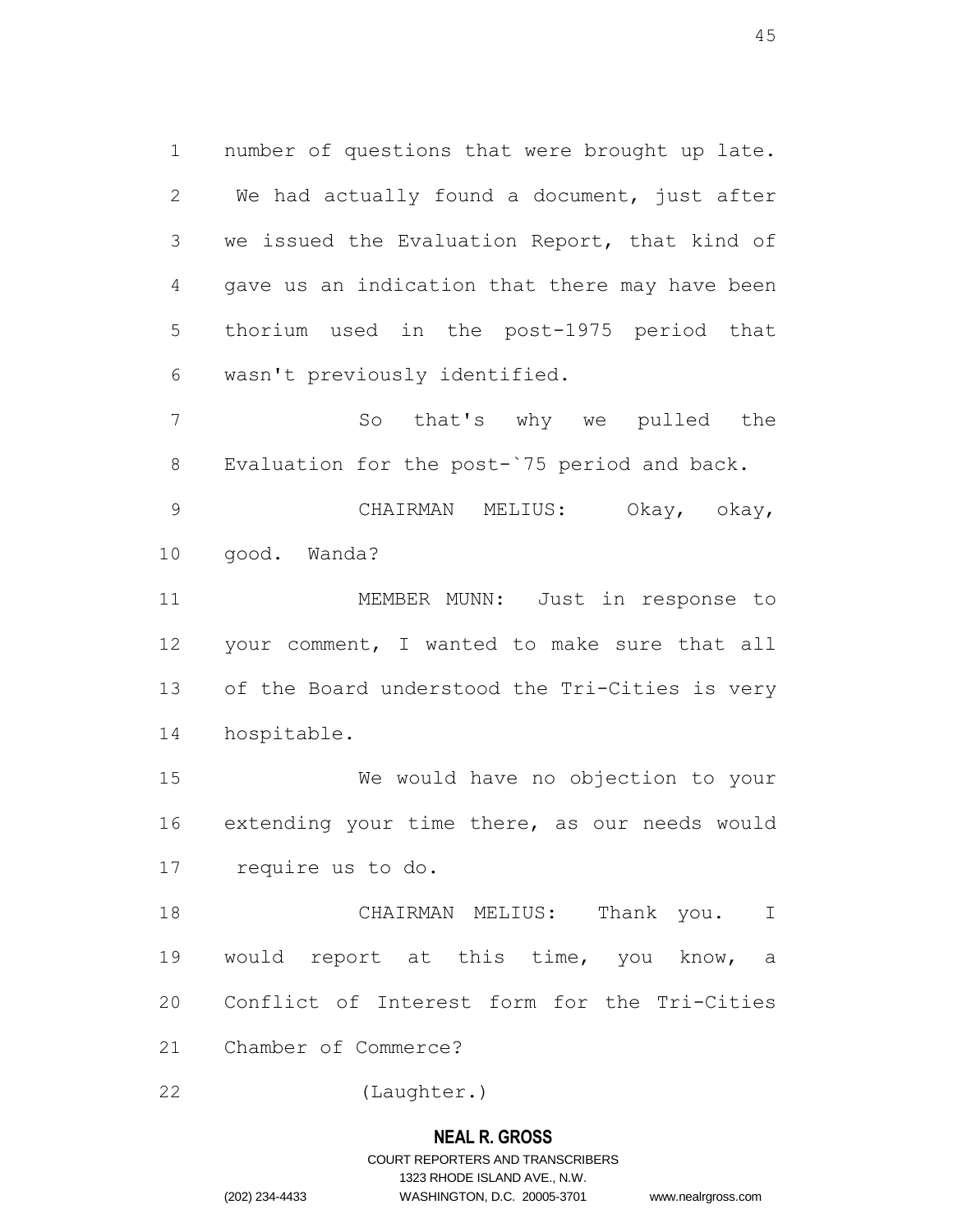MEMBER MUNN: I'll speak with Counsel about that.

 MEMBER ROESSLER: I think I'm really expanding on what Wanda was trying to say. But I think we, with the full agenda, we should plan on going for a full day on the third day.

8 CHAIRMAN MELIUS: That may, that was, I think maybe and I think we've done that before. Given the airline schedule also for those of us from the east coast, a full three days may be more practical there, too.

 It's a little tricky to get out 14 and get back to the east coast, yes, do that.

15 MEMBER BEACH: Plan early.

 CHAIRMAN MELIUS: We will try to, do it this way. We will work with, Ted and I will work with Stu and LaVon and DCAS, trying to figure out the schedule and what's going to be practical to do.

21 And we will let you know by email, as we pin that down and so forth, so that you

## **NEAL R. GROSS**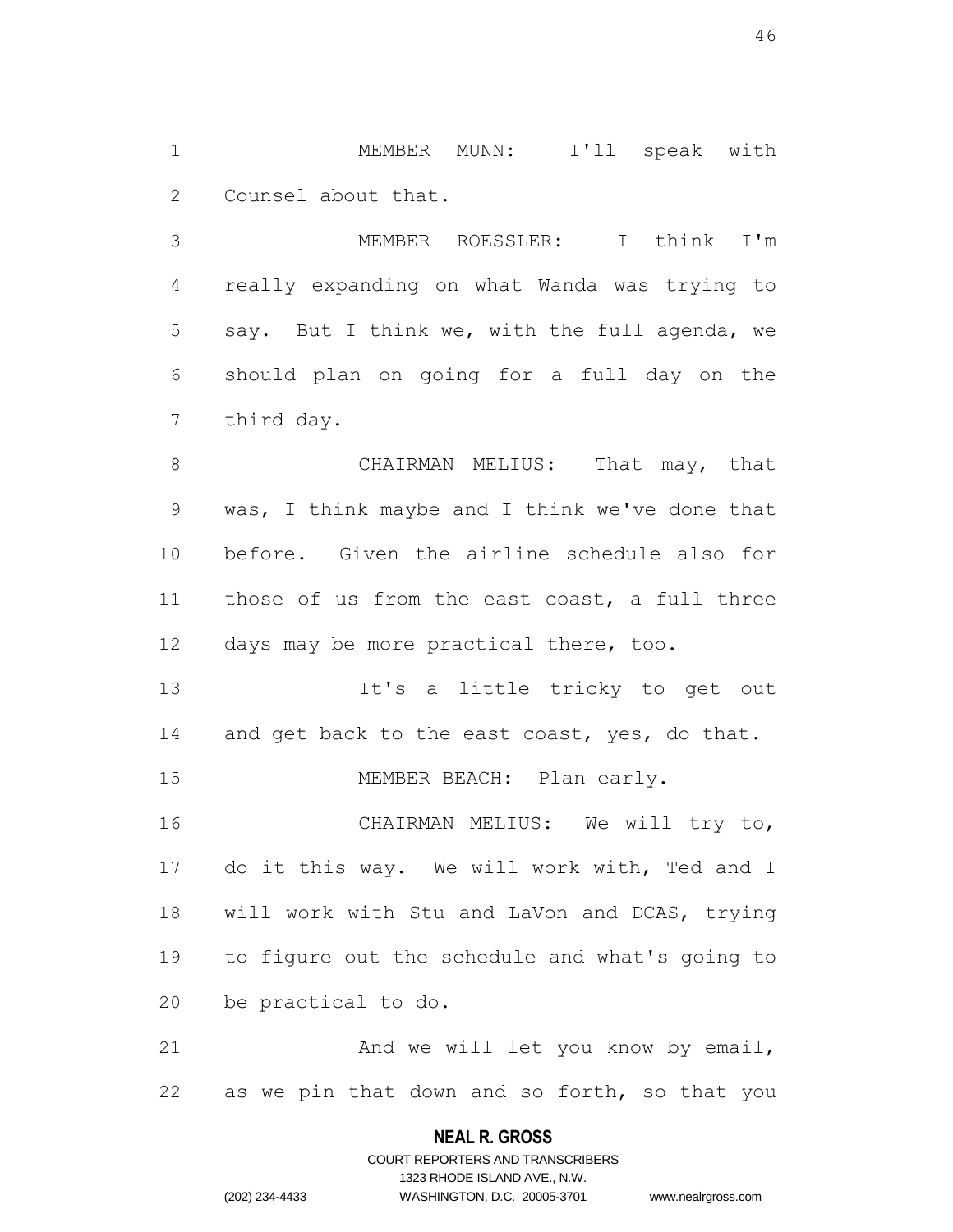can plan accordingly, because I think it will be, airline scheduling is going to be an issue.

 It's a general issue anyway. I mean, even for this meeting. Any other Board Members with questions, yes, Josie?

 MEMBER BEACH: This isn't for you, Brad texted me and he wanted you to know that he was online and had a Pantex report for you, just letting you know.

 CHAIRMAN MELIUS: Welcome, Brad, we apologize for not noting you earlier.

 MEMBER CLAWSON: I thought you were just ignoring me when Dr. Ziemer chimed in and said he was here and you never 16 acknowledged me, but I understand.

(Laughter.)

18 MR. KATZ: Brad, we never heard you, but sorry.

 MEMBER CLAWSON: Oh, I know that. That's why I sent Josie, because when you went 22 into the Pantex, I was trying to talk, so I

## **NEAL R. GROSS**

# COURT REPORTERS AND TRANSCRIBERS 1323 RHODE ISLAND AVE., N.W. (202) 234-4433 WASHINGTON, D.C. 20005-3701 www.nealrgross.com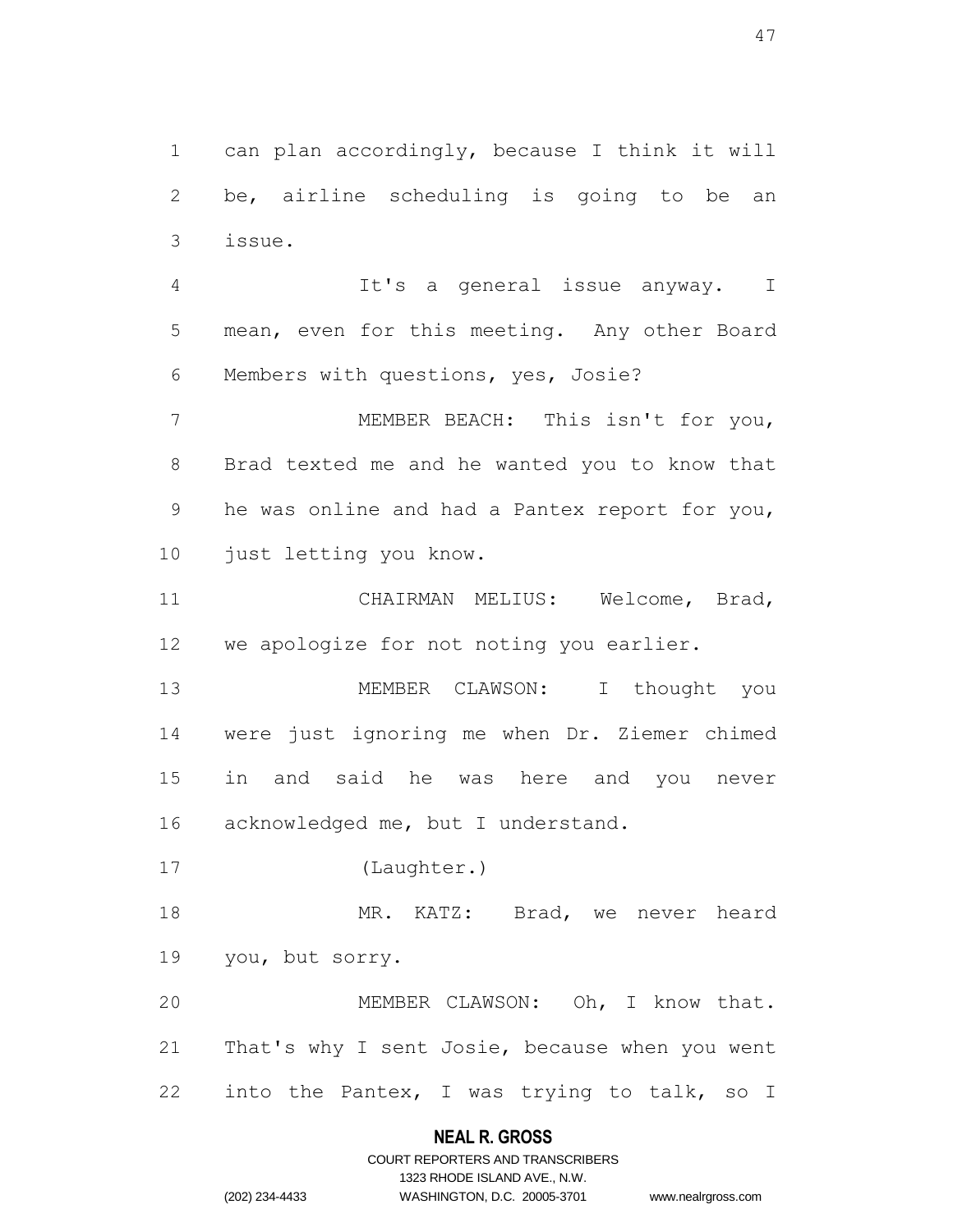figured you couldn't hear me.

 CHAIRMAN MELIUS: Anything to add. If you heard that, anything to add beyond what Joe and we have Greg Lewis. We had DOE reporting on your behalf. MEMBER CLAWSON: I've been here from the very beginning. There was nothing to add, they covered all the meetings we've got coming up and everything else. I just wanted to try to figure out how come you couldn't hear me. (Laughter.) CHAIRMAN MELIUS: Thank you. Any other missing Board Members to report? Okay, since it's almost 9:15, and I think we've 16 exhausted our questions for LaVon, but we may 17 call him back, if you have others. Why don't we take a 15 minute break and be back in here 9:30 sharp. We will do Sandia then. (Whereupon, the above-entitled proceeding went off the record at 9:15 a.m.

#### **NEAL R. GROSS**

COURT REPORTERS AND TRANSCRIBERS 1323 RHODE ISLAND AVE., N.W. (202) 234-4433 WASHINGTON, D.C. 20005-3701 www.nealrgross.com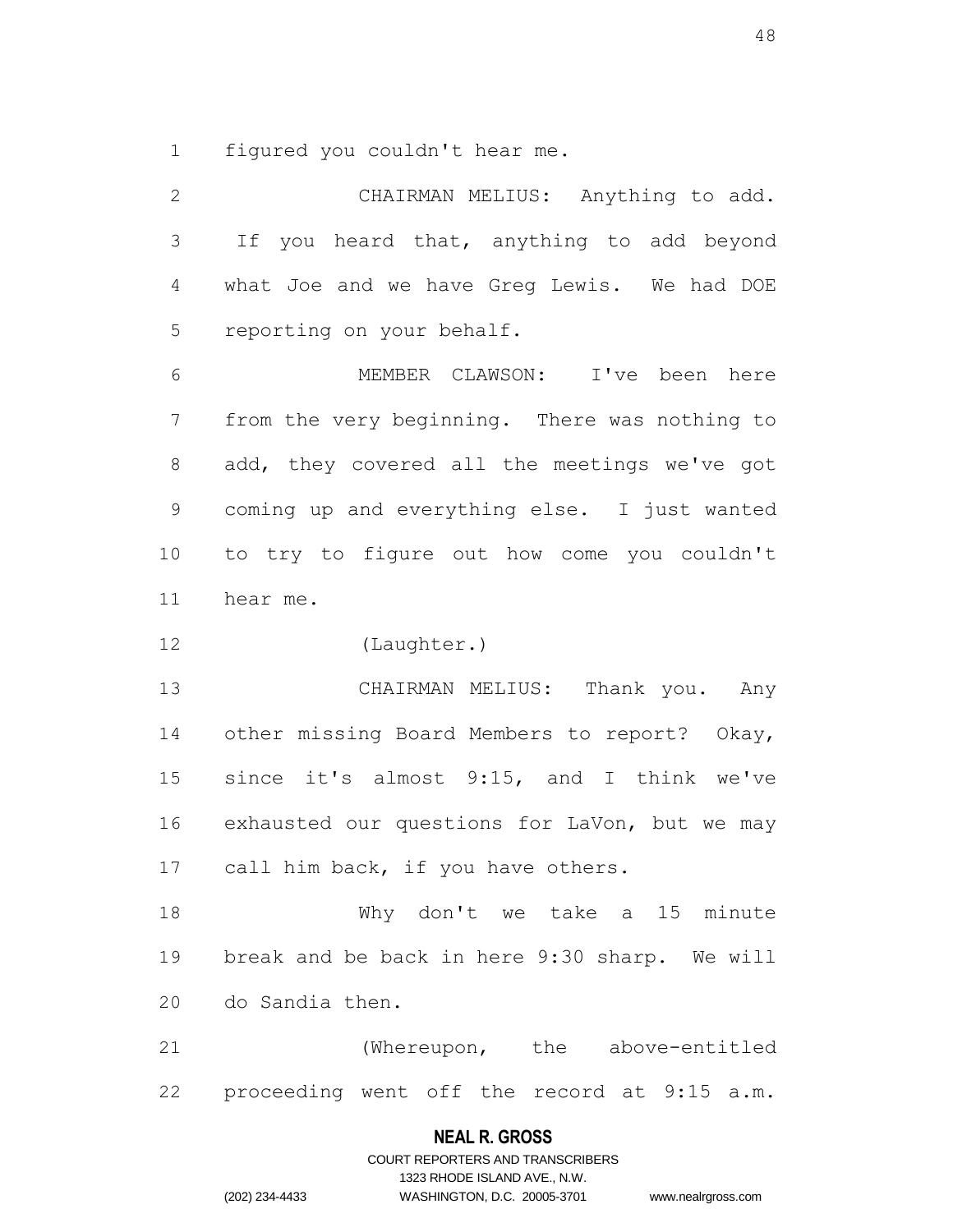and came back on at 9:32 a.m.)

 CHAIRMAN MELIUS: If we could get ready to reconvene now. We've got a petitioner that's going to be on the line. Okay, Ted, do you want to? MR. KATZ: Just for the record, Mr. Schofield has recused himself from this session. CHAIRMAN MELIUS: And, for the record, we have an unconfirmed report that Mark Griffon is on the way in from the airport. We track everybody now. No, he emailed me, so, he should be here, we'll be able to do Savannah River on, as scheduled. First time now we're back is for the Sandia National Laboratories and Sam Glover is going to present and I believe the petitioner is alerted and may very well be on the line. And after Sam's presentation, after the Board Members have had a chance to ask questions, we'll ask for any comments from

## **NEAL R. GROSS**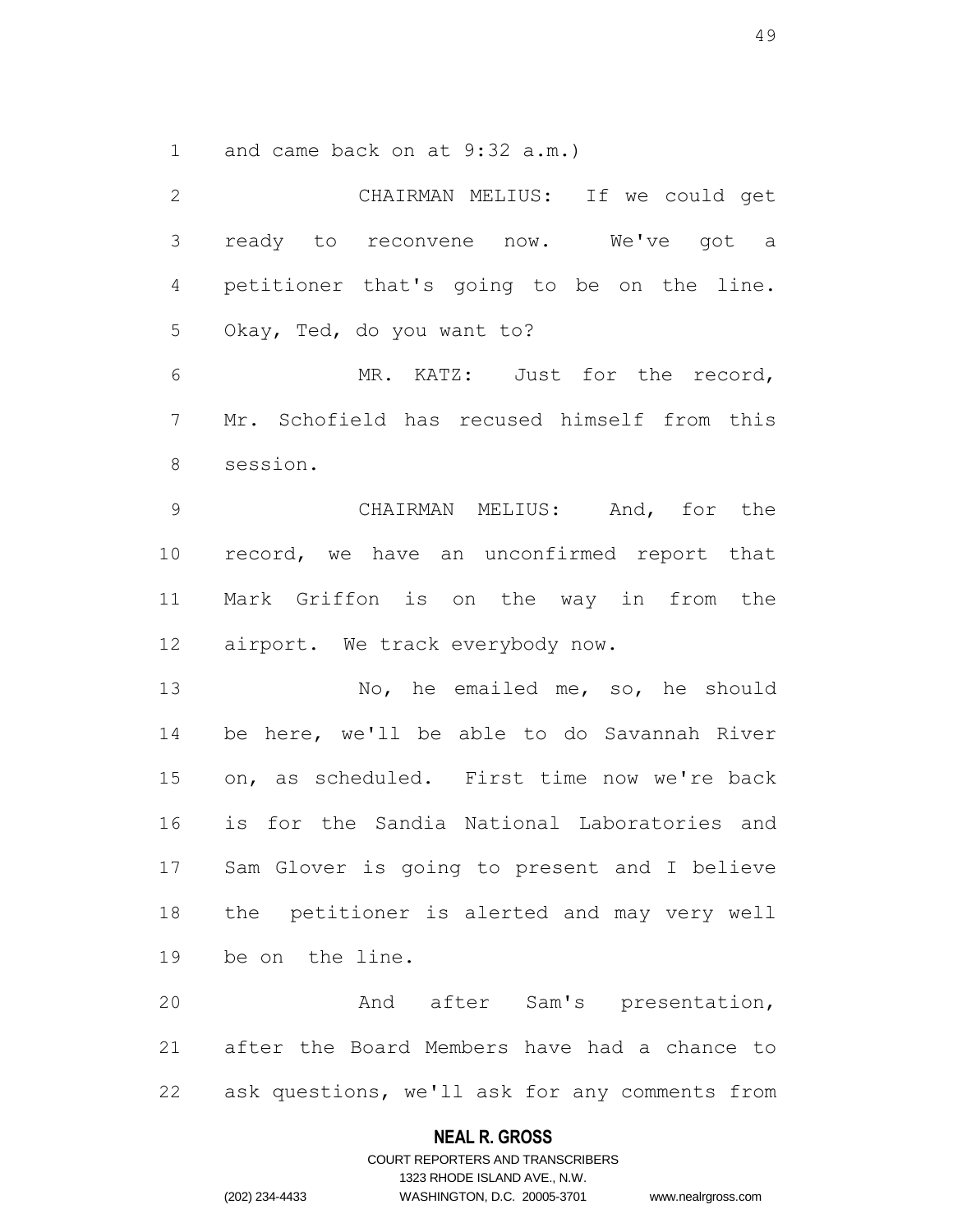the petitioners. So, Sam, go ahead.

 DR. GLOVER: Ted, do you need to verify that they're on the line? MR. KATZ: I mean it's time, I don't think we do, thanks. DR. GLOVER: Thank you, Dr. Melius, Members of the Board. I'd like to present Sandia National Laboratories Exposure Cohort Petition Report. 10 I would first like to start off by thanking members of my team. Tim Adler and his folks did a really good job, they really worked hard with me on this. I'd like to also thank Scott Stafford and the DOE folks at Sandia. They really have worked hard to get us access to the data and people. 18 And, of course, Greq Lewis and the DOE, you'll see that they're also helping us do a lot of work, ongoing, even after this petition report.

22 So petition overview, the petition

#### **NEAL R. GROSS**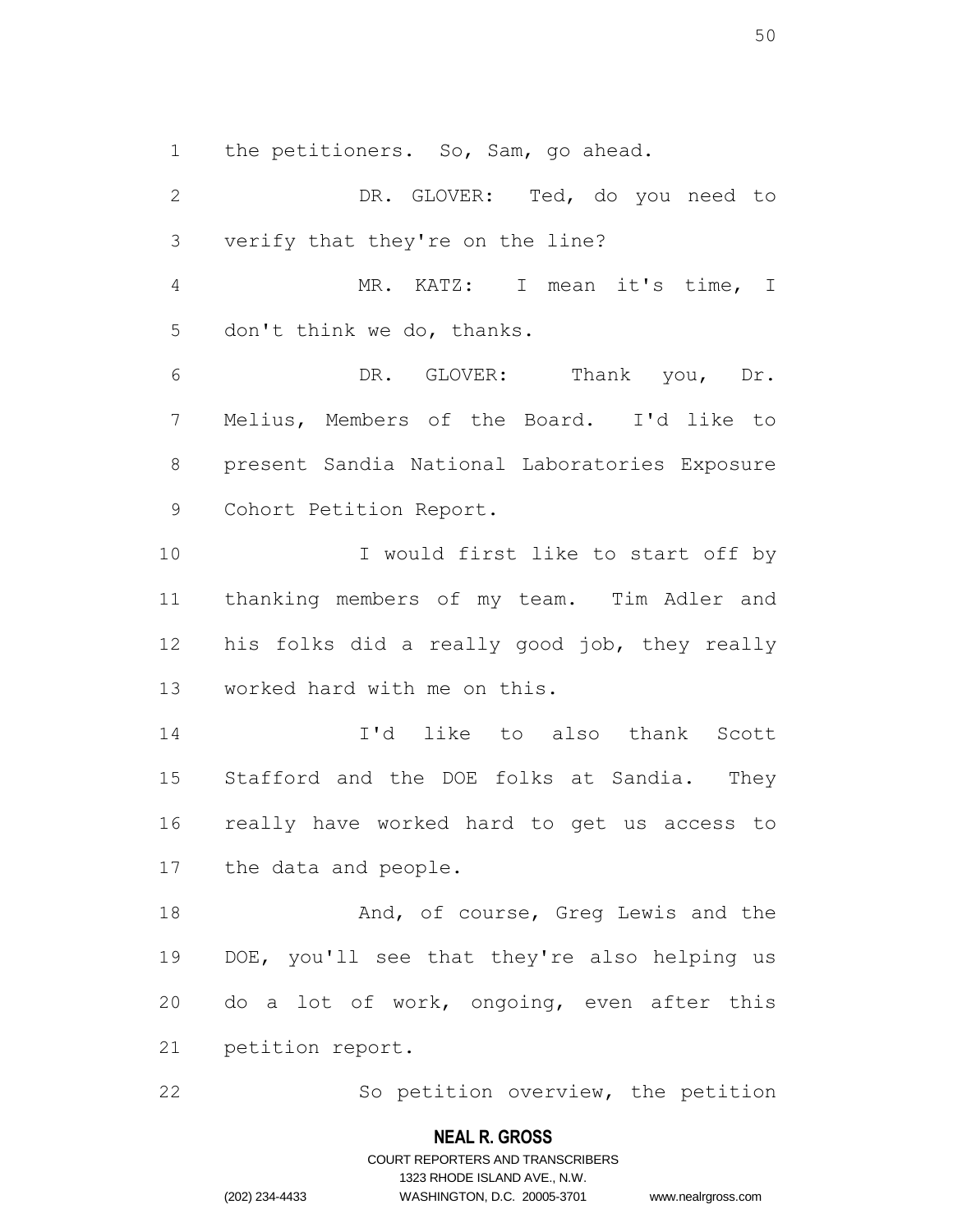was received on January 19th, 2010. The petitioner proposed the following Class Definition.

 All employees who've worked within the Sandia National Laboratory Reactor Division from January 1, 1957, through December 31st, 1962. The petition qualified for evaluation on April 13th, 2010. The petition basis was radiation monitoring records from members of the proposed Class 11 have been lost, falsified or destroyed.

 Monitoring data retrieval problems incurred by NIOSH while processing individual claims and performance site data capture, were in support of this petition basis.

 NIOSH evaluated the following Class. All employees who worked at Sandia National Laboratories in Albuquerque, New Mexico, from January 1st, 1949, through December 31st, 1962.

 You can see we backed it up beyond the 1957, which the petitioner had asked for.

# **NEAL R. GROSS** COURT REPORTERS AND TRANSCRIBERS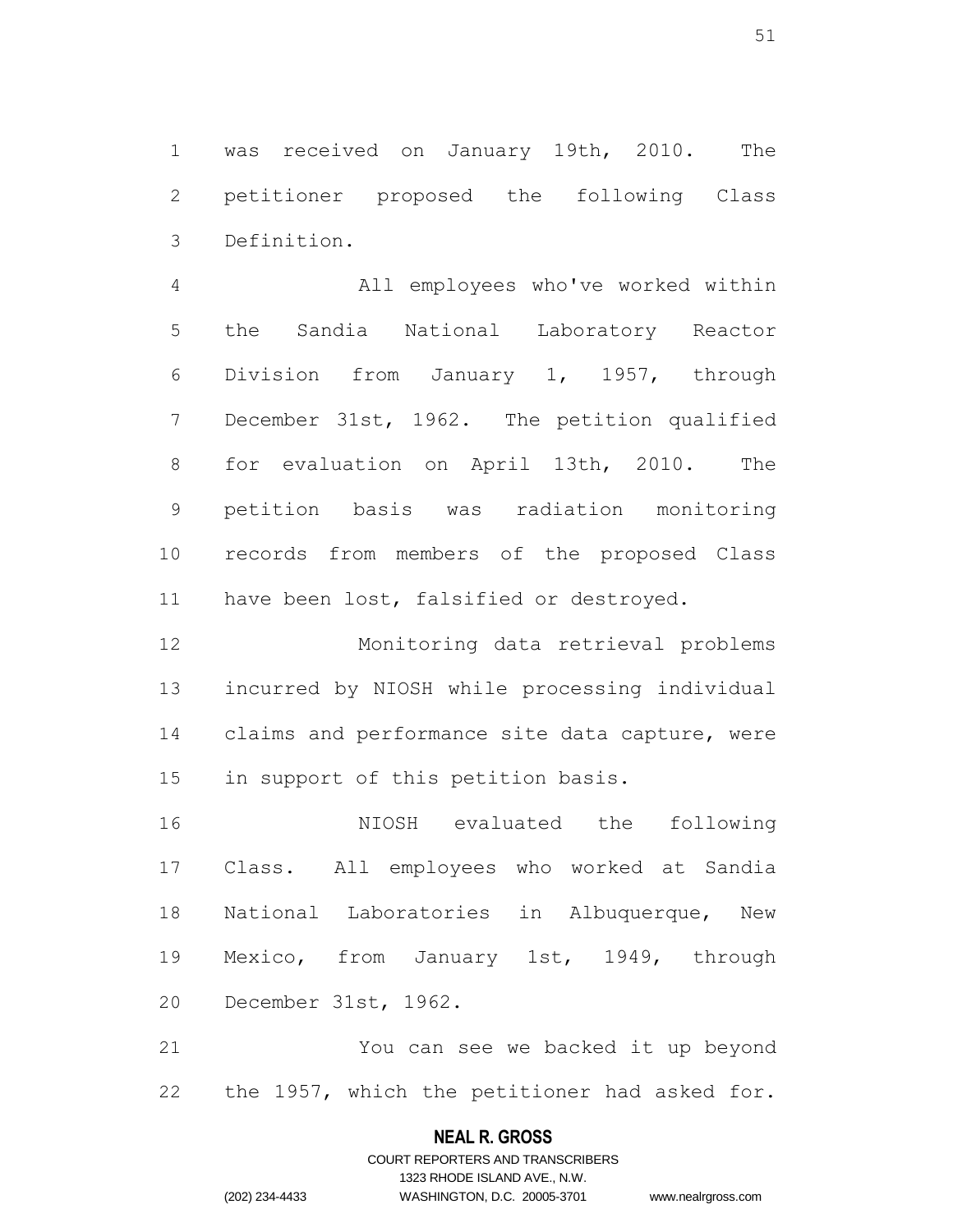And I would also say that NIOSH will address the period covering 1963 through the early 1990s in a separate report.

 Sources of available information are those that are typically used by us. The Technical Information Bulletins, the TIBs. We interviewed many employees of Sandia. We certainly looked at existing Claimant files, documentation provided by the petitioner.

 We have over 2,400 documents that have been obtained from Sandia. We had 12 data capture visits to Sandia. We had data capture related to Sandia, across the DOE complex.

 We certainly looked at the OSTI databases as well as Internet resources. Just to give you a feel for the dose reconstructions that have been done. There have been 346 cases submitted to NIOSH.

 Claims with employment during the period evaluated, there's 193. Dose reconstruction completed for claims, 154.

## **NEAL R. GROSS**

# COURT REPORTERS AND TRANSCRIBERS 1323 RHODE ISLAND AVE., N.W. (202) 234-4433 WASHINGTON, D.C. 20005-3701 www.nealrgross.com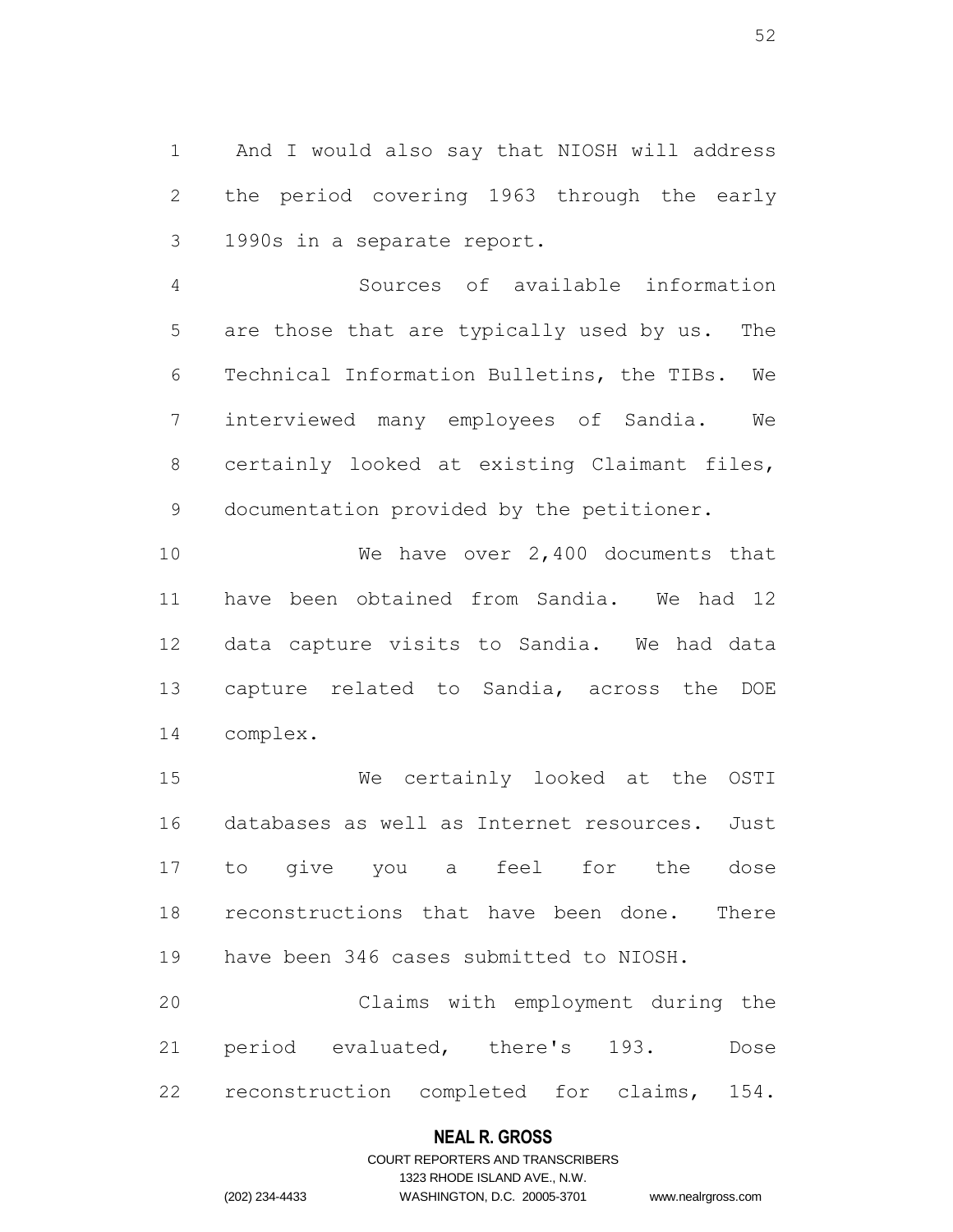Claims containing internal dosimetry is 11. Claims containing external dosimetry is 88.

 A little bit of background on Sandia. In 1945, the Z-Division from Los Alamos, moved from, moved down to what was to become the Sandia National Laboratory in Albuquerque. So, in, the covered period for Sandia National Lab, was established by the Department of Labor in 1949.

 So we've got a little four year gap. We have a letter to them to address this early four year period, but in 1949, is the 13 beginning of our, the covered exposure period for Sandia National Laboratories.

 Its early occupations were weapons assembly, weapons ordnance engineering and production coordination amongst various atomic energy commissioned facilities, such as Clarksville, Medina and Pantex.

 In the early 1950s, they expanded their activities to support fuel testing and atmospheric tests. They further expanded its

## **NEAL R. GROSS**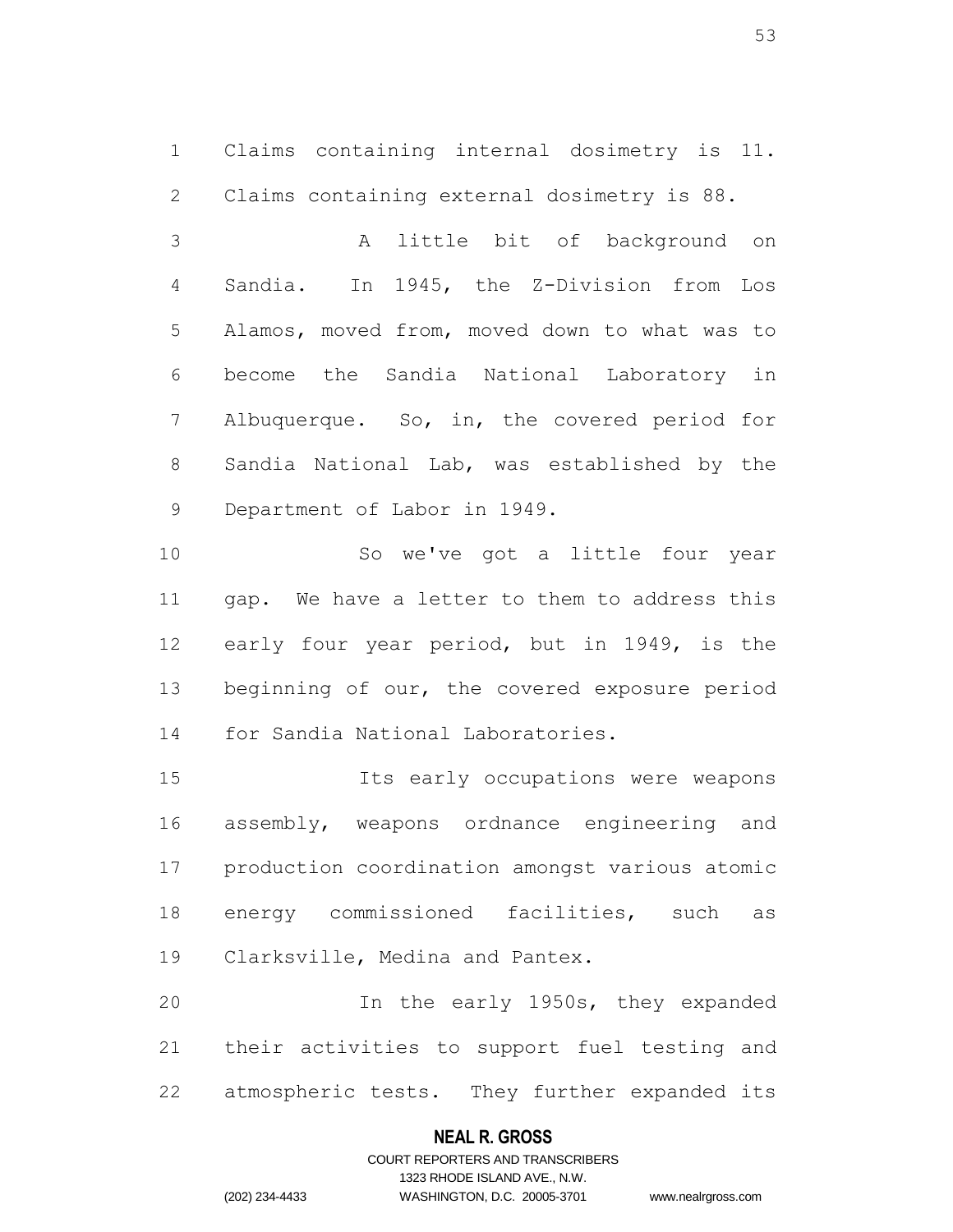capabilities in the late 1950s when testing moratoriums were set in place, providing accelerators and reactors to test weapons components.

 Sandia is now divided into five technical areas. Technical Area 1 nominally has electron and ion beam accelerators. They also have a Toxic Metals Machine Shop.

 TA-II was weapons components assembly and waste handling and barrel. TA- III, Radioactive Mixed Waste Landfills. TA- IV, Neutron Generator Test Equipment. And TA-V includes Reactors and Hot Cell Facilities.

 This is a map. You can see that the colored areas are only a small part of this large facility that they actually are a part of.

18 So when you go to Sandia, you're actually at a large Air Force Base, so you're mixed into an unusual atmosphere for a DOE facility.

Potential external radiological

#### **NEAL R. GROSS**

# COURT REPORTERS AND TRANSCRIBERS 1323 RHODE ISLAND AVE., N.W. (202) 234-4433 WASHINGTON, D.C. 20005-3701 www.nealrgross.com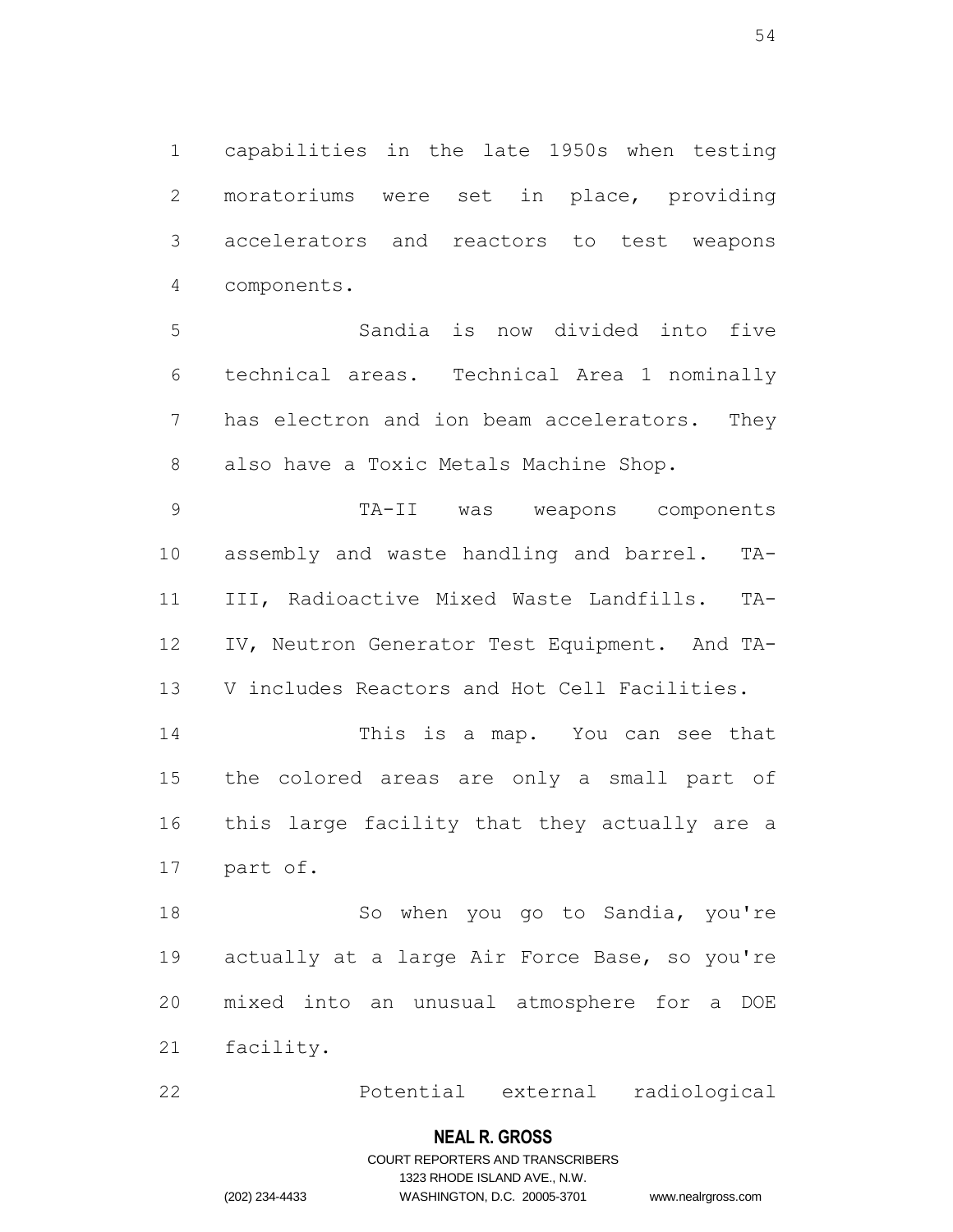exposure during the Class, are the full gamut. We have photon exposures related to weapons assembly.

 Generators,accelerators, materials returned from weapons testings. So they would bring the materials back to the site. You had beta exposures from activated components.

 Materials returned from weapons testing and air filters from cloud sampling. Neutron, the neutrons, we have weapons assembly, accelerators, reactors and neutron sources.

 And I will also say that Sandia National Lab's dosimetry system did not measure neutrons until 1958. Internal radiological exposures also cover a broad gamut.

18 They include plutonium, tritium, uranium, americium, fission and activation products and other radionuclides which we've seen in the air sampling data, including manganese-54, zinc-65, sodium-22, cobalt-57,

## **NEAL R. GROSS**

# COURT REPORTERS AND TRANSCRIBERS 1323 RHODE ISLAND AVE., N.W. (202) 234-4433 WASHINGTON, D.C. 20005-3701 www.nealrgross.com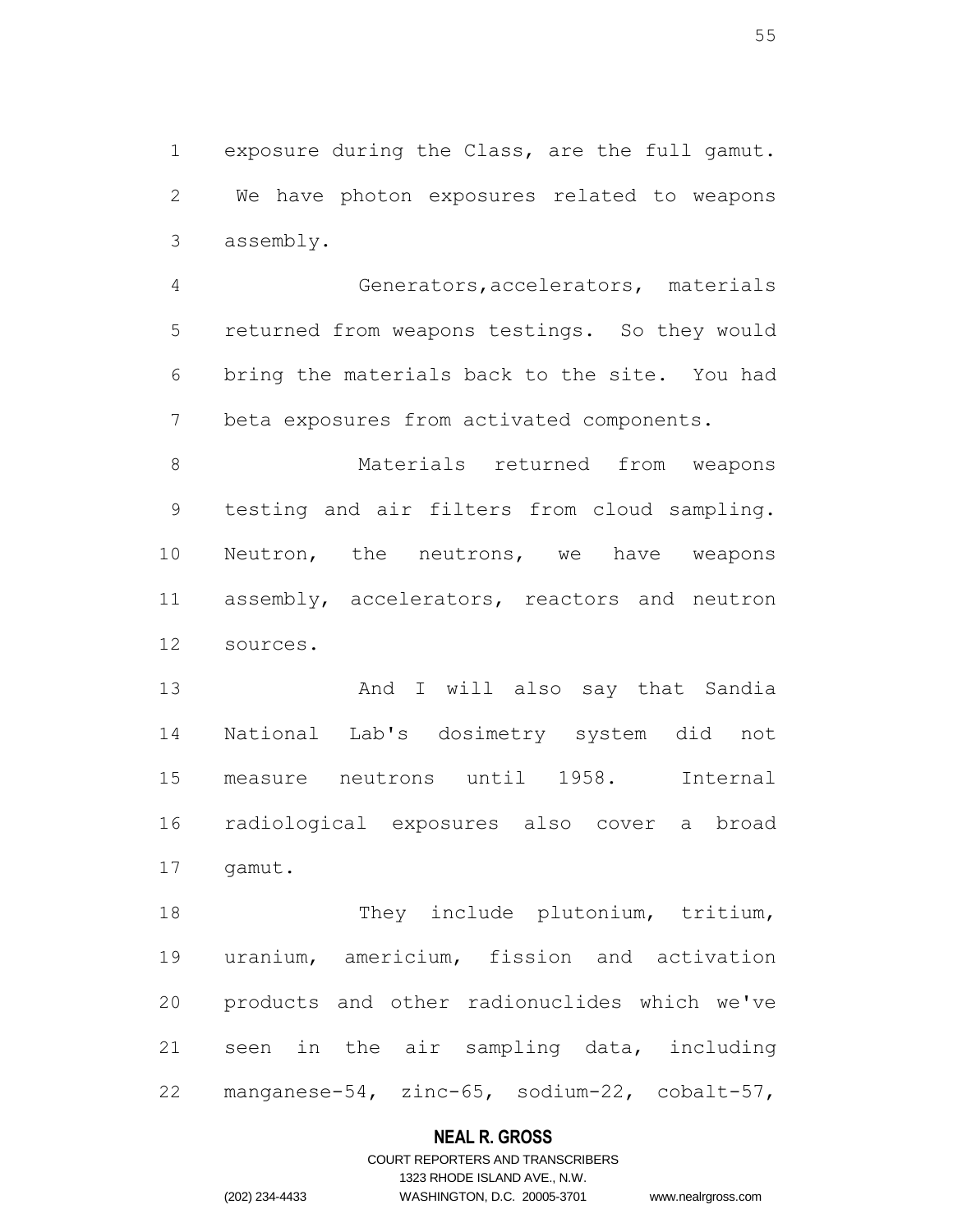thorium, polonium-210, radium-226, and carbon-14.

 So this has a bit of a Brookhavenish feel. The Health Physics were the responsibility of the Industrial Hygiene Division, prior to 1957. At which point Health Physics Section was formed. NIOSH located minimal documentation regarding the practices and requirements during the evaluation period.

 Monitoring requirements were developed based on the judgement of departments, divisions and supervisors.

 Interviews indicated that coverage was temporal and ad hoc in nature. If they felt they needed coverage, they provided coverage.

 Availability of monitoring data is a significant concern. November 2009, NIOSH notified DOE the case responses were incomplete, particularly as related to

internal dosimetry.

## **NEAL R. GROSS**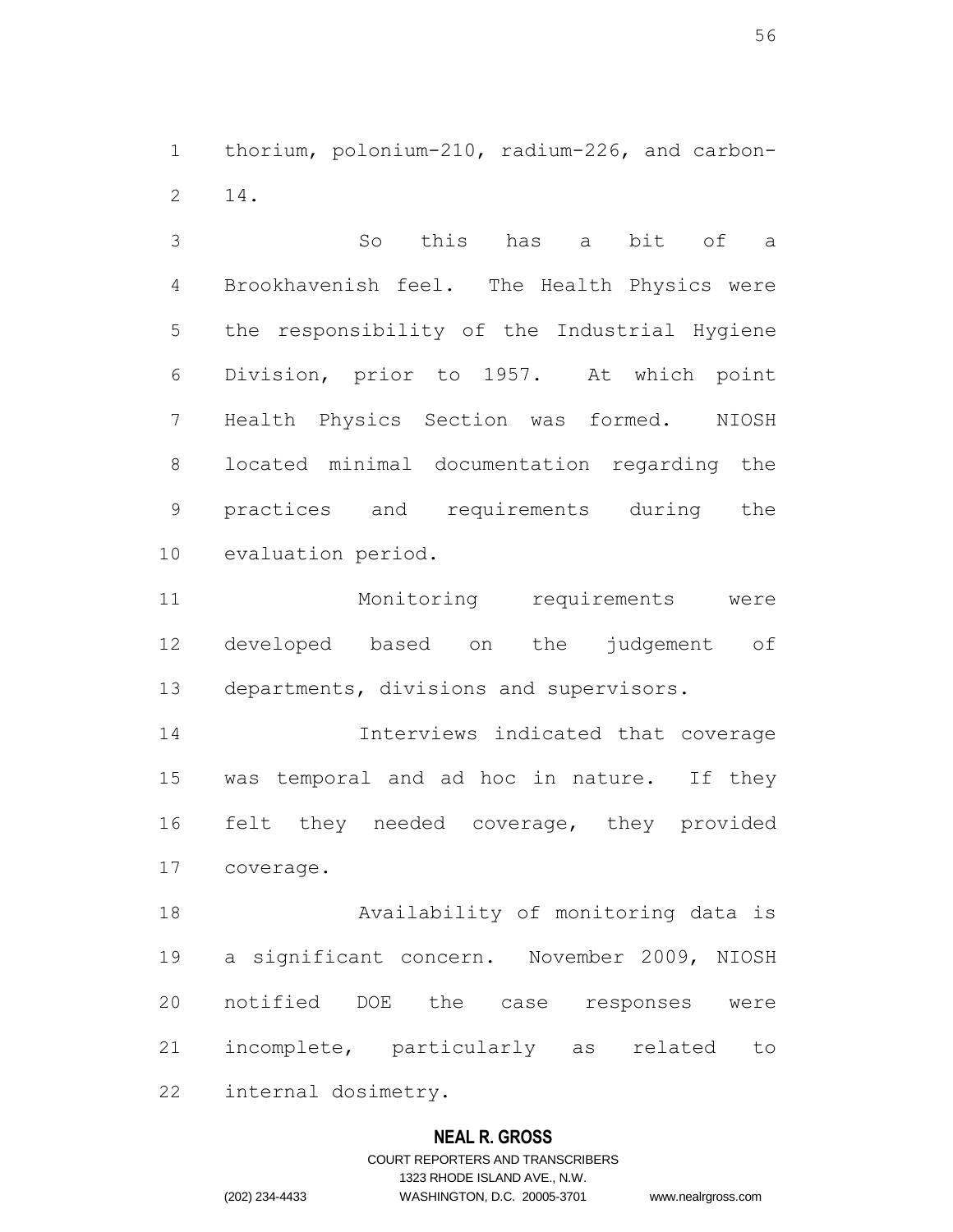1 That basically we had found data, during our data captures, which showed that we had more data than what was being provided.

 DOE and Sandia Laboratories have implemented a massive records indexing effort, which they feel will fix the issues. Approximately 1.1 million records. Scanning is complete, but I don't believe the QC has been completely validated.

 Indexing is approximately 40 percent complete, based on my last report on this. And they expect still it will take six to nine months to complete this.

 In January of 2010, we re- requested the records for all the Sandia cases 16 that had basically not been paid, had not been compensated, which we did, actually.

 So we have a request to DOE to get all the data for those cases. Unlike many DOE facilities, Sandia National Laboratory did not report or at least if they did report it, we haven't found the reports of how many bioassay

## **NEAL R. GROSS**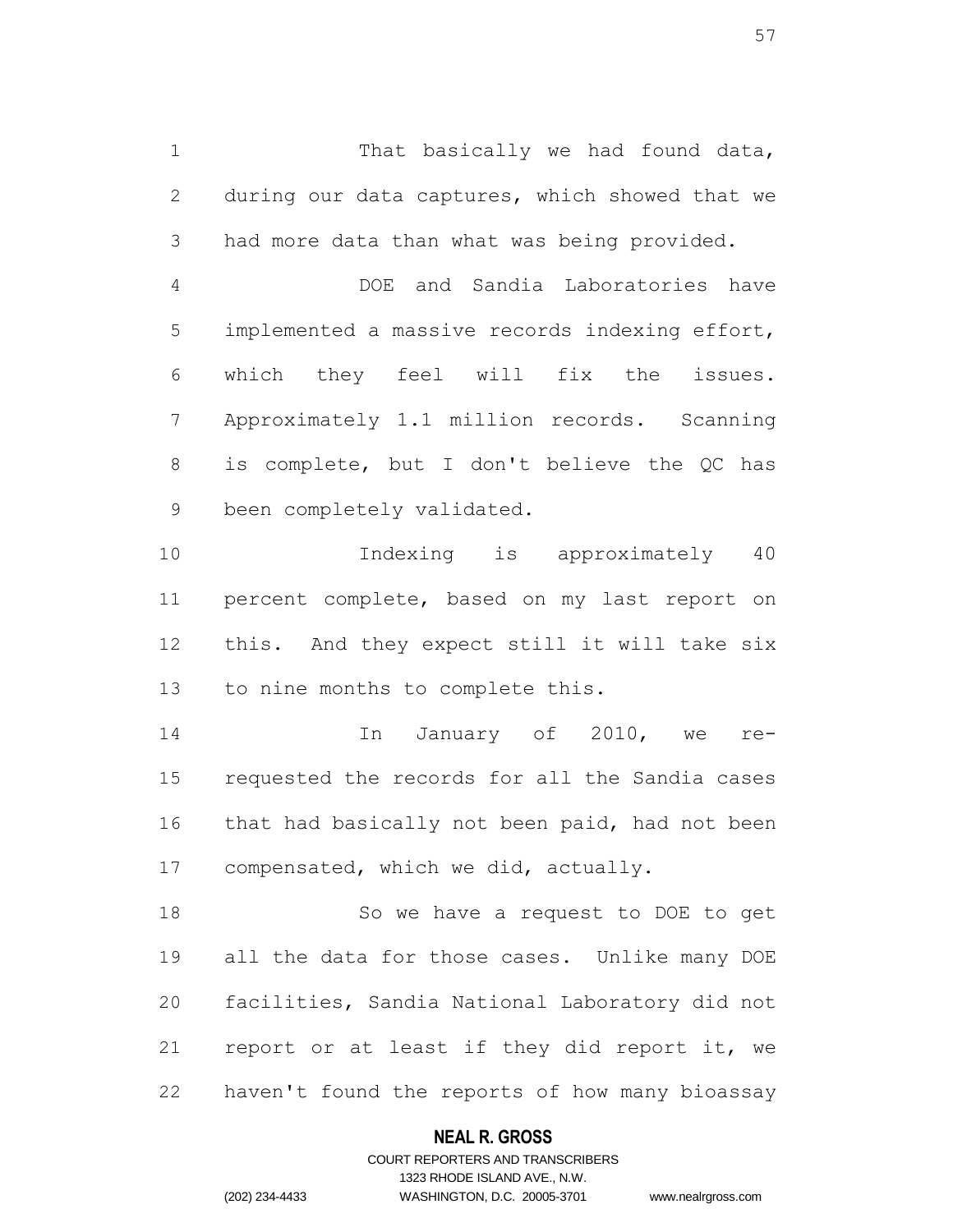samples they did.

 So we don't know what the target is. Hanford monthly reports how many urine samples, how many fecal samples, ad nauseam. You know exactly what the number is, should be. We have no idea what the target number is. Based on interviews it's thought to be small. I've also obtained copies of some bioassay records, part of it is site data capture and claimant data requests. The number of samples by year are provided in the following table. You see that in the early years we have nothing. Beginning in '55, we start seeing some tritium data, some early plutonium data. 18 But it is pretty spotty. Not enough to create coworker data sets. External dosimetry results are centralized from the beginning. So, personnel data requests seem fairly complete.

## **NEAL R. GROSS**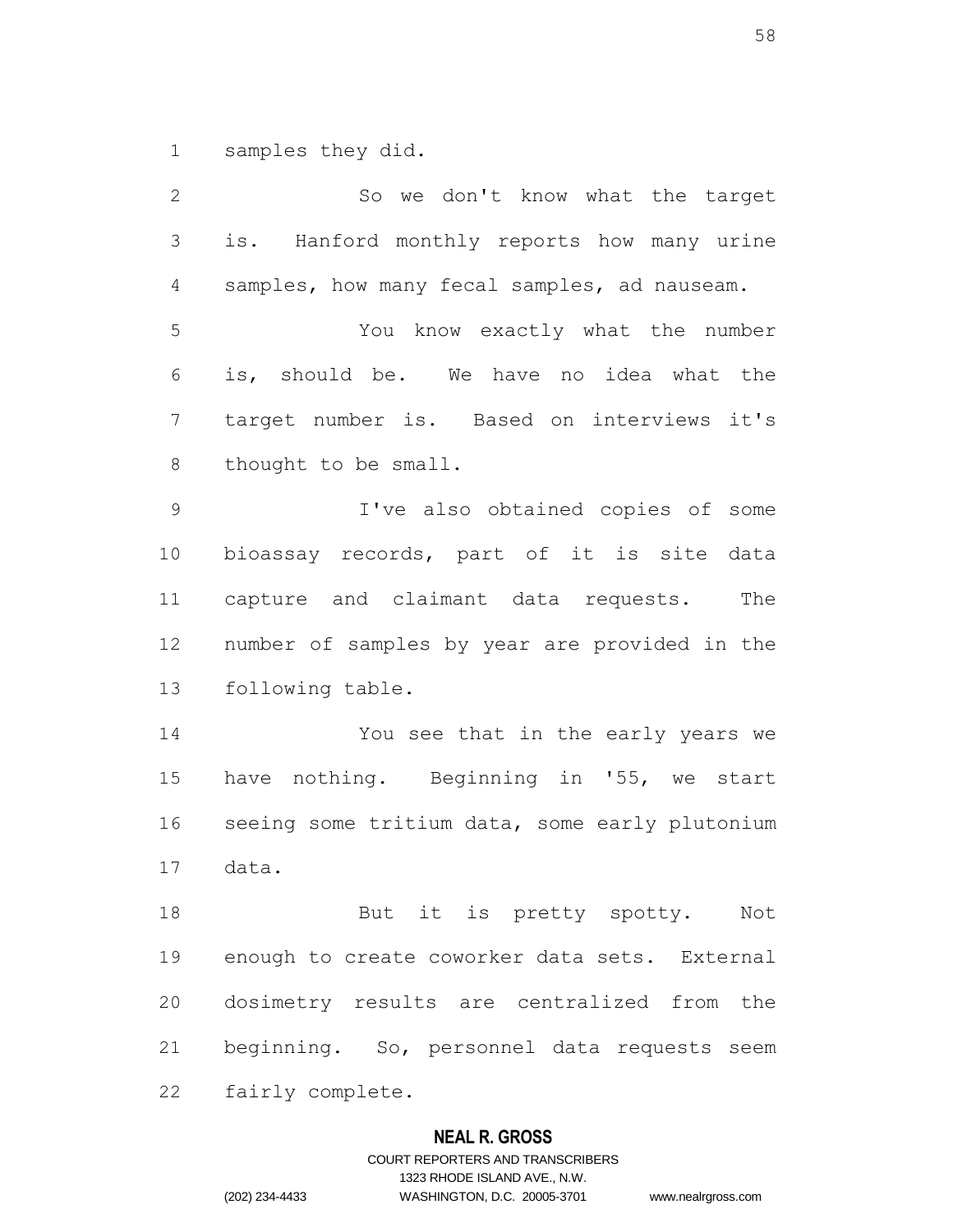We also have the Atomic Energy Commission Monitoring Reports available during this time frame. So we have a ballpark idea of what fraction of the employees were monitored.

 Documentation of pre-1950s external dosimetry program has not been 8 obtained by NIOSH. The post-1950 documentation, in the case of all workers in radiation areas were to be badged.

 This just gives you a feel for the total employees, certainly after 1958, what the total number of employees would be and the total of number of employees not monitored would be.

16 And also the doses incurred. In the '49 to '57 time frame, they didn't track that as part of these records. They changed that report in 1958.

 You can see, even from '58 on, a larger portion of the workers were not monitored. Feasability of dose

## **NEAL R. GROSS**

# COURT REPORTERS AND TRANSCRIBERS 1323 RHODE ISLAND AVE., N.W. (202) 234-4433 WASHINGTON, D.C. 20005-3701 www.nealrgross.com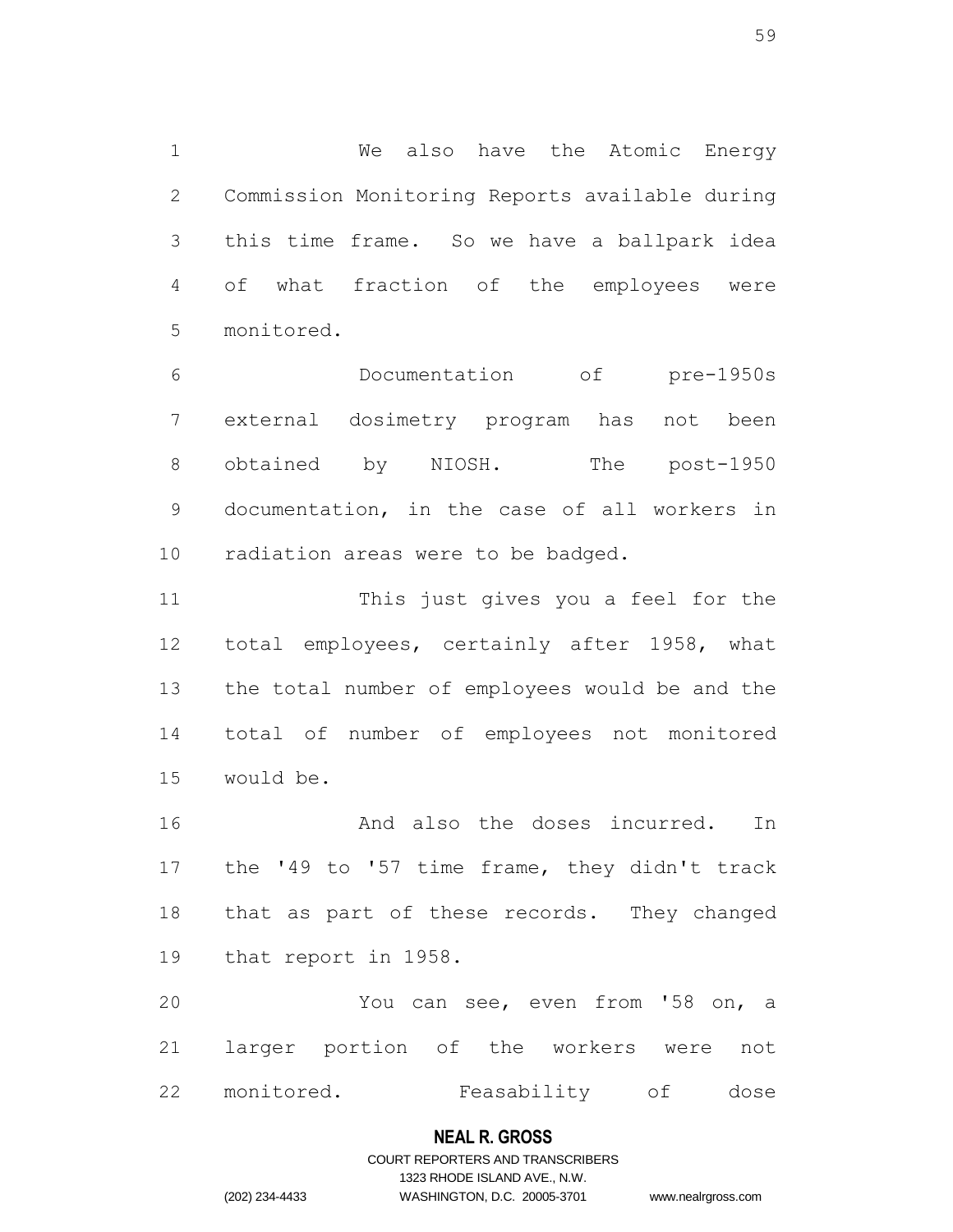reconstruction. NIOSH determined that monitoring data, process information, monitoring program information, are insufficient to support bounding internal doses for the evaluated Class.

 There are indications additional data exists, microfilm, microfiche, but these data are not readily accessible, based on a lack of internal monitoring, program documentation and source term information for the evaluated period, NIOSH feels it can not establish a bounding approach, even if the microfilm/microfiche data become available.

 NIOSH concludes it cannot bound internal doses for the period of January 1, 1949, through December 31, 1962, but will continue to assess post-1962 dose reconstruction feasibility in a subsequent Evaluation Report.

 Regarding non-SEC claims, although NIOSH found it is not possible to completely reconstruct internal radiation doses for the

## **NEAL R. GROSS**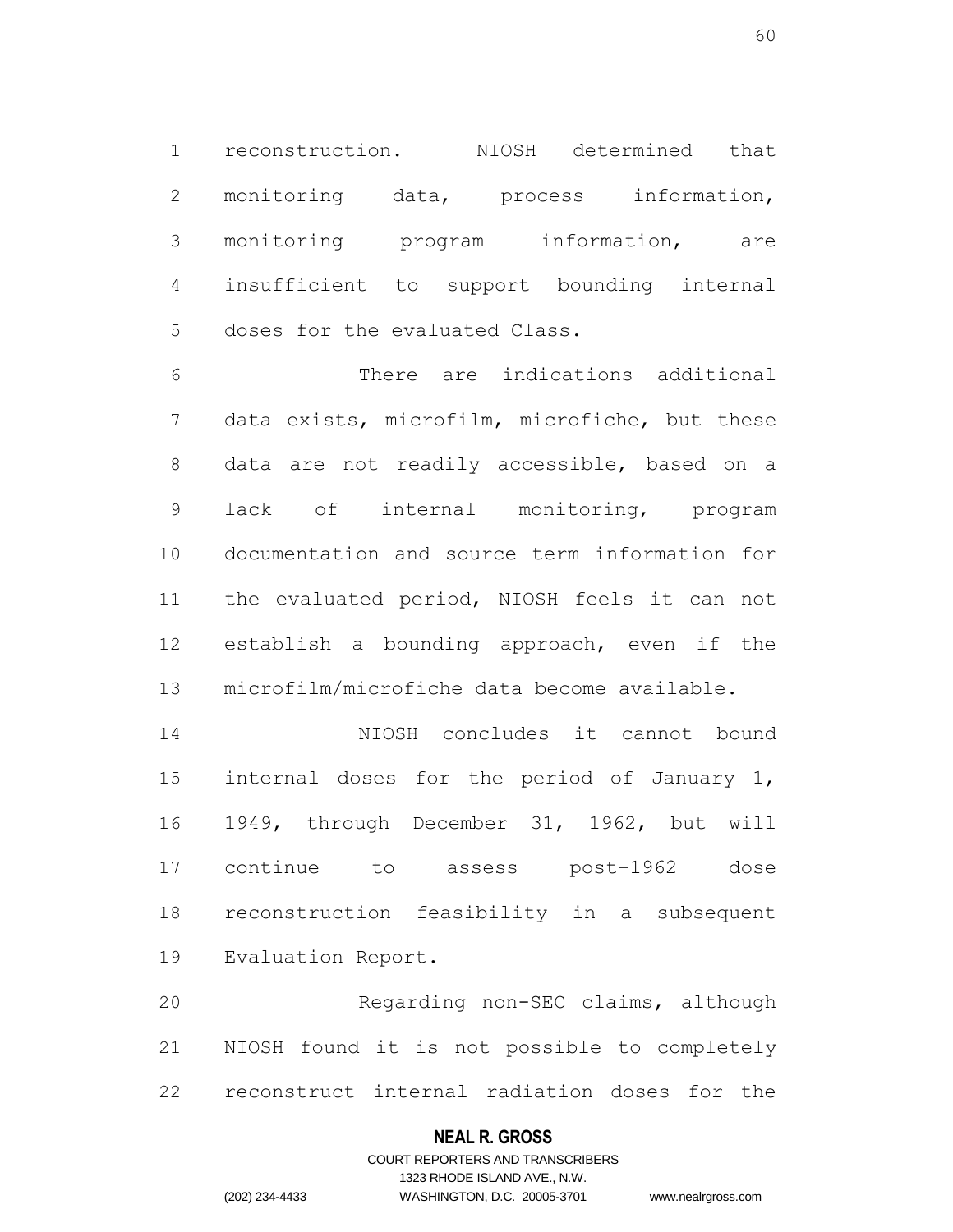proposed Class, NIOSH intends to use any internal and external monitoring data that may become available for an individual claim that can be interpreted using existing NIOSH dose reconstructing processes or procedures.

 NIOSH recommended Class, all employees of the Department of Energy, its predecessor agencies, its Contractors and Subcontrators who worked in any area of Sandia National Laboratories in Albuquerque, New Mexico, from January 1, 1949, through December 31st, 1962, for a number of work days aggregating at least 250 work days.

 Occurring either solely under this employment or a combination with work days within the parameters established for one or more other classes of employees in the Special Exposure Cohort.

 And our summary of recommendations is that internal dosimetry is not feasible. That we believe that the external dosimetry records can be reconstructed, including

## **NEAL R. GROSS**

## COURT REPORTERS AND TRANSCRIBERS 1323 RHODE ISLAND AVE., N.W. (202) 234-4433 WASHINGTON, D.C. 20005-3701 www.nealrgross.com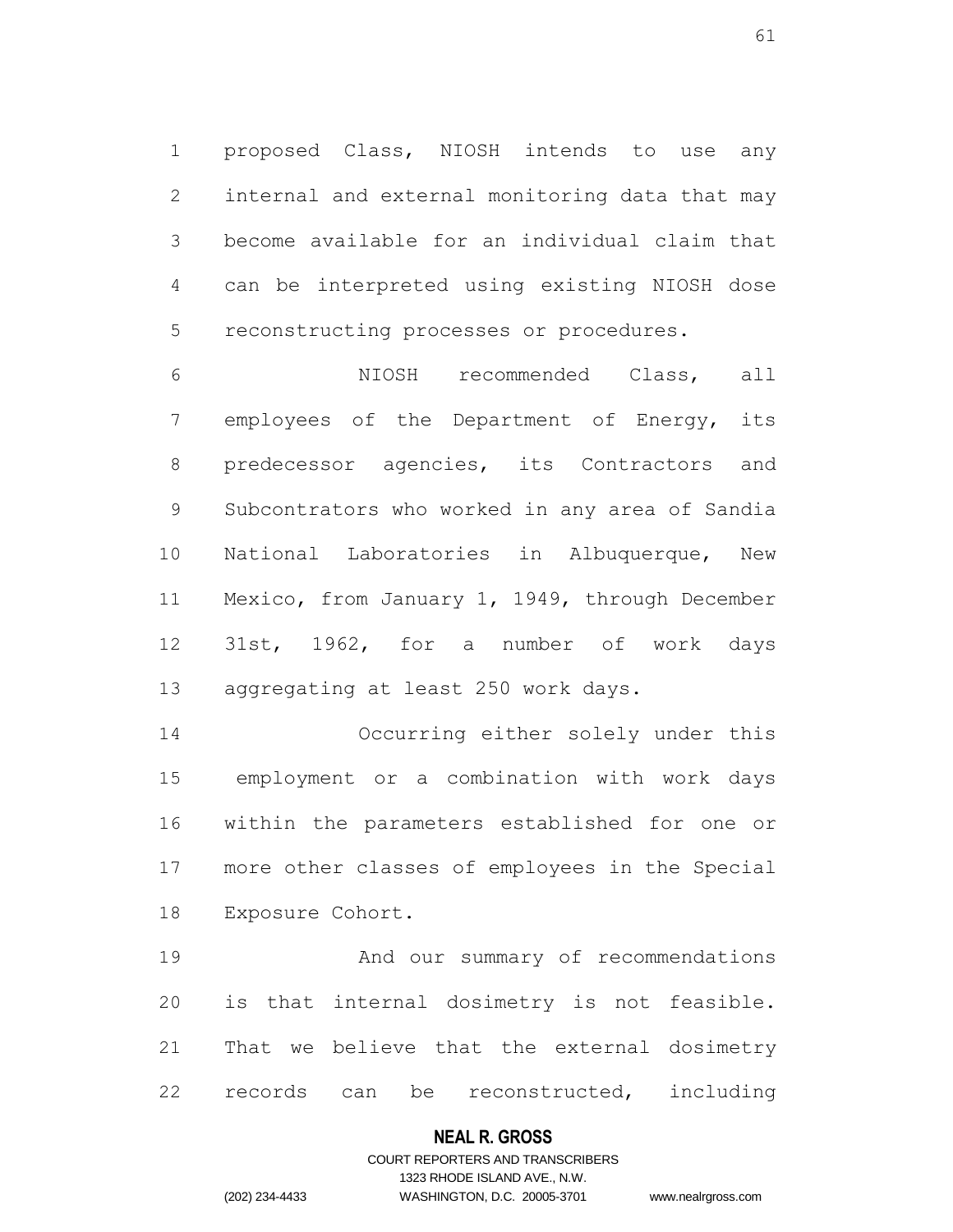medical X-ray. Thank you very much.

 CHAIRMAN MELIUS: Thank you, Sam. Questions for Sam? Yes, Bill.

 MEMBER FIELD: Sam, I was just wondering, how did the periods, were these the periods that were requested by the petitioner? Because I'm looking at '62. Why '62, and not '63, or '64?

 CHAIRMAN MELIUS: That was going to be my question, too.

 DR. GLOVER: In order to -- through '62, is what he had asked for. I'd be remiss in saying Sandia was a 83.14, possible, we were evaluating them in an 83.14, when this came in.

16 They asked through '62, in order to get this done in a timely fashion. We wanted to get this to the petitioner, and not have them wait any longer.

 Because of the ongoing data capture efforts by DOE, trying to fix this, we've seen the 180 days. And so we really

## **NEAL R. GROSS**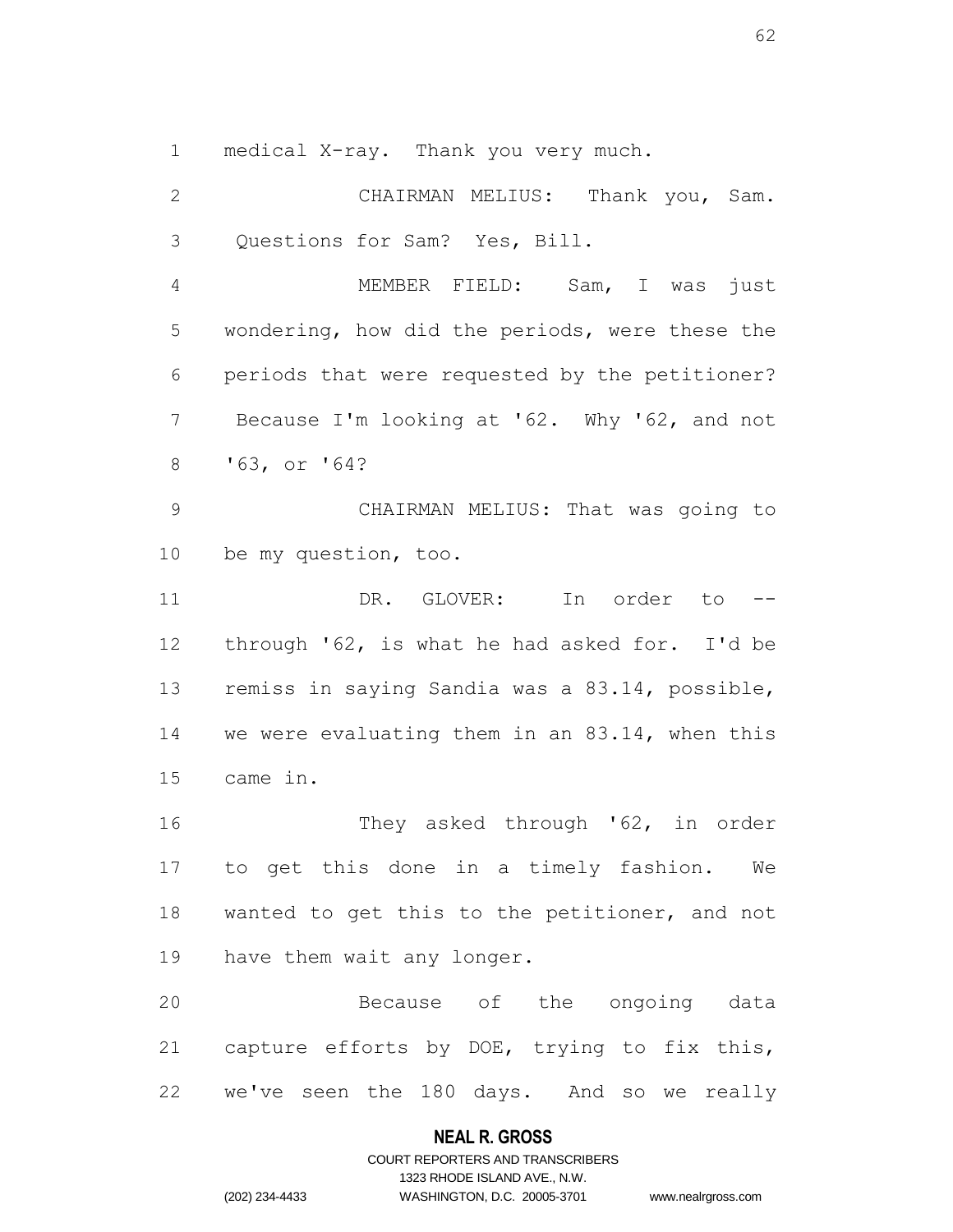felt this time was necessary to get this report done.

 CHAIRMAN MELIUS: So, essentially, 1962, is sort of an arbitrary designation.

 DR. GLOVER: Only that's where he stopped, yes.

 CHAIRMAN MELIUS: Okay, fine, that's helpful. Bob?

 MEMBER PRESLEY: Sam, do we know when they transferred the teardown operations to either Medina or Pantex? Do we have that date when they transferred that stuff? When they transferred those operations?

14 DR. GLOVER: The assembly, the actual weapons assembly type work?

MEMBER PRESLEY: Yes,

assembly/disassembly.

 DR. GLOVER: It was around '57/'58, is when they stopped doing that, according to our documentation.

MEMBER PRESLEY: Okay, okay.

MEMBER ZIEMER: Dr. Melius?

## **NEAL R. GROSS**

COURT REPORTERS AND TRANSCRIBERS 1323 RHODE ISLAND AVE., N.W. (202) 234-4433 WASHINGTON, D.C. 20005-3701 www.nealrgross.com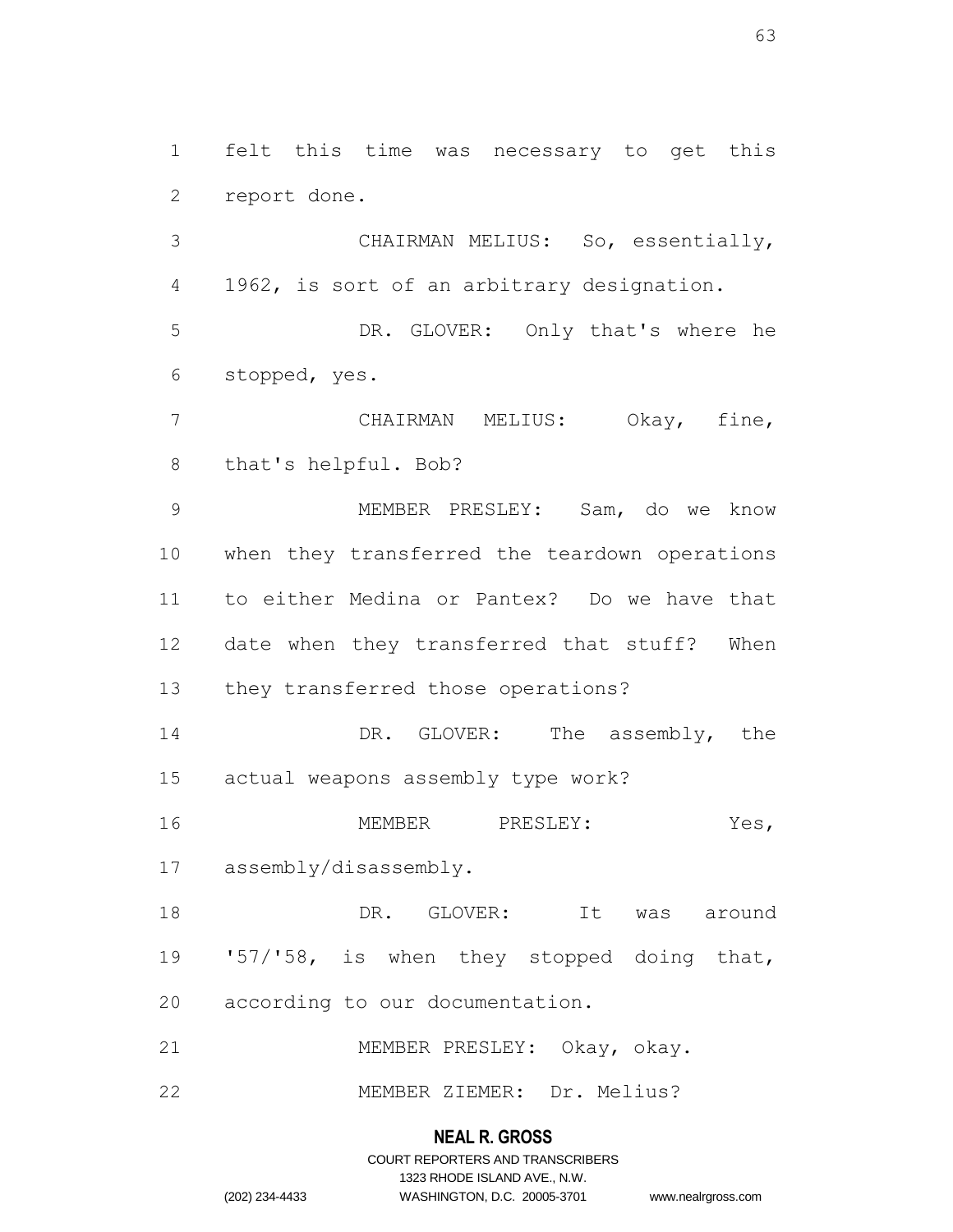CHAIRMAN MELIUS: Yes, Paul, go ahead.

 MEMBER ZIEMER: LaVon, can you clarify the neutron exposure that you show reconstruction feasible, but I thought you indicated that you have no neutron data prior to '58 maybe.

8 Are you just saying that where you have neutrons you will use it if there's a person not eligible for the SEC?

11 DR. GLOVER: Basically, we do not have neutron data before 1958, as far as badge information. In the TBD right now, there is a back extrapolation of the N/P ratio. We have data that is contemporaneous to other facilities who would have done weapons handling.

 And we would propose to use N/P ratio-type data to do that.

MEMBER ZIEMER: Okay, thank you.

CHAIRMAN MELIUS: Josie, then

Wanda.

## **NEAL R. GROSS**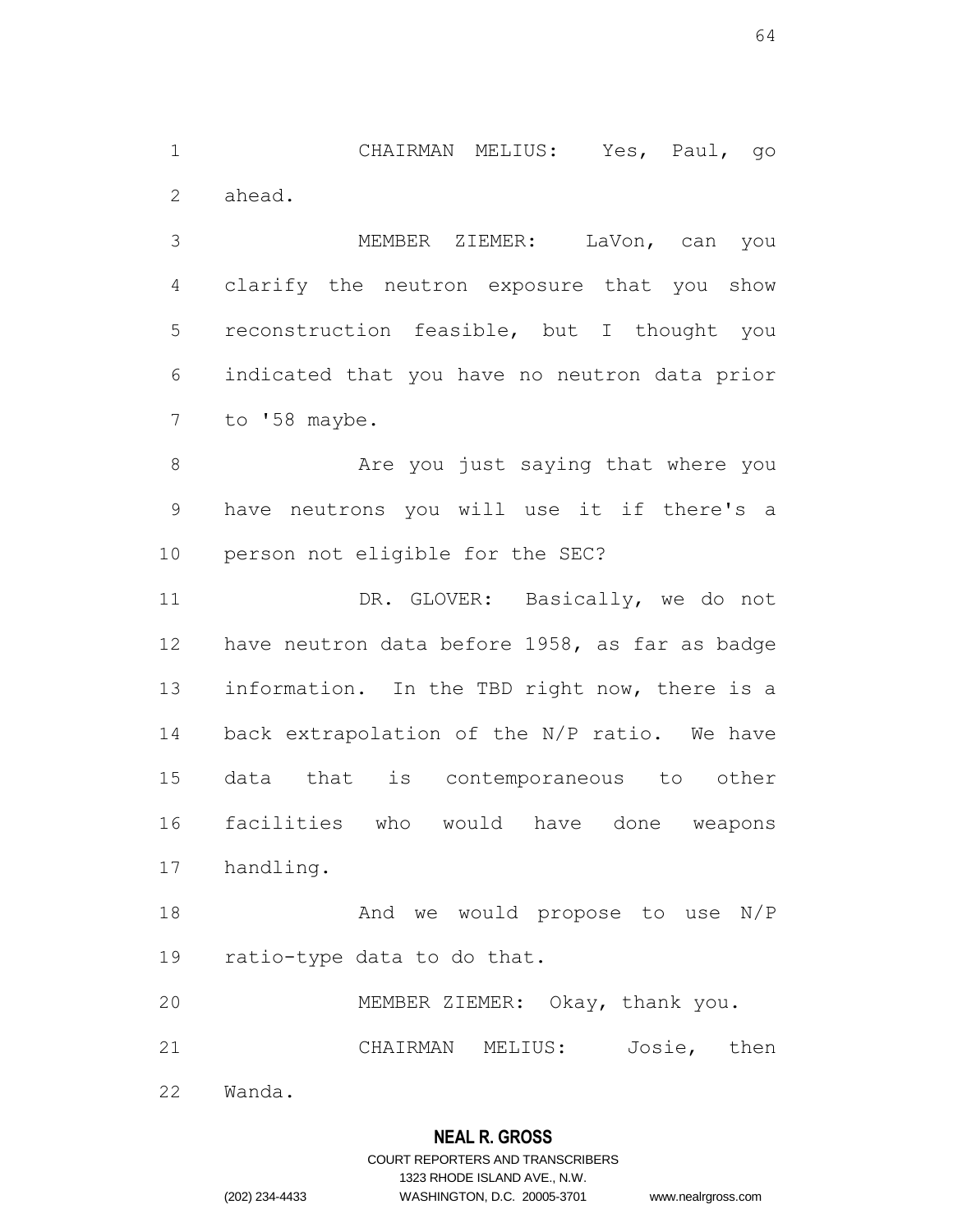MEMBER BEACH: I have a question, Sam, on the external monitoring for the period of '49, to '57. It doesn't look like you have a whole lot of data, and I was wondering if you could go in to a little more detail of that time period?

 DR. GLOVER: Again, it was, it's not well documented. They chose to monitor who they monitored. And so we don't have a great breadth of information.

 We are going to use the data that is available to us, to do dose reconstruction on the non-SEC cancers as best we can.

 MEMBER BEACH: You're going to the data from that time period or for a later time period back to that time period?

 DR. GLOVER: We would use their data. The activity has significantly changed the function of time. You've got weapons handling early and then it goes to, it's an evolving complex.

It would be very hard to back

## **NEAL R. GROSS**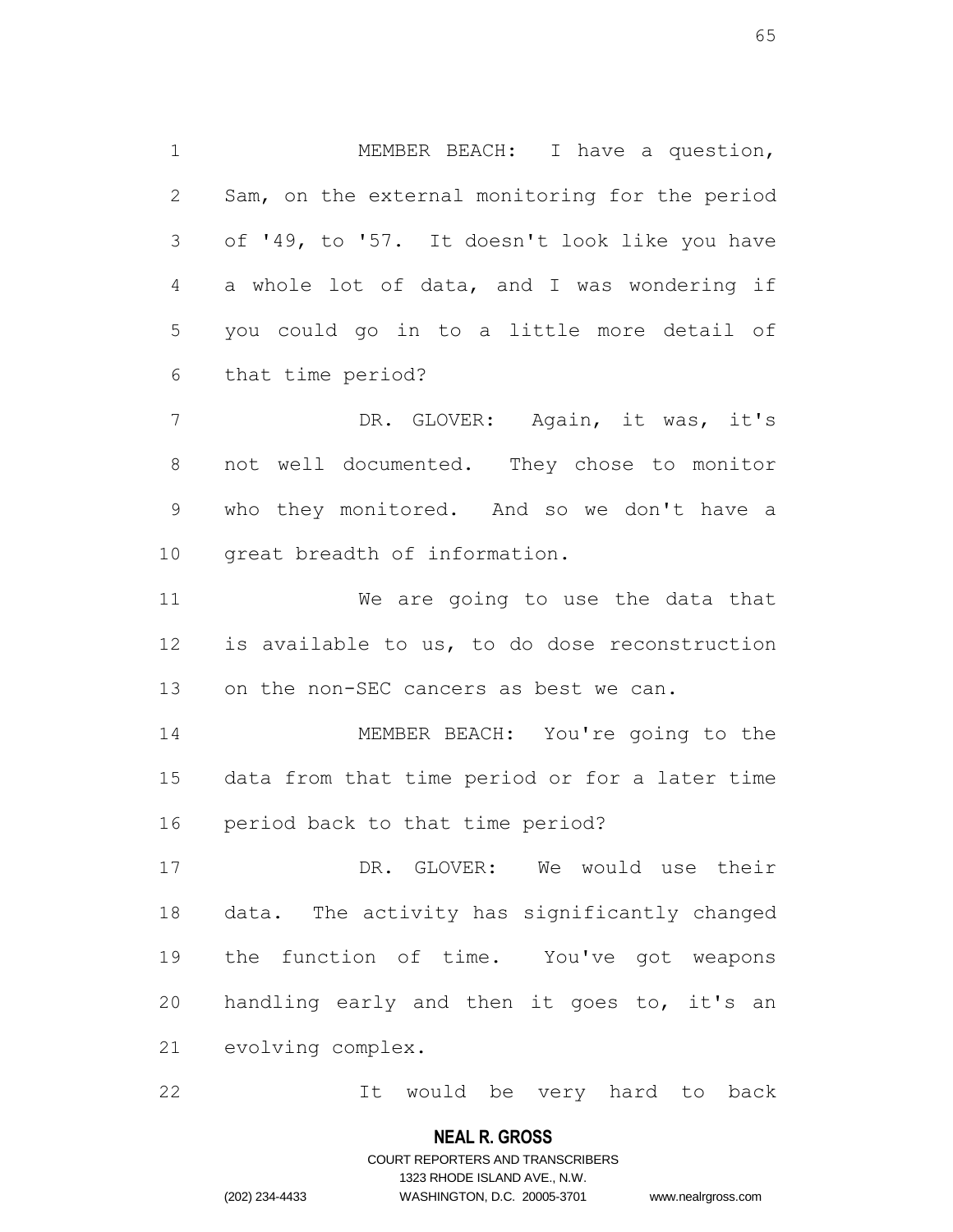extrapolate.

 MEMBER BEACH: Okay, the other question I had was on incidents. I noticed that in the ER Report, there was only one in the Site Profile actually had a couple of others listed. Where are those documented or where, I guess I was wondering why there was a discrepancy between the two? DR. GLOVER: I'd have to go back and double check. I recall the one, particular one with an accelerator, but I'd have to look. So, I apologize, I just don't recall. MEMBER BEACH: No, that's fine, thanks. CHAIRMAN MELIUS: Wanda, then Henry. MEMBER MUNN: Just curious about the microfiche data that you mentioned. Do we know what's on that data? Are you likely to be able to find some internal exposures that

## **NEAL R. GROSS**

COURT REPORTERS AND TRANSCRIBERS 1323 RHODE ISLAND AVE., N.W. (202) 234-4433 WASHINGTON, D.C. 20005-3701 www.nealrgross.com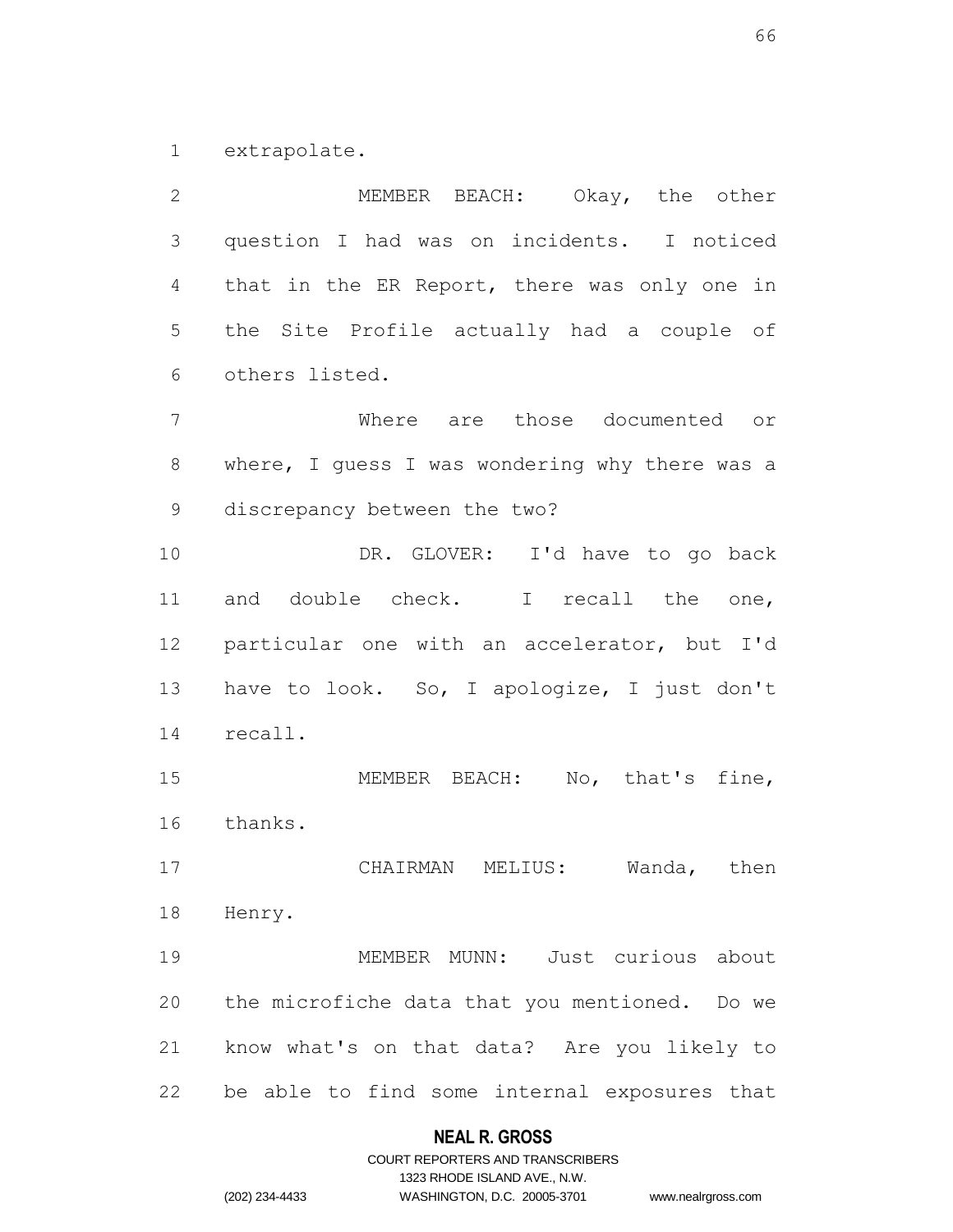you don't have now?

 As you began to go through that material, do you think it's even there? DR. GLOVER: We have seen indications that there is some internal dosimetry data in there. We believe, based on all the discussions we've had with the staff, and we've had some great cooperation. Again, we had the guy who started in the early years, and we talked to them. There's just not a lot of bioassay. Even if we had everything. 13 We hope that those microfiche, there were several times where they started doing all this microfilm, and then they went back, is our understanding, and made it complete. And so we're hoping that this will allow the DOE to provide complete responses. 19 At this time we're not, you know, we don't know the full extent, if everything is there. MEMBER MUNN: And you don't have a

> **NEAL R. GROSS** COURT REPORTERS AND TRANSCRIBERS

> > 1323 RHODE ISLAND AVE., N.W.

(202) 234-4433 WASHINGTON, D.C. 20005-3701 www.nealrgross.com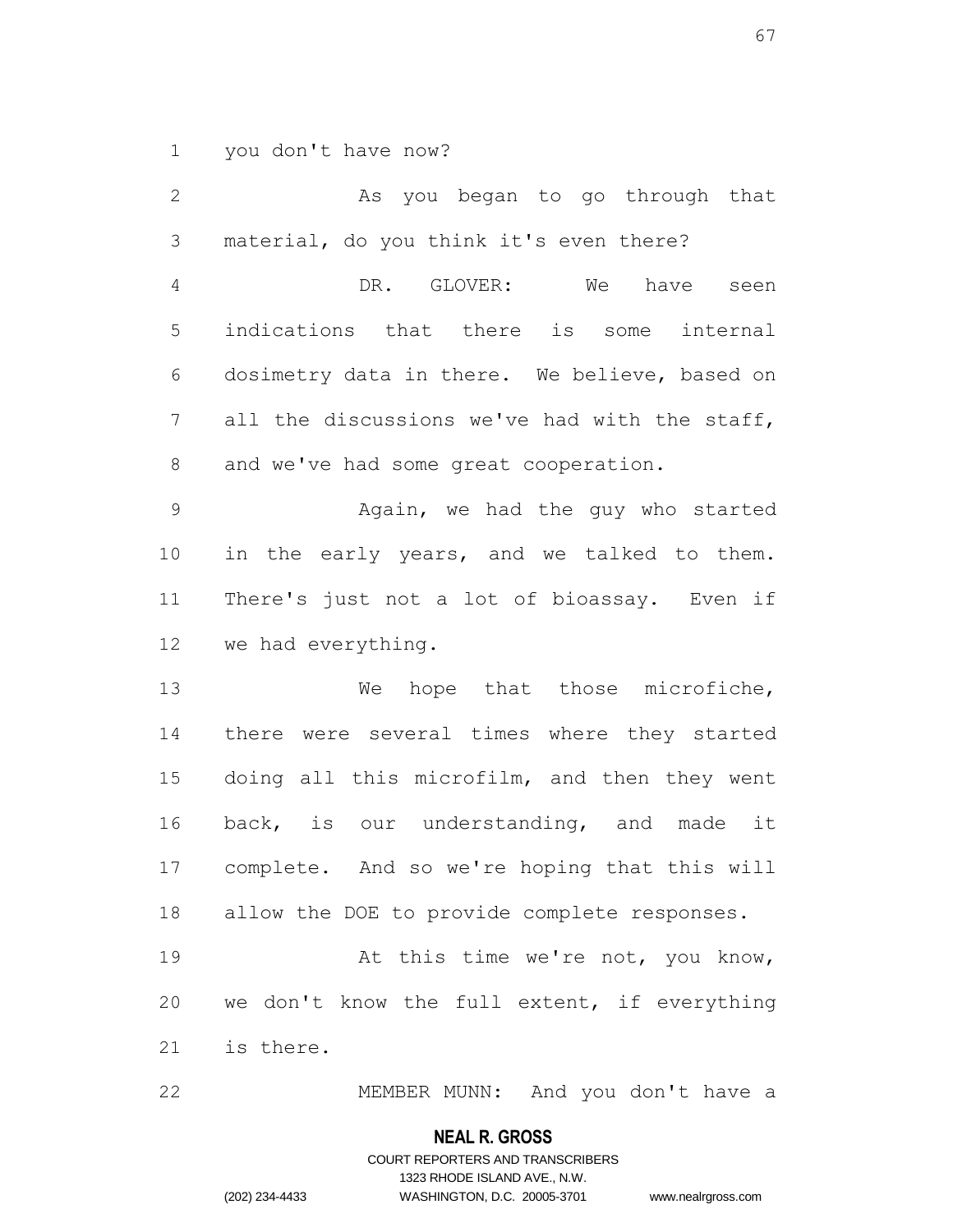real feel for how long it's going to take for them to get through that and get it to you? DR. GLOVER: I could defer to Greg, if you'd like. I understand it's going to be six to nine months. Budgeting always, you know, this is not a cheap process to get all that in. 8 MEMBER MUNN: I understand, yes, thanks. 10 DR. GLOVER: They are committed to helping us, though. 12 CHAIRMAN MELIUS: Henry. MEMBER ANDERSON: I was just wondering, in your one slide, you indicated 15 that 154 have been, dose reconstructions completed for people who were employed during the period. How were those reconstructions done for the time period? DR. GLOVER: As best as we could. MEMBER ANDERSON: Yes, okay. CHAIRMAN MELIUS: Can I just, a

# **NEAL R. GROSS** COURT REPORTERS AND TRANSCRIBERS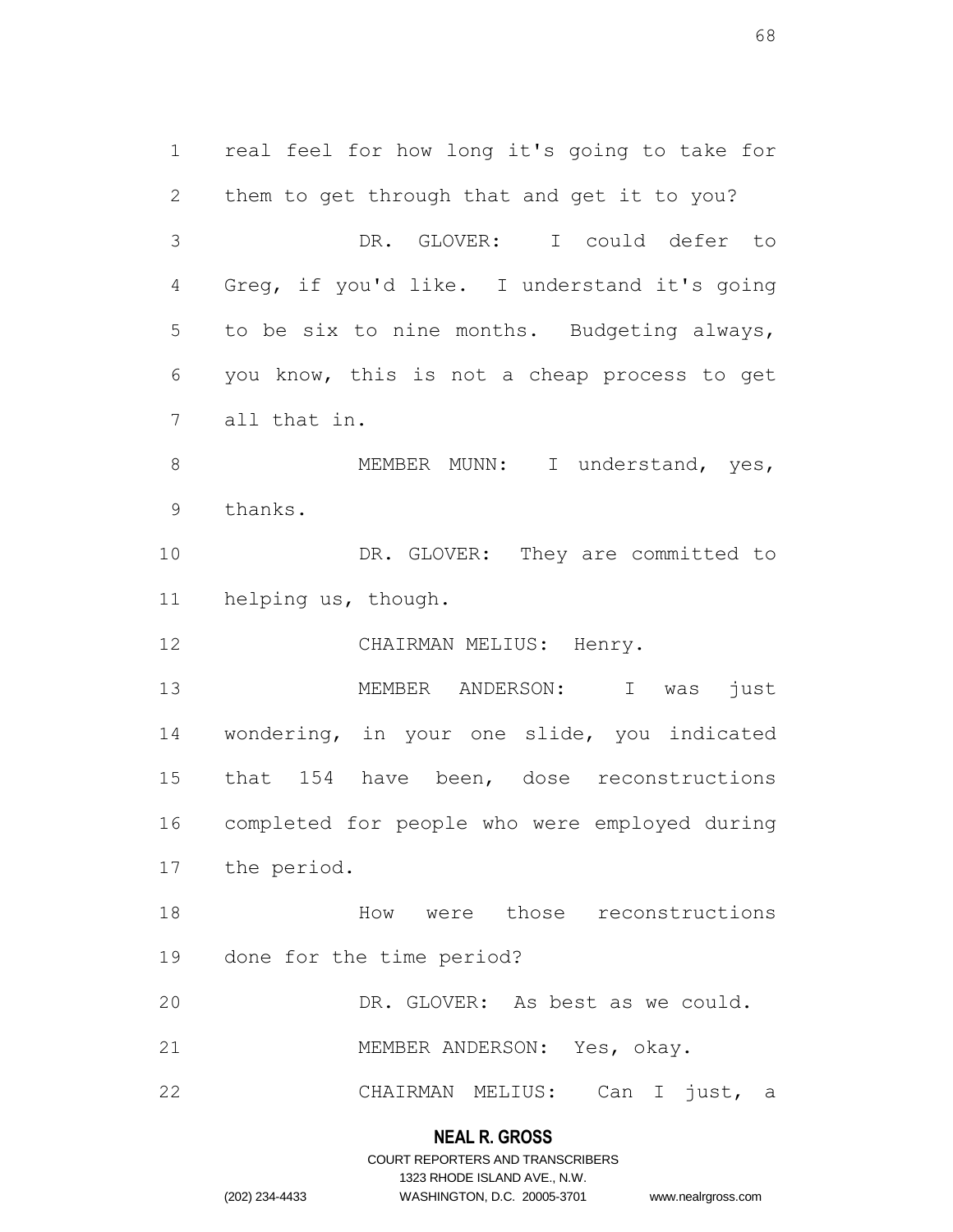quick follow up on that. How many of those were with PoCs over 50?

 DR. GLOVER: I did not check that statistic, I apologize.

 CHAIRMAN MELIUS: For future reference, that's sometimes helpful when we're dealing with these, that information. Just to give us a sense of what has gone on at the site and so forth.

 So, Stu, if you could make a note of that, and where it's feasible to get the information and so forth.

 MR. HINNEFELD: I would just offer on that question about, you know, how did you do 150, I think a number of those were done before we actually recognized that Sandia had additional data that we weren't getting, on their individual exposures.

19 19 I mean that's a fairly recent, not in the last few weeks, but in the ten years, that's a fairly recent discovery on our part.

CHAIRMAN MELIUS: Thanks, Stu.

#### **NEAL R. GROSS**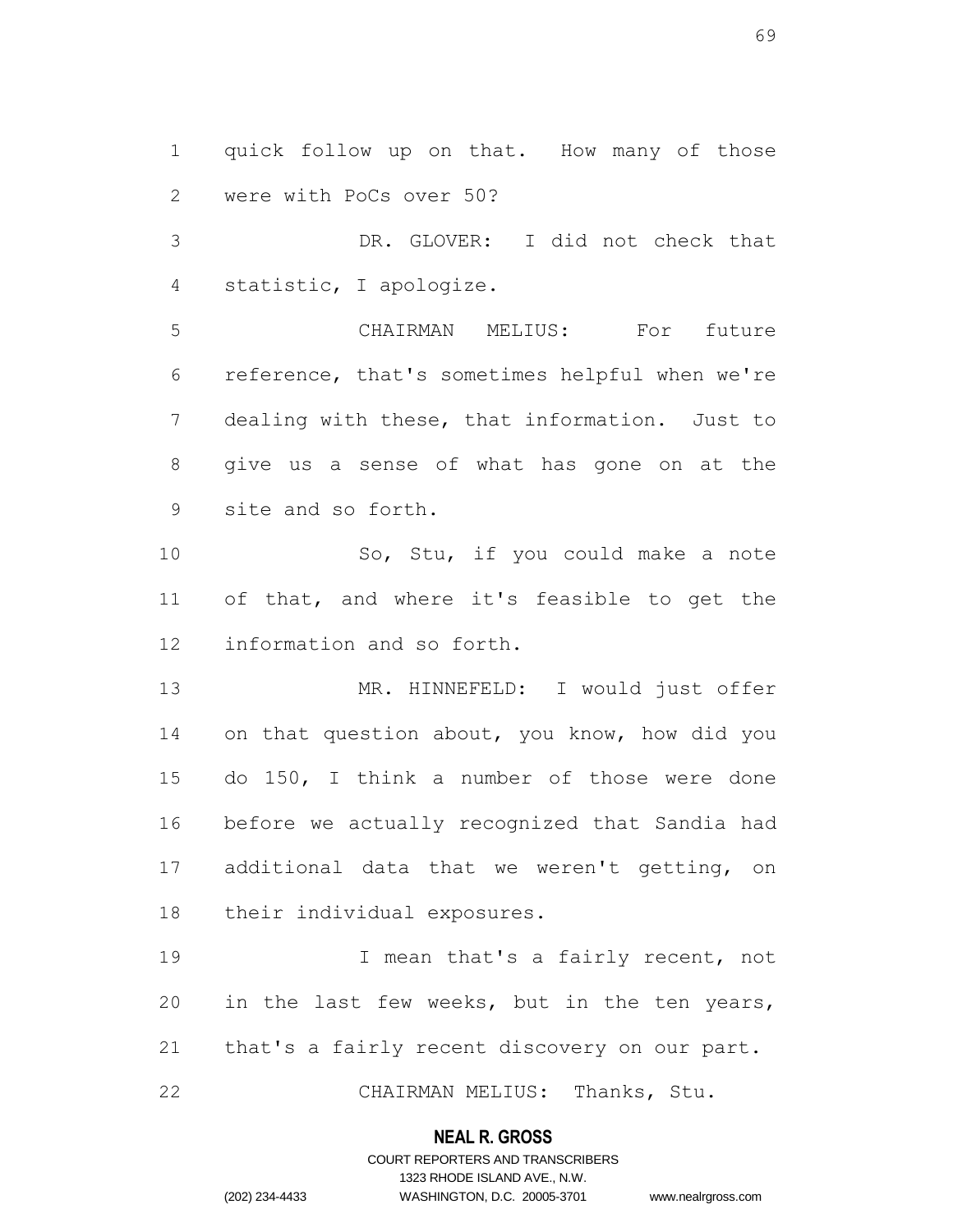MEMBER PRESLEY: A little information on microfiche and microfilm. We didn't start microfiche until late '60s. And one of the problems that we're having and I think you all are probably having, and I don't know whether the Board knows it or not.

 We're finding microfiche, but we don't have anything to read them on. A lot of the microfiche are classified and the design labs and places like that, have got rid of all of their readers.

12 and right now we're having a problem finding somebody with a classified 14 reader to read the silly things. So, that may be one of the problems that they're running into, that I'm aware of.

17 And, the other thing is, are we, 18 when are we going to be ready for, to vote on this petition?

 CHAIRMAN MELIUS: Well, when we're done discussing and hearing from the petitioner.

# **NEAL R. GROSS**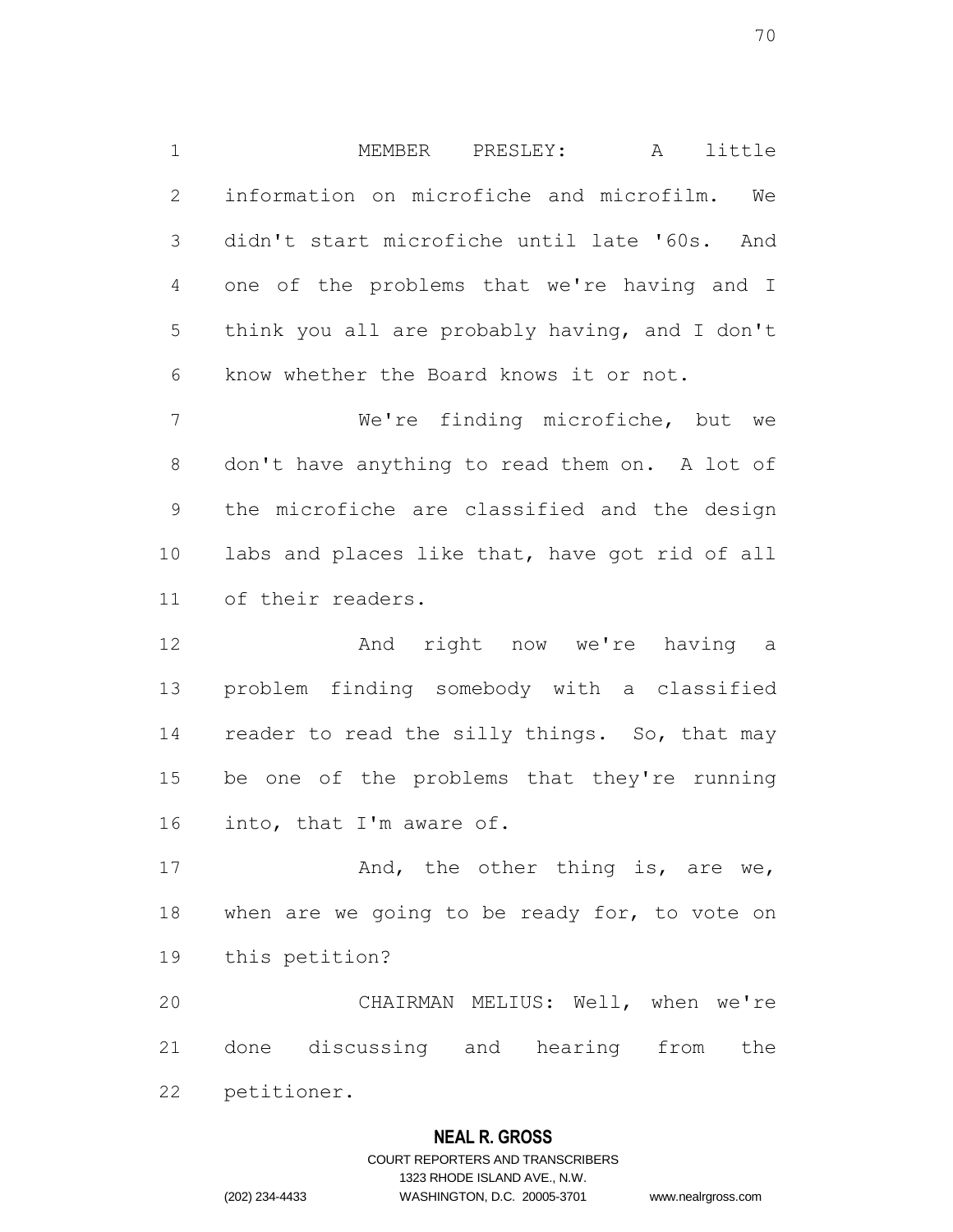MEMBER PRESLEY: Holler at me. CHAIRMAN MELIUS: Greg, can someone explain to me what a classified reader? I know what a microfiche reader is. I got back. But I don't know what a classified one is. DR. GLOVER: They are actually in

8 classified space and they have, so they actually have to be able to be cleaned and wiped, and sometimes then can't print.

 CHAIRMAN MELIUS: Okay, okay -- DR. GLOVER: Sandia actually has one.

 CHAIRMAN MELIUS: I thought like a special lens or something. I just was trying 16 to, maybe I'm not supposed to know that.

 MR. LEWIS: And this is Greg. Just to declare, I mean Sam kind of clarified already. But they do have a classified reader, that's not the issue there.

 The issue there is the time it's taken to scan and get this into an electronic

# **NEAL R. GROSS** COURT REPORTERS AND TRANSCRIBERS

1323 RHODE ISLAND AVE., N.W. (202) 234-4433 WASHINGTON, D.C. 20005-3701 www.nealrgross.com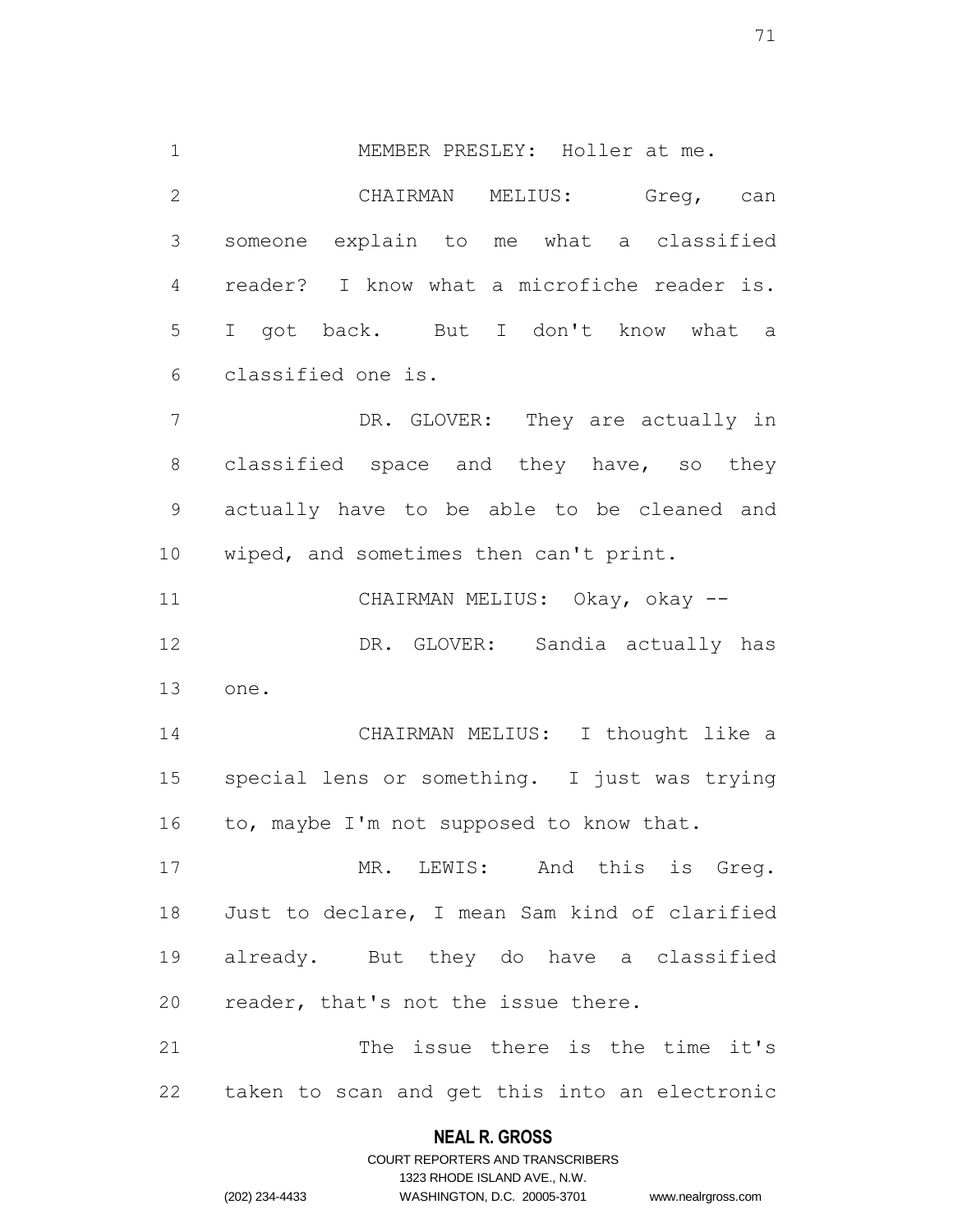format. We've had to actually hand-key everything. It's taken much longer than expected, because it's hard to read, it's handwritten data.

 Some of it we're hand-keying the best interpretation we have but we're not sure that it's correct. You know, our people are 8 just trying to interpret the handwriting and the faded information as best they can.

10 And the QC process, as you can imagine, is a little bit difficult there. So that's what's taken much longer than expected.

13 CHAIRMAN MELIUS: We understand, I think we all appreciate the effort that DOE is making here.

 MEMBER BEACH: The other question I have, Sam, is the number of employees and 18 the number that are monitored, are you able to put these employees in the locations readily? DR. GLOVER: We do not feel we can put people in places, based on their, really they have some phone books or some logs, it

## **NEAL R. GROSS**

## COURT REPORTERS AND TRANSCRIBERS 1323 RHODE ISLAND AVE., N.W. (202) 234-4433 WASHINGTON, D.C. 20005-3701 www.nealrgross.com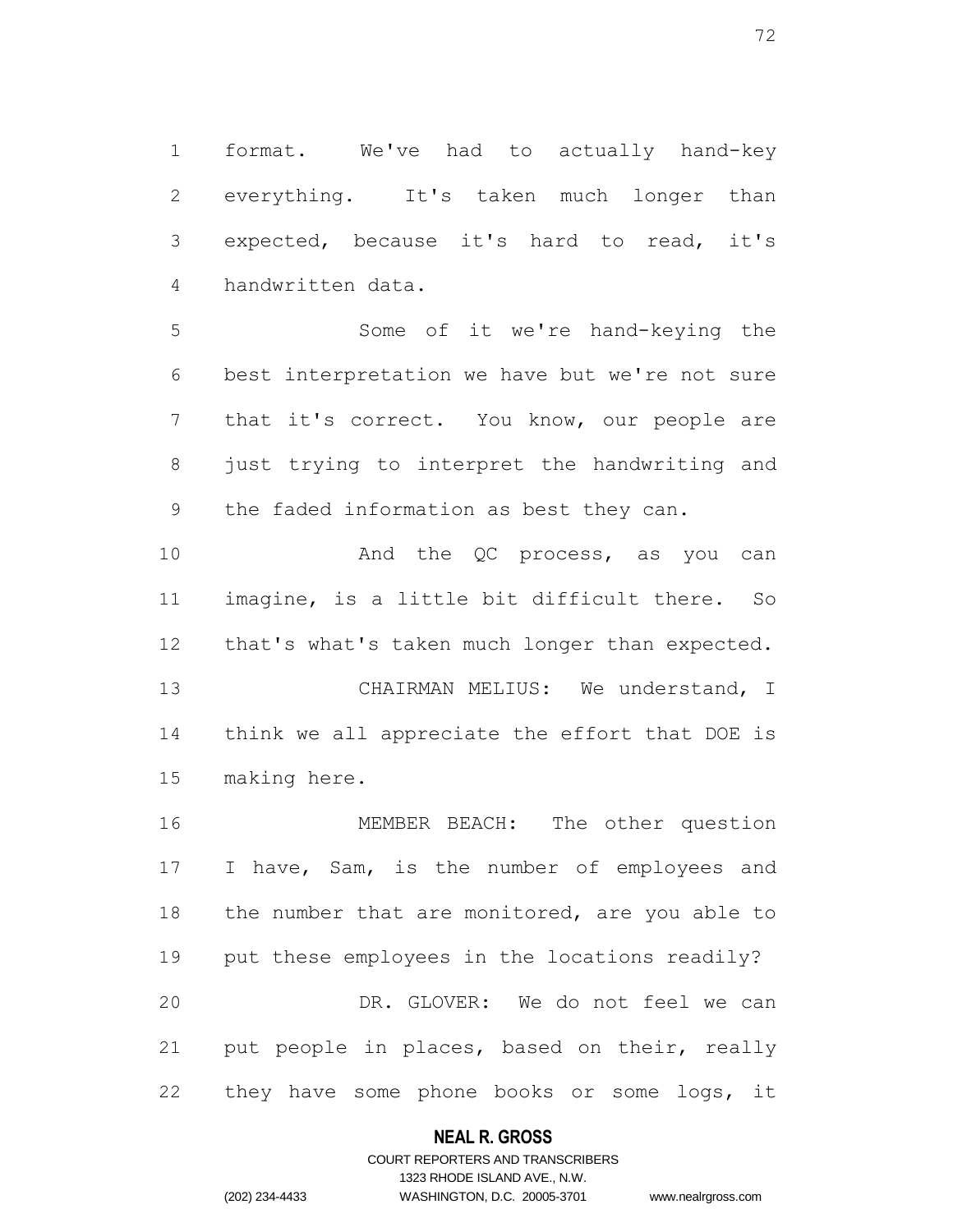lists where people had an office.

 But we don't believe that we can put people in places. MEMBER BEACH: Okay, thanks. CHAIRMAN MELIUS: Any other questions for Sam from Board Members? Yes, Bill? MEMBER FIELD: I just had a question about the size, Sam, real quick, size of the workforce? From the monitoring data it looks like it was in '58, low were 7,000, and then it dropped to 6,000, 5,000, 4,000. So it decreased over time, it looks like from this. Is that realistic to the size of the workforce, once we're set on the external dosimetry? 17 DR. GLOVER: I would say in '49, your workforce is probably a couple of hundred. Then they began to ramp up. Based on just my recollection on how the Z Division, you know, they started as just a small division that translocated down to Los Alamos,

### **NEAL R. GROSS**

### COURT REPORTERS AND TRANSCRIBERS 1323 RHODE ISLAND AVE., N.W. (202) 234-4433 WASHINGTON, D.C. 20005-3701 www.nealrgross.com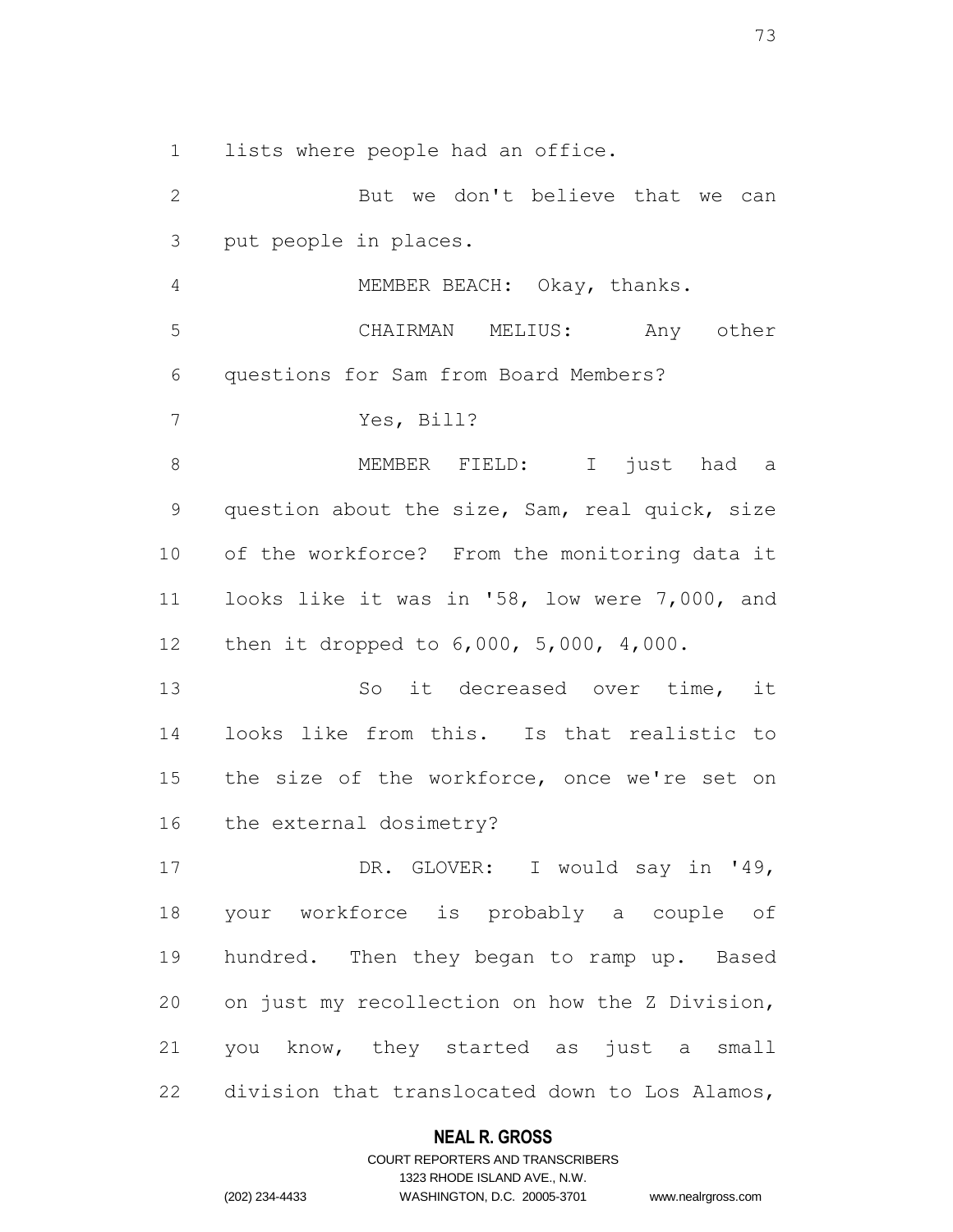then ramped up to fill this new mission. And then in the early '60s, things would have been maybe pushed to Pantex, Clarksville, Medina.

 There were lots of things going on with, so I would have to double check, but that's the best information I have regarding that.

 MEMBER FIELD: And the people you do have bio-monitoring data for, does it look like they were getting a lot of exposure? Or do you have any ballpark figure on that?

12 DR. GLOVER: We put these, you know, what bioassay we do have we've graphed 14 and what is the range, you know, fairly large. We don't see the magnitude of dosimetry that you would, per se, say the Hanford Z, or the Hanford Plutonium Finishing Plants.

18 But, again, it's also very unclear with the source terms that we have, will we have captured the breadth that we need to.

 CHAIRMAN MELIUS: Okay, thanks. Sam, I just wanted, I thought it was a very

# **NEAL R. GROSS** COURT REPORTERS AND TRANSCRIBERS

1323 RHODE ISLAND AVE., N.W.

(202) 234-4433 WASHINGTON, D.C. 20005-3701 www.nealrgross.com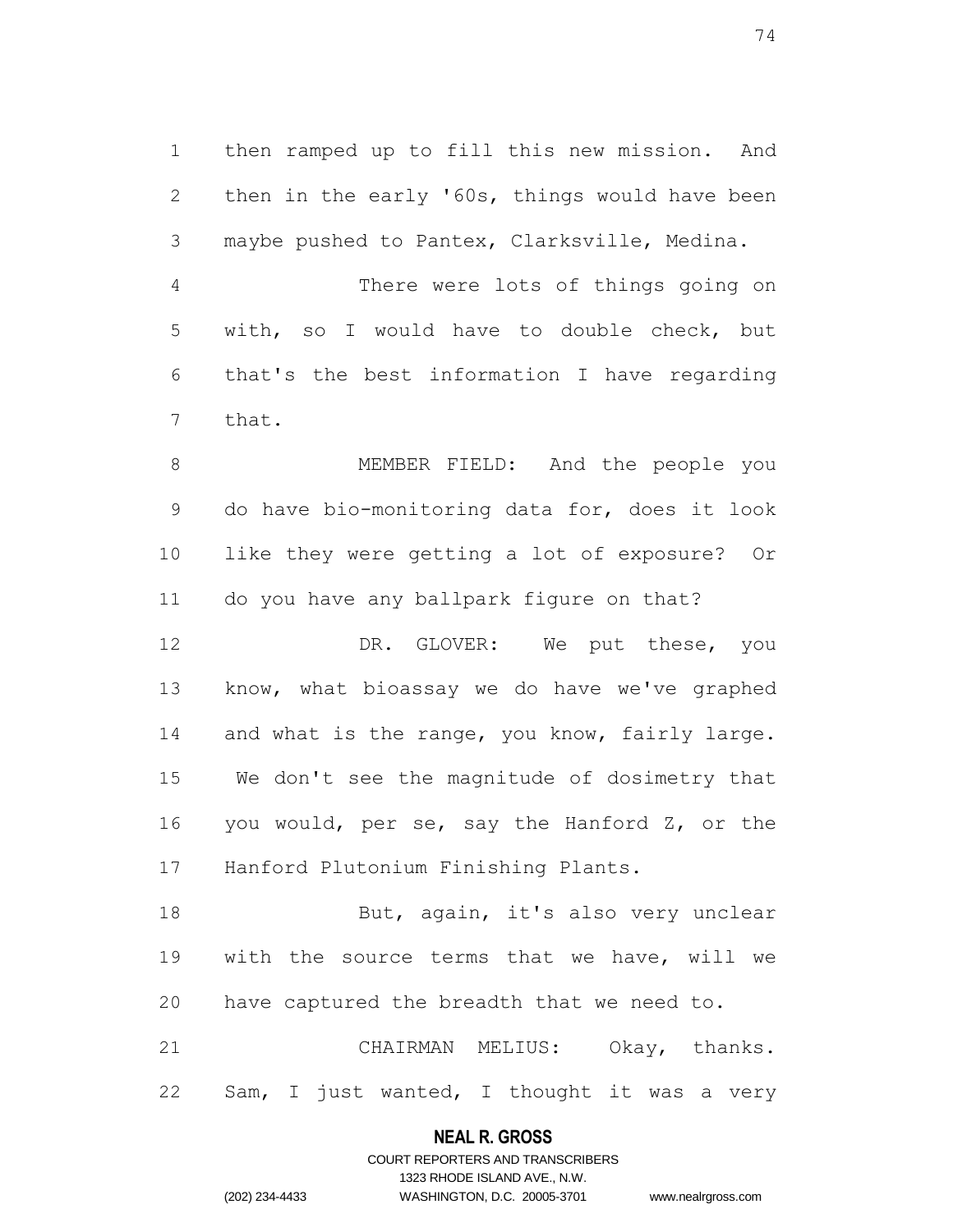good report and I think it clearly explained 2 things, and I forgot, Dick, okay, Mr. Lemen. But I do want to compliment NIOSH and whoever was involved in putting this together.

 MEMBER LEMEN: Sam, maybe you covered this and I missed it. But on your table where you had total number of employees 8 and number of employees not monitored, that's the exposure data submitted.

10 How come you don't have the number of employees from '49 to '57?

12 DR. GLOVER: Those, the DOE Report changed. So they didn't report that in the beginning.

 MEMBER LEMEN: There's no way to get that number? I mean you said a few moments ago, the reason I asked it. Because you said a few moments ago there was about 100 in '49? How do you know that? DR. GLOVER: I just, based on the

 Z-Division, what they, you know, reading some of the quarterly reports. This was extracted

### **NEAL R. GROSS**

### COURT REPORTERS AND TRANSCRIBERS 1323 RHODE ISLAND AVE., N.W. (202) 234-4433 WASHINGTON, D.C. 20005-3701 www.nealrgross.com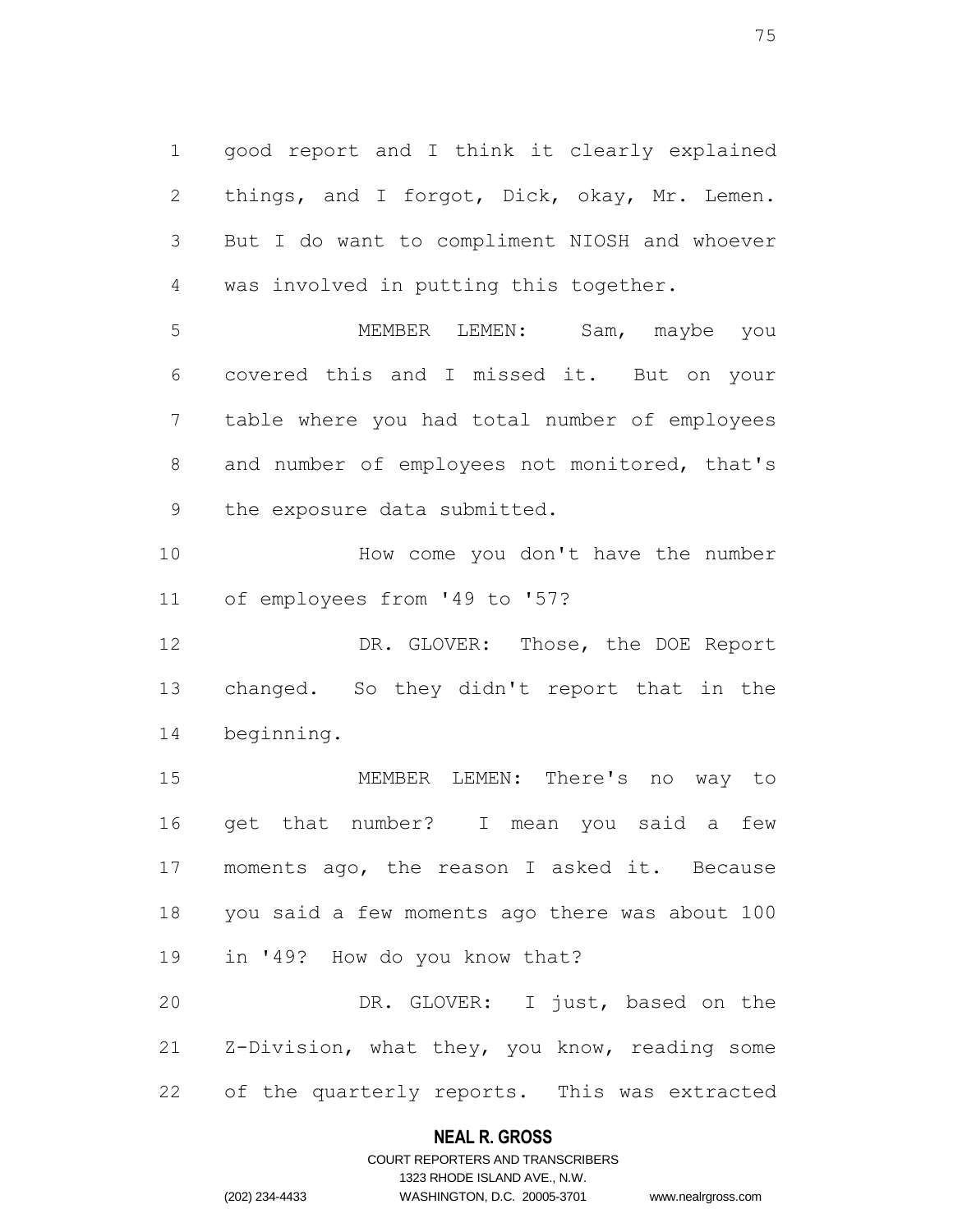from the annual reports of the AEC. And so that's where this table comes from.

 I could extrapolate probably from other reports if we had to.

 CHAIRMAN MELIUS: Josie, you have another question? No, okay. I think you can sit down now, Sam, thanks. Are the petitioners on the line? No. Paul, did you have more or anybody?

 MEMBER ZIEMER: I have no more questions.

 CHAIRMAN MELIUS: Okay, now can we hear from the petitioner, if you'd like to make comments, you don't need to?

 DR. FUORTES: I don't know if you 16 can hear me, I'm on speaker phone.

17 CHAIRMAN MELIUS: Yes, we can.

18 DR. FUORTES: Thank you very much. This is Lars Fuortes from Iowa City and I want to thank Dr. Glover and the folks at NIOSH incredibly for this, this result in the process.

# **NEAL R. GROSS**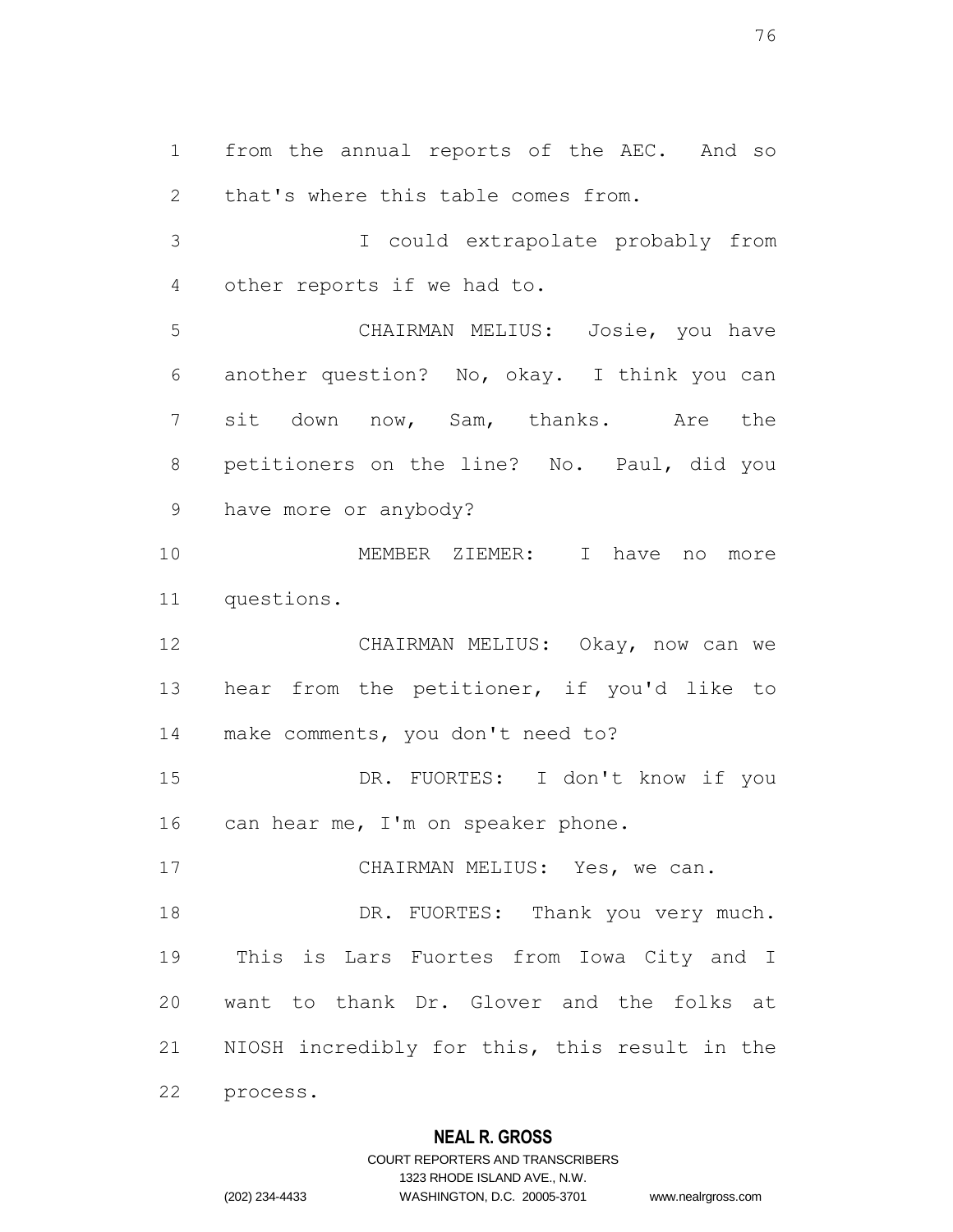1 The dates, the reason for the limitation of the dates was that this was based on the oral history and work records obtained regarding one employee who I'd interviewed at the Ames Lab, who used to work at Sandia.

 So it was an entirely arbitrary time frame. And I'm very impressed by the speed with which NIOSH processed this.

 I would like the Board and NIOSH to please consider this same process for other facilities, such as Pantex, for whom you might have very similar tables indicating a dearth of exposure data for workers prior to a particular time frame.

 NIOSH is in a position, and the Board, I would think, to set those time frames which they can agree there's not sufficient exposure data.

 But thank you very much for having done this at Sandia and beg that you look into this process for the folks at Pantex and other

### **NEAL R. GROSS**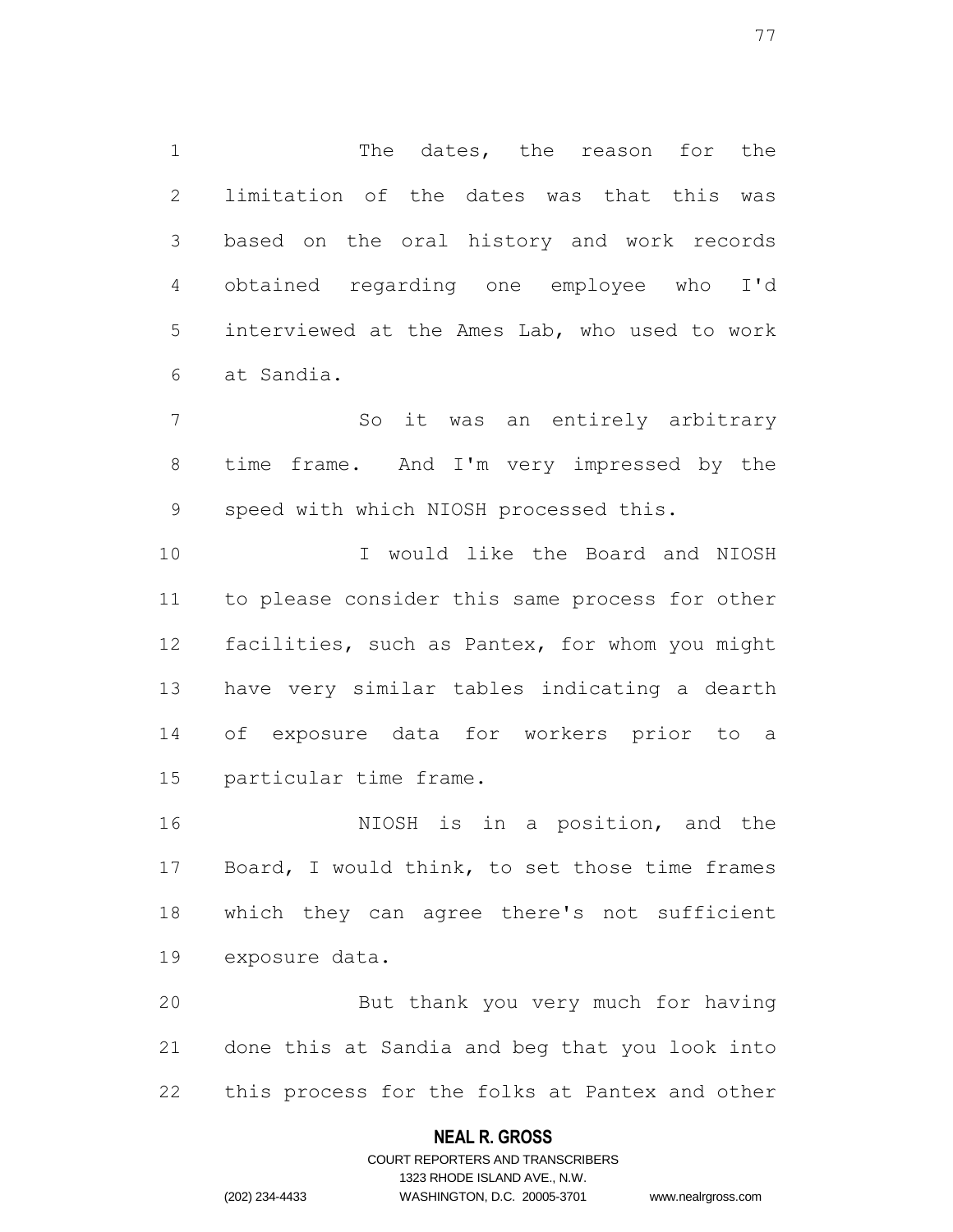sites as well. Thanks, again.

 CHAIRMAN MELIUS: Okay, thank you. Okay, Board Members, comments, further questions, discussion? (No response.) CHAIRMAN MELIUS: Do we hear suggestion, suggested Board action? 8 MEMBER CLAWSON: Can you hear me? CHAIRMAN MELIUS: Yes, so sorry. Yes, hi Brad, go ahead. MEMBER CLAWSON: Listen, I just had one question especially pertaining with Pantex and Clarksville. Do we have a clear, is there, can you see a change at Sandia when these, when everything kind of got centralized at Pantex? 17 I'm just wondering if Sam could, has seen any documentation. Because it seems like that's when Sandia's kind of mission would have changed a little bit. DR. GLOVER: Sandia continued to go out to Medina and Clarksville, after they

#### **NEAL R. GROSS**

COURT REPORTERS AND TRANSCRIBERS 1323 RHODE ISLAND AVE., N.W. (202) 234-4433 WASHINGTON, D.C. 20005-3701 www.nealrgross.com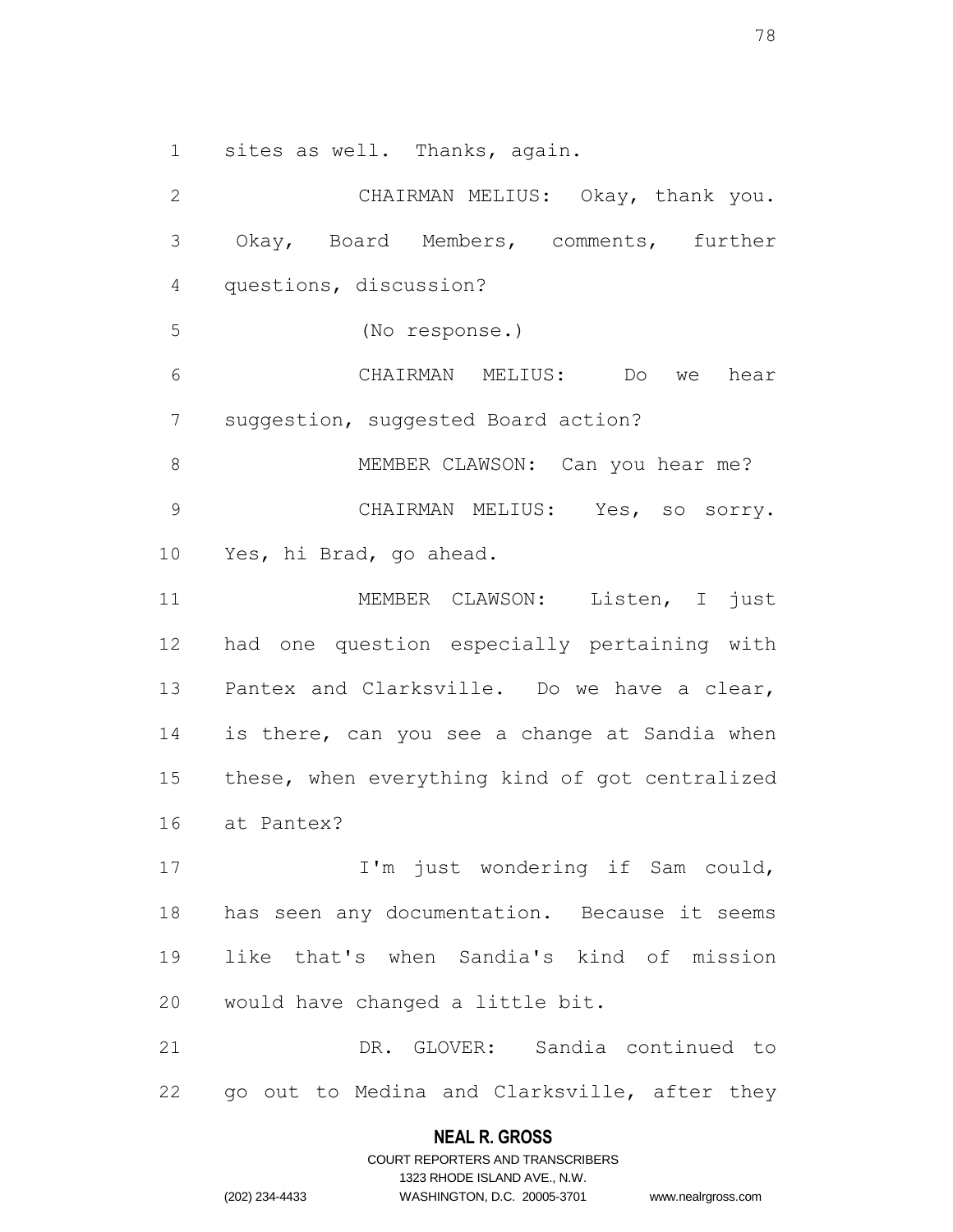stopped doing it there, eventually. But we have indicated that we have found microfilm and microfiche associated with these other facilities.

 And have let SC&A and others in NIOSH who are part of that review. It is very difficult to work in that area, because we had to find the right thread buried in these classified microfilms that are not indexed well.

 And so it is a great deal of effort to find those source terms and activity reports.

 MEMBER CLAWSON: Okay, well I just wanted to see if there was something to clear it up. I'm concerned about Pantex and Medina and those.

 I'm just looking for a common thread there that maybe we can see a change. Thank you very much. Your presentation was very good.

CHAIRMAN MELIUS: Back on Sandia,

### **NEAL R. GROSS**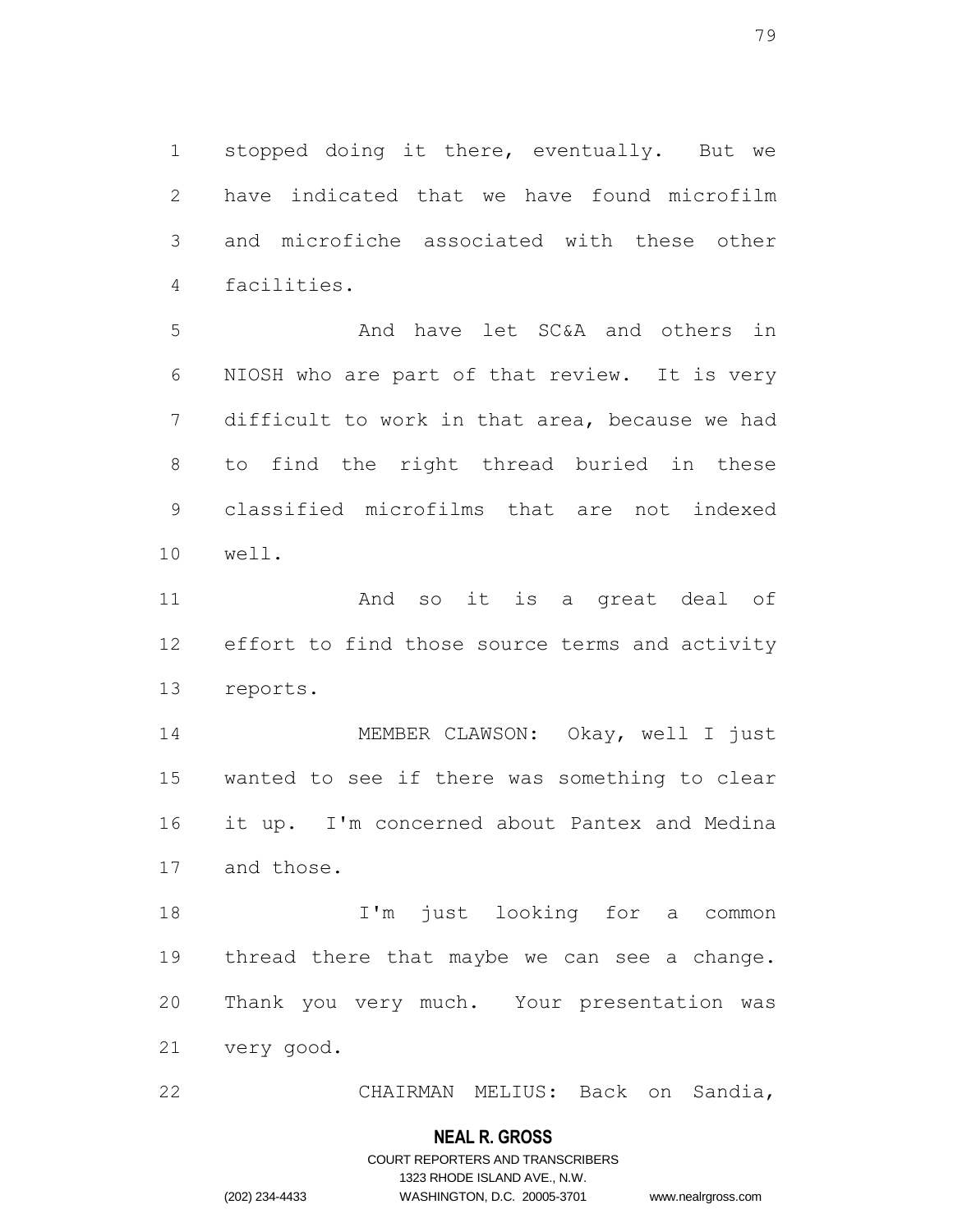Wanda.

 MEMBER MUNN: I'm ready to make a motion if you are ready to receive it? CHAIRMAN MELIUS: Yes, I am. MEMBER MUNN: I move that we accept the NIOSH recommendation that all employees of DOE and its predecessor agencies or Contractors and Subcontractors who worked at Sandia National Laboratories in Albuquerque, New Mexico, from January 1, 1949, through December 31, 1962, for the number of aggregated 250 workdays, be accepted as presented by NIOSH. 14 MEMBER FIELD: Second. CHAIRMAN MELIUS: Bill, no, Bill 16 was there first. We go by, I've got my stopwatch. (Laughter.) CHAIRMAN MELIUS: Any further discussion? (No response.) CHAIRMAN MELIUS: I would like to

#### **NEAL R. GROSS**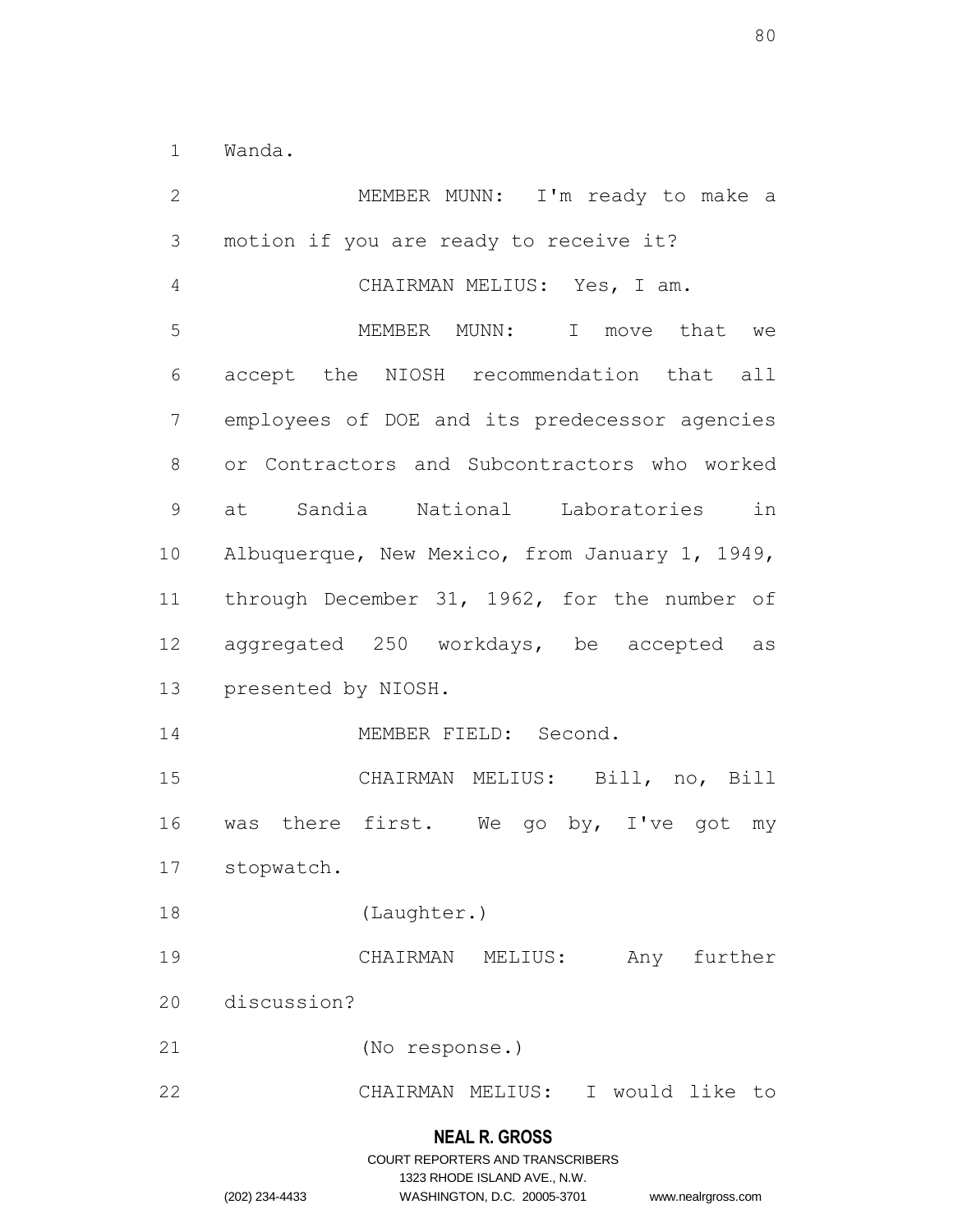offer, I believe we can do this as a friendly amendment. Ted, do you want to pass these around? I think there are enough going this way.

5 And I will point out, ahead of time, that we've changed the letter slightly. The standardized letter, and it's going to be probably changed again. And I'll also point out that we checked and the actual designation and I believe the DOE facilities databases, Sandia National Laboratories.

 So, it certainly is referred, commonly, as Sandia National Laboratory, but whatever. So, for official communication purposes, we do that.

 So, a few minor changes in this letter, as I, I'll read, go through, but nothing that I think is substantial from what's in front of you.

 The Advisory Board on Radiation Worker Health, the Board, has evaluated Special Exposure Cohort petition 00162,

### **NEAL R. GROSS**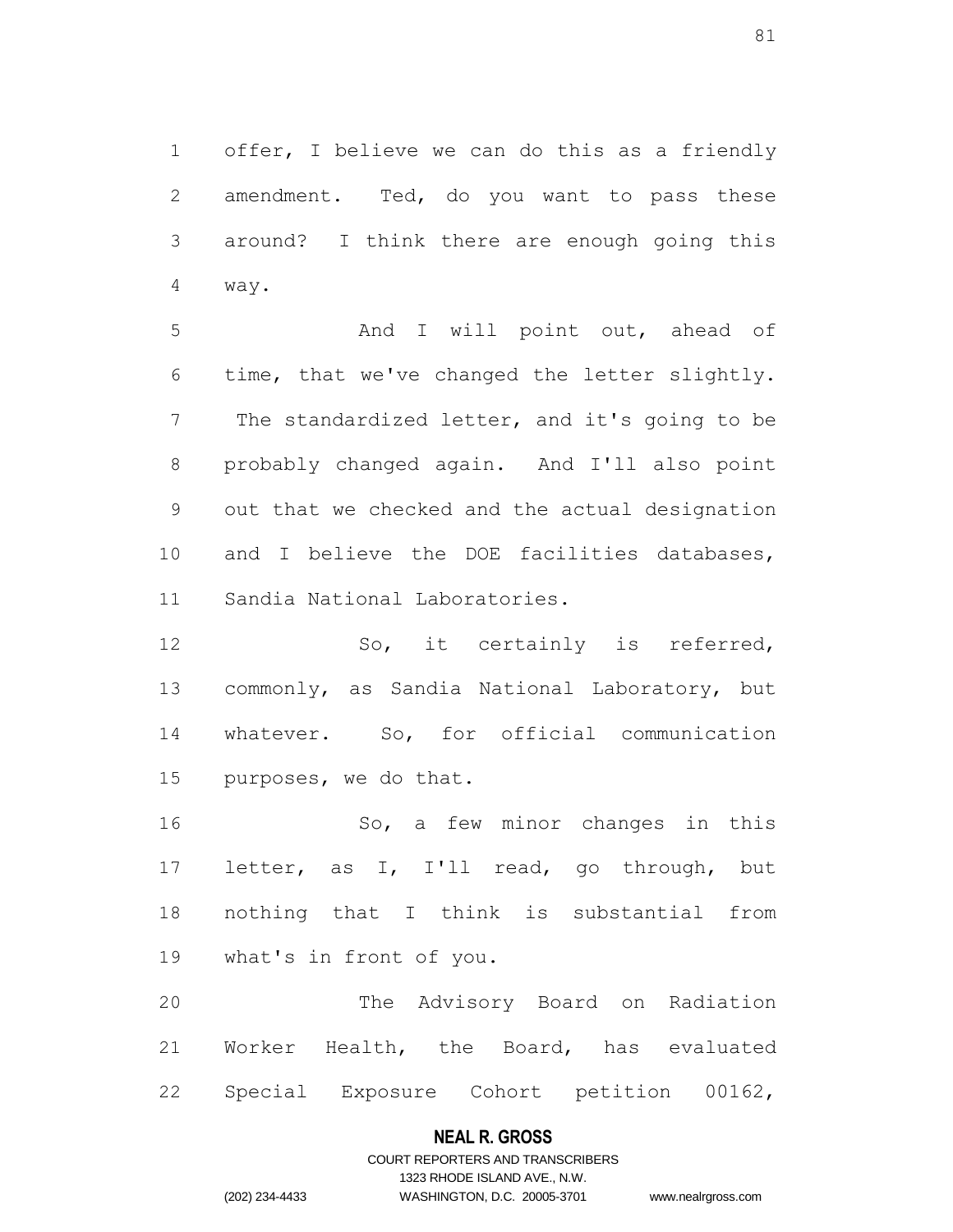concerning workers at Sandia National Laboratories in Albuquerque, New Mexico, under the statutory requirements established by the Energy Employees Occupational Illness Compensation Program Act of 2000, EEOICPA, and incorporated to 42 CFR 83.13.

 The Board respectfully recommends that SEC staffs be accorded to all employees of the Department of Energy, predecessor agencies and its Contractors and Subcontractors who worked in any area of Sandia National Laboratories in Albuquerque, New Mexico from January 1, 1949, through December 31, 1962.

 For a number of work days, aggregating at least 250 work days occurring either solely under this employment or in combination with work days within the parameters established for one or more other Classes of employees included in the SEC. This recommendation is based on

the following factors. Individuals working at

### **NEAL R. GROSS**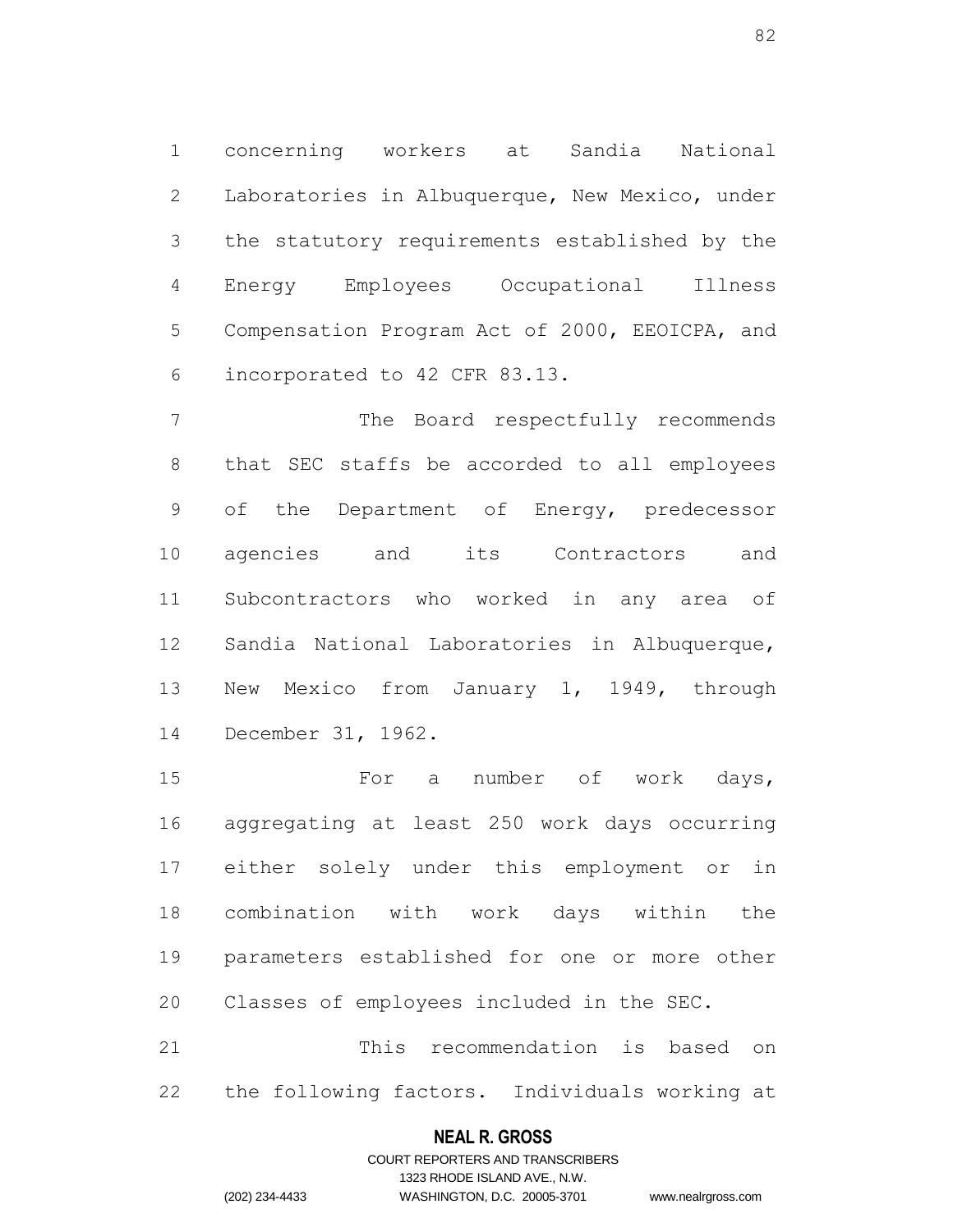the Sandia National Laboratories, during the time period in question, worked on nuclear weapon production and related operations.

 The National Institute for Occupational Safety and Health, NIOSH, review of available monitoring data, as well as available process and source term information. Various production activities at the Sandia National Laboratories, found that NIOSH lacked adequate information necessary to complete individual dose reconstructions with sufficient accuracy for internal radiological exposures to plutonium, tritium and other radionuclides during the time period in question.

 The Board concurs with this determination. Three, NIOSH determined that health may have been in danger for these Sandia National Laboratories workers during the time period in question.

 The Board also concurs with this determination. Based on these considerations,

### **NEAL R. GROSS**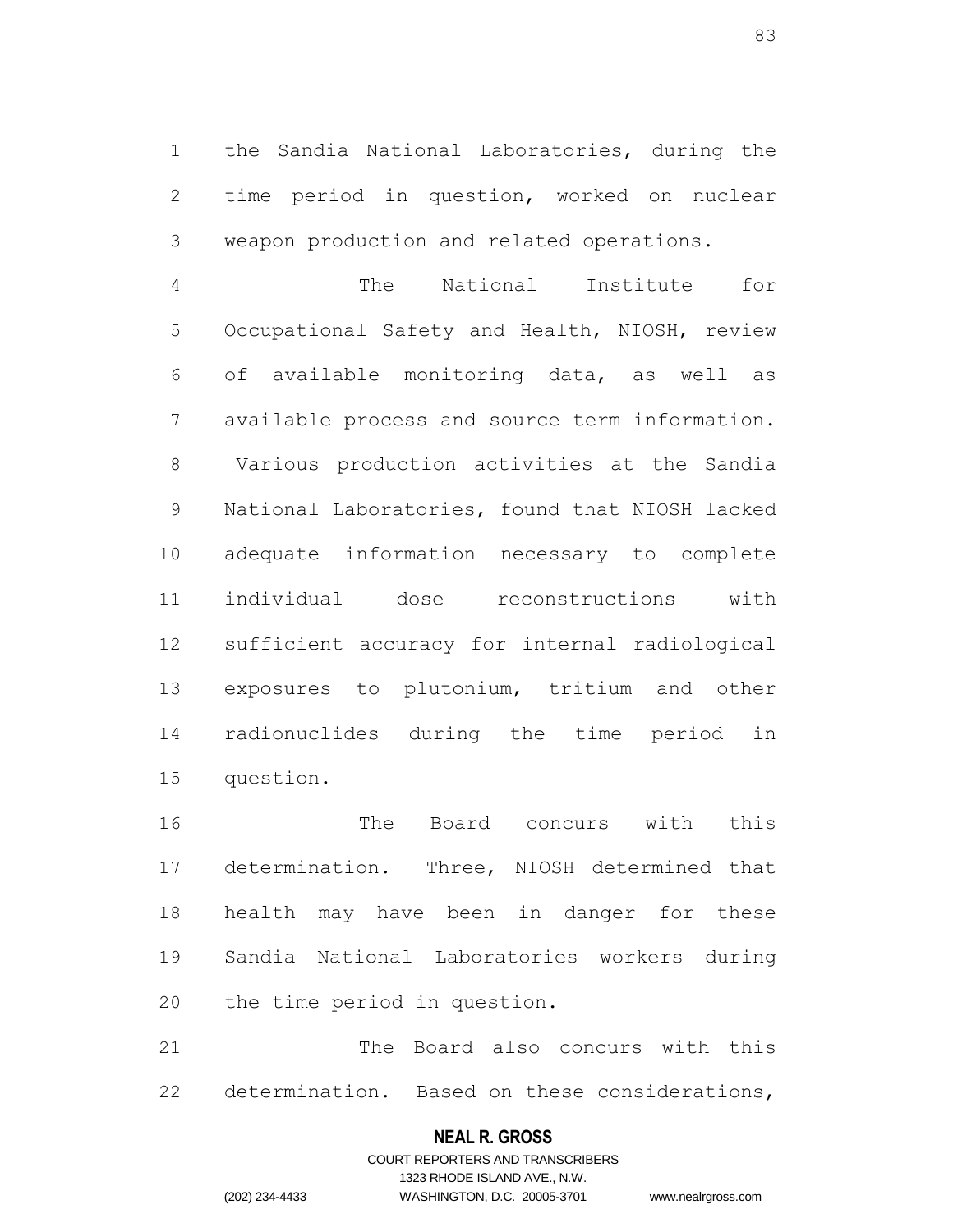discussions held at the May 24th to 26th, 2011, Board Meeting, held in St. Louis, Missouri, the Board recommends that the Class covering all employees of the Department of Energy, its predecessor agencies, Contractors and Subcontractors who worked in any area at Sandia National Laboratories, in Albuquerque, New Mexico, from January 1st, 1949, through 9 December 31st, 1962, for a number of work days aggregating at least 250 work days occurring either solely under this employment or in combination with work days within the parameters established for one or more other Classes of employees included in the SEC, be added to the SEC.

 Enclosed is supporting documentation from the Board Meeting where this SEC Class was discussed. This documentation includes transcripts of the deliberations, copies of the petition, NIOSH review thereof, and related materials.

22 The meeting's items aren't

#### **NEAL R. GROSS**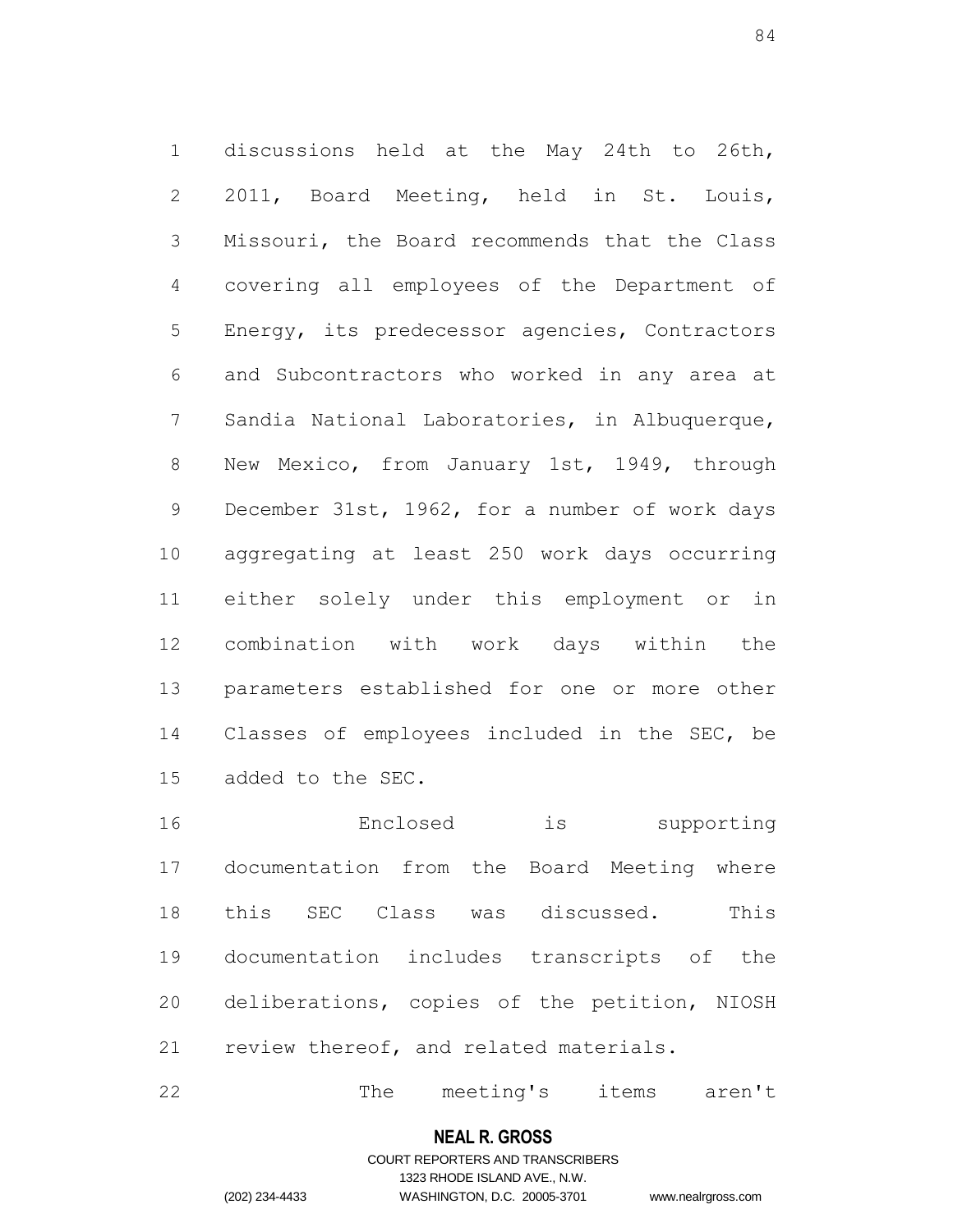1 available at this time, they will follow 2 shortly. So will you accept that as a 3 friendly amendment? Thank you. 4 MEMBER MUNN: Yes. 5 CHAIRMAN MELIUS: Yes. Any 6 further discussion? 7 (No response.) 8 CHAIRMAN MELIUS: Ted, do the roll 9 call. 10 MR. KATZ: Dr. Anderson? 11 MEMBER ANDERSON: Yes. 12 MR. KATZ: Ms. Beach? 13 MEMBER BEACH: Yes. 14 MR. KATZ: Mr. Clawson? 15 MEMBER CLAWSON: Yes. 16 MR. KATZ: Dr. Field? 17 MEMBER FIELD: Yes. 18 MR. KATZ: Mr. Gibson is absent. 19 Mr. Griffon? 20 MEMBER GRIFFON: Yes. 21 MR. KATZ: Dr. Lemen? 22 MEMBER LEMEN: Yes.

# **NEAL R. GROSS**

|                | COURT REPORTERS AND TRANSCRIBERS |                    |
|----------------|----------------------------------|--------------------|
|                | 1323 RHODE ISLAND AVE N.W.       |                    |
| (202) 234-4433 | WASHINGTON, D.C. 20005-3701      | www.nealrgross.com |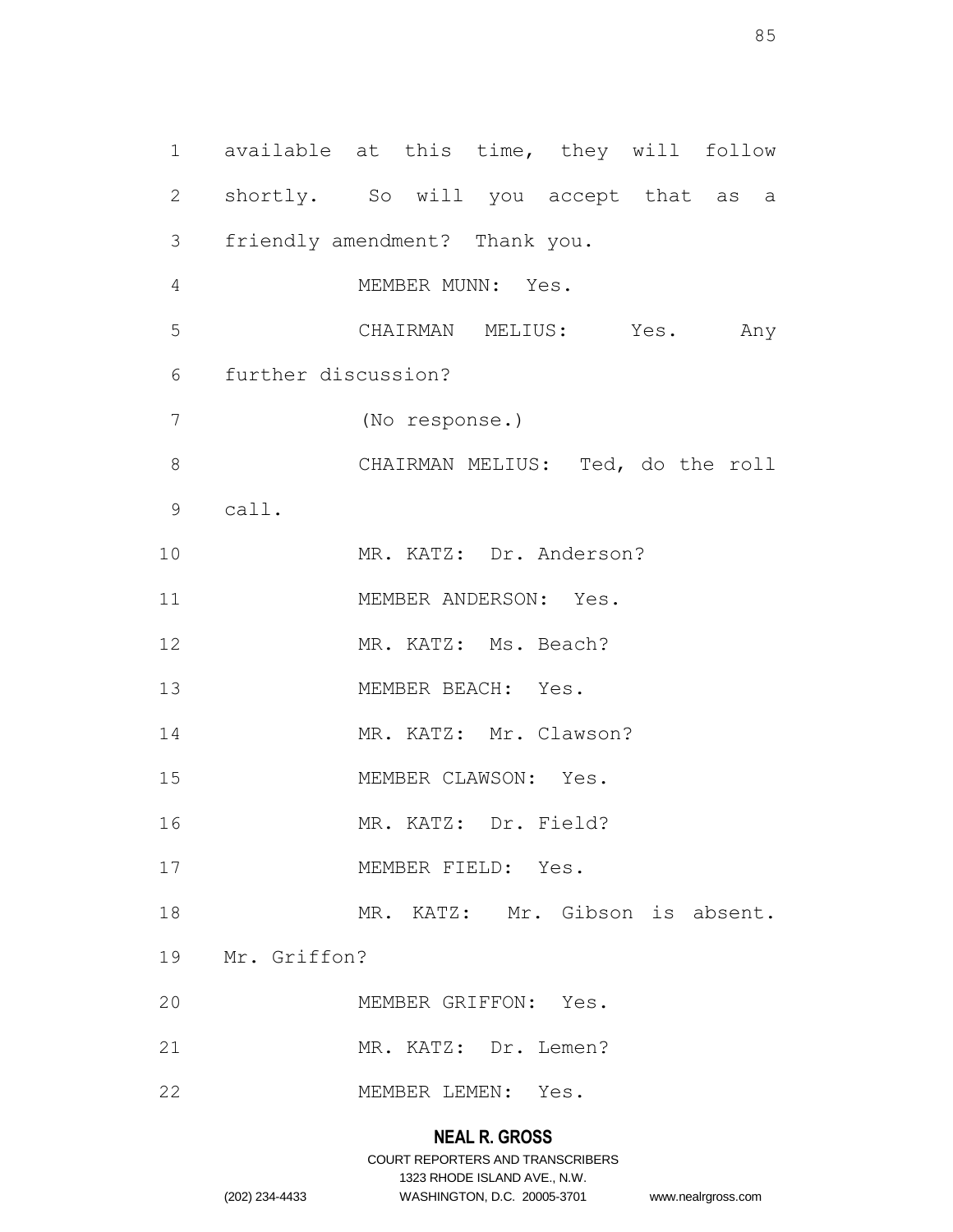1 MR. KATZ: Dr. Lockey? MEMBER LOCKEY: Yes. MR. KATZ: Dr. Melius? CHAIRMAN MELIUS: Yes. MR. KATZ: Ms. Munn? MEMBER MUNN: Yes. MR. KATZ: Dr. Poston is absent, but would also recuse from this, in any event. Mr. Presley? 10 MEMBER PRESLEY: Yes. MR. KATZ: Dr. Richardson is absent, I don't have to collect his vote. Dr. Roessler? 14 MEMBER ROESSLER: Yes. MR. KATZ: Mr. Schofield has recused, and Dr. Ziemer? MEMBER ZIEMER: Yes. 18 MR. KATZ: So, all in favor, the motion passes. I'll collect the extra votes. CHAIRMAN MELIUS: Thank you, and if anybody has, finds any other typos or changes in the letter, let me know. Pass it

### **NEAL R. GROSS**

|                | COURT REPORTERS AND TRANSCRIBERS |
|----------------|----------------------------------|
|                | 1323 RHODE ISLAND AVE., N.W.     |
| (202) 234-4433 | WASHINGTON, D.C. 20005-3701      |

IND AVE., N.W. .C. 20005-3701 www.nealrgross.com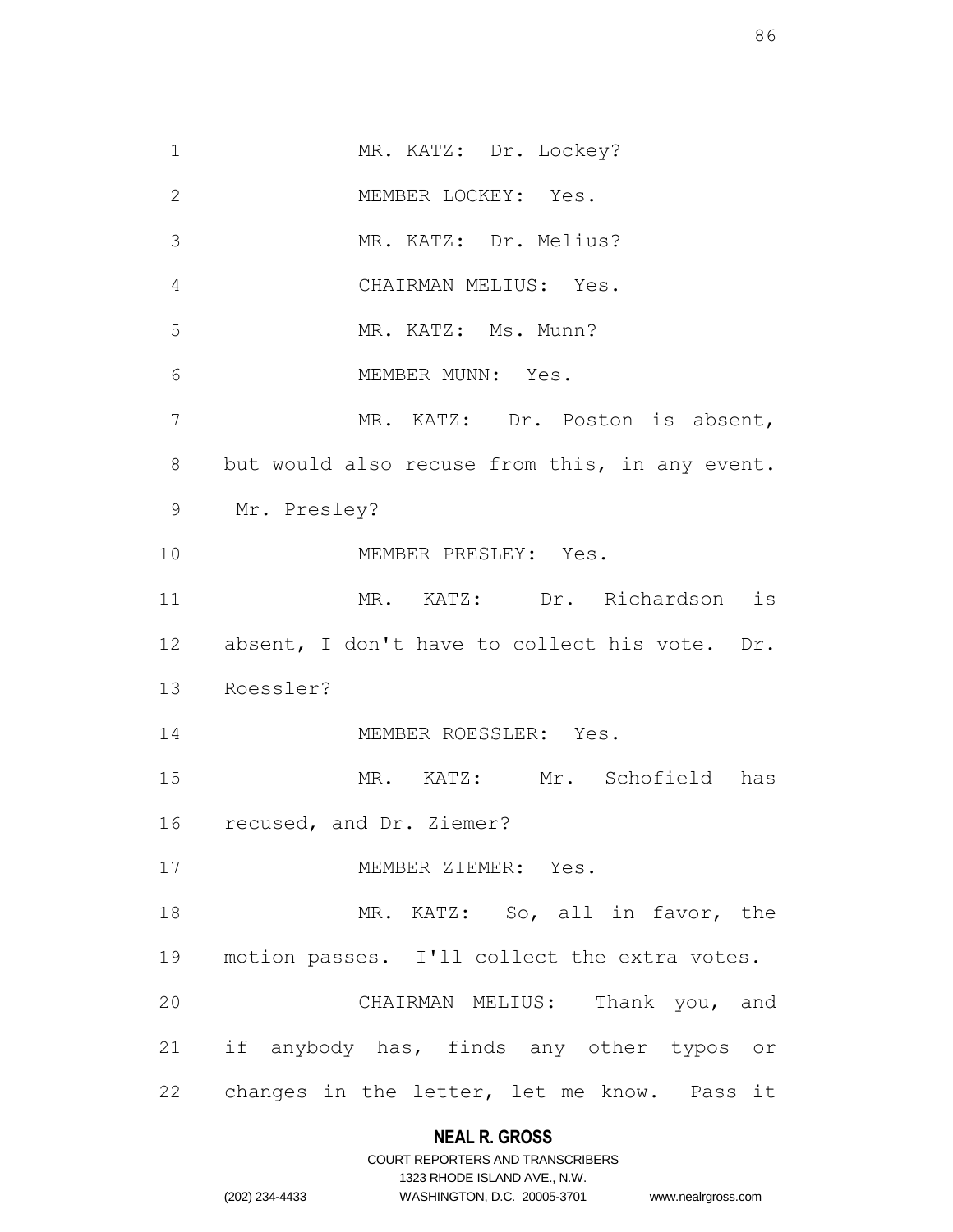back.

 We'll take care of those. Sam, good, since you were heading towards the -- yes, well, don't go away. Do we have, I'm trying to figure out, we need to form a Work Group on Sandia. We have Site Profile review I believe that SC&A has done, that we have not set up a Work Group to review, if my memory is correct. And Josie reminded me. And we also have this, I think, a second report coming from NIOSH, if I understood you correctly? DR. GLOVER: There will be a second report, yes. CHAIRMAN MELIUS: Do we have an estimate on the timing on that? DR. GLOVER: It's based on DOE's response time. We're looking at about a year. CHAIRMAN MELIUS: Okay. So -- DR. GLOVER: Although my boss could change my mind one way or the other, but

# **NEAL R. GROSS** COURT REPORTERS AND TRANSCRIBERS

|                | 1323 RHODE ISLAND AVE., N.W. |                    |
|----------------|------------------------------|--------------------|
| (202) 234-4433 | WASHINGTON, D.C. 20005-3701  | www.nealrgross.com |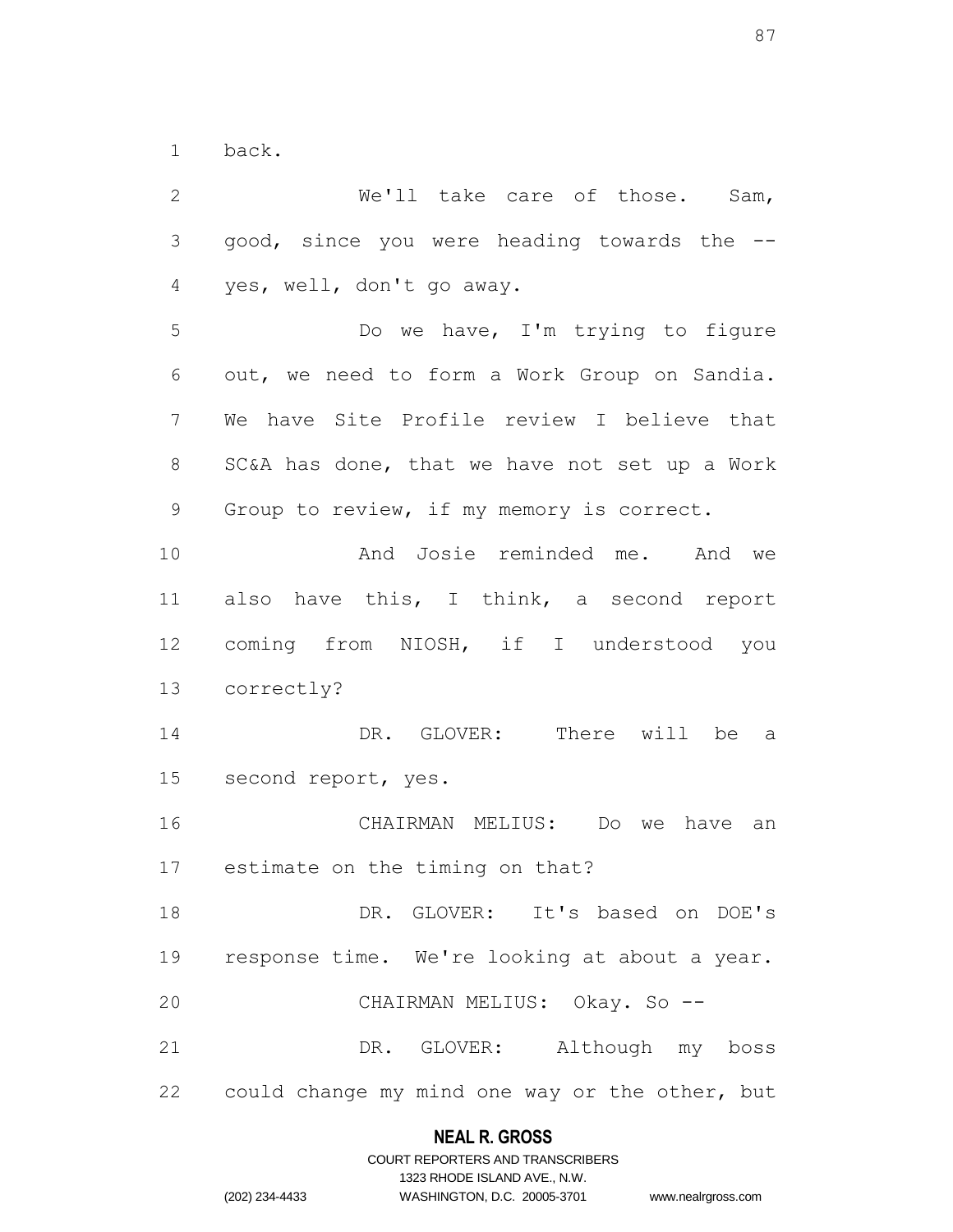I believe that's probably right.

 CHAIRMAN MELIUS: Yes, Josie. MEMBER BEACH: Sam, can you tell us what years those, that next report is covering? DR. GLOVER: That would go from the beginning of, the end of this one, '63, 8 and about through the early '90s, when CEP data was the data falsification at CEP. 10 There was an issue where they falsified data. So we'd be looking about that time frame. CHAIRMAN MELIUS: What I would propose as a way going forward, is that we probably should, it probably is timely at least to form a Work Group on Sandia. And since we have the Site Profile 18 review, aren't there going to have to be some, at least initial review of that Site Profile and some thought given to how, what issues may come up in terms of the additional years and so forth.

### **NEAL R. GROSS**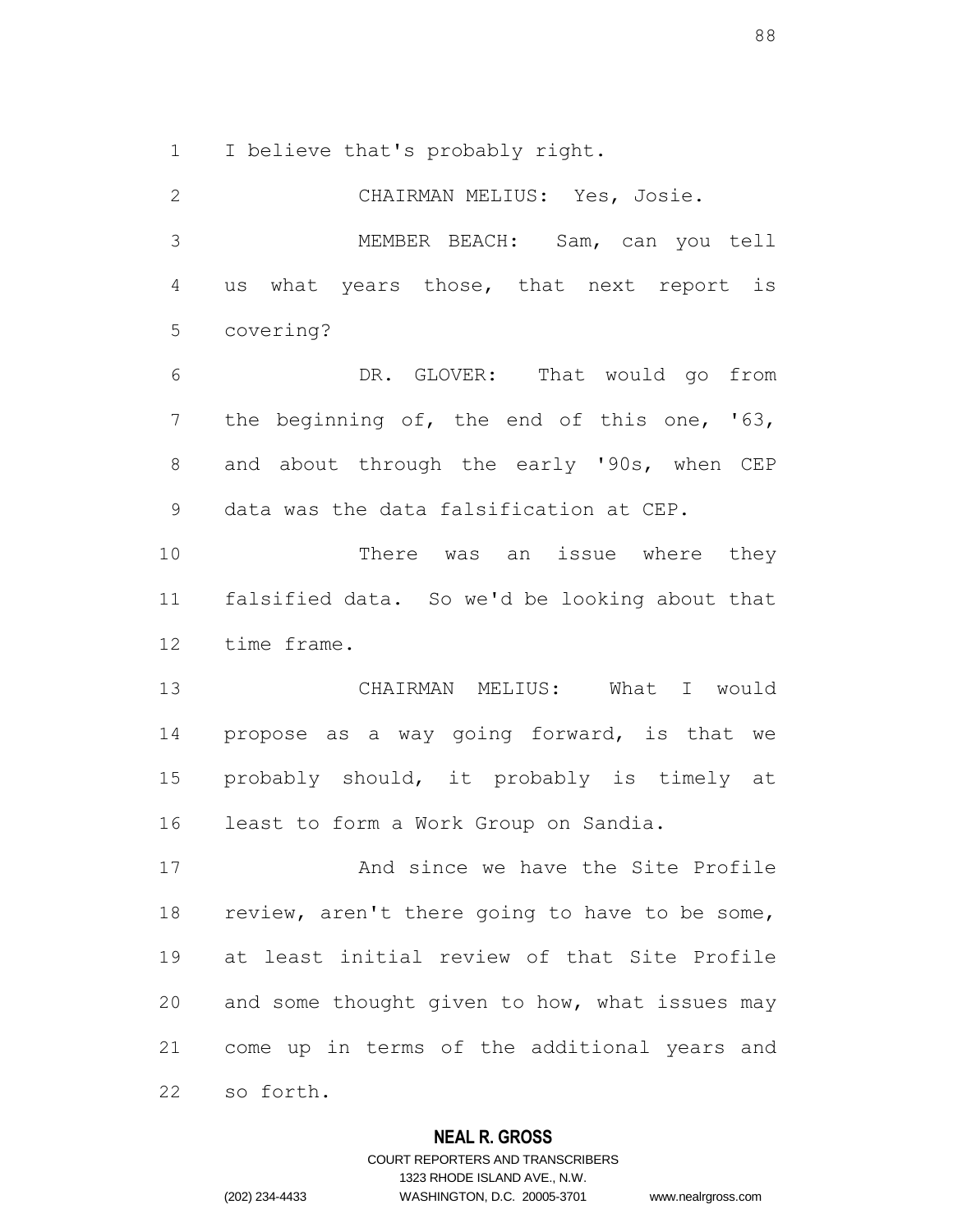Because I don't think we want to spend a lot of time on Site Profile issues that may, sort of get changed by an SEC evaluation.

 I suspect some of them may already have, but at least if we got some initial review going. Because, again, while we're, I don't think we should postpone too long dealing with the Sandia Site Profile.

 And I think we also, while it's sort of fresh in our minds, and reviewing it is probably more appropriate to start work on 13 that. So, other Board Members have, yes.

 MEMBER BEACH: I'm wondering if we could task SC&A to review the Evaluation Report. I don't think that's been done.

 CHAIRMAN MELIUS: Well, but, what parts of the Evaluation Report? Because the, we've accepted that and I believe that the doses for which NIOSH can, says that they can, the external doses, essentially.

22 They say they can construct, and

### **NEAL R. GROSS**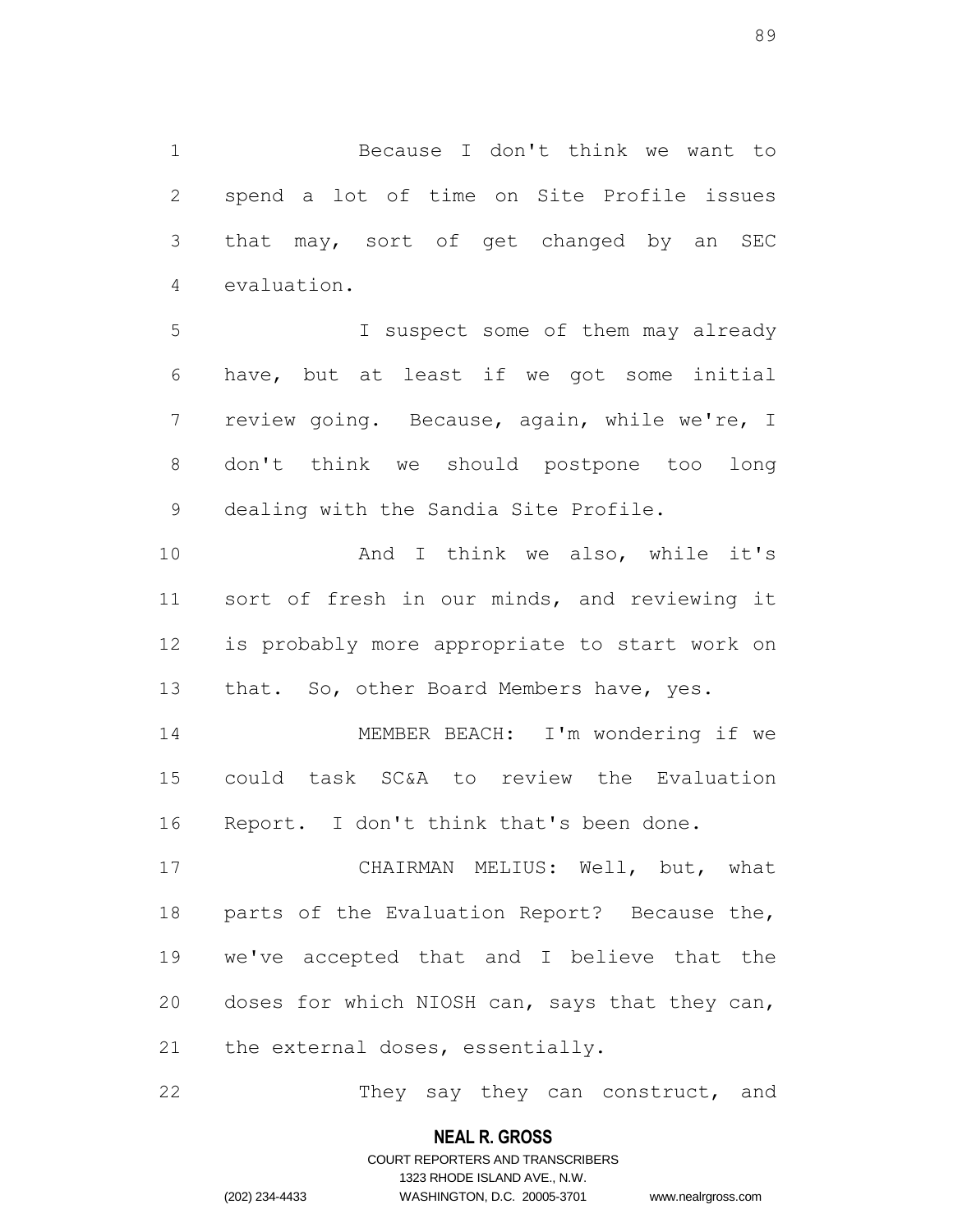those should be covered in the Site Profile. I think the question is going to be to what extent the Site Profile and the SC&A review of that Site Profile, may not reflect some of the newer information that came up in the SEC Evaluation.

 But, I think perhaps a meeting of 8 the group to, before they do any further tasking, can sort of review the issues and see where that is.

11 11 I think a meeting with NIOSH, maybe even done by conference call, I don't know. But could, rather than have a separate review of the Evaluation Report.

15 Now, it may turn out that the Site Profile needs to be changed, I don't, Sam, do you have any thoughts on that? Or you've been probably busy --

 DR. GLOVER: I believe there are revisions that are required to the Site Profile. And the post-'62, time frame. But I did want to remind that you guys had tasked

### **NEAL R. GROSS**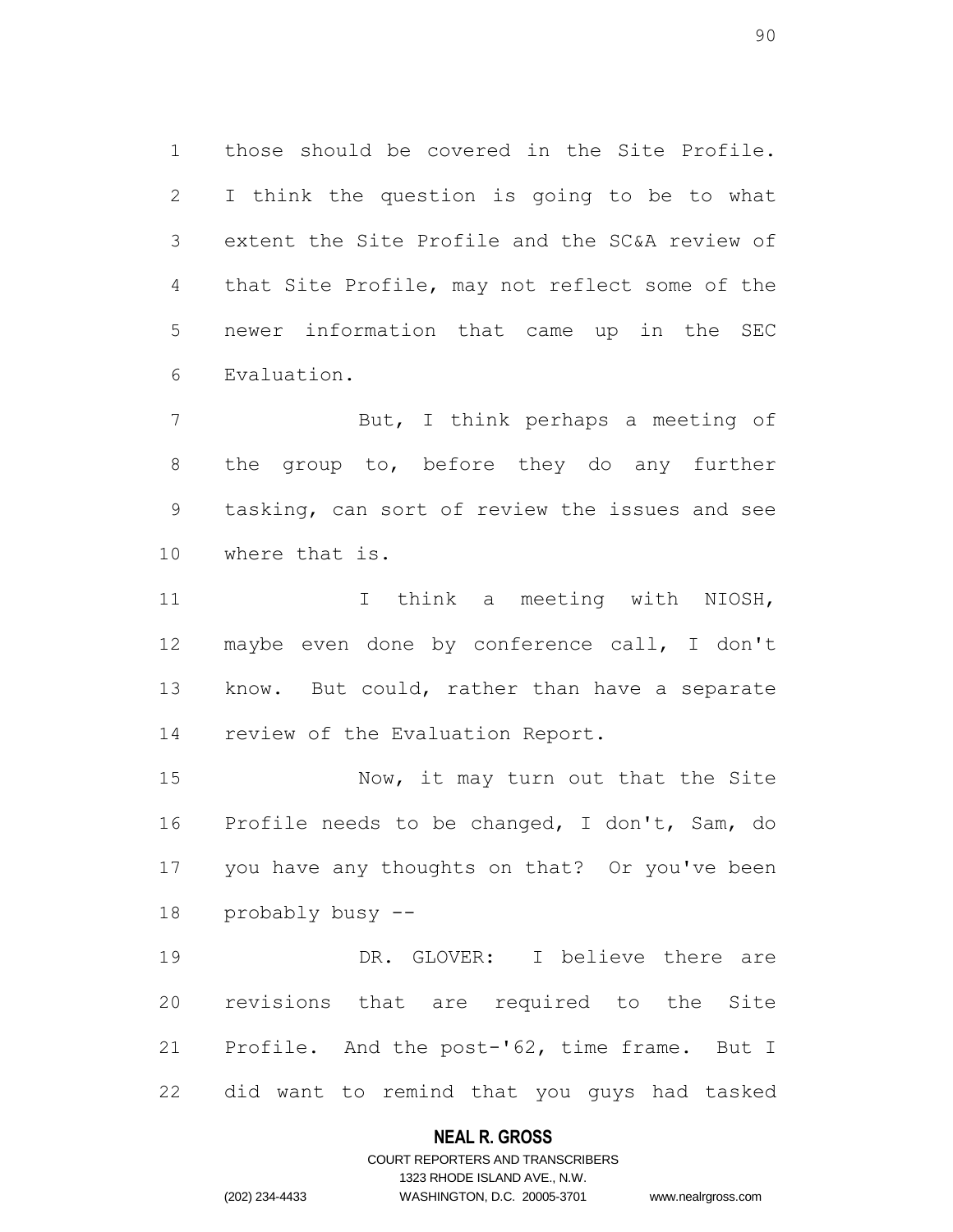SC&A to accompany us on some of these visits. 2 And so some of this, because it is classified, it's hard to get to these things. So they've been participating with us, so they are able to stay abreast of what the current, what we are seeing down there.

 I do not believe we've created an issues matrix, and so perhaps that's a good place to start.

 CHAIRMAN MELIUS: Exactly. And I also think that since, remember we had tasked SC&A to go out to Sandia because the nature of some of these interviews and difficulties of 14 trying to do them again, so, repeating them.

 So there is information there. And I think it's worth getting at least started. 17 It may not be on sort of a fast track review, but it certainly will be helpful to get going. Anybody else have comments? If not, I think we need a motion to form a Work Group?

MEMBER PRESLEY: So moved.

#### **NEAL R. GROSS**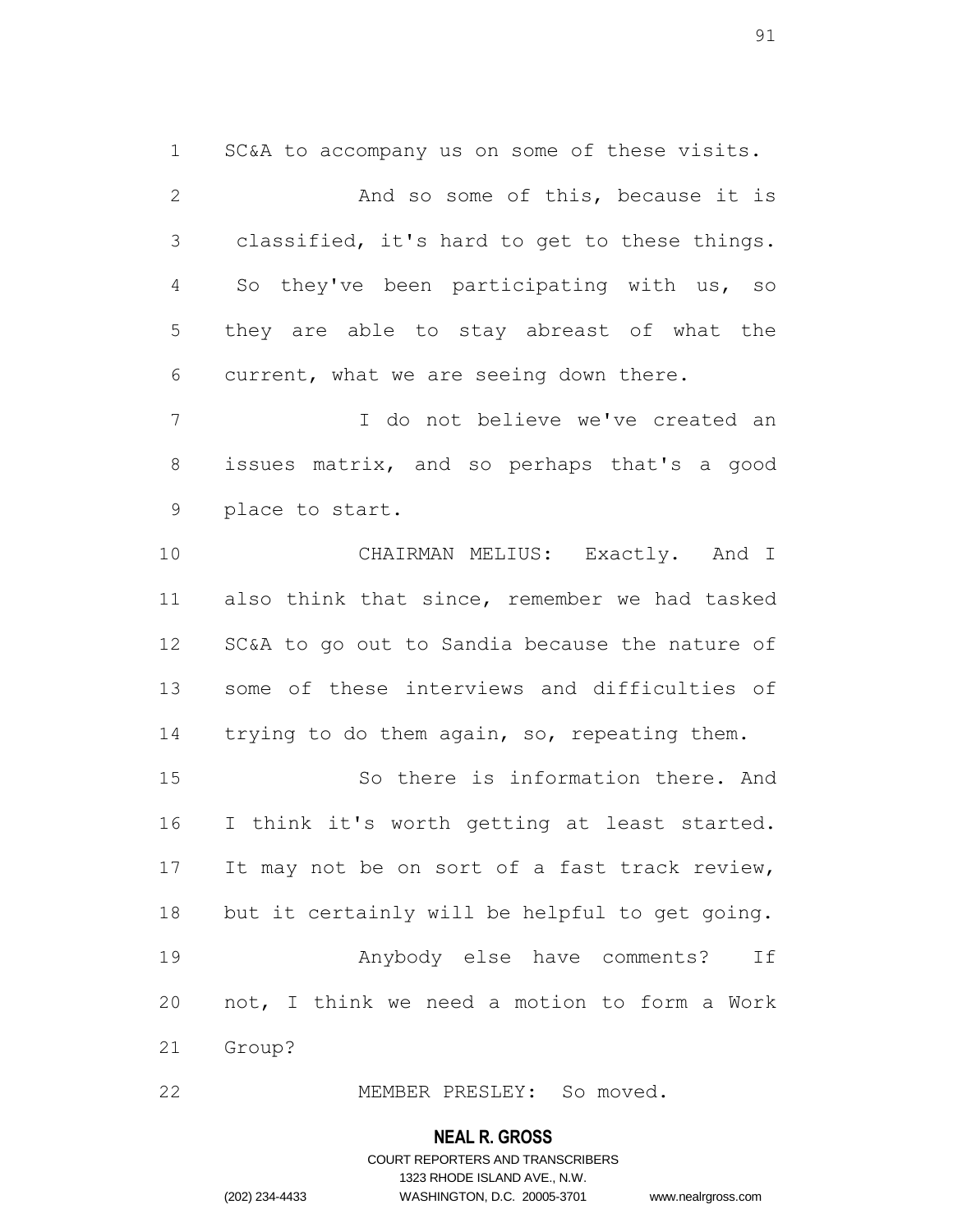CHAIRMAN MELIUS: Okay, Bob moved, seconded by Wanda? MEMBER MUNN: Yes. CHAIRMAN MELIUS: And to that, all in favor say aye. (Chorus of ayes.) CHAIRMAN MELIUS: Opposed? (No response.) CHAIRMAN MELIUS: Okay, and you 10 can let me know, since there are a number of Board Members who are not here, and give them a fair opportunity to volunteer. 13 I will circulate an email asking for volunteers for this Work Group and then make the appointment, hopefully between now 16 and our July meeting, if I can track everybody down for that. 18 Okay, we have some time. We have scheduled the review of Savannah River until 11:00, but, not to put you on the spot, Mark, but now that we've got you here, we're going to, yes, we're going to keep it at 11:00.

### **NEAL R. GROSS**

COURT REPORTERS AND TRANSCRIBERS 1323 RHODE ISLAND AVE., N.W. (202) 234-4433 WASHINGTON, D.C. 20005-3701 www.nealrgross.com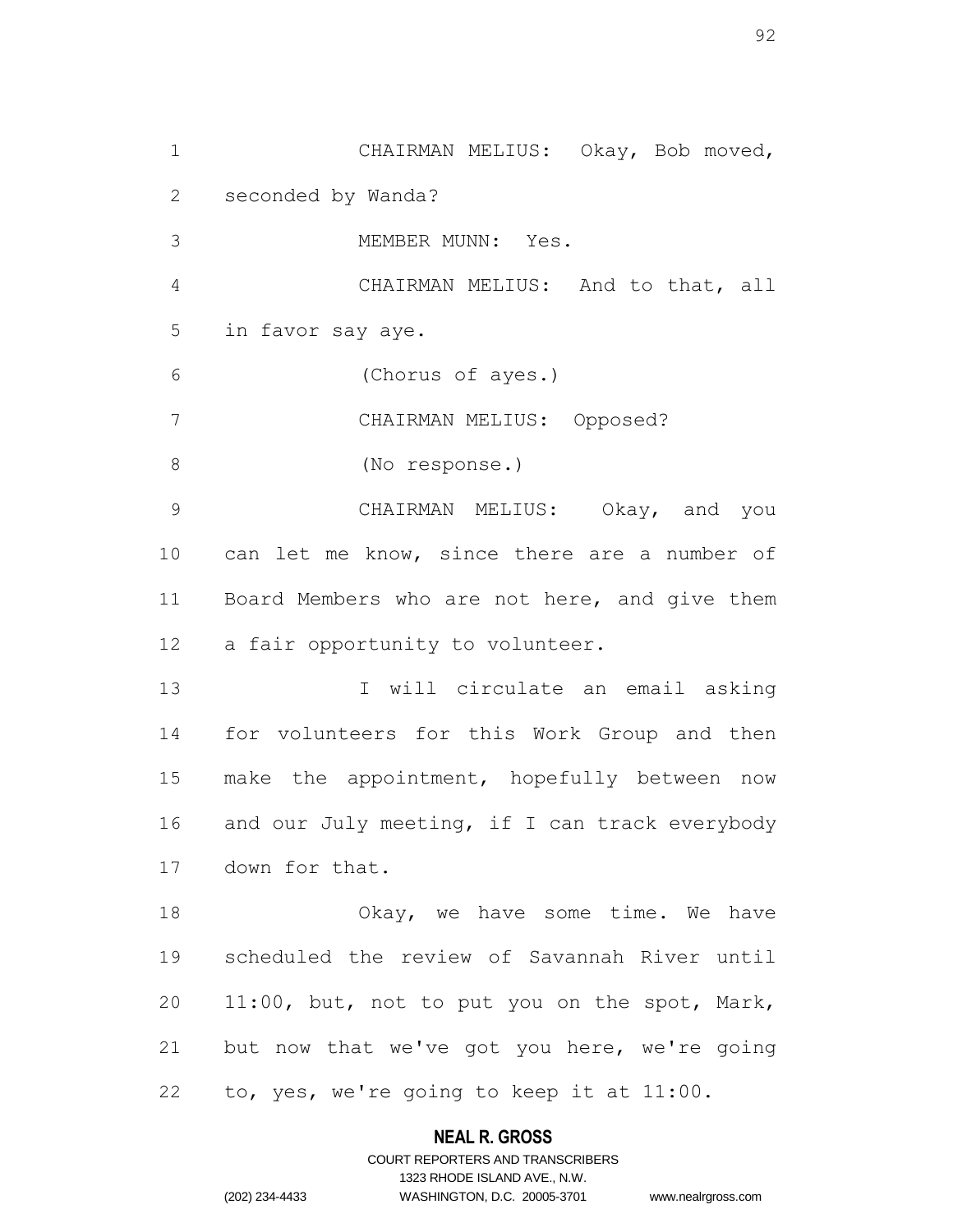1 However, are you ready? And we can put this off to this afternoon but I think we have some other Board work time later. But there are some Work Group Reports and Subcommittee Report on the Dose Reconstruction Committee that we'd like to hear from.

7 And LANL, I believe, is the other outstanding Work Group that we haven't heard from and is not scheduled elsewhere on the agenda.

11 I don't know if you want, rather 12 do those later or, since you're just off the plane? Yes, okay, we'll do that this afternoon.

 Then, I believe we then will, we will then take a break until 11:00 and if we can be in here about five of 11:00 to get started with Savannah River. Yes?

 Yes, well, that's, I think we've pretty much dealt our Board work time issues and we're tied down on some of these petitions in terms of timing.

### **NEAL R. GROSS**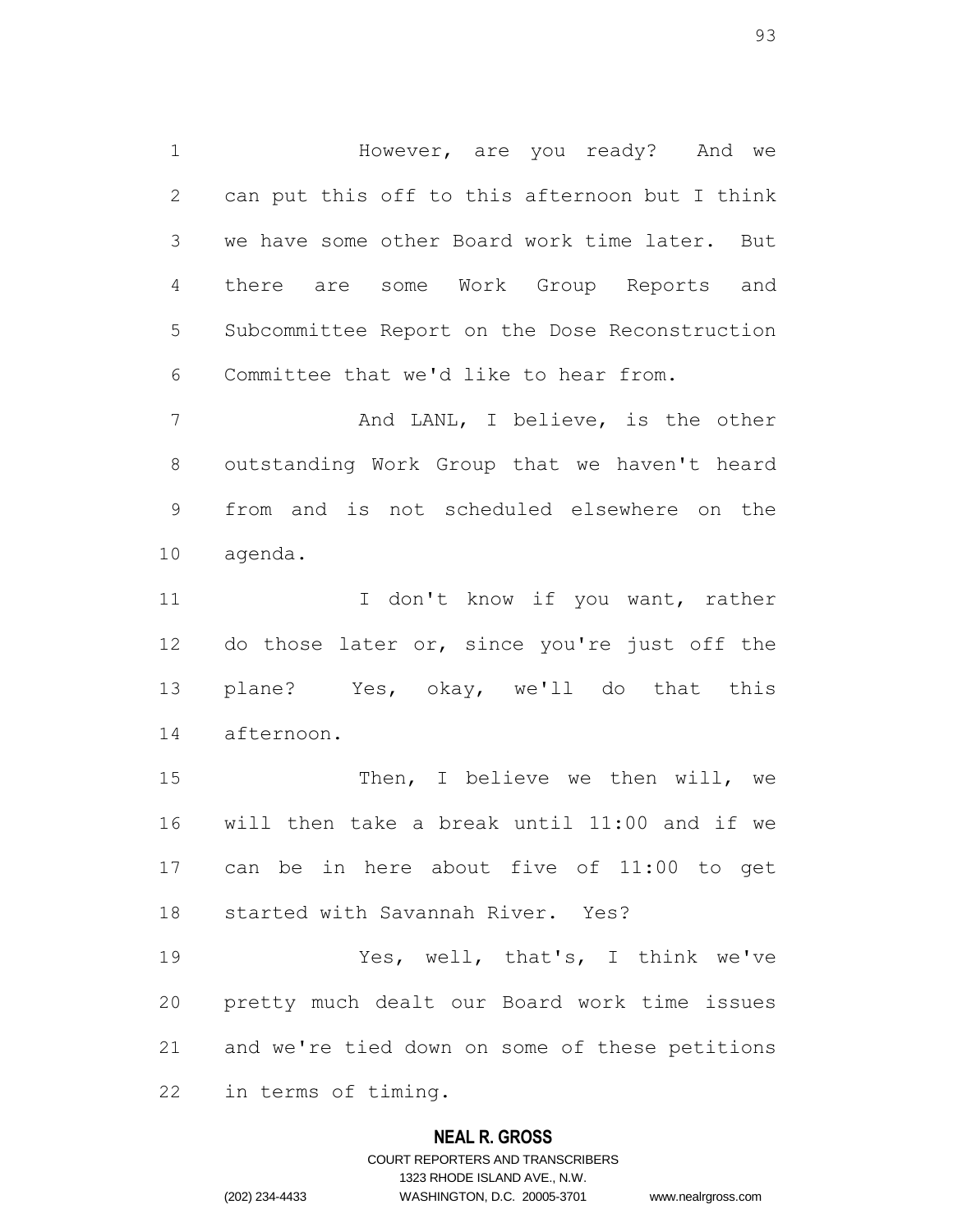So, this, yes, we'll make up for this in lovely, beautiful Tri-Cities. MEMBER MUNN: As requested. (Whereupon, the above-entitled matter went off the record at 10:12 a.m. and resumed at 11:02 a.m.) CHAIRMAN MELIUS: I think we're ready to reconvene the Board Meeting. We will now discuss the Savannah River SEC petition, and I believe Tim Taulbee is going to lead off, and then we'll hear from Mark Griffon, 13 from the Work Group. So, Tim, go ahead. DR. TAULBEE: Thank you, Dr. Melius, Members of the Board. The goal of my presentation here is to give you an update on where we are with some of the priority issues that SC&A and the Work Group have identified. And first let me go through what those priority issues are. I've got the seven of them listed here. Issues 1 and 2 are thorium-related.

### **NEAL R. GROSS**

COURT REPORTERS AND TRANSCRIBERS 1323 RHODE ISLAND AVE., N.W. (202) 234-4433 WASHINGTON, D.C. 20005-3701 www.nealrgross.com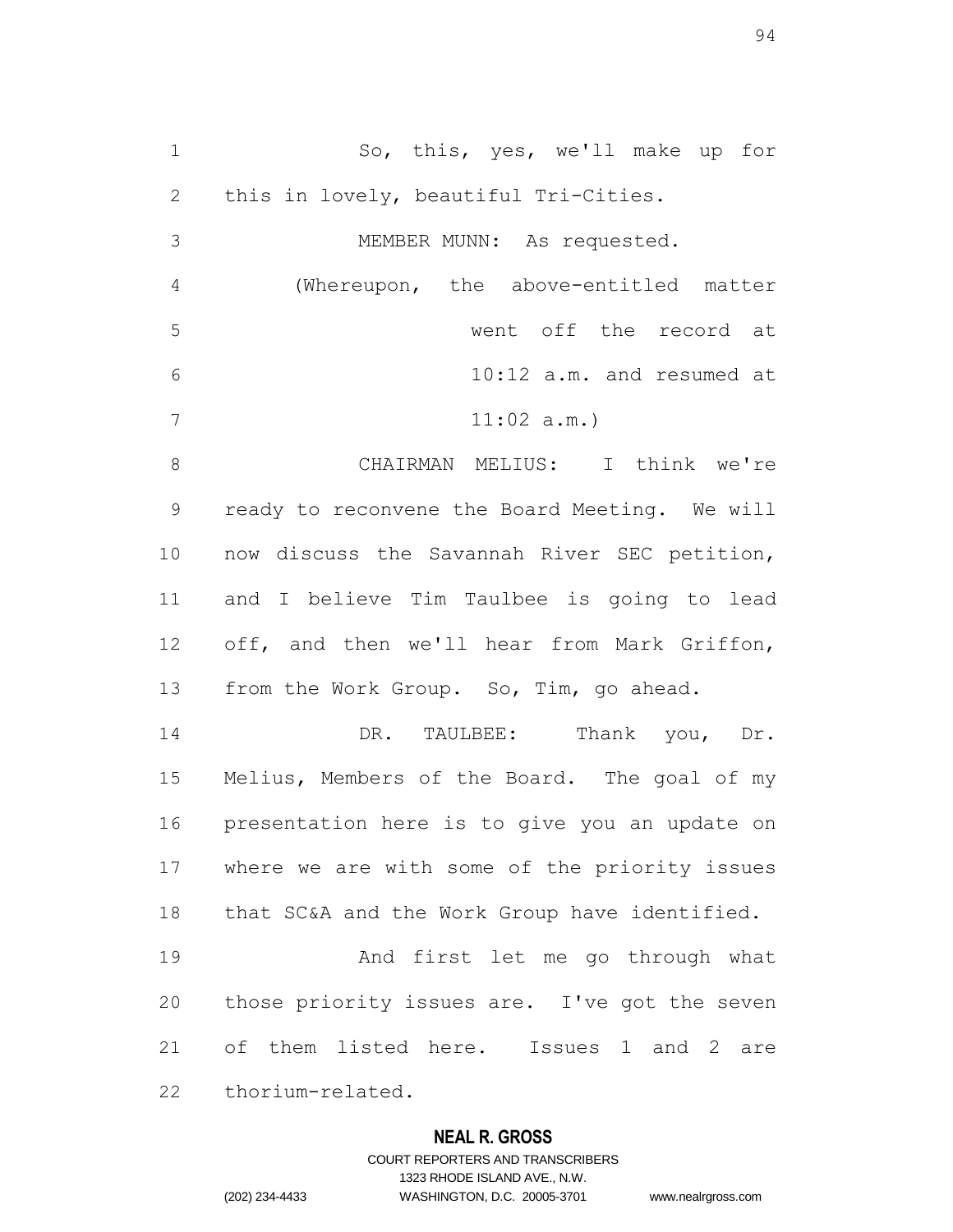We've got these divided by different time periods as to whether thorium metal was worked with or thorium oxide. And then the exotic radionuclides, the trivalents, the neptunium mixed fission products, cobalt-60 and then other exotics.

7 The bulk of this presentation will be on the first two issues there: the thorium. And my goal here is to try and give you an overview of the SRS isotope production.

 As you know, Savannah River was one of the sites that made materials, specifically plutonium-239, was their primary mission.

15 But they also made other isotopes, as well. Plutonium-238, using neptunium as a target, but for thorium, what their main goal was, was uranium-233, that was what they were trying to produce.

20 And in order to do that, they would use thorium, in this process. So I'm going to walk through the different steps of

### **NEAL R. GROSS**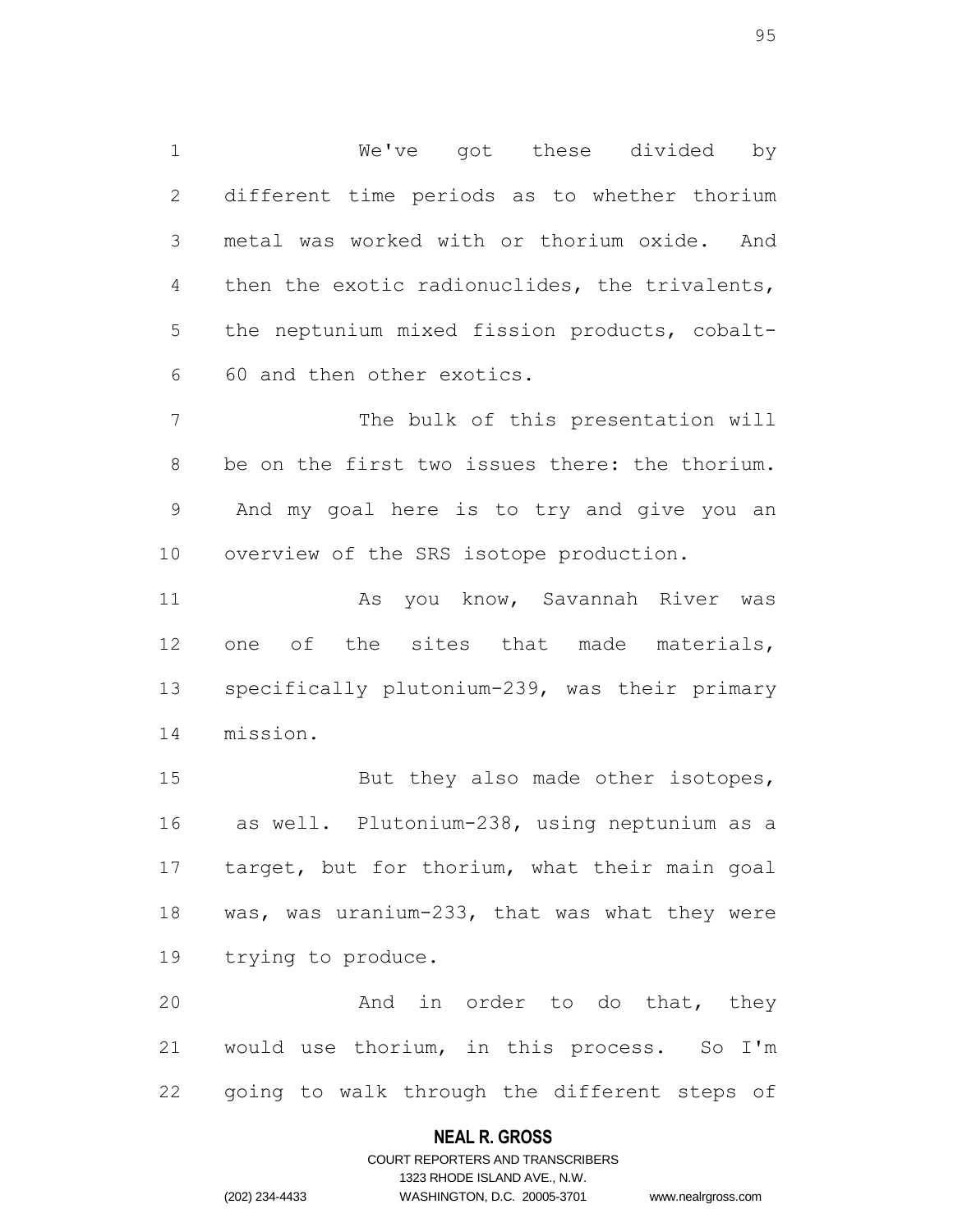the isotope production so that you can see where thorium was worked with, at the Savannah River Site, using thorium as the example and going through this, so that I can identify it and illustrate it for the Board.

 The three basic steps are a target manufacture. You start with a material and then you put it into a reactor, that would be target irradiation of 100 areas.

 It would absorb neutrons and undergo some nuclear reactions to produce the material you are interested in. In this case, uranium-233. But to get the uranium-233 out 14 of this target material, you have to go through some chemical separations.

 And so these are the three main processes that Savannah River went through whenever they made any material, plutonium- 239, uranium-233, plutonium-238, et cetera. So you start with the target

 manufacturing and the location of where this was conducted was up here in this corner, that

### **NEAL R. GROSS**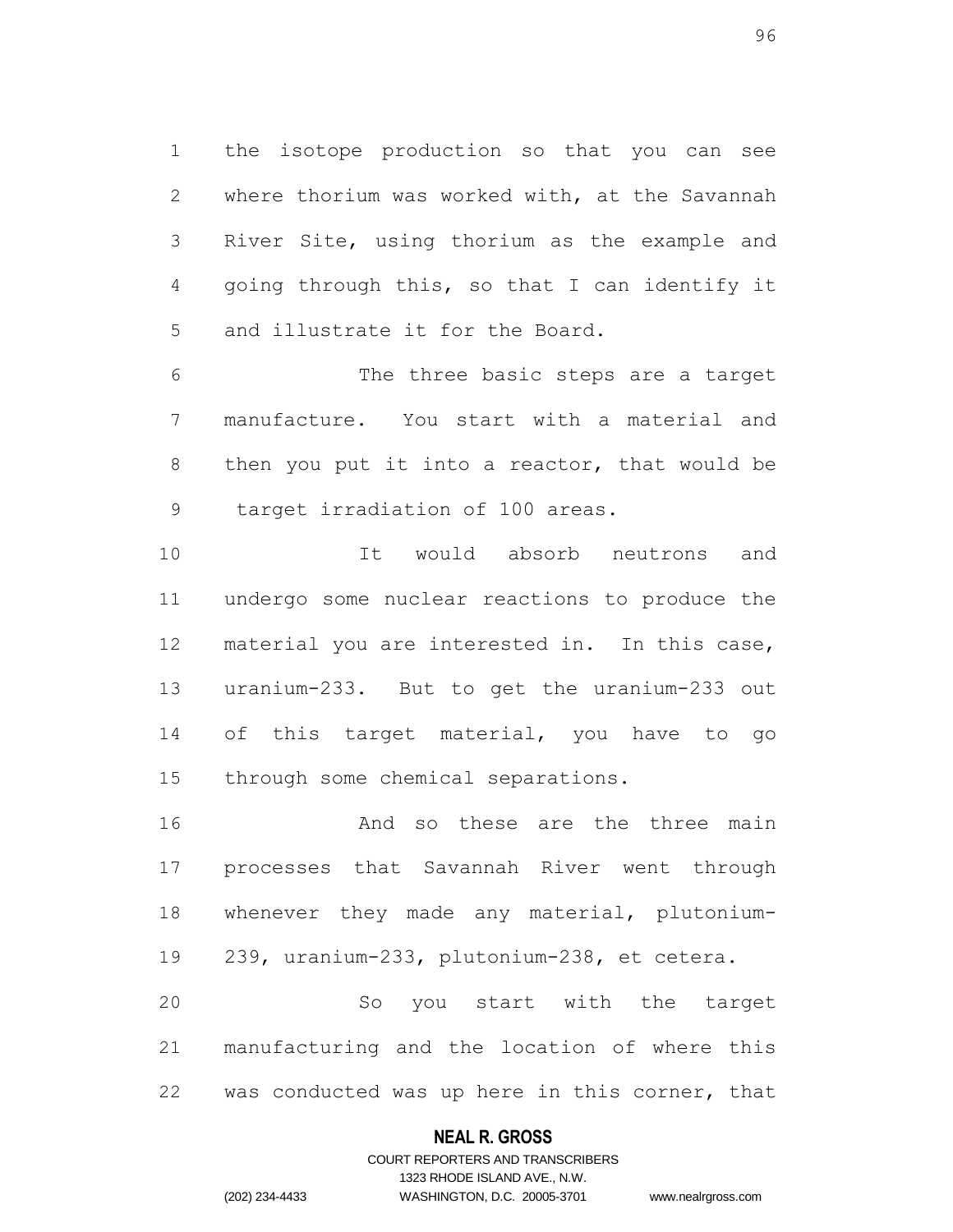you can see up here in the 300 area.

 It's also called the M area. And from prior to 1965, to make uranium-233, they primarily used thorium metal. Post-1965, the used thorium oxide. And so that's why we've divided Issue 1 and Issue 2, there separately. The main operations in target manufacturing is

material canning.

10 And that is to put this material, this thorium metal into a can, if you will, an aluminum can and -- before they put it into a reactor. Now, on-site, they did on-site canning prior to 1955.

 They were using a dipping method, and I'll get into that a little more later. But the bulk of it, from 1955 to 1964, was actually using a different method, a hot press bonded method.

 And these were actually canned off-site, at Sylvania. Now, starting in 1964, again, with thorium oxide, they moved it back

### **NEAL R. GROSS**

### COURT REPORTERS AND TRANSCRIBERS 1323 RHODE ISLAND AVE., N.W. (202) 234-4433 WASHINGTON, D.C. 20005-3701 www.nealrgross.com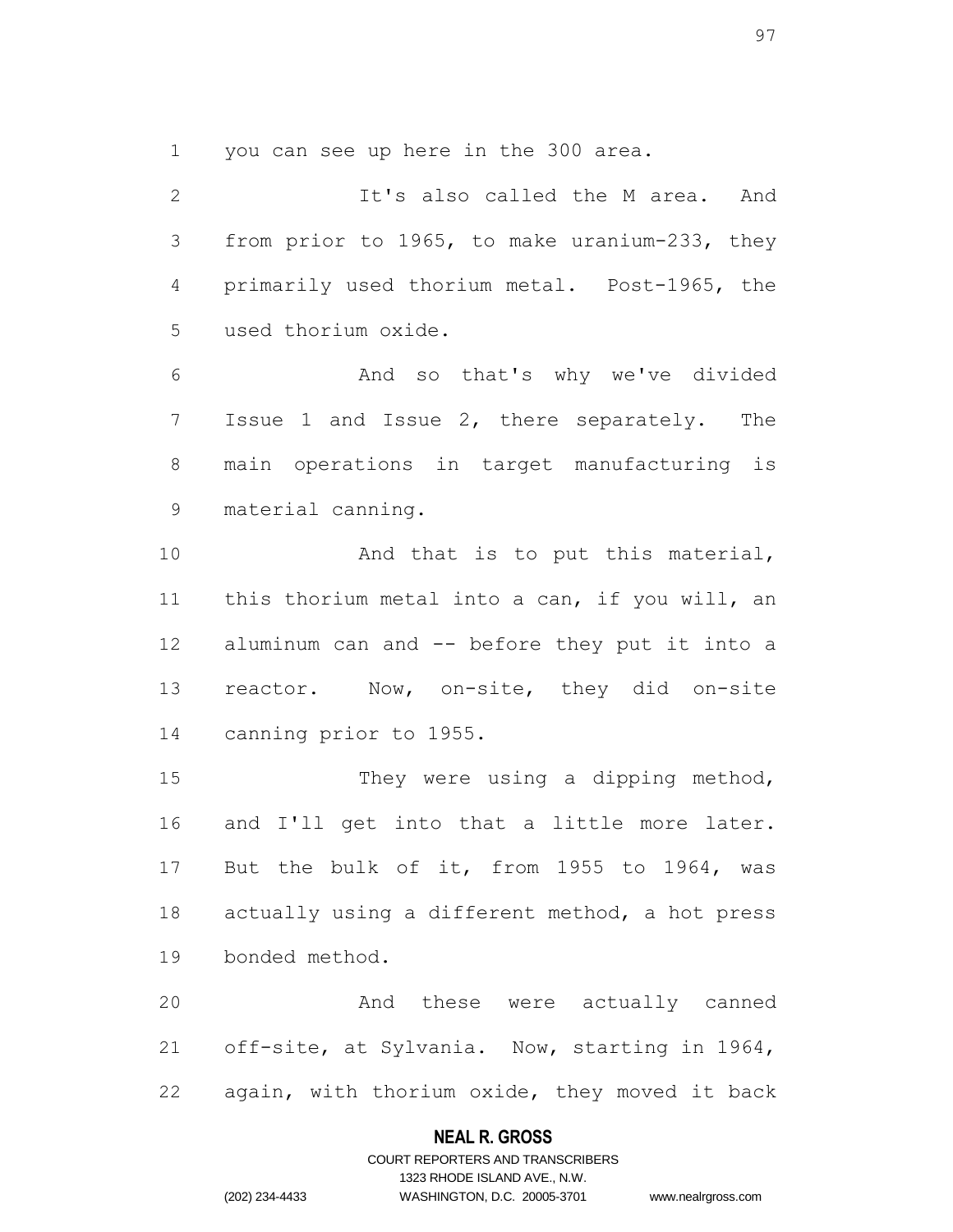on site in order to do that.

 The main operations within this area, after the canning, is you would weld the endcap on, you'd do pressure tests. You'd do radiography on these end smears before they would be sent to the reactors for target irradiation.

8 And here you can see the five production reactors. Again, M area was way up here, and now the production reactors are all kind of in a semi-circle here, about the center of the site. These canned thorium slugs would be coming in. The outside jacket is all aluminum and in the assembly area at the reactors, these encapsulated thorium slugs would be loaded into long assemblies to be lowered into the reactor.

18 So these, about ten inches to 12 inch slugs would be hand put into an assembly. Now, once they're into an assembly, then they would be sent into the reactor and irradiated for some specified time period in order to

### **NEAL R. GROSS**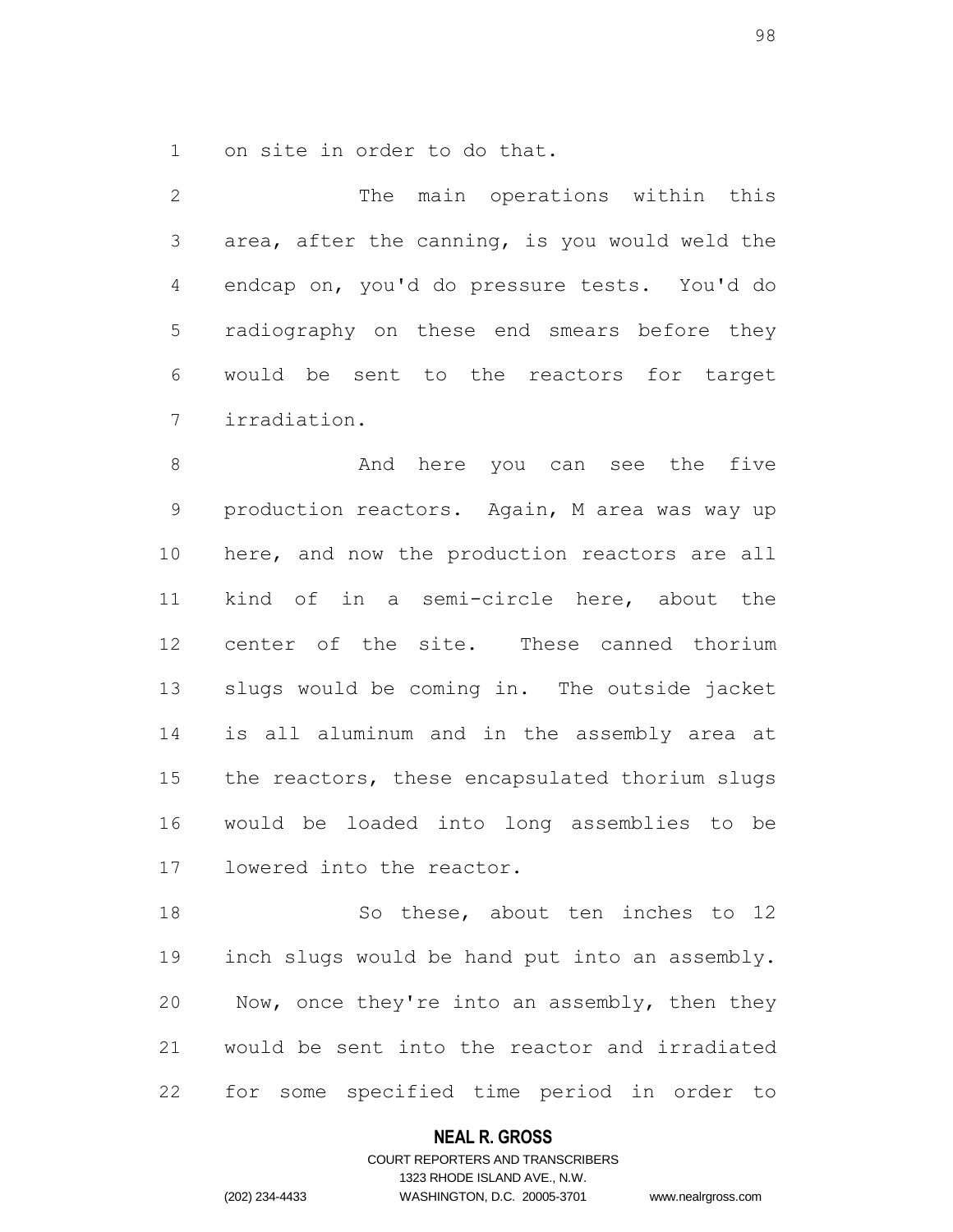make the uranium-233.

 Following the irradiation, they would be moved, pulled out of the reactor, transferred through a channel, into the disassembly area or the disassembly pool, and these thorium slugs would be unloaded from the assembly, and allowed to cool for 30 to 90 days, depending on what the specifications were.

 After the irradiation, after the cooling took place -- the main purpose of that, by the way, was to allow short-lived fission products to decay out -- the slugs would then be sent to chemical separations. Now prior to 1964, I've got this slide here because at that point, pre-1964, these slugs were shipped off-site to Oak Ridge National Laboratory for the actual chemical separation. It wasn't done at Savannah River. Now some of these slugs would be, a sample would be taken from them and those samples would be sent up to the 700 area, into the

### **NEAL R. GROSS**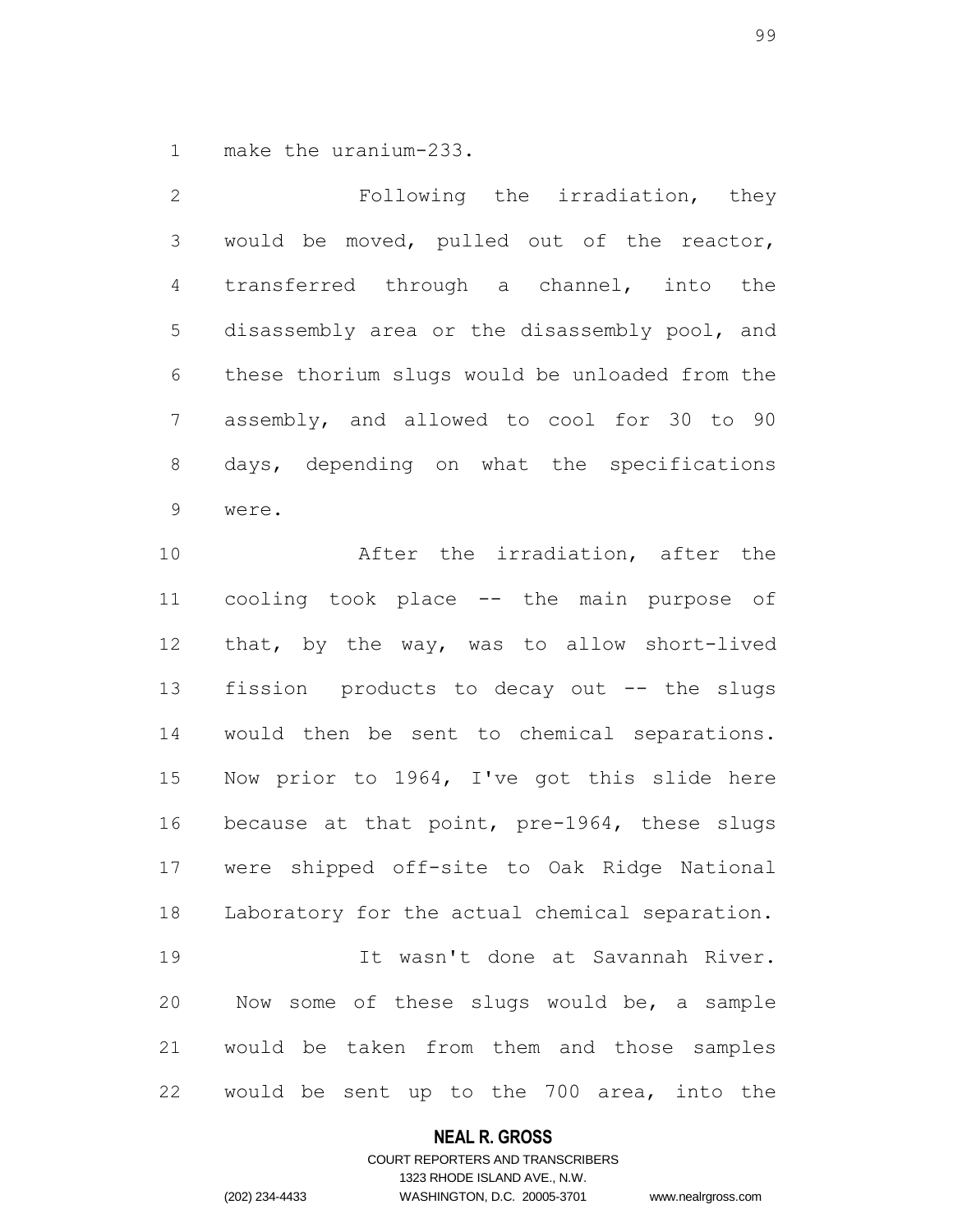high-level cave areas, for analysis.

 There is also some non-destructive testing that would be done there at the reactors as well, where they do visual inspections and that type of thing. But prior to 1964, there wasn't any thorium separations that were going on in the 200 areas. Post-1964, that changed. This is when they introduced the thorex process there in the 200 H Canyon. 11 And the first campaign took place in 1964, when they did this. And, initially, thorium was actually treated as a waste product. So, when they separated it or dissolved the thorium down, they kept the mixed fission products with the thorium and 18 sent it right out to the waste tanks. So there really wasn't any handling. It went from the canyon directly into the waste tanks. Now in later campaigns, they introduced an additional stream to

### **NEAL R. GROSS**

COURT REPORTERS AND TRANSCRIBERS 1323 RHODE ISLAND AVE., N.W. (202) 234-4433 WASHINGTON, D.C. 20005-3701 www.nealrgross.com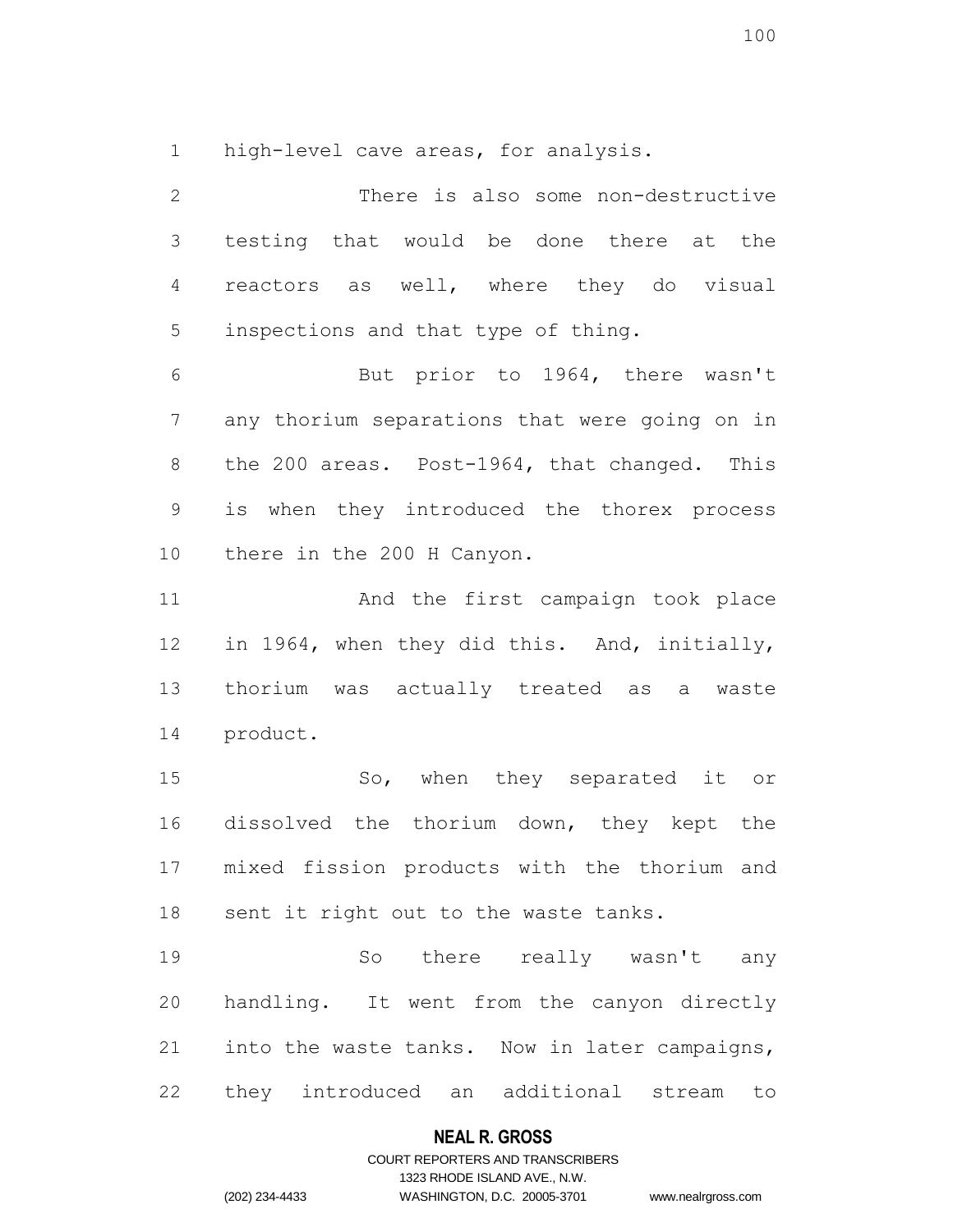recover the thorium.

 And so they recovered the thorium as thorium nitrate and they sent it to Fernald. So at that point, they started pumping it into rail cars and then they would send it up to Fernald.

 So within the chemical separations, again, the product was uranium- 233, that was what they were going after. And so in this latter time period, after that first campaign, you had three waste, you had three product, or three streams of material: the uranium-233 that went to the B-Line, the mixed fission products which went out to the waste tanks, and then the recovered thorium nitrate which was pumped into rail cars and sent to Fernald.

 So for our evaluation, of these three steps for the U-233 production, we originally felt that the main exposures were in the 300 area. This is where un-encapsulated material was handled. This is

### **NEAL R. GROSS**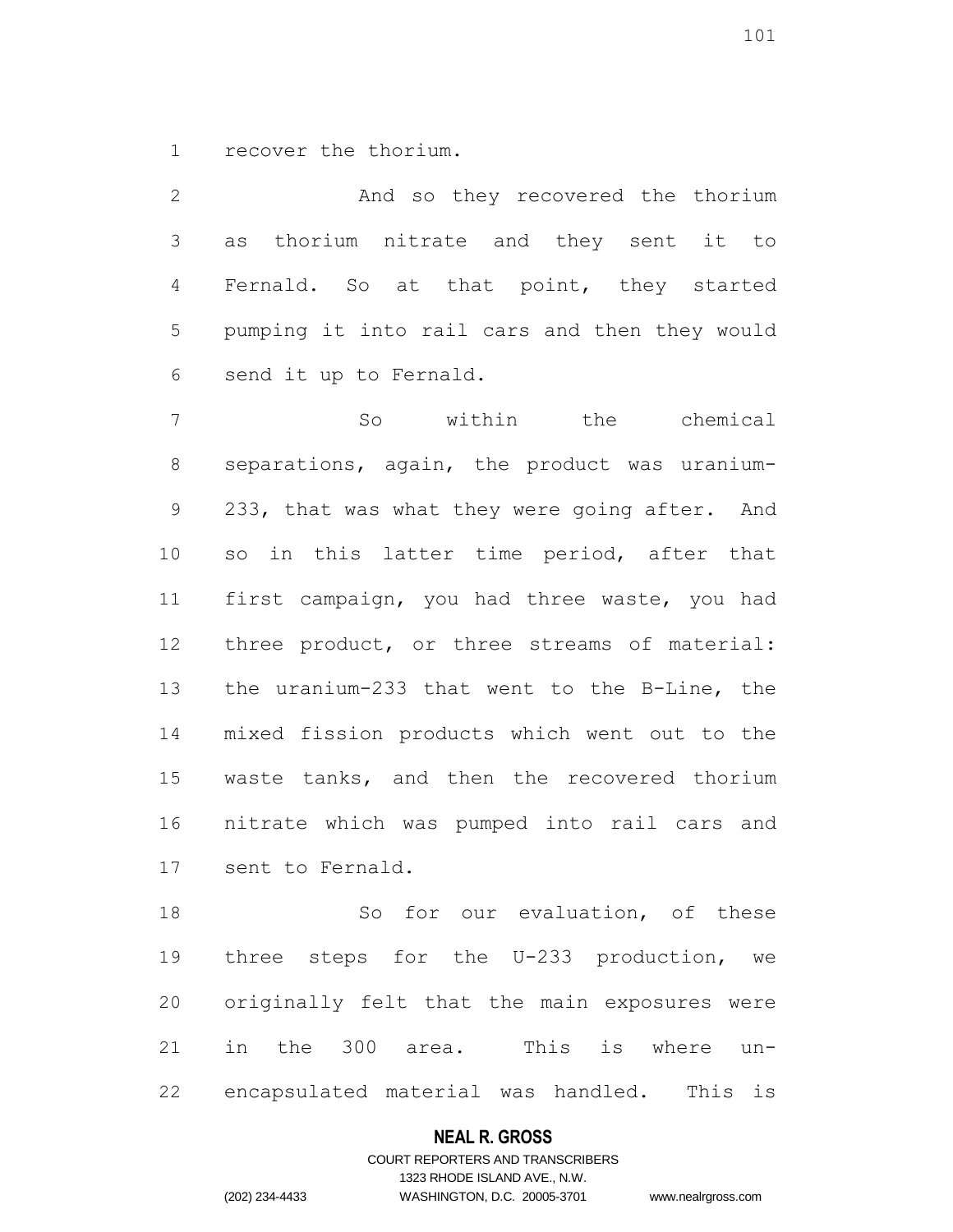where they would be doing work with the thorium in a form that could result in airborne radioactivity and inhalation hazards. In the 100 areas, this is encapsulated material. And then, in the 200 area, again the material wasn't present until 1964, and after '64, this was a wet process.

8 So of these three different steps, we felt the 300 area was the largest or of the greatest concern. So, let me go into a little more detail about the 300 area at this time. And this was, again, a thorium canning method. Now prior to 1955, they used a dipping method, and so what you'd take is a thorium slug and you put it inside a can, but you needed to seal the edges of it.

17 And so, in order to do this, they would dip it in a molten aluminum silica bath and you can see here in the picture that that's what workers are doing. They have tongs that they're dipping them down into the bath.

### **NEAL R. GROSS**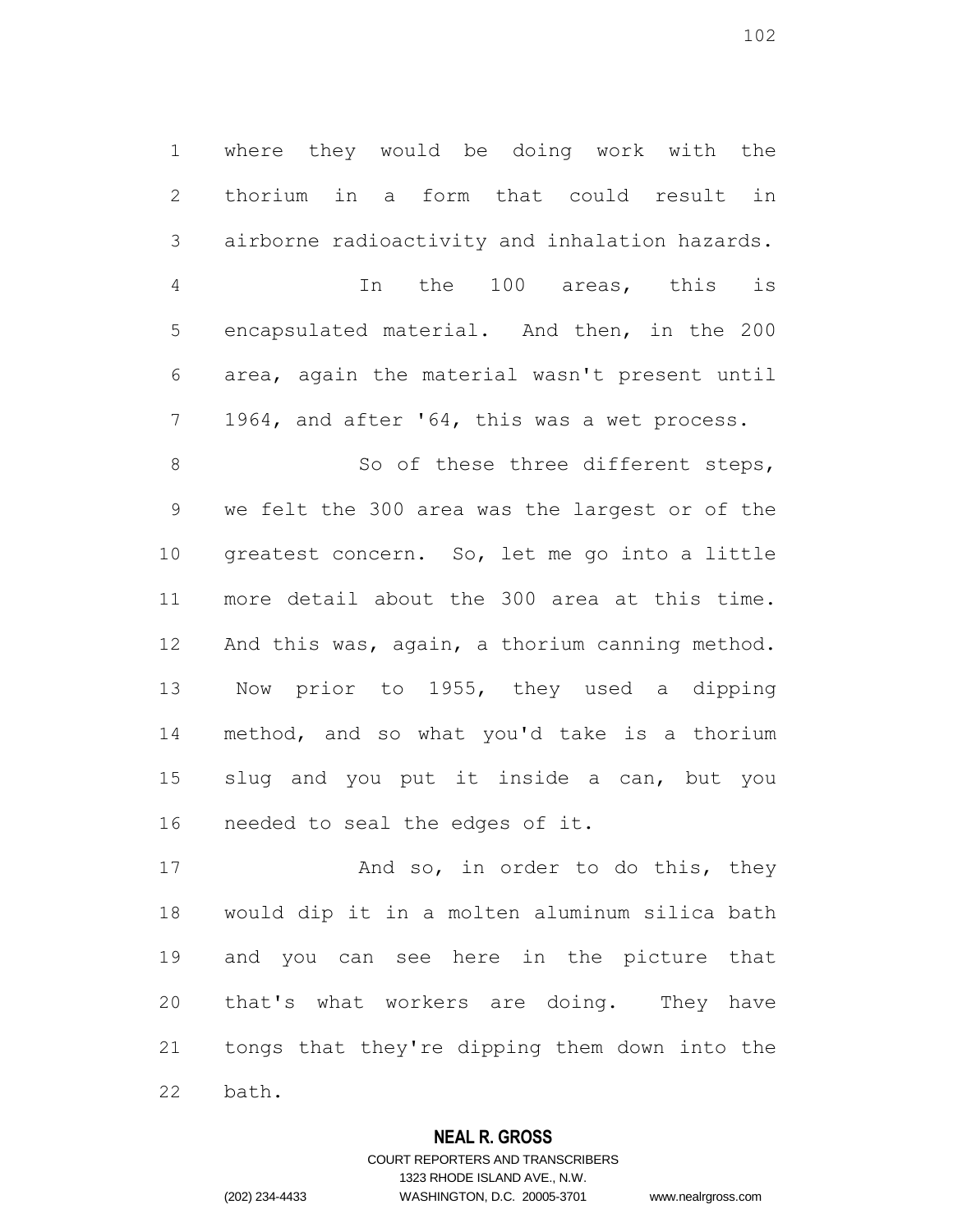Sometimes the slugs coming from the rolling mill wouldn't fit inside the cans. So they had to do lathing and other cutting, that type of thing, in order to get them in the cans initially.

 So there was some potential for exposure in this area, during this process. Now, in later years, after 1956, they had two simultaneous canning operations going on. The dipping method and then the hot press bonded method which was done by Sylvania. Now, what turned out was the hot press bonded method was a better method compared to the dipping. They had less slug failures. In failures, I mean when they do the pressure tests in an autoclave. And so they had a higher acceptance rating.

18 So, they went solely with the hot press bonded method, starting in about 1956. So the slugs would then come from Sylvania, mostly canned, not completely canned, and Savannah River would finish them. They would

### **NEAL R. GROSS**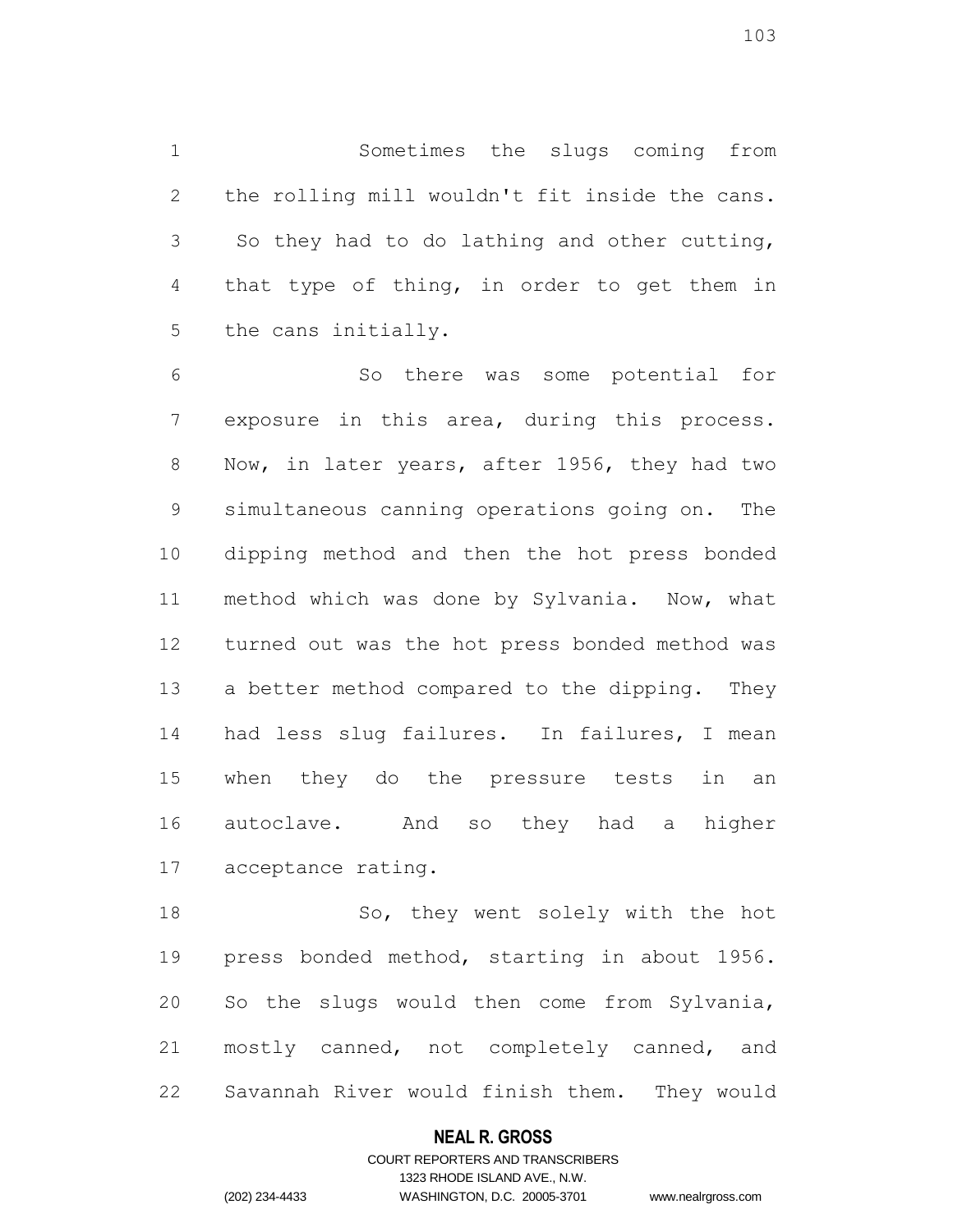weld the ends on, and then they would do all the pressure testing for them.

 So this process was very similar to uranium canning. Using the dipping method and the hot press bonded method. And so, what we had for dose reconstruction was we had a lot of uranium bioassay data available, and since the processes were similar, we felt we could use the uranium bioassay to determine what a mass intake would be.

 Recognizing it's a different material, but if you go back to mass, how much would be breathed into an individual? We could determine the mass, and assuming an equal mass of thorium, calculate the dose out. And so we felt that this was bounding primarily because of the thorium slug production. And when you look at the number of slugs produced of uranium targets versus the number of thorium targets, you'll see that the actual thorium fraction in the greatest, the largest year, was still less than five

### **NEAL R. GROSS**

### COURT REPORTERS AND TRANSCRIBERS 1323 RHODE ISLAND AVE., N.W. (202) 234-4433 WASHINGTON, D.C. 20005-3701 www.nealrgross.com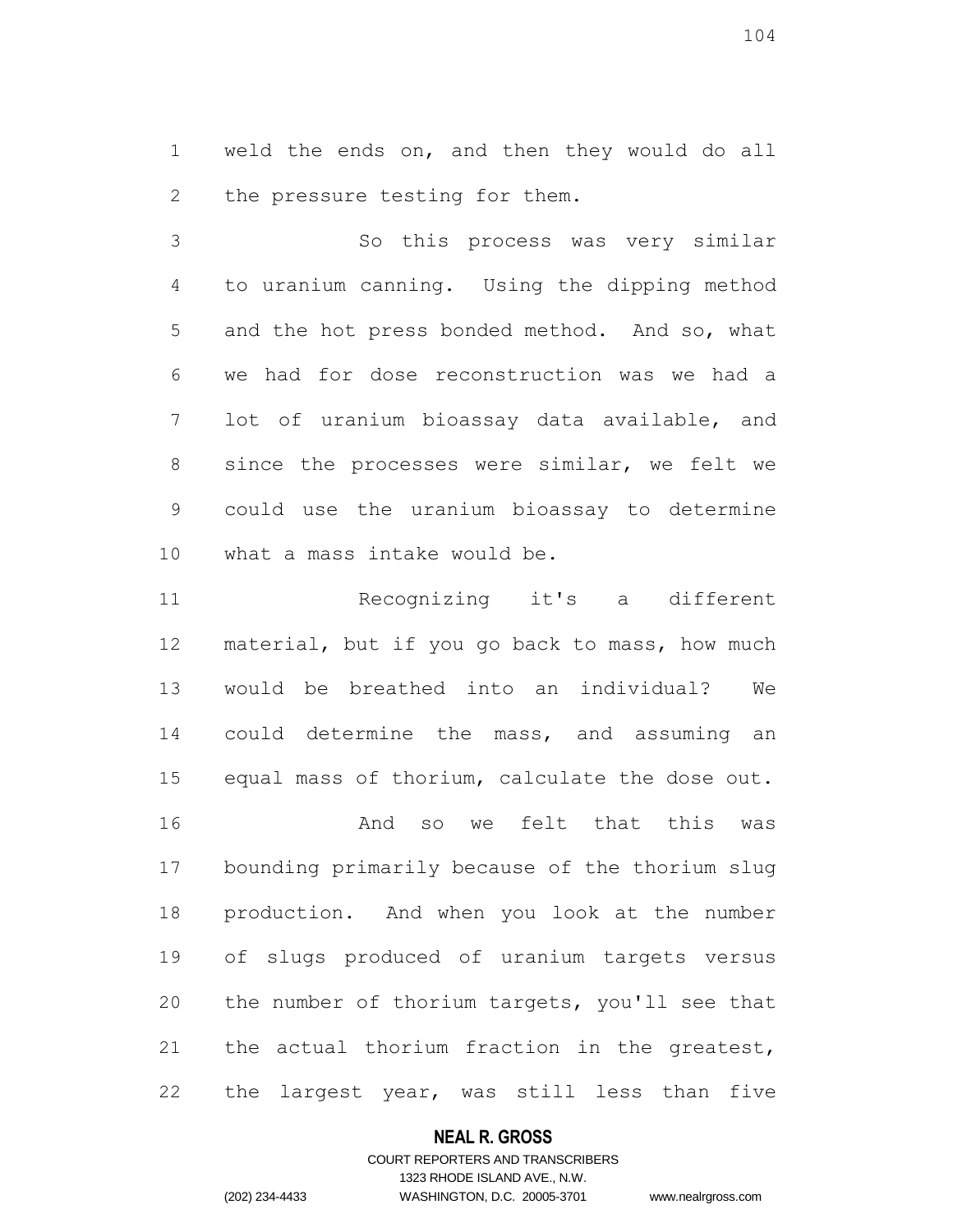percent.

 So the bulk of their operation was producing plutonium-239, and the amount of thorium was actually rather small, when you think about it on a large scale. Because, you know, in this case 16,000 slugs sounds like a lot, but compared to 400,000, we feel that this pretty similar or a bounding type of approach.

10 So we cut that off, though, at 1965, because the whole operation changed. 12 They were no longer working with metal; they started working with thorium oxide, which is a powder. And in order to can that material, they actually used vibration and compaction. Totally different than what they were doing with uranium metal.

 So we couldn't use the uranium bioassay anymore. So we wanted to look at, was there any other data, any other method to estimate dose.

22 And because this was a powder type

#### **NEAL R. GROSS**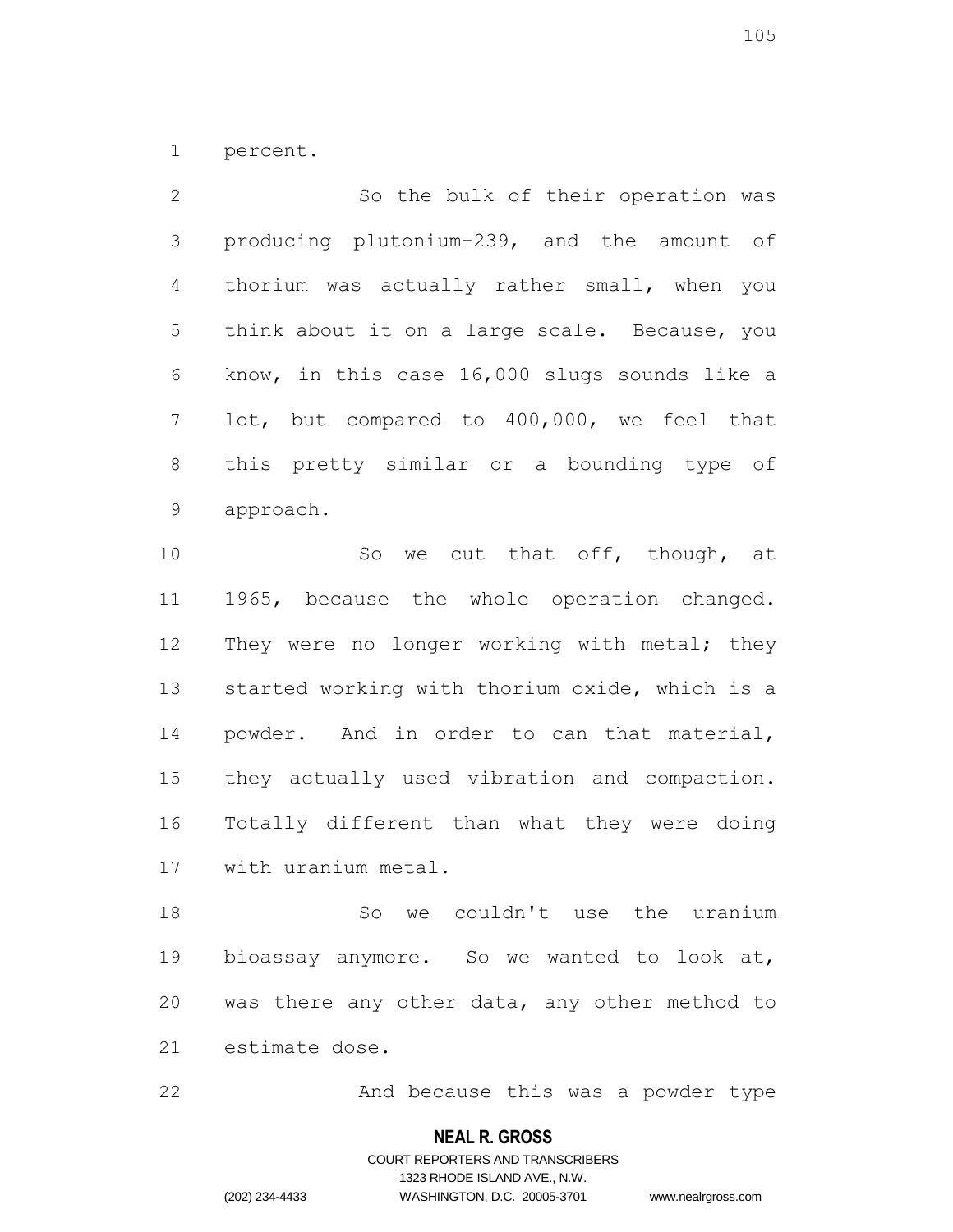of operation, Savannah River actually used a glove box to do this work. And here's a picture of the thorium glove box that was in the 300 area. And a worker is standing there. And what you'll see here in the lower right- hand corner, in this area right here, is some completed thorium slugs.

 You'll see them laying there in a tray, after they've gone through the compaction and all of the other work associated with it.

 Well, on the backside of this glove box, if you look here at the top. Up here, this is the ventilation coming out of the top of the glove box.

 And this line comes right down here into this HEPA filtration system. So right there next to the glove box was the air 19 recovery unit for the glove box, where they were pulling the samples, or pulling air through the glove box.

22 And you also notice there, behind

#### **NEAL R. GROSS**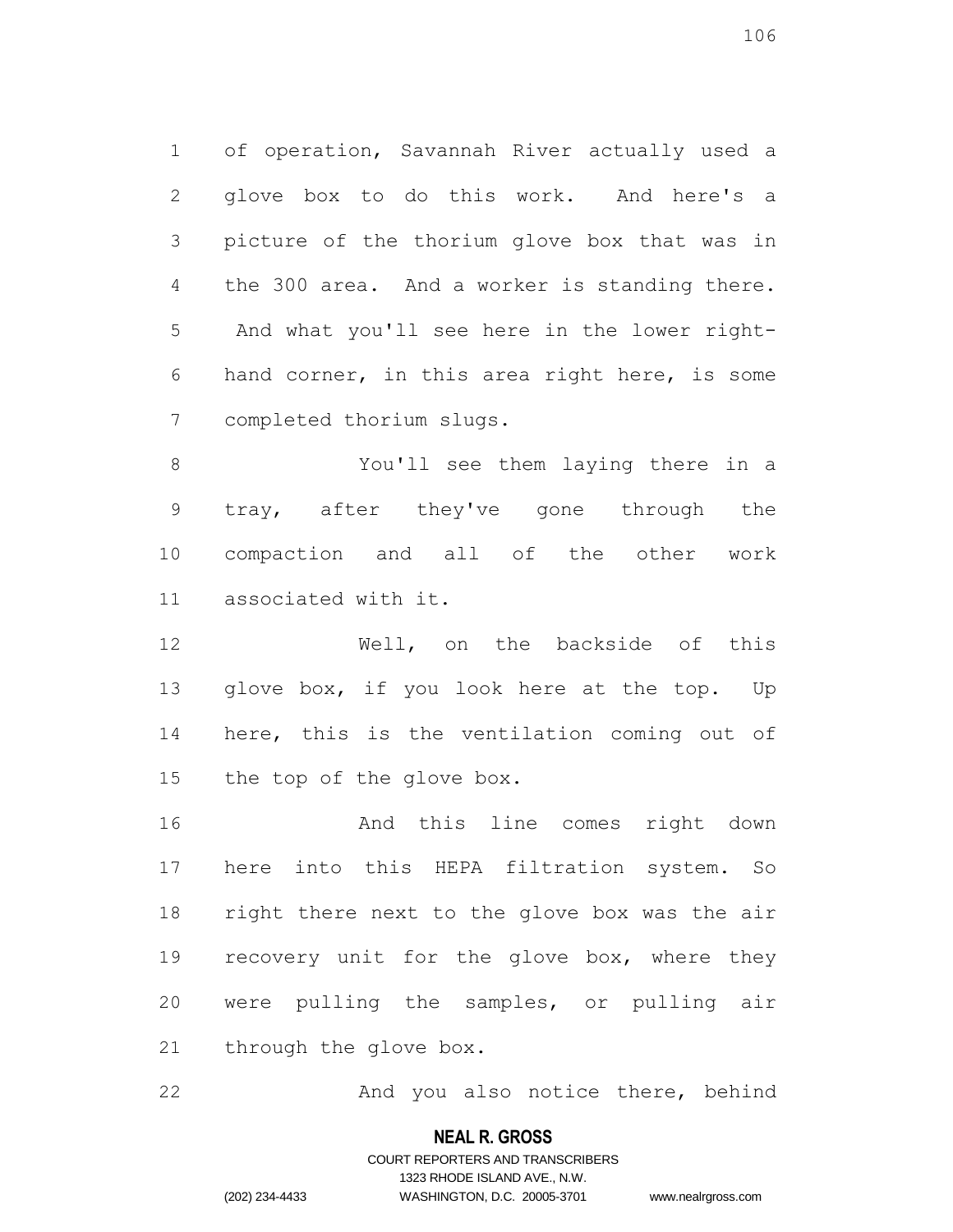the chain rope, materials coming out of the glove box were bagged for radiation control. Now, one of the things that we wanted to look at was, is there any air sampling data? And there is for this particular area.

 And this particular plot that I'm showing here is that, one of the concerns was we don't have air sampling data for the entire time period, from 1964 through 1971.

 And the reason for this was that these campaigns were periodic. And here, you can see on the graph, the bars are when the campaigns transpired and the individual black dots are when we have air sample data with -- the magnitude of those samples are.

16 So, one wouldn't expect that there would be a lot of air sample data when they weren't doing any work in that particular area.

20 But, in this case, we have the air sample data when they were doing this work. 22 We obtained these air samples, as you saw, and

### **NEAL R. GROSS**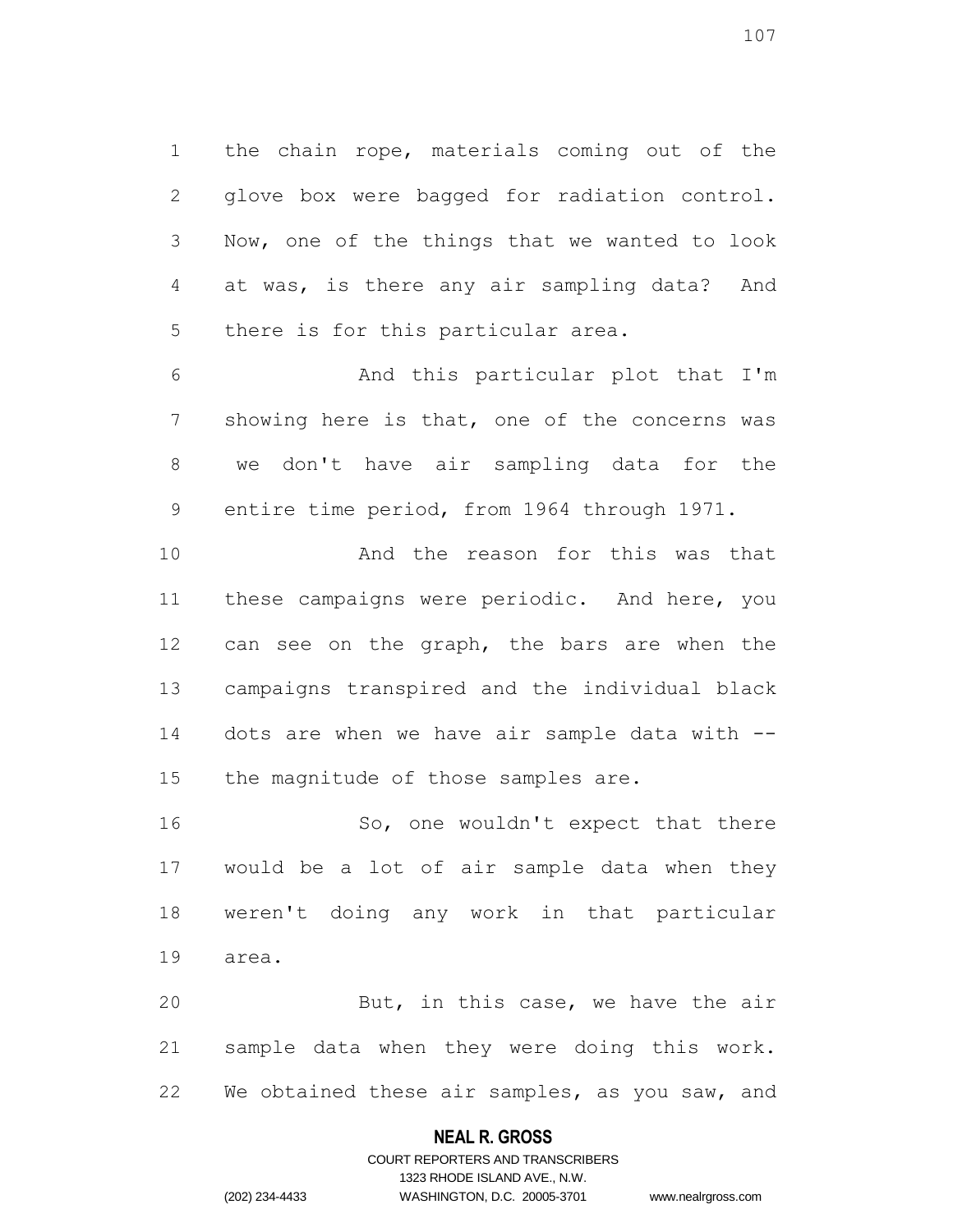we confirmed through interviews with the Radiological Control Technician, who actually took them; he's still alive, and we interviewed him. And this samples were taken outside the glove box and he considered them breathing-zone equivalent.

 Because he put it on a tripod type of stand and he would position that air sampler where the workers were working, at nose height.

 So, in his opinion, these were breathing-zone equivalent. So, based upon this air samples, we felt we could calculate the doses to the workers, during this thorium-oxide time period.

 So, again, our main impression was that the 300 area was the predominant exposure potential and we have methods to estimate those doses.

 In early interviews with workers about the thorium operations, we did have indications that they did some research and

### **NEAL R. GROSS**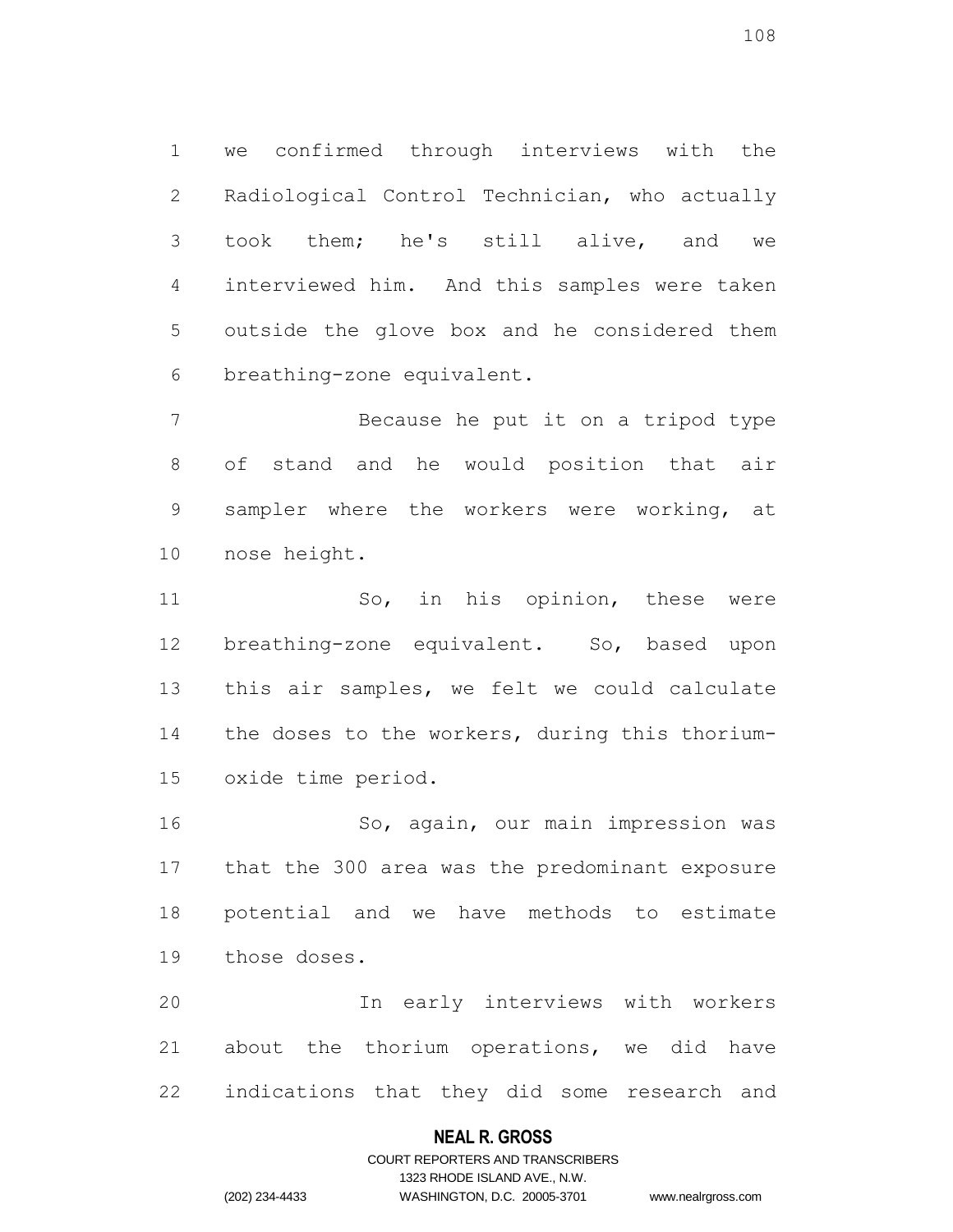development work, but all the interviews indicated this was minor benchtop-type of levels, nothing significant.

 SC&A in January of this year, in one of their findings, was that NIOSH did not address thorium exposures in other areas.

 And so, at that time, we committed that we would go back to the site and look for thorium exposures in some of these other areas.

11 Now, what we wanted to go back and look at, was the material accountability ledgers or inventories. And this was conducted after the last Board Meeting. We did this in March.

 And what was interesting about this was from our interviews, the people who worked with the material said that there was only small quantities, nothing significant. That's not what the ledger showed

 us, when we looked at this in March. It was rather surprising, to be quite honest, in this

### **NEAL R. GROSS**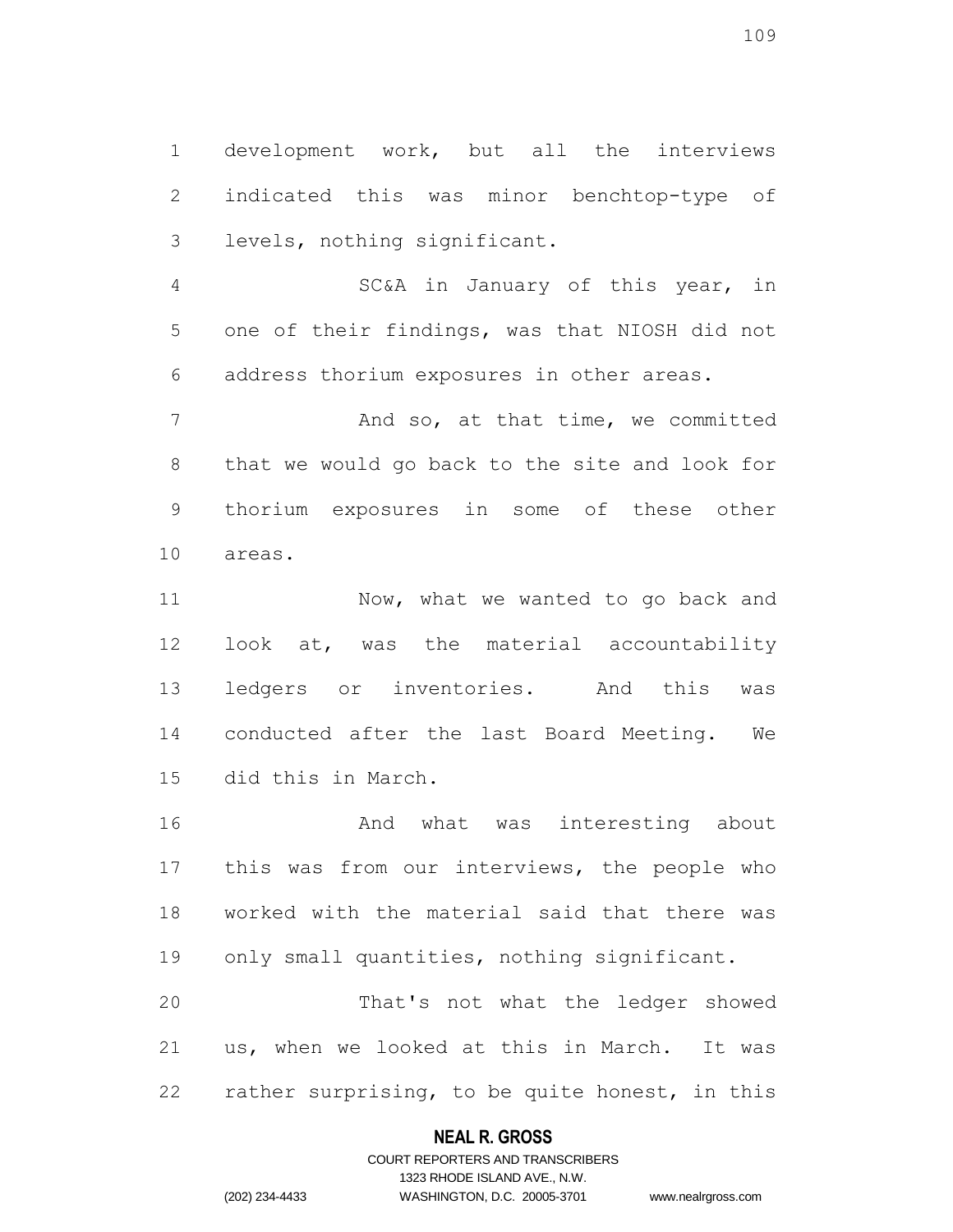case. And two areas popped out and that was the 700 area and the TNX area.

 Now, the 700 area was the research or Savannah River Laboratory. And, as best we can kind of figure, Savannah River methodology for starting a new process or improving a process, was they would start with lab work and deal with small quantities.

 And then they would scale it up to a semi-works plant or pilot plant down at the TNX facility, before they turned it into full- scale production in the canyons or up in the 300 area for material canning.

14 So that was their general process, and what you'll see here on this map is the 700 area is right next to M area, up there at the top, and the TNX area is down along the river.

 So in the Savannah River, or in the 700 area, we've found lots of memos discussing benchtop thorium work in the B wing, Room 131, appears very often.

### **NEAL R. GROSS**

# COURT REPORTERS AND TRANSCRIBERS 1323 RHODE ISLAND AVE., N.W. (202) 234-4433 WASHINGTON, D.C. 20005-3701 www.nealrgross.com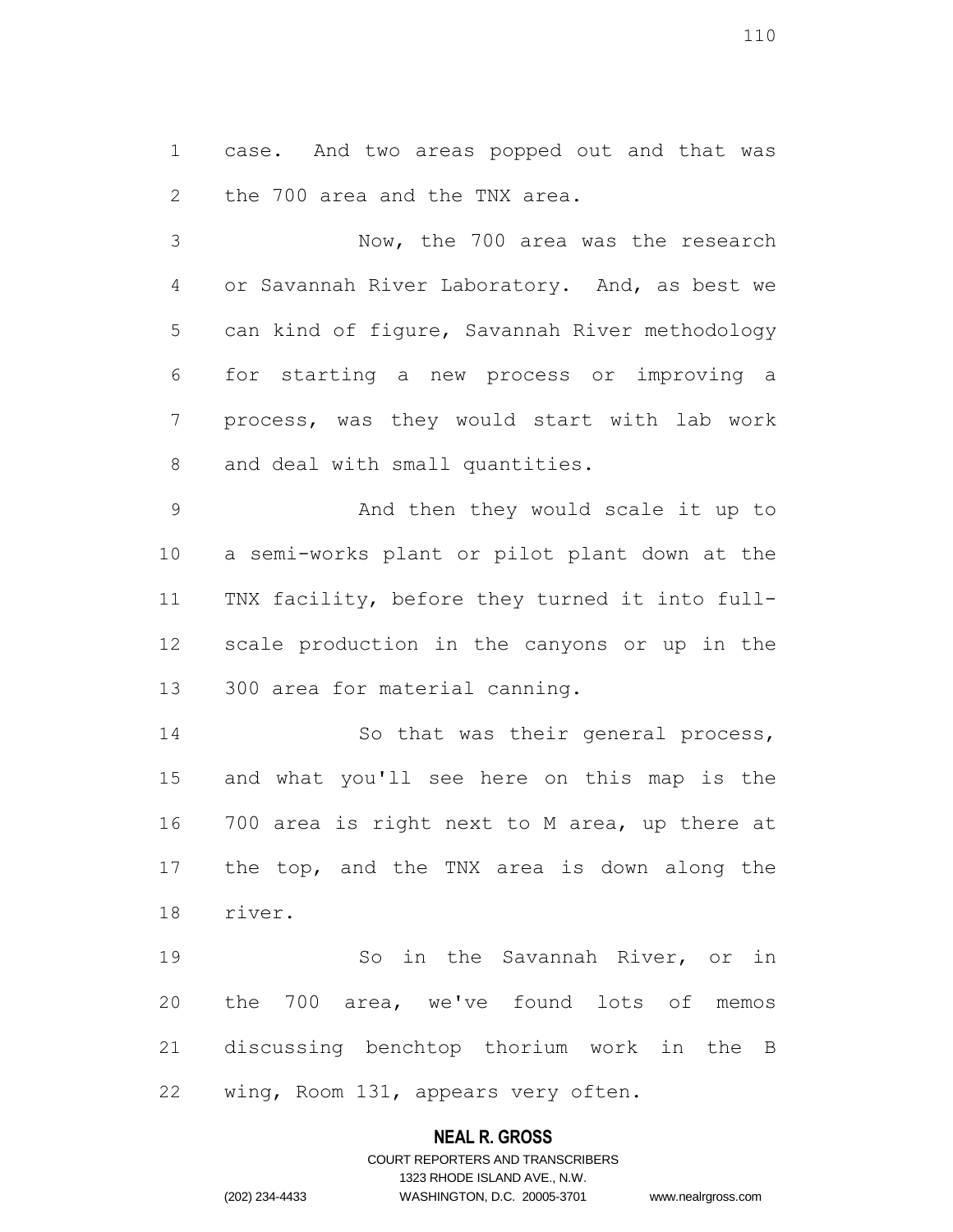And we also have indications of thorium work in the high level caves. This is a radiated thorium that actually came, initially, from Hanford. And then some of them from the reactor area, they would send back to 700 area for analysis.

 But none of these really coincided with these large quantities we saw in the ledgers. What we found, in addition, on the back end of the 773 area, that laboratory, was a metallurgical research and development laboratory.

13 And is known to have a capability of manufacturing full-scale fuel and target assemblies. So, they had a lab that's best described as a very large garage in which they had a 300-ton press and other materials in 18 there, so that they could do this research and development.

 And our current belief is that most of the thorium work, that's accounting for these tons of material that we see in the

### **NEAL R. GROSS**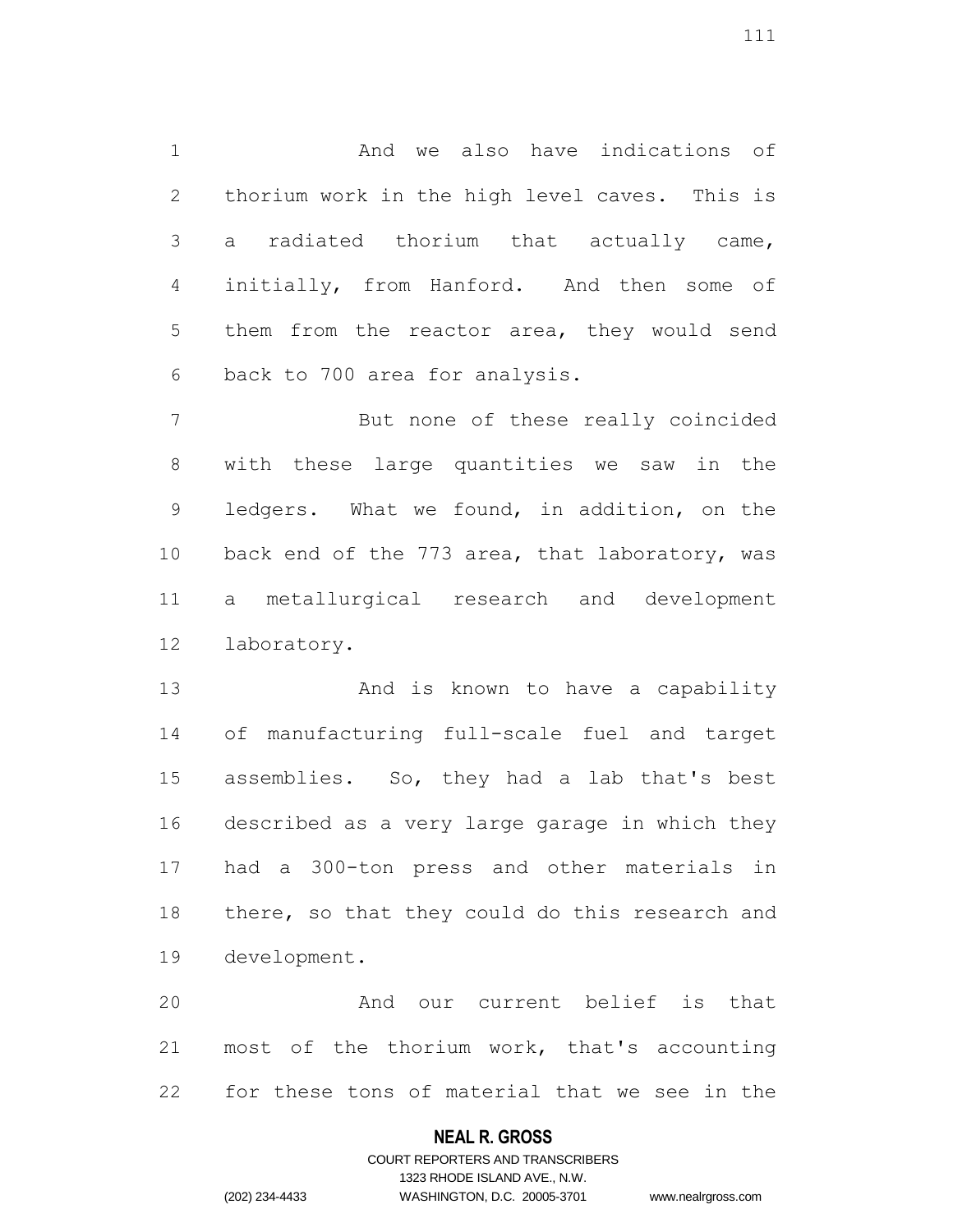ledgers, was conducted here in this metallurgical laboratory.

 So, that's one area that has us concerned, at this point. The other area is the TNX or the separation semi-works area.

 And the ledgers indicate intermittent work, 1954 to 1956, and then '64 to '68. The '54 to '56, was more canning type of work that they were doing down there.

10 And '64 to '68, was actually dissolving. And this slide might be different 12 than what you got in your handouts, and I apologize for that. In reviewing this presentation yesterday, I ran into -- this said irradiated thorium and that's incorrect. This slide is correct.

 The work involved dissolving unirradiated thorium. And so these were not, these are not high-level gamma slugs that they were handling and which you'd have lots of shielding to protect you.

These were normal uranium slugs

### **NEAL R. GROSS**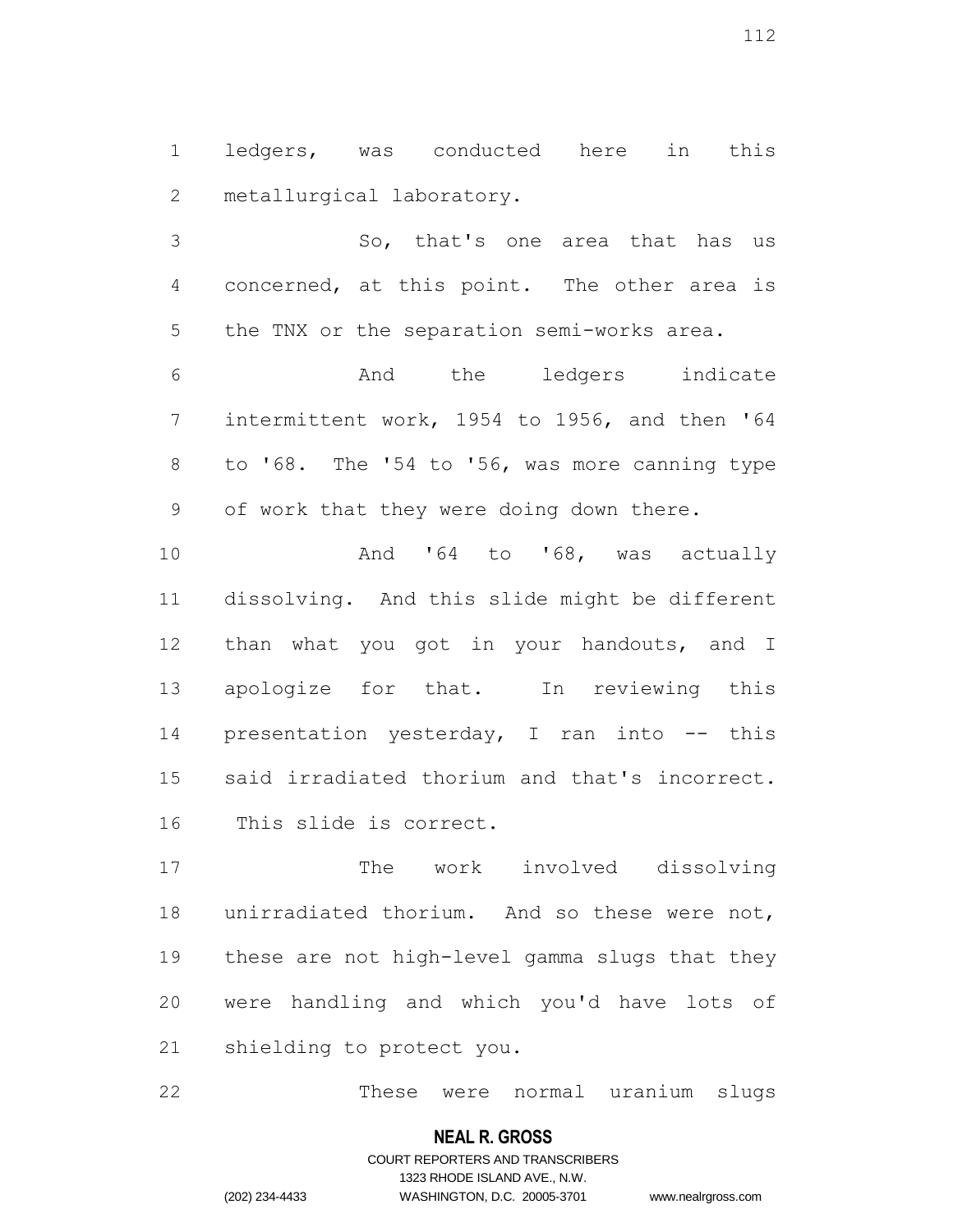that they were dissolving down in preparation for the separations canyons.

 CHAIRMAN MELIUS: The time frame changed also, yes.

 DR. TAULBEE: Yes, that is correct, as well. I apologize for that. So that was, and this is the case where they would be working from beaker-type of levels and now moving into tanks and drums on the order of 50 gallons to 100 gallons type of operations, in preparation to move to the canyons.

13 Now, a lot of the early memos actually mention a thorium separations 15 building. And especially in the early years, 1953, '54, and '55.

 What's interesting about that is they are a little misleading in that they did build a building to do thorium separations, but the AEC cancelled it in 1956.

 So the building was actually built; it was never put into production. So,

### **NEAL R. GROSS**

COURT REPORTERS AND TRANSCRIBERS 1323 RHODE ISLAND AVE., N.W. (202) 234-4433 WASHINGTON, D.C. 20005-3701 www.nealrgross.com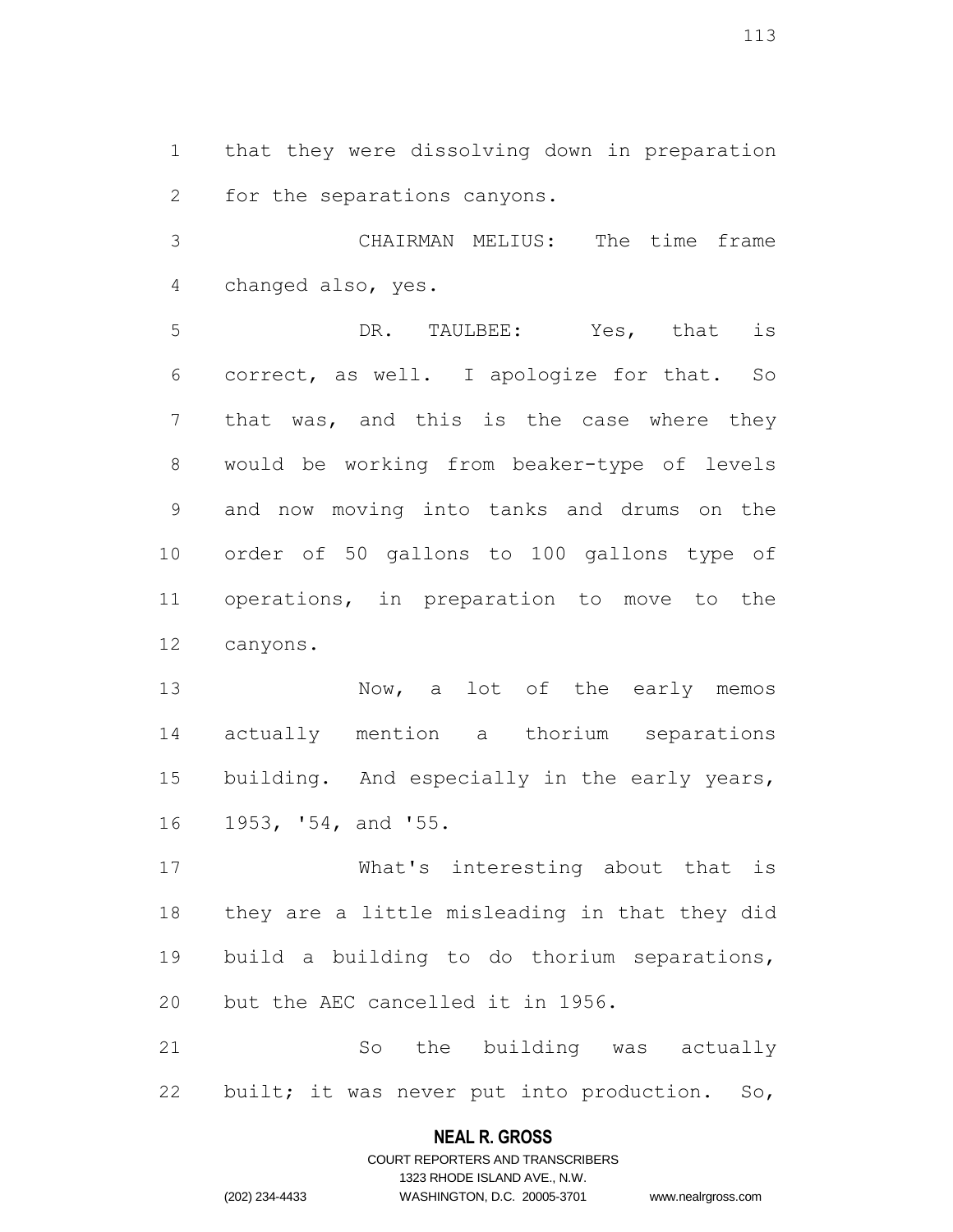a great deal of the information we have is about building this building and it never handled thorium.

 But other areas there at the TNX certainly did during this time frame. So, kind of an overview, this slide is intended to try and show you where we feel that dose reconstruction is feasible and areas where we have concerns and likely could be a problem.

 So, to kind of go from the top, or actually let me walk through, based upon the process. Again, the 300 area, I showed you the pre-metal or the metal workings as well as the thorium oxide time frame.

 And we feel the entire time period we have a pretty good method of estimating dose. Now, in the reactors, that would be encapsulated material, so there really isn't a significant or any airborne hazard in that area.

 The canyon areas didn't start up until 1964. Actually, that could have been

#### **NEAL R. GROSS**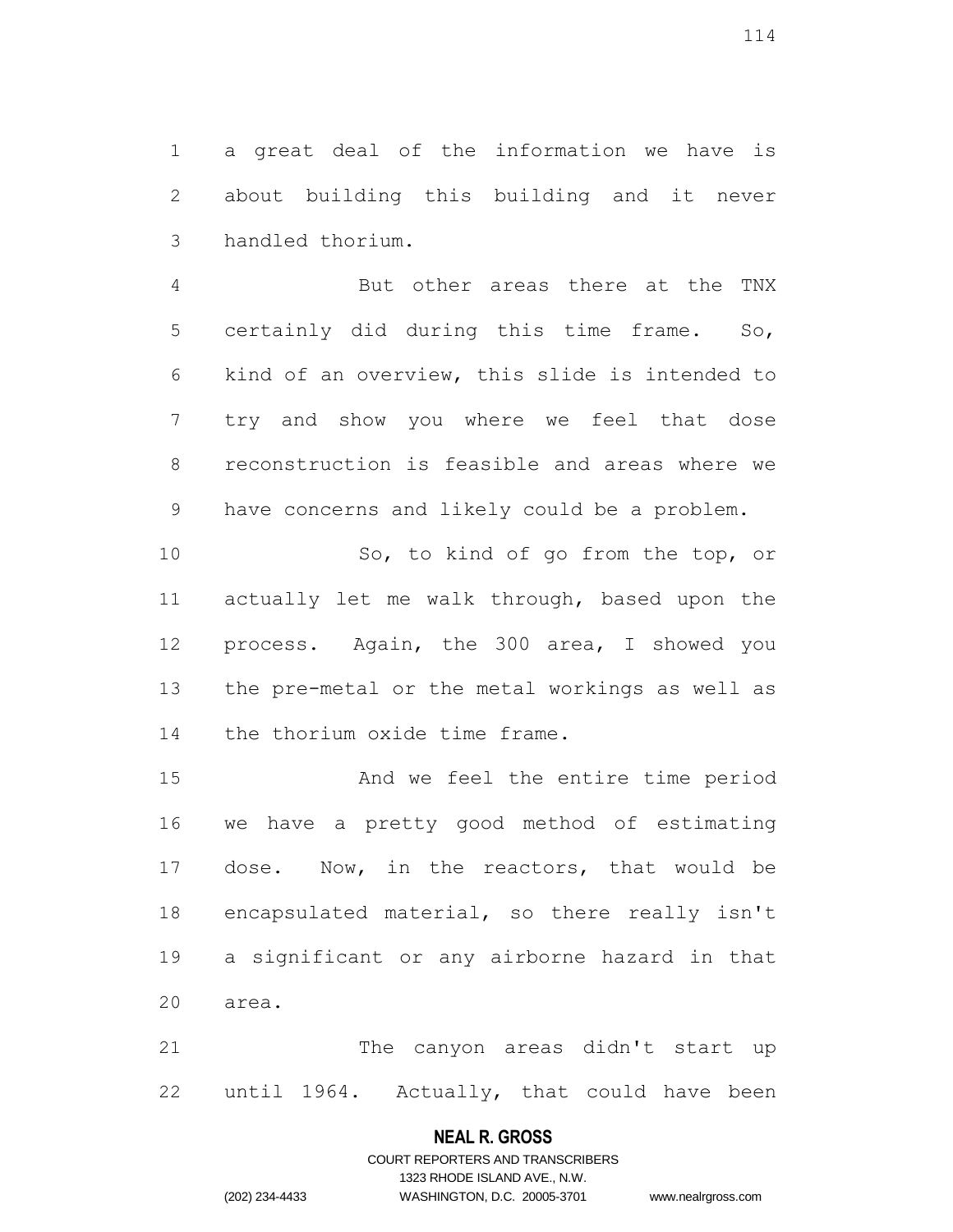1965; the first irradiation started in '64, and there is a delay between irradiation and separations.

 And so that area, even though it's in the canyons, it would be taking some samples coming out of the processes at different time periods.

8 And then at the end, the tail end, they'd be pumping that into the rail cars to send to Fernald.

11 The 700 area is where they did a lot of research early on, up until 1956, and 13 then it appears that, at that time period, most of the thorium research stopped for a set time period.

 It didn't completely shut down immediately and when it started back up was 18 really in the '60 to '61 time frame, when they started working with some of the thorium oxide, in preparation.

21 The CMX facility listed there --

CHAIRMAN MELIUS: Can I interrupt,

# **NEAL R. GROSS** COURT REPORTERS AND TRANSCRIBERS

1323 RHODE ISLAND AVE., N.W. (202) 234-4433 WASHINGTON, D.C. 20005-3701 www.nealrgross.com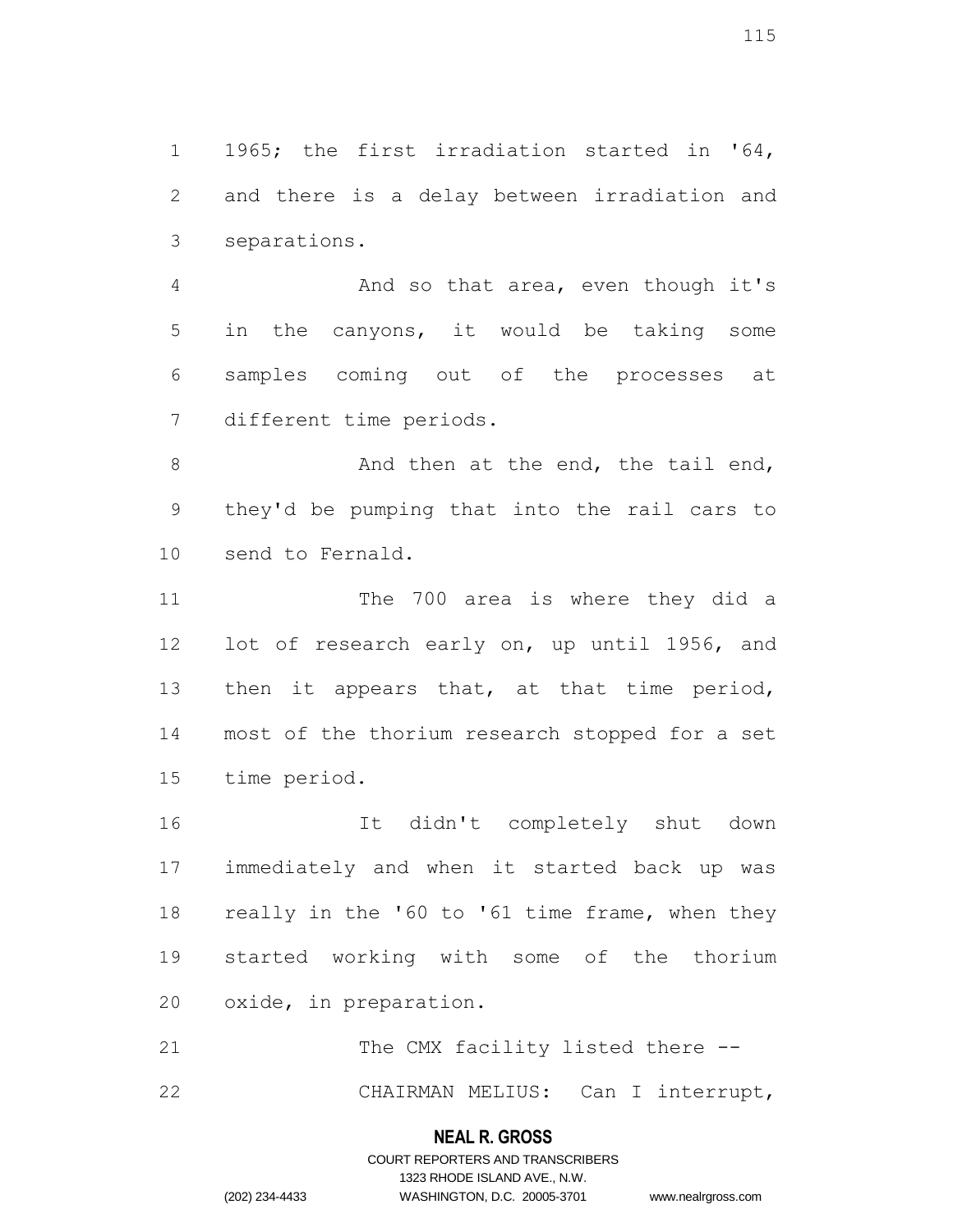just  $-$  DR. TAULBEE: Sure. 3 CHAIRMAN MELIUS: -- I'm a little confused on the color coding here. DR. TAULBEE: Yes. CHAIRMAN MELIUS: For unencapsulated thorium, you have three different colors. Is that degree of exposure or is that, I mean it's a nice slide but -- (Laughter.) DR. TAULBEE: That is what I'm trying to convey at this point. CHAIRMAN MELIUS: Okay, so it's low, medium, high? 15 DR. TAULBEE: Effectively, yes. CHAIRMAN MELIUS: Okay, okay, no that's very good. DR. TAULBEE: That's what I'm trying to convey, anyway, I'm sorry. But, yes, so, during that '57 to 1960 time period in the 700 lab, because there wasn't much thorium work going on or research, we consider

### **NEAL R. GROSS**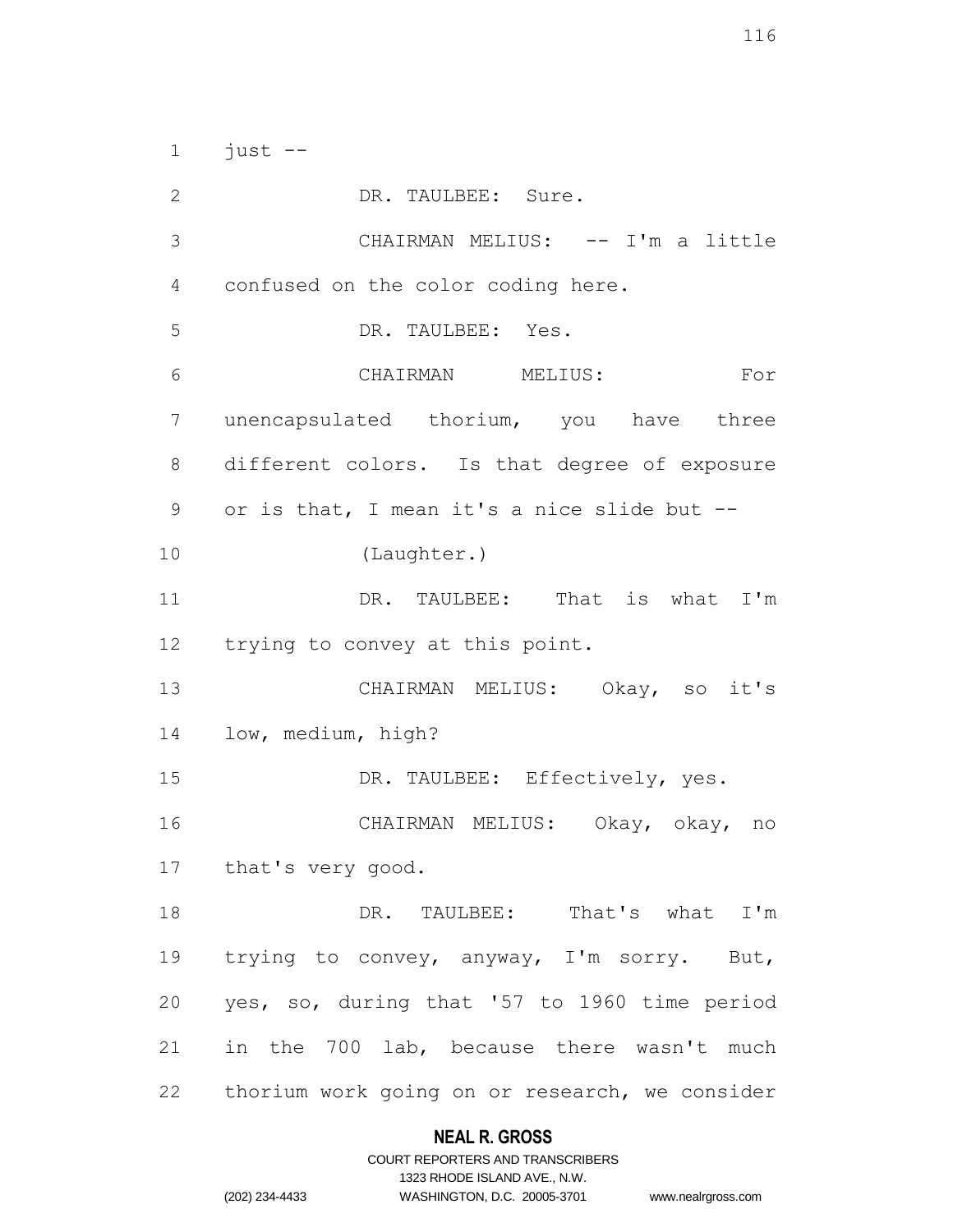that to be a low time period.

 But there would be residual material around. In the CMX facility, this was the reactor pilot plant or semi-works, if you will. And what they would be doing there, is they would be testing these fuel elements. They'd be heating up the water to see how they behaved in that encapsulated form within the reactor. It's not actually running a critical experiment or critical reaction, but they would be doing the thermodynamics associated with the reactor there in the CMX. Right next to it is TNX, which is the semi-works, and there they would be working with it in an unencapsulated form. The next one down is the 777M laboratory or this physics laboratory. And 18 this one is, was very difficult for me to try and put into a bin. Because some of the material was, that they worked with there were bare thorium slugs, not canned. Now, they didn't

#### **NEAL R. GROSS**

# COURT REPORTERS AND TRANSCRIBERS 1323 RHODE ISLAND AVE., N.W. (202) 234-4433 WASHINGTON, D.C. 20005-3701 www.nealrgross.com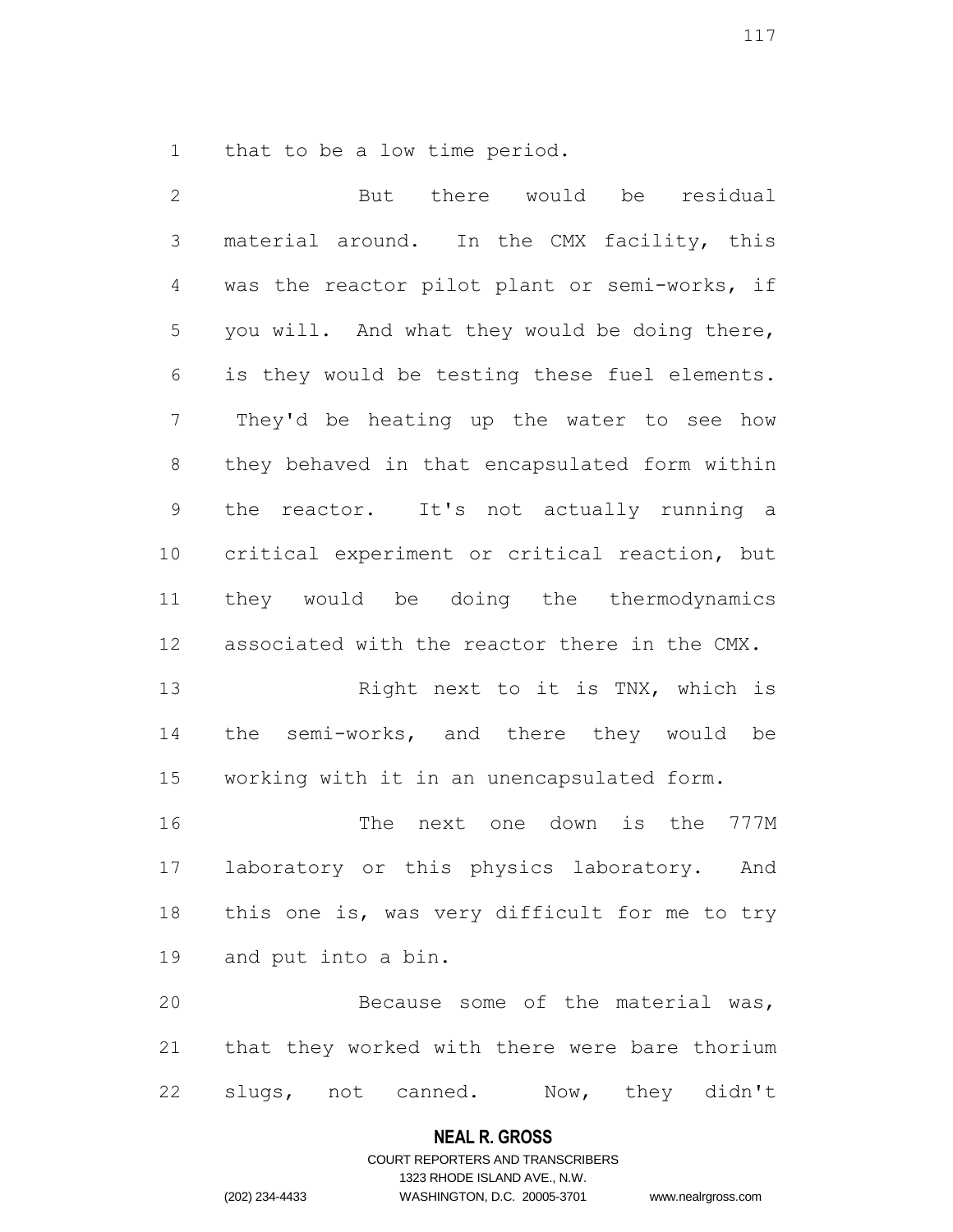physically do anything with them, cutting or anything like that on them.

 They were doing reactivity tests. And so they'd be loading them into a critical pile and determining what the effect on the other fuel elements surrounding nearby would be.

8 And so, but they had both bare thorium slugs and encapsulated. So that was where they were doing that work.

 So it's really a low, unencapsulated hazard, but there was some that 13 was unencapsulated. And then the kind of grayed areas there, is when thorium was not present.

 So, what you can see is that you've got a really big mix here at the site. In some areas the exposure is minimal, and 19 then in other areas, it could be rather large. So our time line, in evaluating this, is we anticipate submitting to the Board a revised Evaluation Report addendum or an

### **NEAL R. GROSS**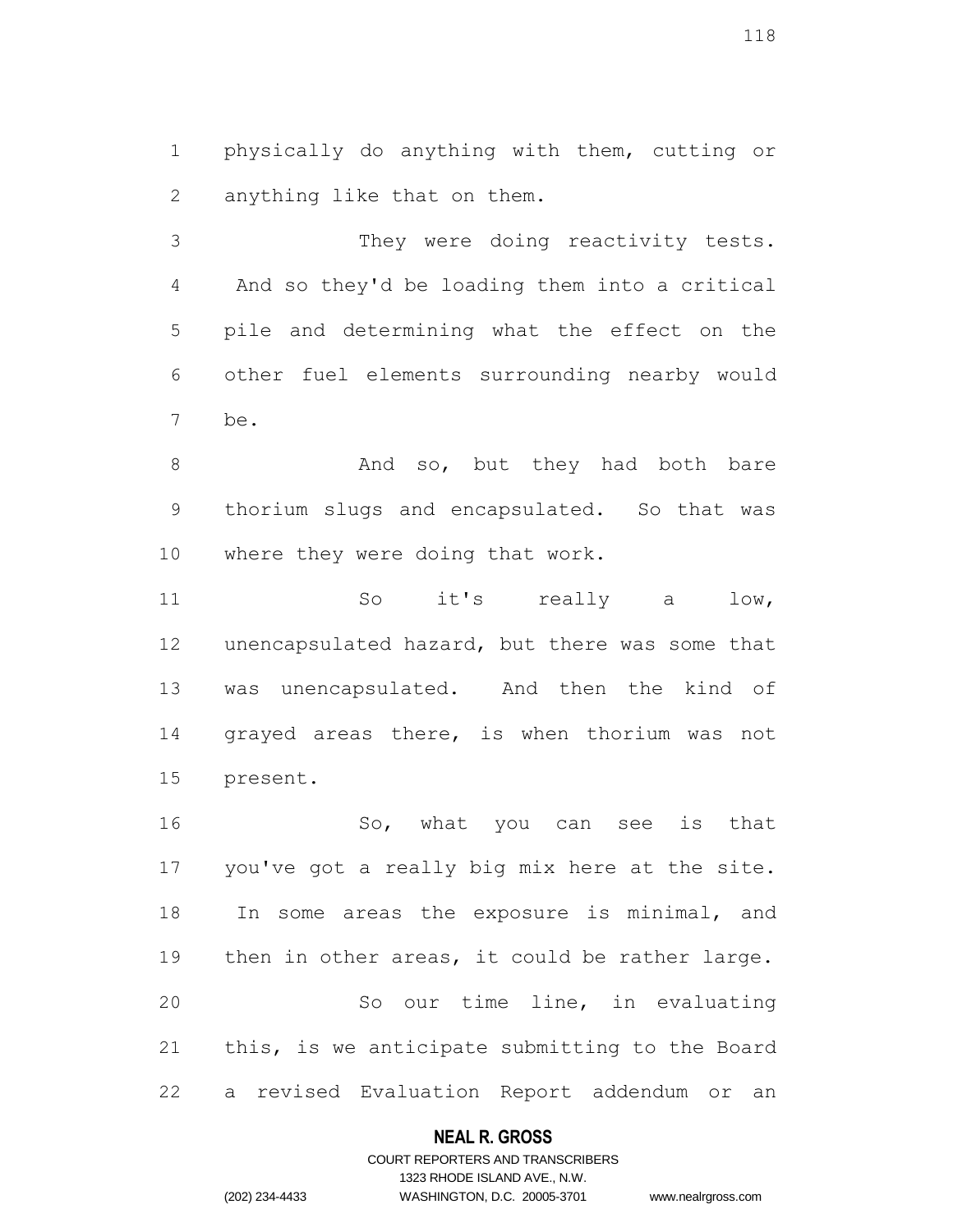83.14 for your consideration at the August meeting.

 So we're wrapping this up. We have since the last Board meeting in February, we've conducted additional interviews within, more individuals who worked with thorium in the 1950s.

 We've identified them from some of the memos that we found in March. As these were the people doing the work. And, again, all of them are, have indicated during the interviews, that they only worked with small 13 quantities, in fact, in every single case.

 The interesting part is that we've specifically started asking about the metal 16 laboratory, and we haven't found anybody that actually worked there. And all the interviewees have indicated that they really didn't know much of what was going on in that particular part of the laboratory.

 So, from their knowledge, the lab part, the small individual labs where they'd

### **NEAL R. GROSS**

COURT REPORTERS AND TRANSCRIBERS 1323 RHODE ISLAND AVE., N.W. (202) 234-4433 WASHINGTON, D.C. 20005-3701 www.nealrgross.com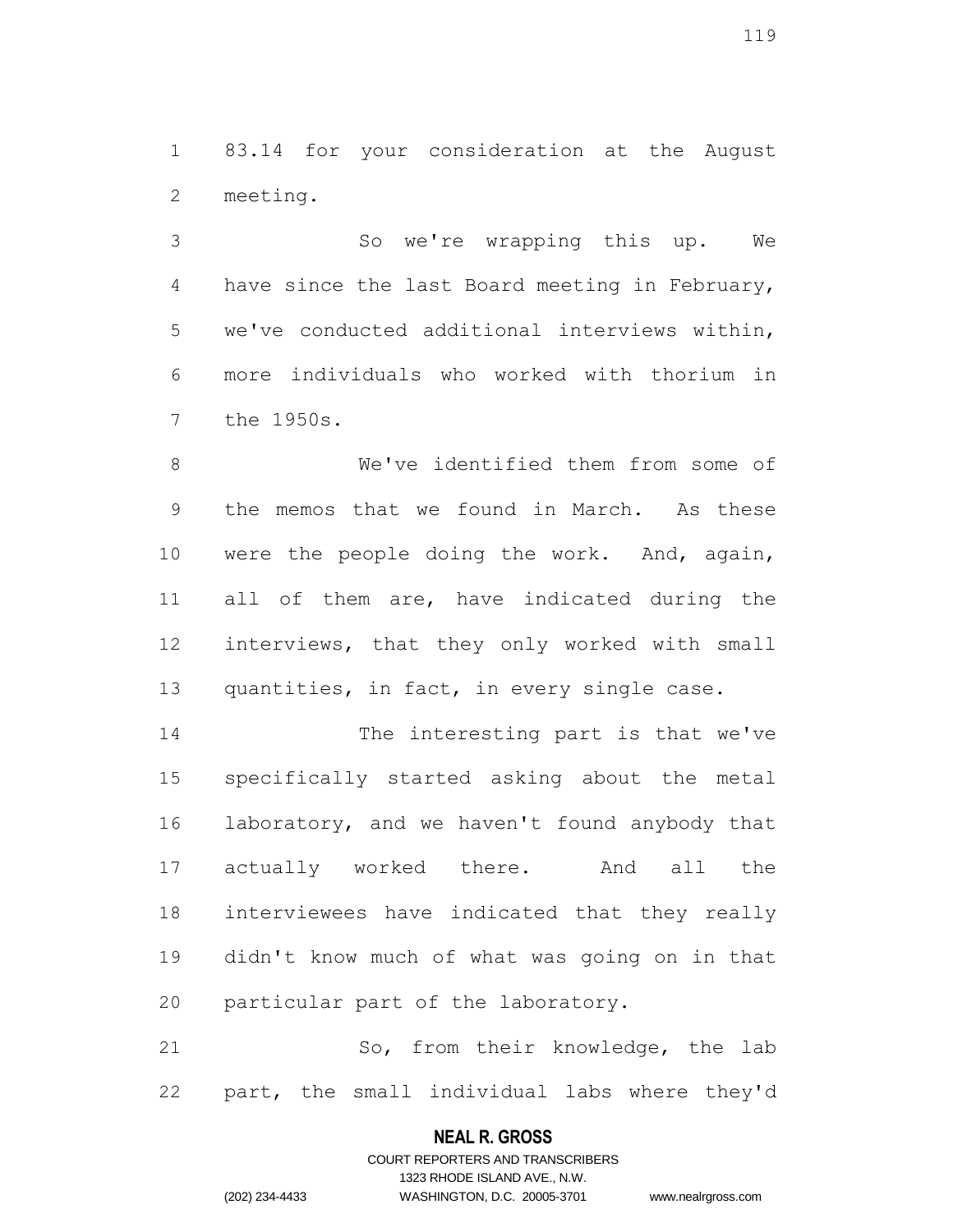have benchtop work, it was very small. But the metallurgical laboratory, very likely had or all of those large quantities, these tons of thorium that we cite.

 Early next month, we're going to follow one last thread down at Savannah River, and this is a box that was identified back in the March time frame, I guess it was April, I'm sorry.

10 and the line there in italics, A Pu results Pu controlled thorium log '54 to '58, is the only indication we have on this box. It's in the Atlanta Federal Records Center.

 The site is pulling it back so we can look at it. And based upon other boxes of 17 this type of information, my interpretation is that the A stands for A area, which would be the 700 area. Pu results are the plutonium bioassay for A area, controlled blanks and spikes. And then the thorium log. This could be a thorium bioassay log book or air samples.

### **NEAL R. GROSS**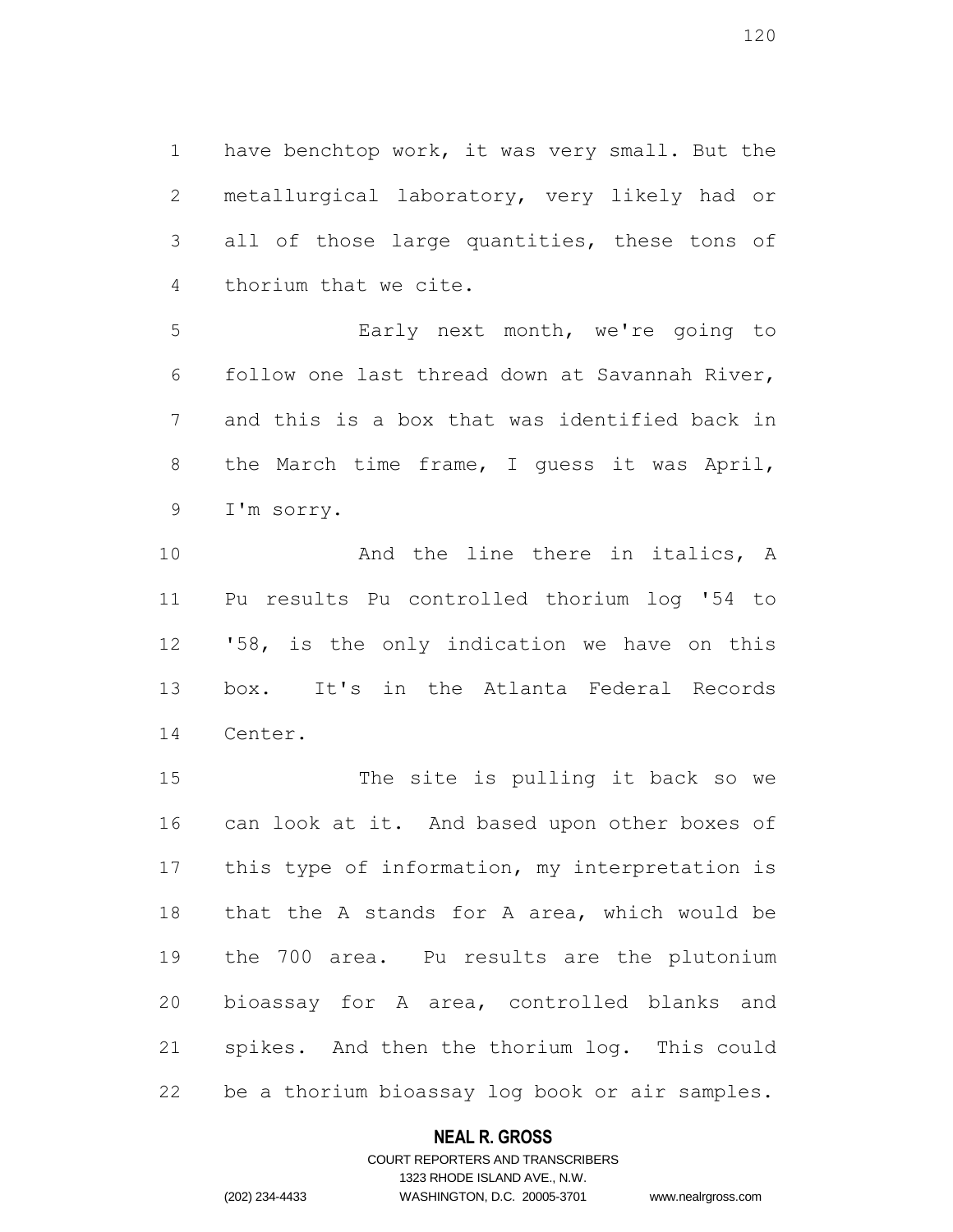We just don't know, from this standpoint. And then the time periods, '54 to '58, which is that early area there for the Savannah River laboratory. But we do, like I said, the first week of June, we will look at this and we will wrap up all of the thorium work before your August Board Meeting. 9 So, with that, let me switch now, 10 gears, and go to the exotic radionuclides. If you recall, the Savannah River petition is for construction trades-based.

 Oh, I'm sorry, I do need to go back, I apologize for this. On this slide, I didn't get down to the central shops area.

 One of the things that's important to remember, because this is a construction trades SEC, is that although thorium wasn't present at the central shops, all of those construction trades workers down at the central shops could go to any of these areas. So, a very likely could have gone

### **NEAL R. GROSS**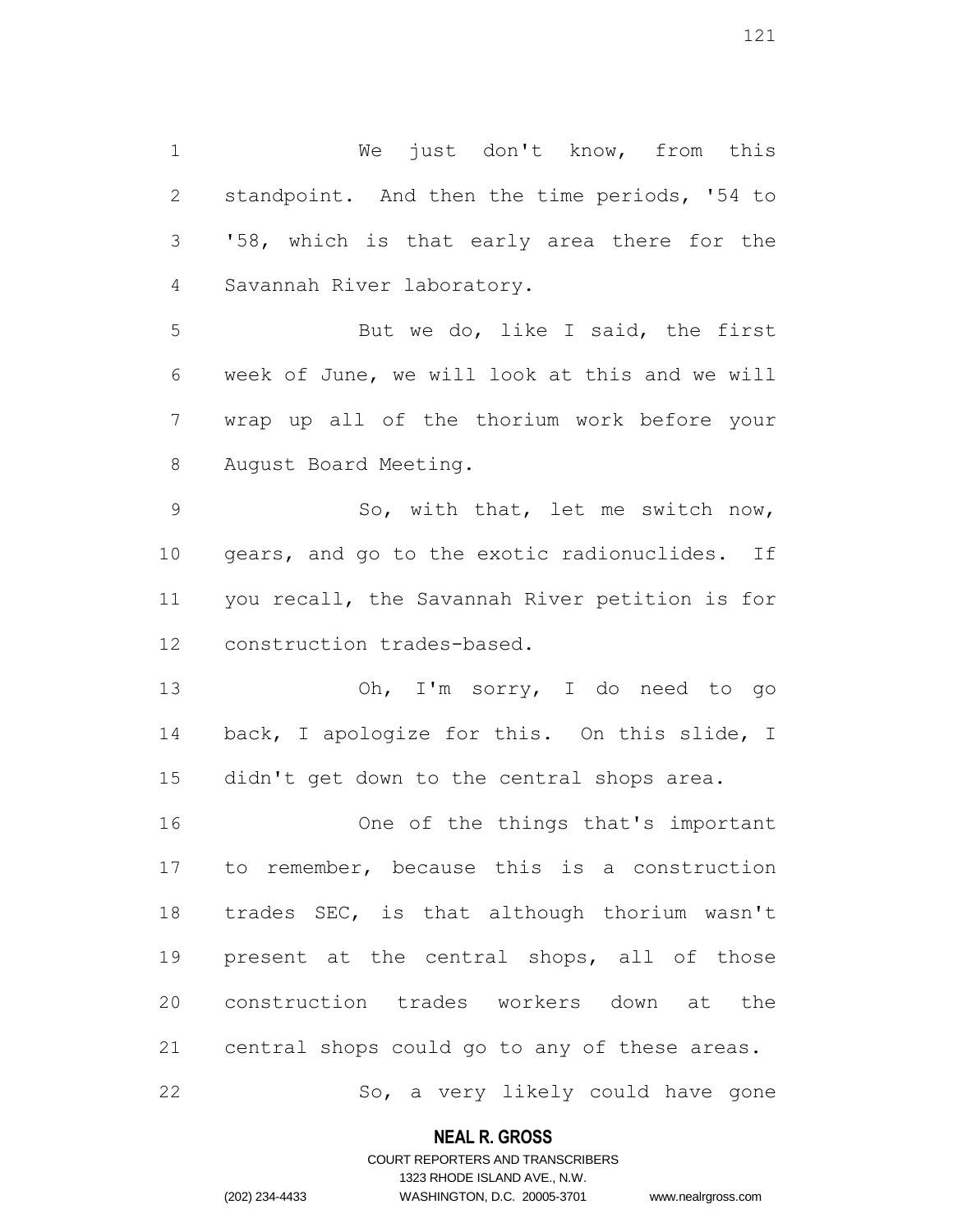to the 700 area, if they went to the central shops, picked up their badge that morning, they could go to the 700 area.

 They could go to the TNX. Where they got farmed out to is really not trackable. So, I've included it there as a, kind of a gray type of area, because if we were to recommend a Class, the people with the construction trades in the central shops, would be included because we just can't track where they went, as well as we can all of the other workers.

 So, again, this is construction trades. Generally, with exotic radionuclides there's less bioassay for construction trades workers compared to operations workers.

 And a concern has been raised as to whether the coworker models, that we've proposed in our SEC Evaluation Report, are applicable to construction trades workers.

 And the main reason is because of the difference in the nature of the work.

### **NEAL R. GROSS**

COURT REPORTERS AND TRANSCRIBERS 1323 RHODE ISLAND AVE., N.W. (202) 234-4433 WASHINGTON, D.C. 20005-3701 www.nealrgross.com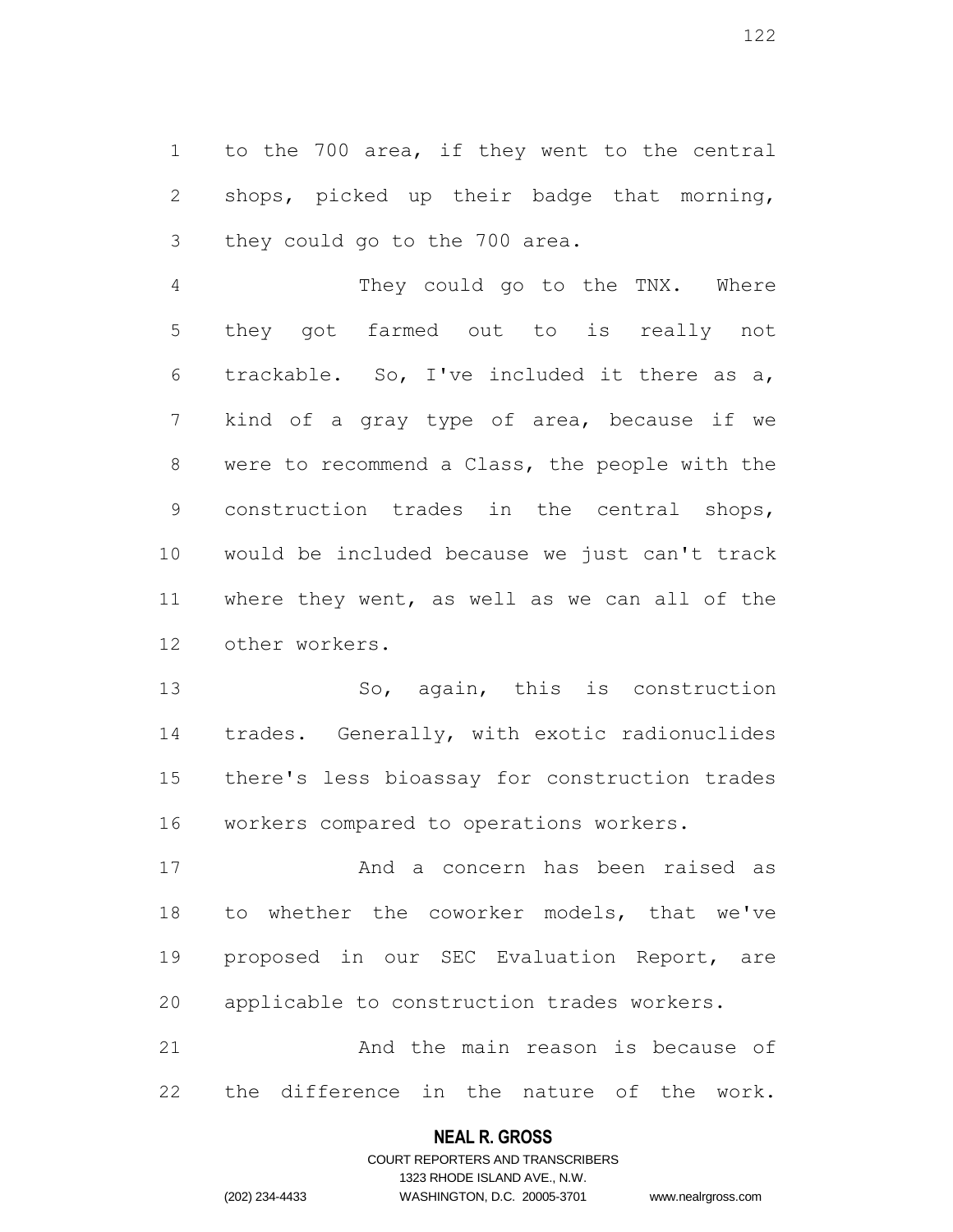They have a potential for higher intensity exposure, but less frequent. So how that plays out is uncertain.

 Now with exotic radionuclides, what we proposed is to use the coworker models. Now at Savannah River, we actually 7 have a large quantity of data, and so we're proposing to compare construction trades workers to all monitored workers.

 And so we developed first the all monitored worker/coworker model, and then develop a construction trades worker model, and then do a hypothesis test to compare the two models, to see if there's a difference.

 When we compared them for tritium, because that was the easiest to do, back in 17 December of this past year, we didn't see any difference between construction trades and the all monitored workers. But for exotic radionuclides, it could be different; we just don't know. In this particular case, for bioassay samples for coworker models, the

### **NEAL R. GROSS**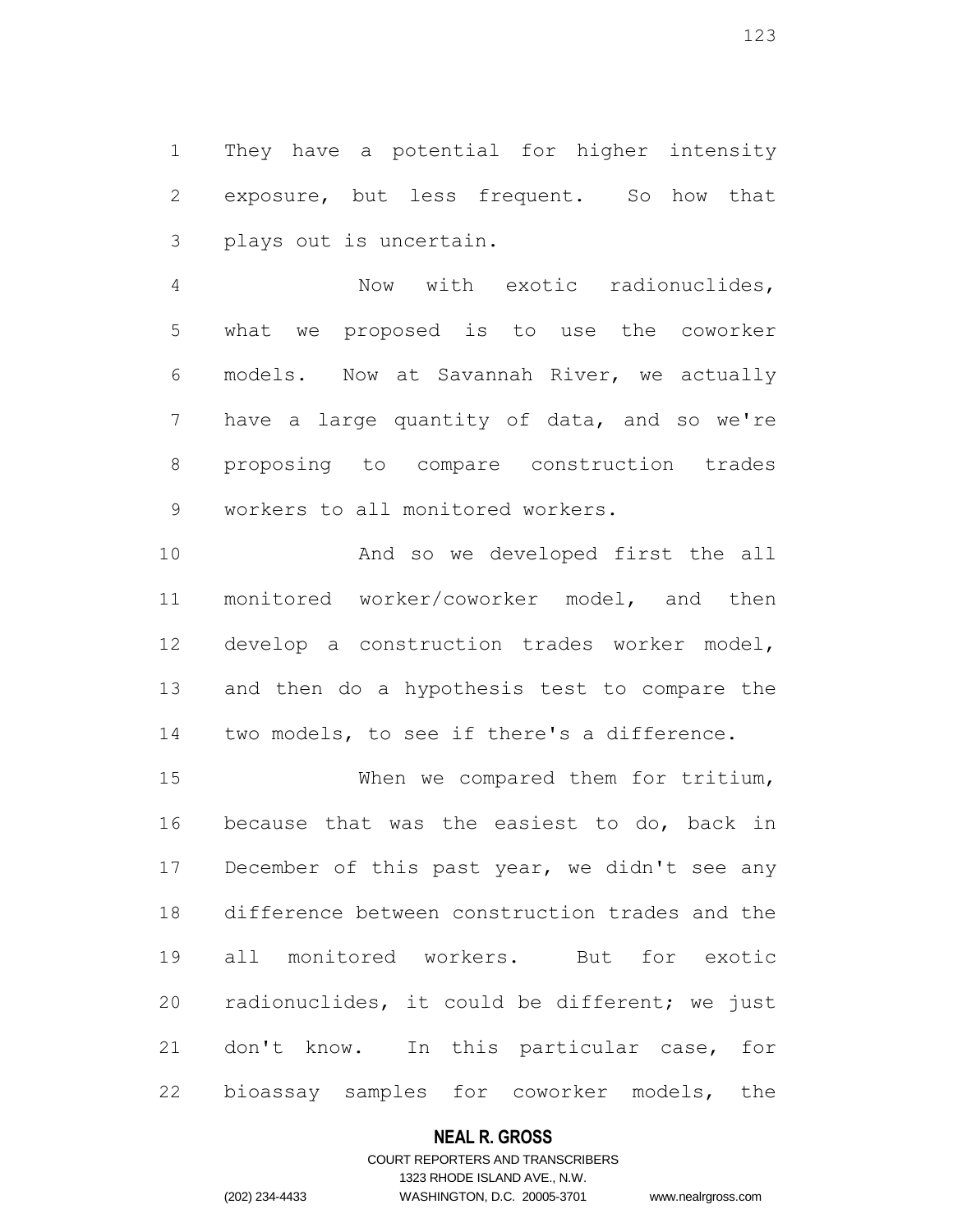first bullet there, the trivalents, americium, curium, californium, we have about 13,000 urinalysis samples between '64 and 1980 for that trivalent series.

 Neptunium we have about 3,000, plus the NOCTS whole body counts. These would be whole body count data that's within the NOCTS data set.

 And then for mixed fission products, there's 49,000 urinalysis samples, as well as the NOCTS whole body counts.

12 Now, for the trivalents, americium, curium and californium, I believe during our Work Group meeting in February, I had incorrectly spoken and said that we would be able to provide this data set to the Work Group and such that you all could do analysis 18 on them simultaneously with us, by May, I believe.

 Well, what turned out was we were trying to just use the NOCTS data and we didn't have the full data set. And what

### **NEAL R. GROSS**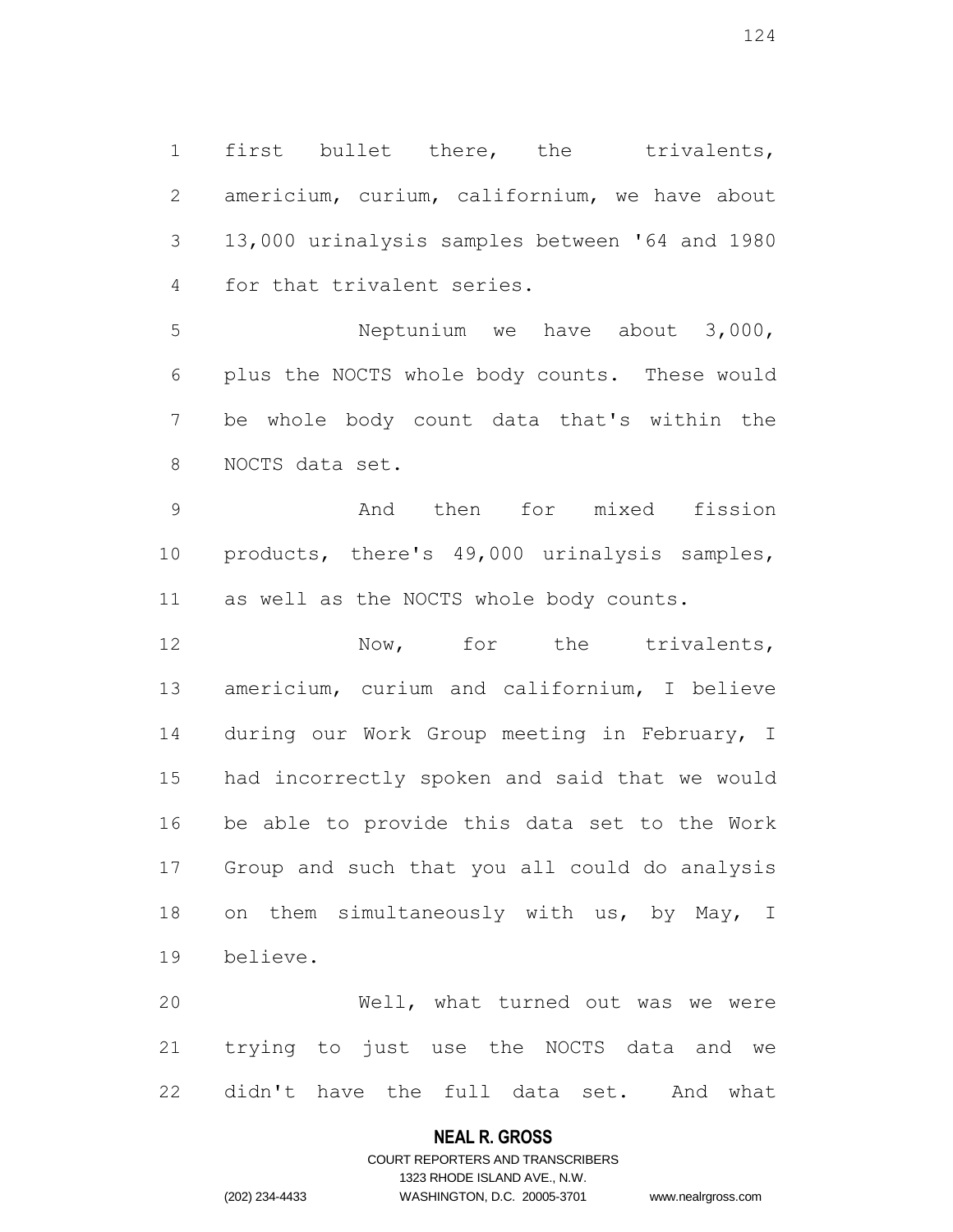turned out was we didn't have sufficient data to do the comparison.

 So, back in March, we started coding those 13,000 americium, curium and californium samples. That coding effort should be completed by the middle of June, and 7 then we can begin on that analysis part.

8 For neptunium, all of that data has been coded. The mixed fission products were currently under evaluation. Now, during 11 my presentation to the Board in February, when I was discussing the tritium and I believe Dr. Richardson asked about, or maybe it was Dr. Field, about how we selected who was a construction trade and who wasn't.

 And I indicated at that time we were using self-reported data. And there appeared to be some concern from that. Well, at Savannah River we have all of the work history cards for people who worked there.

21 So, one of the steps that we can do is go through each bioassay sample within

### **NEAL R. GROSS**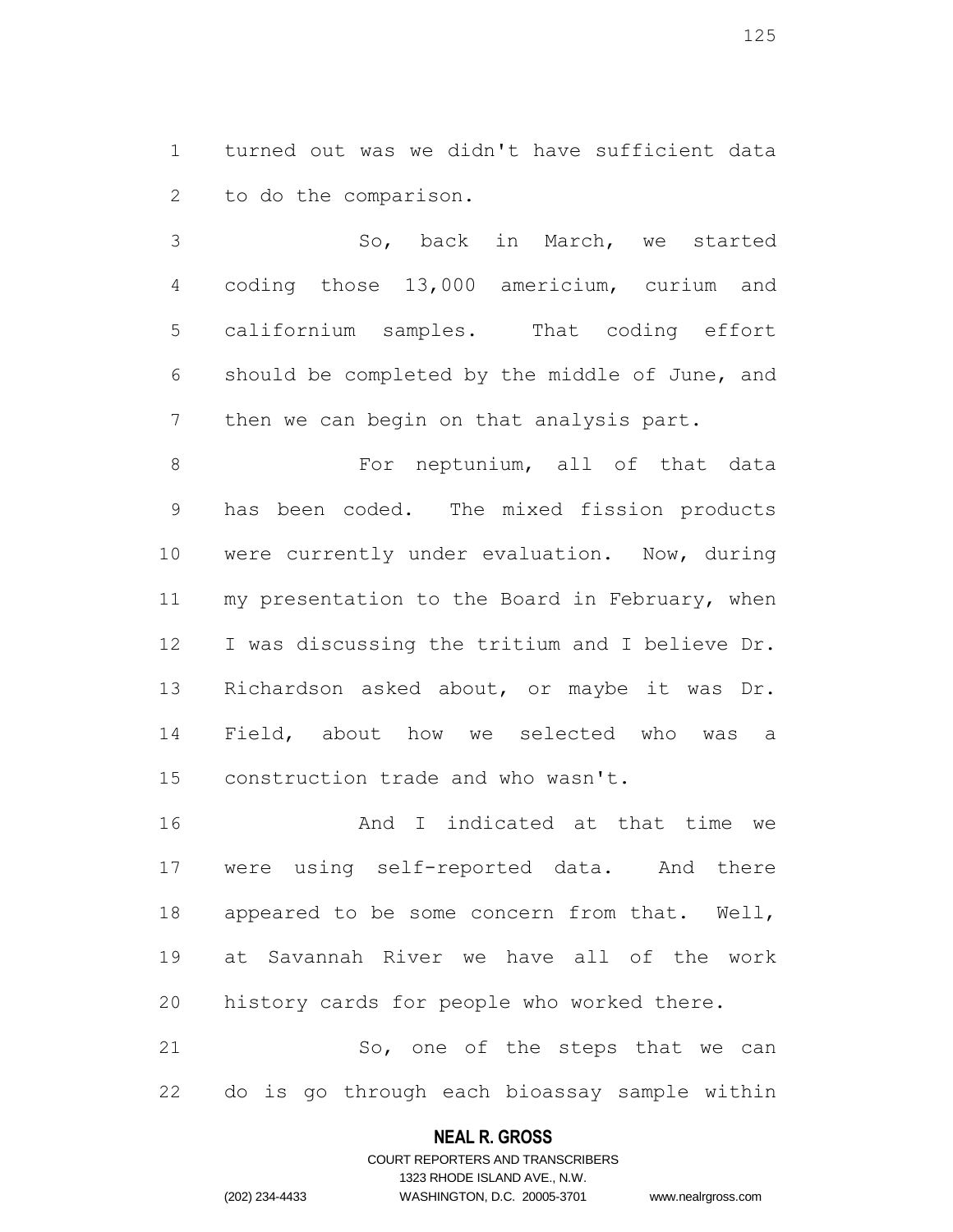that time period and actually code their actual job. This is very time-consuming. I would like to be able to use the self-reported data that we can readily get. It's already electronic from with NOCTS, but our current path is to use the work history cards. The bottom line with this is that to complete all three of these analyses, taking this path, has pushed the actual time 11 line out about a year, out to May. And so that has some concerns in 13 and of itself, that we wouldn't get this answer for a very long time in going down this

 path. The final issue is the time line for the other exotics. And back in March, when we were there at the site, we went through the Savannah River Laboratory Monthly

 And we selected excerpts from those reports that talked about other

# **NEAL R. GROSS**

# COURT REPORTERS AND TRANSCRIBERS 1323 RHODE ISLAND AVE., N.W. (202) 234-4433 WASHINGTON, D.C. 20005-3701 www.nealrgross.com

Reports.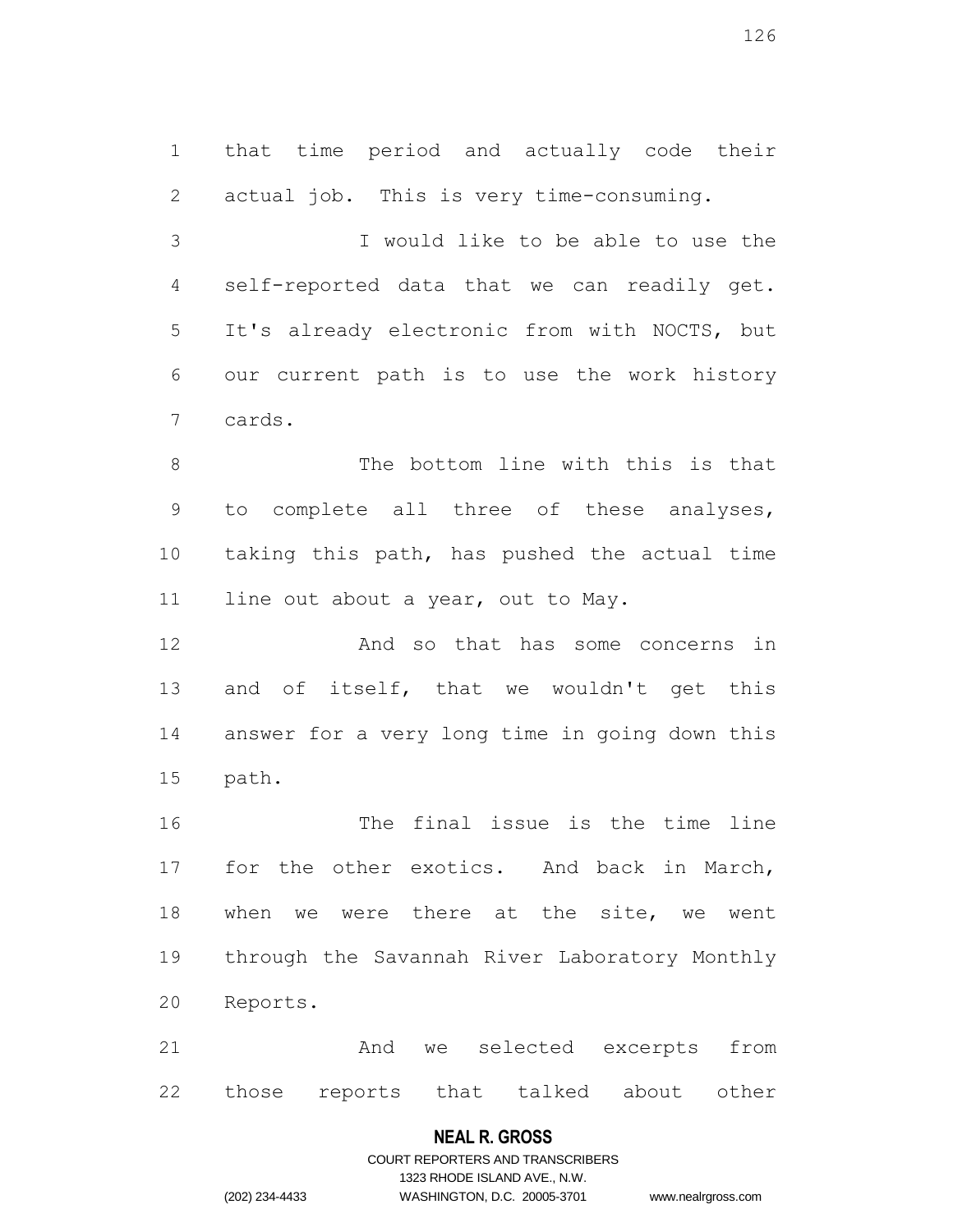radionuclides, such as polonium, thulium and technetium, actually, and several other ones that they worked with.

 And so we've begun to build a matrix of when they worked with some of these small projects. Those excerpts are currently undergoing classification review, so we haven't gotten them yet.

 But this was all done within the classified vault with SC&A's assistance, as well. And, so with that, I'd be happy to answer any questions.

 CHAIRMAN MELIUS: Thank you, Tim, 14 and can I remind people on the phone that, please mute your phones. If you don't have a 16 mute on the phone, \*6, works, we're hearing 17 some background, an occasional sneeze, but it would be helpful, thank you.

 Board Members with questions? Why don't I start off because maybe Bill or Tim, someone can sort of refresh my memory on the concern about using the self-reported, you

### **NEAL R. GROSS**

# COURT REPORTERS AND TRANSCRIBERS 1323 RHODE ISLAND AVE., N.W. (202) 234-4433 WASHINGTON, D.C. 20005-3701 www.nealrgross.com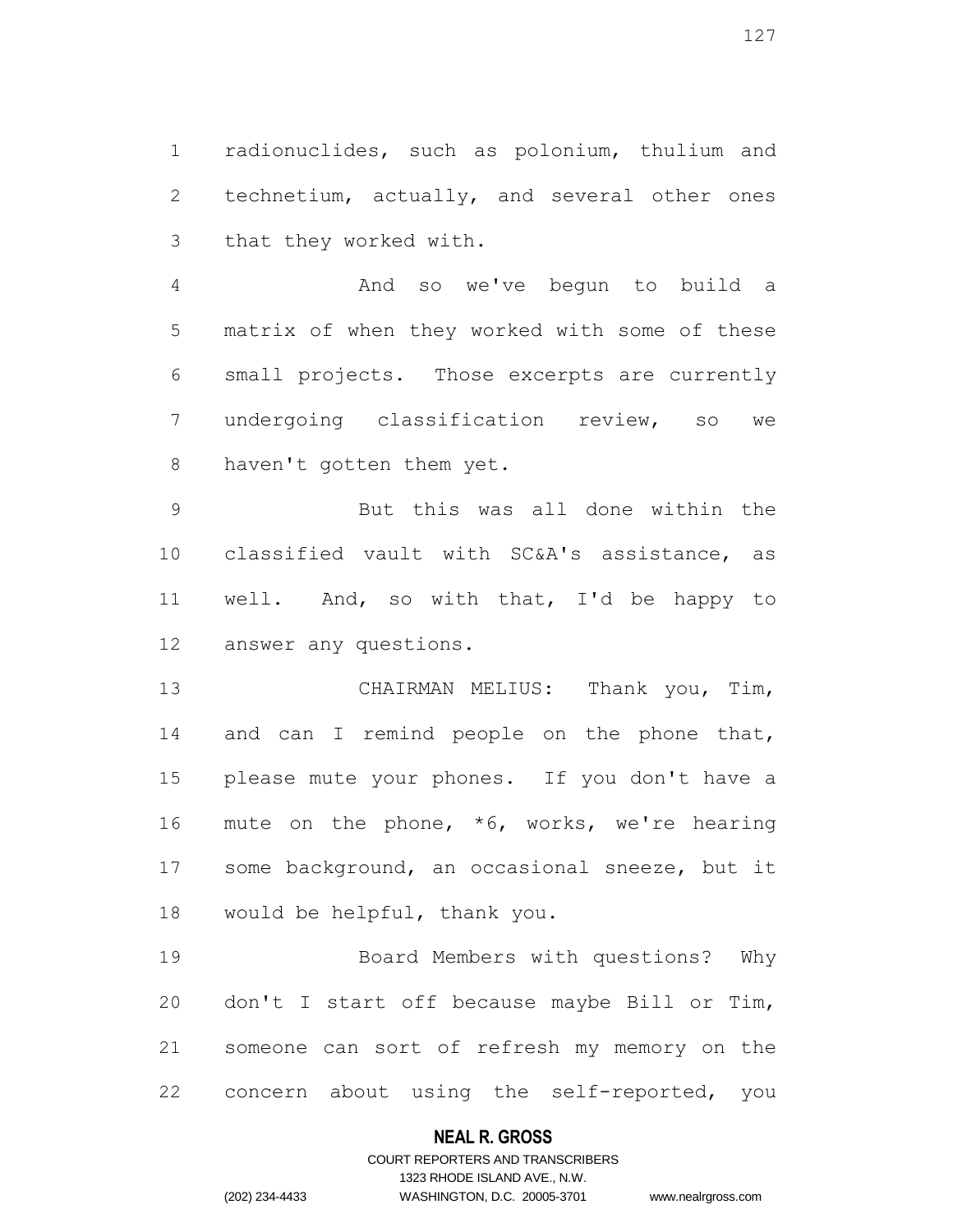know, work data. As to why that would be a, to what degree it would be a problem or do we know, so I just don't quite understand it.

 DR. TAULBEE: I believe the concern dealt with, that if you have people who are actually not a construction trades worker, it would be in that pile that your hypothesis testing could be flawed, that if you didn't see a difference it would be more biased towards the null of never seeing anything, is what they were concerned about.

 And I can't remember, I think it was Dr. Richardson, is that correct, who brought that up.

 CHAIRMAN MELIUS: It actually sounds like a David Richardson question. Because it certainly does change the task. 18 And I think it somewhat depends on -- the amount of bias is going to depend on how much misclassification there is, and so forth.

21 And I don't know if there's a way of sort of evaluating that before embarking

# **NEAL R. GROSS** COURT REPORTERS AND TRANSCRIBERS

1323 RHODE ISLAND AVE., N.W.

(202) 234-4433 WASHINGTON, D.C. 20005-3701 www.nealrgross.com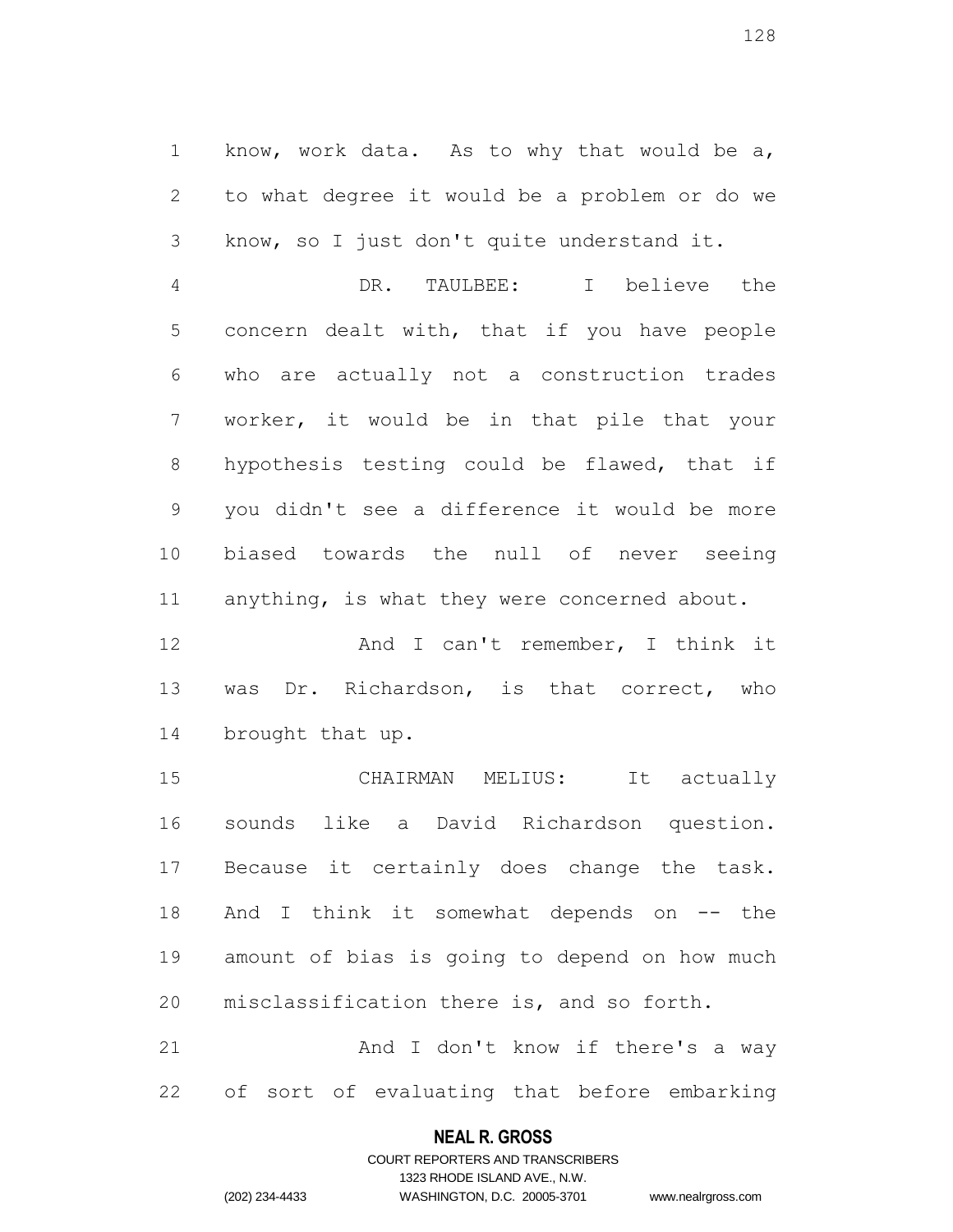on, you know, if you did a comparison on a sub-sample or sample of those that you could determine to what extent there is, how significant the Misclassification is.

 I think it's hard to judge from a distance because it somewhat depends on how you're classifying and so forth.

 DR. TAULBEE: One interesting part about that component right there is that once we, if we go down the path and code all the work histories for the trivalents, we do have that electronic data set so those two could actually be compared.

 MEMBER FIELD: Just so the next time you speak, you can say it was me that asked this question, okay?

(Laughter.)

18 DR. TAULBEE: I'm sorry.

 MEMBER FIELD: With the workers, I guess the concern would be for self-reported information for the next of kin that may not know that information. So it would be a good

### **NEAL R. GROSS**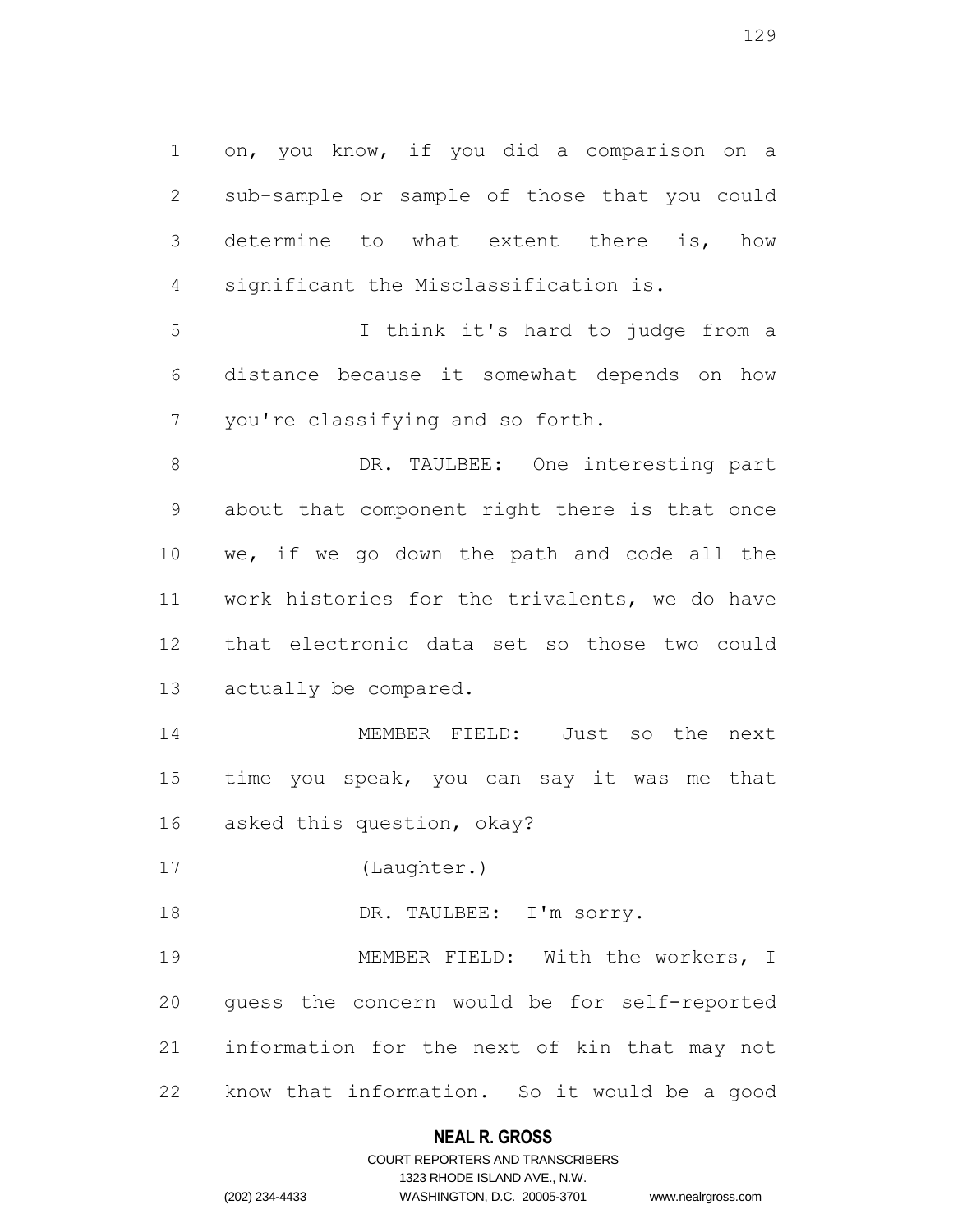number of folks, I would imagine, that would construction workers that if they weren't able to self-report, you would never know. Is that correct?

 DR. TAULBEE: That is correct to some degree. If they were monitored for external radiation, and 80 percent of the claimant population was monitored, we would have the indication based upon their badge number, as to which they were.

 So we could augment some of that to reduce the misclassification, but you're 13 absolutely right. If they were not monitored, then they could be misclassified.

 CHAIRMAN MELIUS: By the way, the trick is to attribute the comment to a Board Member who is not present. And that way -- so, Mark was the one that asked all the questions and we blamed everything on yesterday, before he got here.

Wanda, and then Josie.

MEMBER MUNN: It would seem just -

#### **NEAL R. GROSS**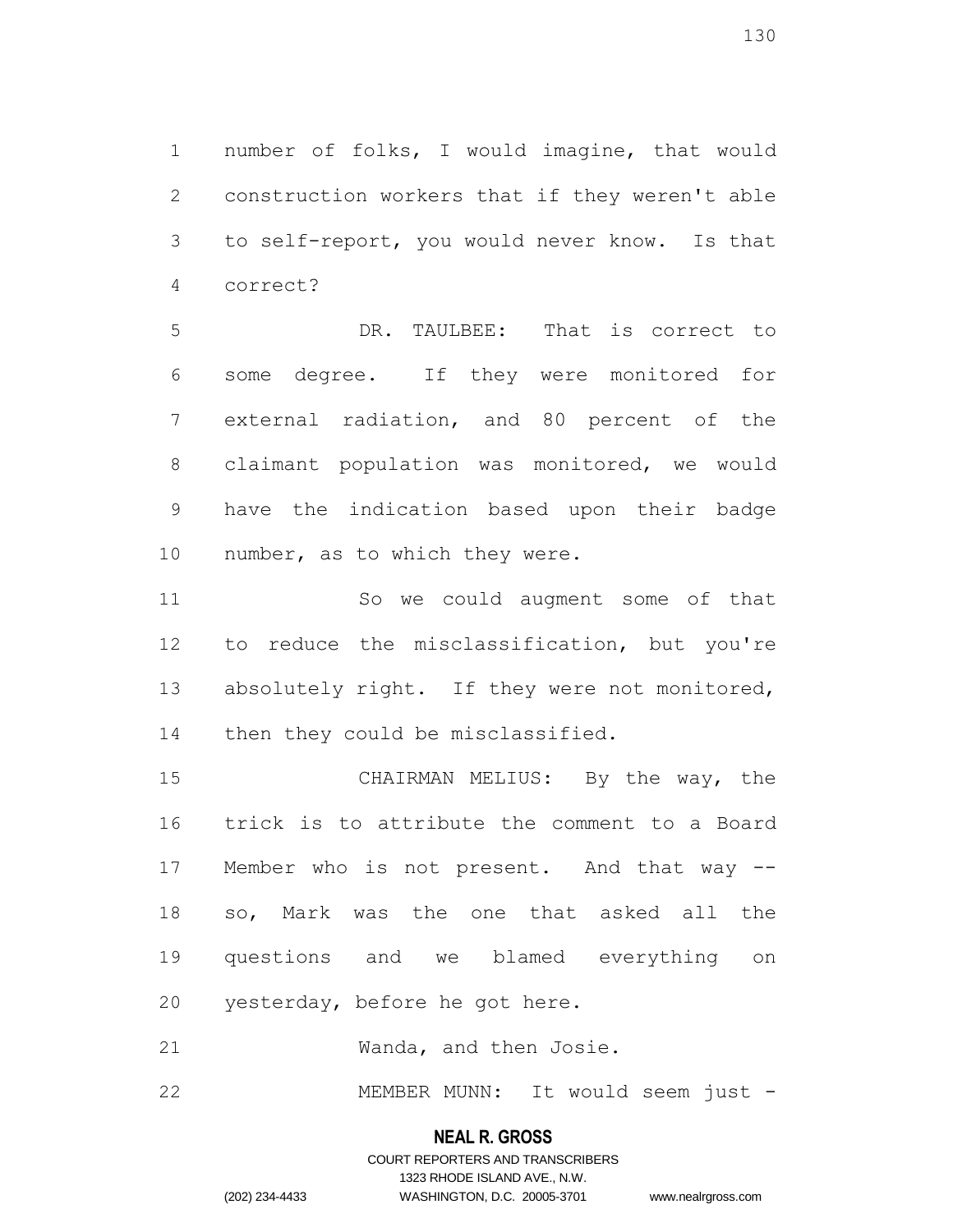- nothing scientific -- just common sense would tell one that a construction worker would be more likely to self-identify, or the family would be more likely to know that that person was a construction worker than would be true of almost any other designation, because if a person works in construction, they work in construction. Whether, regardless of who their employer is, it's not likely that they would be mistaken as a laboratory technician, for example.

12 It just, on the other hand, families frequently don't know what the work 14 is that a person does, if they do not have a clear designated trade of that sort.

 It just seems reasonable to me 17 that you'd more likely know that.

 MEMBER FIELD: I guess it depends on if construction workers have classification 20 or not. I don't know that, for the site. If they do, then the family may not know.

MEMBER MUNN: No, I was thinking

# **NEAL R. GROSS** COURT REPORTERS AND TRANSCRIBERS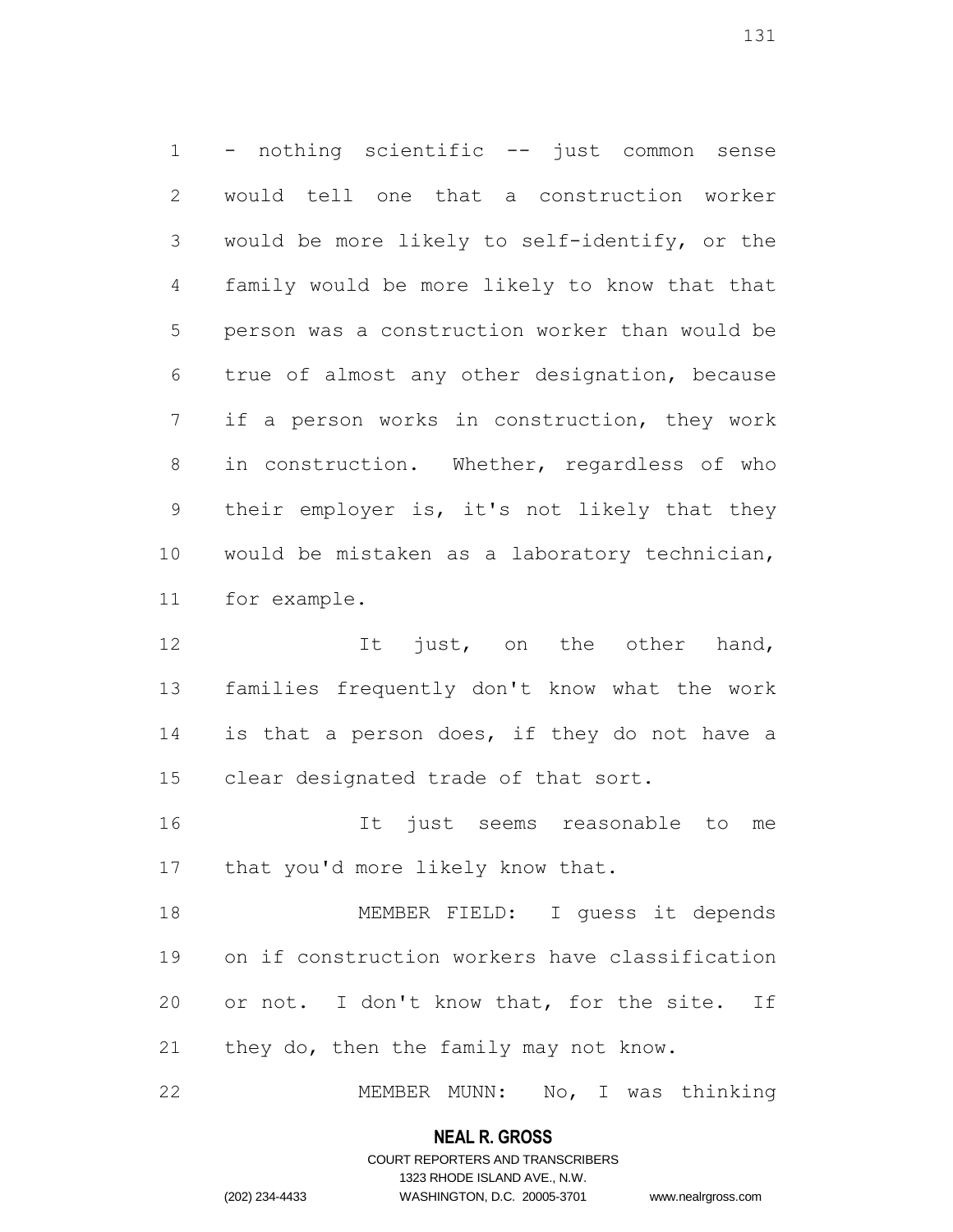in terms of self-classification here.

 CHAIRMAN MELIUS: Tim, do you want to respond?

 DR. TAULBEE: I believe what Ms. Munn is getting at is absolutely right. If somebody was a carpenter the family would generally know that they were a carpenter or a plumber or a pipefitter or that type of a job. So, I think that misclassification would be minimal but I can't rule it out.

 CHAIRMAN MELIUS: Okay, okay. Josie, you had a question or no, okay. Phil? MEMBER SCHOFIELD: What about those people who migrated from construction 15 jobs into, like, lab workers or whatever? DR. TAULBEE: By the way that we're going through -- and that's one of the problems that you identified there with the

 self-report -- because it's generic over the whole time period. By going through the work history cards, which is taking us a significant effort in order to do that, we're

### **NEAL R. GROSS**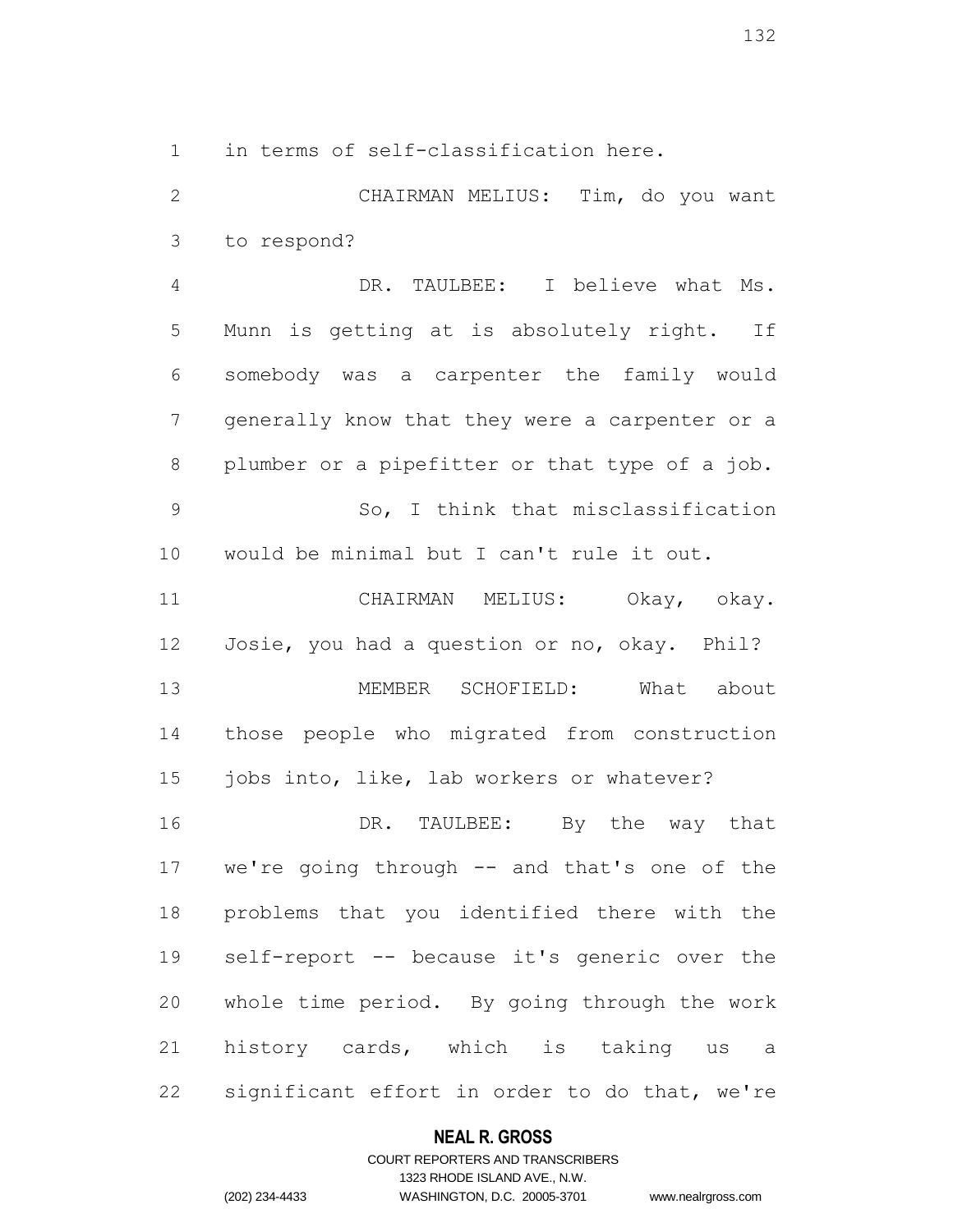pairing the individual bioassay with what their job was at that time. So it would change and it would track a person going through starting out in construction and then maybe moving into a foreman or even to a laboratory person. So, it would track that.

 That's the, one of the major benefits of the work history cards. But it is a very time-consuming effort.

 CHAIRMAN MELIUS: Okay, Board Members on the phone, do you have any questions?

 MEMBER ZIEMER: Ziemer, here, I don't have any questions, I just appreciate the presentation the Tim Taulbee has given.

 MEMBER CLAWSON: This is Brad, I don't have any comments.

 CHAIRMAN MELIUS: Okay, thanks. And, by the way, that was one of our Board Members sneezing, not someone on the phone. So, just to clarify that.

Okay, why don't we hear from Mark,

### **NEAL R. GROSS**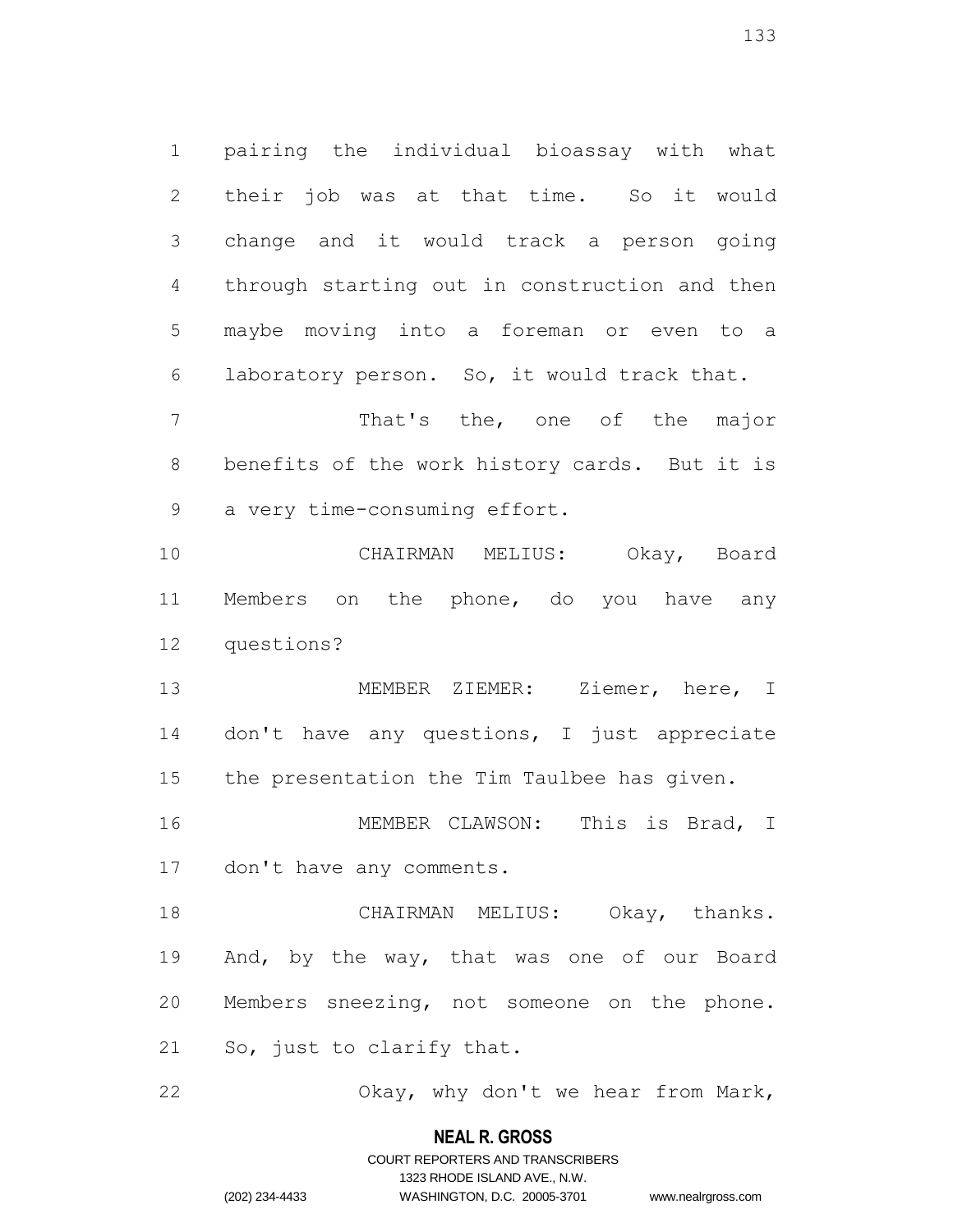now. Don't go too far away, Tim, because we may have more questions.

 MEMBER GRIFFON: My comments will actually be pretty brief because I think Tim went over a lot of the same ground. I wasn't sure exactly how much of an update he was going to give with regard to the thorium issue.

 So I think I can shorten this a little bit. Now, I just have to find it. Okay, so just to give an overview of where the Work Group has been on these issues.

13 And I think I used this, a similar slide last time, that I gave an update. But there are 25 issues, and I think Tim touched on a lot of this.

17 Twenty-one remained at that point, because we kind of merged a couple. And we really closed out two items regarding external exposure and the use of the electronic database for external exposure, co-worker model, closed out at least with regard to an

### **NEAL R. GROSS**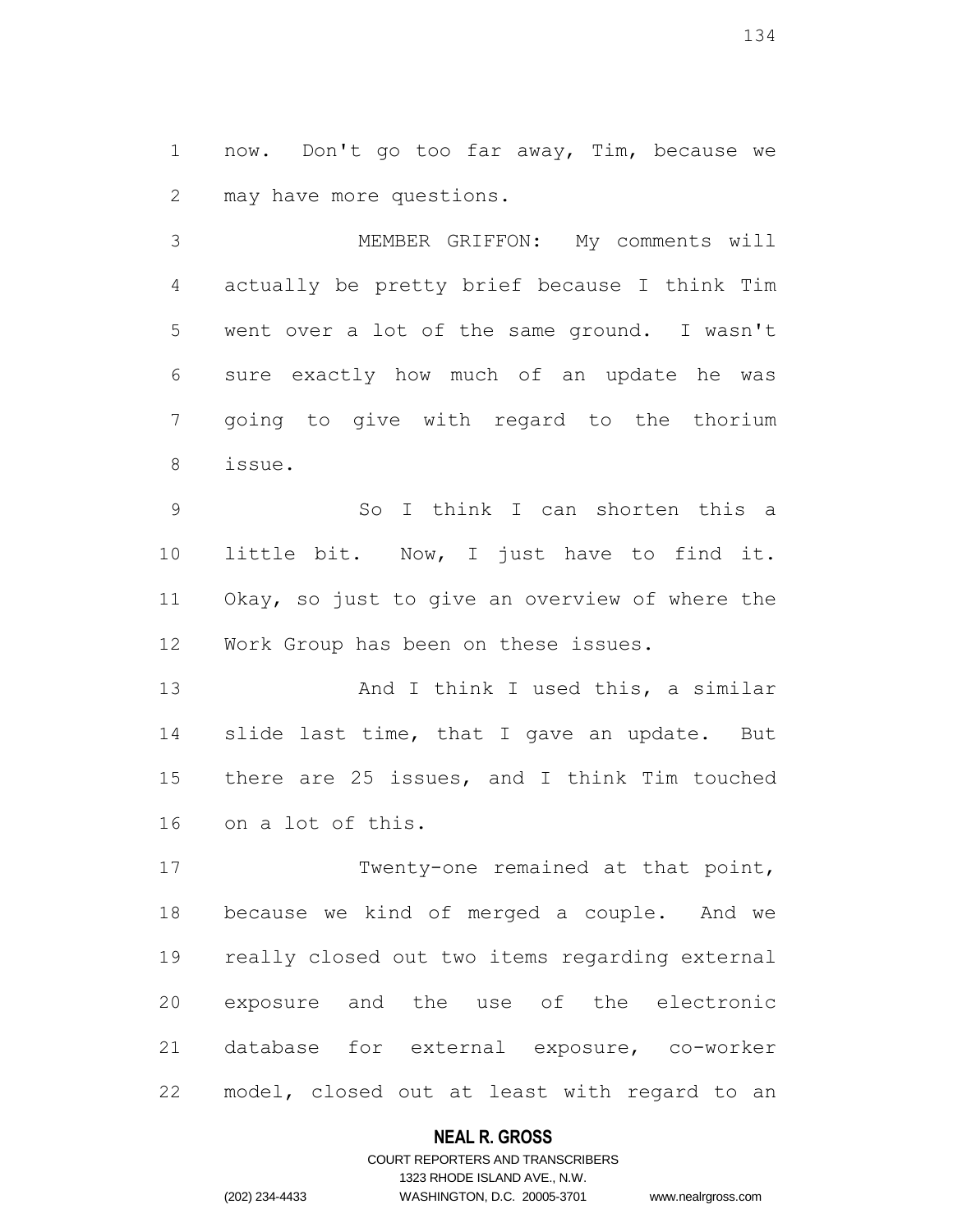SEC issue, may still have some Site Profile questions, but closed out for the SEC review. Of the 19 remaining, there is 14 that are focused on internal dose. So the highlight of the issues is mainly the internal dose issues.

7 And the last bullet there says, there are several items that we went through the petition, we asked SC&A to go through the petition.

11 and the petitioner has been, to some extent, involved in the meetings and 13 issues that have come up in that regard, we've basically, I believe, all of them have fit into other matrix items at this point.

 So we're capturing all the other petitioner items, but they all fit into these 19 remaining issues.

 The focus here for me is going to be the thorium question. And as Tim pointed out, it's broken up into this '53 to '65, and '65 to '71, and I'm going to say two different

### **NEAL R. GROSS**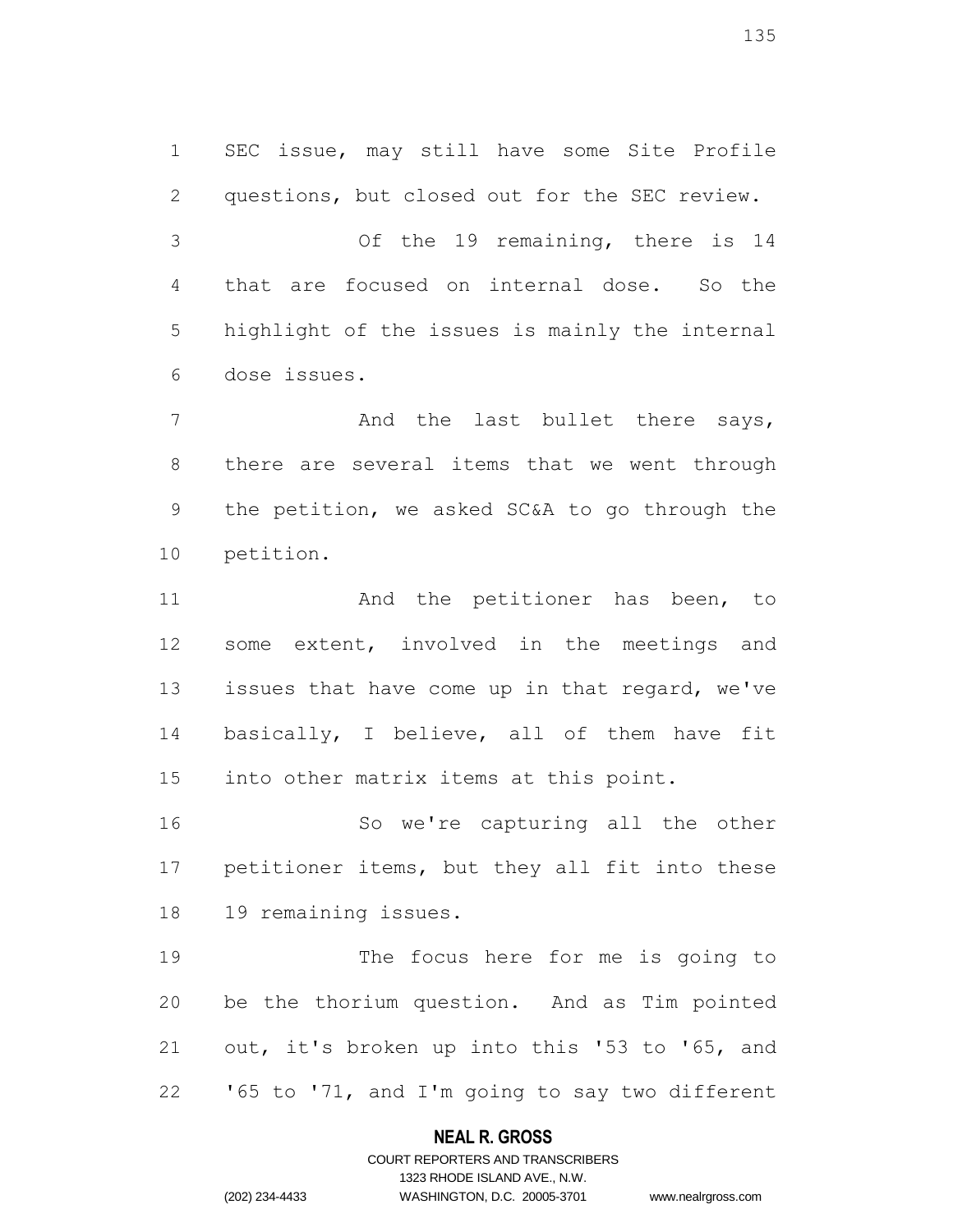words here. And beyond, is the question that I think has been raised.

 So there's a question of this '71 cutoff or further regarding the thorium question.

 This summarizes a little bit of where we're at. In April 28, 2010, NIOSH published an addendum to its ER Report. Tim went through a lot of this.

10 10 It focused on the 300 M area, and 11 I guess the key bullet here, I'm skipping some things because it would be redundant from what we've heard already.

 The key bullet here is that NIOSH did not examine work on thorium in any other area during the '53 to '65 period.

 The one last bullet there is that also one of the rationale for the approach presented to us was that they found the bioassay work sheets that they concluded were all, all the results were below the MDA.

This was actually a success of the

### **NEAL R. GROSS**

# COURT REPORTERS AND TRANSCRIBERS 1323 RHODE ISLAND AVE., N.W. (202) 234-4433 WASHINGTON, D.C. 20005-3701 www.nealrgross.com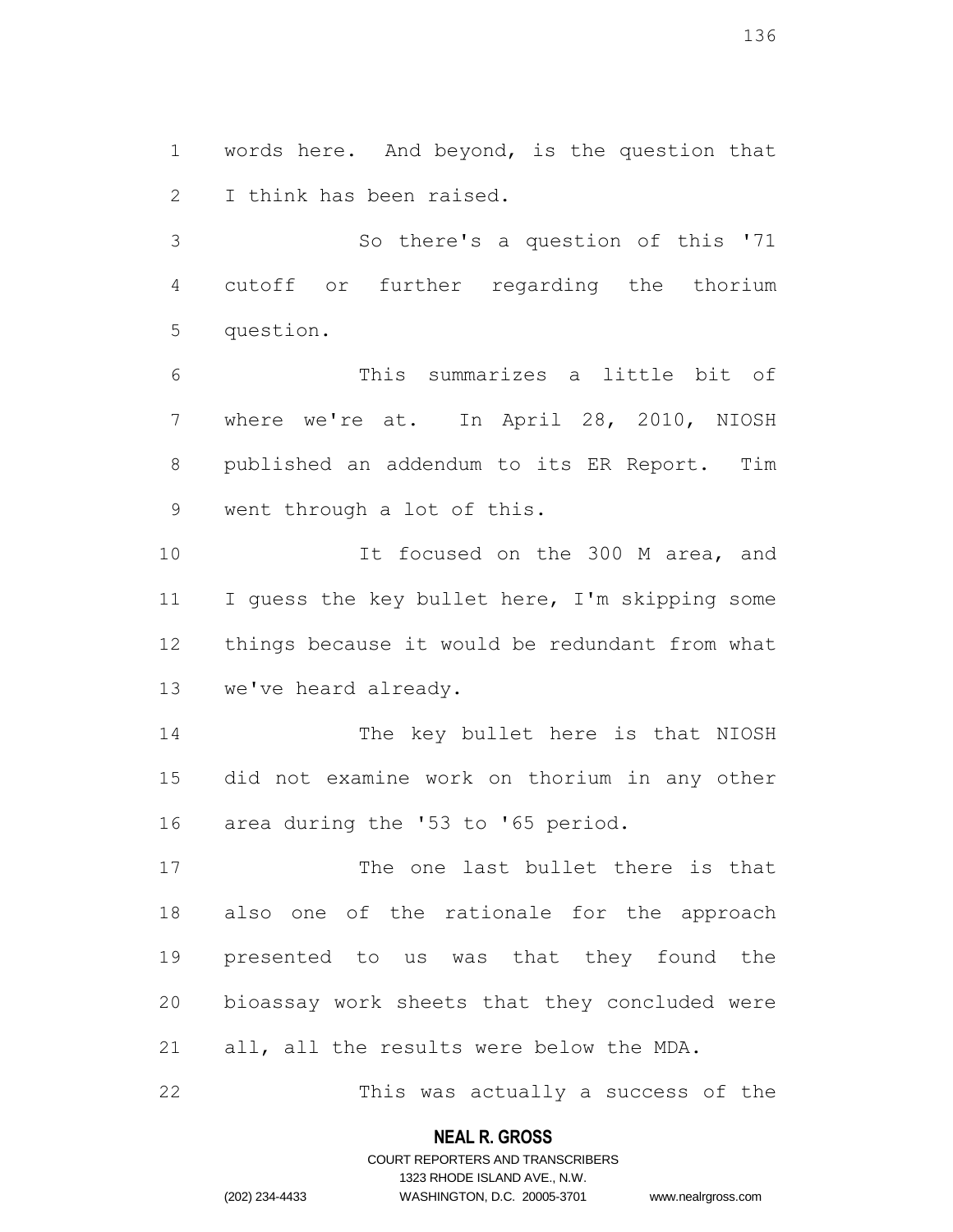Work Group process. We actually got off-line for a second and had everybody look at the same computer, and we determined, no, in fact there were some that were over the MDA.

 Something, a little mini-win for the Work Group, which I was quite proud of, we actually got some work done.

 Overall conclusions for this first period, '53 to '65, this is SC&A's overall conclusions. The key there, again, is in the first bullet.

12 The concern of, that it omits several source terms and this is still an ongoing project, obviously Tim has discussed.

 The second item is there's still 16 some questions remain, from SC&A's standpoint about the scientific validity of the approach. There's a limited number of air samples for this early time period. Only about half of them were alpha-counted and there's some question about the conversion from the counts on the air sample to actual

### **NEAL R. GROSS**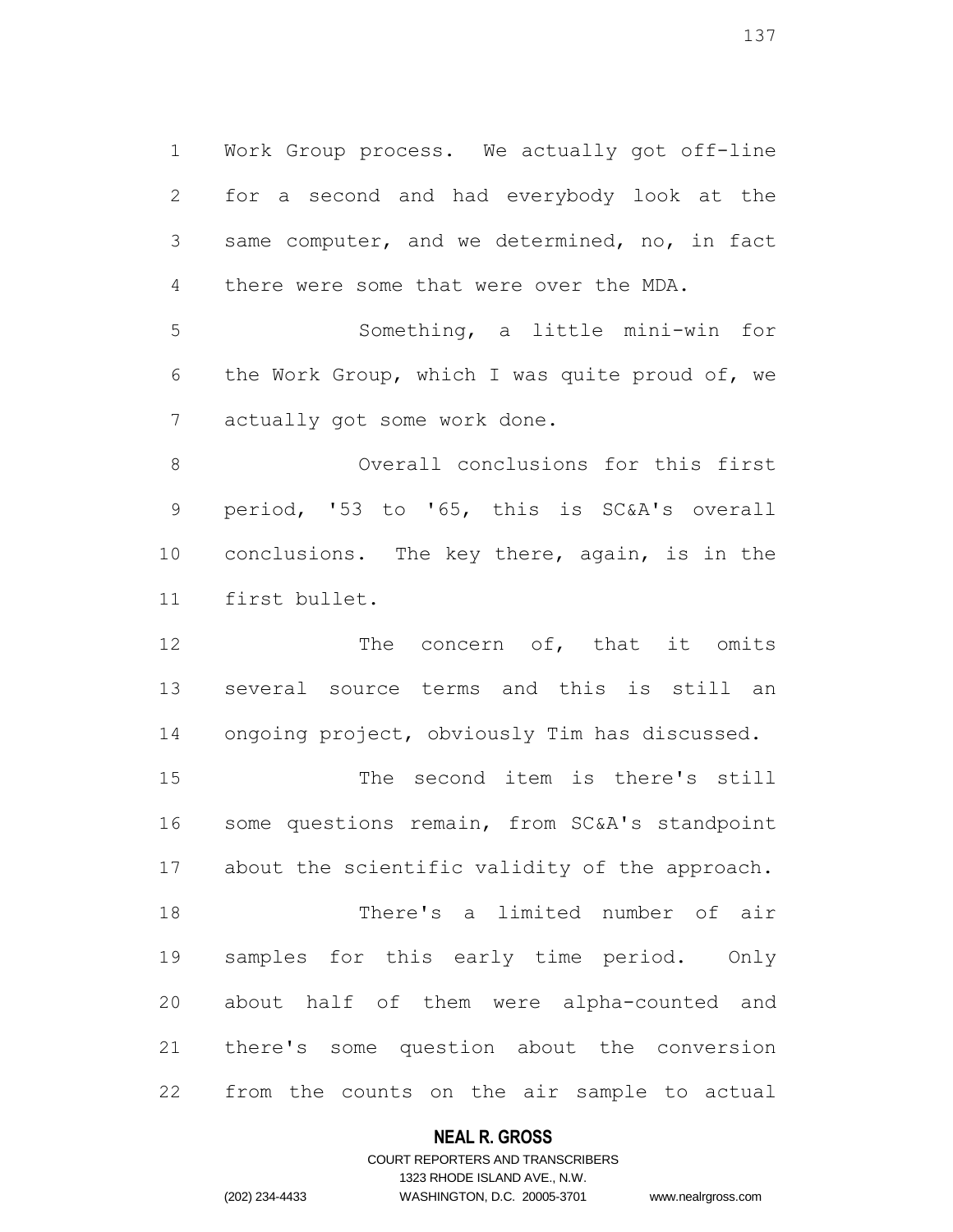airborne concentrations.

2 So you have CPM, is the way they're recorded, I believe. And there's some question about how that's converted, based on calibration factors and other information. Time from sample to count time, things like that. And, finally, the representativeness of the air samples they, I think Tim did touch on that a little this morning, that they've interviewed some technicians and that's more information than I had heard before, regarding whether these are representative of worker samples or the exposures the worker would have received. The last item is something that wasn't really hit on too much, but it related to this thorium issue, there was a question on the thoron dose reconstruction with radon-220.

 The second time period, '65 and after, as I say in this slide, again, the report focused on the thorium oxide, as Tim

### **NEAL R. GROSS**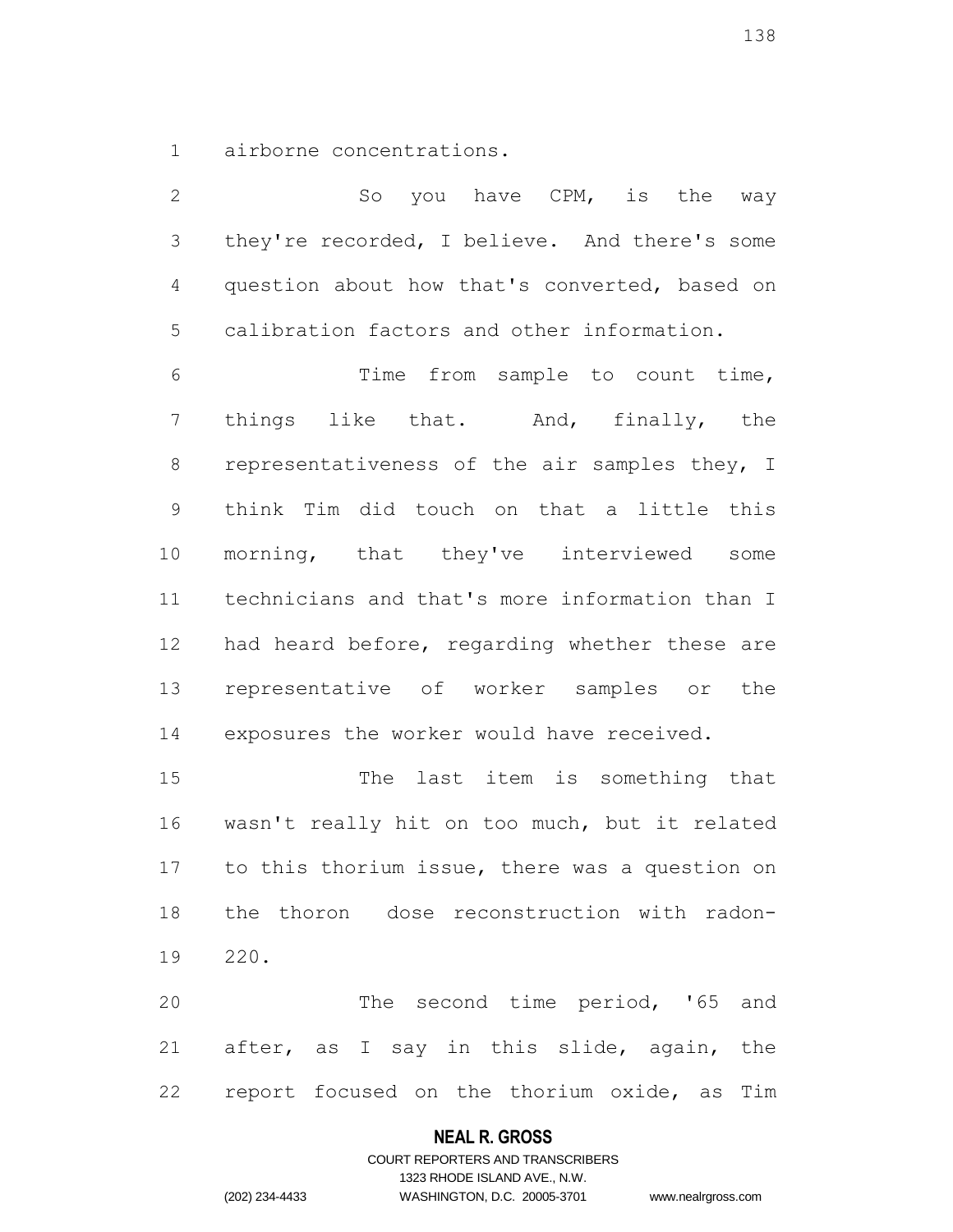outlined in very great detail in his presentation.

 They went from the thorium metal to the thorium oxide, in the 300 area. But we're pointing out here that this -- only recover the thorium oxide in that one area, the 300 M area.

8 Use of the air samples from '64, to '68, to draw conclusions for that entire period, '65 to '71. And I would say possibly further than '71, is some of the information that SC&A has gathered that it may went, gone beyond that.

**And then the last item, is just**  consistent with what was just said. That there's a data-capture effort and I believe SC&A is working with NIOSH in that regard.

18 The preliminary review, again, this is talking about that second time period, '65 to '71. And I think, one of the key points on this slide is that we had asked, and this is key throughout the whole time period,

### **NEAL R. GROSS**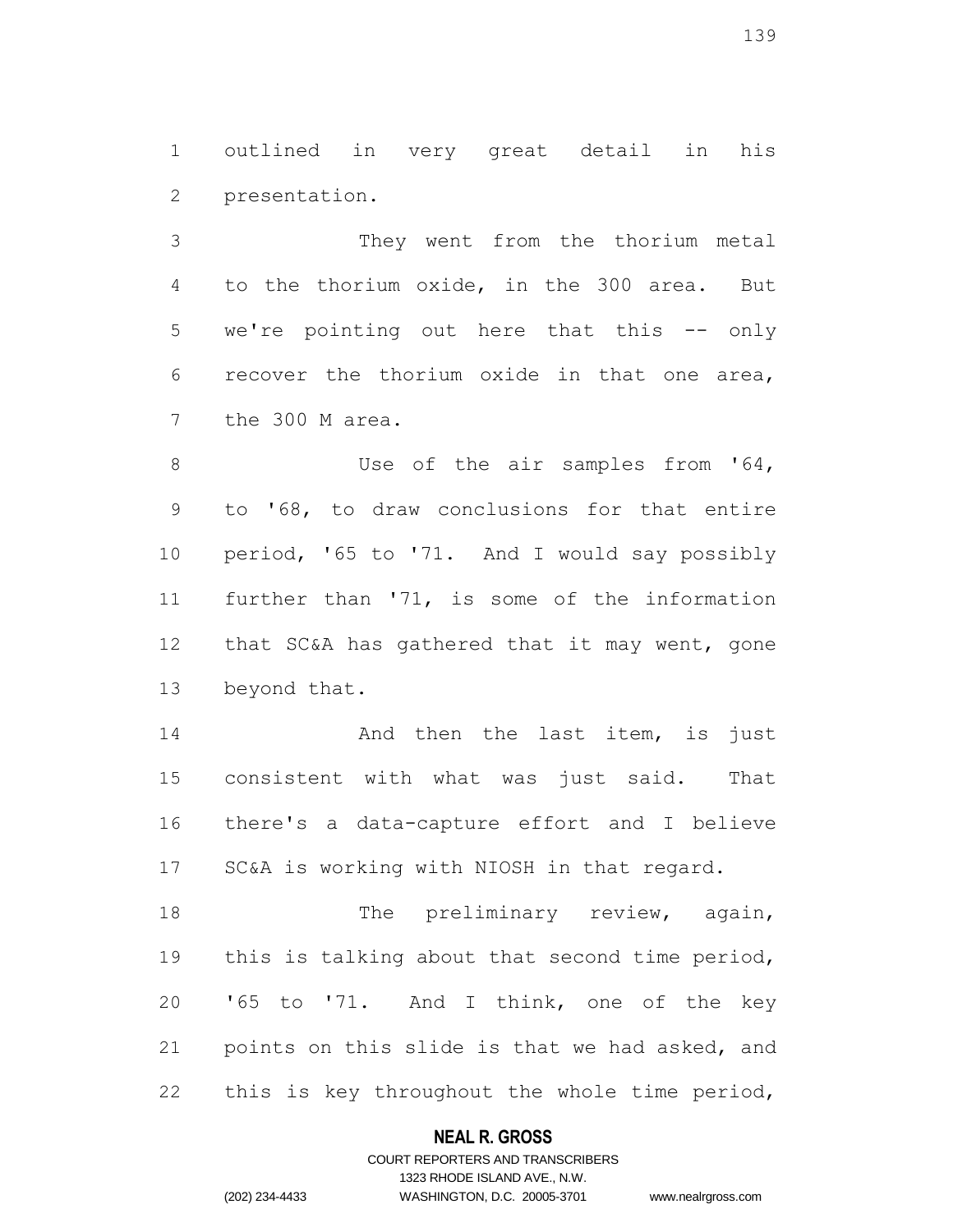that we had asked SC&A to consider construction workers and non-construction worker data.

 And partially because it's all being rolled together, this is operations data and even though the petition focuses on construction workers, we ask that SC&A consider the ability to reconstruct doses for both those groups.

 And I guess one point I would make here is that I think NIOSH, in their consideration of an approach or a possible 83.14, as Tim described in his one slide, I think NIOSH should also consider, if they are 15 going to move in the direction of 83.14, whether it applies to construction workers and possibly non-construction workers, NIOSH can redefine that Class.

19 And SC&A did point out that there, these findings that they're finding, related 21 to the thorium reconstruction effort, apply to both those populations. And here, now this

### **NEAL R. GROSS**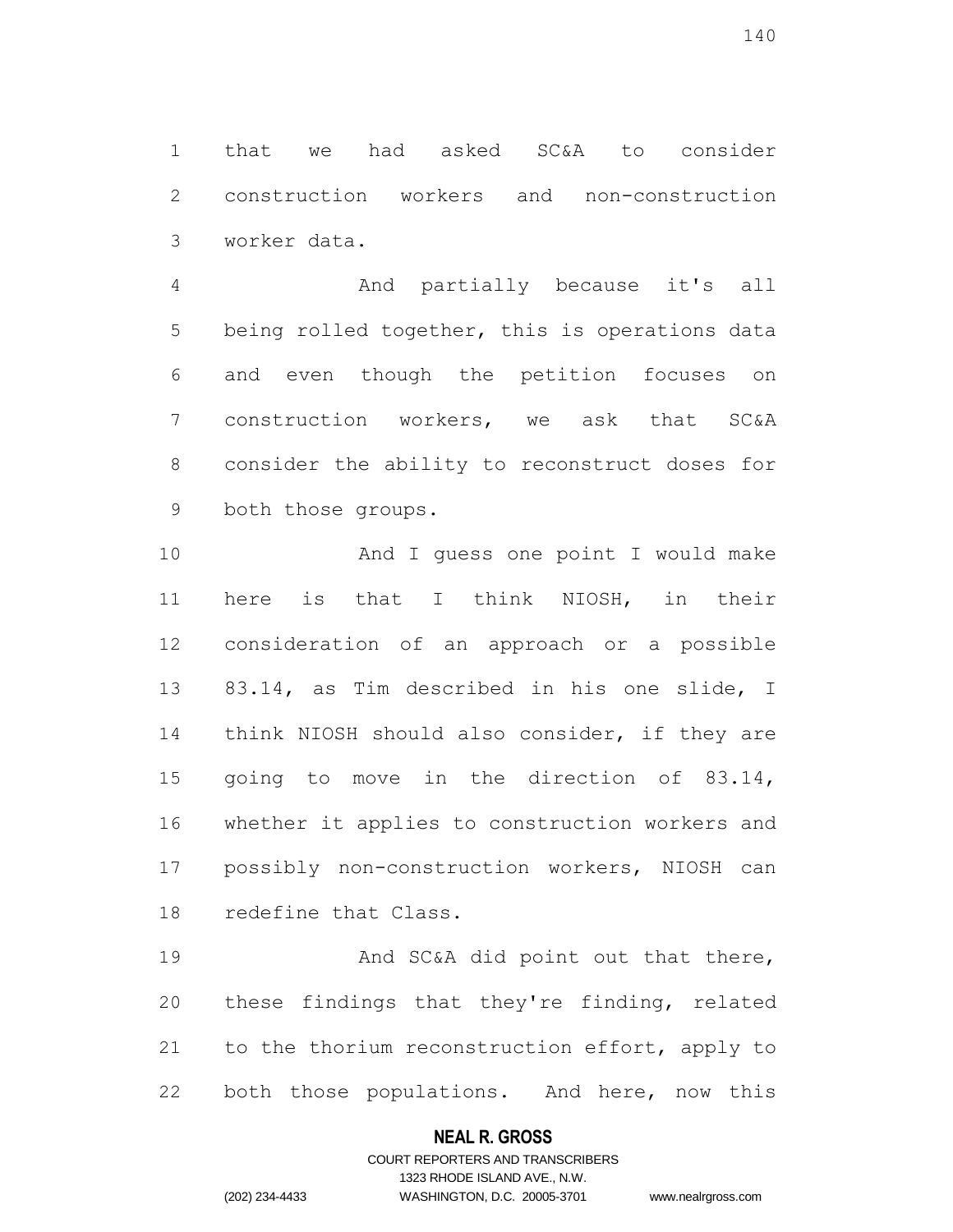might be a little confusing, but it, because 2 the first bullet point points out that these things apply to that whole time period.

 Even though I was just talking about the second, '65 to '71, time period. But this points out, and it's not inconsistent with Tim's slide. I guess part of the effort going forward is going to be that SC&A NIOSH have to compare their lists of possible areas of concern because I'm not sure if all these areas that I underlined, including the 200 area, 773 area, if I'm correct, that fits into the 700 series of buildings.

 So that may have been touched on by what Tim presented. But I don't know that he touched on some of these other areas. Like the Building 643 G and the 100 reactor area.

18 So again, we, I think we need to get SC&A and NIOSH to make sure that all these areas of potential concern, potential thorium exposure are considered. Then there are some questions that SC&A raised about even the

### **NEAL R. GROSS**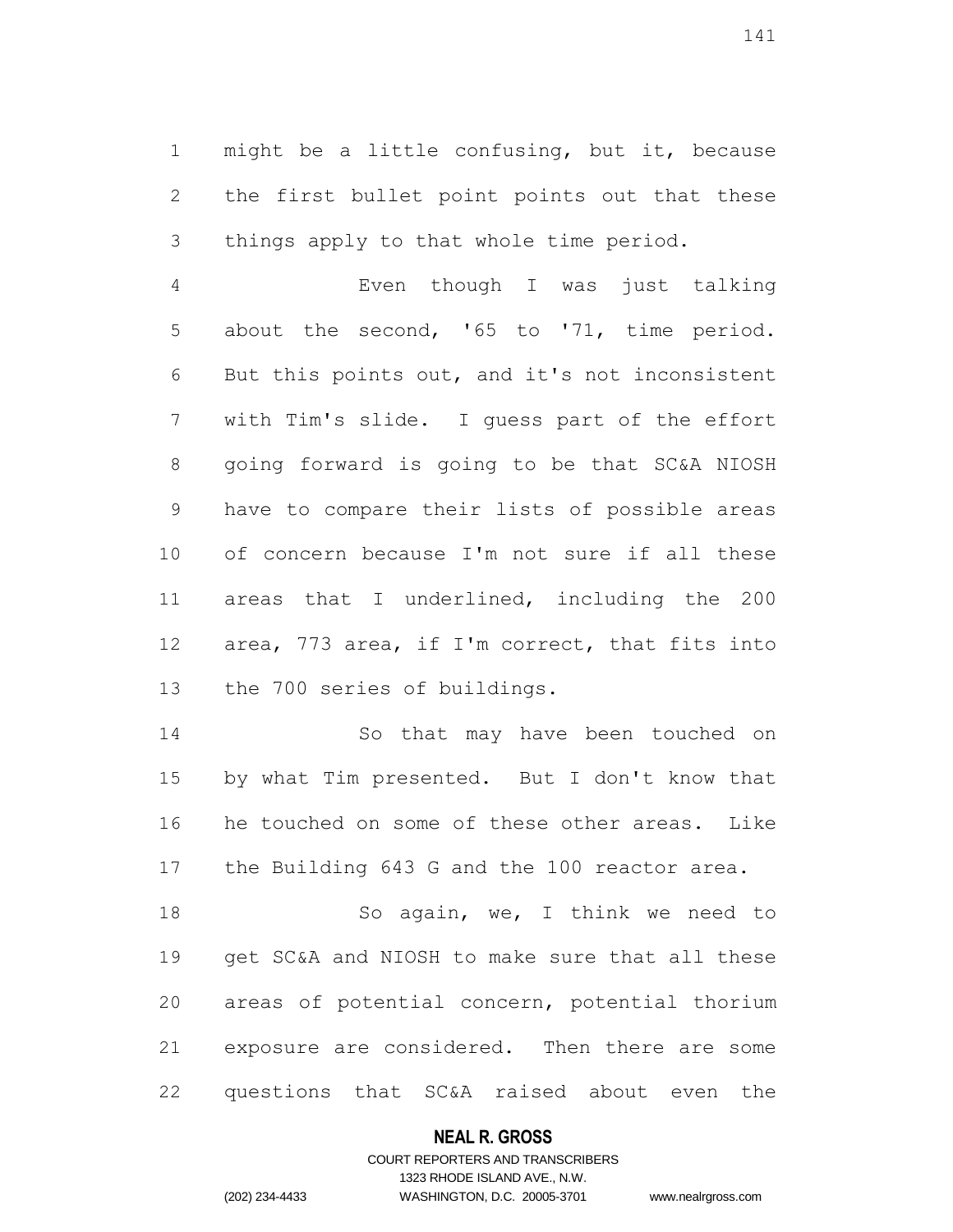reconstruction effort on the 300M area, notwithstanding the concerns about other areas.

 And one is that, looking at the underlying things here, NIOSH has not discussed recycled thorium, so the thorium that may contain uranium-233 and other isotopes after it's been irradiated, whether that came back in the 300M area.

 The second bullet focuses on the past 1971, kind of thing, the question of, SC&A seems to have some documented evidence 13 that it may have extended into, up to 1980, so SC&A has raised that concern.

 The third bullet talks about the other described work other than the thorium oxide in the '65 and later period, may have been going on in this 300M building.

 And then the combined exposure of thorium and enriched uranium in the 300M area, how that will be dealt with. So several other issues, even in the 300M area were

### **NEAL R. GROSS**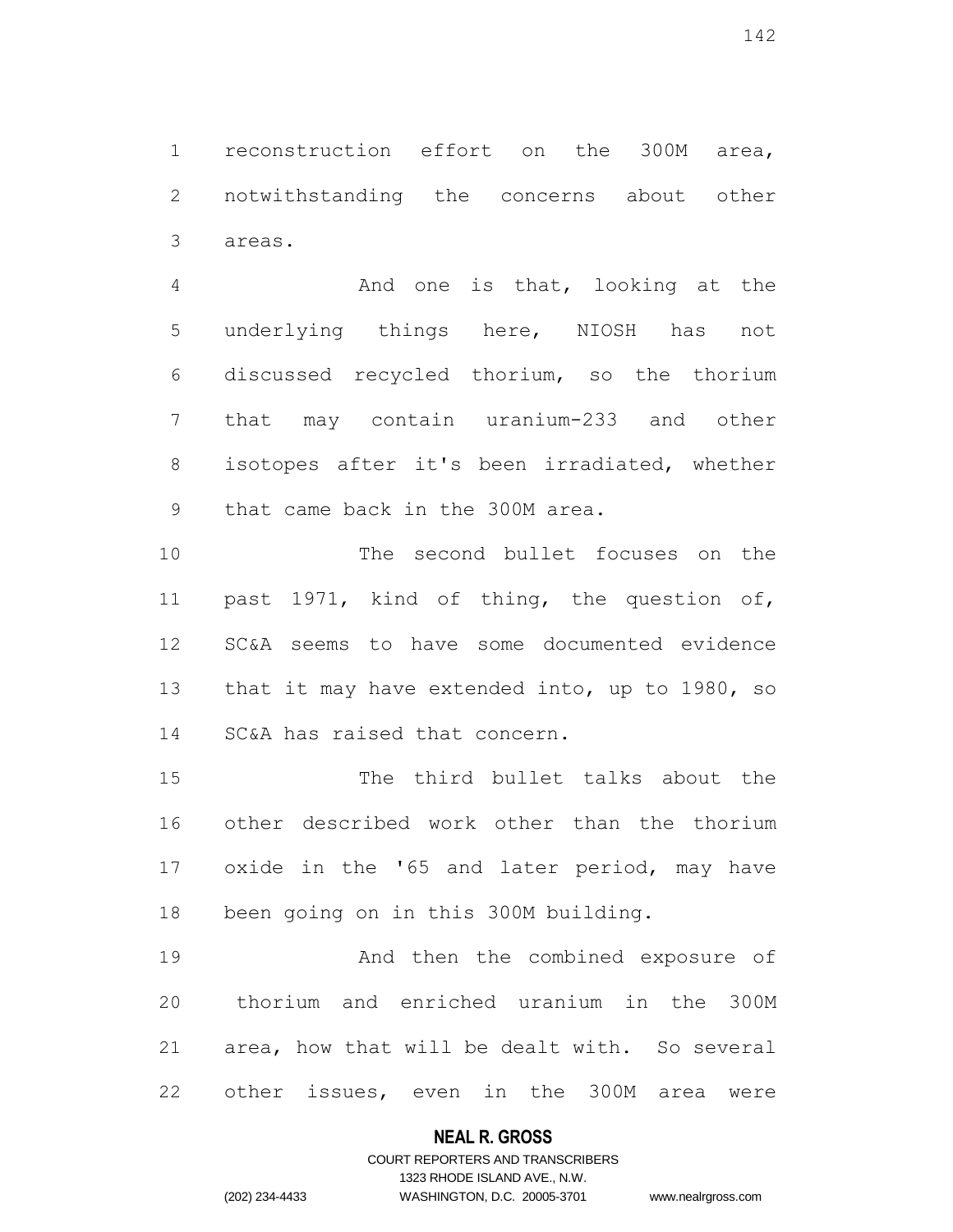raised by SC&A.

 Conclusions on the '65 to '71 and beyond time frame. You know, it goes back to these main themes, is that the question on the source terms. Were all source terms considered in the 300M area? Questioning of the adequacy of the air sampling data. The time coverage, but also the questions related to the actual using the count data and how converting that to airborne concentrations. And then the processing beyond

12 '71. And this is the last slide. It just 13 lists the, it lists the reports that have gone back and forth between SC&A and NIOSH, and I guess a memo to me.

 So that's all I had. I think Tim did a very good job and Tim's presentation actually went beyond where we were at the last Work Group meeting, so there was some new information put on the table by NIOSH. So that's just sort of an update of where the Work Group has been.

### **NEAL R. GROSS**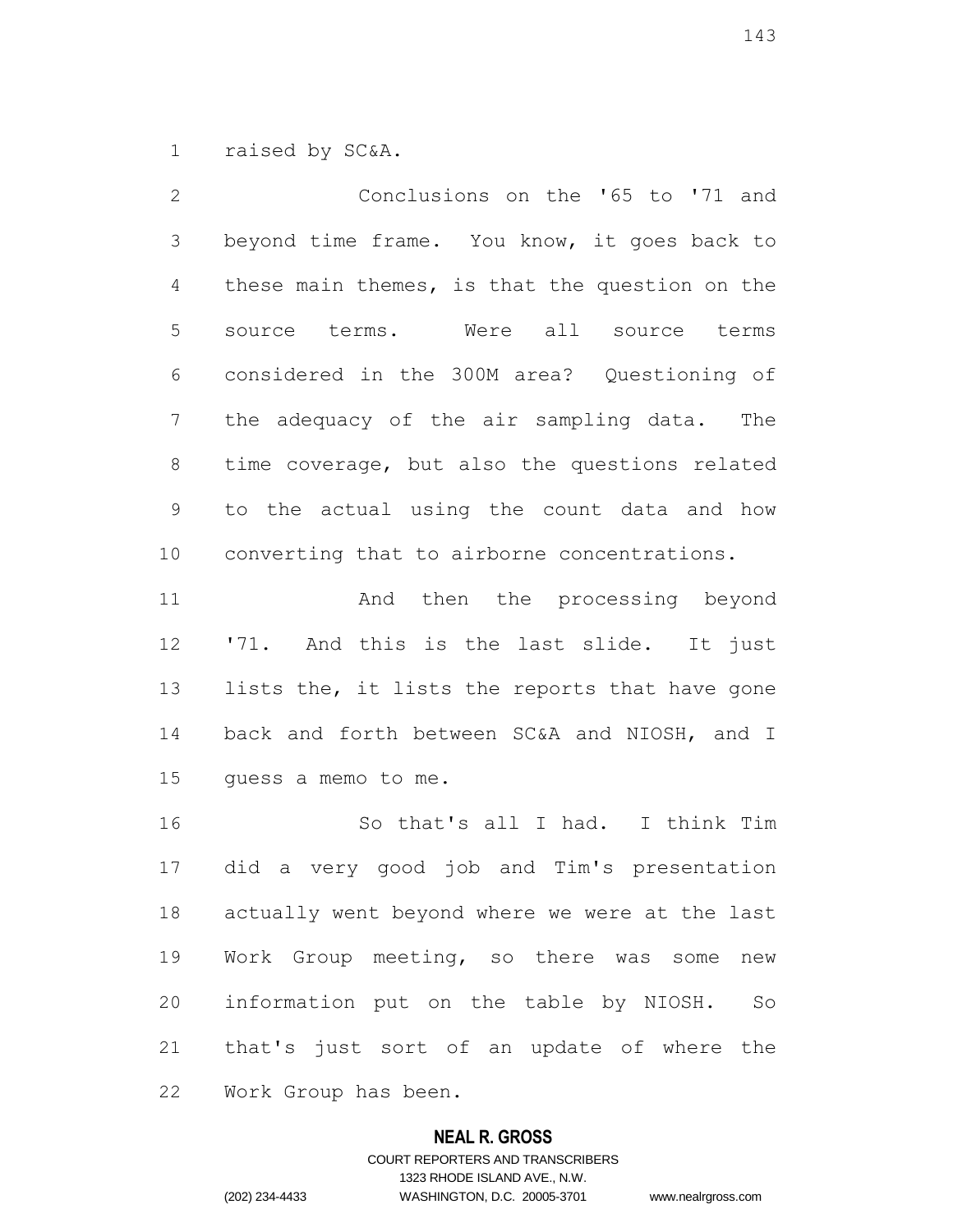I think it looks clear that we'll have to have another meeting before the August meeting and hopefully we can come to some decisions on thorium by the August meeting, and that's all I have. CHAIRMAN MELIUS: Thank you, Mark.

Any questions for Mark? Yes, Bill.

8 MEMBER FIELD: Mark, you have mentioned the one slide, there was questions with counting methods for the thoron. Was there any thoron measurements performed at all?

 MEMBER GRIFFON: Thoron measurements were very limited, but I'll, maybe I'll bring Arjun up to say how limited, or Tim could speak to it.

 DR. MAKHIJANI: Yes, there were some measurements where there were counts done 19 of the air samples repeatedly, so that thoron could be inferred from those counts because of the decay of the short-lived radionuclides.

And those samples were limited.

### **NEAL R. GROSS**

# COURT REPORTERS AND TRANSCRIBERS 1323 RHODE ISLAND AVE., N.W. (202) 234-4433 WASHINGTON, D.C. 20005-3701 www.nealrgross.com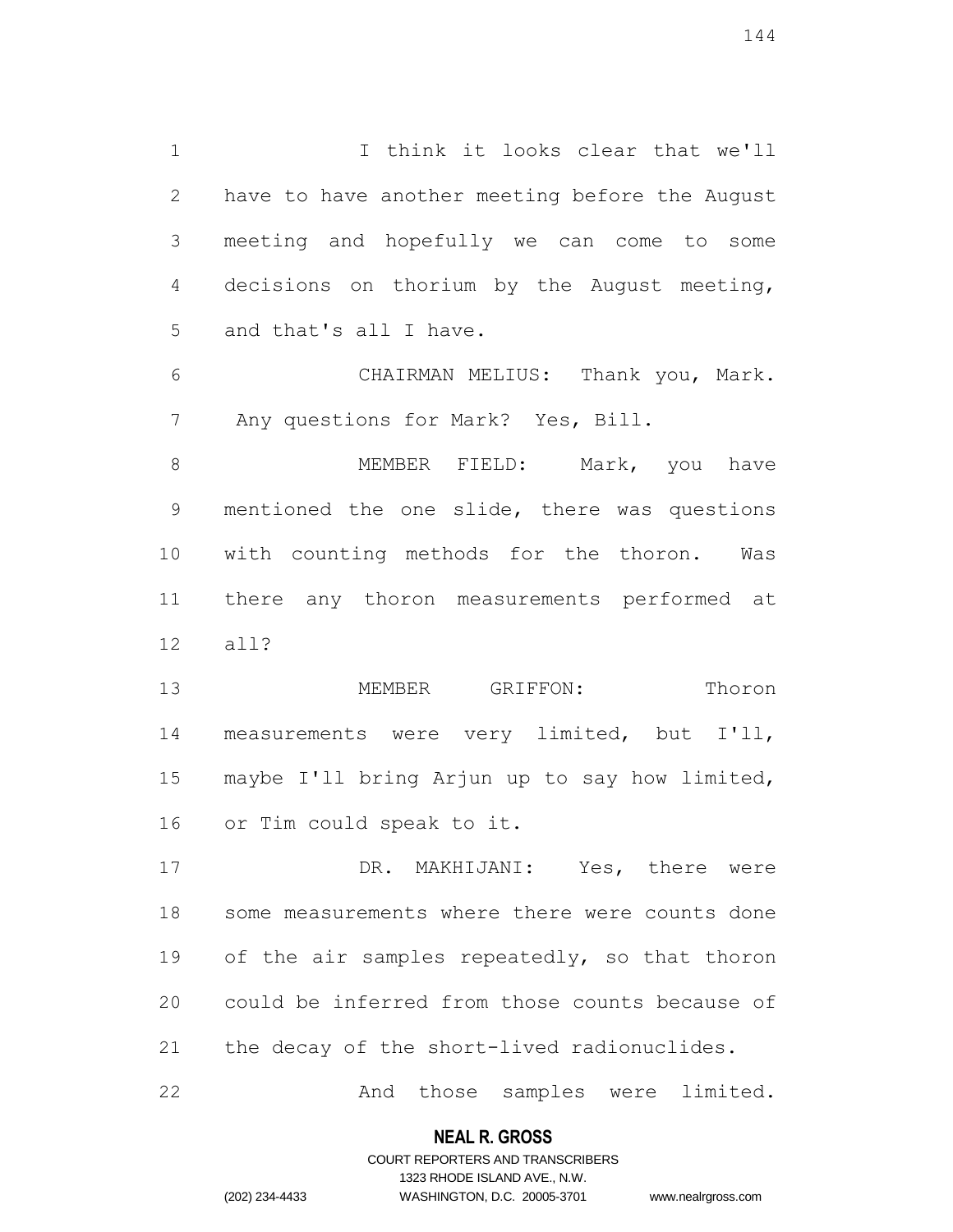There was some counting problems and there were very few samples.

 DR. TAULBEE: In that thorium area, there were times where we had the initial count, the 24-hour count and the 72- hour count.

 MEMBER GRIFFON: How many, you said limited, Arjun, but do you recall how many?

 DR. MAKHIJANI: I think I, in the earlier, '53 to '65 period, there were only eight samples, but three or four of them were actually beta-counted.

 So I think only four usable samples and almost all of them were in a limited period. I think three of the four 17 were on the same day, actually. And then 18 there was one on another day, '54 and '55. So the '53 to '65 period is essentially not covered. So we didn't think, at least in that earlier period, there was a basis to do thoron dose estimation.

## **NEAL R. GROSS**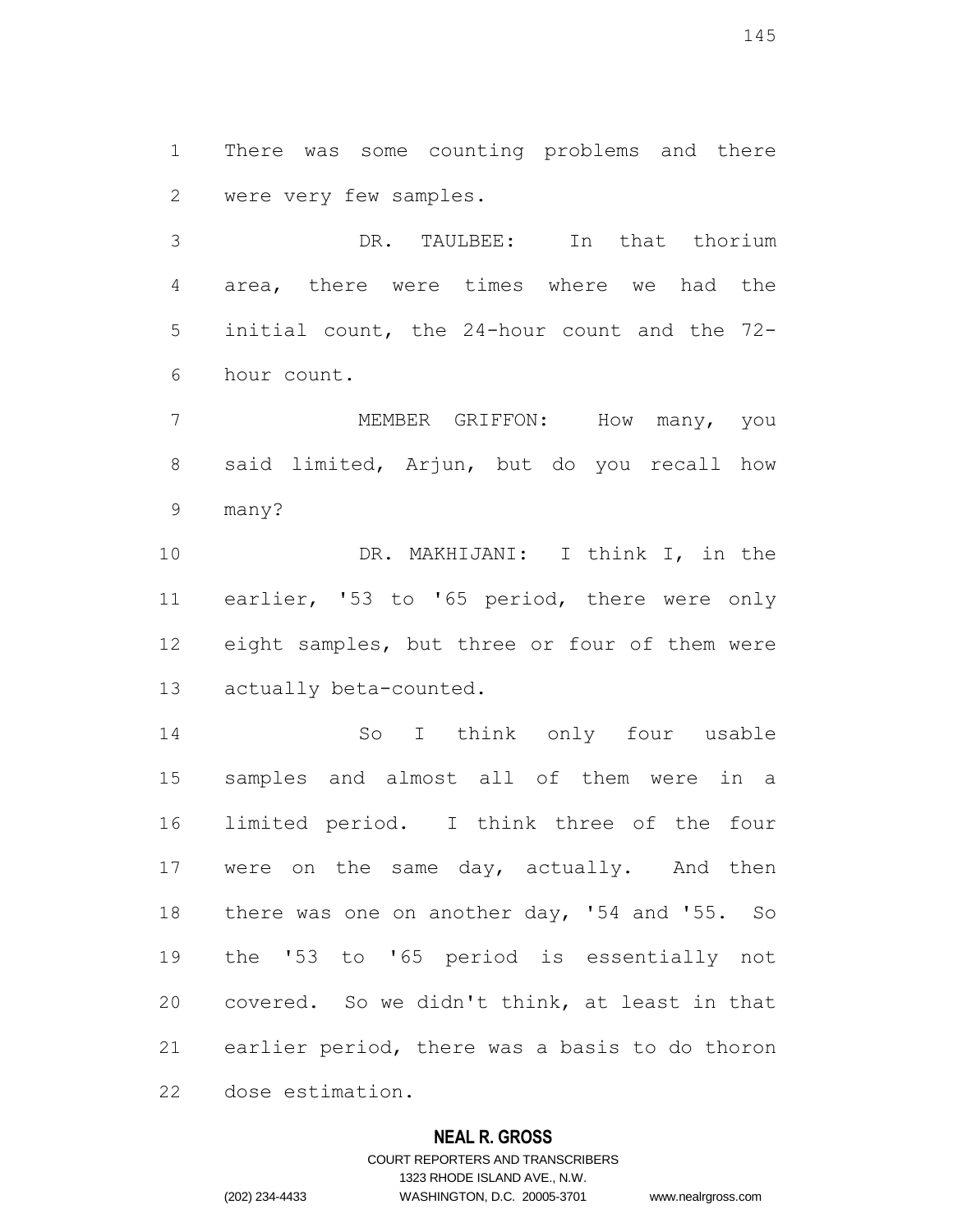1 In '65 to '71, I don't remember, if you give me a minute, I'll look at the report.

 CHAIRMAN MELIUS: Okay, anybody else have questions? Can we figure out the timetable for this? Does NIOSH have an idea when, or whether either assuming an addendum or an 83.14 is done, what the timing of that will be?

 Obviously, as Mark said, we'll need a Work Group meeting before August.

 MR. RUTHERFORD: Our full intention is to have something prepared for the Board and be ready for the Board to take action in August.

 CHAIRMAN MELIUS: No, what I'm asking --

 MR. RUTHERFORD: For the Work Group, okay. I think that it will depend on what Tim finds out in early June. We can give Mark an update as soon as Tim finds out what he finds out in early June, we can give an

## **NEAL R. GROSS**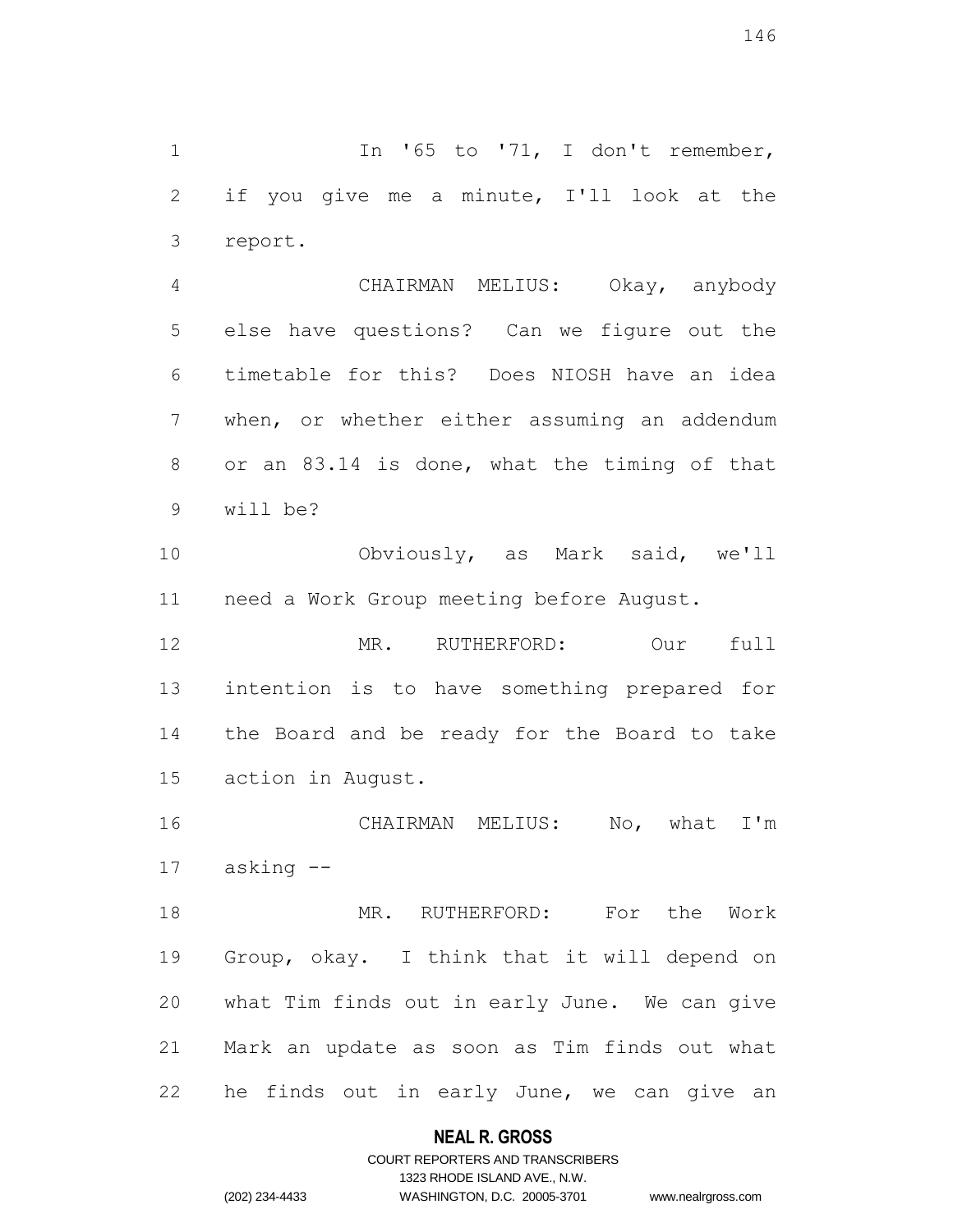update, as quickly after that, when the report will be ready.

 CHAIRMAN MELIUS: Okay, good. MEMBER GRIFFON: We could probably schedule our meeting near the next Board Meeting. I think it's pretty evident that you'll need as much time as possible.

 CHAIRMAN MELIUS: Then two sort of follow-ups on that. One is maybe this is planned already or maybe this is inappropriate, so tell me, but for this data capture that's coming up in early June, does it make any sense to have SC&A present for that or involved in that?

 Just, again, in terms of facilitating this process.

 DR. TAULBEE: It's obviously up to 18 the Board, as to whether you want that or not. If there's thorium information in that log book, we will capture the whole thing.

CHAIRMAN MELIUS: Okay.

DR. TAULBEE: So.

## **NEAL R. GROSS**

# COURT REPORTERS AND TRANSCRIBERS 1323 RHODE ISLAND AVE., N.W. (202) 234-4433 WASHINGTON, D.C. 20005-3701 www.nealrgross.com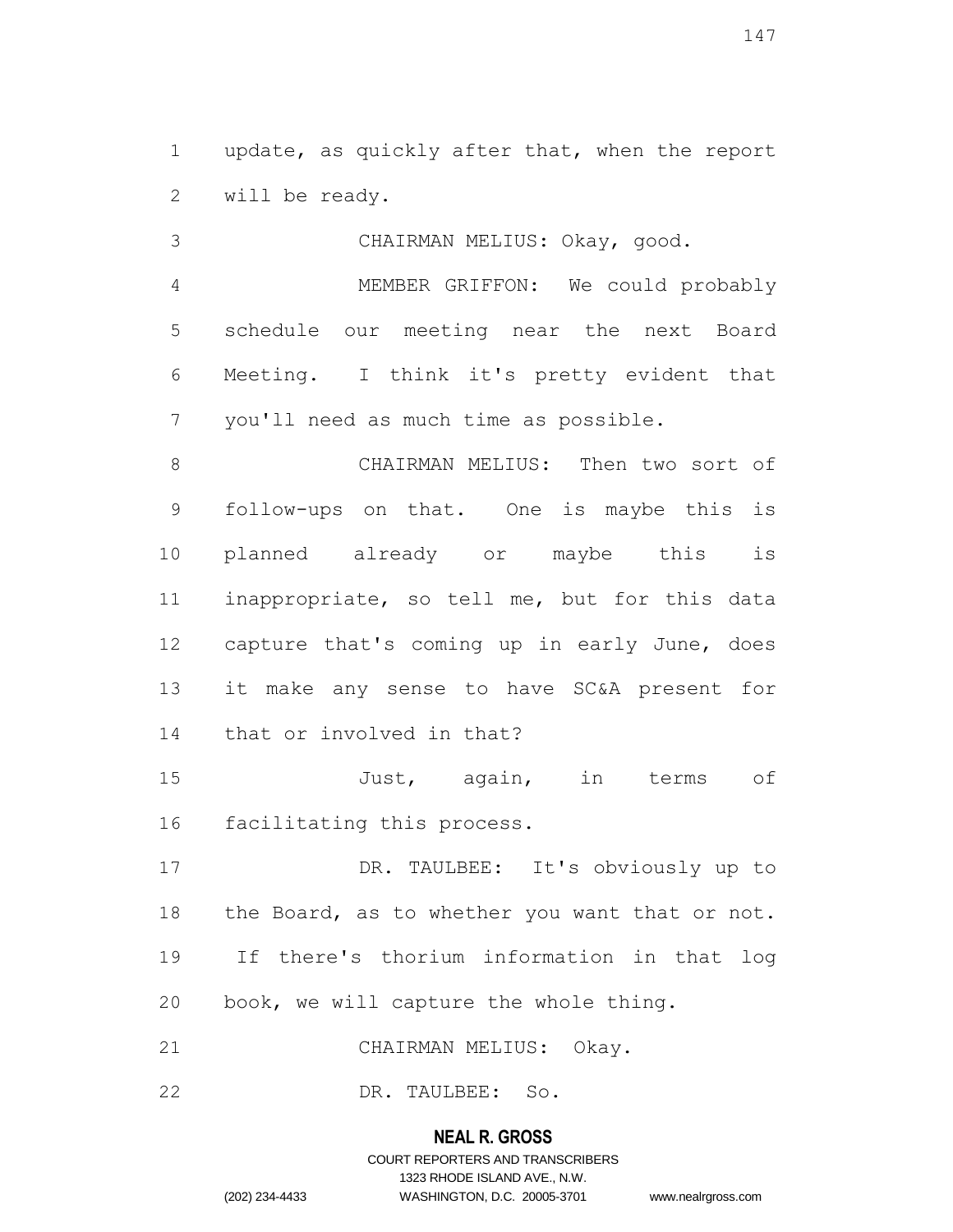CHAIRMAN MELIUS: Can someone with more knowledge on this weigh in? I just don't, I want to get it, if we're going to do it we've got to decide now, that's all. If it's not worth doing, I'm not pushing it unnecessarily, that's all. DR. MAKHIJANI: Dr. Melius, I don't know if this classified or non- classified, the classified visit. DR. TAULBEE: It's not in the classified vault, but Savannah River does 12 require, in order to get access onto site, you have to have a Q clearance. DR. MAKHIJANI: No, we would send a pre-cleared person, but the reason for my question was, if there is some classified documents or some review issues, it would be 18 better if somebody from SC&A were there, so we could have some idea at least for, among the people who have clearance, what is going on.

 If the documents can be immediately posted, there would be no need.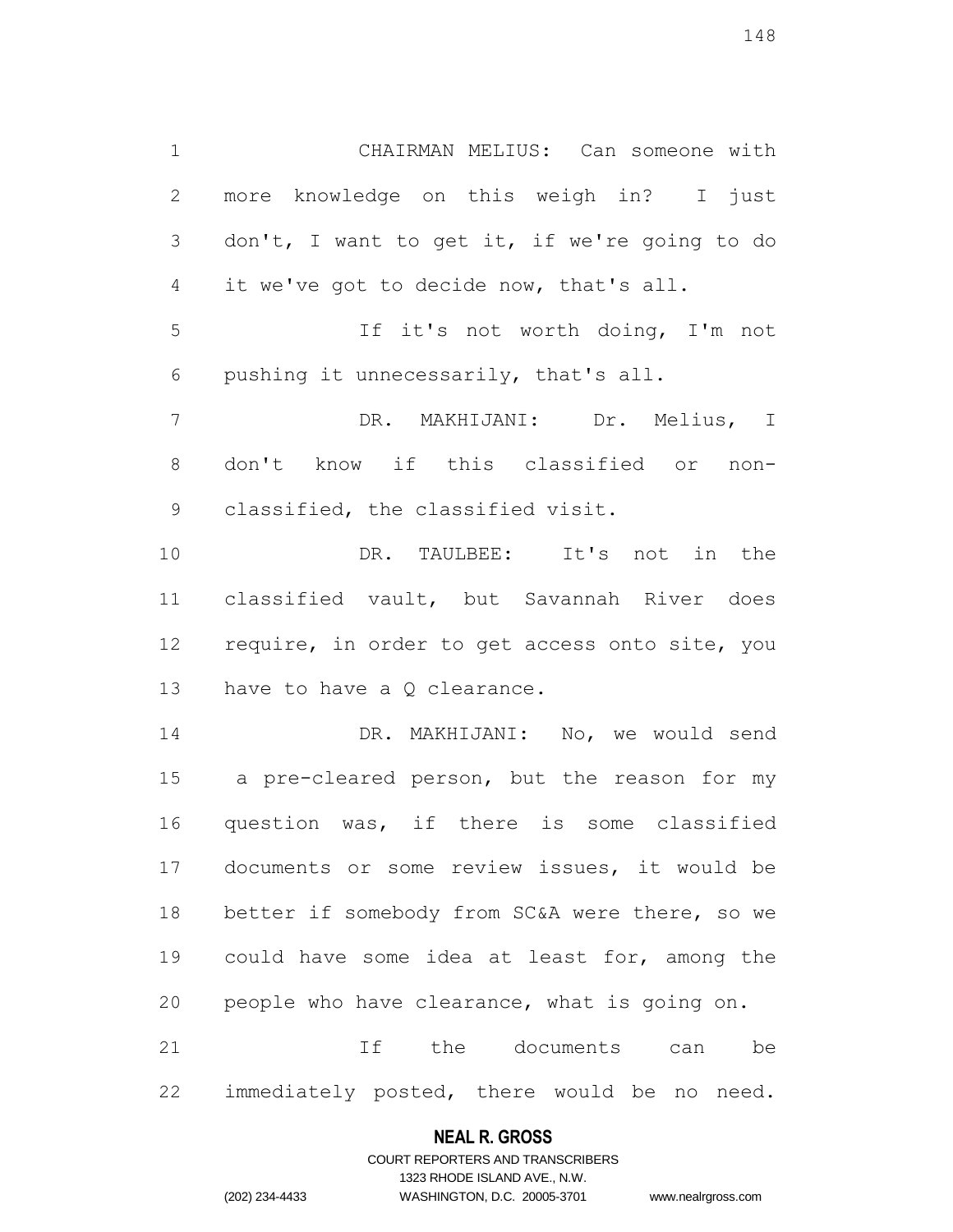Otherwise, I think, since the time frame is very short, if it's unclassified and we can make our notes, then we would have a basis for discussion, rather than waiting.

 So I don't know what the time frame would be for posting the documents. If 7 they were immediately posted --

 MEMBER GRIFFON: If it's not an issue with NIOSH, I just assumed we should have SC&A represented. Then they are up to 11 speed and they can, you know, we can get a full briefing for the Work Group.

 But if it's not an issue with NIOSH, I think we should just plan for that.

 MR. HINNEFELD: No, we're certainly amenable to that and let's facilitate this as much as we can.

 CHAIRMAN MELIUS: And then my follow-up issue, sort of related to timing and so forth, is, I think we also want to authorize SC&A to review the, whatever, if NIOSH produces a report, when they produce the

## **NEAL R. GROSS**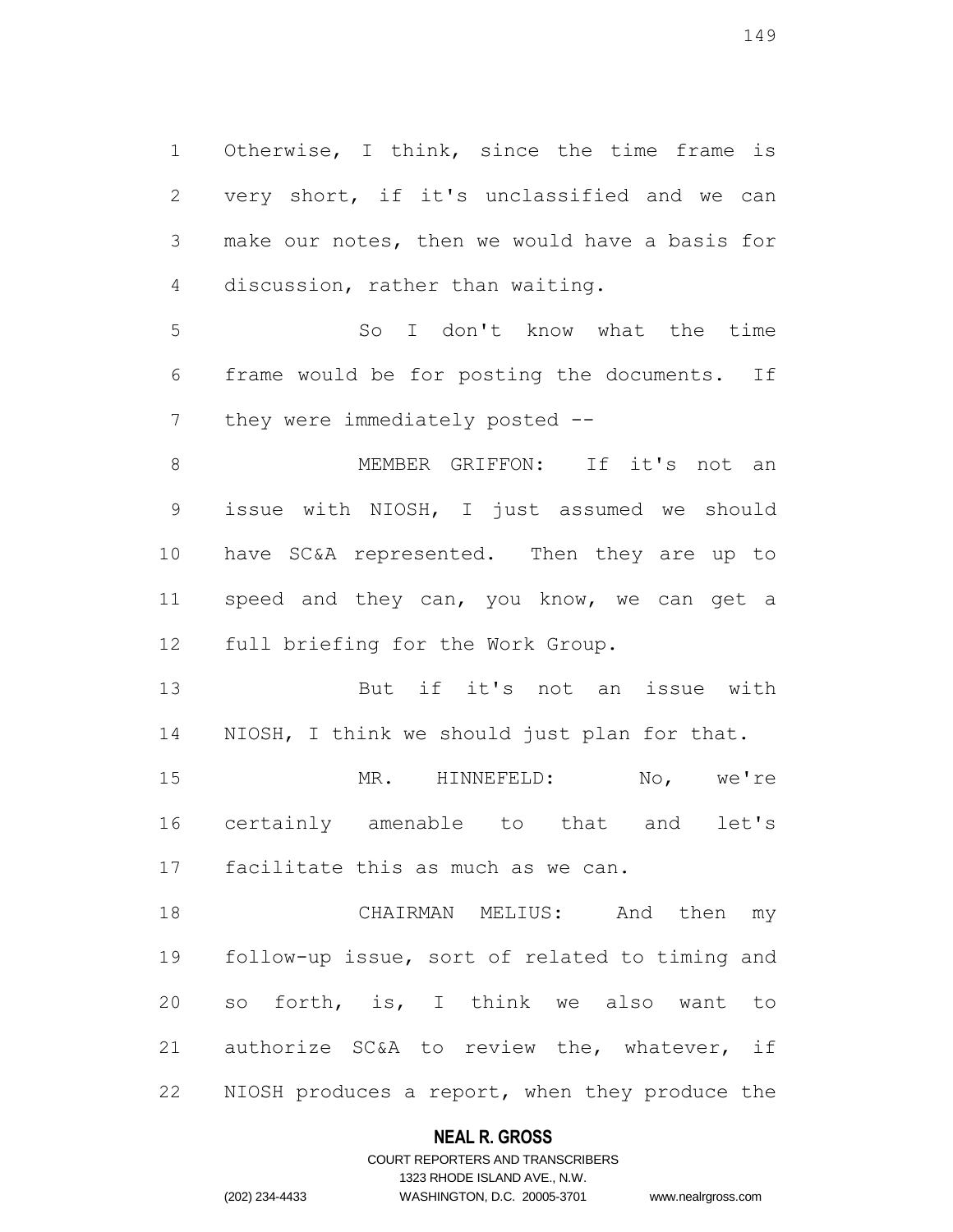report, so it's ready for the Work Group and for the Board Meeting.

 At least, you know, again it's going to depend on timing, but at least some review of that, and if there are issues that need to be raised. Does that make sense, Mark?

 MEMBER GRIFFON: Yes, I think in terms of actions, that makes a lot of sense that we'll, instead of waiting for the Work Group to test them, to review the product that comes to us in early August.

 We should say that now, that we would like you to review that product.

 DR. MAKHIJANI: One last thing, Dr. Melius.

17 CHAIRMAN MELIUS: Sure.

 DR. MAKHIJANI: We'd just appreciate a coordination of the dates because we've got limited Q-cleared people and just make sure that we can send someone.

CHAIRMAN MELIUS: Okay, probably

#### **NEAL R. GROSS**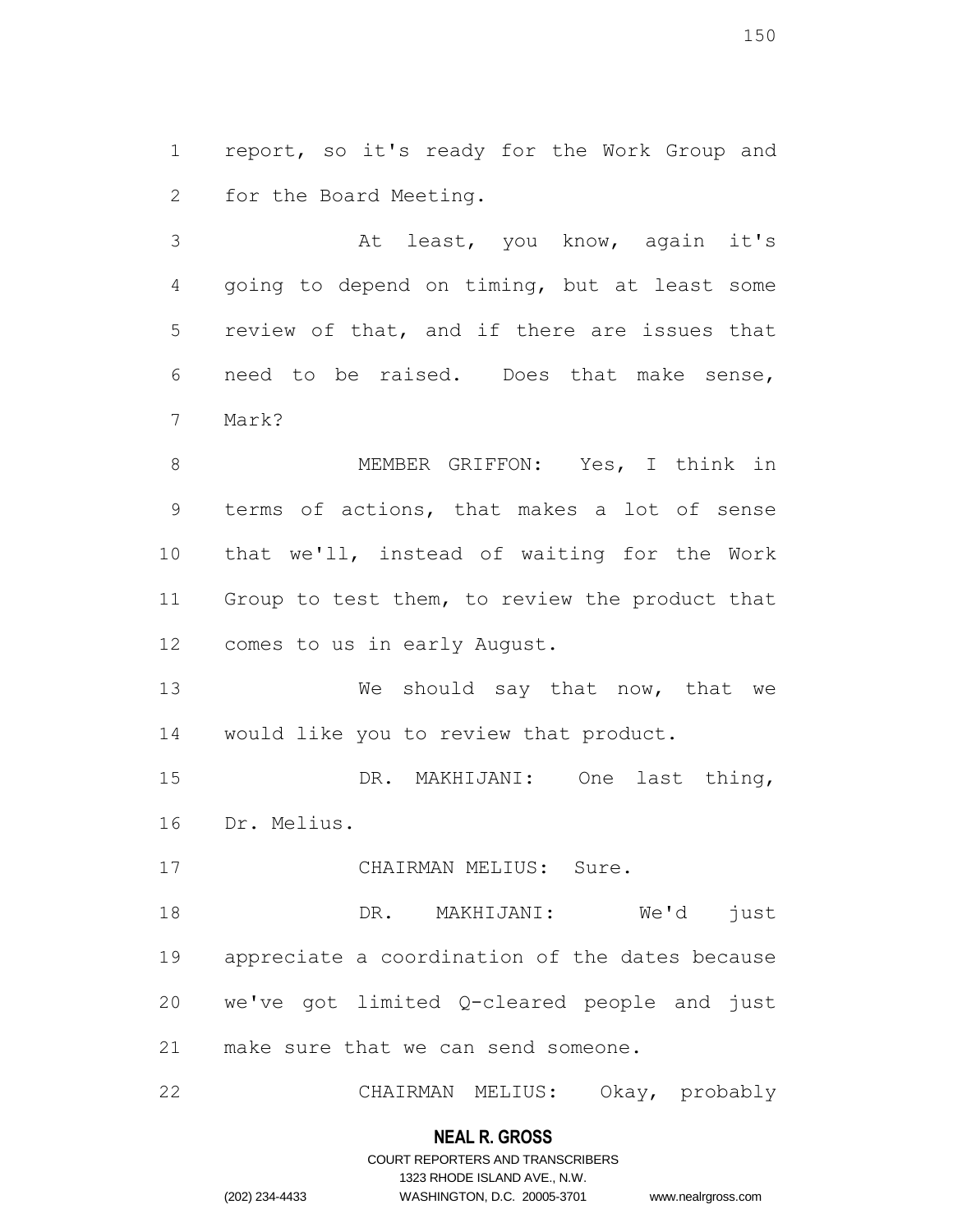you can work out with -- yes. So, Mark, do you want to, then, make a motion to authorize SC&A to do the review? MEMBER GRIFFON: Does that require a motion? CHAIRMAN MELIUS: Well, either the Work Group or the Board has to do it, correct? 8 MR. KATZ: Well, this really 9 underway already and then Work Group -- CHAIRMAN MELIUS: Okay, okay, fine then. I'm just trying to -- 12 MEMBER GRIFFON: It's just ongoing work. CHAIRMAN MELIUS: Yes, I just want to make sure we get it. Don't come back in in August and say, why didn't we do this and so forth. Any other comments or questions or things we need. I'd like to thank both Tim and Mark. I know that some of us are reviewing and reacting on the fly to information, but I think this is helpful in

# **NEAL R. GROSS**

COURT REPORTERS AND TRANSCRIBERS 1323 RHODE ISLAND AVE., N.W. (202) 234-4433 WASHINGTON, D.C. 20005-3701 www.nealrgross.com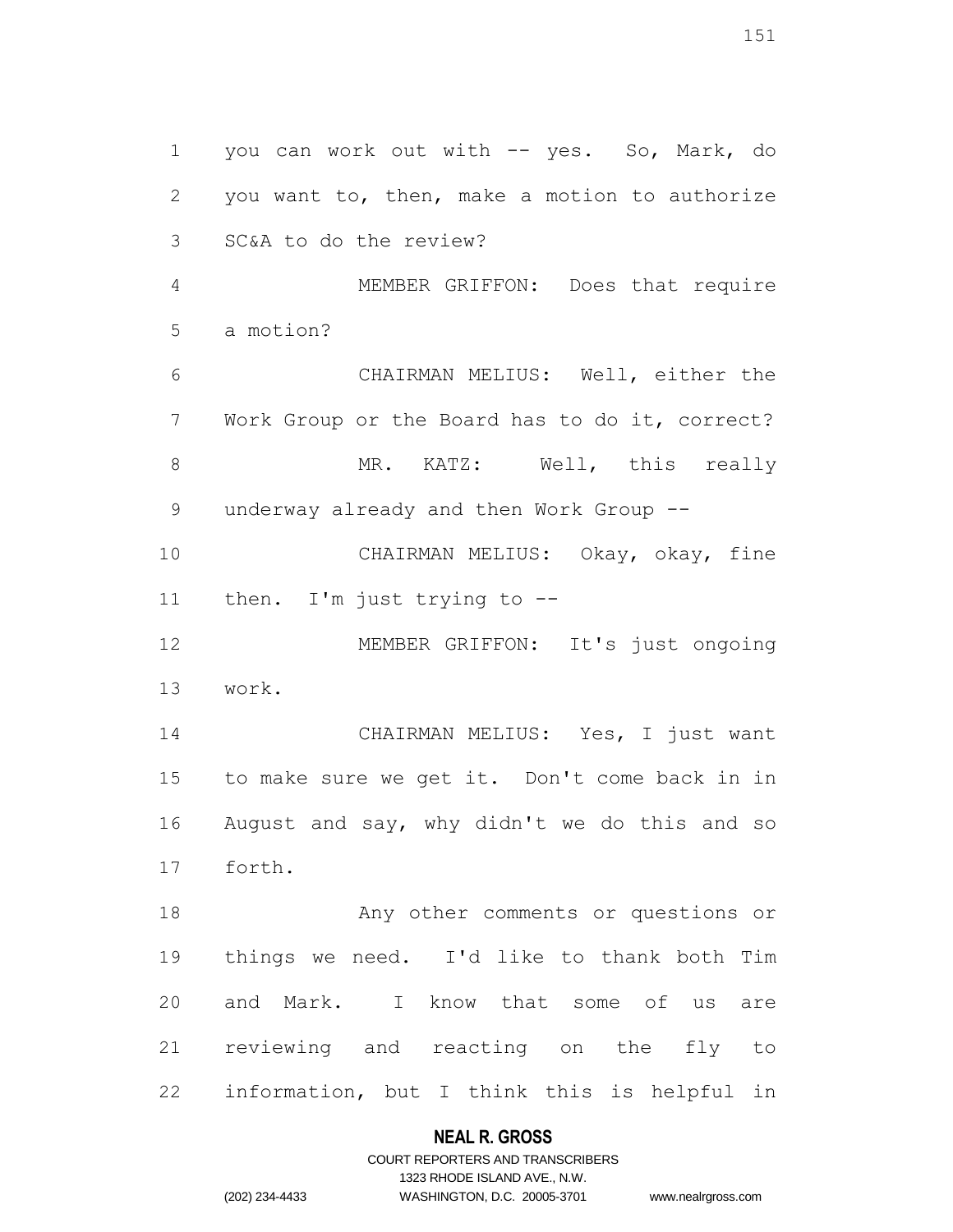terms of trying to expedite this going forward.

 I know it's a big site and it's very complicated and it's hard to get a handle on it. And I think, hopefully this is a good way forward on this and we'll be able to certainly make significant progress by August. 8 MEMBER ZIEMER: Dr. Melius? CHAIRMAN MELIUS: Yes, Paul, I'm sorry. MEMBER ZIEMER: Paul Ziemer here. I wasn't able to locate a copy of Mark Griffon's slides. Were those distributed or can I get a copy? CHAIRMAN MELIUS: We will all get a copy. They were not distributed. MEMBER GRIFFON: Those were drafted in the Boston Express bus this morning. CHAIRMAN MELIUS: And then slightly modified in the, when our break, in order to react to, at least initially react to

## **NEAL R. GROSS**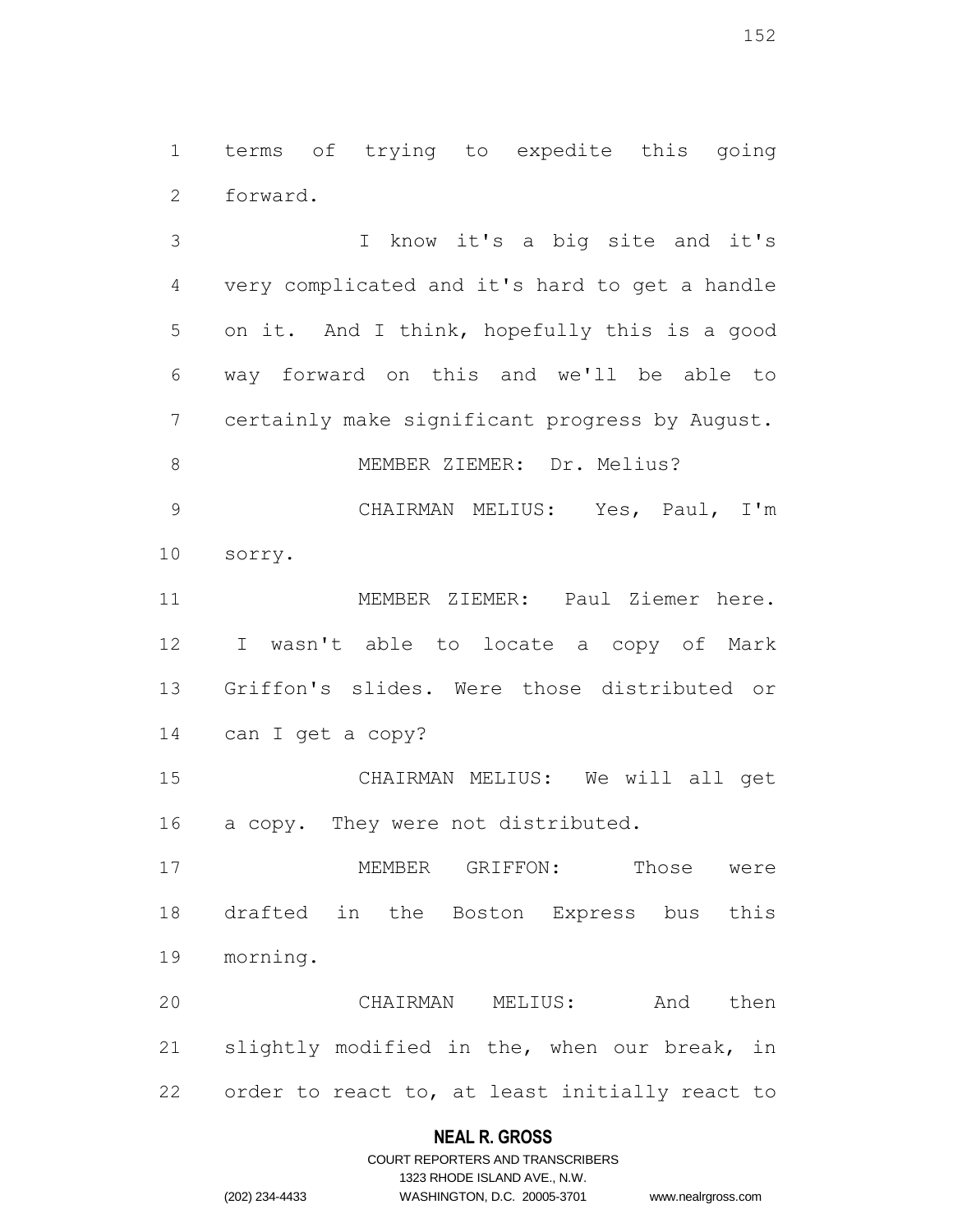Tim's presentation.

 When I say this is like you're on the fly, it was, and we appreciate everybody's effort. It was not, kind of like a well planned effort on this one. But I think it was very helpful and we will get those distributed to everybody. And certainly things like, I don't know if it's a technical call or how we work this, but trying to resolve this, the issues on different areas where thorium was used and the building nomenclature sort of issues, whatever you call it. Or, you know, getting 14 those, I think we can get that done soon, I think that would be helpful also, if only not to confuse us Board Members who are not as involved in this effort.

 MEMBER GRIFFON: Right, I guess that is a part that I would urge NIOSH and, Arjun, I guess you're the point of contact on that.

CHAIRMAN MELIUS: Yes, he does.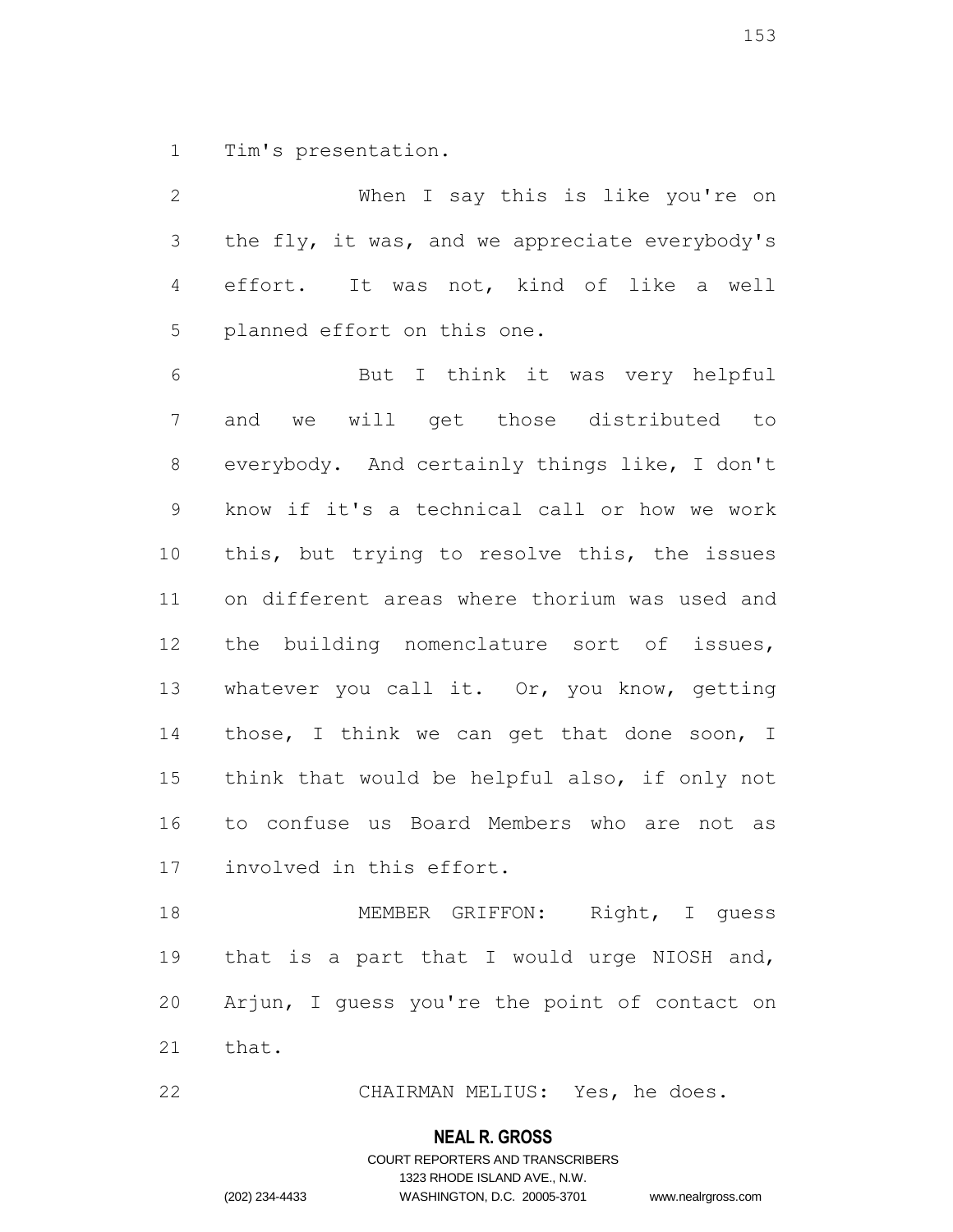MEMBER GRIFFON: Because there, at least to me, it seemed to be like some areas that I mentioned in my slides that SC&A had pointed out as potential thorium-exposure issues were not captured in NIOSH's, so, yes, go ahead, Arjun.

 DR. MAKHIJANI: Yes, thank you, Mark. We, I also noted the same thing. And I just wanted to put a caveat that what we did was just to illustrate that there were many areas where thorium work happened.

12 We, I stated in our report, we made no attempt to make a comprehensive catalog or time frame or buildings, but there were many examples that came up on a simple thorium word search. And we gave some examples, many examples, actually.

 So we haven't done a comprehensive thing. But I did note that like the 643 G area and the burial grounds and so on, were not covered in the NIOSH presentation.

MEMBER GRIFFON: I guess I would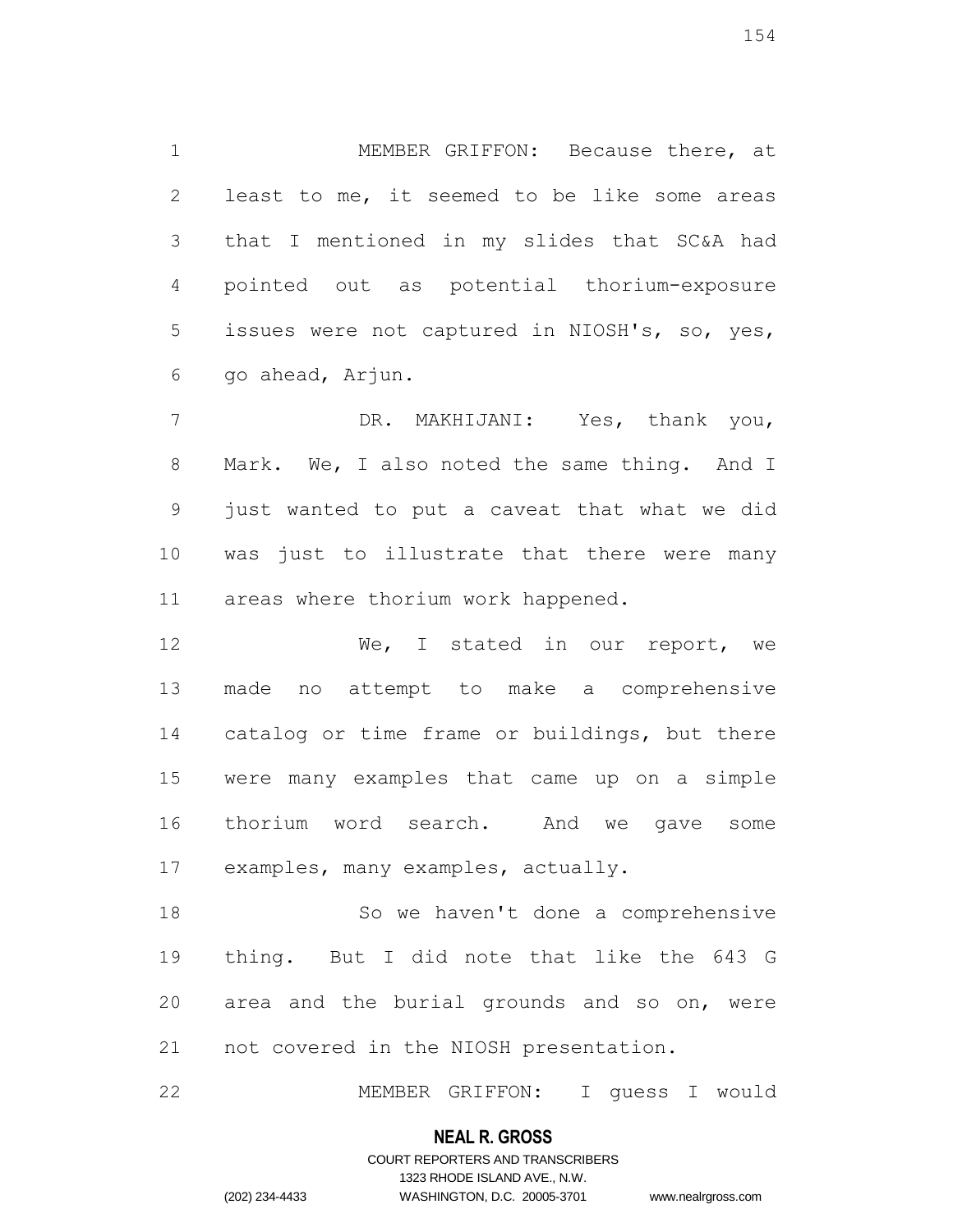hope that, in whatever form NIOSH presents, whether it's 83.14 or a revised approach, that they do a comprehensive -- if those other areas are insignificant quantities or things like that, as long as you can account for it. And, as Arjun said, there may be others that are not included in SC&A. They pointed those out as examples. CHAIRMAN MELIUS: Well, I think to

 the extent it's feasible for NIOSH to do that between now, and I'm not sure. It seems like a fairly complicated site.

 MEMBER GRIFFON: But at least to address the ones that are on the table.

 CHAIRMAN MELIUS: On the table, yes, yes. And, no, and that's something that certainly needs to be dealt with in the future, going forward on this. Good.

 Okay, again, thank everybody. We will take our break now and we will be back here at 1:30. Ted, do you have any

announcements to make?

# **NEAL R. GROSS**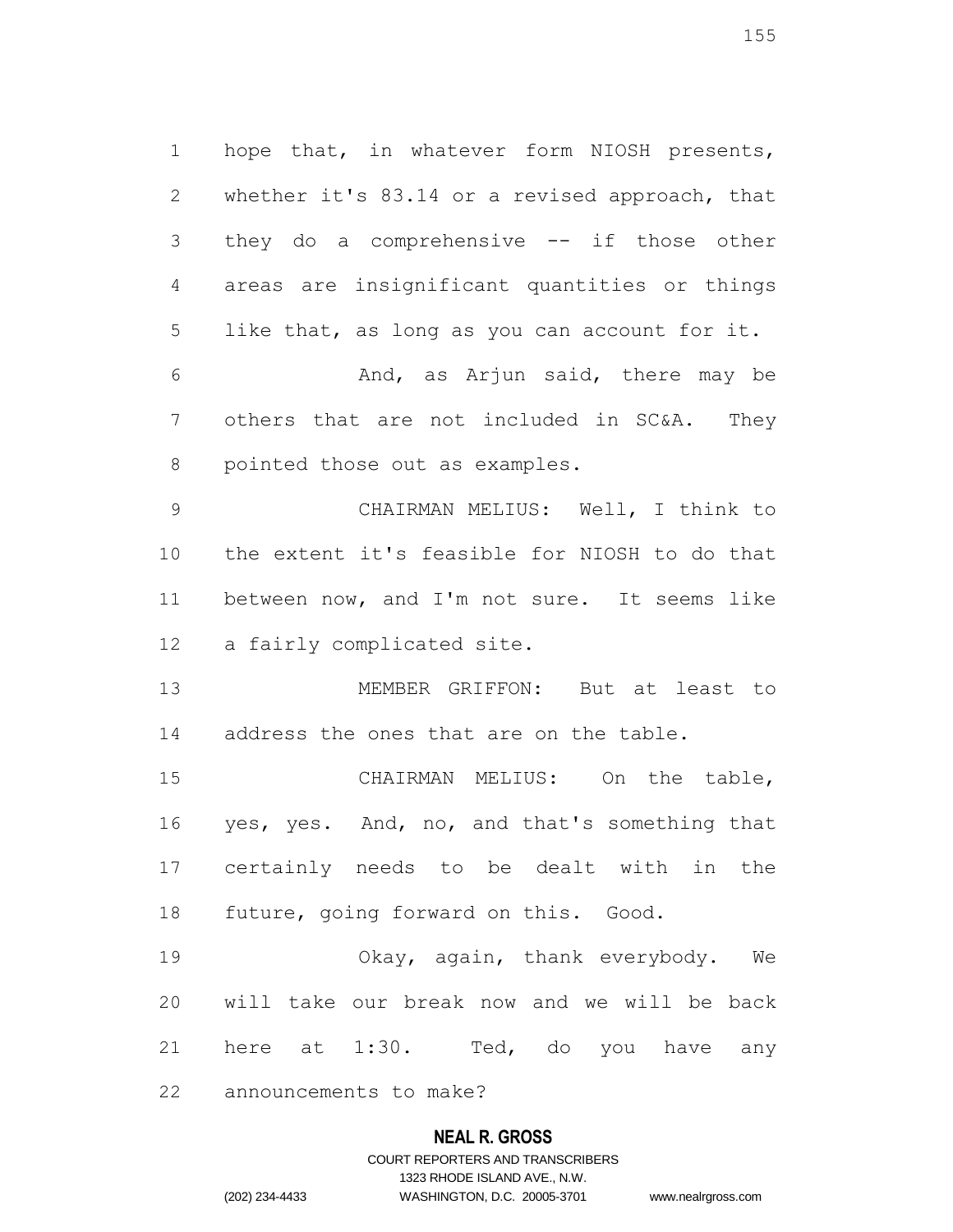1 MR. KATZ: No, no announcements. But at 1:30, we'll have Hanford.

 CHAIRMAN MELIUS: And we Hanford and so we need to start, since we'll have petitioners online, we would like to start directly at 1:30, so be on time if we can, plenty of time.

8 I should make the announcement, the hotel told us yesterday they had a soup and sandwich special. I'm assuming it's there today.

 (Whereupon, the above-entitled matter went off 13 the record at 12:03 p.m. 14 and resumed at 1:35 p.m.) A-F-T-E-R-N-O-O-N S-E-S-S-I-O-N 1:35 p.m. CHAIRMAN MELIUS: Okay, if

everyone gets seated. We've got our music

# **NEAL R. GROSS**

www.nealrgross.com

|                | COURT REPORTERS AND TRANSCRIBERS |
|----------------|----------------------------------|
|                | 1323 RHODE ISLAND AVE., N.W.     |
| (202) 234-4433 | WASHINGTON, D.C. 20005-3701      |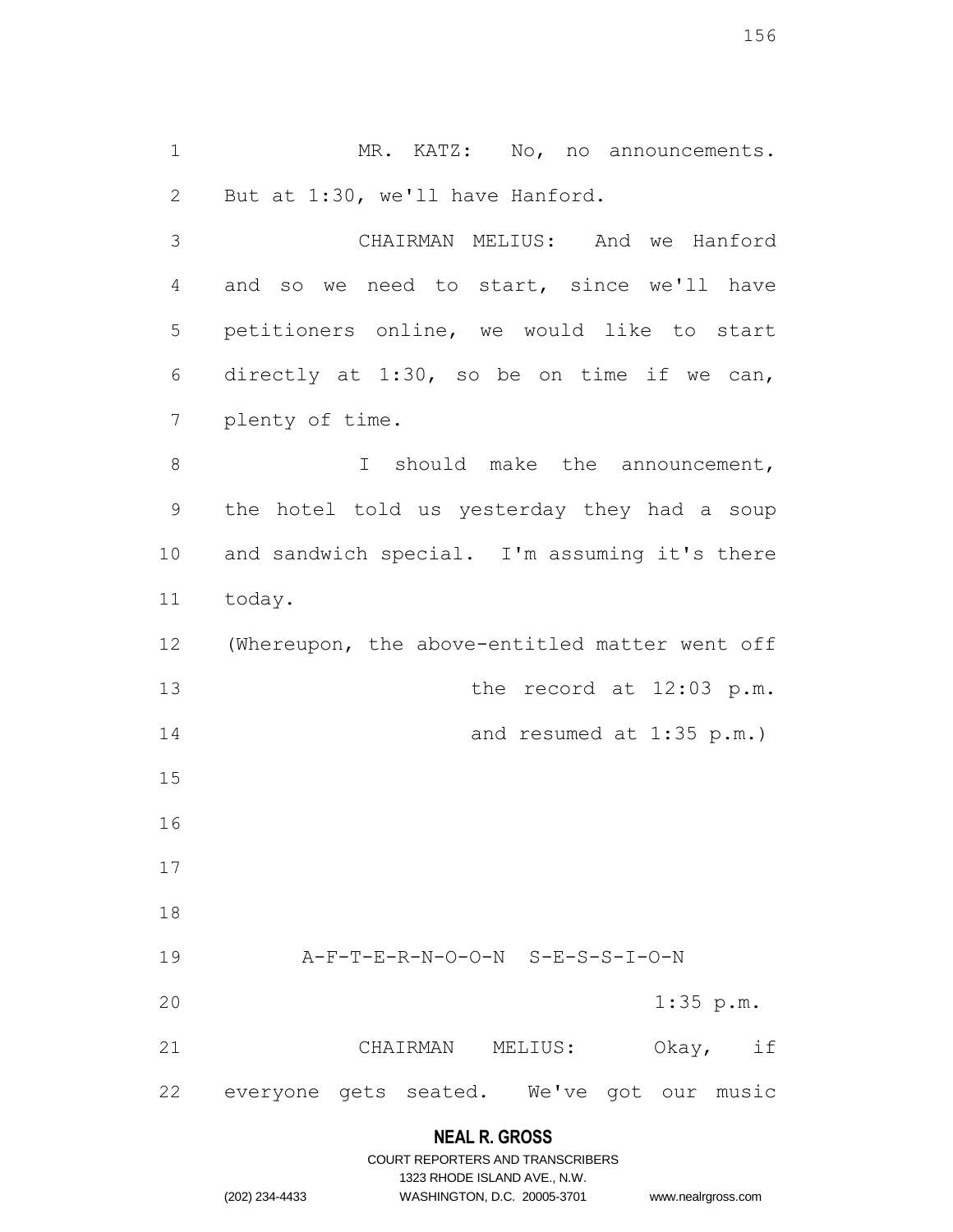off, our people on. We've got Dr. Lemen in the middle here.

 Finally, did someone take his chair? If the Members of the Board could take their chair -- the esteemed Members of the Board.

 MR. KATZ: I think I heard Dr. Ziemer on the phone, is that correct?

 MEMBER ZIEMER: I am here. I'm not able to be esteemed and take a chair there, but I will be on the line.

 CHAIRMAN MELIUS: Dr. Ziemer, you 13 are esteemed, even from a distance.

14 MEMBER CLAWSON: Well, what does that say about me, then?

(Laughter.)

17 MR. KATZ: So we have Mr. Clawson, too, the esteemed Mr. Clawson, that's nice.

 MEMBER CLAWSON: Oh, there we go, yes.

MR. KATZ: Do we have any other

Board Members on the line?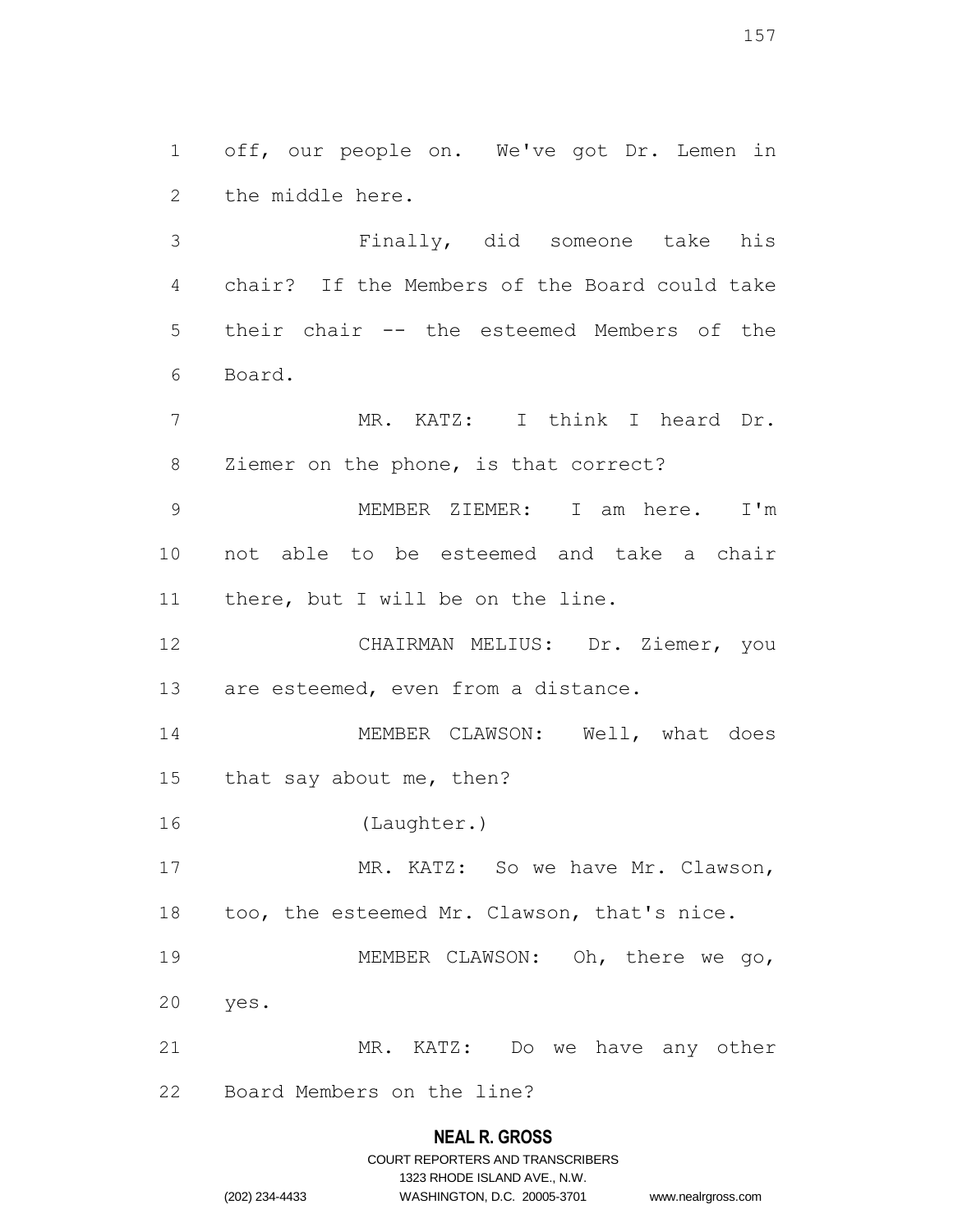(No response.)

MR. KATZ: Okay, very good.

 CHAIRMAN MELIUS: Okay, Ted will now remind you --

 MR. KATZ: Let me remind, yes, please, everyone on the phone line, mute your phone. And if you don't have a mute button, press \* and then 6 and that will mute your phone, thank you.

 CHAIRMAN MELIUS: Okay. This afternoon we will start with a presentation on the new Hanford SEC petition on the plutonium finishing plant and Sam Glover is going to present.

 And I believe we then may hear from the petitioners a little bit later. Usually our procedure, so the petitioners know, is we hear from NIOSH, the Board Members ask about the NIOSH presentation. Then we'll give an opportunity for the petitioners to speak, if they wish.

22 MR. KATZ: Just for the record,

#### **NEAL R. GROSS**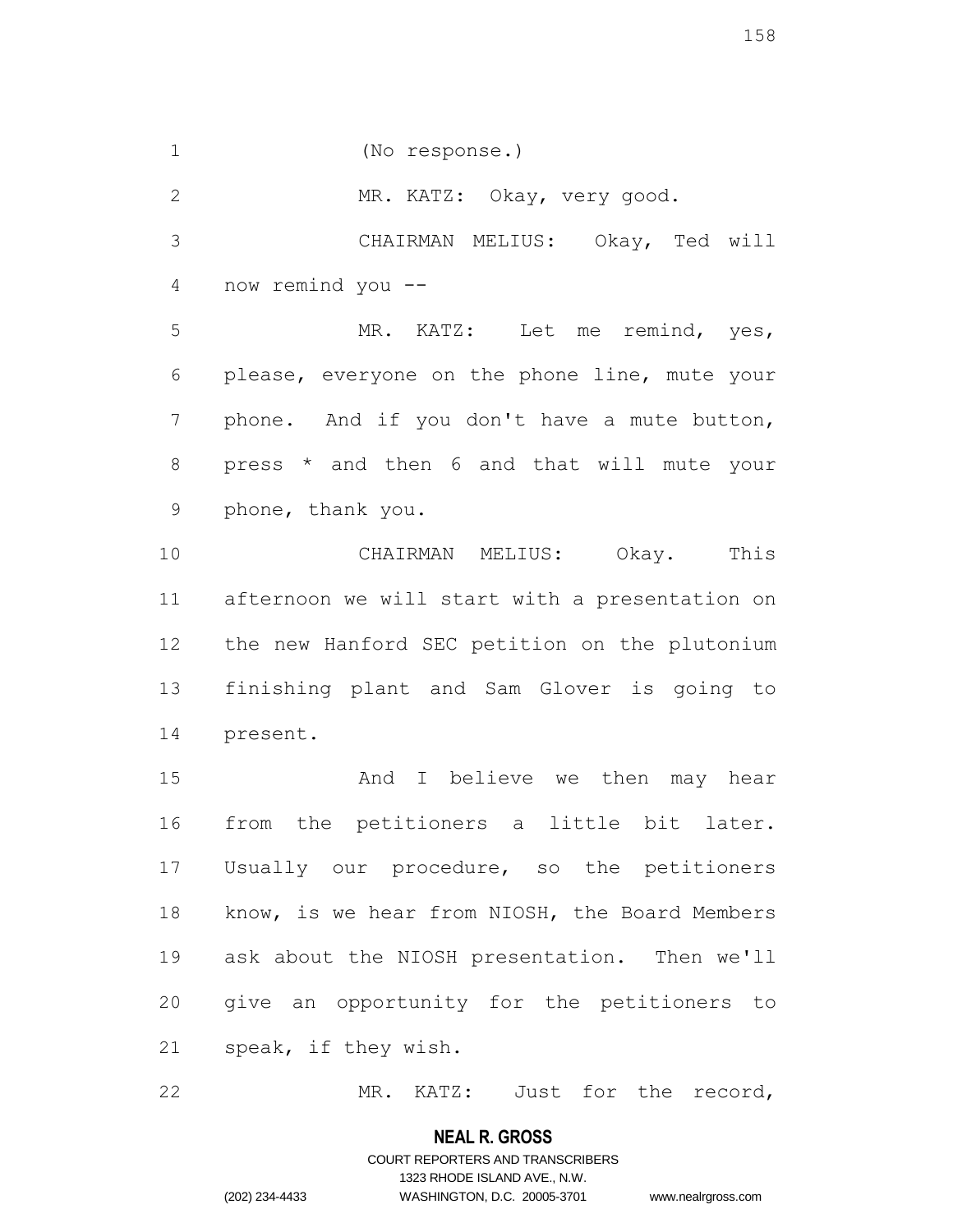Ms. Beach and Ms. Munn have both recused themselves from this session.

 DR. GLOVER: Dr. Melius, Members of the Board, I'm going to change gears from Sandia to Hanford. And so we're talking about a special, a new Special Exposure Cohort Petition Evaluation Report and this was received November 10th, 2009.

 The petitioner proposed a Class very late in the time frame and very specific. And that's something we'll talk about. But their proposed Class was: all personnel who were internally monitored by urine or fecal measurements, who worked at the plutonium finishing plant in the 200 area at the Hanford site, from January 1, 1987, through December 31, 1989.

 So on May 3rd, 2010, the petition qualified for evaluation. And it qualified under the basis that radiation monitoring records for members of a Class -- proposed Class had been lost, falsified or destroyed.

## **NEAL R. GROSS**

# COURT REPORTERS AND TRANSCRIBERS 1323 RHODE ISLAND AVE., N.W. (202) 234-4433 WASHINGTON, D.C. 20005-3701 www.nealrgross.com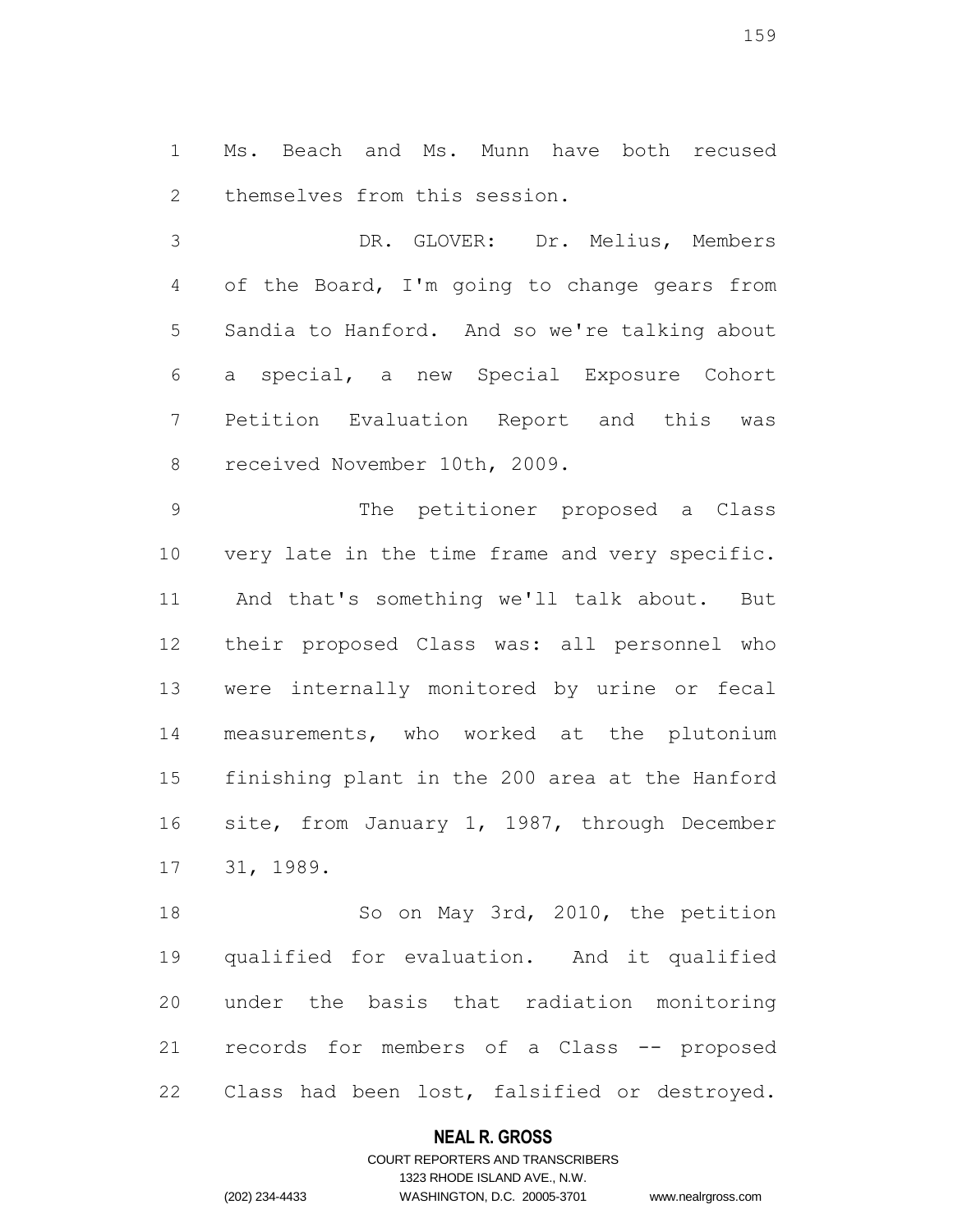That was the proposal.

 So, we'll go into that a little bit more, but let me -- the backdrop, you guys are pretty well versed, and we've talked about Hanford quite a bit. There are three current SEC Classes that have been enacted for Hanford. 8 There was a Class enacted from October 1, 1943, through August 31st, 1946, for selected areas within Hanford. 11 And that was SEC-57-1. Then a second Class from September 1, 1946, through December 31, 1968. Again, for selected areas within Hanford, was 57-2. After we looked at those Classes and how they were being -- the inability to properly implement them, a third Class, a subsuming Class was added more recently as SEC-152, from October 1, 1943, through June 30, 1972, for all areas of Hanford. SEC-57 actually was a compilation 22 of several SEC petitions. Actually,

#### **NEAL R. GROSS**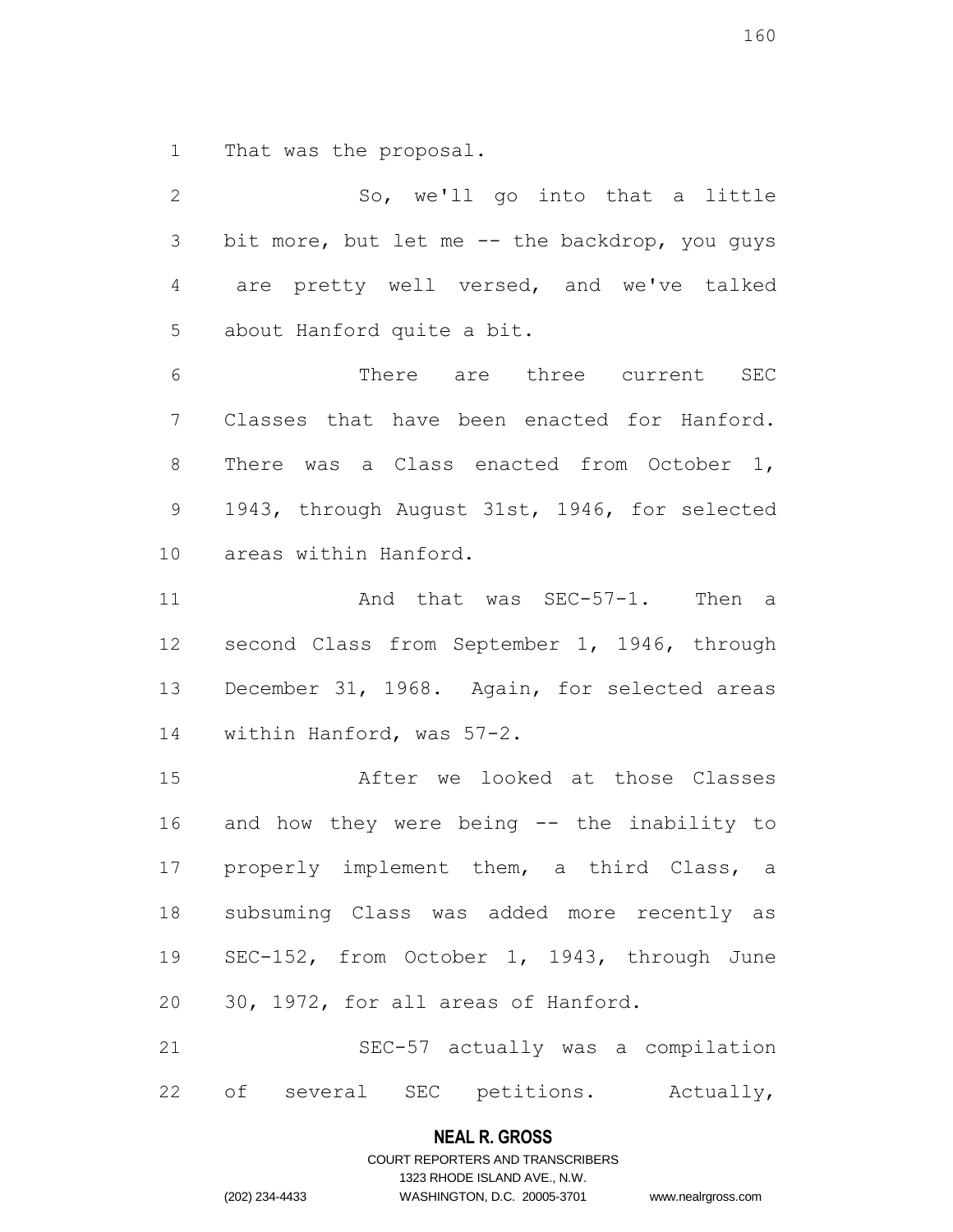originally requested from '43, to I believe the early 1990s or around 1990.

 So, it actually is an ongoing still with the Board, we're continuing to review those later years.

 So we again continued to review post-1972. The time frame associated with SEC-155 was encompassed by 57, however, this SEC-155 was so specific and so focused on the data falsification, which really wasn't brought up in this separate SEC petition, that it was deemed appropriate for a separate review.

 The petitioner's specific evidence of accusations by the US EPA of purposeful wrongdoing by US Testing resulted in NIOSH determining that issues regarding quality of bioassay data required further investigation as a separate issue from the continuing Board Evaluation.

 The intent of NIOSH's separate Evaluation in this report for SEC-155 is to

## **NEAL R. GROSS**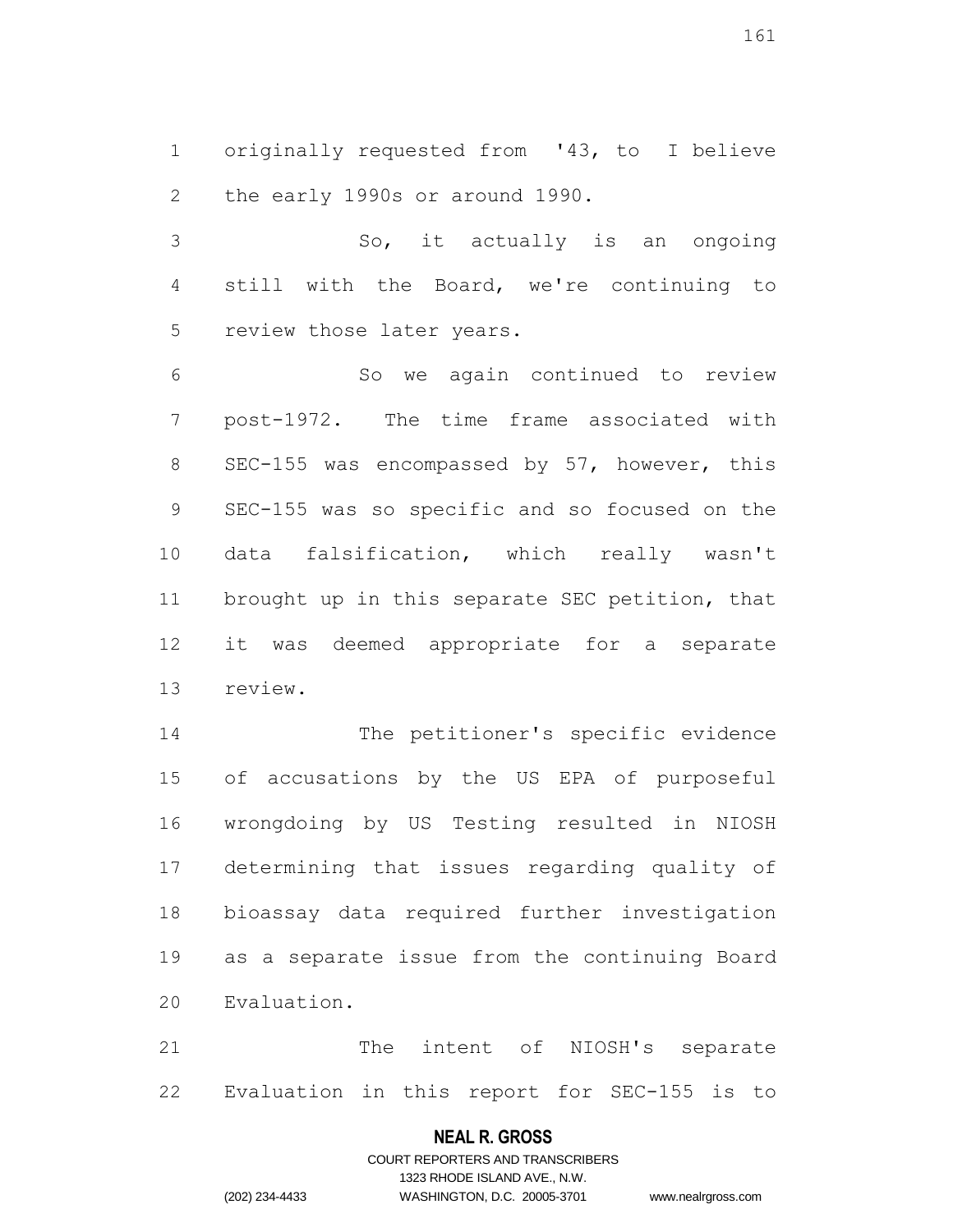ensure that issues identified with US Testing's non-bioassay analytical programs, did not also adversely affect the company's bioassay analysis operations in Richland, Washington.

 So what did we look at? Kind of the standard, to some degree, the Technical Basis Documents, the information we've done, the Technical Information Bulletins.

 We interviewed several people who we thought would have information regarding this process or this time frame. Obviously looking at do we have existing claimant files, documentation provided by the petitioner.

 We collected over 7,500, and these 16 are really SRDB entries, but they may contain numerous documents and, in some cases, are well over 300 to 400 pages.

 We also had data captures at Hanford and at the Office of the Inspector General for DOE. We want to start out by saying that the interviews with the eight

# **NEAL R. GROSS**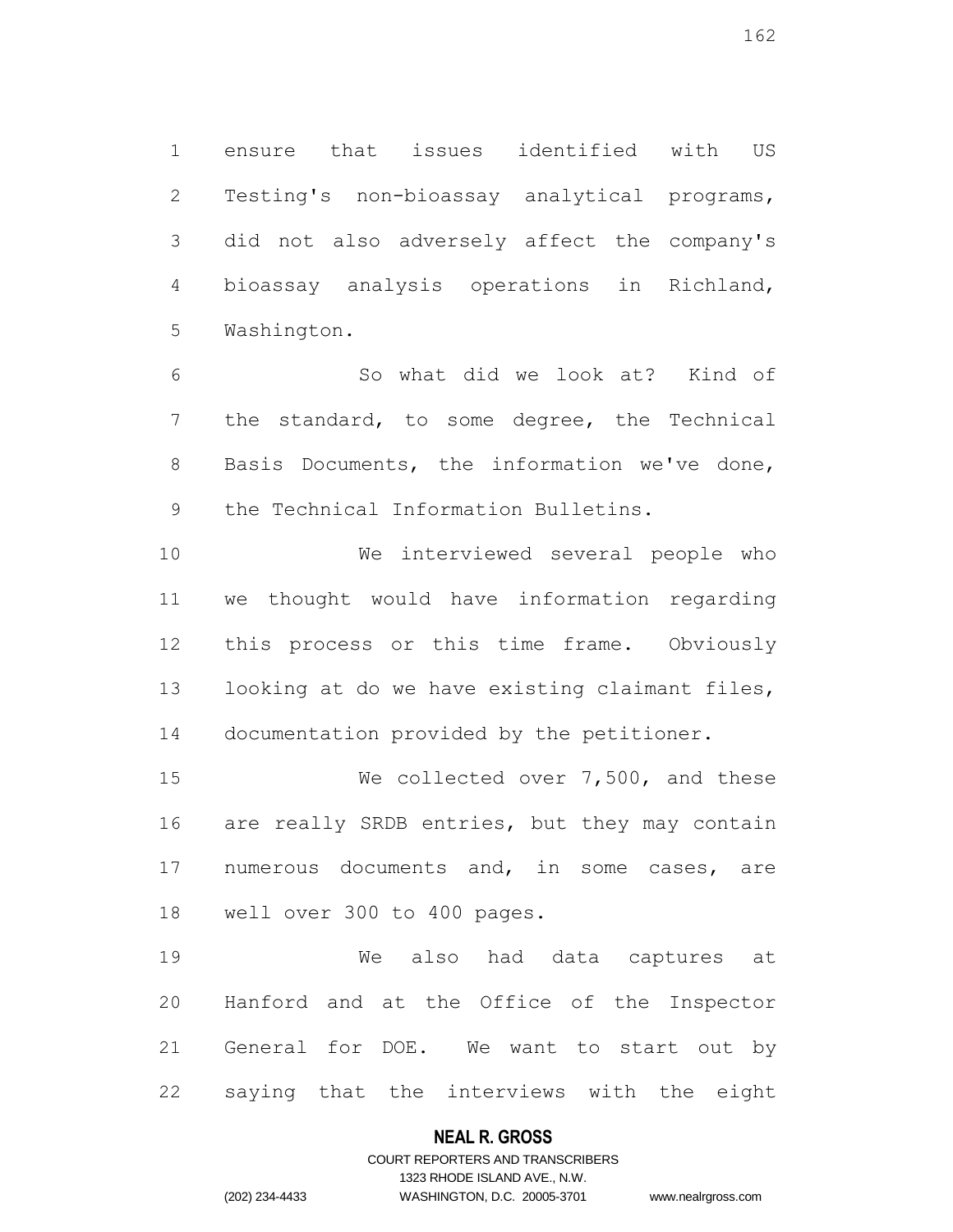workers, none of the statements collaborated the falsification of data from the radio bioassay program.

 So I was going to start with that aspect. A bit about the previous dose reconstructions, we have 4,034 claims submitted to NIOSH.

 Claims within the time frame was 1,347. Claims containing internal dosimetry, 914. Claims with external dosimetry are 1,310.

 We did not break out specifically the plutonium finishing plant as part of this. That may or may not be readily done, but not within the existing NOCTS.

 NIOSH evaluated the time period 17 requested by the petitioner, January 1, 1987, through December 31, 1989. The location was specified as employees who worked at the plutonium finishing plant.

 Evaluation was primarily focused on the program which applies to all of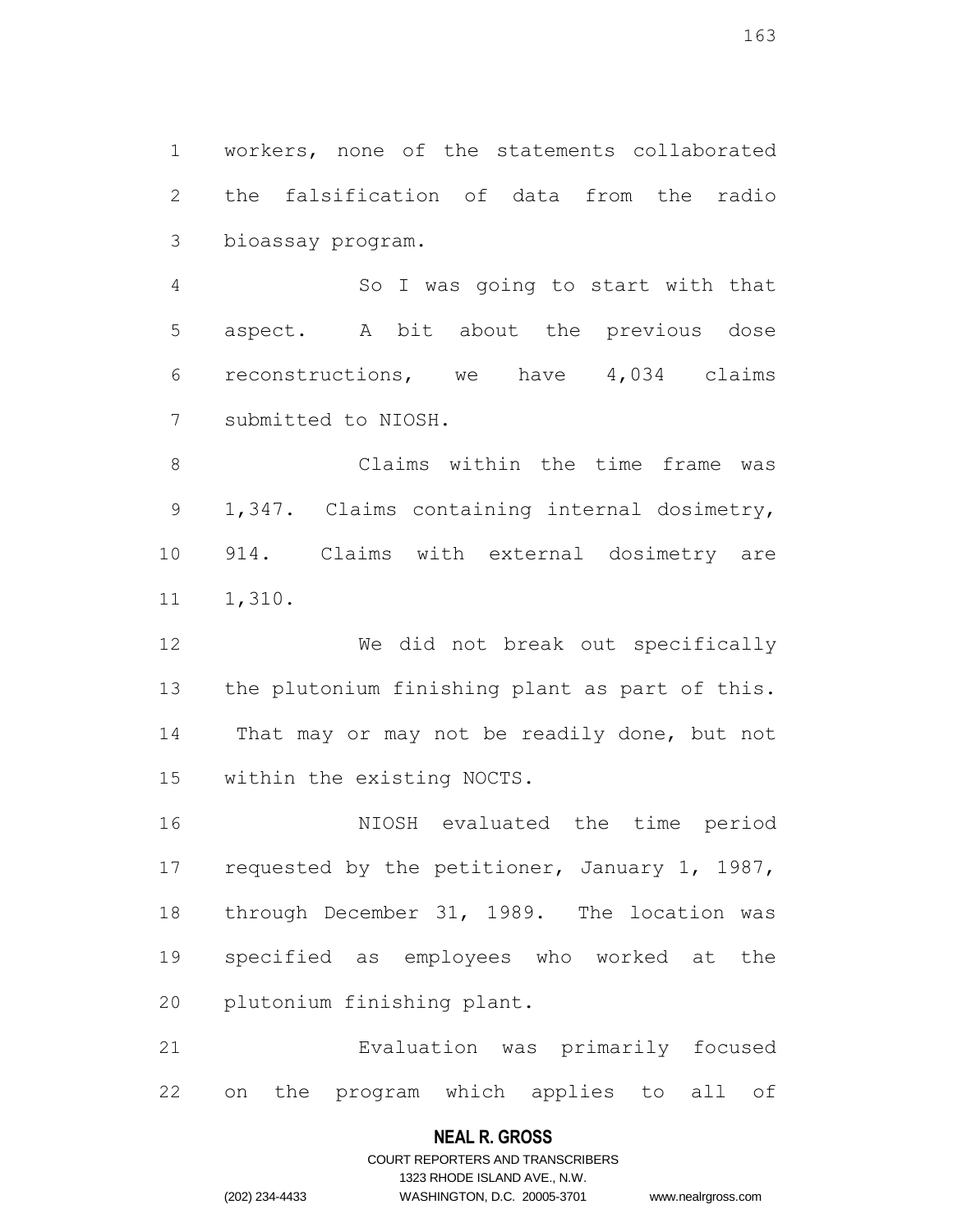Hanford. This would be a, if they were falsifying data, it really wouldn't be just the plutonium finishing plant, it would be a broad scope problem.

 The Evaluation does not repeat the discussions from the Evaluation Report for SEC-57 or SEC-152. We describe briefly the activities at the plutonium finishing plant during the time period in question.

 The focus of the Evaluation was on data falsification and not source-term-related information. Very briefly then, on the plutonium finishing plant, in this late time frame, they had weapons grade metal production, occurring in the remote mechanical C line.

17 The plutonium reclamation facility was operational, miscellaneous treatment system glove box operations, analytical laboratory operations, they had development laboratory operations.

They also had polycube processing,

# **NEAL R. GROSS**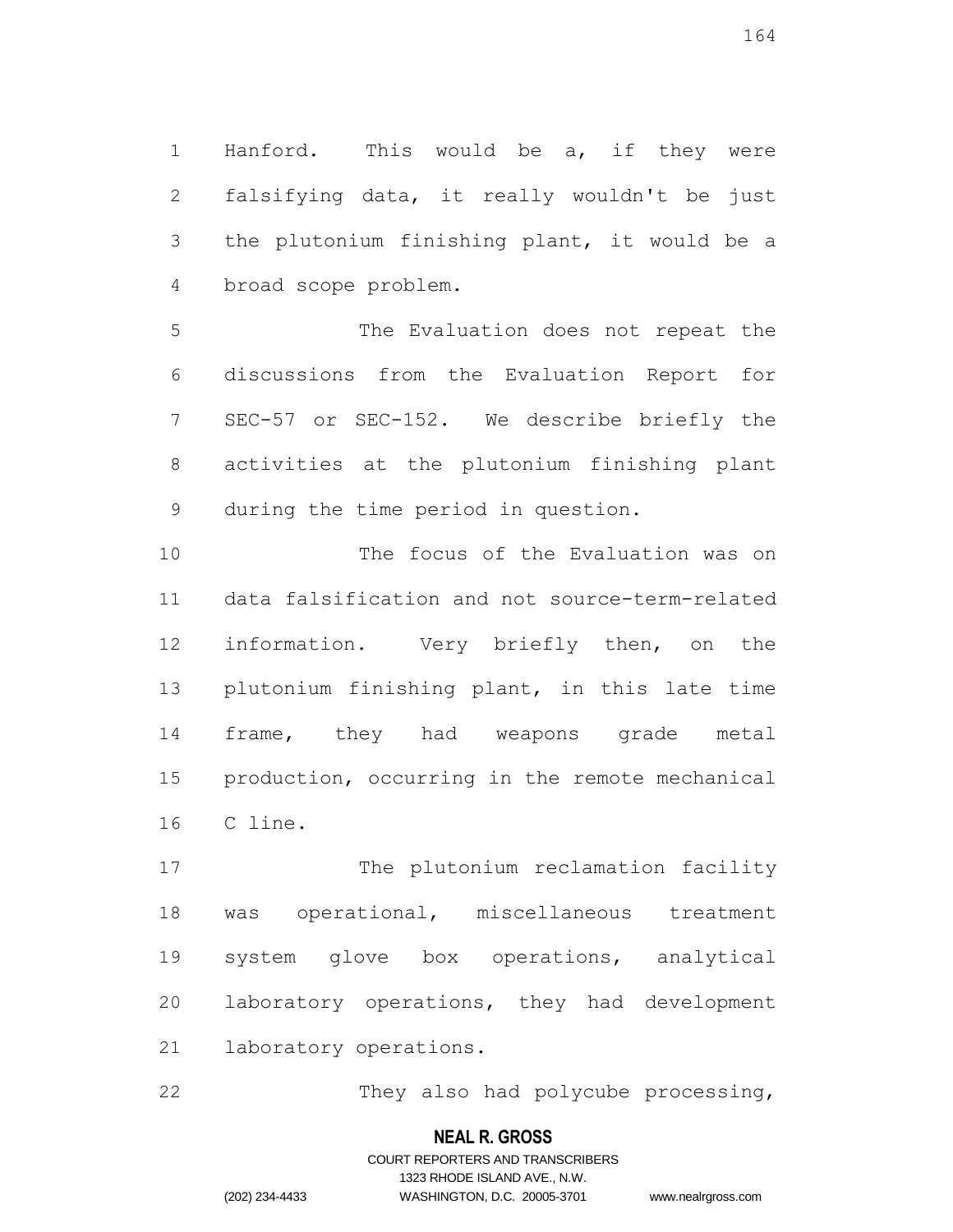which is an unusual material mixture of polystyrene and plutonium oxide, they were using to do criticality experiments.

 They were basically handling that probably for disposal purposes, how to break that down and get that into -- they had a large variety of metal handling and operations going on in this late time frame.

 So potential radiation exposures during the Class period. They certainly have internal exposure to plutonium finishing plant, to a broad spectrum of internal emitters, particularly plutonium and americium. External sources of exposure, 15 really not the driving source here, because we're really looking at falsification of bioassay data.

 But they do certainly have photon/beta exposure from various activities, as well as neutron exposure. Internal monitoring data, US Testing processed several thousand bioassay samples during the period in

# **NEAL R. GROSS**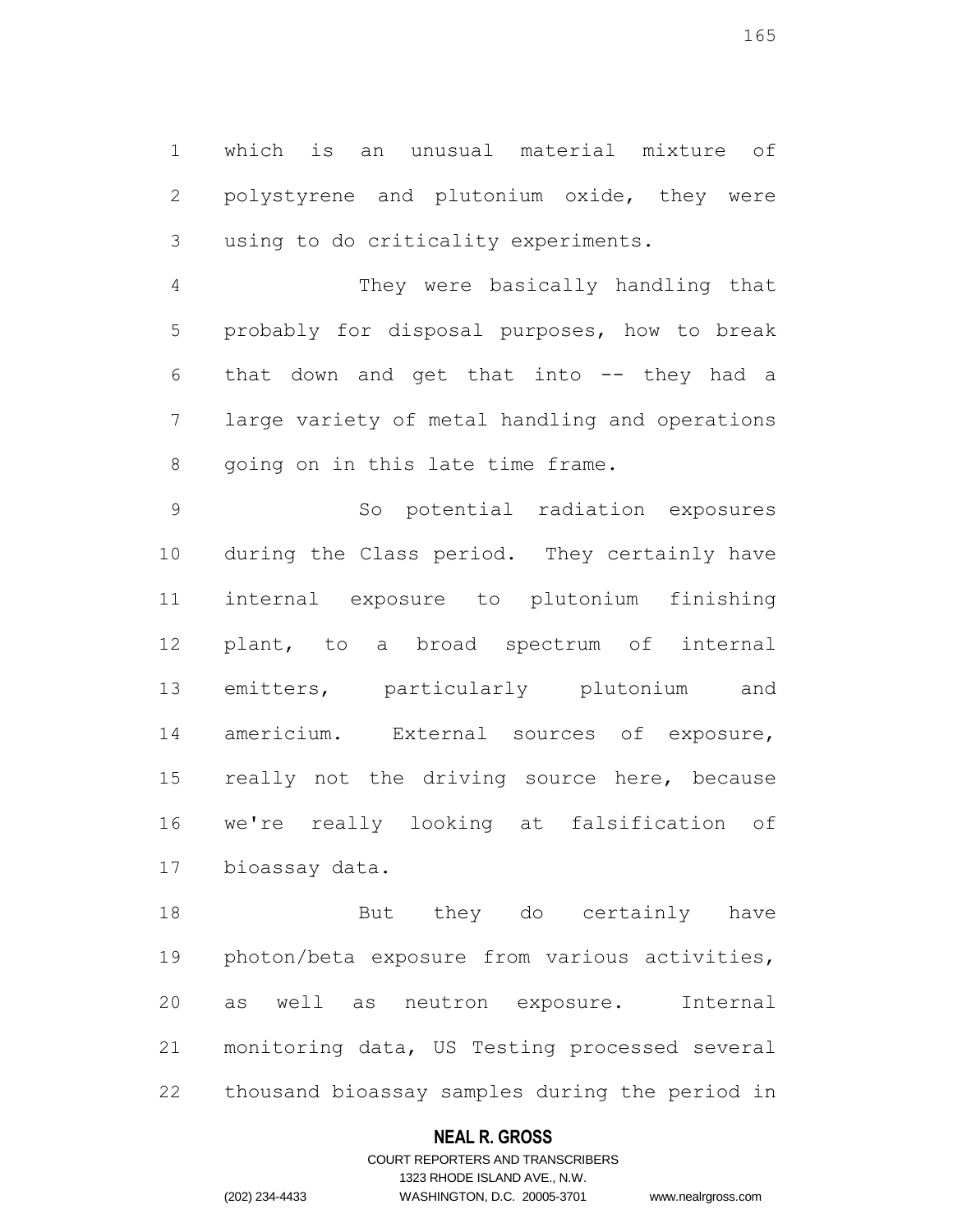question.

 Urinalysis was the principle plutonium method. Workers deemed to have a higher risk or those involved in potential incidents may also had fecal samples. Americium was typically monitored by in vivo measurements. And so, while there are some americium measurements that were done by US Testing, those are usually corroborated by a separate method, which was in vivo measurements. External monitoring data that's available is extensive. Monitoring results are available for the beta photon, as well as neutrons, in this time frame. 16 A little background on US Testing. US Testing began providing analytical services to Hanford in 1965, so this company did the work for a long time for Hanford, including the bioassay. US Testing's radioanalytical facilities were located in Richland,

# **NEAL R. GROSS**

COURT REPORTERS AND TRANSCRIBERS 1323 RHODE ISLAND AVE., N.W. (202) 234-4433 WASHINGTON, D.C. 20005-3701 www.nealrgross.com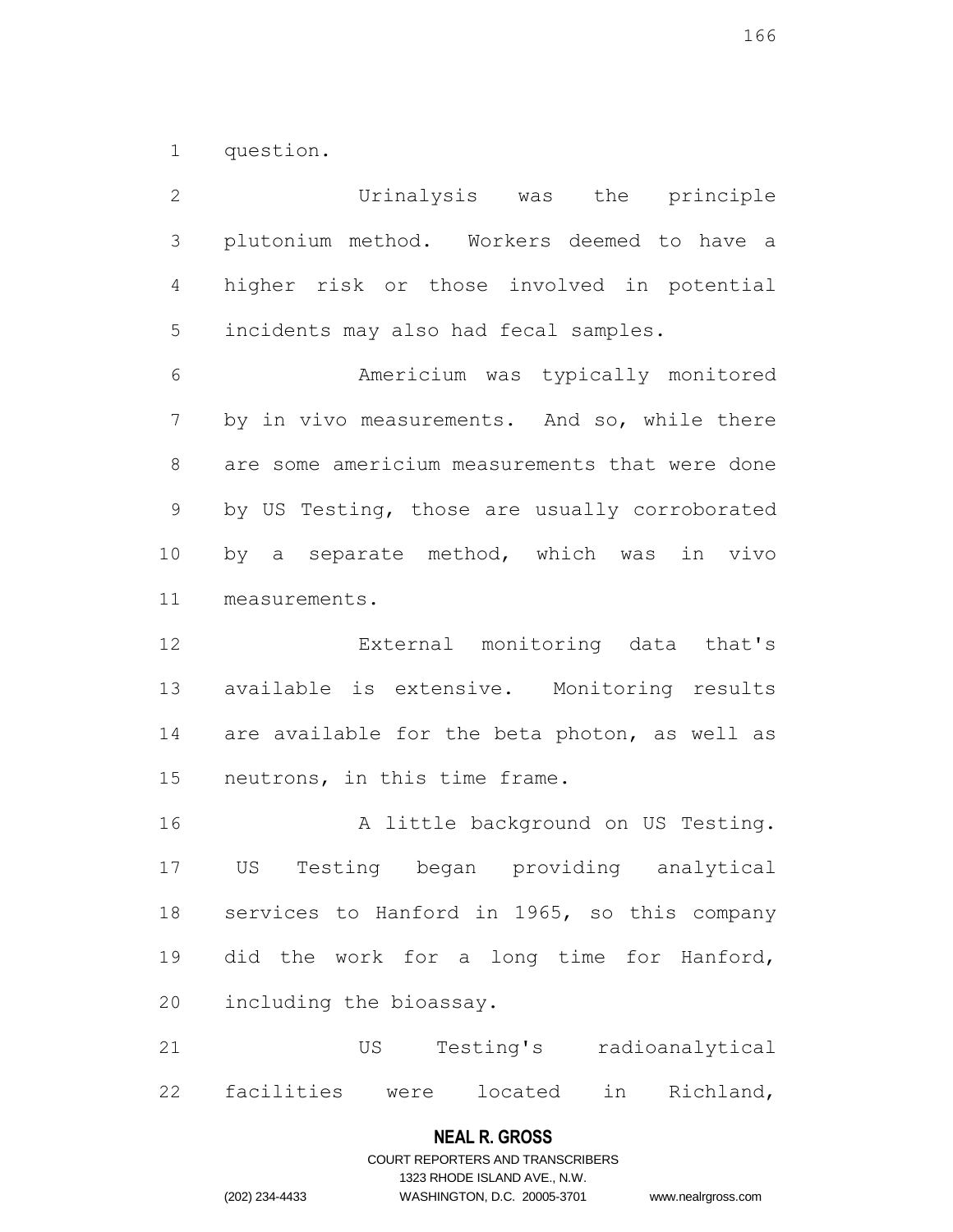Washington, and the Richland facility also did non-radiological analyses.

 US Testing had another laboratory in Hoboken, New Jersey, and they also perform non-radiological analyses. Pacific Northwest National Laboratories was responsible for overseeing the quality of the data produced by US Testing from 1979 to 1991. They had a Quality Assurance Program, including blind bioassay samples. Approximately 250 blanks and QC samples during the 1987 through '89 time frame.

 Annual reports during the time period of interest were reviewed by NIOSH as part of this evaluation.

 Additional information on US Testing audits. PNNL conducted a lengthy procurement process prior to the awarding of the September 1988 contract.

 They included technical and quality assurance control evaluations. They further evaluated data quality provided by US

## **NEAL R. GROSS**

# COURT REPORTERS AND TRANSCRIBERS 1323 RHODE ISLAND AVE., N.W. (202) 234-4433 WASHINGTON, D.C. 20005-3701 www.nealrgross.com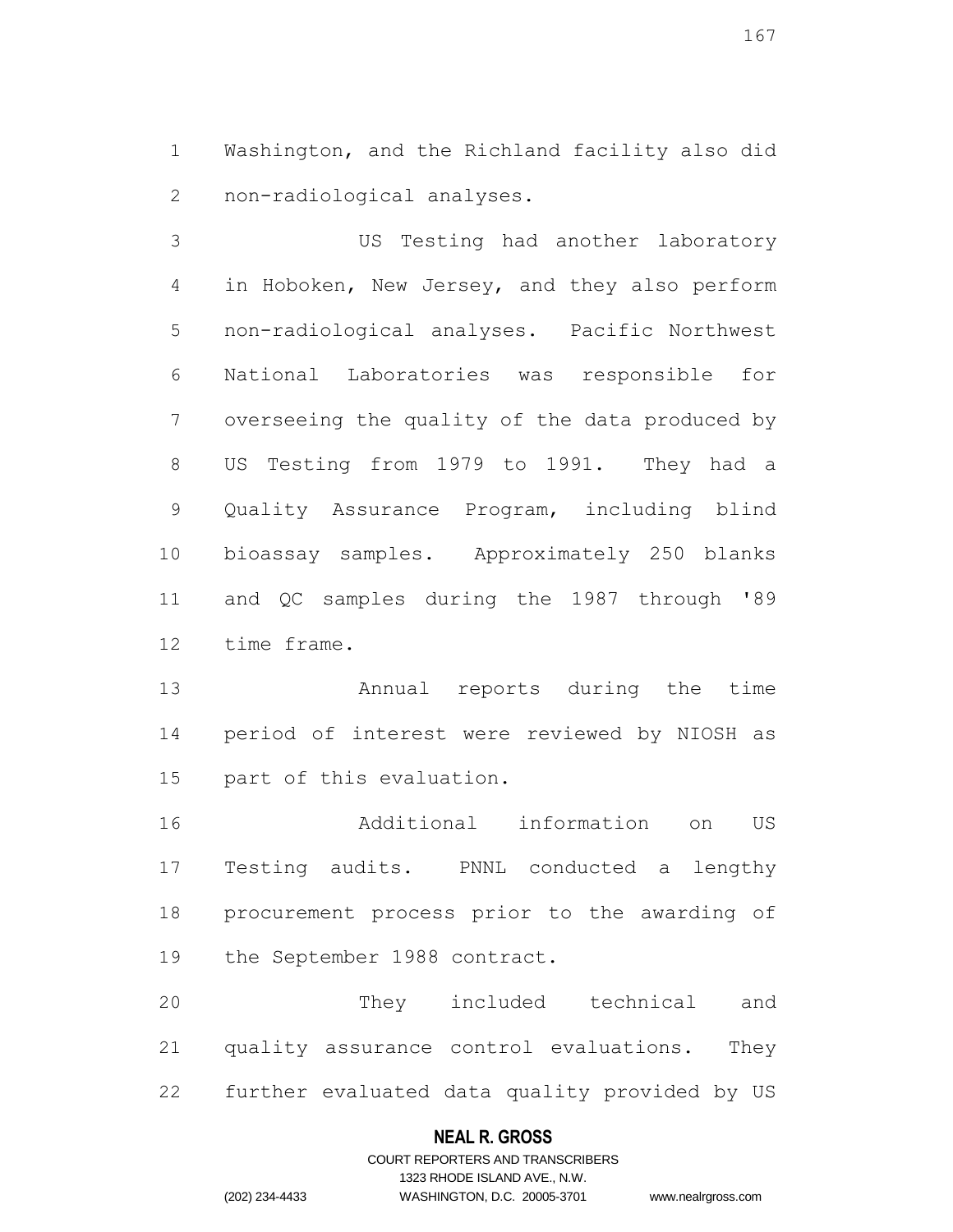Testing in the fall of 1989, and they presented the results to Westinghouse Hanford Company, US EPA, US DOE and the state of Washington.

 US Testing participated in an ongoing external quality assessment program, conducted by the DOE Environmental Measurements Laboratory, formerly the Health and Safety Lab, and the EPA Intercomparison Quality Control Programs.

 However, in 1990, April 25th, US EPA suspended US Testing from federal contracts. The Notice of Suspension alleged that the management of US Testing conspired, directed and carried out, and otherwise condoned a scheme to defraud the United States Government in its performance at the facilities in Richland, Washington and Hoboken, New Jersey.

 The Notice also alleges that this scheme resulted in the submission of false, inaccurate and the unreliable test results and

## **NEAL R. GROSS**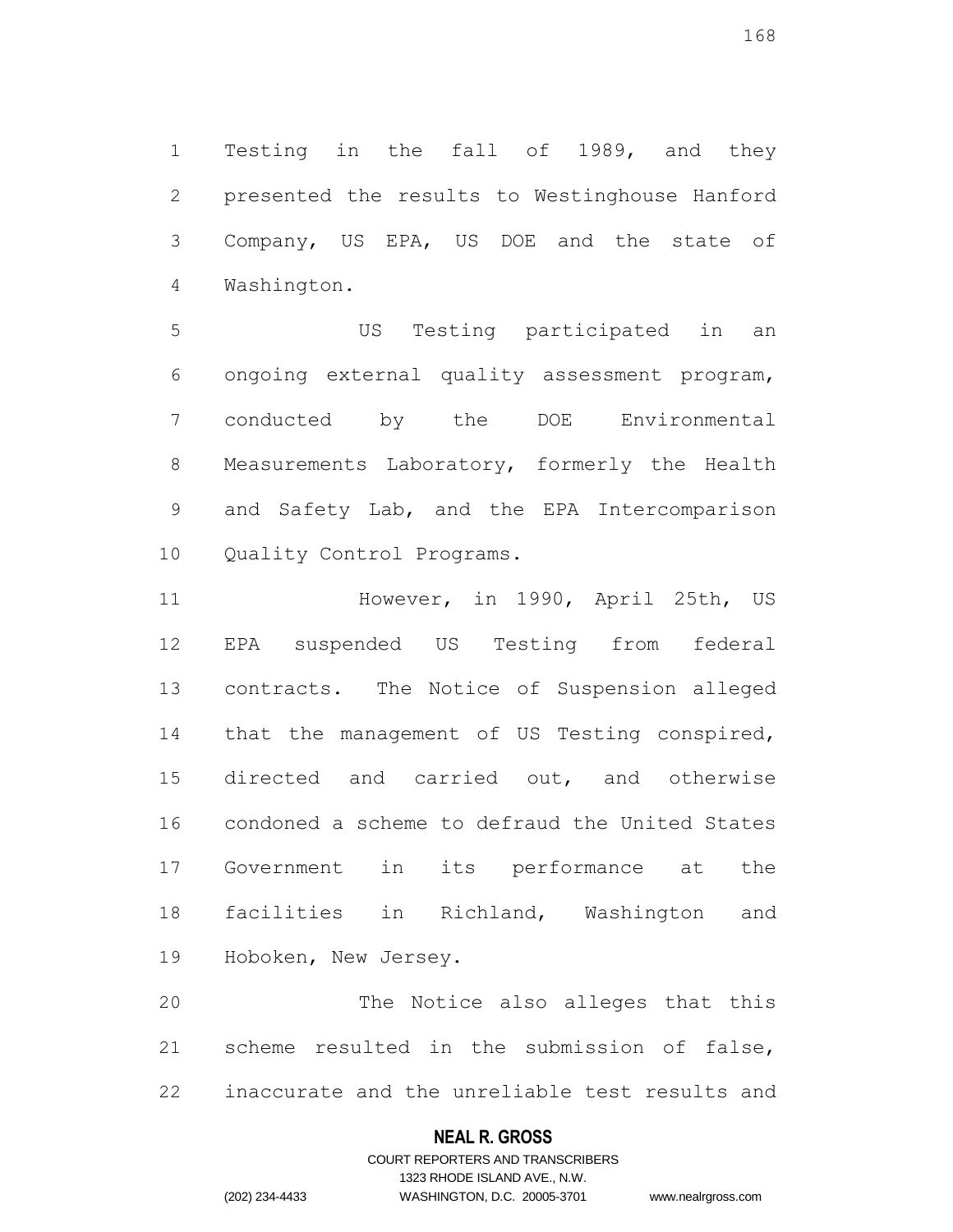data. Suspension was related to EPA's investigation of US Testing is related to falsification of environmental, non-radiological sample data.

 US Testing admitted wrongdoing and pleaded guilty to the felony on April 17, 1991. US EPA's suspension of US Testing caused US DOE to order PNNL to review US Testing's data quality.

10 10 In the beginning of May, 1990, PNNL conducted two separate activities. It conducted a formal audit of past US Testing activities, including data traceability.

 They also had a three-week on-site performance-based technical oversight of current US Testing practices.

 On June 1, 1990, the US DOE announced the contract with US Testing was being terminated for default. Termination was based on findings that US Testing had sent certain samples to its Hoboken facility without appropriate quality control, quality

## **NEAL R. GROSS**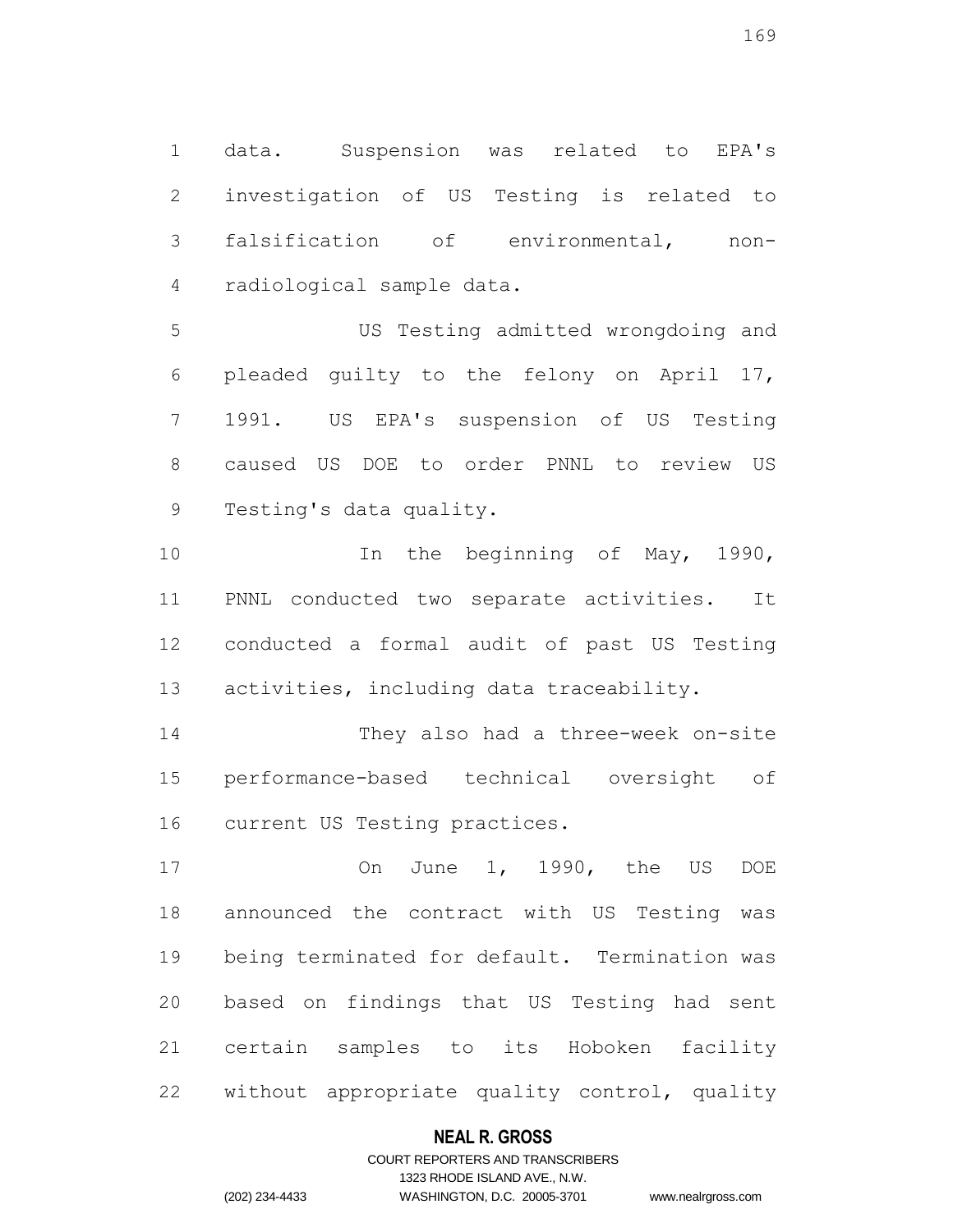assurance as required by the Battelle contract. They also say that US Testing billed the government through Battelle for these samples.

 The samples were dioxin and total petroleum hydrocarbons. They were non- radiological. Westinghouse Hanford, US EPA, US DOE and the state of Washington also performed independent evaluations of US Testing.

11 A significant report was produced by the University of Washington called the Omenn Report. They evaluated data from 1983, to 1990, from US Testing, focusing on in vitro bioassay data.

 In 1992, PNNL summarized the series of reviews as they relate to the quality and usability of US Testing data. The report concluded that the data produced under the Battelle contract with US Testing are technically supportable for the purpose of which they are collected. And all activities

## **NEAL R. GROSS**

# COURT REPORTERS AND TRANSCRIBERS 1323 RHODE ISLAND AVE., N.W. (202) 234-4433 WASHINGTON, D.C. 20005-3701 www.nealrgross.com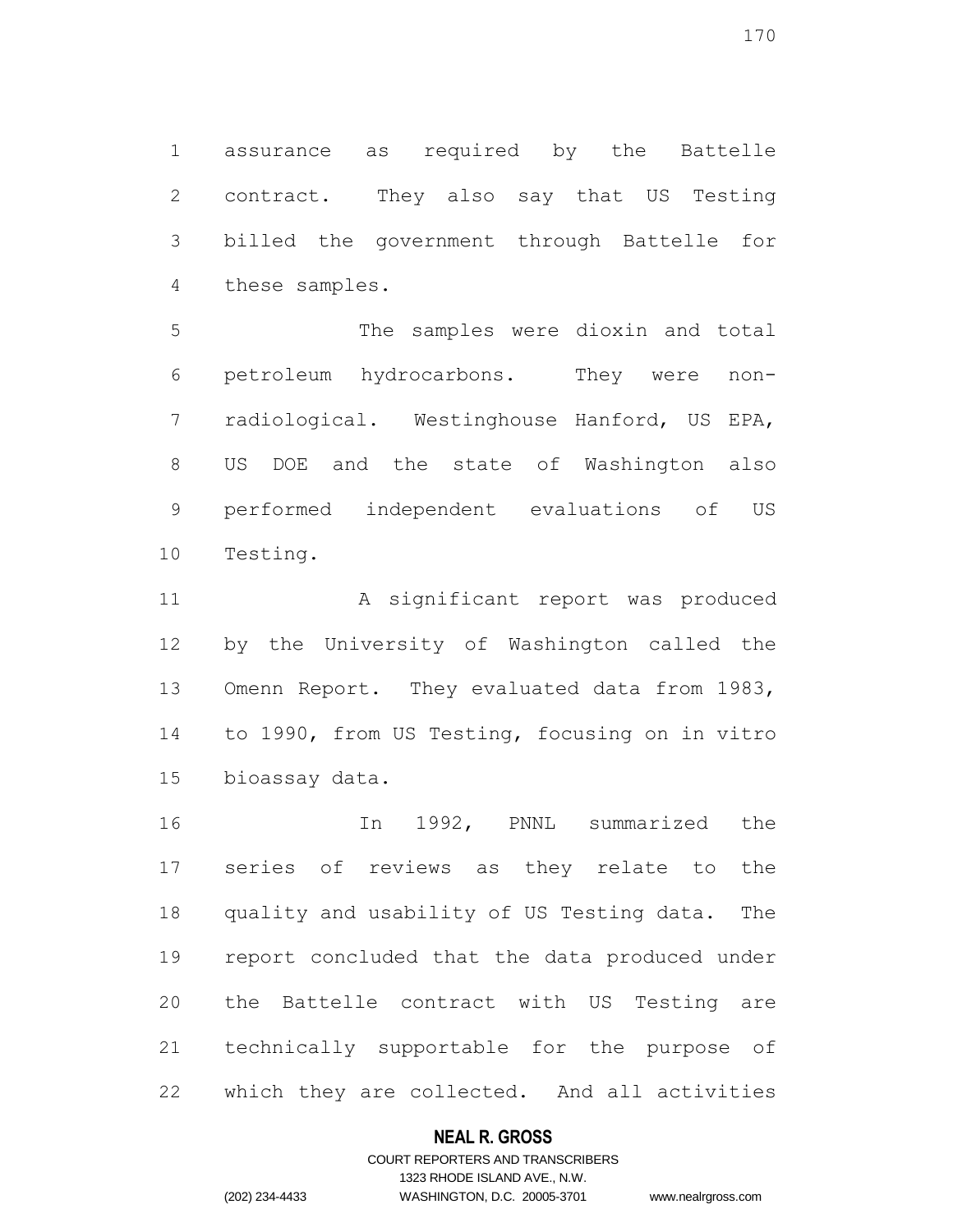performed to date support the technical credibility of the data provided by the US Testing Richland Laboratory.

 No indication from any evaluation, audit or surveillance of the data from US Testing facility was technically compromised.

 The feasibility of dose reconstruction, based on our review, NIOSH found no support for an SEC based on falsification of data.

 NIOSH and the Advisory Board continue to evaluate various SEC-related issues in the 1972 to 1990 period. The NIOSH recommendation, NIOSH has obtained numerous documents containing monitoring results, bioassay program audit reports, independent bioassay program data evaluations, as well as Hanford process and source-term information.

 In addition, several individuals with first-hand knowledge of the contractor bioassay laboratory issues during the period under the evaluation were interviewed.

# **NEAL R. GROSS**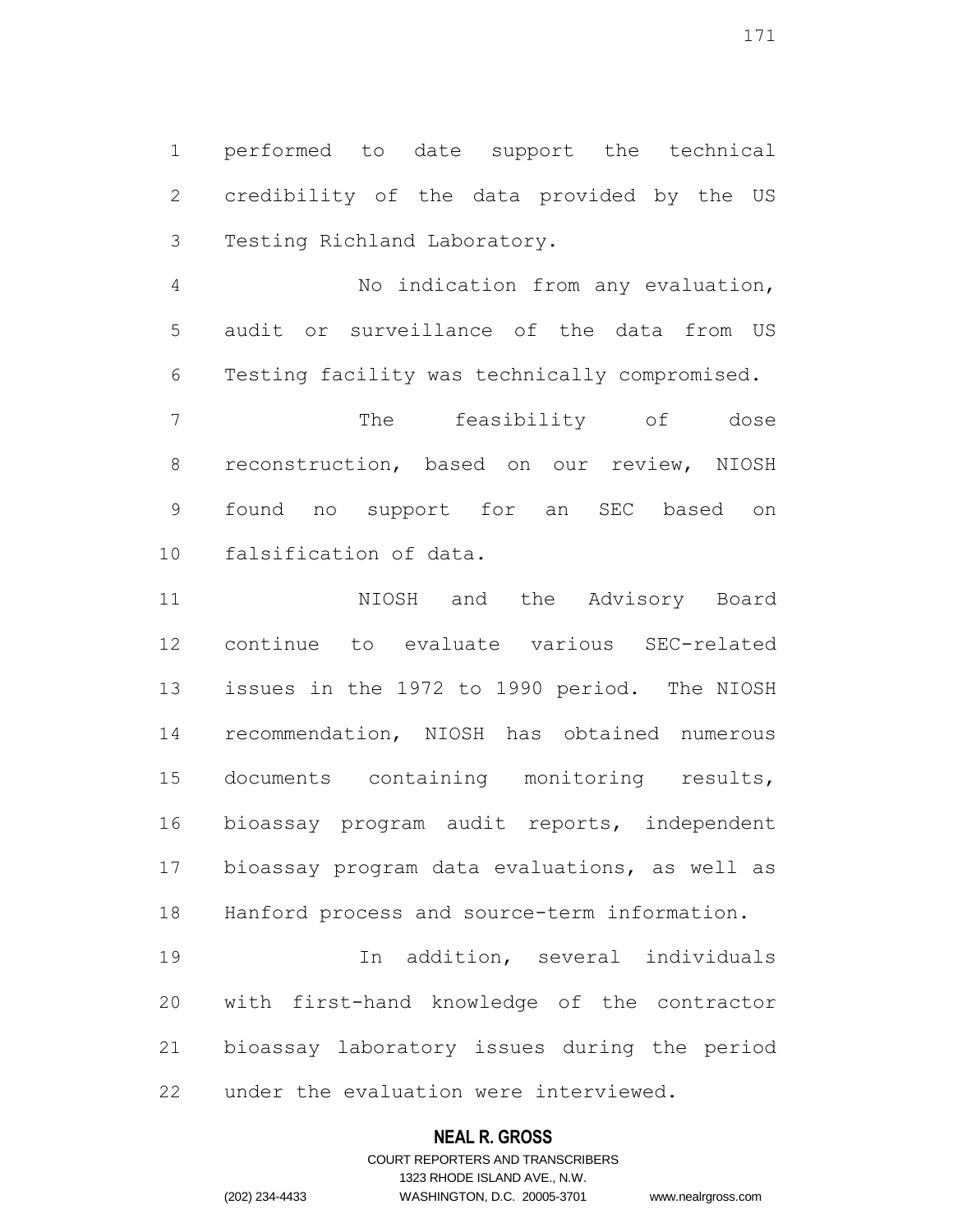Employee-specific information provided through the EEOICPA claims process and Technical Basis Documents written by NIOSH have also been available for the evaluation. Based on its analysis of these available resources, NIOSH found no part of the Class, under this very specific

 evaluation, from this very focused falsification issue, for which estimated radiation doses with sufficient accuracy could not be performed.

 So, based on this evaluation we say that we have a feasibility of yes and health endangerment is not applicable.

 CHAIRMAN MELIUS: Okay, thanks, Sam. Questions for Sam? Bill.

 MEMBER FIELD: Sam, on your one slide, it talks about the Quality Assurance Program and it indicates there were about 250 blanks. Were there spikes as well?

 DR. GLOVER: Yes, there were QC samples, as well, and they did evaluate those.

# **NEAL R. GROSS** COURT REPORTERS AND TRANSCRIBERS

1323 RHODE ISLAND AVE., N.W. (202) 234-4433 WASHINGTON, D.C. 20005-3701 www.nealrgross.com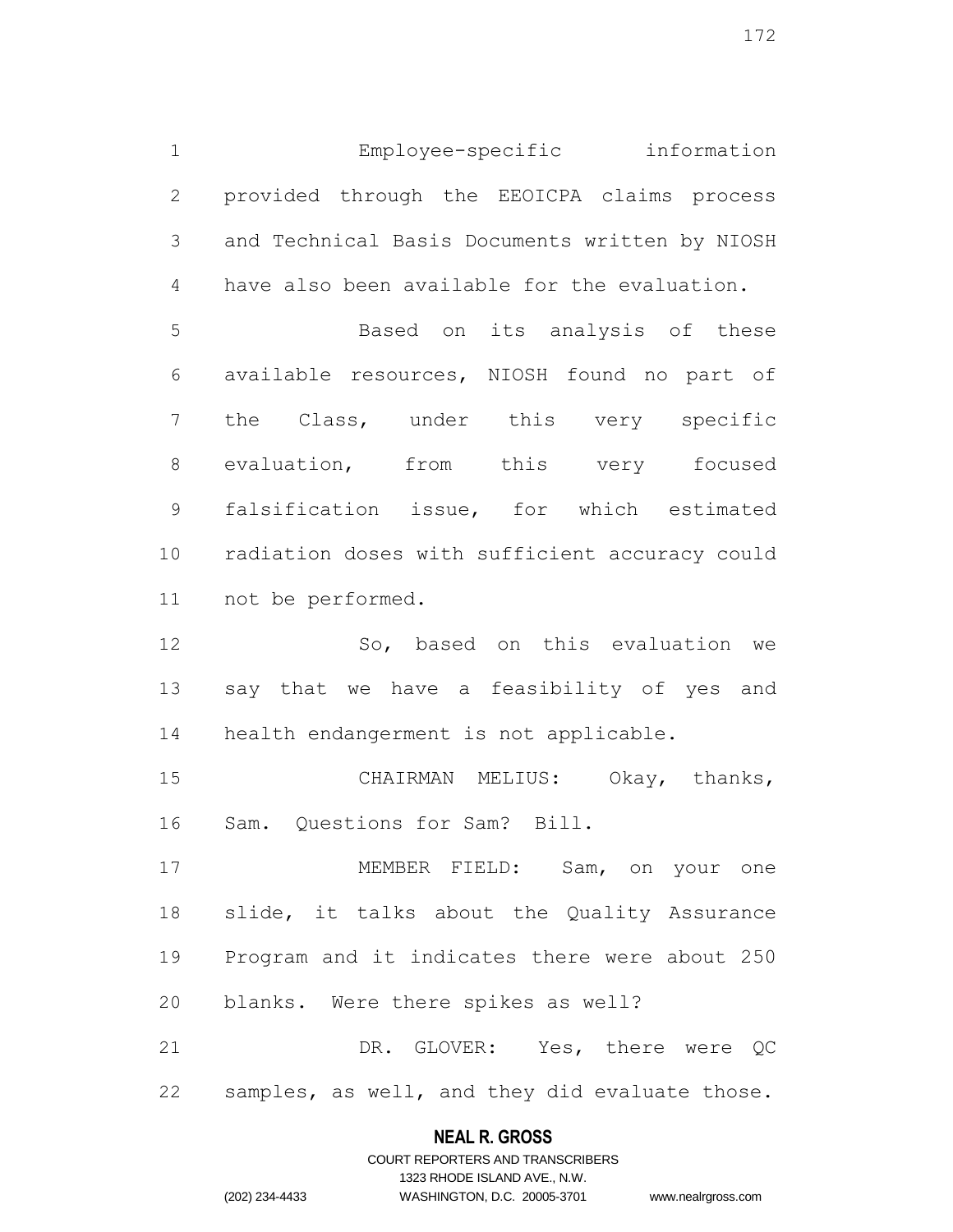MEMBER FIELD: Do you know how many there were?

 DR. GLOVER: I don't, I mean it's not a tremendous amount. It's in the order of, I would say in that two-year period they had  $-$ 

 MEMBER FIELD: I'm just wondering 

 DR. GLOVER: My recollection is there were 60 to 70ish numbers in a year. It's not a tremendously large number. We do have that in the Evaluation Report. And I apologize, I simply don't remember.

 MEMBER FIELD: And that looks pretty good?

16 DR. GLOVER: They had the typical 17 problems that -- you know, you had some bias. 18 They performed within acceptance of say, ANSI criteria.

 They had some MDA issues, but nothing that said that they were falsifying data, things that you would find in a normal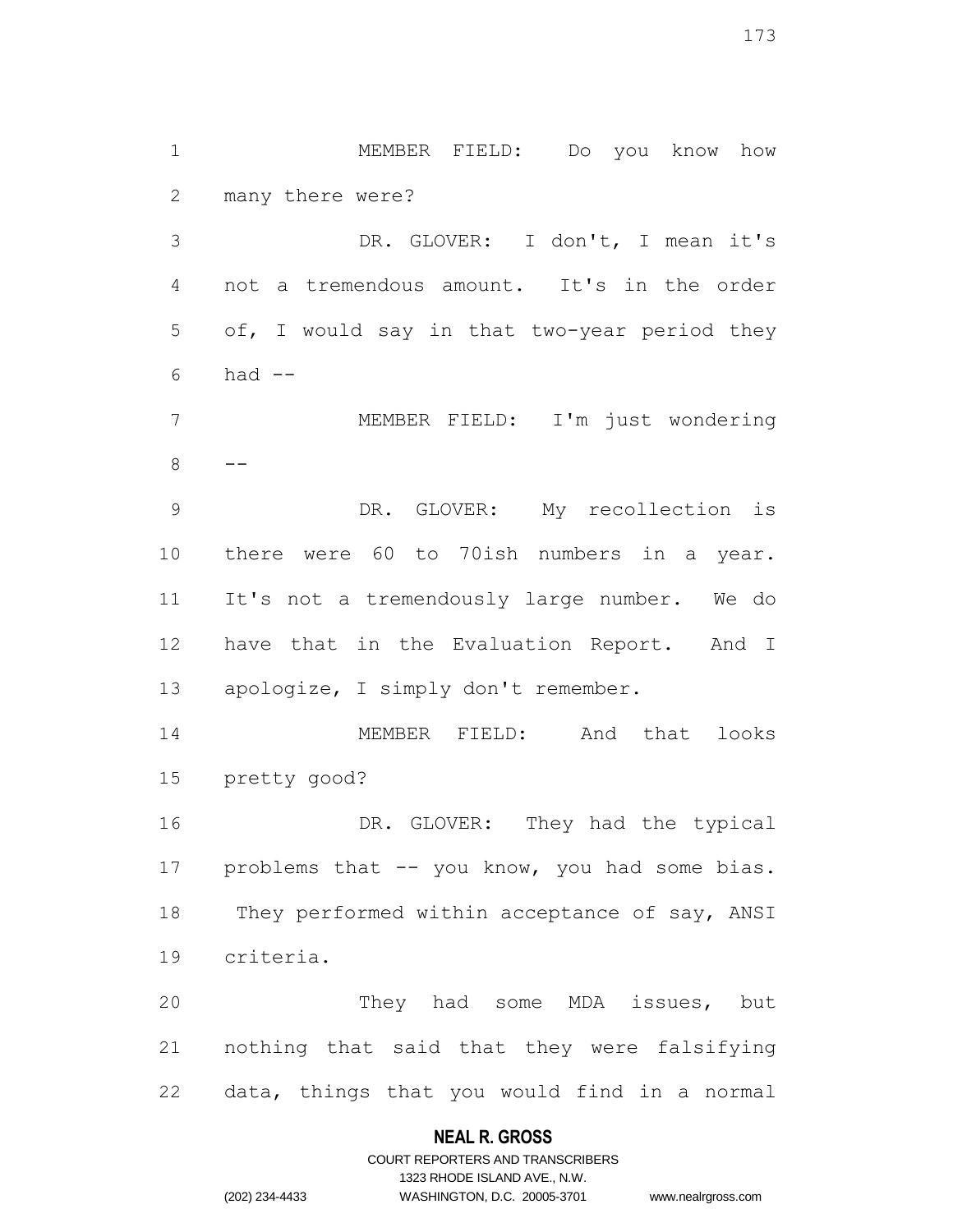laboratory.

| $\mathbf{2}$    | MEMBER FIELD:<br>Because<br>my                |
|-----------------|-----------------------------------------------|
| $\mathfrak S$   | understanding would be that the data          |
| 4               | falsification was reducing concentration, so  |
| 5               | is that correct? Or was it increasing -- I    |
| 6               | can't imagine why they would want to increase |
| $7\phantom{.0}$ | it.                                           |
| $8\,$           | In the, for these<br>DR. GLOVER:              |
| $\mathsf 9$     | non-radiological samples, there were several  |
| 10              | things apparently happened. They sent samples |
| 11              | and there was not an appropriate QC sample    |
| 12              | process at this facility.                     |
| 13              | They used a facility that was not             |
| 14              | approved to do the work for what they were    |
| 15              | paid for. And so, because they didn't have    |
| 16              | that QC in place, it invalidated those. At    |
| 17              | least, you know, it makes them suspect.       |
| 18              | And so that was a large part of               |
| 19              | it.                                           |
| 20              | MR. HINNEFELD: If I might, Sam,               |
| 21              | some environmental samples also have a        |
| 22              | timeliness requirement; they have to<br>be    |

# **NEAL R. GROSS**

# COURT REPORTERS AND TRANSCRIBERS 1323 RHODE ISLAND AVE., N.W. (202) 234-4433 WASHINGTON, D.C. 20005-3701 www.nealrgross.com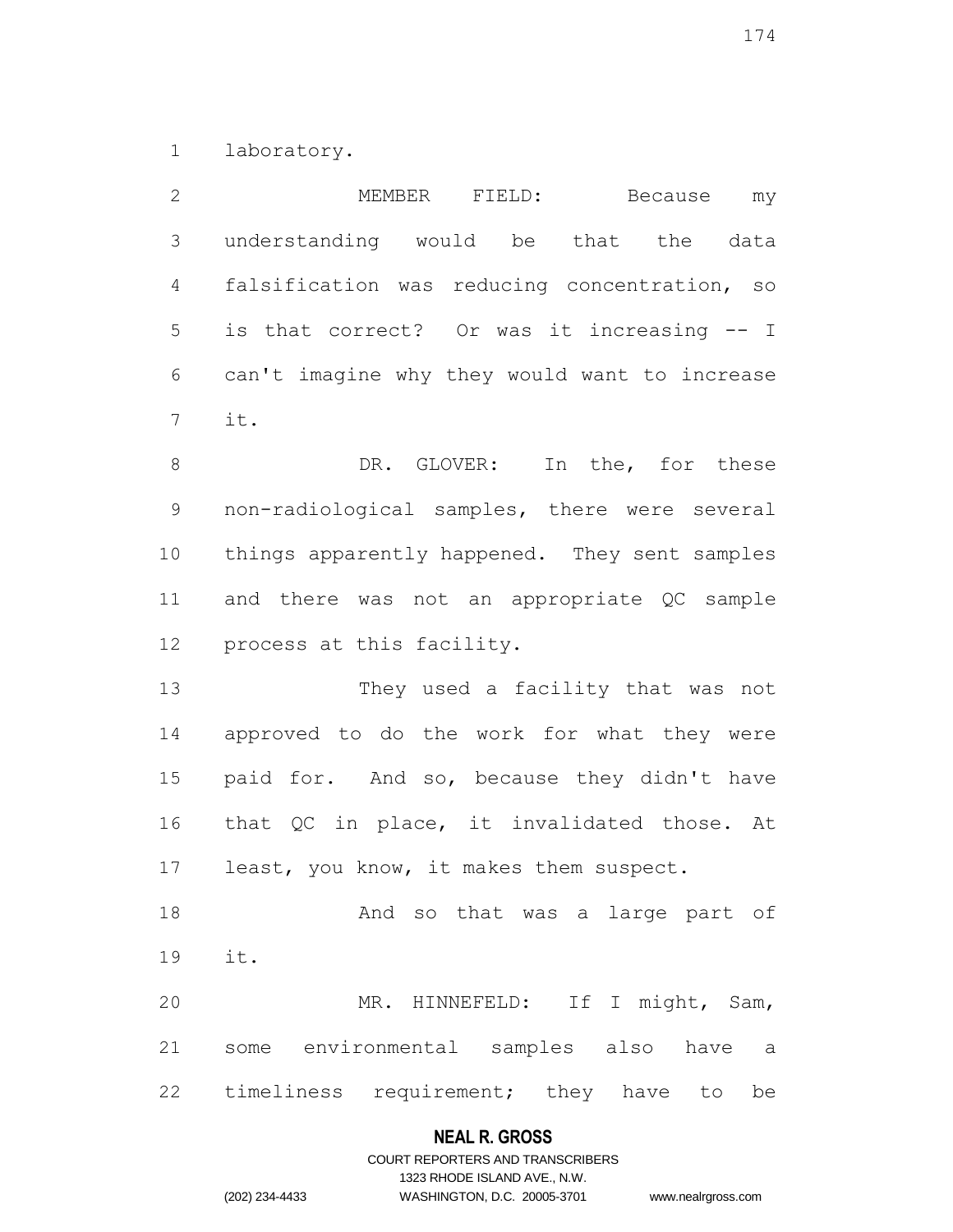analyzed within a certain amount of time.

2 and they didn't, and they essentially rigged the record to make it look like they did.

 MEMBER FIELD: But your evidence to believe that the data was reliable was based mostly on the QA program they had in place? Or the spikes? I'm just trying to figure out what's the primary evidence you're 10 using to, I guess, convince yourself and others that the program was reliable?

 DR. GLOVER: So the only thing that we found where they basically caused this 14 problem, that they were doing, they had separate facilities for doing a separate laboratory.

 It was not intermixed. It was a non-radiological facility where they did this kind of bioassay -- not bioassay but environmental measurements.

 You see evidence of the fraud that was related to that. All of the reports, all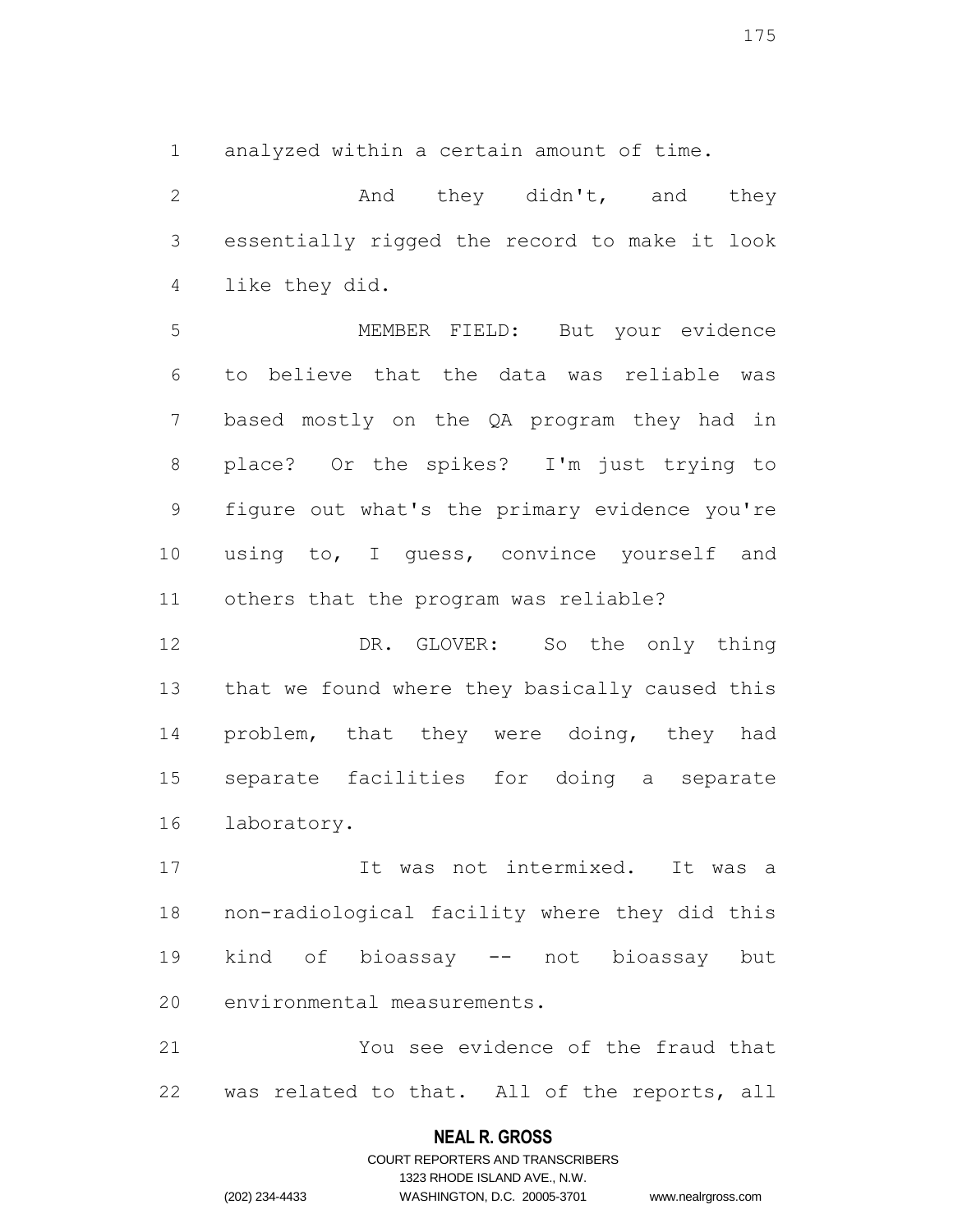of the audits, you know, because you would check, you know, with the sample, you would go back to the counter data and say, okay, what does my counter have to say? What did this sample look like when it was counted? Does that, is that something I can relate back to the sample?

8 Now the Omenn Report is very clear, that they say it would take 50 man-years to go through all of the stuff.

11 It is, you know, from, they looked at '83, to '89, a tremendous amount of work. 13 They selected some samples. They had DOE, the Radiological and Environmental Sciences Lab, RESL, come up from Idaho.

16 They also conducted, and they also 17 report that, you know, they don't see anywhere where they've got this falsification. They had a QC program in place, US Testing had its own internal standards.

 PNNL was providing them blind samples. Which, as the petitioner reported

## **NEAL R. GROSS**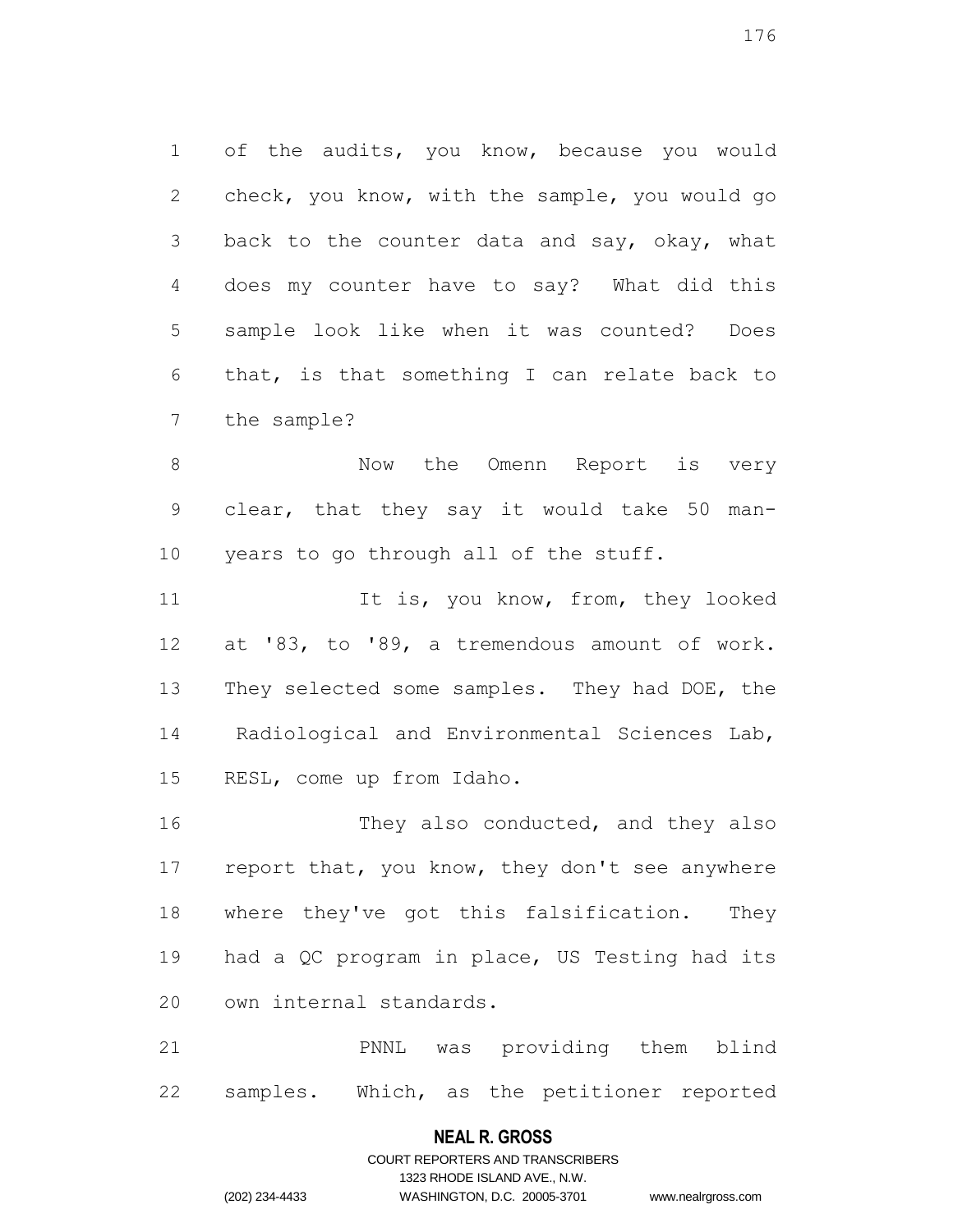out, there was some americium deviations. They had some MDA issues.

 But not where you're seeing, it just doesn't -- there's nothing there. It's proving the negative. But we found nothing that can corroborate it.

CHAIRMAN MELIUS: Jim.

 MEMBER LOCKEY: Just to follow up on Bill's question, in the non-radiology lab, was there any evidence of actual falsification of data, or was it more quality control, lack -- was it a procedure problem or were they actually falsifying data?

 DR. GLOVER: There was some discussion of peak shaving, where they were manipulating chromatography data.

17 And so, there was some appearance that there was some actual falsification of data.

 CHAIRMAN MELIUS: And then, in addition, there was apparently, at least as I read it, false reporting of their QAQC methods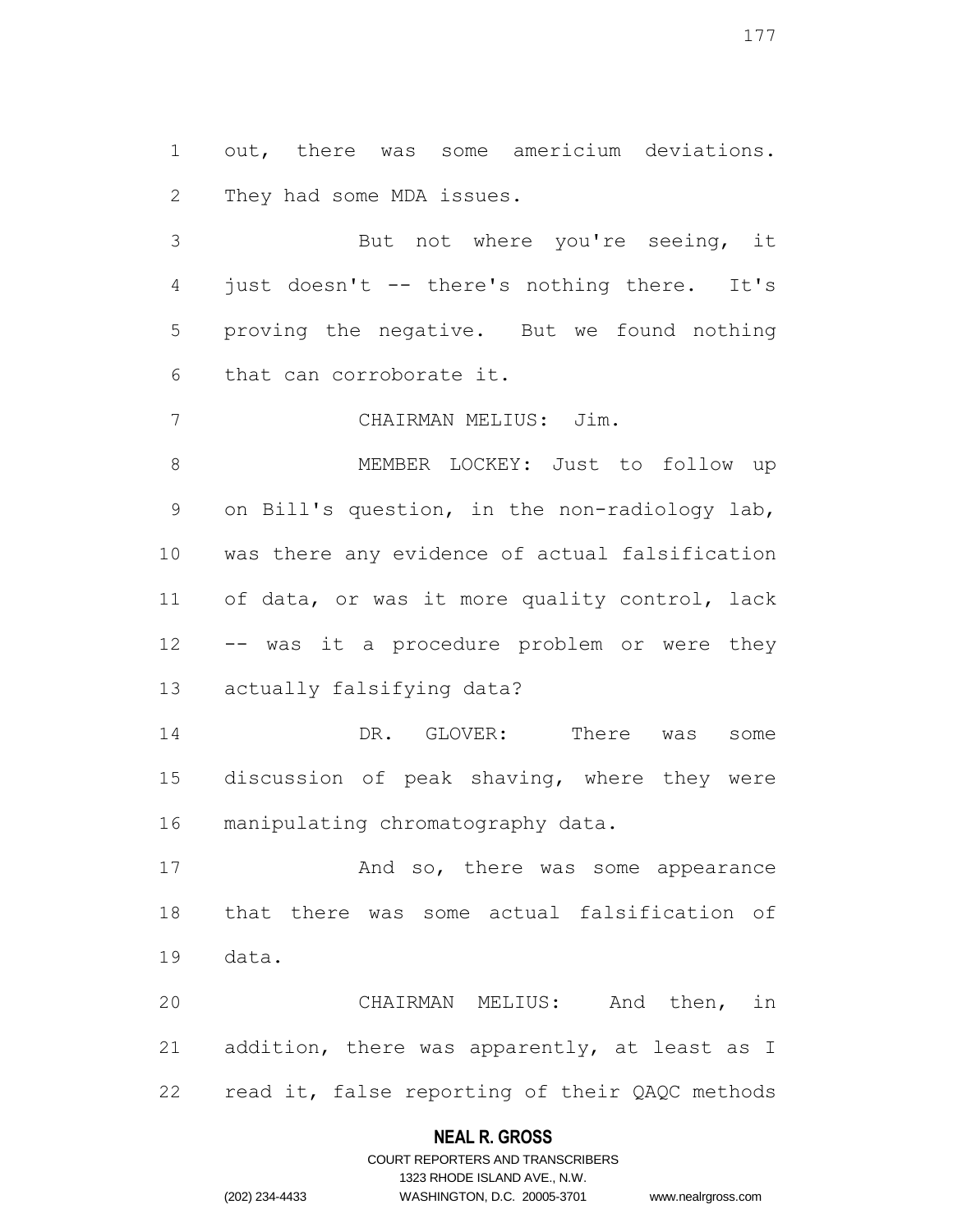1 so that it sort of, essentially covered up what they were doing.

 I mean, dioxin sampling is complicated and requires a lot of QAQC samples to keep it, maintaining it right. And so that's one reason it is so expensive to do. And this time there's obviously a lot of it going on and a fair amount of competition for doing this. Because I worked at the State Health Department down in New York and we were doing a lot of dioxin work at the time.

And so it's --

 MEMBER LOCKEY: And you're counting on the lab to do it correctly.

 CHAIRMAN MELIUS: Right. And there are a number that are trying to get into the business and so forth. And I don't know the details on this problem, but again, it's that.

 And certainly in the -- looking on page 9 of your report, there certainly were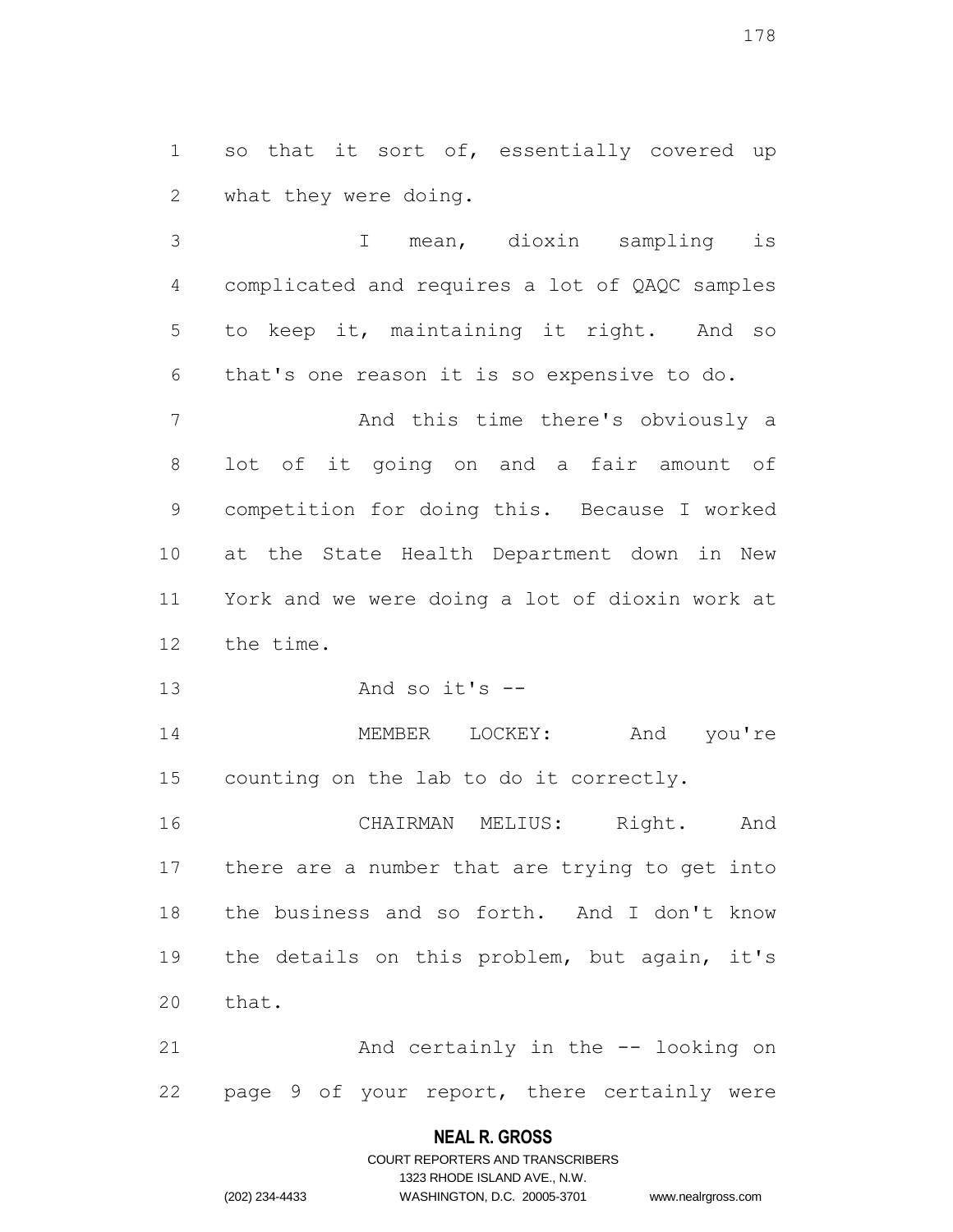some concerns raised about whether these problems also carried over to the Richland Lab and other types of samples with that.

 I think, as Sam says, this is all a very hard situation to evaluate, because you're trying to, again, prove the negative, and it's difficult.

 Other people, Board Members on the phone have any questions?

 MEMBER ZIEMER: I have no questions. This is Ziemer.

CHAIRMAN MELIUS: Okay. Brad?

 MEMBER CLAWSON: This is Brad. I was just involved, I was involved with some of the interviews that were held up there at Hanford, and you know, this is what came out of some of the key people who were involved with this.

 It just kind of overflows from 20 there, at a facility that they found no evidence of anything at Hanford.

CHAIRMAN MELIUS: Okay, any other

# **NEAL R. GROSS**

# COURT REPORTERS AND TRANSCRIBERS 1323 RHODE ISLAND AVE., N.W. (202) 234-4433 WASHINGTON, D.C. 20005-3701 www.nealrgross.com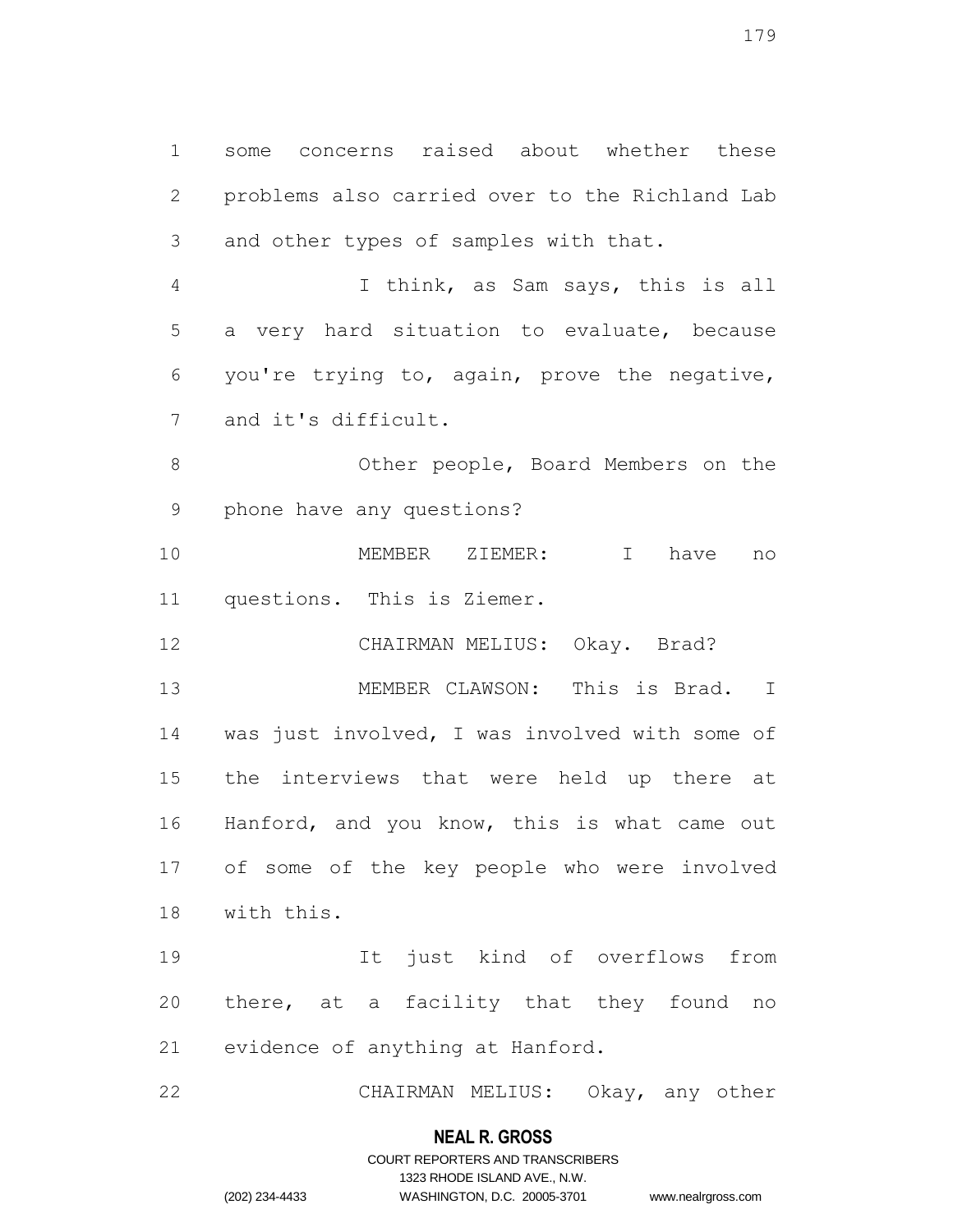Board Members? If not, I'd like to hear from the -- if the petitioners wish to speak? MR. FOULDES: This is Tom Fouldes, F-o-u-l-d-e-s, and I'm the counsel for the claimant, [identifying information redacted], who is the petitioner on SEC-155.

7 And just in the way of a few general comments, before I get into details, there is, in some of the written interviews that were obtained by the Environmental Protection Agency, which led to the disqualification of UST to do any further 13 testing in any federal facility, these interviews concern activities in 1987, '88, 15 and they, some of them, some of the comments are information that relates directly to activities at the Richland Testing facility, as distinguished from the other facility run 19 by UST in Hoboken, New Jersey.

 But there's no question that a review of these interviews, which I hope the Advisory Board has an opportunity to go over,

## **NEAL R. GROSS**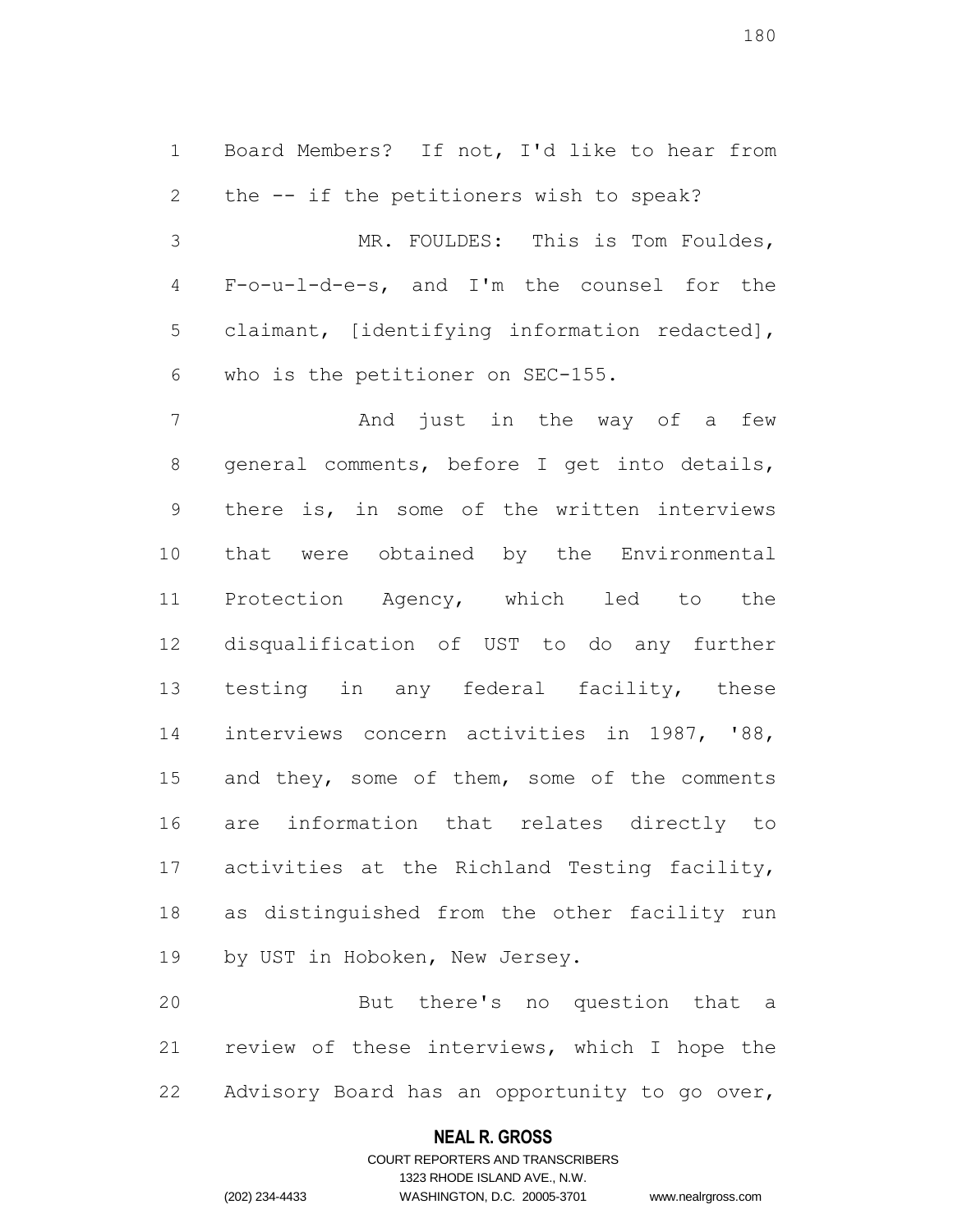implicates fraudulent activities in the testing of samples at Richland.

 Okay, now I'll put that aside. And of course it is curious, it's somewhat of a contradiction that Battelle, after first suing UST for fraud, following the disclosures by EPA, and eventually that suit was resolved with a guilty finding on behalf of UST.

 But then when it came to determine whether or not the pedigree of this data that was developed over the years '87, '88, '89 was adequate, US Battelle managed to come up with a finding in its studies and some of which are listed in the report to the Board from NIOSH, that basically the data was reliable.

16 And of course, obviously that's in total contradiction to the lawsuit that was brought by Battelle.

19 But leaving that now, and going to the presentation provided by NIOSH, they do have various reports that were created by Battelle, which understandably is in a sense

# **NEAL R. GROSS**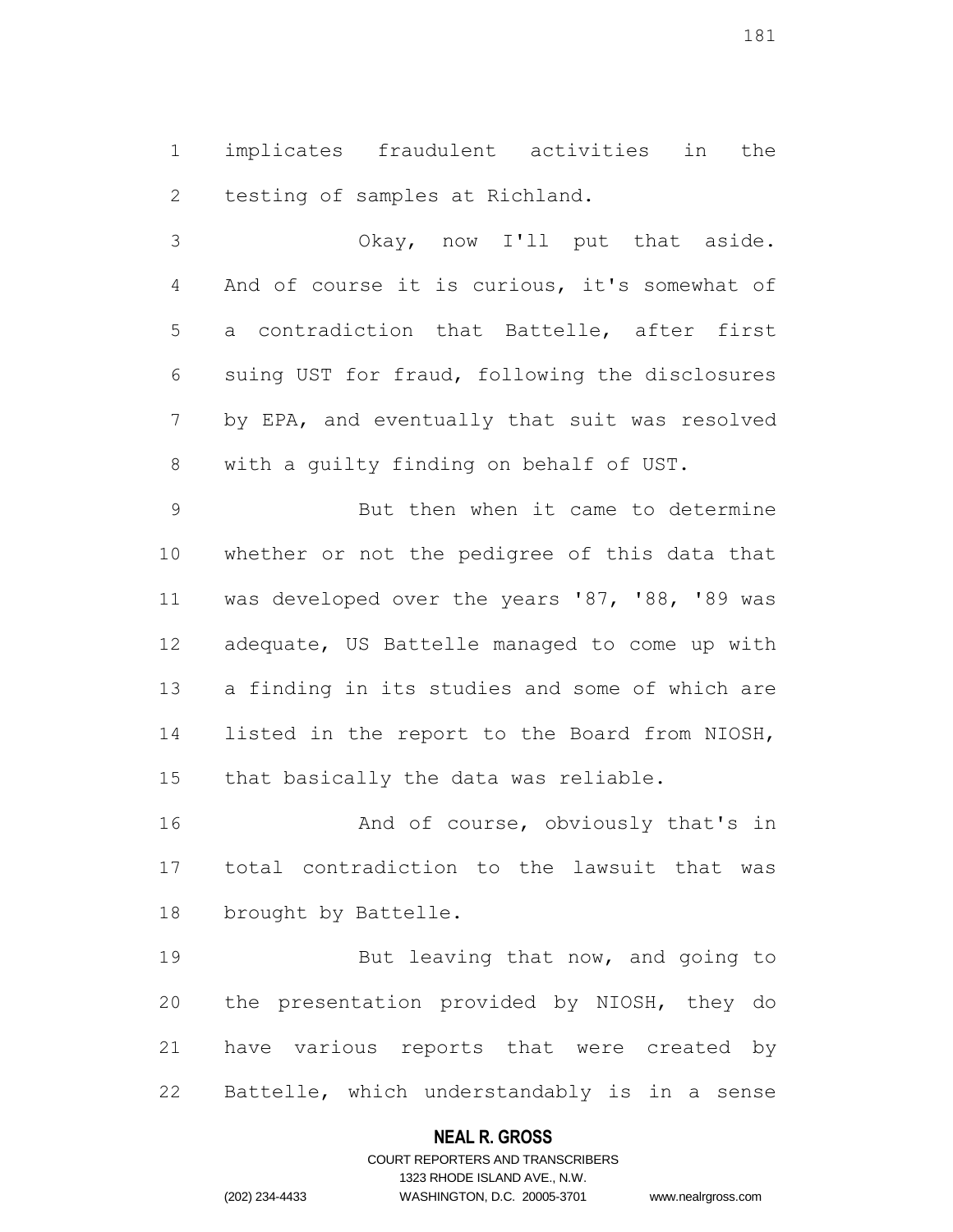1 trying to make sure that they kind of -- they have the basic contractual responsibility for this testing, and so it's no surprise that their retrospective studies show that basically it was reliable.

 But now, also, though, however, the NIOSH, and correct me if I'm wrong, because I could have missed this. We didn't get the announcement of this hearing until late last week, and it wasn't until I got back 11 out of town early this week, that I had an opportunity to go through it.

13 But what I have seen so far is that NIOSH has presented, as I said, the audit is really done by Battelle or for Battelle. And then also, however, an audit that was done for them was by the University of Washington. And the University of Washington examination was by -- they appointed, they engaged, well, first of all, it was the University of Washington Department of Public Health and Community Medicine and they engaged the

# **NEAL R. GROSS**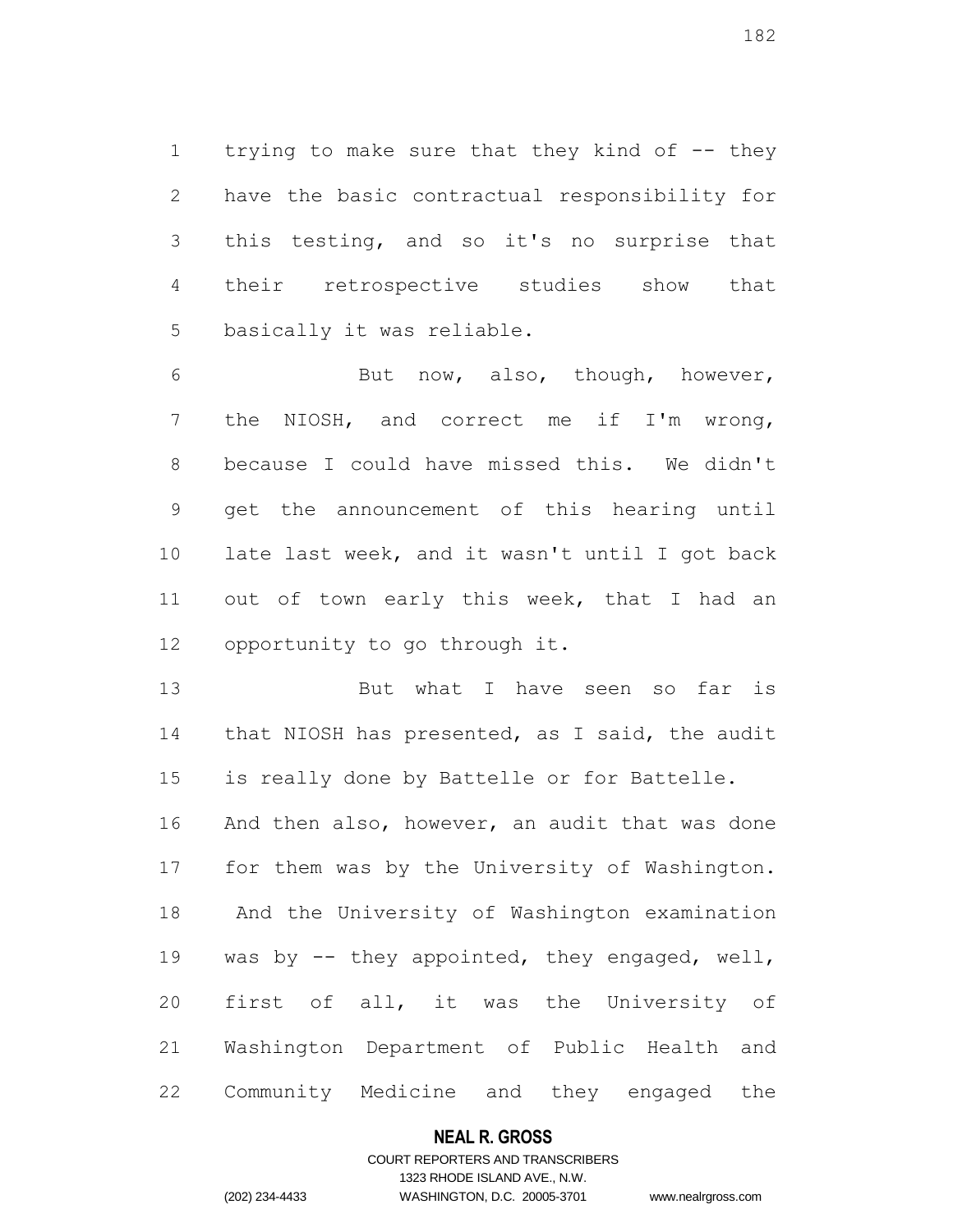service of a biostatistician, a Gerald van Belle, and then an Associate Professor, Dr. Paulman, who was Professor of Environmental Chemistry.

 And Dr. Michael O'Brien, a Health Physicist. And I'm not suggesting that these were not good people, except they didn't have the same degree of specialization that was done in another study, which I do not believe has been presented to the Board.

11 And that was an oversight of the US Testing Company, analytical procedures and 13 protocol. And that was done by, signed off by a B.C. Woods of the Environmental Protection Agency and Laboratory, Region 10.

16 And Mr. L.C. Spearin of Department of Ecology, Quality Assurance Section of the State of Washington. A Mr. Alvin of the Washington Department of Health, and Mr. Kasch, K-a-s-c-h, who is with the Department of Energy itself. They went forward and engaged some specialist, L.M. Albin, who -- he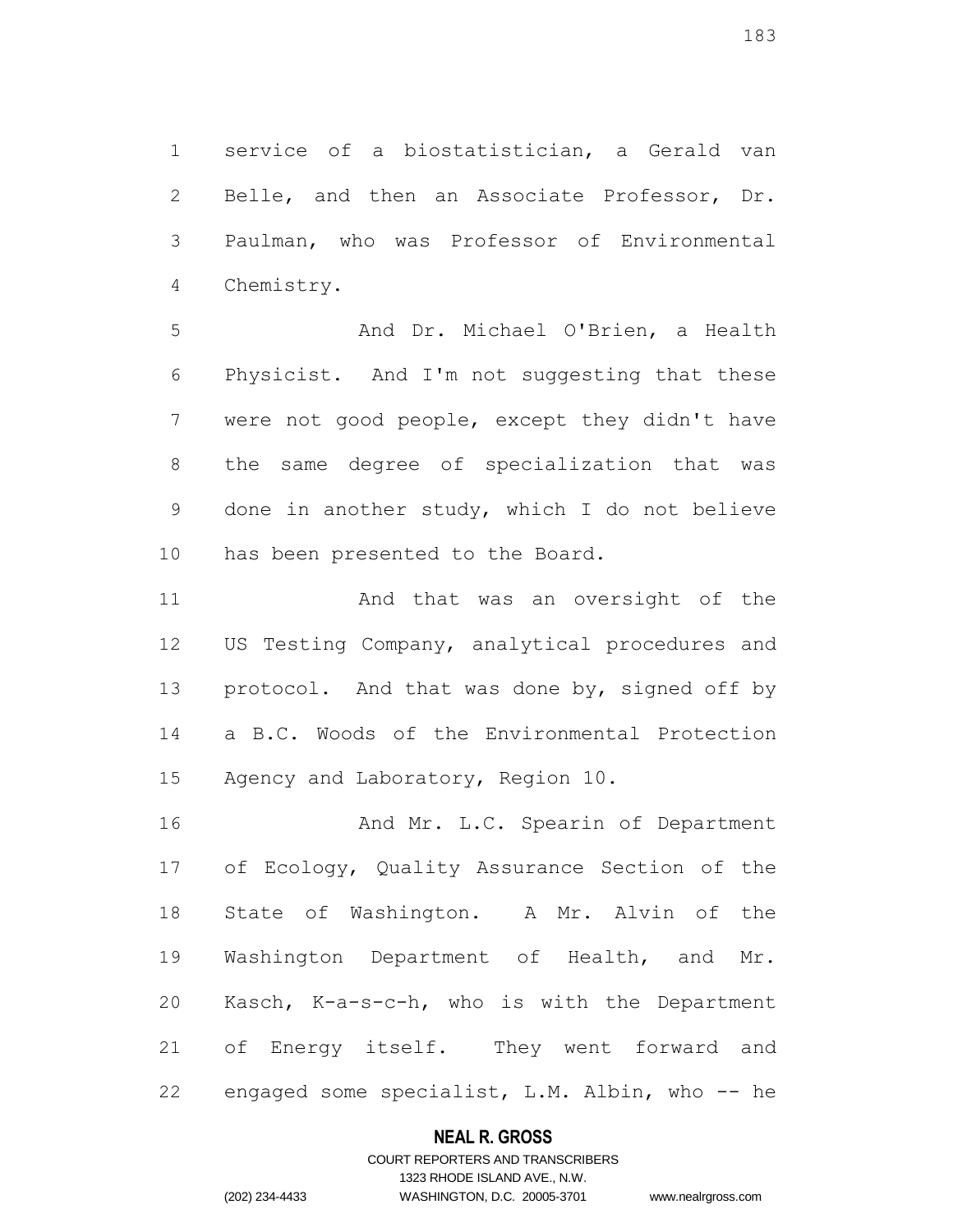was from the Health and Radiation Protection Division.

 MR. KATZ: Excuse me, Mr. Fouldes, if you would please, the last couple of sentences you said were almost inaudible. But much of your talk, you're very hard to hear. I wonder if you're on a speaker

phone or --

 MR. FOULDES: Okay, well, I can just briefly wrap this up. He was a radiological health expert.

12 And then there was two more, from 13 some other laboratories, that were specialists in radiological bioassay and radiation counting.

 And they, in their report, Appendix F of their report contains numerous references, which I won't take the Board's time to go through, but they all relate to the lack of adequacy in procedures and in testing protocols that were being utilized to spite the testing company, US Testing, on bioassay

# **NEAL R. GROSS**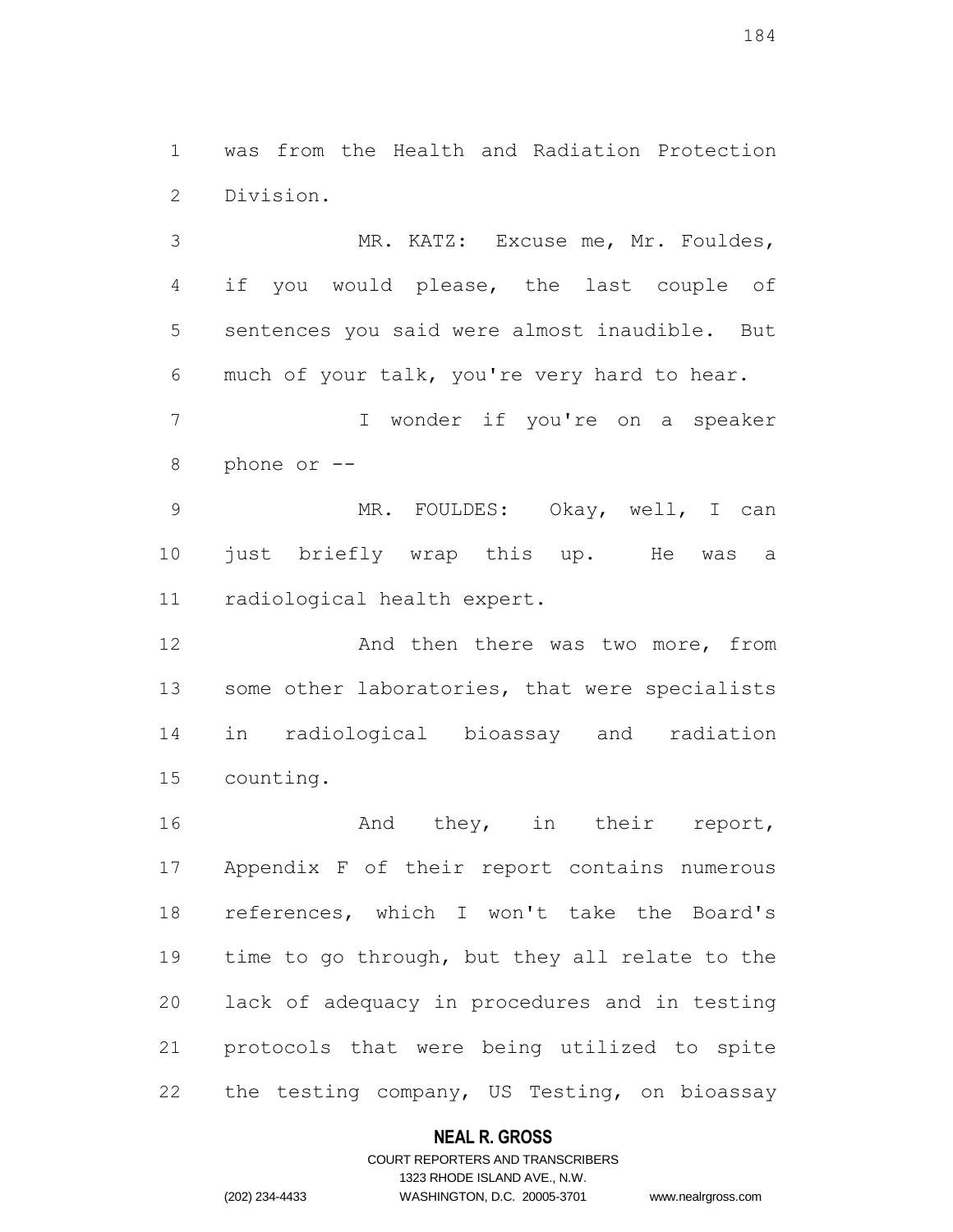samples and it would seem impossible if -- to anyone thoroughly reviewing the very detailed report in Appendix F, to conclude that the testing results done by this laboratory on bioassay, and in this case particularly, this particular petitioner is relying on the bioassay results from his fecal samples.

8 And there does not appear to be any basis of reliability suggested in this 10 detailed study that I referenced, made by these various names I've mentioned. And that concludes my remarks.

 CHAIRMAN MELIUS: Thank you, Mr. Fouldes. Sam, do you have any response? I don't know, it wasn't clear to me which reports were included in your review?

17 DR. GLOVER: Obviously, there were many, we looked at many things. We looked at those EPA documents that the Office of Inspector General had. We -- I can't remember which ones, I looked at so many.

CHAIRMAN MELIUS: Okay.

#### **NEAL R. GROSS**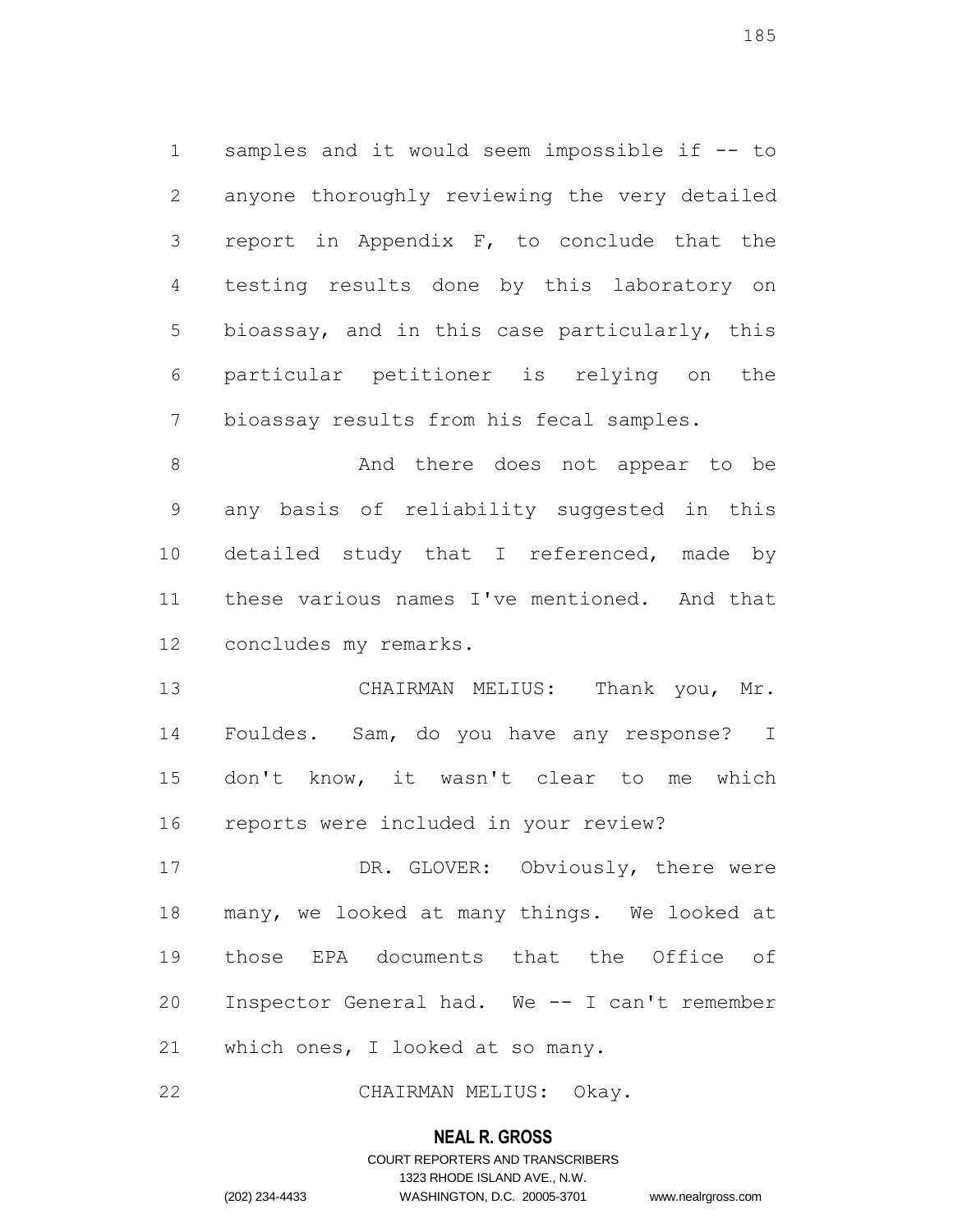1 DR. GLOVER: We do agree with what he says on the environmental stuff. We agree that US Testing, in Richland, they were for part of this. So it wasn't just in Hoboken, but it was the non-radiological samples. CHAIRMAN MELIUS: Right. Jim. MEMBER LOCKEY: Sam, Gil Omenn did which review? Gil Omenn, is that the Omenn that you were -- 10 DR. GLOVER: The Omenn Report? 11 MEMBER LOCKEY: Yes. 12 DR. GLOVER: And we actually spoke with several members of his -- who were on that, as part of this review. MEMBER LOCKEY: Is Gil, I don't know if Gil -- is he still alive? Did you speak with him? CHAIRMAN MELIUS: Yes, he's -- 19 DR. GLOVER: I'd have to -- CHAIRMAN MELIUS: I think he's at University of Michigan now? MEMBER LOCKEY: I'm not sure, I'm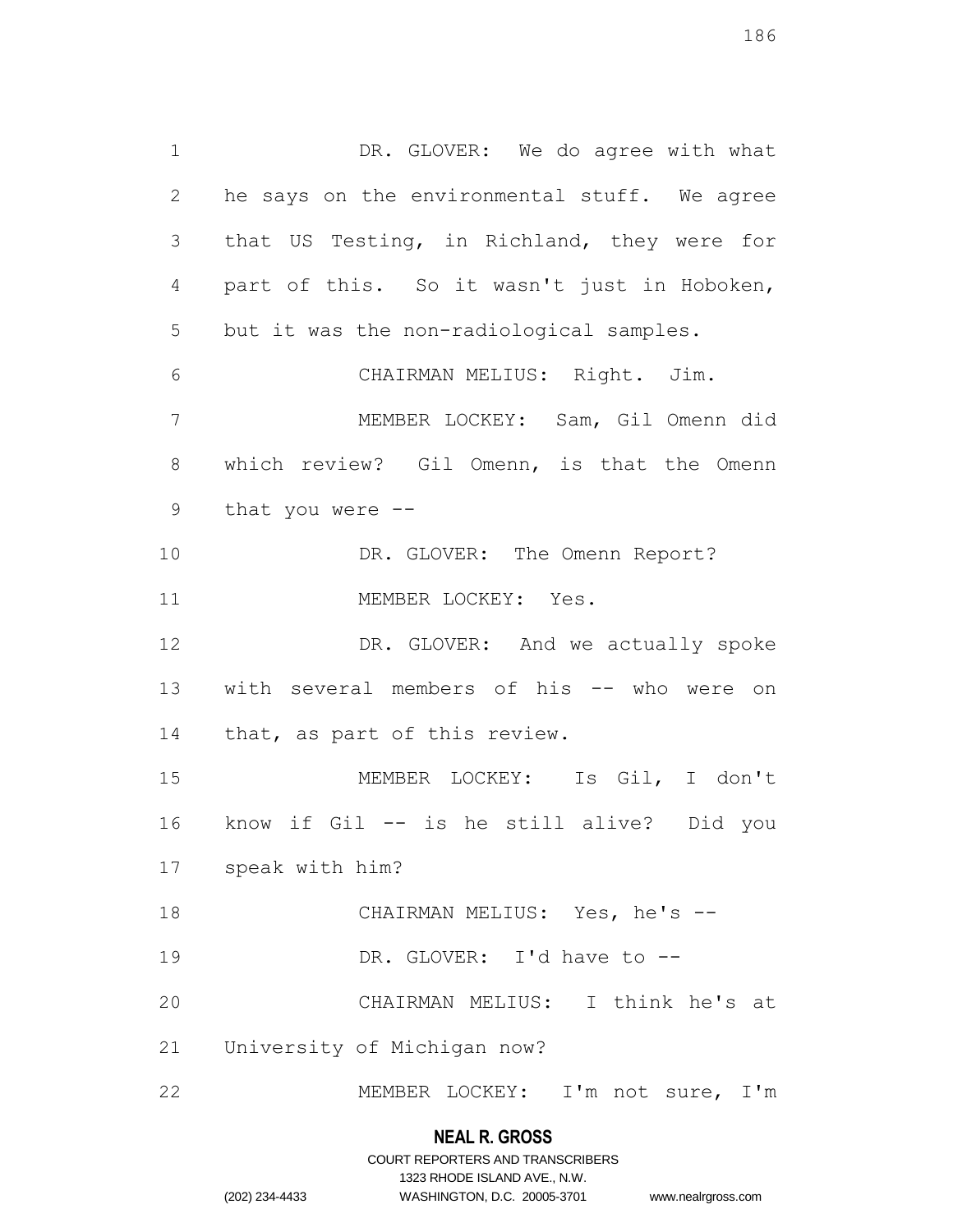not sure where he is right now. I asked is -- CHAIRMAN MELIUS: He's no longer Dean at Seattle. MEMBER LOCKEY: No. CHAIRMAN MELIUS: I believe he's in Michigan, isn't he? MEMBER LOCKEY: I was wondering whether, I was just curious whether you actually spoke with him or not about it? DR. GLOVER: I think with availability, we spoke to two other members. I don't think we got to speak with him. I was actually, I think, at Sandia the week that we were able to talk to him. So I didn't get to participate. 16 MR. VALERO: Hello? 17 CHAIRMAN MELIUS: Yes. 18 MR. VALERO: Hi, I'm sorry, my name is Oscar Valero and I'm a petitioner at the Hanford site. CHAIRMAN MELIUS: Okay. MR. VALERO: I temporarily got

# **NEAL R. GROSS**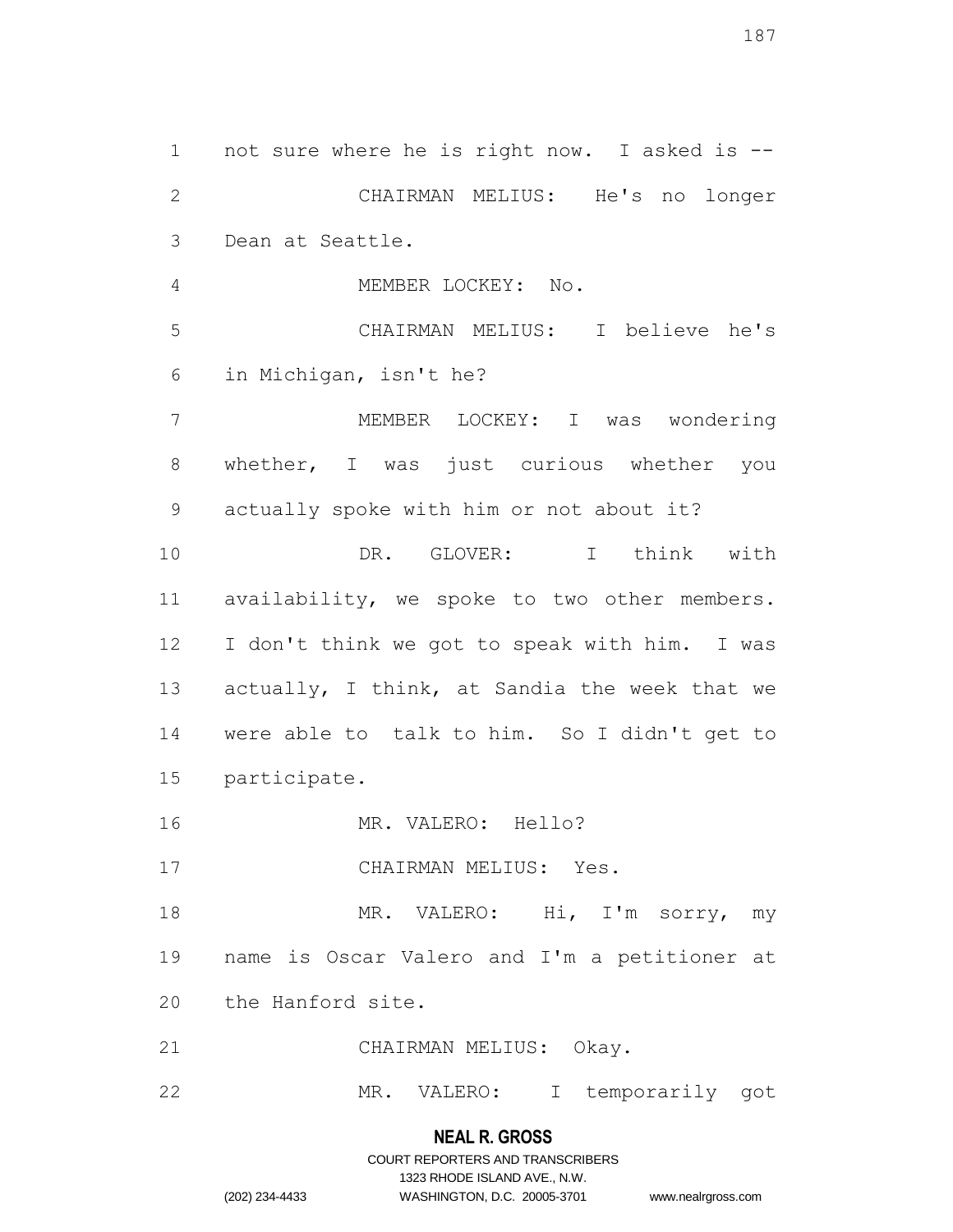disconnected but I'm back online.

 CHAIRMAN MELIUS: Okay, did you wish to speak? I understood Mr. Fouldes to say that he was speaking on your behalf, so I didn't know if you, do you wish to speak in addition to him? MR. VALERO: Yes, I do, sir. CHAIRMAN MELIUS: Okay, then go ahead. MR. VALERO: All right, and I'll make this brief, gentlemen and ladies. I do have a prepared statement, so I'm just going to read from the statement. 14 CHAIRMAN MELIUS: Fine, thank you. MR. VALERO: Thank you. As I said, my name is Oscar Valero, I'm from the Hanford site. Let me first say, thank you for providing me with this opportunity. I understand this is a scientific- based information, but let me also appeal to the sentiments of your heart and that you will do the righteous thing and your actions will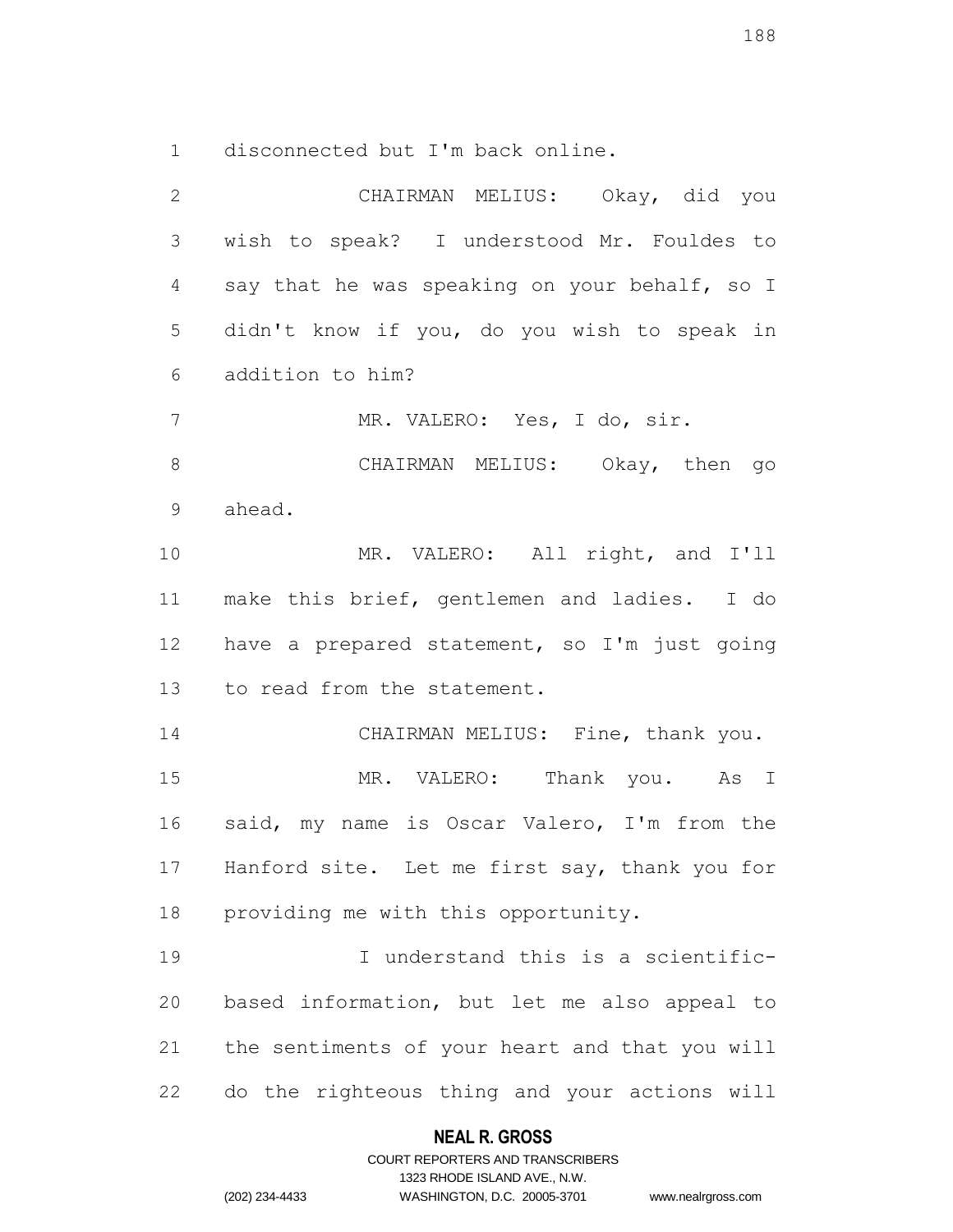right a wrong. The actions of deceit and ultimate betrayal of trust, due to the unethical acts for personal gain, have never been so blatant.

5 A true disregard for my wellbeing and threatening my life and the livelihood of my family and numerous other victims of this tragedy.

 We, as courageous Americans, have paid a high price for our service. We've incurred disabling and/or fatal illnesses as a result of exposure to radiation chemicals and other hazards that are unique to the weapons production and testing.

15 I ask that you adopt this as a key petition and justify the award of full medical and monetary compensation for the victims of this tragedy, due to the neglectful actions, again, for personal gain, by US Testing. Of which, none of this should have occurred, if the company had not been engulfed by greed.

The evidence you seek has been

# **NEAL R. GROSS** COURT REPORTERS AND TRANSCRIBERS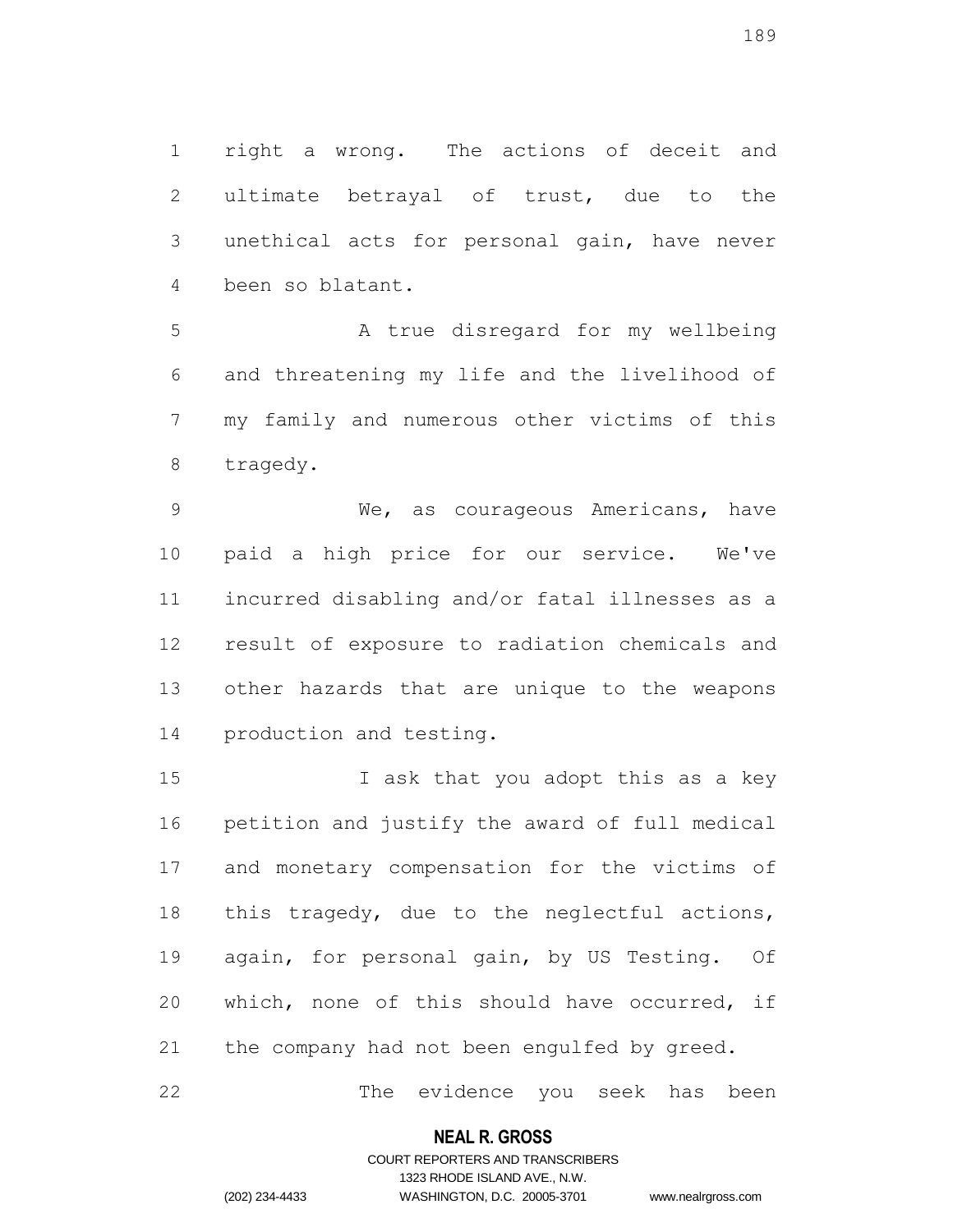previously outlined in various documents. These reference to EPA referral memoranda, dated April 4, 1989, which is further substantiated by supporting data, based on interviews of numerous US Testing personnel, conducted by the Office of Inspector General Office of Investigations dated June 6, 1989.

8 The facts are many, quys, but for the sake of time, here are two. Number one, the SEC report, page 32 of 58, states "NIOSH did not find bioassay data produced by US Testing to have been effective."

 However, the action referral memorandum, item 9, states the contract was lab-specific. Neither lab, whether it's Hanford or the one in Hoboken, New Jersey, was listed as an alternate site to perform work on a contract basis.

 Based on the Office of Inspector General, the interview they conducted also cites numerous chain of custody and protocol violations. Second fact, the SEC report, page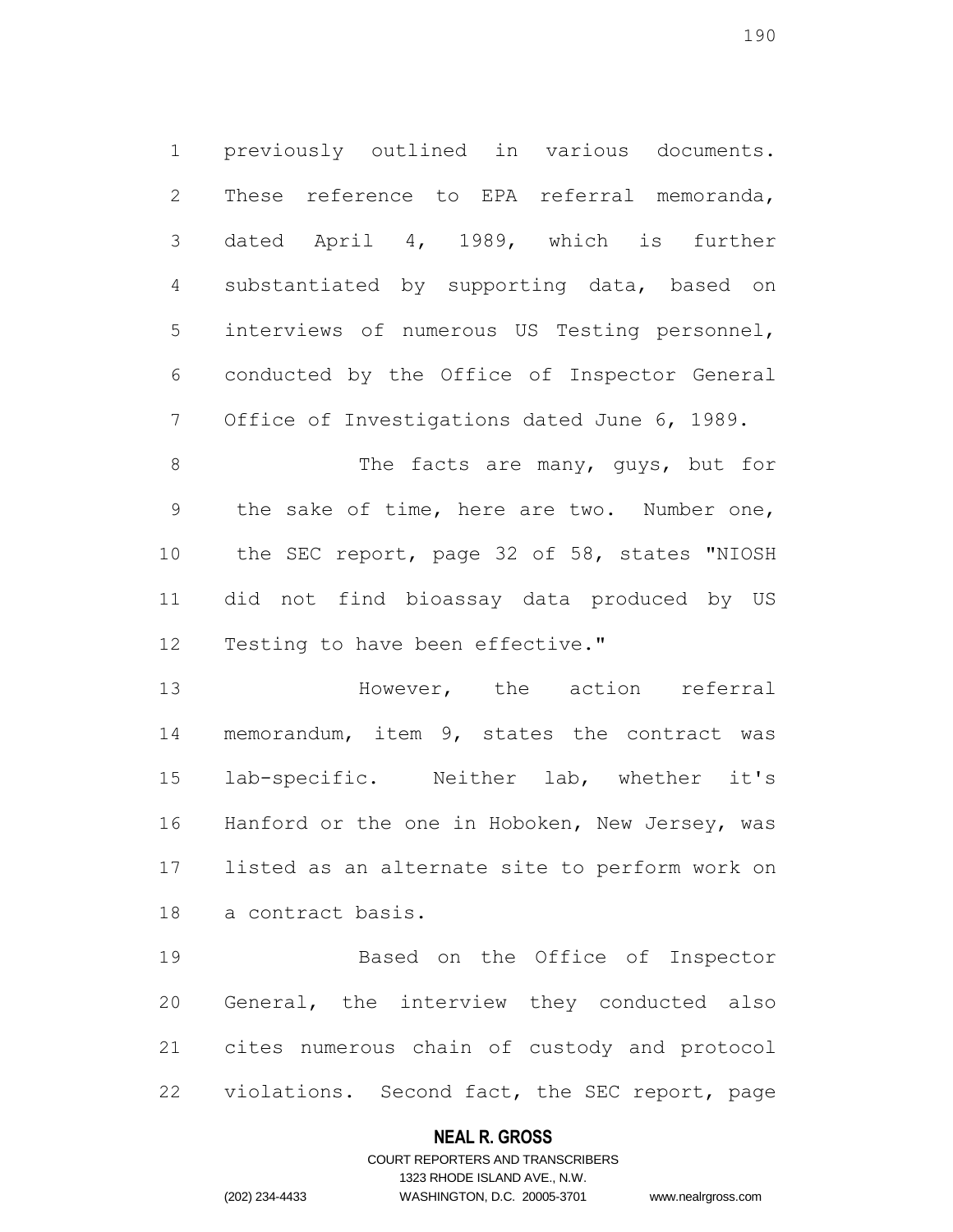29 of 58, states: "sample card and final results were not found." And: "incomplete record for one sample result."

 To me this lends credence to incomplete, inaccurate record keeping, and really does cast doubt on accuracy of samples.

 The two above statements are from NIOSH themselves. The Office of the Inspector General from their interview states: "two separate log books were kept, they were maintained."

12 Other facts still remain, such as cut and paste activities. As I mentioned 14 before, the two separate log books, backdating of sample results.

 Doctoring samples and the use of illegal drugs by management of US Testing. Ladies and gentlemen, these are the facts and many more can be found in the Office of Inspector General report dated June 6, 1989, which I'm sure you have.

These interviews are first-hand

#### **NEAL R. GROSS**

# COURT REPORTERS AND TRANSCRIBERS 1323 RHODE ISLAND AVE., N.W. (202) 234-4433 WASHINGTON, D.C. 20005-3701 www.nealrgross.com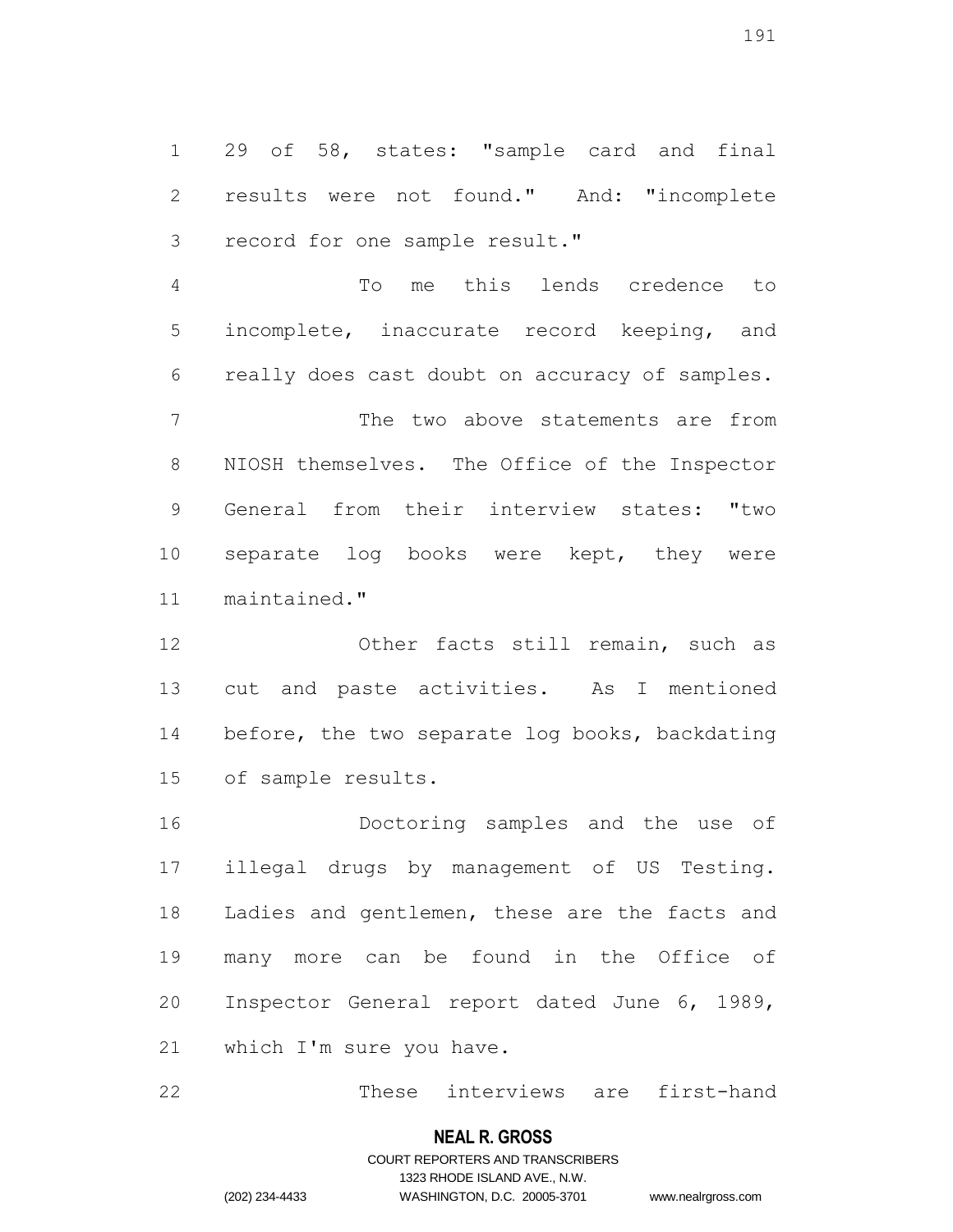witness accounts, conducted by credible people, the Inspector General's office, who took an oath to uphold the law.

 The outcome of their investigation substantiates the facts that create and establish reasonable doubt and question the credibility of the US Testing, which is further supported by the EPA referral memorandum fact section.

 Because of the unscrupulous actions of US Testing, many people have incurred unjust suffering. To rely on an organization, complete strangers, that have the responsibility to analyze samples and you 15 entrust them to be honest, because they have the educational knowledge and experience, is where my trust was.

 Ladies and gentlemen, pardon the pause, but this is difficult for me. You say you want facts? Here are some more undisputable facts.

I have Stage 3 stomach cancer.

# **NEAL R. GROSS**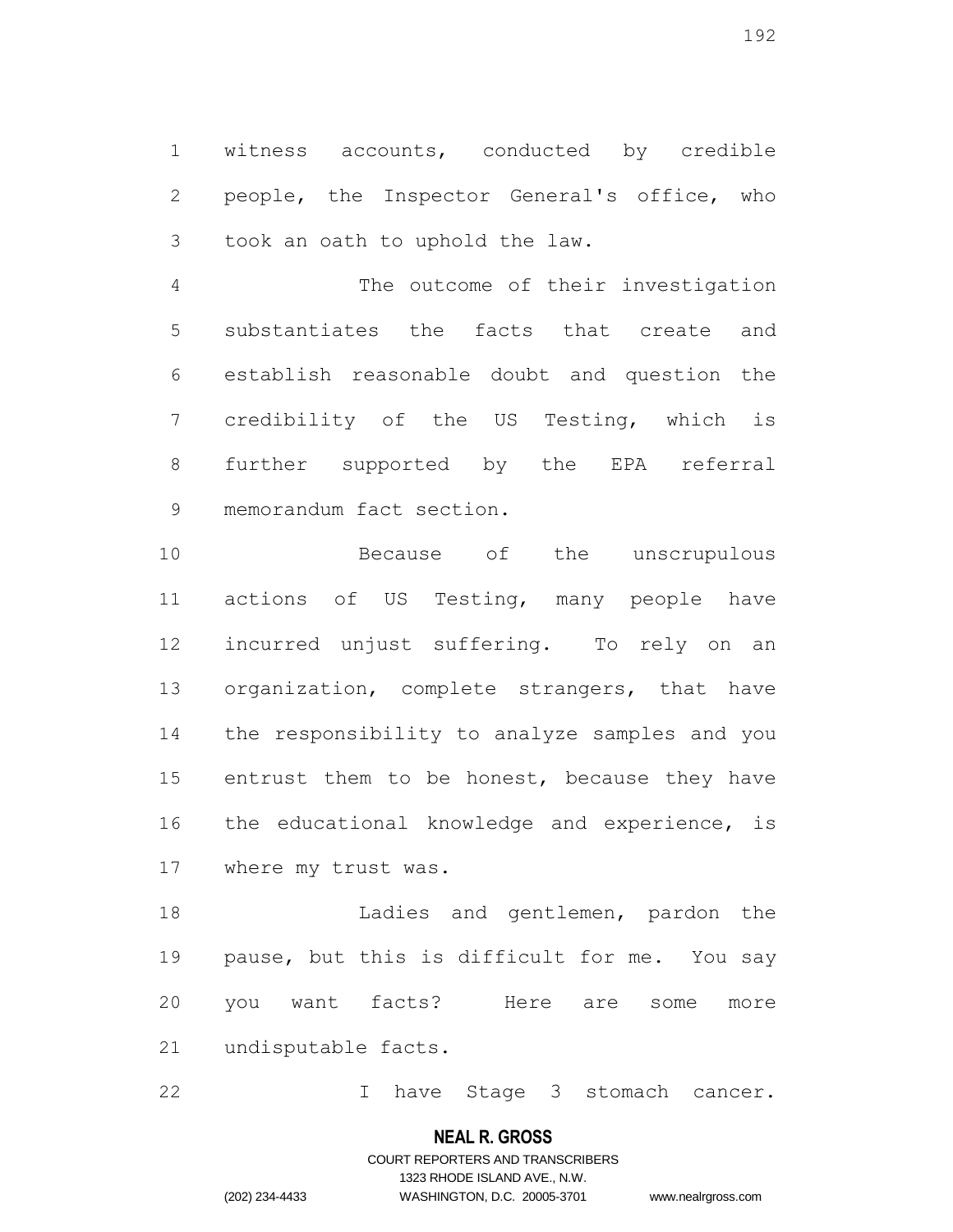Two-thirds of my stomach were surgically removed, 50 percent of my esophagus was surgically removed.

 I have irreparable damage to the left side of my heart, due to radiation treatments. I have incurred financial hardship.

 I live with these physical limitations. My family and I bear emotional scars and psychological trauma. Our lives 11 have been affected and changed forever.

 All these are facts that have been forcibly and permanently etched into my life. One can choose to dispute the evidence before you, but science can only presume facts based on data analysis and can be manipulated to support the desired outcome.

 No data analysis or computer programs can dispute the above-mentioned facts. But one main ingredient is missing, one that we tend to sometimes overlook, and it's called ethics. In this case, it's

#### **NEAL R. GROSS**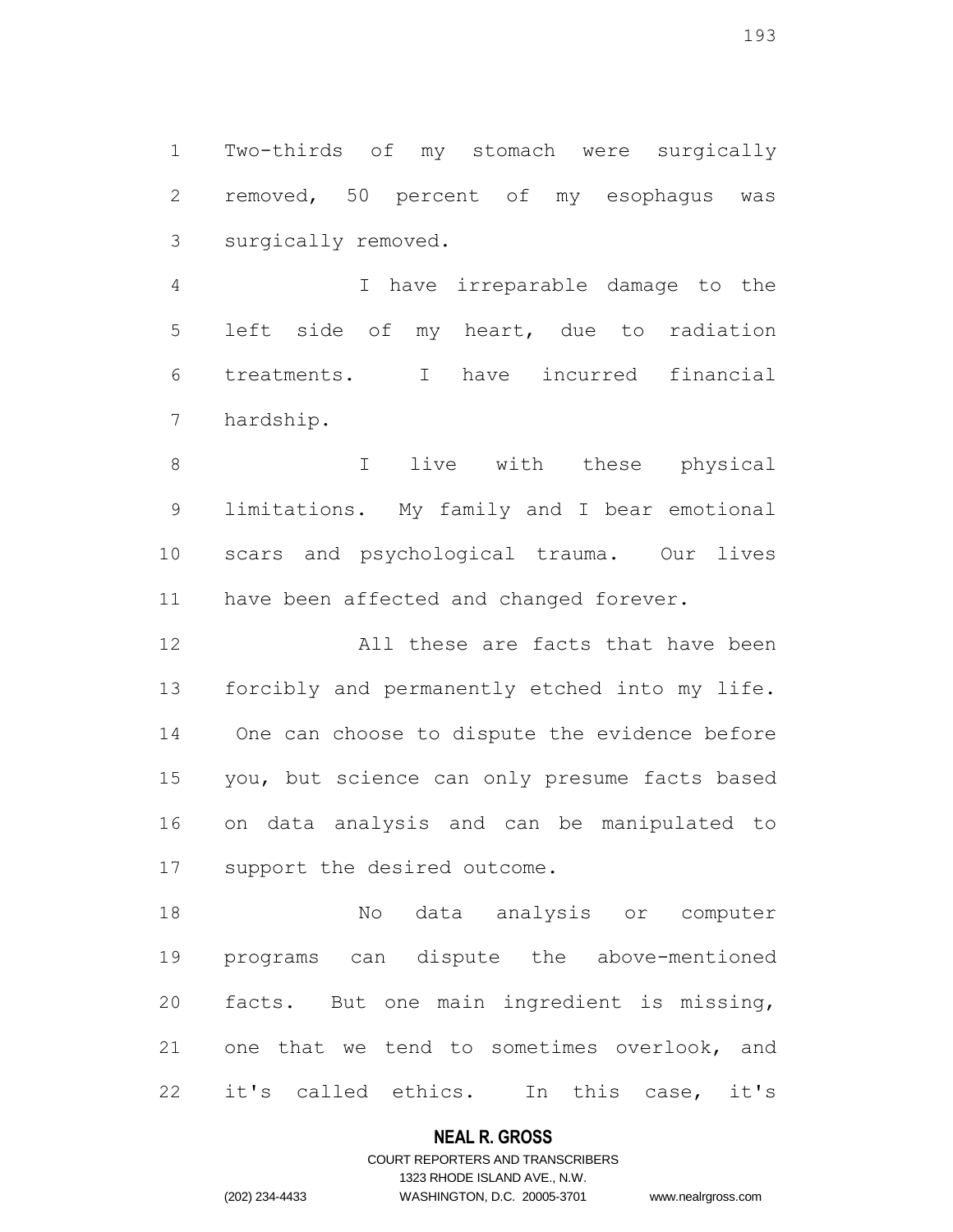economics over ethics. These people whom I entrusted to analyze these samples and provide honest results, failed in their ethics.

 Because they knowingly and willfully were aware of what they were doing. They just didn't care, and, in turn, placed my life and my family's livelihood in jeopardy, for their own self gain, for their greed.

 NIOSH further states on page 46 of the handout, NIOSH, on no part of the Class, which it cannot estimate radiation doses with sufficient accuracy.

14 I must ask, how can an estimate be accurate when I myself have had three different dose reconstructions with three different results?

18 I question US Testing protocols, 19 ethics and methodology, which is why they were terminated, such as higher management's use of illegal drugs on company time and premises. You'll find this information on those reports

# **NEAL R. GROSS**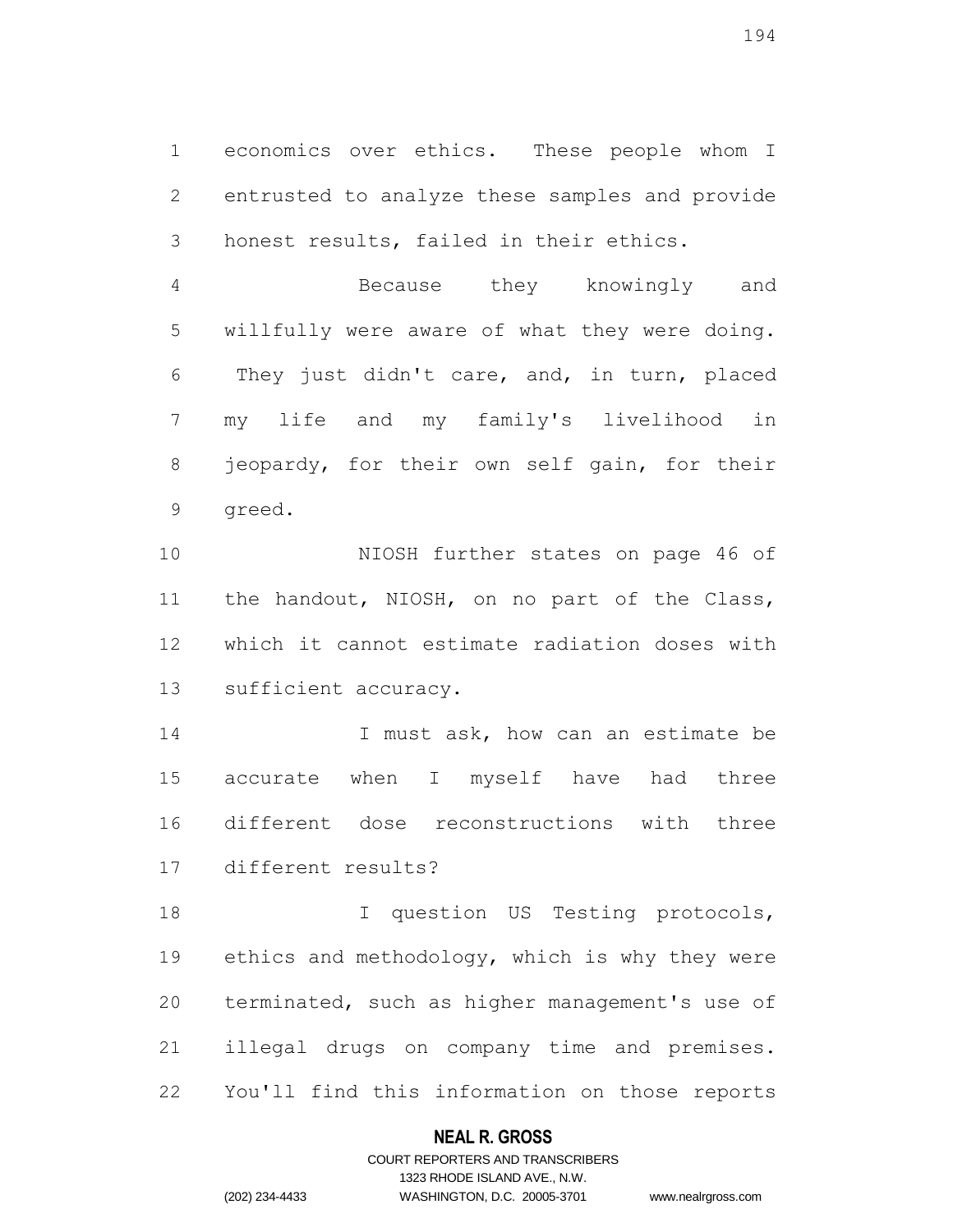that I mentioned above.

 These people were tasked with making major decisions, but were under the influence at the time certain critical decisions were made.

 Again, I must ask, where is the credibility in this? Where are the ethics? Ladies and gentlemen, the decay of the human spirit for personal company gain has never been so evident, as it is with this company that I once trusted.

12 12 In essence, in my case, I have 13 been left raped, stripped from my being, 14 betrayed by those I once trusted.

15 I ask that you, right or wrong, this is your opportunity to make a positive difference in people's lives. The power to do 18 the righteous thing is, in the name of humanity and justice, in your hands.

 Don't turn your back on these courageous Americans, who defended our national security for the freedoms we enjoy.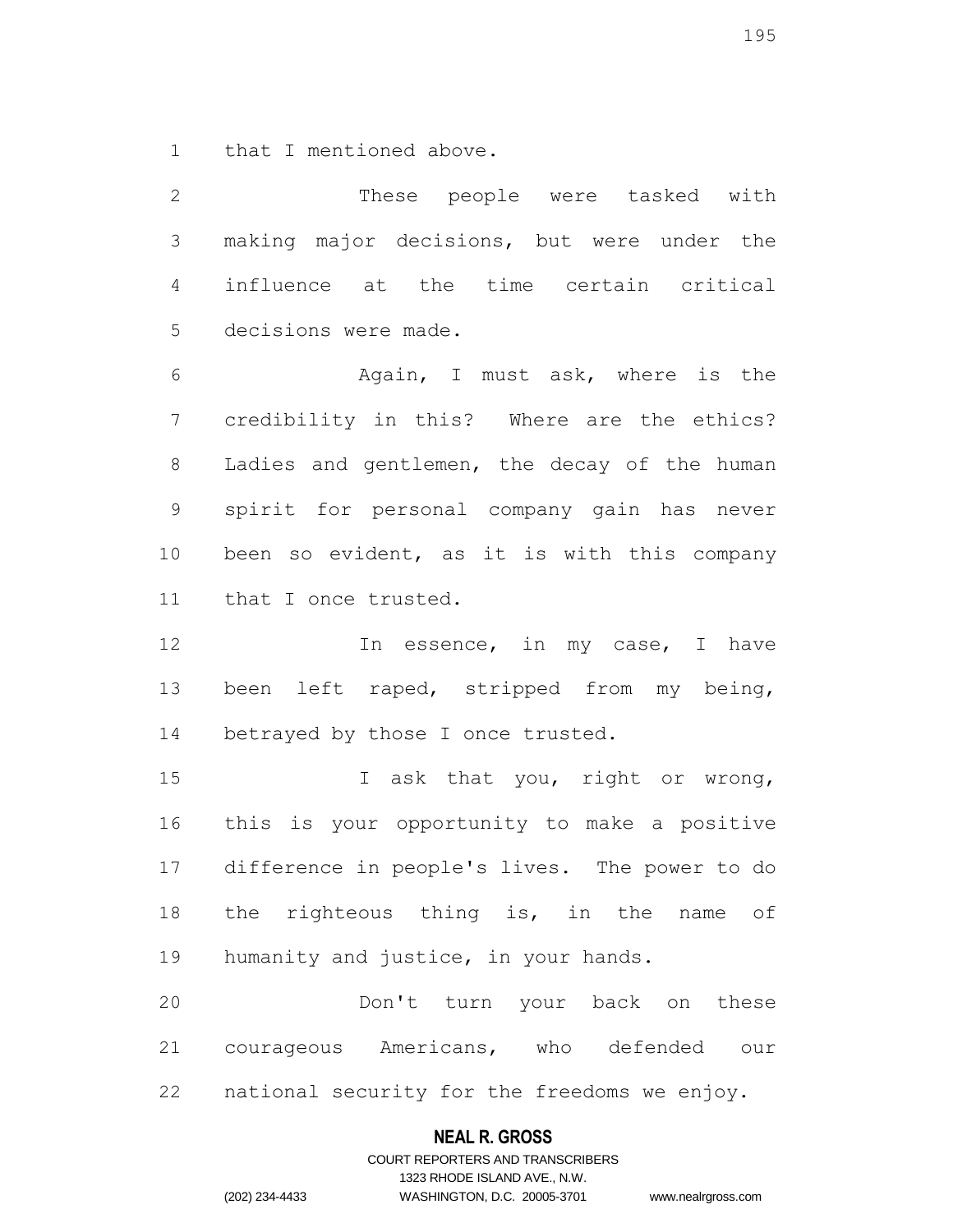missiles, but we worked in glove boxes in high-hazard environments such as chemical and radiological processes. In closing, just let me reiterate. I appeal to your consciousness and sentiments of your heart. Because no one should go through what these families and I have gone through. 10 And to approve this SEC petition, to compensate some of us, those courageous Americans who have unnecessarily suffered and those who have died. This would be the righteous thing to do. And I thank you for your time. CHAIRMAN MELIUS: Thank you. Any further questions or comments from Board Members? (No response.) CHAIRMAN MELIUS: Any suggestions on steps forward? I think one of my questions

We didn't use bullets and

would be as to whether the reviews looked at

# **NEAL R. GROSS**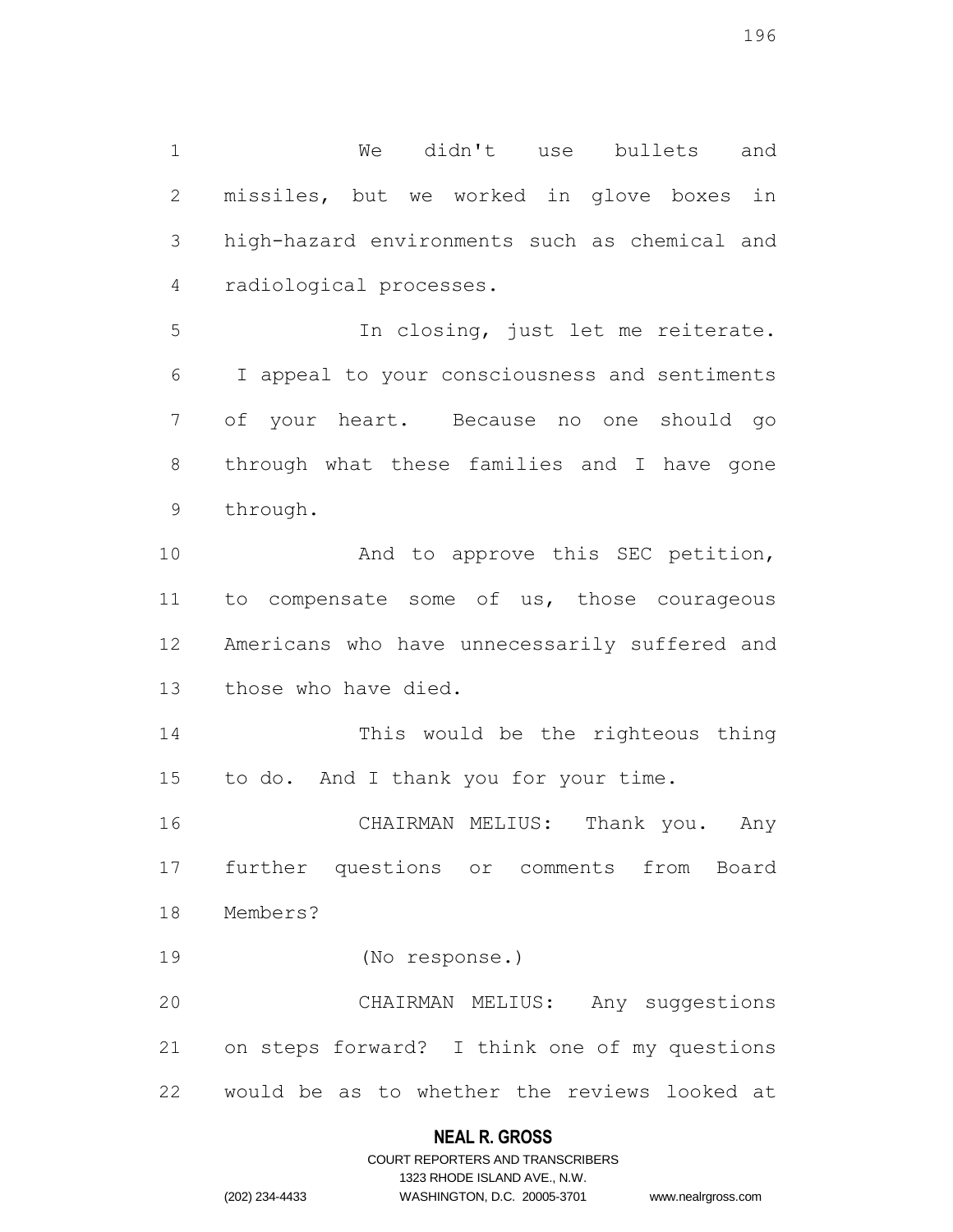this from the perspective, not of the NIOSH review, but the other reviews on the laboratory, were they looked at from a perspective of whether these were reliable in terms of environmental monitoring or workplace monitoring, as opposed to dose reconstruction, which might have a different criteria to it, I don't know.

 Also, I think there's an awful lot of information here, and though I think NIOSH did a good job of summarizing it, I think our past practice has been, in the situation, to at least do some initial review on this information, before trying to reach a conclusion.

 So one step would be to refer it to the Hanford Work Group for further evaluation. Is that --

 MEMBER LOCKEY: I concur with 20 that, I think that's a good idea.

 MR. VALERO: If I may, just one quick 30-second statement?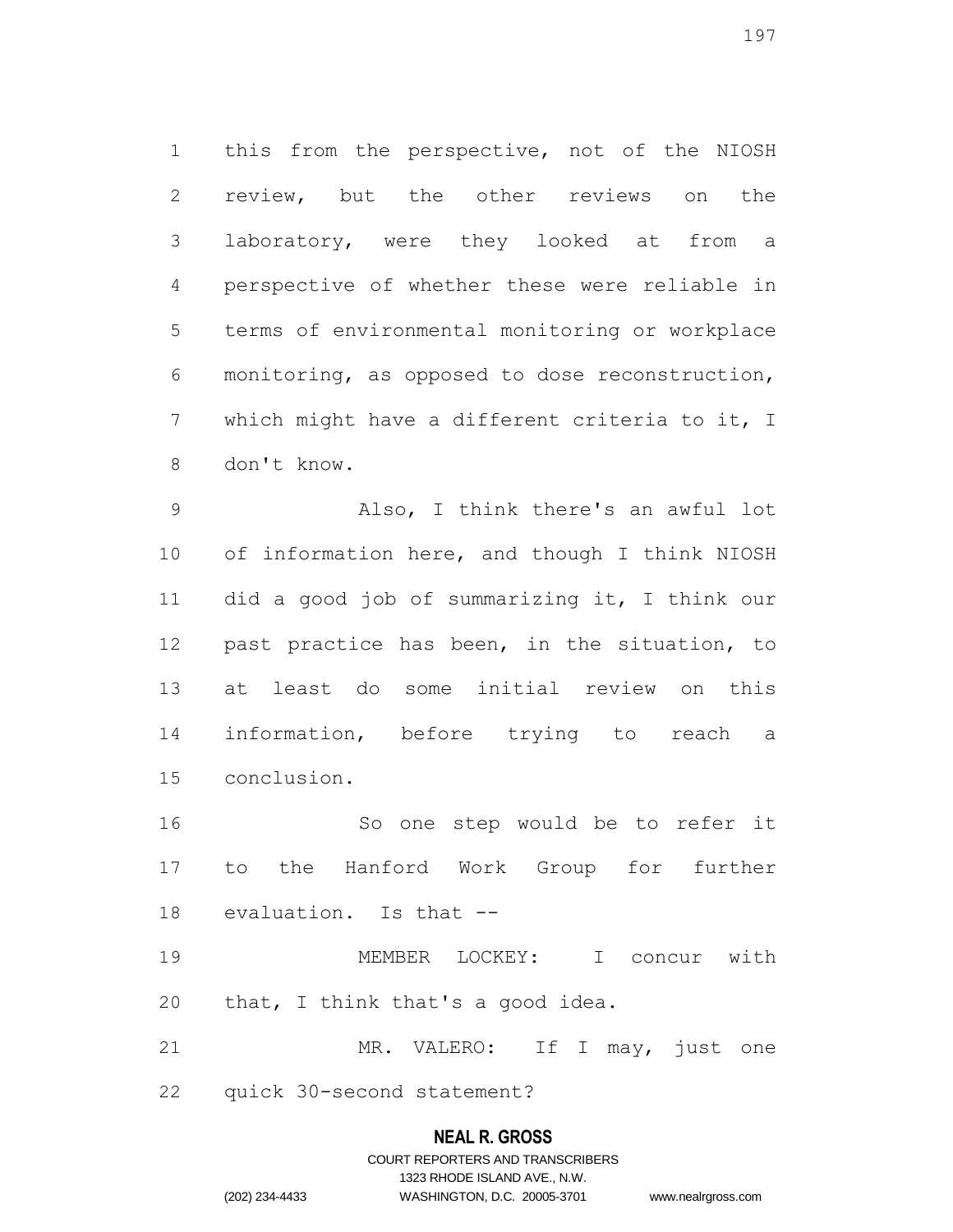CHAIRMAN MELIUS: If it's quick, please.

 MR. VALERO: Yes, it is. Again, my name is Oscar Valero from the Hanford site. I want to make sure that the Board has access to and has received and/or reviewed the following documents:

 Action Referral Memorandum from the US EPA, April 4, 1989. Both interviews, two interviews from the Office of Inspector General, the Office of Investigations.

12 One dated August 15, 1989, and one dated June 5, 1989. Thank you.

 CHAIRMAN MELIUS: Okay. Go ahead, Mark.

 MEMBER GRIFFON: I was just going to make a motion that the Board refer this to 18 the Hanford Work Group for further review.

MEMBER LOCKEY: I'll second that.

CHAIRMAN MELIUS: Second from Jim

Lockey. Any further discussion?

(No response.)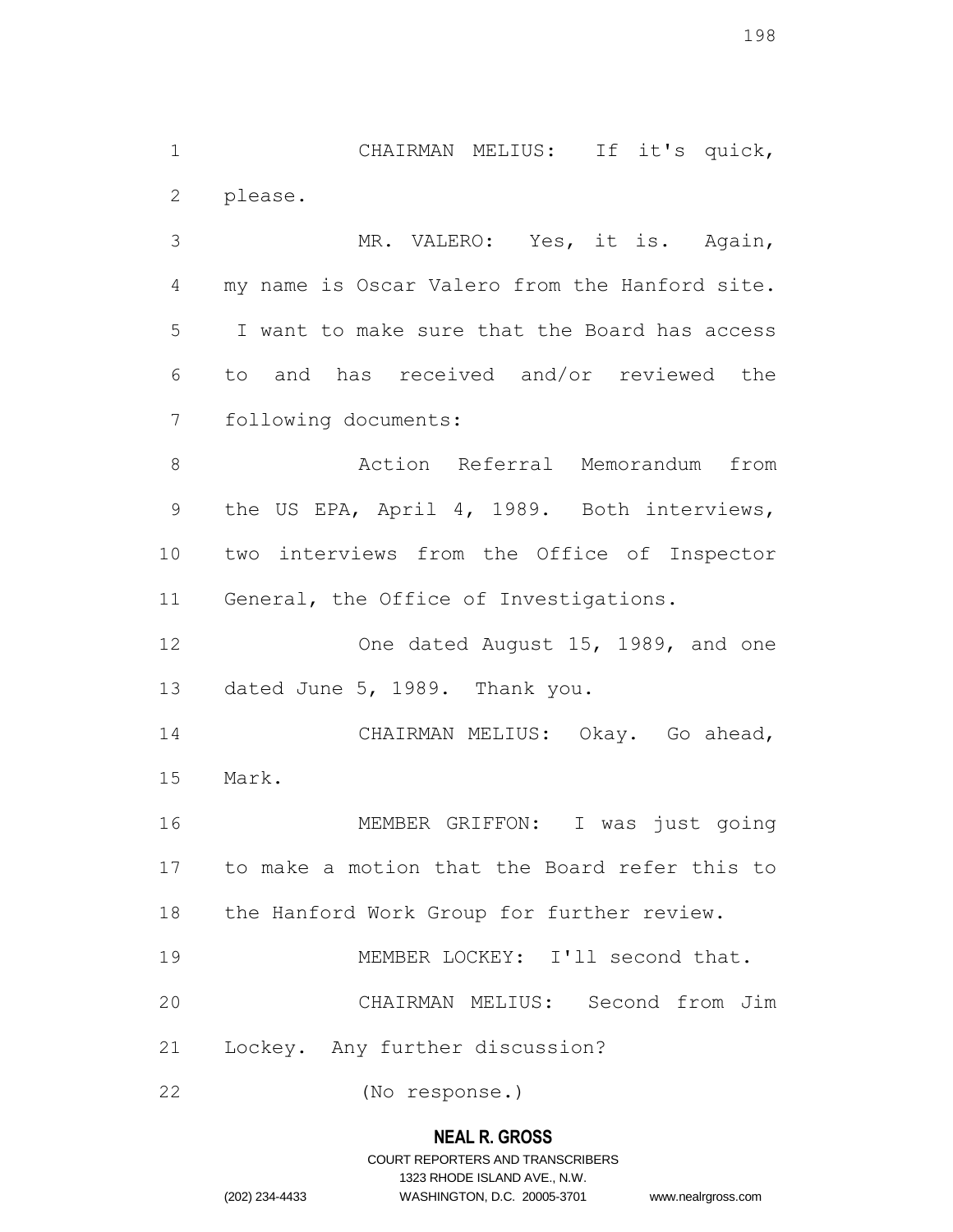CHAIRMAN MELIUS: If not, all in favor, say aye.

(Chorus of ayes.)

CHAIRMAN MELIUS: Opposed?

(No response.)

 CHAIRMAN MELIUS: Okay, good, thank you. Next item of business, at 3:15 we need to do the GE, and I believe we need to do that on time, since the petitioner may be on the line for that.

 Mark, are you ready to do your two reports? Okay, so Mark, I don't know which you want to do first. We have LANL and the Dose Reconstruction Review Group, so we'll let you choose.

16 MR. KATZ: Ms. Beach and Ms. Munn 17 can come back to the table. I don't see -- is Ms. Munn out of the room? Could someone maybe -- thank you, Jenny.

 MEMBER GRIFFON: I can do the Dose Reconstruction Subcommittee update first. They'll both be quick updates.

# **NEAL R. GROSS**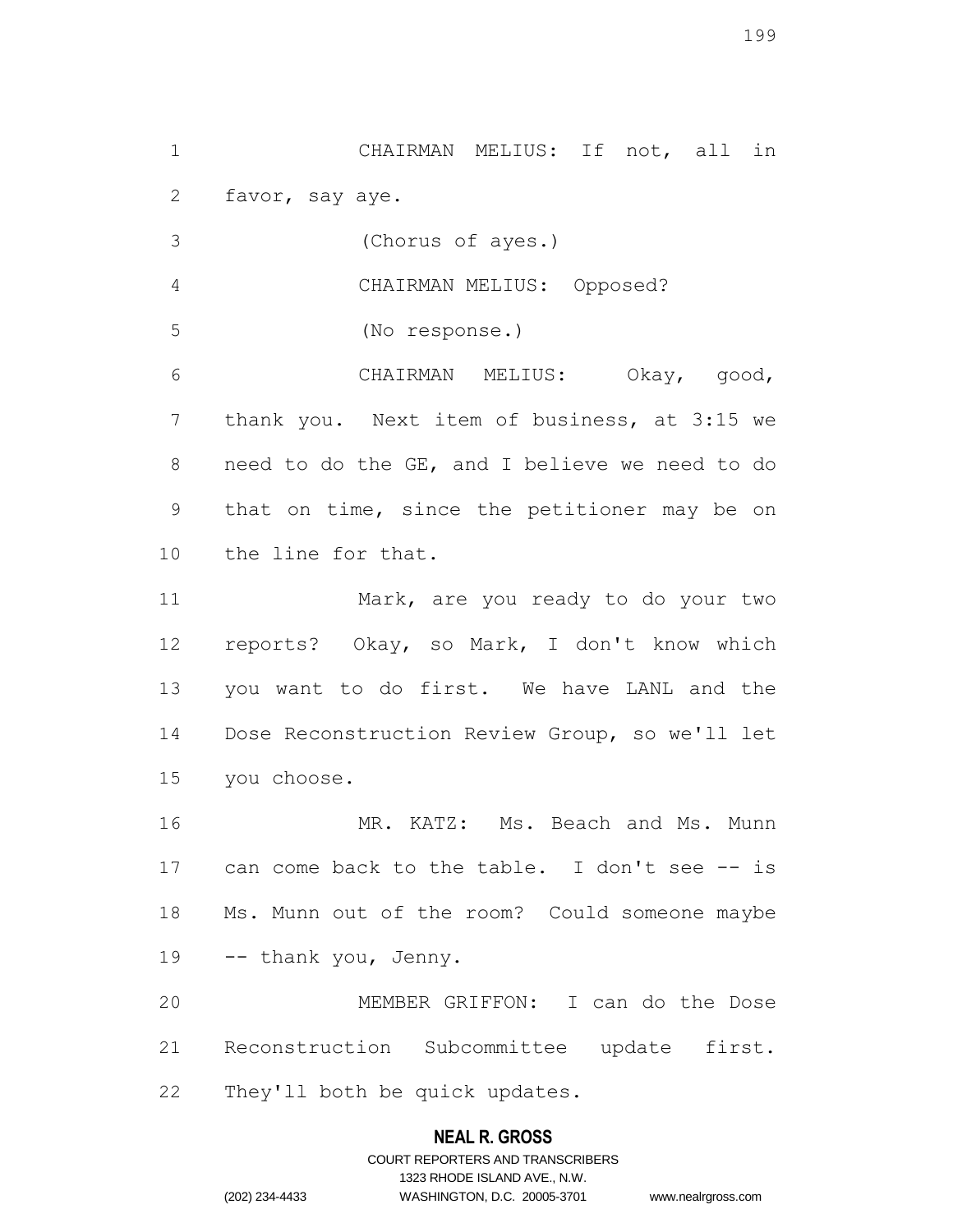The Dose Reconstruction Subcommittee had a meeting recently in Cincinnati and it was actually more of a field trip.

 We took a field trip to the ORAU, O-R-A-U offices. And the intent of the field trip was to get a little better understanding of the QAQC program that ORAU and NIOSH undergo in their dose reconstruction program.

 And just sort of walk it through from start to finish. And the notion of the trip was to have a meeting at ORAU and then to go across town and visit the NIOSH offices and see what they do on their side of the shop.

 Because it took a little longer than we anticipated, we ended up spending the whole time at ORAU. We did get an in-depth presentation from the ORAU folks on their QAQC program and the procedures they go through in the dose reconstruction process.

21 And I think most importantly, we also got to go out on the floor, talk to a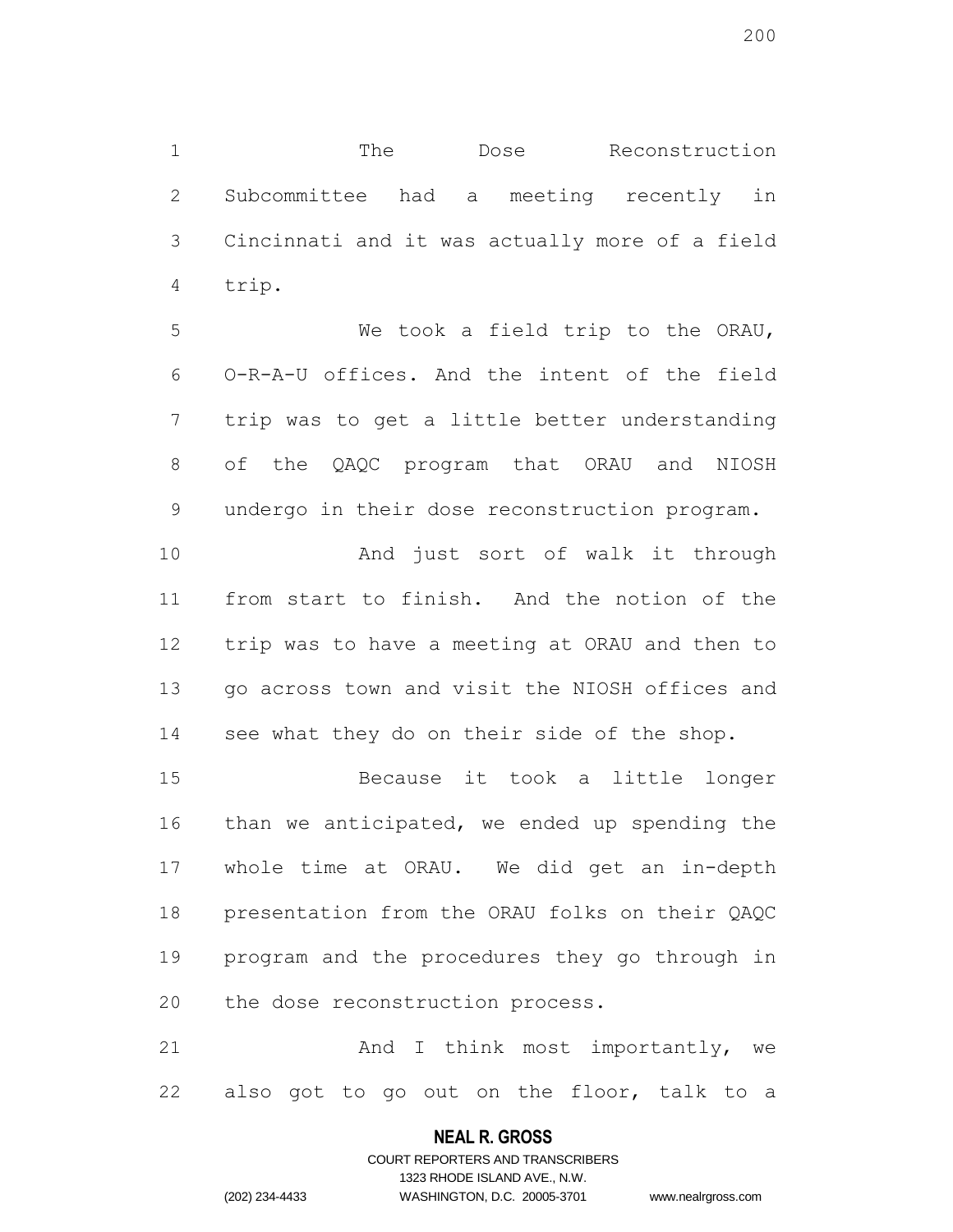couple of the staff, including a data entry supervisor and actually oversee some of the data entry work that was ongoing.

 I think, you know, part of the question there was our concern about some of the QAQC findings that we had in the first 100 cases that we reviewed, some of them involved sort of keying errors or data entry.

 At least it seems to be related to sort of data entry questions, so we wanted to observe the process and see the working conditions, see the sort of quality of data 13 that the data entry folks had to deal with, in terms of looking at the original hard copy data and transferring it into a spreadsheet format and that was very useful.

 Just to get that firsthand observation. We also, the other useful part of the trip was that we were able to sort of see the state of the quality assurance/quality control program as it exists now.

22 And I think part of the challenge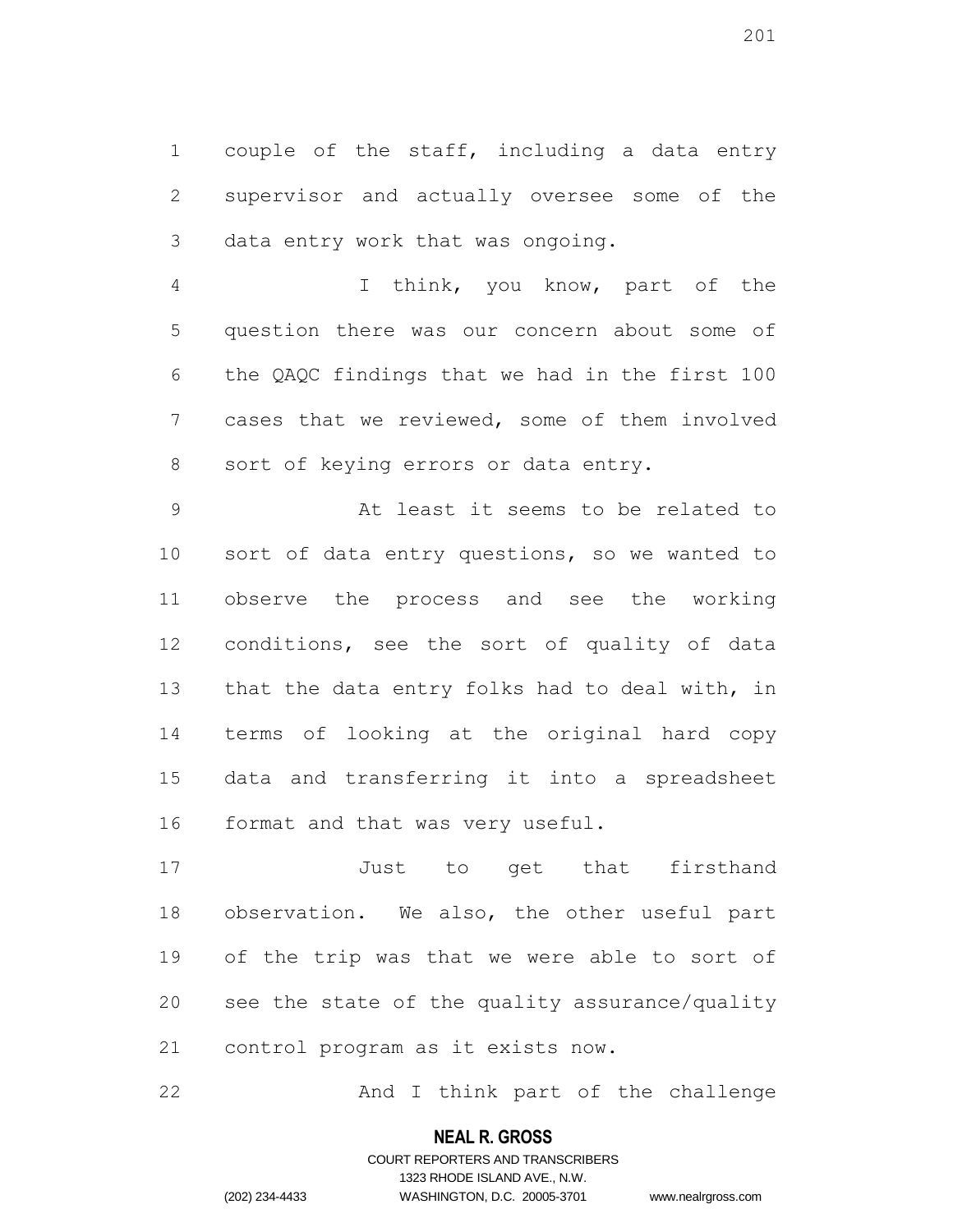for the Subcommittee, in our review, has been since we're lagging the program a little bit, we're finding errors that, in many cases, we believe some of the updates that NIOSH has done have corrected or, you know, will minimize many of those errors.

7 So we sort of -- we have some further assessment to do with this, but it was at least some reassurance that some of the comments, even though we haven't ever wrapped up our first 100 cases report officially, you know, it's clear that our work on this Board is affecting the program, in a good way, in terms of NIOSH actually making several of these changes.

 Some examples, I guess a couple of the most obvious examples were ways in which they've modified their approach from a computer standpoint and from a software standpoint to allow -- or avoid, I should say, these, what we were referring to as cut and paste errors.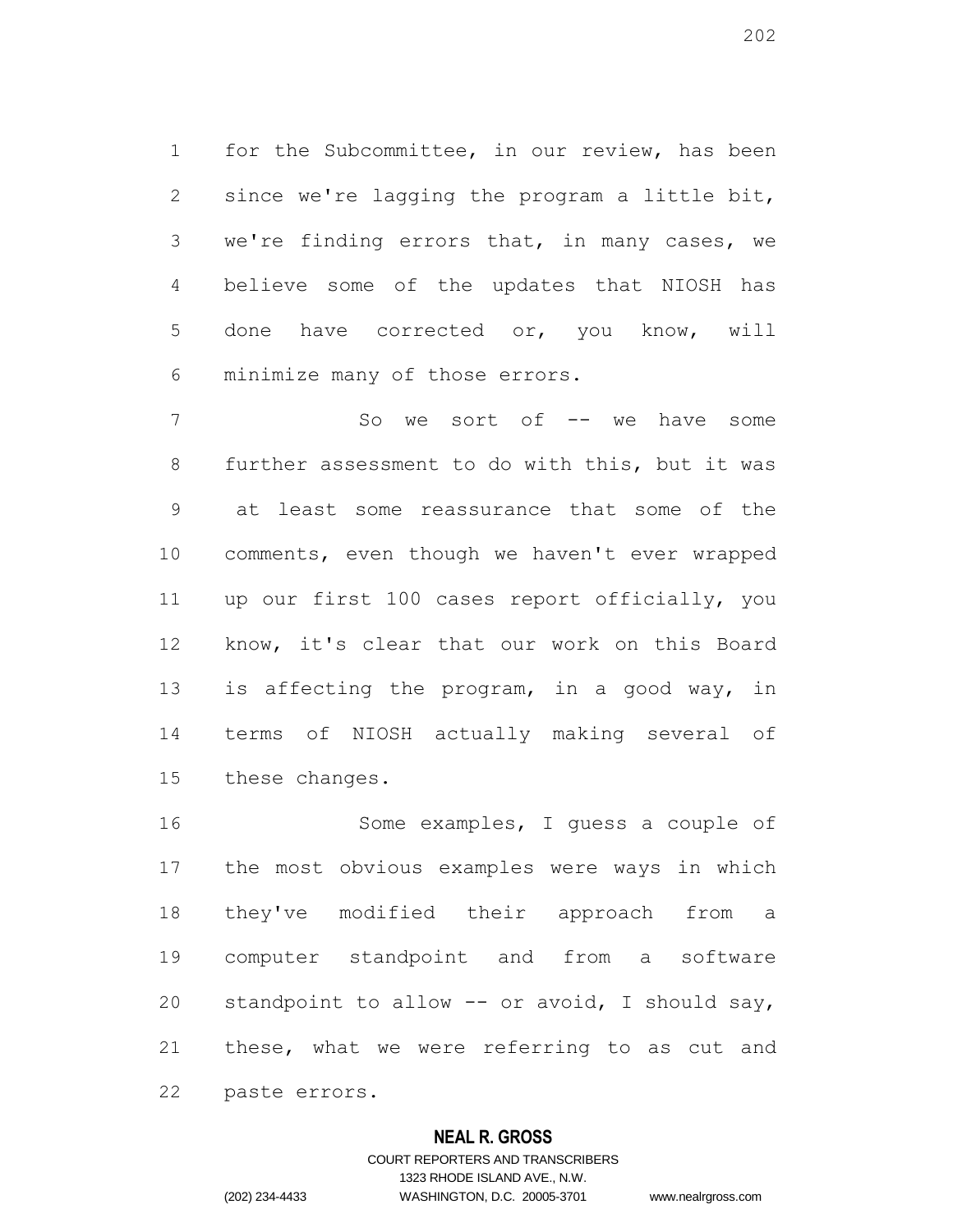1 And basically some of the ways they've done that is to actually avoid, you know, not making the dose reconstructor have to take data from one spreadsheet, copy it and put it into something else. It's more automated software now, so the transfer is in the program, so that avoids these sort of keying errors or cut and paste errors.

 So some of the automation stuff we were able to observe. And, like I said, because we're lagging on our case reviews, a lot of times we're looking at dose reconstructions that were done in the earlier years still.

 We're not able to see these changes that have taken place. So that was useful. We do plan on following up and seeing the NIOSH side of the system to sort of round out how, once the cases go from ORAU over to the NIOSH side, what does NIOSH do in terms of its Quality Assurance Program?

22 And I think we scheduled that, I'm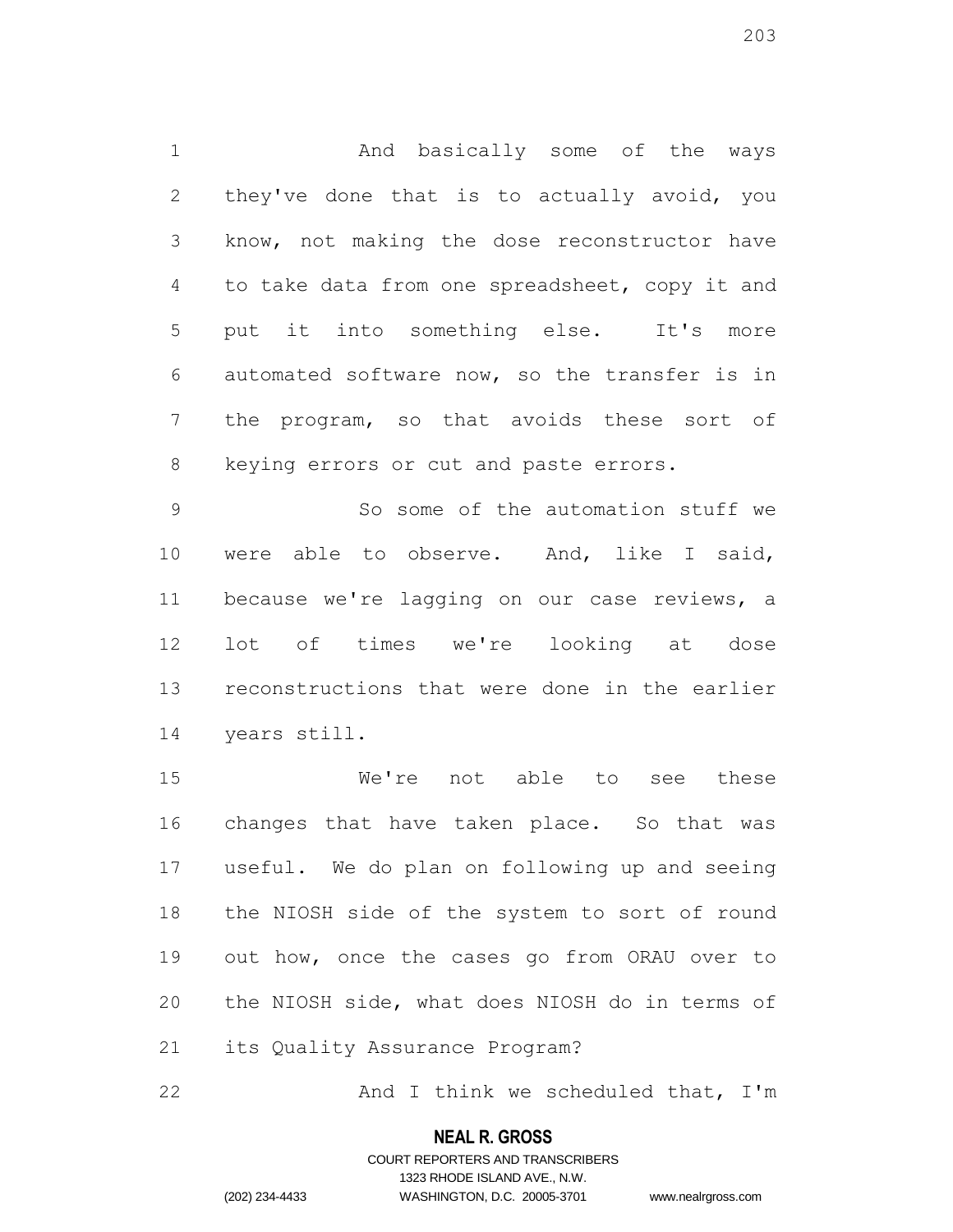trying to remember the date, in July sometime. 2 MR. KATZ: We have a, I think we scheduled a Dose Reconstruction meeting for July 15th. MEMBER GRIFFON: Okay, maybe we were -- 7 MR. KATZ: So, maybe we were thinking about piggybacking on that? MEMBER GRIFFON: Yes, there was some discussion -- MR. KATZ: Because it's a NIOSH facility. MEMBER GRIFFON: Okay, so we have a meeting scheduled for July 15th. But I think we did, we did all commit, when we were there, to doing a follow up on-site meeting at NIOSH, a walk-through at the NIOSH facility. So that's sort of just a status update. The rest of our ongoing case review work, I think, is still standing since the last Board Meeting. I don't think we have any update on that front.

#### **NEAL R. GROSS**

COURT REPORTERS AND TRANSCRIBERS 1323 RHODE ISLAND AVE., N.W. (202) 234-4433 WASHINGTON, D.C. 20005-3701 www.nealrgross.com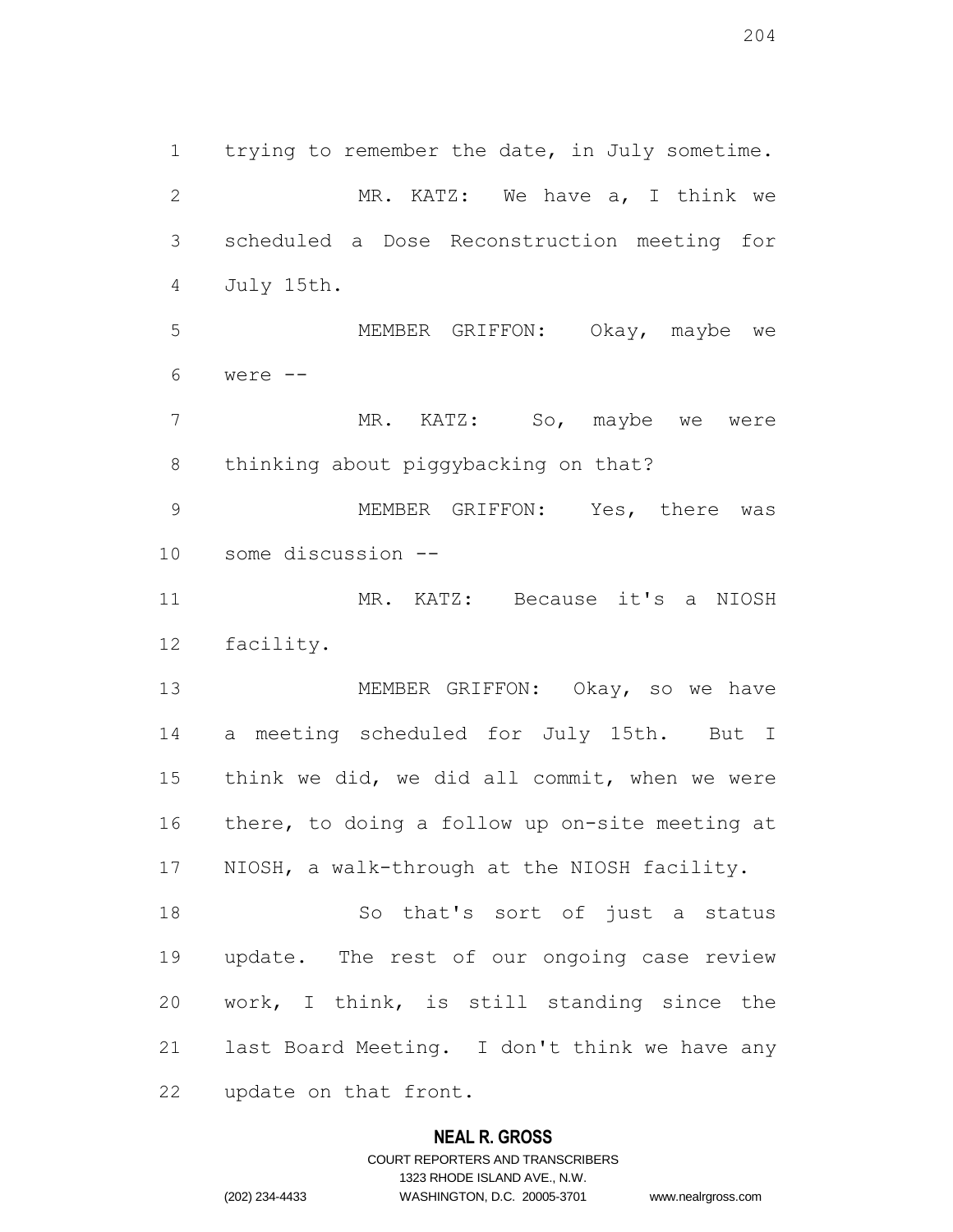CHAIRMAN MELIUS: Mark, and I may have missed this. But the in-depth reviews, what did we call them -- MEMBER GRIFFON: Oh, the blind? CHAIRMAN MELIUS: Blind reviews, yes. MEMBER GRIFFON: Yes. CHAIRMAN MELIUS: What's the status on that? MEMBER GRIFFON: The blind reviews, the status is sort of, I mean, SC&A has completed, I think we only asked them to do two blind reviews. We have not brought those up in our Subcommittee meeting, but we can. We may 16 want to prioritize those and if, you know, probably something we should do, because we 18 talked about possibly doing more, but we wanted to look at two as an initial sample, to see if it was a fruitful effort.

 CHAIRMAN MELIUS: I'm just thinking that, one, it's been a long time, and

#### **NEAL R. GROSS**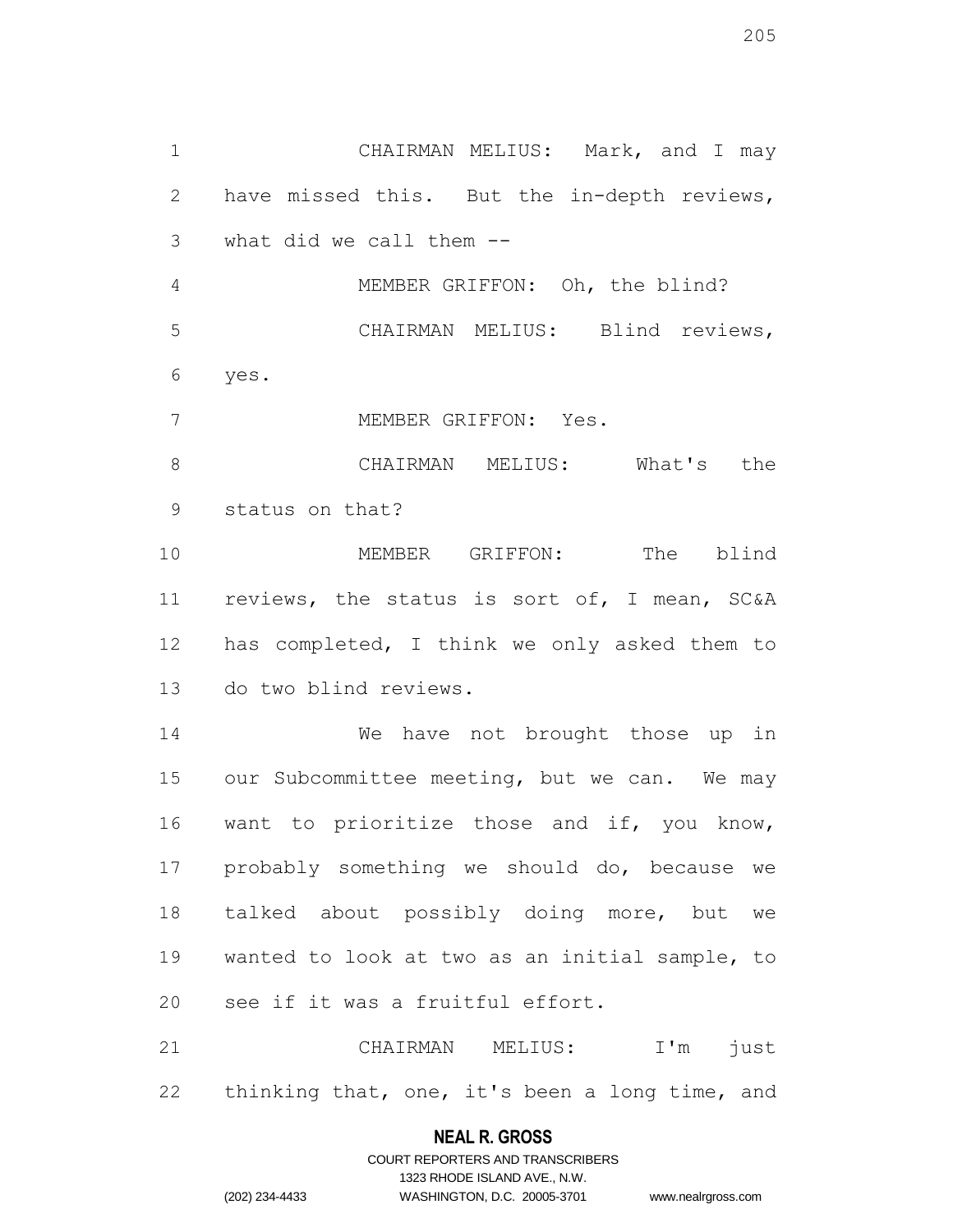we talked about these for a long time. So, I think we need to assess how useful they are and whether a sample, how much a sample of two can tell us. I think it can tell us something.

 Secondly, in the context of the ten-year review and so forth, is it time for us to think about how we go about doing the dose reconstruction reviews and to what extent those, you know, we might do more blind reviews or some other changes and so forth.

 So I think it would be useful if the Subcommittee could --

14 MEMBER GRIFFON: Yes, and we, I will commit to putting that on our next agenda. I think that's a -- I think it's just been overlooked because we were so behind on old matrices that we kind of just kept plugging away at the old matrices.

 But I agree that it should be added to our next matrix, so that will be done.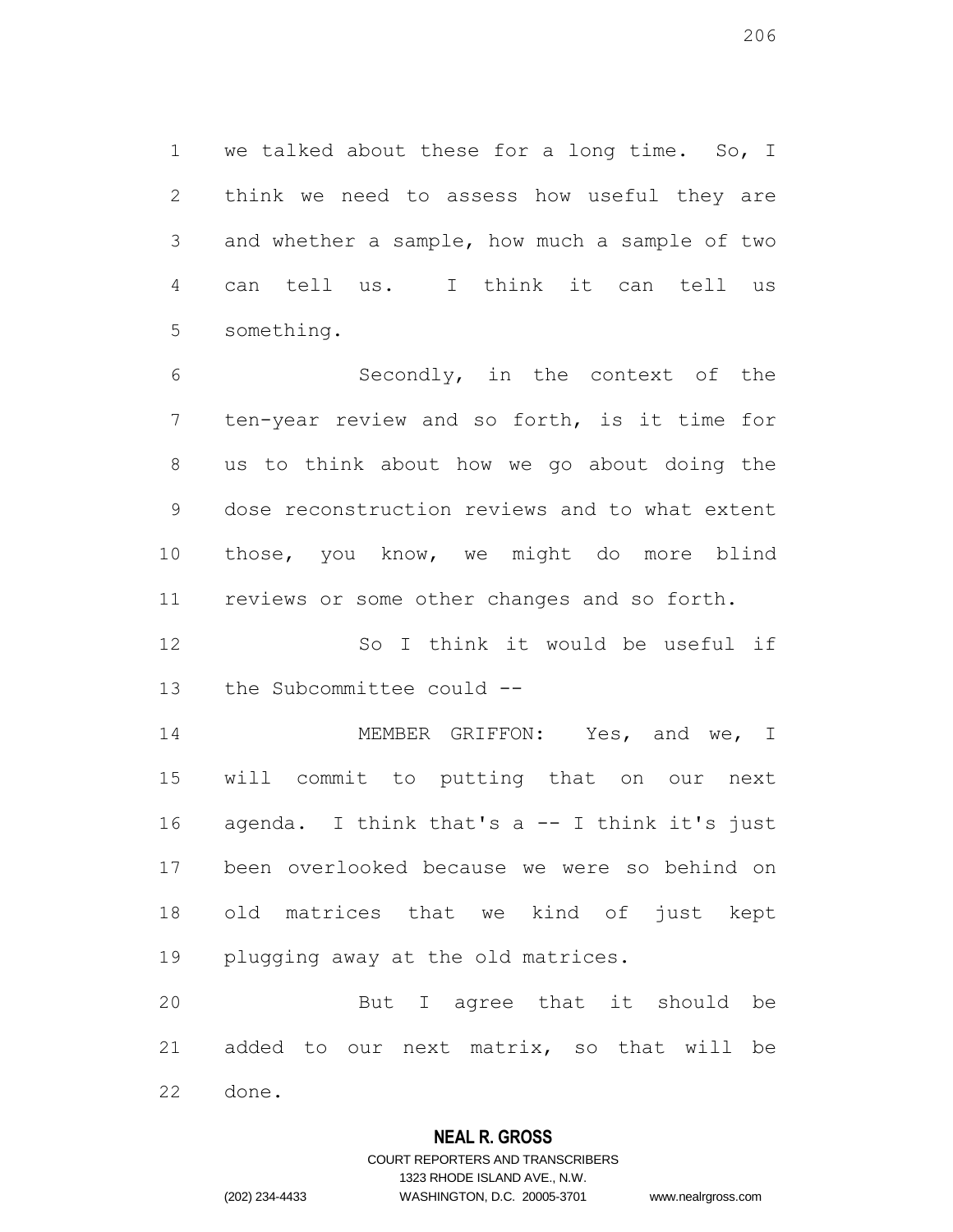CHAIRMAN MELIUS: Okay, good. Anybody else have questions for Mark? (No response.) CHAIRMAN MELIUS: Board Members on the phone have questions? MEMBER ZIEMER: No questions. CHAIRMAN MELIUS: Okay, thanks. Okay, do you want to go on to LANL? MEMBER GRIFFON: Sure. LANL will be a quick one. I see Joe Fitzgerald is here if people want a real, more in depth update. 12 But really it's sort of, we're plugging away on the last years of the SEC petition there. This has been taken in pieces, as people remember. And we're in the farther-out years, I'm forgetting the dates right now, but 18 we had a meeting recently, early May, I believe. And we continued along the same matrix. We don't have any real recommendation from the Work Group at this point.

# **NEAL R. GROSS**

COURT REPORTERS AND TRANSCRIBERS 1323 RHODE ISLAND AVE., N.W. (202) 234-4433 WASHINGTON, D.C. 20005-3701 www.nealrgross.com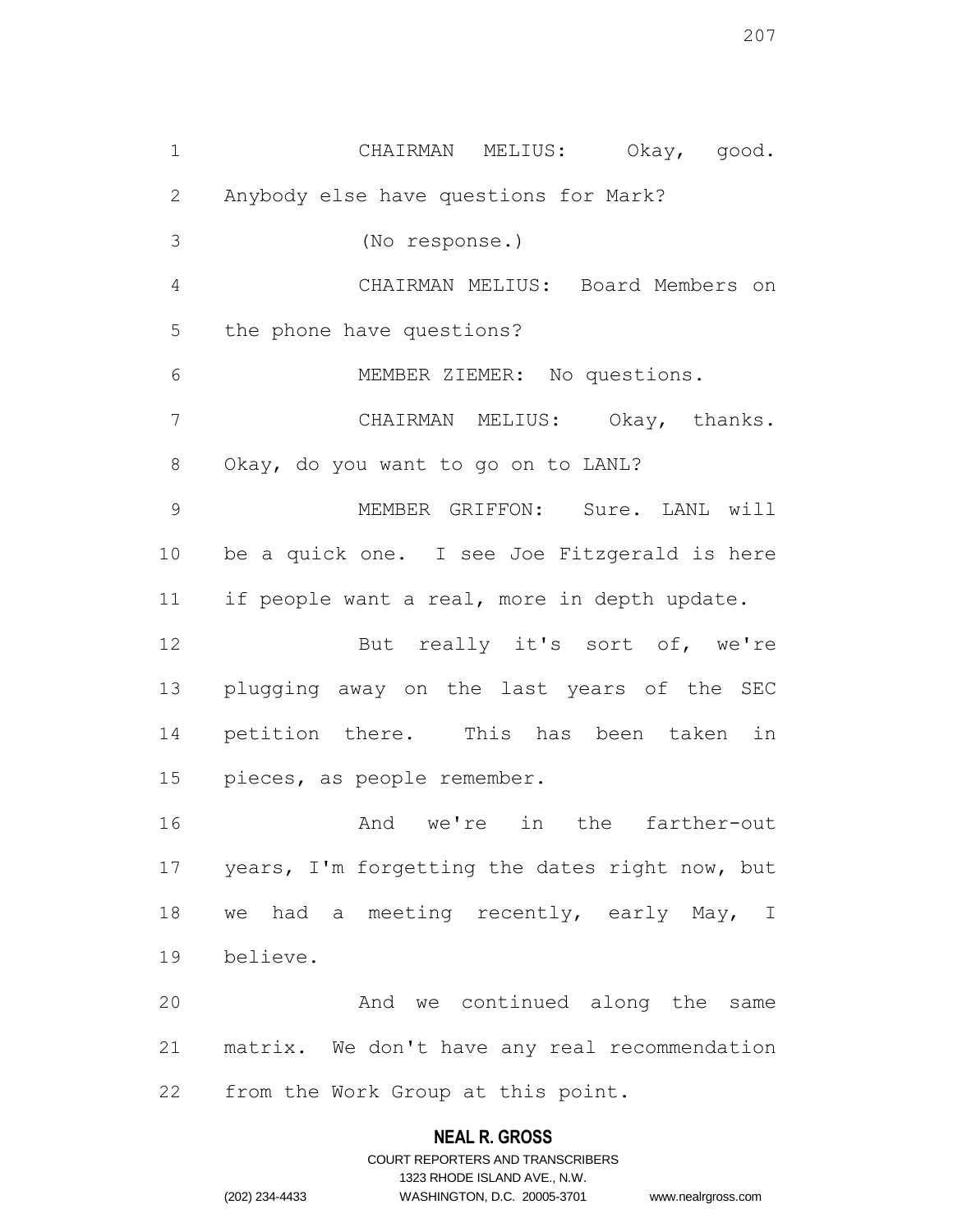1 1 I think if we, we do plan to schedule another Work Group Meeting. I haven't set a date yet because there were some significant action items from NIOSH and some of it is pretty labor-intensive and they might have competing priorities. So we didn't want to set a date yet for a follow-up. But the work continues on the Work Group. CHAIRMAN MELIUS: I was just looking at their report, and it says, "respond to Work Group issues to be determined." (Laughter.) CHAIRMAN MELIUS: That's not helpful for this context. MR. HINNEFELD: This is Stu. I don't think I've determined it since I got here, so we'll have to provide updated information. CHAIRMAN MELIUS: Yes, could you? This is the only time we've asked you. MEMBER GRIFFON: After the LANL

#### **NEAL R. GROSS**

# COURT REPORTERS AND TRANSCRIBERS 1323 RHODE ISLAND AVE., N.W. (202) 234-4433 WASHINGTON, D.C. 20005-3701 www.nealrgross.com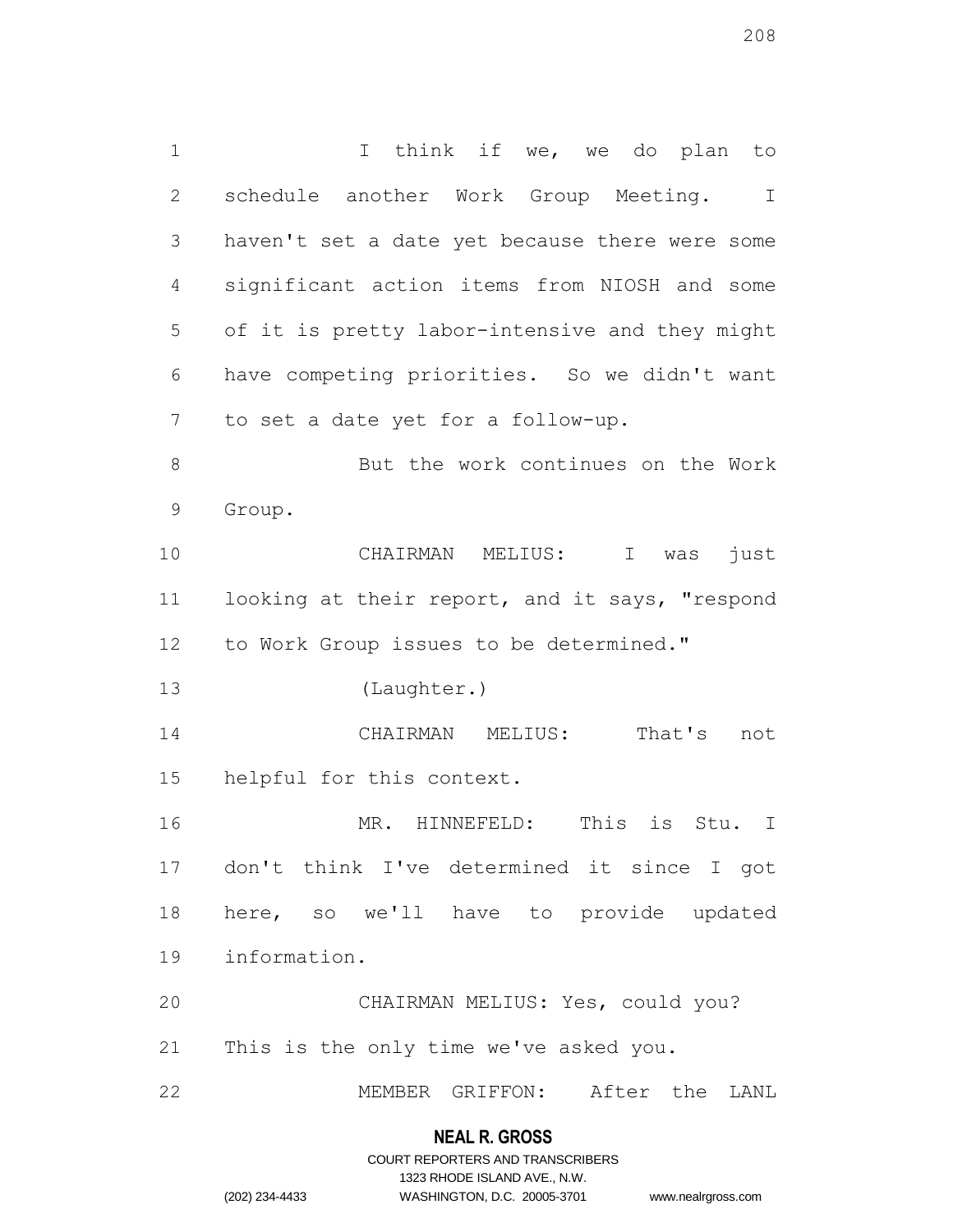Work Group meeting, as is my custom at these meetings usually, anyway, I did update the matrix in real time and we forwarded it around. So that should be able to inform NIOSH on what the outstanding actions are. CHAIRMAN MELIUS: Okay. So the issues don't need to be determined, just the actions? Timing of the actions. 10 MEMBER GRIFFON: Timing, yes. CHAIRMAN MELIUS: Okay, do that. Any Board Members have questions for Mark, including those on the phone? (No response.) CHAIRMAN MELIUS: Okay. One other issue: first of all, let's talk a little bit about schedule. We have a GE update we'll do at 3:25 with the petitioner. We have a Weldon Spring update at 4:45, and again we should do that at that time, simply because the petitioners will be

listening in.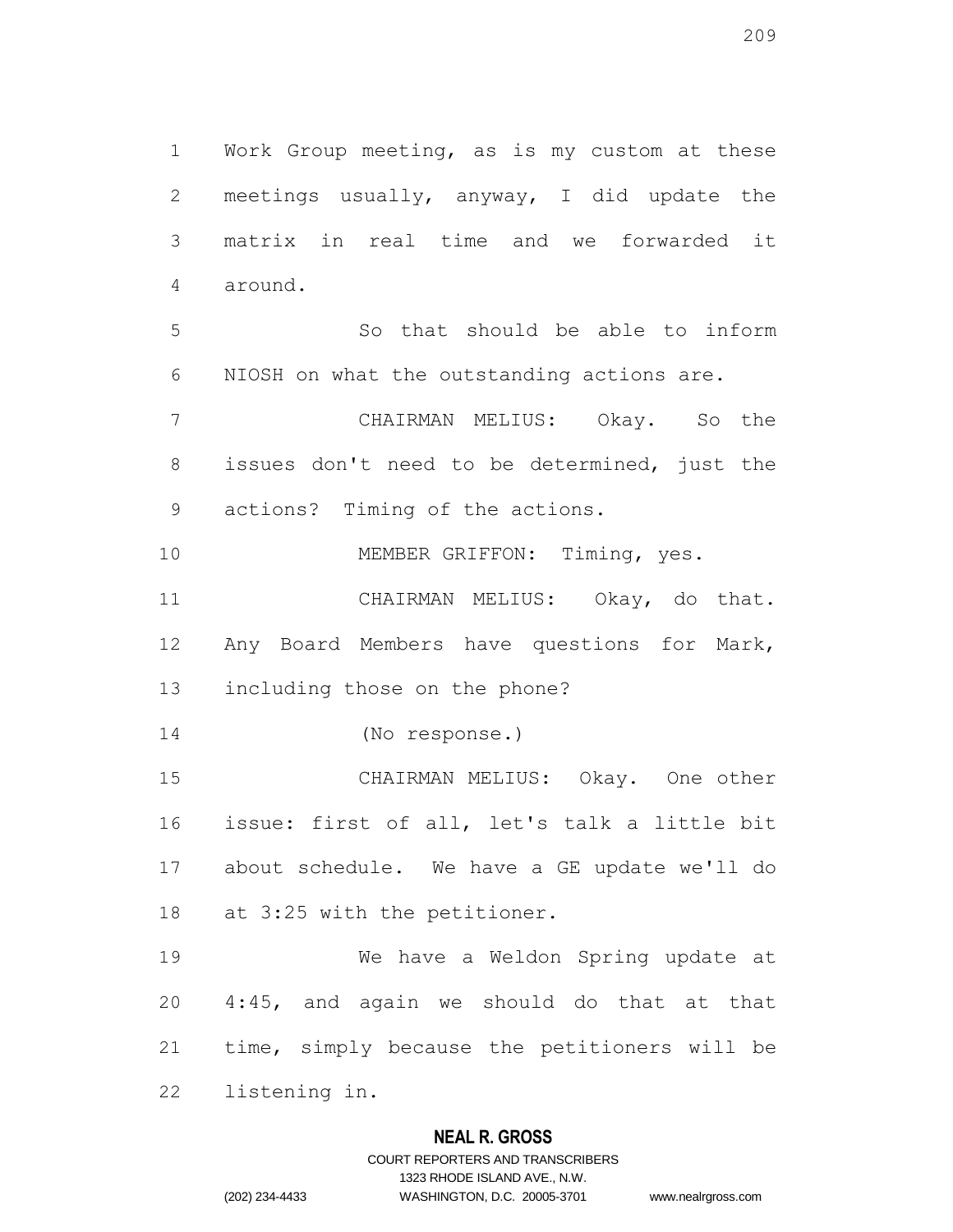And then the petitioners will be probably talking in the public comment period on that. We got a communication from them; due to the weather, they are not planning to come into the meeting, but will be commenting by phone for that.

 Tomorrow morning we have a report on the Quality of Science Report, as part of the ten-year review from Doug Daniels. That's scheduled for 8:30.

 We're hoping that he makes in 12 tonight from, I forget where he's doing a -- involved in a data capture, I believe, for Chicago, okay.

 So he can just hop on a river boat. The river is flowing pretty well, so it should be quick. But hopefully he'll make it down tonight. We'll do that. And then my plan would be that we would then be able to finish up at 9:30 tomorrow morning.

 So, if that helps you with your plans. I don't think we'll have any other

#### **NEAL R. GROSS**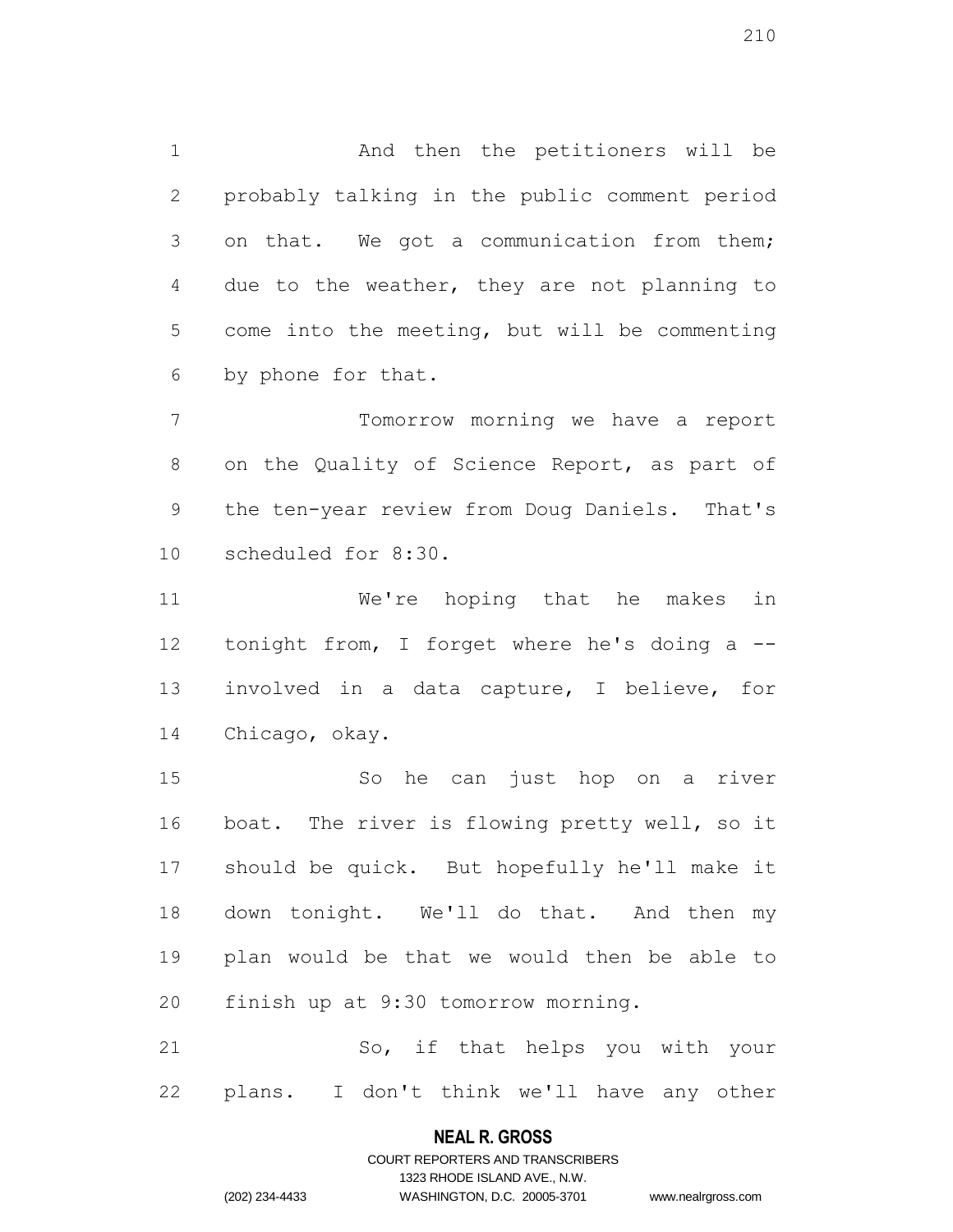Board actions to take after that. So after Doug's presentation and questions, then we will plan on adjourning the meeting.

 So if that helps you with, people with their travel plans and so forth; I hope it does.

 Though with airline schedules, I suspect we're all pretty much locked in to what we're doing. One other item that we 10 should talk about now or, if you prefer, there should be some time after the GE session, so that should not be a long session, is how we want to handle the ten-year review and our communications on that. I think Lew laid out sort of the schedule for that.

 And that there will be other opportunity to comment as this evolves, both on the individual reports, as well as, I think NIOSH has plans for actions and follow-up. And I think, in particular, I think it's an issue of how we feel in terms of

what we think and do we want to make

#### **NEAL R. GROSS**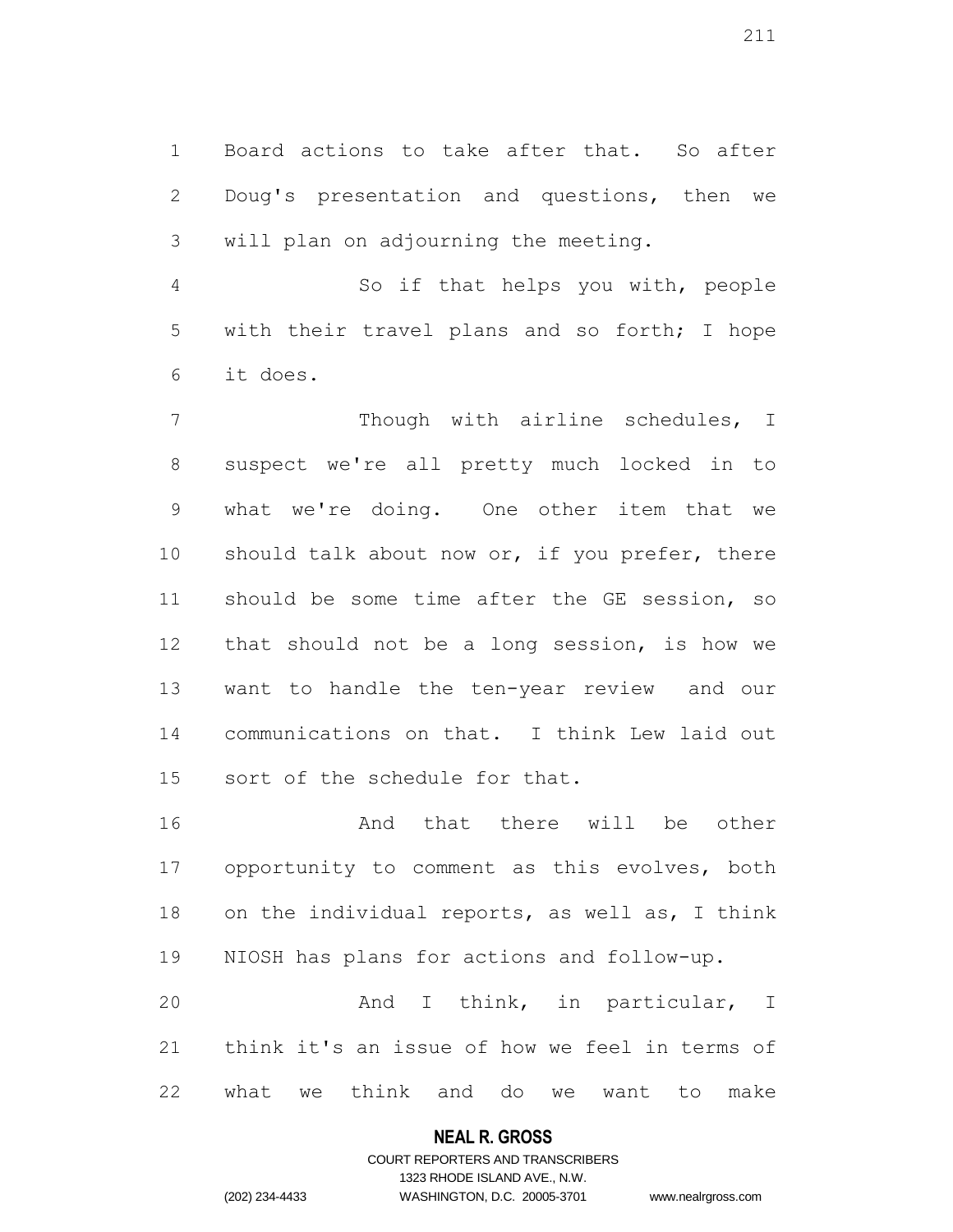recommendations in terms of prioritizing recommendations. Or, I guess, saying that we disagree with the recommendations, don't think they should be considered and do that.

 Now it's a long list of recommendations, and so it's not easy to go through and there's some repetition there. 8 And, at the same time, I think there's a number of recommendations that some prioritization makes sense, given just the scope of these, and so forth.

12 I just didn't know if people had thoughts on how we should approach that. Do we approach it as just individual Board Members commenting to Dr. Howard and to the Docket? Or do you want to try to do anything in a group fashion? And I don't have any great ideas on how to do it as a group fashion, because it's unwieldy.

 MEMBER ZIEMER: Dr. Melius? CHAIRMAN MELIUS: Yes, Dr. Ziemer?

MEMBER ZIEMER: Well, I'll just

# **NEAL R. GROSS**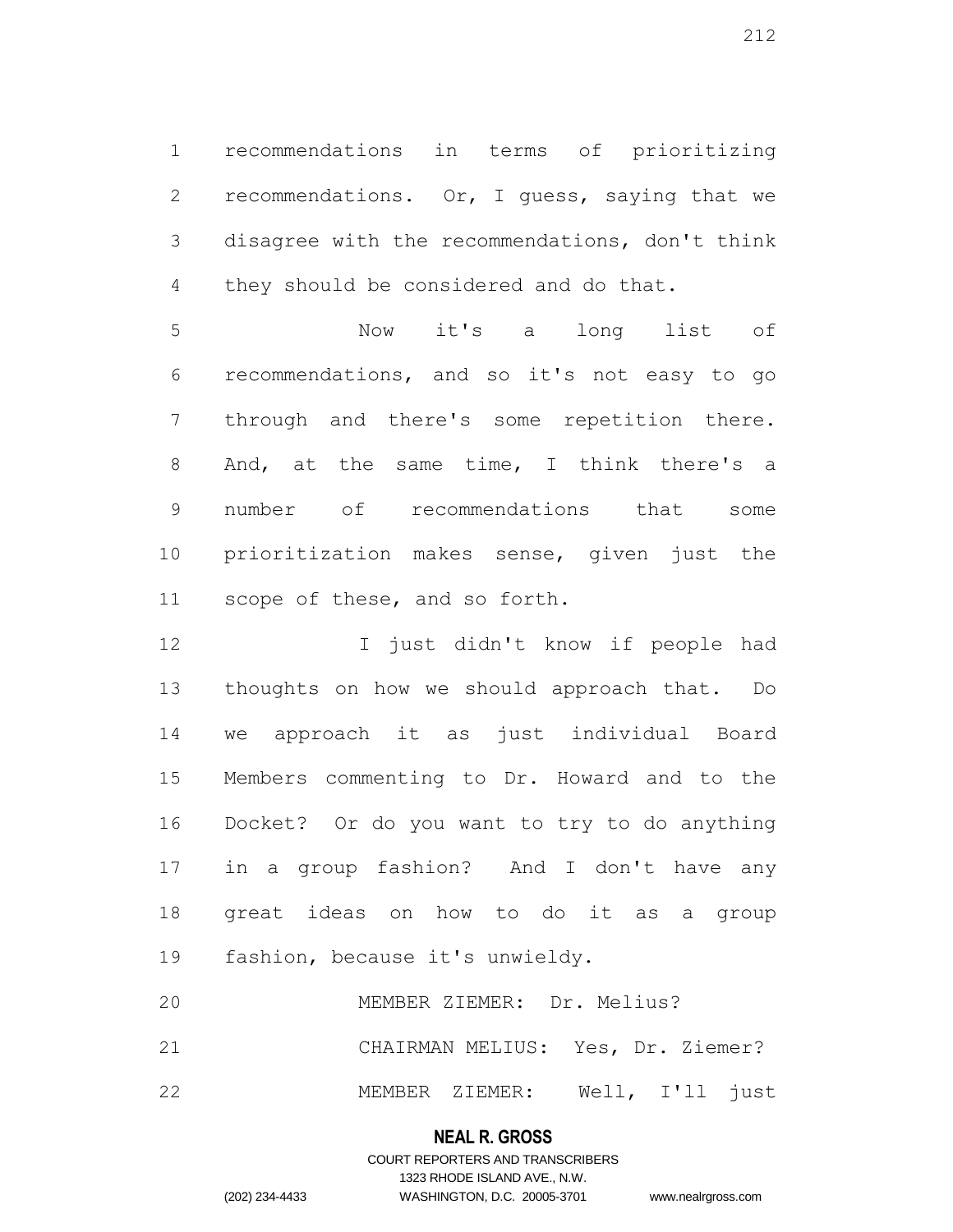start it off to get some ideas on the floor, because I think it's important that we have input.

 But as a practical matter, these are a number of pretty thoughtful documents that contain a number of recommendations.

7 1 I think, in many cases, we might 8 be able to, you know, go through and say, yes, we all agree with this, or whatever.

 But, in terms of the timing, it seems to me it will be very difficult to systematically have the Board develop a consensus recommendation or agreements on particular items.

 So, just as a practical matter, it 16 just occurred to me that it might just be as valuable to have individual Board Members provide their comments.

 This would allow two things. One, I think a more timely input to Dr. Wade, so that they can bring things to closure.

22 And, number two, it would not

#### **NEAL R. GROSS**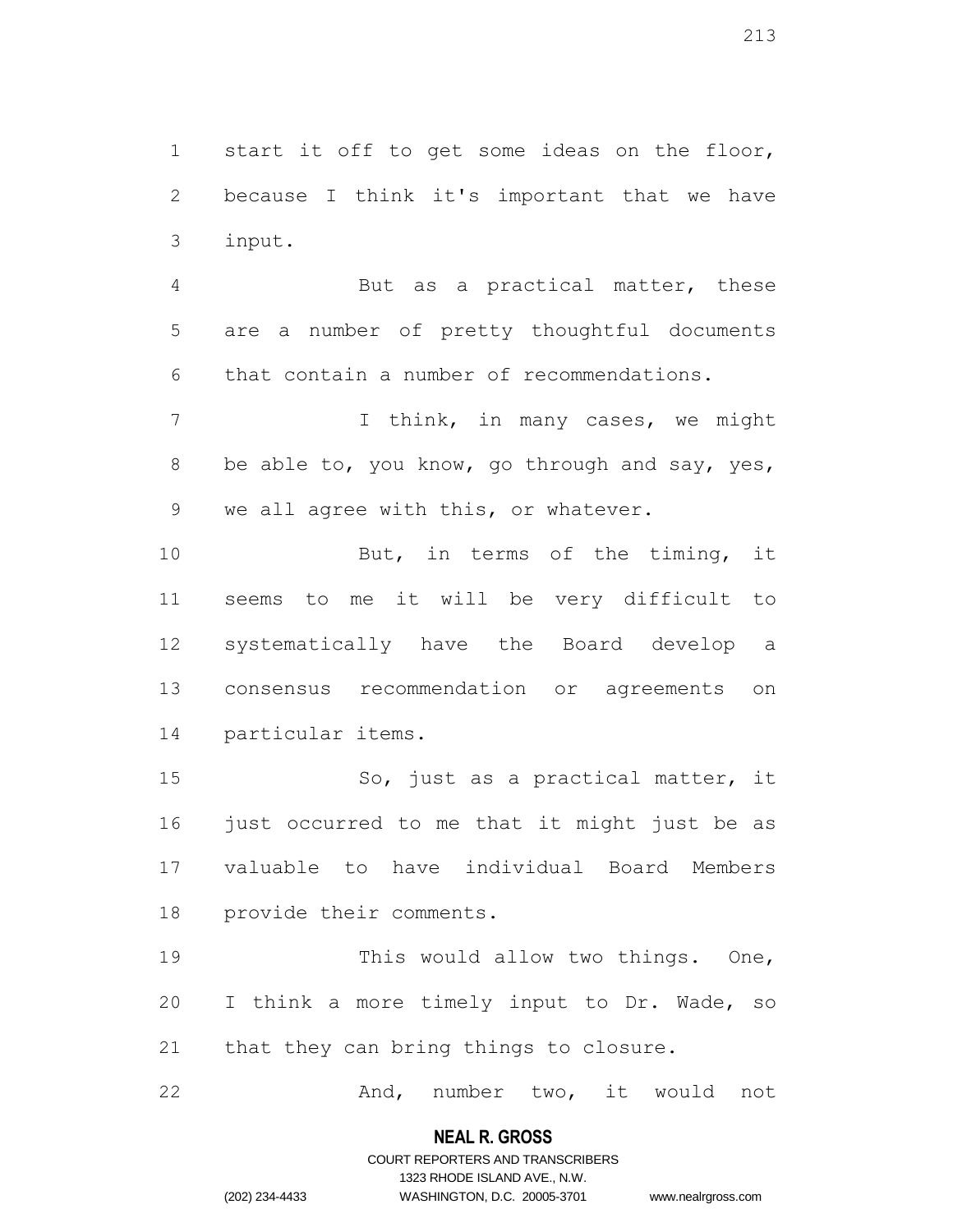necessarily require consensus. And, in fact, there may be a number of items where we don't necessarily agree with each other, either on the finding or the conclusion or the recommendation.

 Why not just say, okay, provide your comments. Again, this is off the top of my head. I don't object to doing it as a Board, I'd be glad to do that.

10 But, it seems to me, that it's as important to get individual viewpoints on the record as well.

 CHAIRMAN MELIUS: Yes. No, I would agree with you, Dr. Ziemer. I just sort of wanted to provide the opportunity. I think 16 if there were, if people feel or a Board 17 Member feels strongly about -- that they disagree, particularly with one of the priority recommendations. Or that they have, think that there's another recommendation that should be getting more serious consideration than was presented by Dr. Wade, that we should

# **NEAL R. GROSS**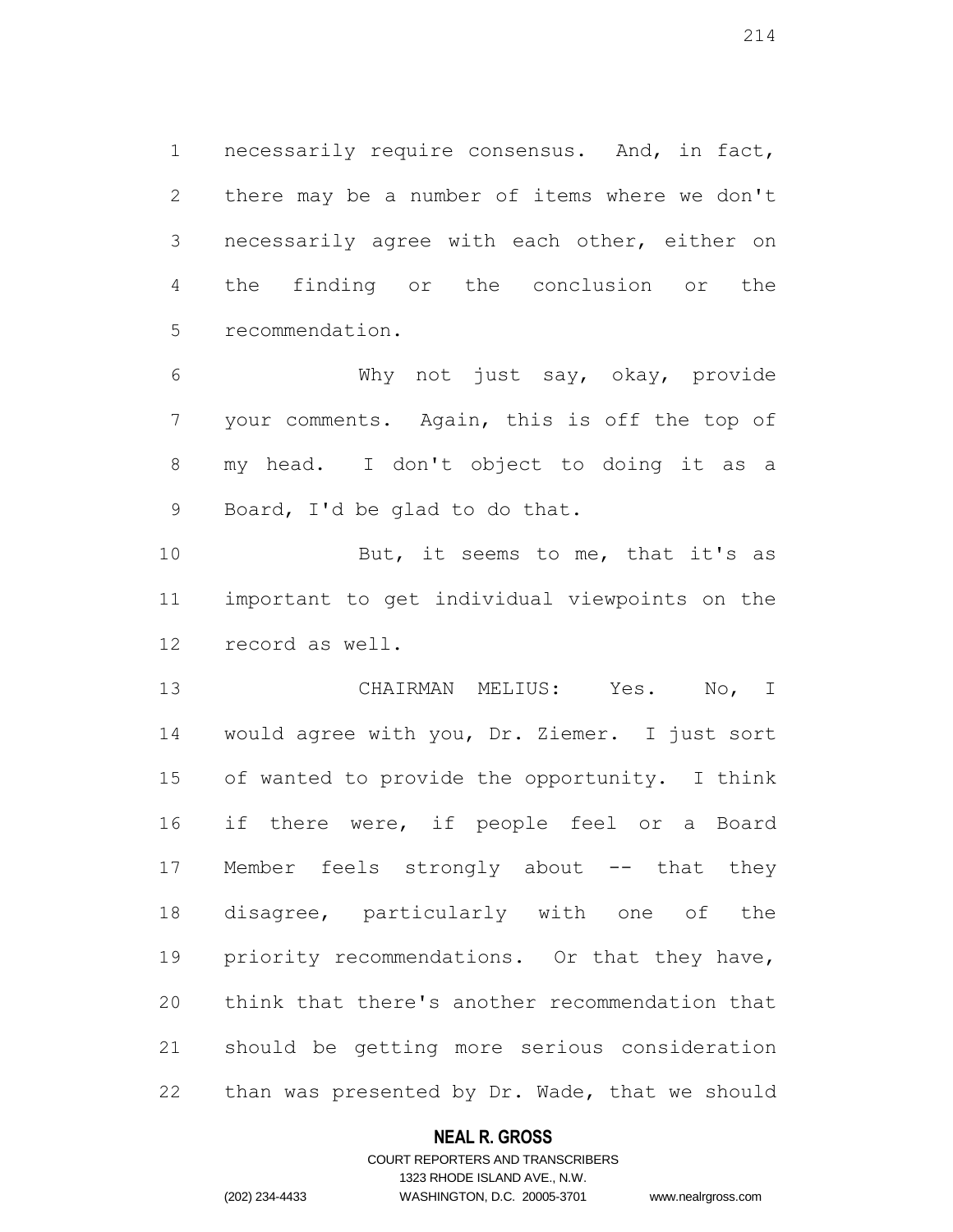-- one, obviously to make individual comments. But even though there may not be agreement on the Board on a viewpoint or something, it sounds like there'd be some benefit to airing that and having some discussion of it.

 I agree with you, on a practical level, it's going to be hard for us to respond as a group on these.

 But if there were things that struck people from the presentation yesterday or after they thought about it or talked about it over lunch or breakfast or dinner or 13 whatever, at least we'd have the opportunity.

 Wanda is reaching for her -- it's sign that she's on the verge. So I'm going to stop talking here and see if Wanda does want to speak. Yes, she does, okay. Go ahead, Wanda.

 MEMBER MUNN: It would seem logical that individuals would more likely be able to cast their perceptions as they wished by doing any comments individually directly to

# **NEAL R. GROSS**

# COURT REPORTERS AND TRANSCRIBERS 1323 RHODE ISLAND AVE., N.W. (202) 234-4433 WASHINGTON, D.C. 20005-3701 www.nealrgross.com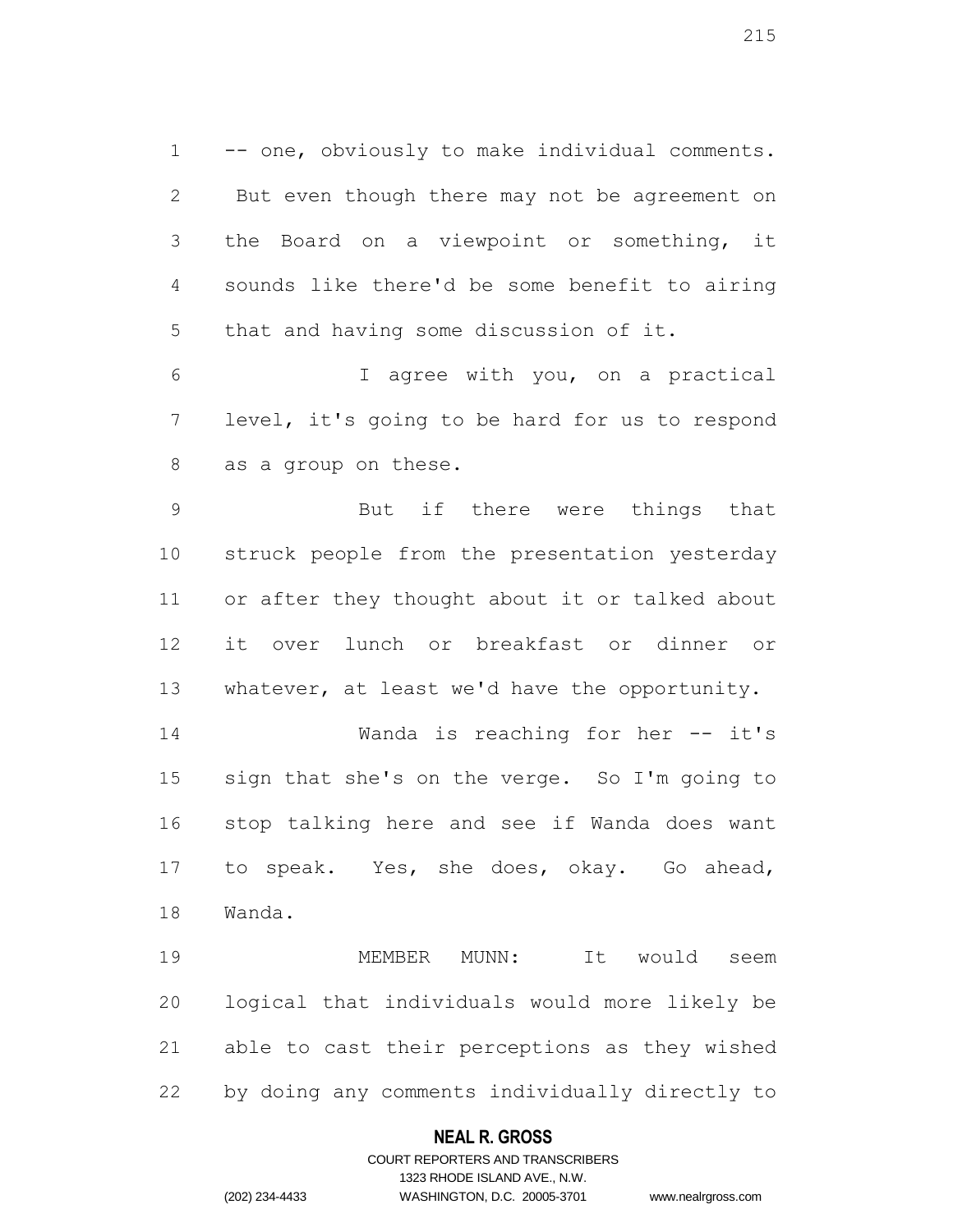Dr. Wade, rather than having the Board wordsmith them and perhaps dilute some major item that an individual might feel appropriate.

 It would seem logical that if any of our Board Members had serious concerns with respect to the prioritization that Dr. Wade and his colleagues have already made on those points, that it would behoove us to bring those to your attention, as the Chair of the 11 Board, and request that the Board perhaps visit that particular aspect, but not the individual comments that each of the Board Members might make.

 CHAIRMAN MELIUS: What I was going to -- I think that's a good idea. And it's common you and I have similar viewpoints on many things. And what I thought is that these will be posted and maybe we'll charge our DFO with making sure that, I think to the extent that, as we submit these, that these get circulated to all of the other Board Members,

# **NEAL R. GROSS**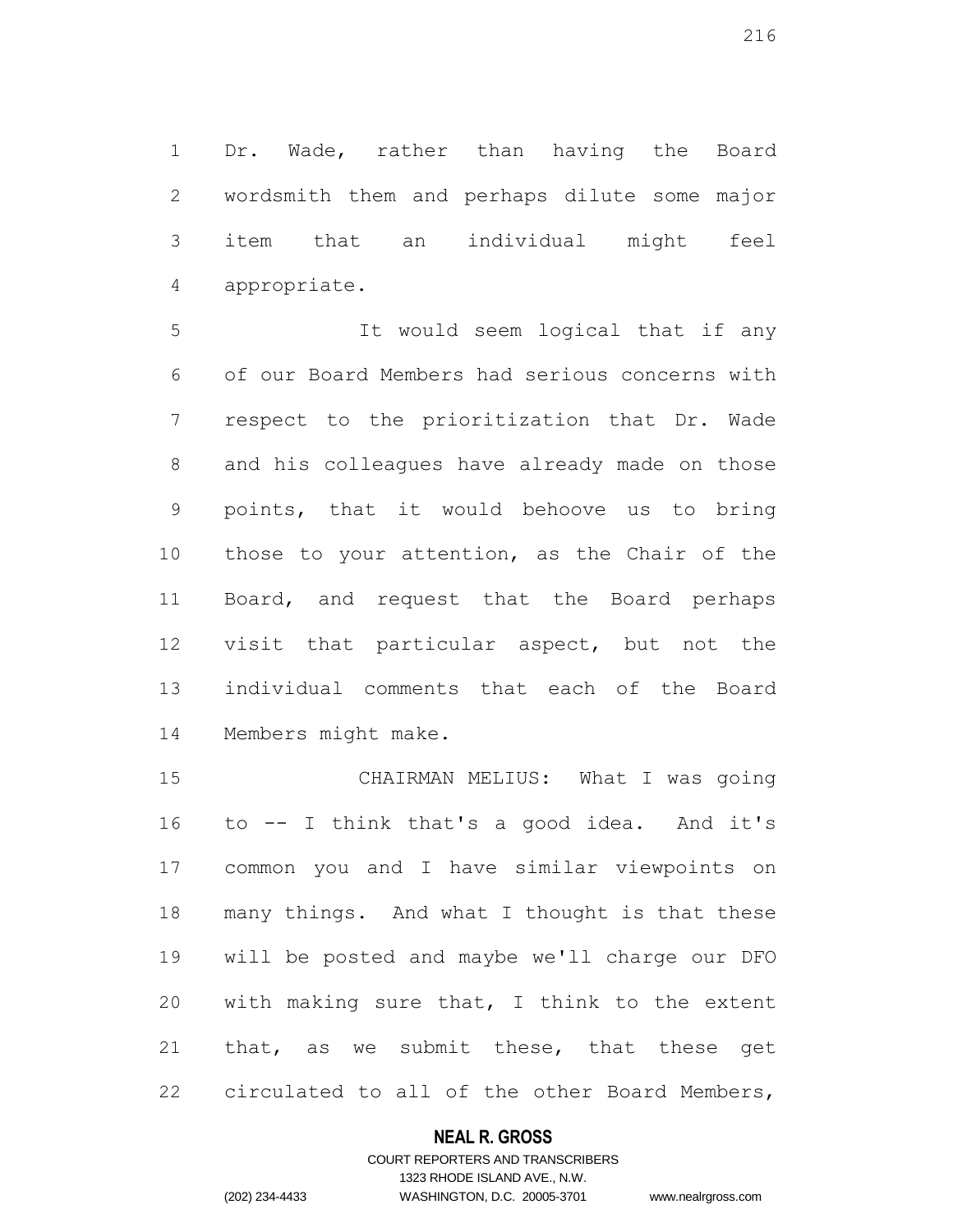so we keep up. And then I will work to identify issues that -- either where there's disagreement or where it might warrant further discussion by the Board for our Board conference call.

 And again, it would just be trying to elaborate and maybe fine tune. Because I think, as Lew Wade pointed our on behalf of Dr. Howard, I think NIOSH really is looking for input on this and involvement of the Board.

 And certainly we're going to be involved and affected by the implementation of these recommendations as they go forward. And some adjustments in how we work and how NIOSH works and our activities.

 So, it's as much to encourage involvement in this process and I think we'll do as you suggested, Wanda, I think would be probably the best way of going forward.

 I just didn't know if anybody had already noticed things that were concerning to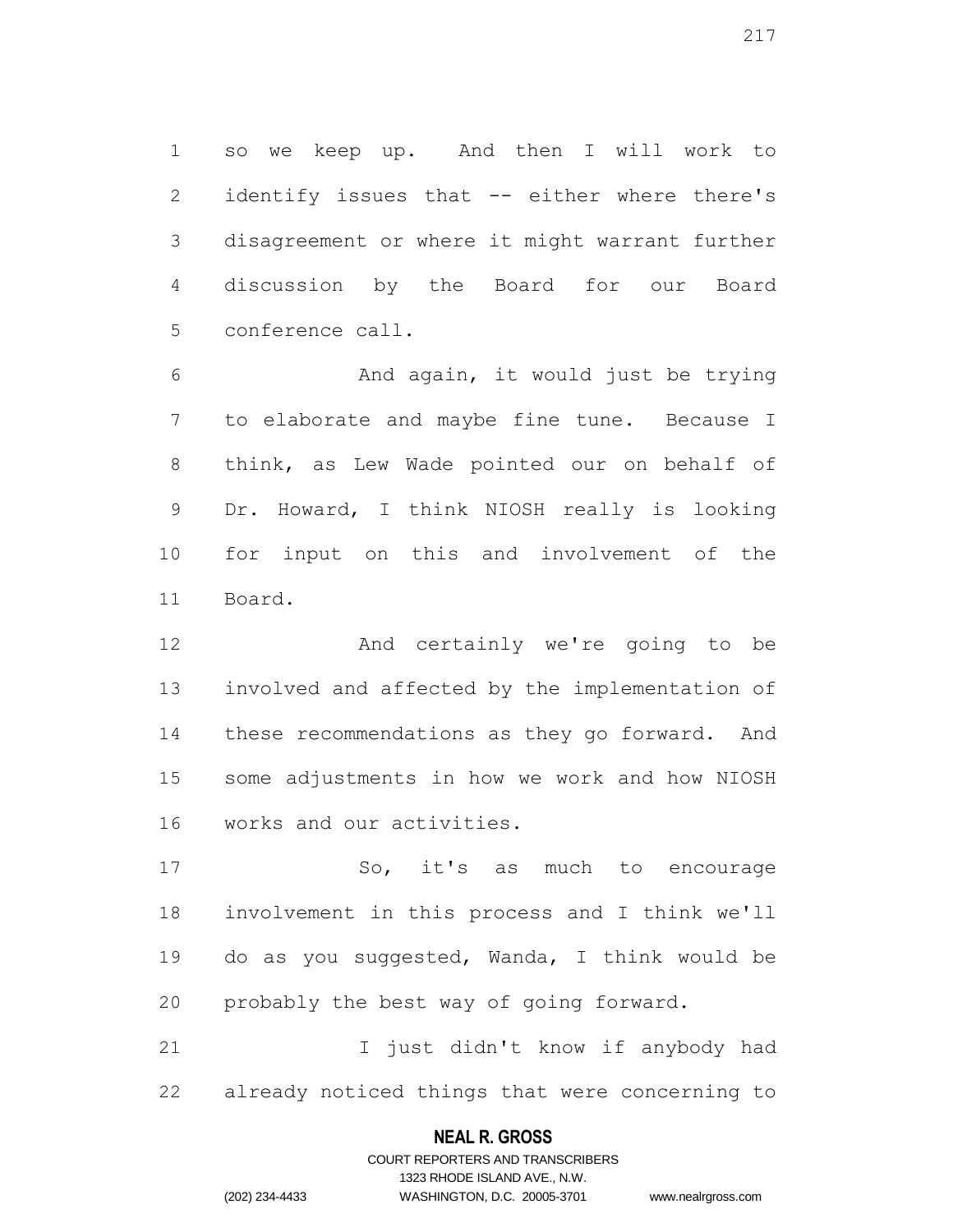1 them or, you know, sort of, these are big reports and to do it out of context and to do it quickly is difficult. Mark, you weren't here yesterday to go through, either.

 MEMBER GRIFFON: But I was on the phone on this part of it. The only -- I agree with you and Wanda on most of this.

 The one possible exception I would make is, it may be useful for the Dose Reconstruction Subcommittee to weigh in on the dose reconstruction recommendations. I'm looking down them and I'm not sure they're -- I think there might be quite a bit of agreement and it might be actually very consistent with our first 100 cases report on several fronts.

17 And, you know, it might be useful for us to consider those and try to close out our first 100 cases report and submit them back to the Board, and that way we could weigh in on that front.

So the Secretary has a group. You

#### **NEAL R. GROSS**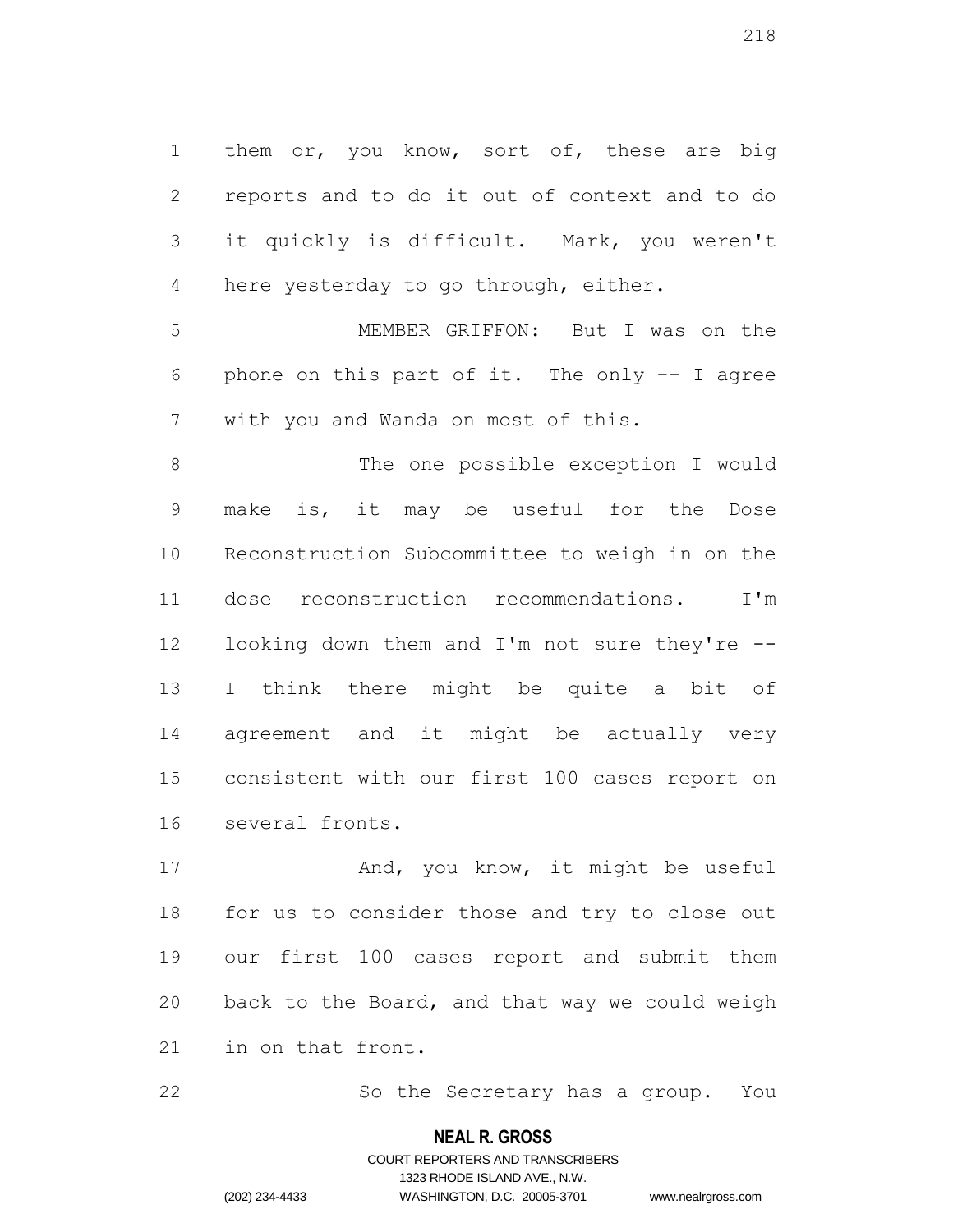1 know, other items that are reported on, I think it would make more sense to weigh in individually.

 But on that front, I thought it might be, since we have a body of work that we've done in that area, it might be useful to weigh in as a whole.

8 CHAIRMAN MELIUS: You know, I think that would be excellent. And if you're doing a meeting before our next Board call, and certainly there's this recommendation on should NIOSH do away with the over- and under-estimates.

 And I think that's the kind of 15 thing that your Subcommittee, you know, probably is in the best position to comment on. So, that's an excellent idea. Henry.

 MEMBER ANDERSON: I was going to push it back to that Committee too. But I think the other thing that would be worth doing would be to have -- there's a lot of recommendations here, and the likelihood that

### **NEAL R. GROSS**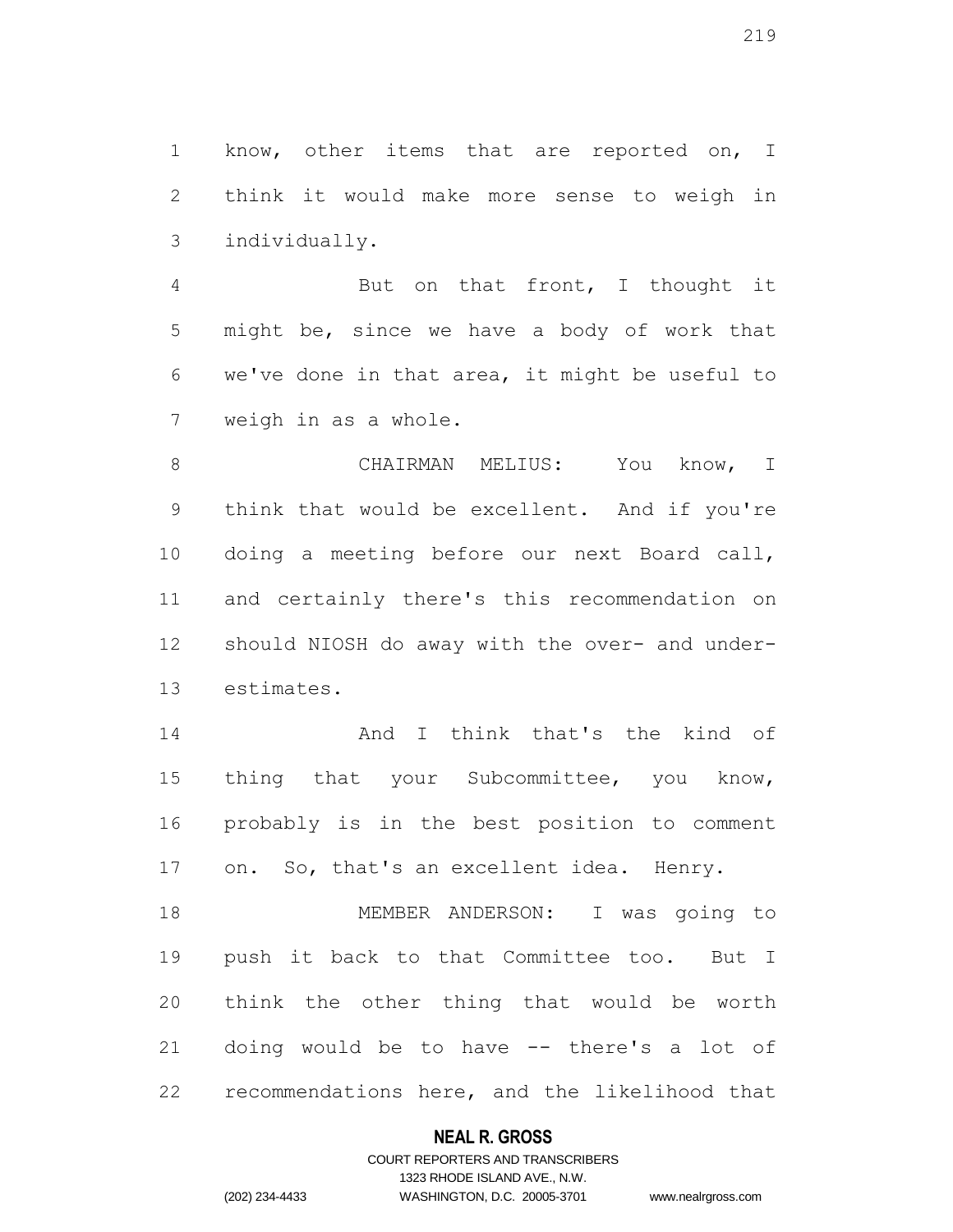they'll all be moved on is probably remote. So, it might -- one approach would be, rather than to comment you like something or not, which of these do we as a, we may want to discuss, as a Board do we feel are the most important that ought to get the priority to move forward?

8 Now I don't know, maybe NIOSH is going to act on all of those, but there's a 10 lot of lists there that, in the shorter term, we may want to say, like the over- and under-, this is an area that's going to take a lot of work. It ought to be worked on. And others, 14 while they're important, could wait.

 CHAIRMAN MELIUS: Yes, and I think, sort of the, what they you call it? The target list or the straw person or whatever, for review, was Lew's list of priorities and I think one thing it will help clarify that.

 I think I've got them all marked off, but I might have missed one, but I'll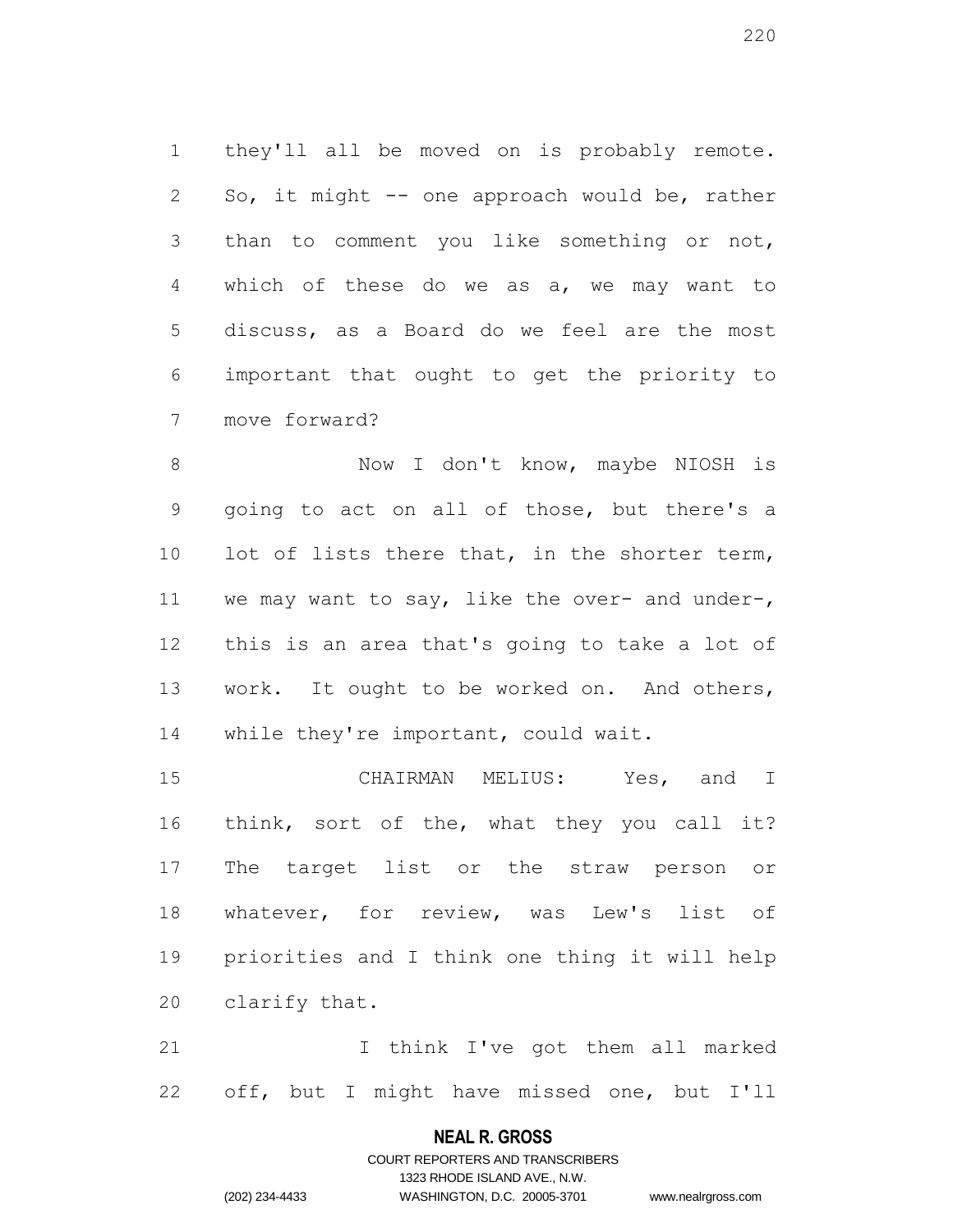work with Ted, because we have a number of Board Members who are absent. And I think we also need to communicate this issue and a number of other issues that have come up with them, before the next Board Meeting.

 So I think, and we'll copy the entire Board on that, so that they, you have this list and so forth and move forward. But that's exactly what I had in mind.

10 10 I just want to make sure that if we disagree with Lew's list, positive or negatively, in terms of making a recommendation, that we do that, and now Lew's 14 is going to meet, has a meeting with -- an internal meeting, I believe in a couple of weeks.

17 And, again, report back to us if there are changes in the priorities based on that meeting or questions about how to implement or something.

**It's an ongoing, iterative process** and there's no finalization, it's just making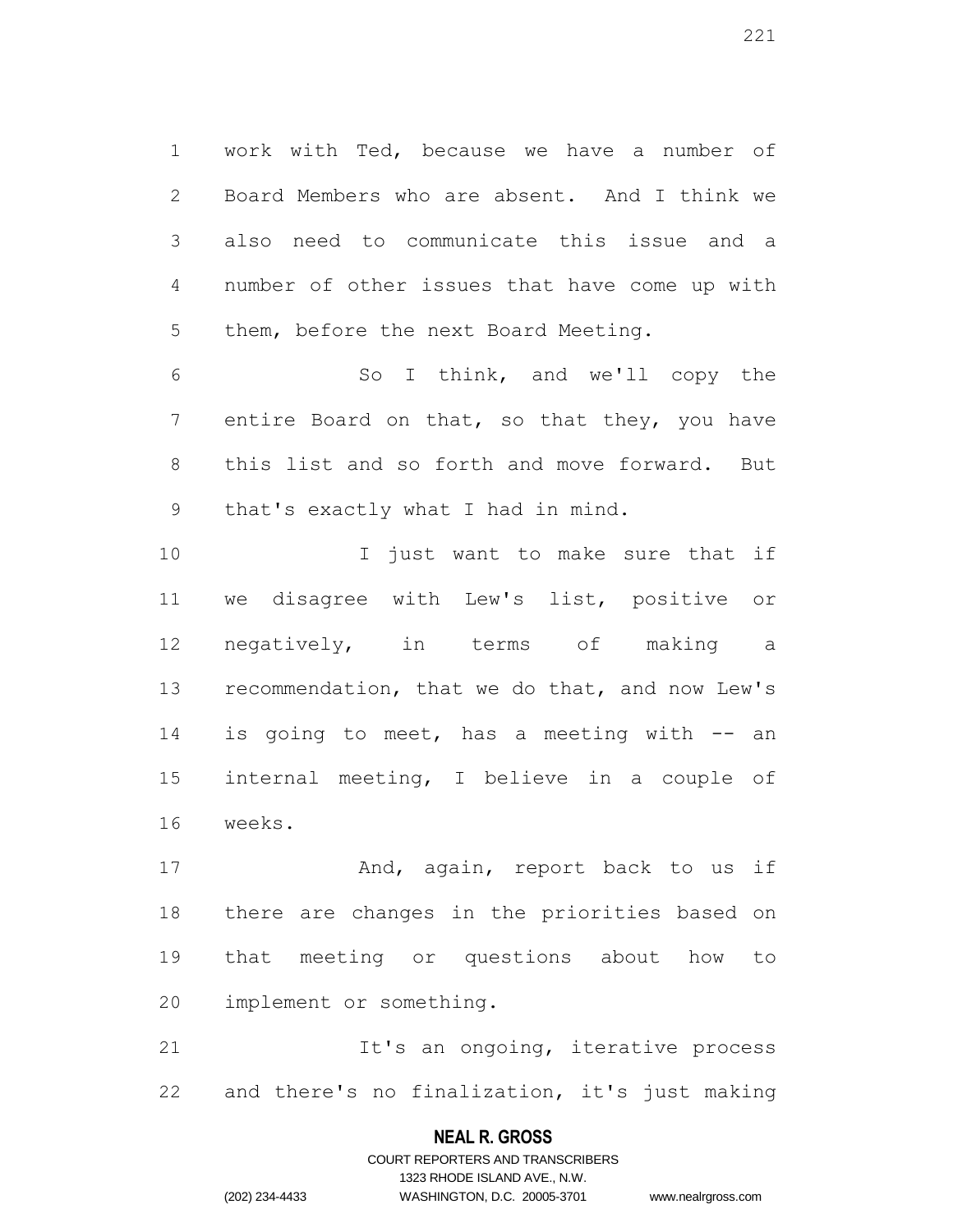sure that I think we stay engaged with it.

| $\mathbf{2}$   | DR. WADE: If I may, even more                  |
|----------------|------------------------------------------------|
| $\mathsf S$    | important than the Wade list of priorities,    |
| 4              | will be the Howard list of priorities. And     |
| 5              | that will be available come the middle of      |
| 6              | June, and you'll have that before your next    |
| $\overline{7}$ | call. And you can react to that list as well.  |
| $\,8\,$        | CHAIRMAN MELIUS: Well, we're                   |
| $\mathsf 9$    | confident that Dr. Howard's list will be close |
| 10             | to the esteemed Dr. Wade's list.               |
| 11             | DR. WADE: The man is no fool.                  |
| 12             | (Laughter.)                                    |
| 13             | CHAIRMAN MELIUS: Some of us may                |
| 14             | even suspect that Dr. Howard may have, just    |
| 15             | osmosis, sort of communicated some of these    |
| 16             | ideas, in terms of discussion, casual          |
| 17             | conversations over coffee.                     |
| 18             | Any other comments or suggestions              |
| 19             | on our ten-year effort?                        |
| 20             | (No response.)                                 |
| 21             | CHAIRMAN MELIUS: Okay, why don't               |
| 22             | we take a break, half hour? 3:15 we'll do GE.  |

# **NEAL R. GROSS**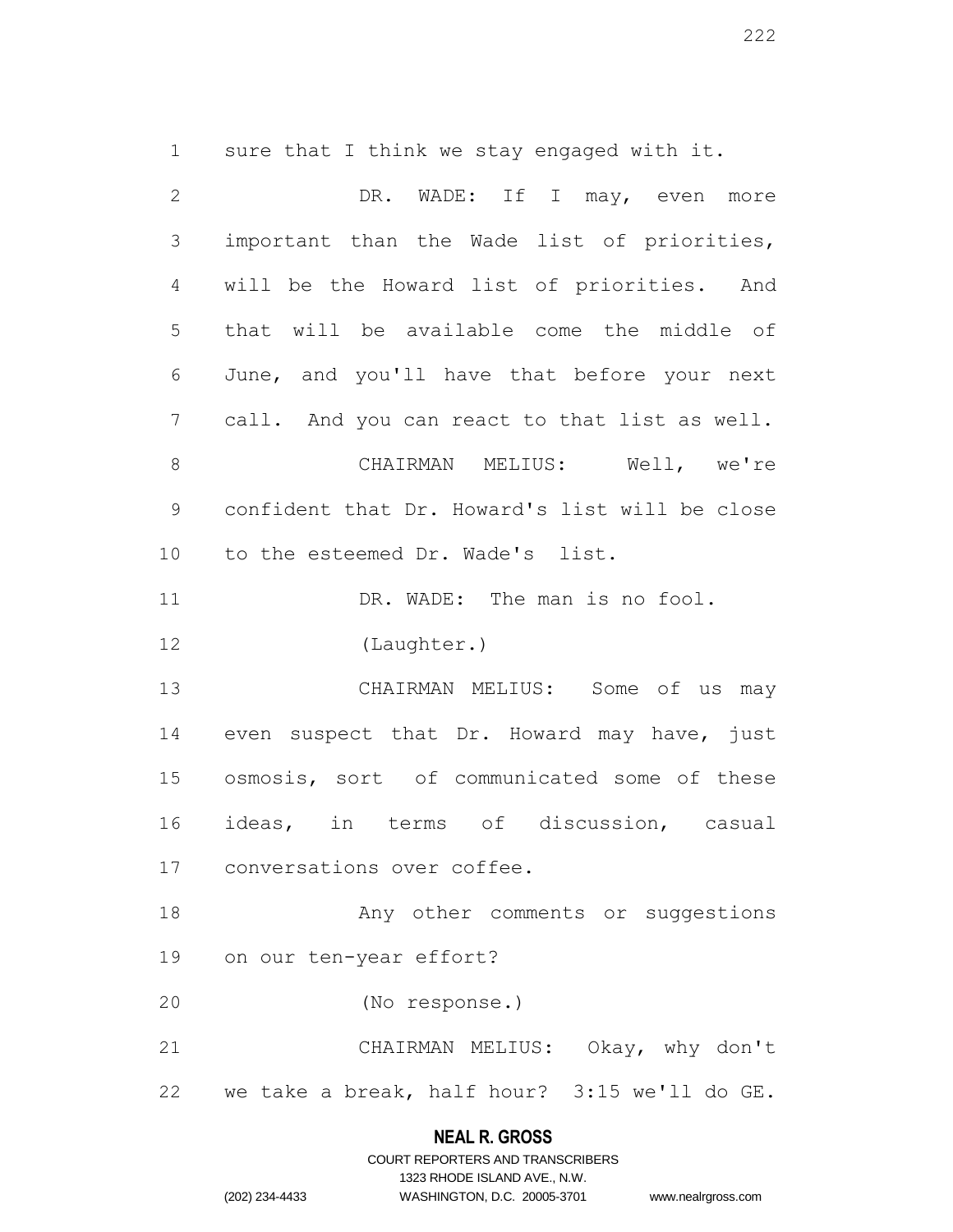Again, I apologize, we'll probably be, I don't think it will necessarily take too long, and then we'll probably have another break.

 (Whereupon, the above-entitled matter went off the record at 2:46 p.m. and resumed at 3:17 p.m.)

 CHAIRMAN MELIUS: Okay, we will reconvene. The next item on our agenda is the GE Evendale SEC petition. And even though I'm listed here, I have drafted the distinguished LaVon Rutherford to do a summary of the changes to the SEC.

 There's an amended Evaluation Report, I guess you'd call it. That's been done. It's got several changes in it, though. I think the bottom line is the same. I'll let LaVon talk briefly about what those changes were, and then I will speak to the Work Group review and what the Work Group believes should happen next.

 MR. RUTHERFORD: We did issue a revised Evaluation Report for GE. The focus

### **NEAL R. GROSS**

COURT REPORTERS AND TRANSCRIBERS 1323 RHODE ISLAND AVE., N.W. (202) 234-4433 WASHINGTON, D.C. 20005-3701 www.nealrgross.com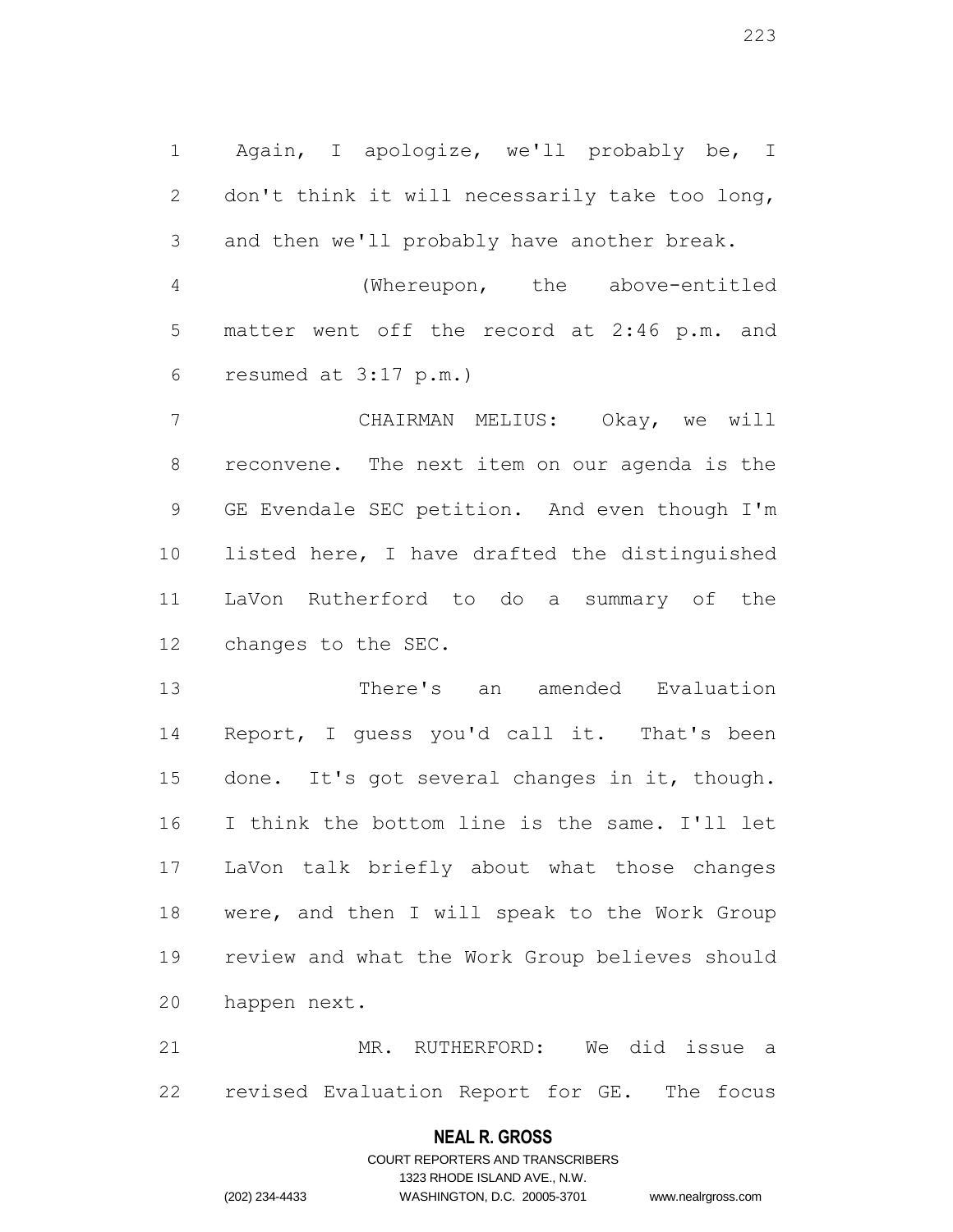of the revised Evaluation Report was to pull in all the information that we had uncovered from the time we initially issued Rev 0 of the report and pull that into this revision.

 Some of the key things that were added in that report were just after we had issued Rev 0. We received some data, a significant amount of data, from General Electric, which included some external monitoring data. A very little internal monitoring data. But the monitoring data focused from the aircraft nuclear propulsion operations starting in the '50s, up through the 1970 period.

 The report actually laid out where we determined that, even though we had this new data, that was identified, mainly external data, our feasibility finding was the same.

 And the reasons behind that were tied to the personal monitoring data did not include identifiers. Identifiers such as location, job activities. We had a few that

### **NEAL R. GROSS**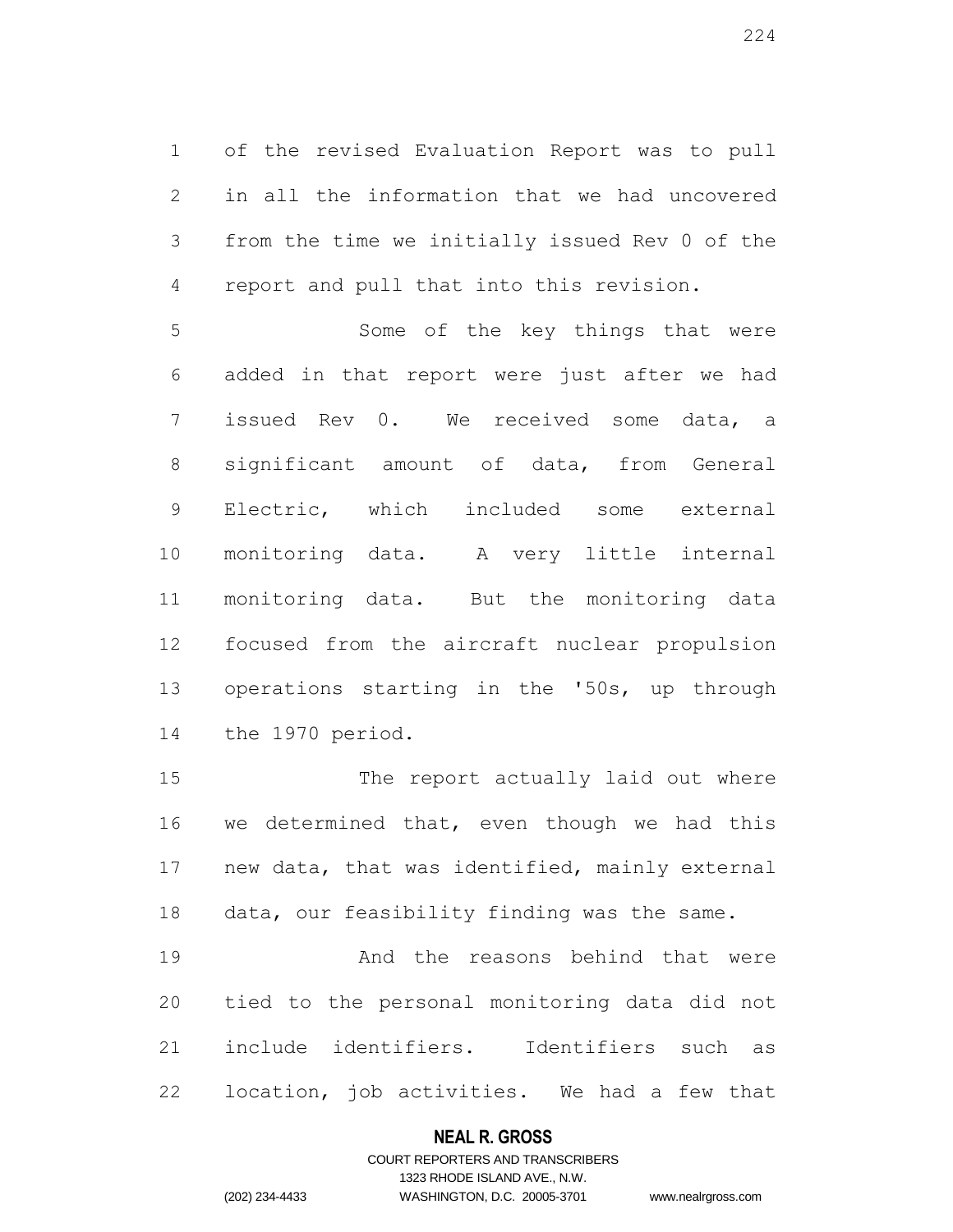indicated locations, however, the majority of that data really did not provide specific job location, activities, to tie those individuals to that.

 We also got a little additional information on the processes that were taking place during that time period. We updated the report to include that.

 And some additional interviews that had occurred during the time period. And then we provided that all to the Work Group. There may have been one or two additional items, I can't remember.

14 And then we had the Work Group meeting that was a few weeks ago. You can take it from there or I can tell them what the results were.

 CHAIRMAN MELIUS: No, I'll go on from there. I'll do that. But thank you, LaVon. The Work Group met by conference call a couple of weeks ago, and we discussed the revised report and had a fairly -- about an

### **NEAL R. GROSS**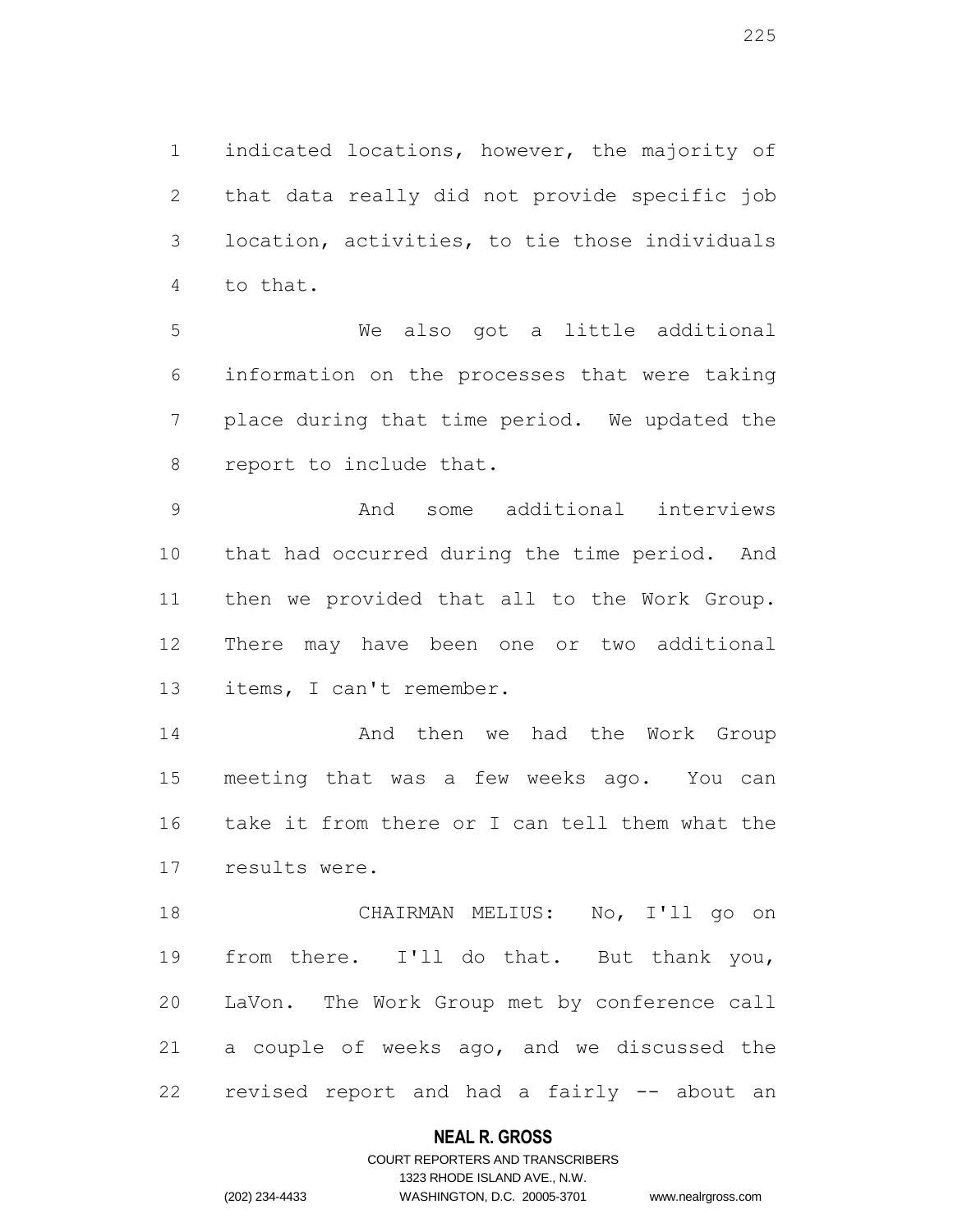hour's discussion with NIOSH staff and among ourselves, about the report.

 And, while I don't think that the -- based on looking at the report and reviewing the new information, the new sampling data, exposure data, that I don't 7 think the Board has any -- or the Work Group, excuse me, has any -- I think they basically agree with NIOSH's recommendation that doses cannot be reconstructed for those that worked 11 in that part of the GE facility.

 I think there's still some questions about the Class definition. Let me just add that Jim Lockey also joined us for that call, since he had expressed an interest earlier and been involved in the Board discussions on that.

18 So we agreed with the  $-$ 

 Whoever is on the line, could you please mute your phone, because we are hearing your background conversations. If you don't 22 have a mute button, then do  $*6$ . Ted has

### **NEAL R. GROSS**

# COURT REPORTERS AND TRANSCRIBERS 1323 RHODE ISLAND AVE., N.W. (202) 234-4433 WASHINGTON, D.C. 20005-3701 www.nealrgross.com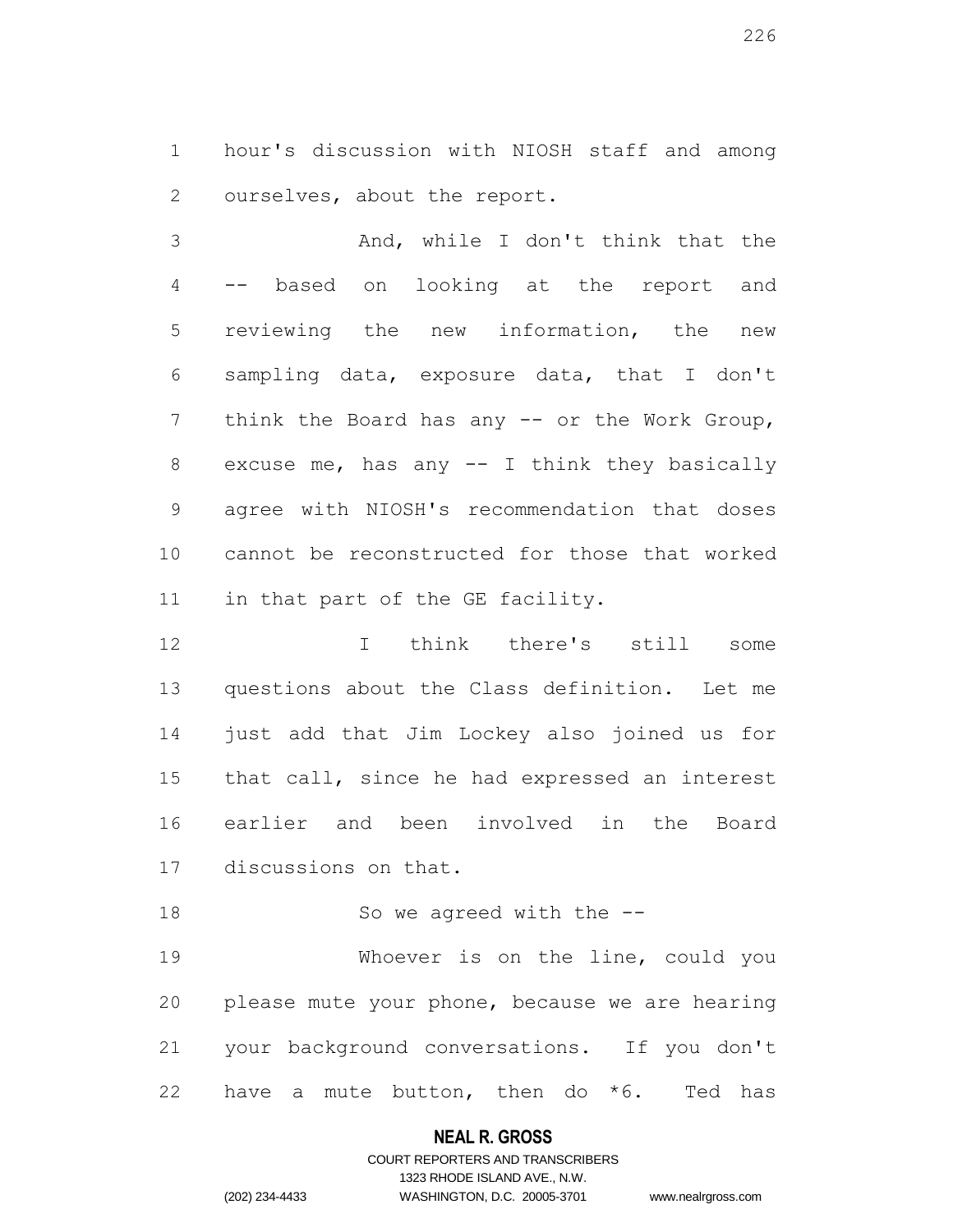taught me.

| $\mathbf{2}$   | And, okay, back on the track here.             |
|----------------|------------------------------------------------|
| 3              | So the issue is the Class definition, which    |
| $\overline{4}$ | NIOSH was basically feeling that they did not  |
| 5              | have adequate information to be able to        |
| $\sqrt{6}$     | restrict that, so was recommending that        |
| $\overline{7}$ | everybody that worked in the facility during   |
| $\,8\,$        | that time period should be included in the     |
| $\mathsf 9$    | Class.                                         |
| 10             | I think the Work Group still had               |
| 11             | some concerns about that, and recommended we   |
| 12             | reached an agreement with NIOSH to go forward  |
| 13             | on some additional fact-finding.               |
| 14             | One is related. There was a list               |
| 15             | of, what appeared to be people that had worked |
| 16             | in the radiological operations at the          |
| 17             | facility, that was referenced in the report.   |
| 18             | It may have been even two of them,             |
| 19             | I can't recall. And we were trying to          |
| 20             | understand that list and so forth. It          |
| 21             | appeared to be something that was used for,    |
| 22             | actually for a reunion or some sort of social  |

# **NEAL R. GROSS**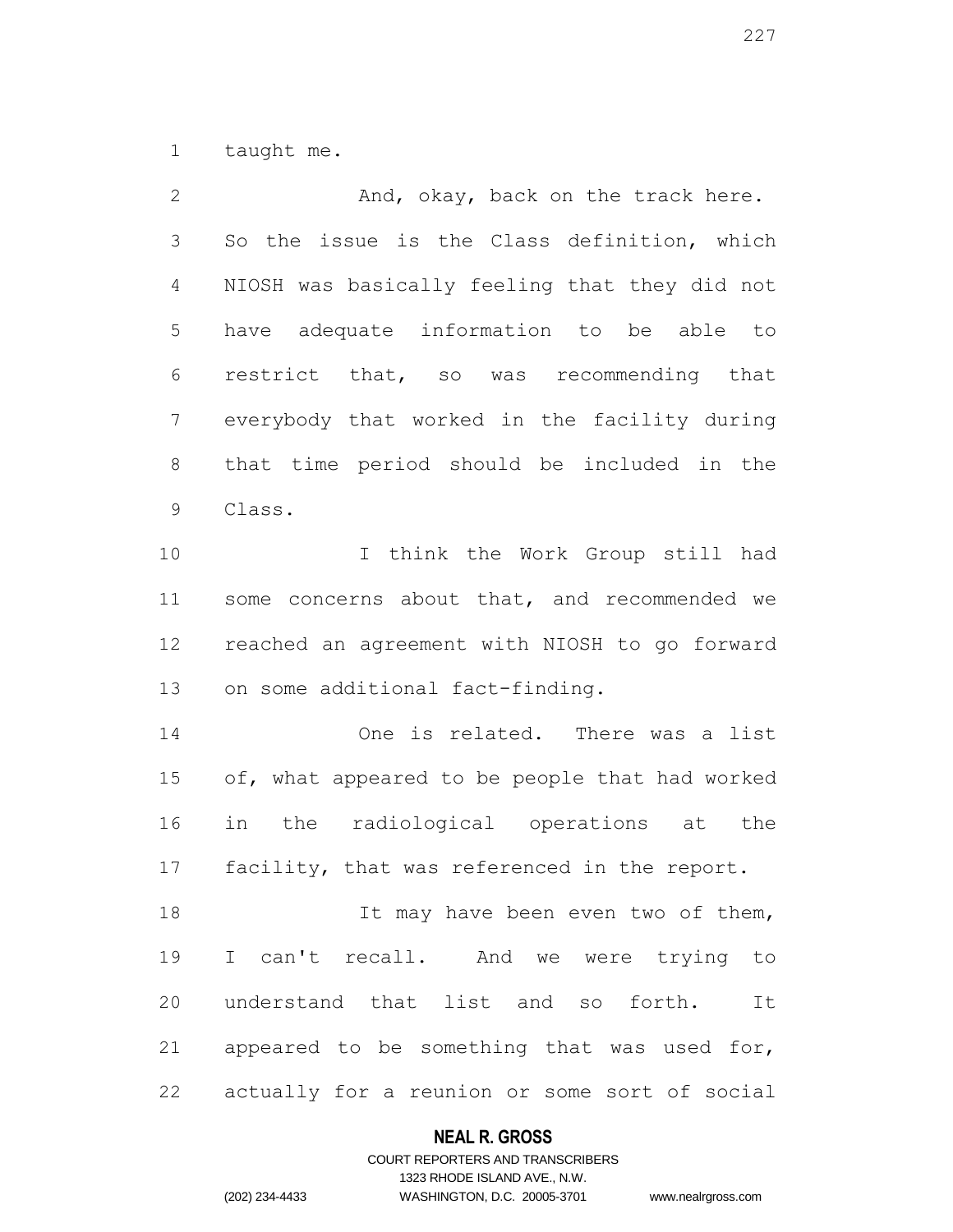event involving those people.

2 But it was useful, it did have names and addresses and so we were trying to understand that, and particularly trying to understand how that compared with people that had applied for compensation and some of the other information that had been gathered from the interviews with people that had worked at the facility. We also wanted some follow-up information on exactly how the buildings were set up and what were the restrictions on people going in. Some of that information had been collected so early, before the more recent data and so forth had been collected, so there was, we thought it would be useful to go on 18 and gather further information on that, so we better understood that information. We're hesitating here, for those on the line, because there's a siren blowing in the background.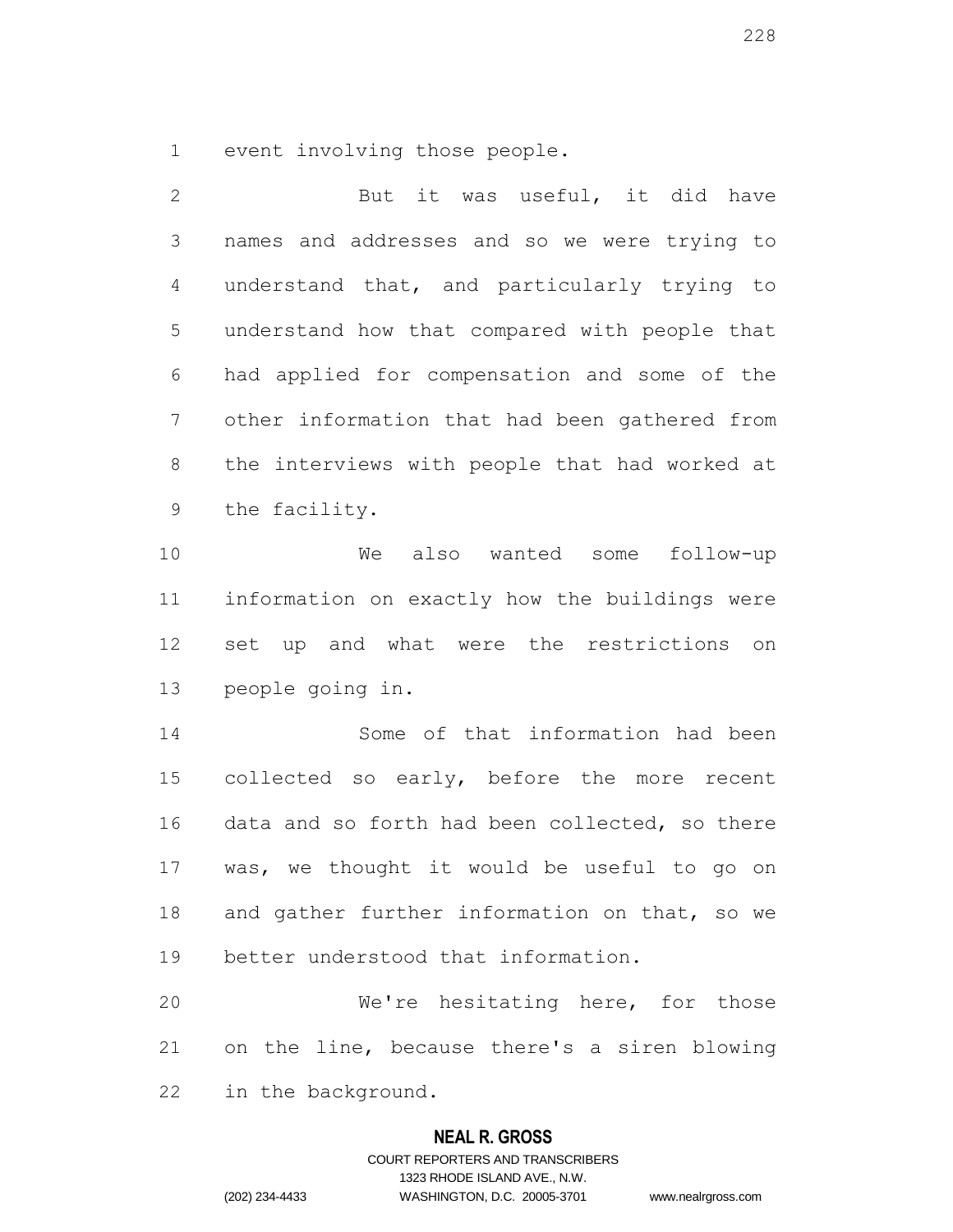CHAIRMAN MELIUS: While Ted is out, why don't we continue a little bit? So we recommended that NIOSH go back and do further work, report back to the Work Group on that, and then the Work Group will probably meet again by conference call.

 And we may even be able to take this up at our July conference call. You know, again, depending on the information. I don't know, Paul, Josie or Jim Lockey, do you have anything to add to that?

 MEMBER LOCKEY: No, I think you have summarized it.

 MEMBER ZIEMER: Dr. Melius, one comment.

CHAIRMAN MELIUS: Yes, Paul.

 MEMBER ZIEMER: Ziemer here. I had raised an issue of how we might consider having claimants self-identify their access to the work area. There was some discussion in the Work Group that maybe we could discuss these ideas with Rachel in DOL. I don't know

# **NEAL R. GROSS**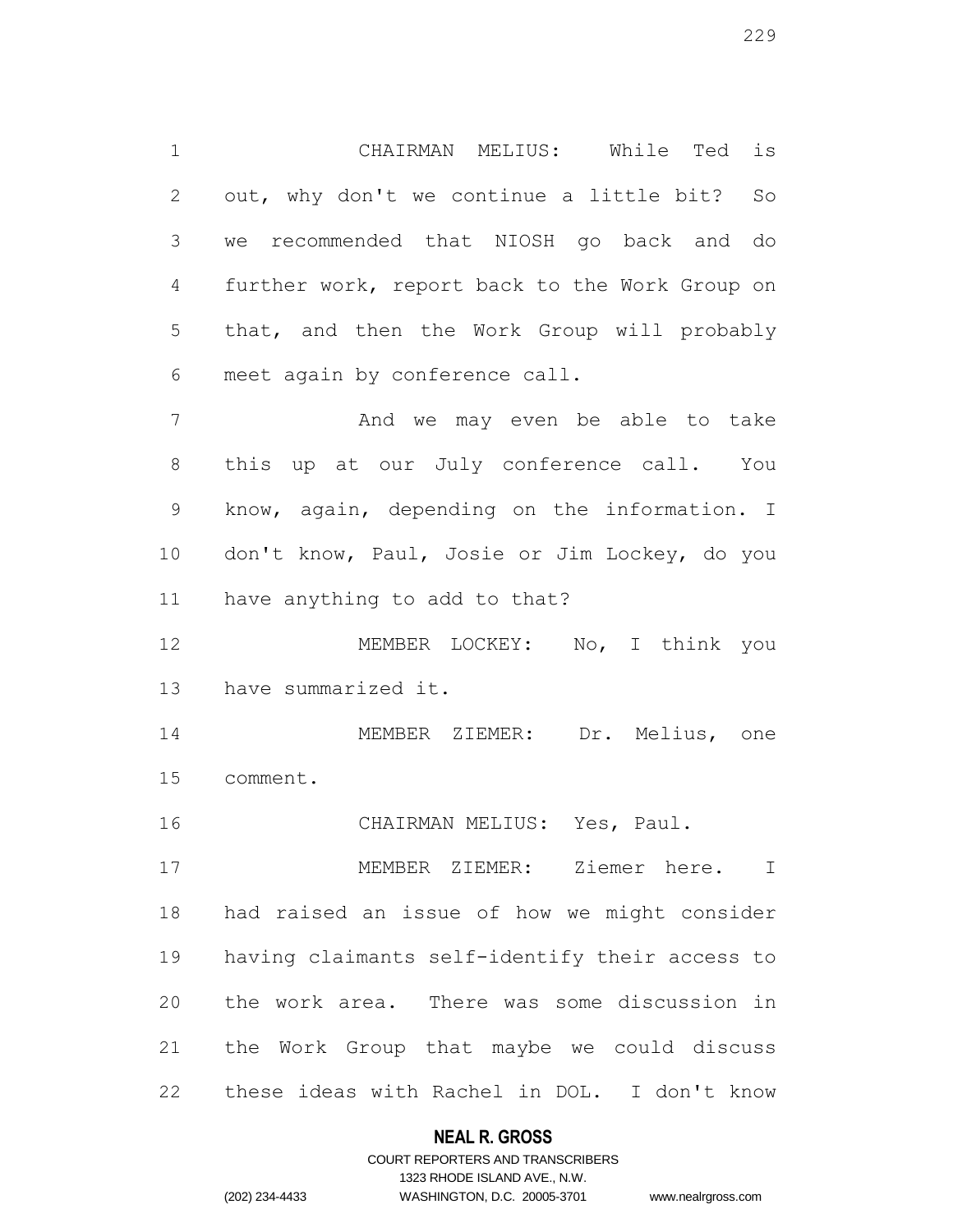if that's been done or it's the proper time to do that, or will that be done sort of offline? CHAIRMAN MELIUS: Well, this may be a time to at least raise it initially, since Rachel is in the audience and may want to comment. I don't know if NIOSH has spoken to her about it. 8 I'm going to let her -- she's actually at the microphone, Paul. MS. LEITON: Yes, we had spoken a little bit about this with NIOSH and I'm not sure if I completely understand the idea -- MEMBER ZIEMER: Well, the idea is this. The starting point right now is that everyone who is on the GE site is a potential claimant. 17 MS. LEITON: Right. MEMBER ZIEMER: So my idea was that there are certainly people who worked on that site, who know that they never were in the buildings of question.

So all you really, and there may

**NEAL R. GROSS** COURT REPORTERS AND TRANSCRIBERS

1323 RHODE ISLAND AVE., N.W.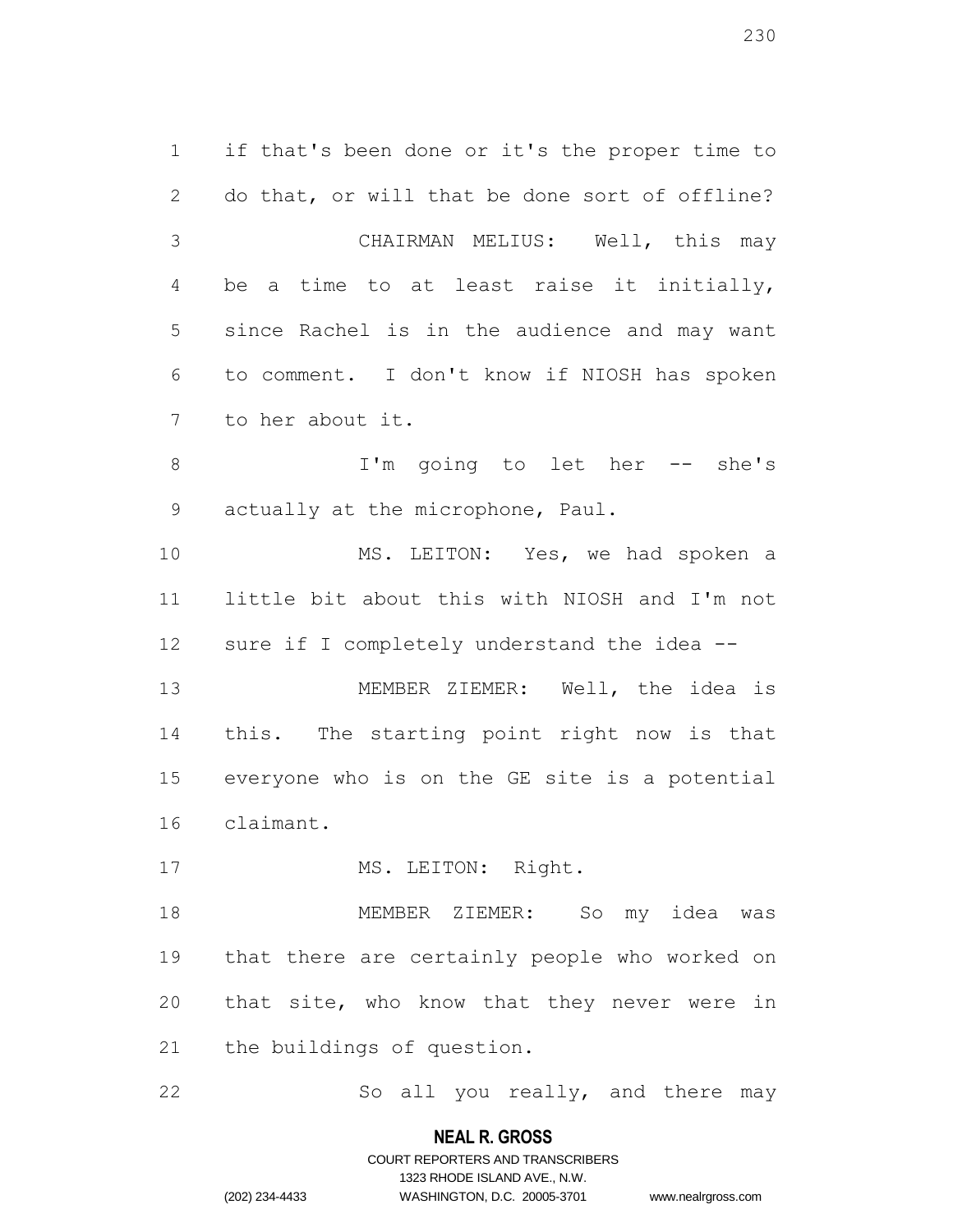even be some honest people who worked for GE, 2 I'm going to concede that. And, if so, why not ask claimants simply to provide an affidavit that they had access to or that they spent some time in the building in question?

 I mean, we know where the work was done. The problem seems to be that we can't tell who might or might not have gone into those buildings.

10 Obviously, if a person isn't sure, you give them the benefit of the doubt. But there are many people who will know that they never went in or near those buildings, and why include them as claimants?

 It's not fair to others who have legitimate claims. So my idea was, not to put the burden on NIOSH or on Department of Labor to place the people, but simply to ask them to affirm that they had spent time in the buildings in question.

 MS. LEITON: Okay, let me just summarize and make sure I'm understanding.

### **NEAL R. GROSS**

COURT REPORTERS AND TRANSCRIBERS 1323 RHODE ISLAND AVE., N.W. (202) 234-4433 WASHINGTON, D.C. 20005-3701 www.nealrgross.com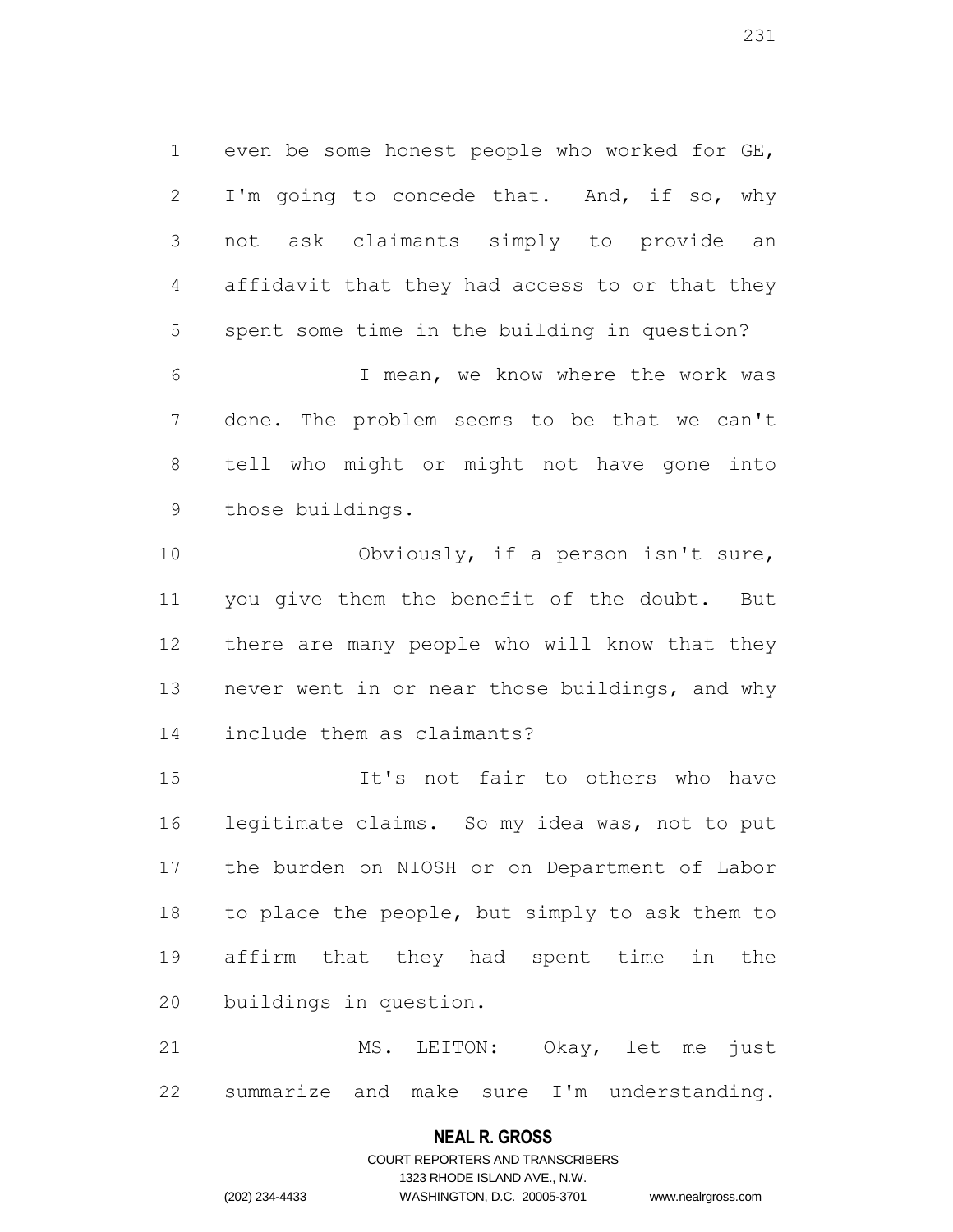This is assuming that you made the Class limited to certain buildings.

 Then when DOL went to verify employment, you're suggesting that we rely solely on what the employee says as placing them in the Class or not, assuming that those who weren't in the buildings are going to tell us they're not. Is that, am I getting that right?

 MEMBER ZIEMER: Yes, and in the worst case, everybody lies to you and you're no worse off than you would be if you assumed everybody is in the cohort.

 I'm saying, I would bet you there's a good fraction of honest people who worked for GE, who aren't going to make claims 17 if they knew they weren't in that area.

18 MS. LEITON: In our experience, that's really just not the case. Unfortunately, I mean, I know that there's some honest people out there, but when the \$150,000 is on the line -- you know, we've got

### **NEAL R. GROSS**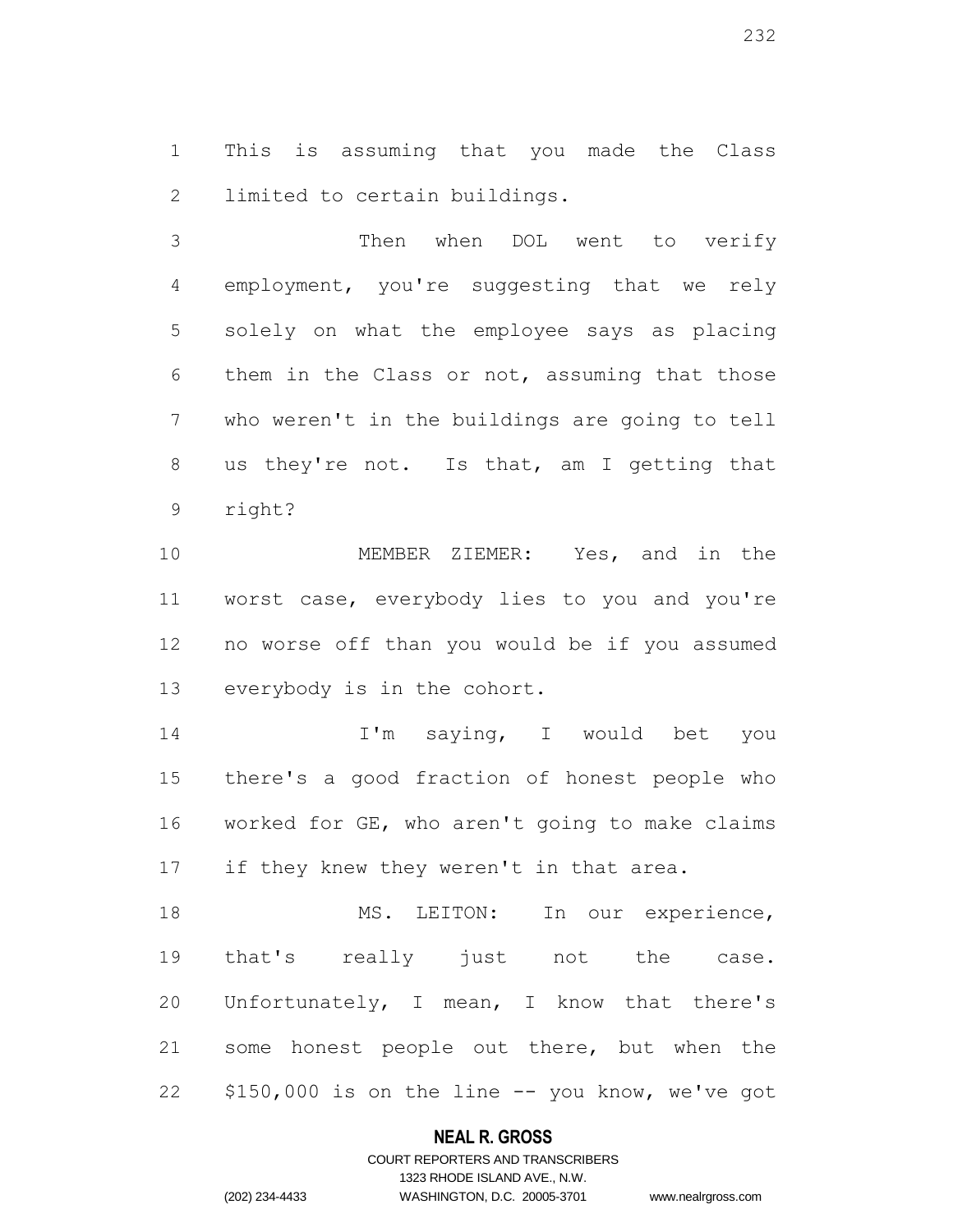a certain adjudication process which includes affidavits.

 But when we just have one affidavit from a person whose self-interest is to say that they're in a building and that's it, without any verification that they were 7 there -- it's just, it's not administrable.

 It would cross all of our sites. 9 People would just -- they would say, well, I 10 said I was in the building at Rocky Flats, and I said I was in this building, why don't you 12 just take my statement as well?

 We really need more solid verification from Department of Energy somewhere that these people worked in a building.

17 So if you were to go and say, these buildings --

 MEMBER ZIEMER: So you don't accept affidavits per se?

21 MS. LEITON: We do accept them, but we accept them in conjunction with other -

# **NEAL R. GROSS**

|                | COURT REPORTERS AND TRANSCRIBERS |                    |
|----------------|----------------------------------|--------------------|
|                | 1323 RHODE ISLAND AVE N.W.       |                    |
| (202) 234-4433 | WASHINGTON, D.C. 20005-3701      | www.nealrgross.com |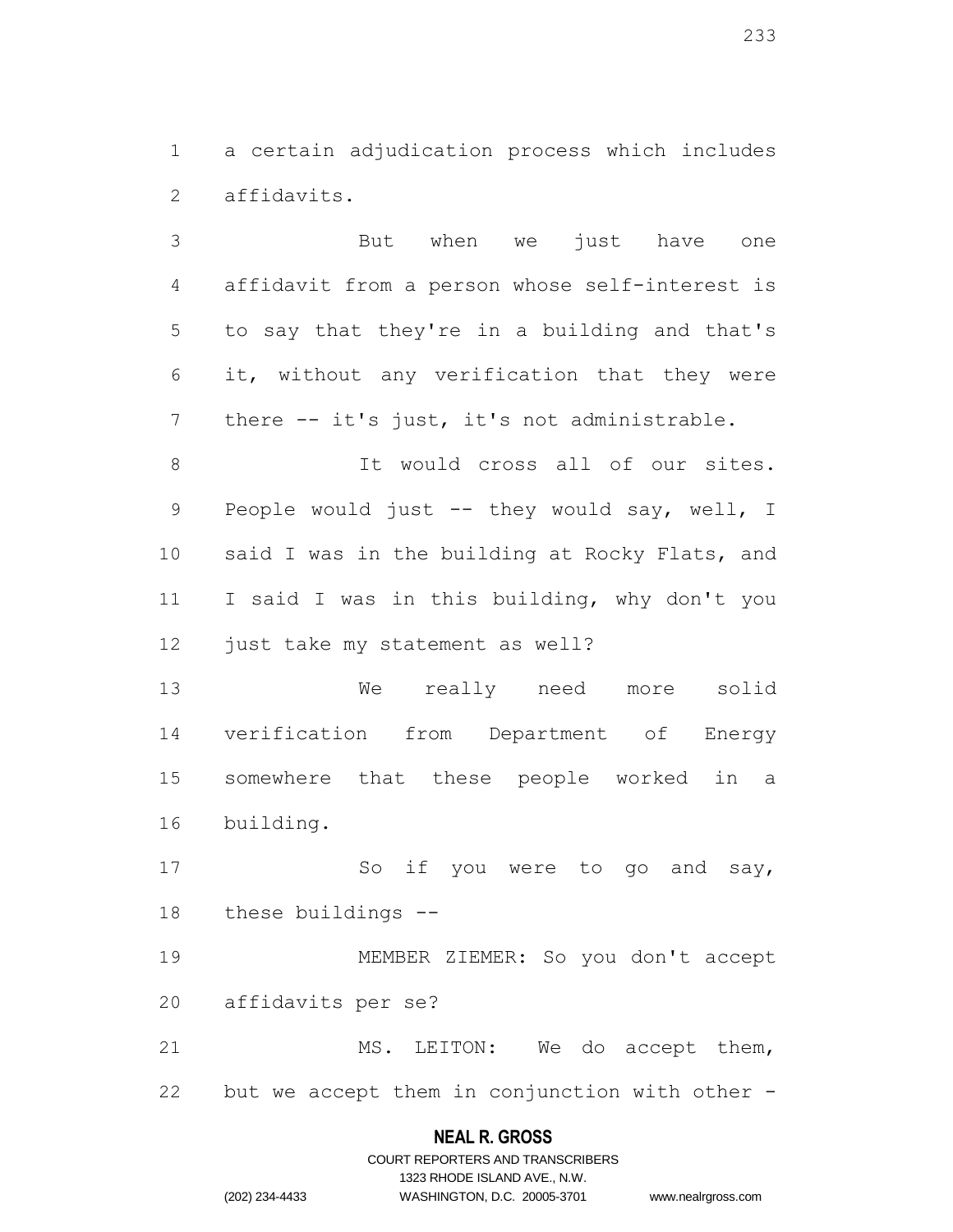- either affidavits, like supervisory documentation or some kind of evidence that they were actually there.

 But a self-serving affidavit in and of itself alone is not going to be sufficient to meet the burden of proof, I'm afraid.

 MEMBER ZIEMER: Okay, I didn't realize that. I have been given the impression that affidavits were accepted per se. But you need an independent verification. MS. LEITON: Yes, unfortunately, 13 just because --

14 MEMBER ZIEMER: I got it, I got it.

 MS. LEITON: -- it would cross our entire program.

 MEMBER ZIEMER: It was an idea 19 that I thought, it couldn't be any worse than you would have to start with. There might 21 actually be people who, I mean -- well, I just don't know that everybody would lie for

### **NEAL R. GROSS**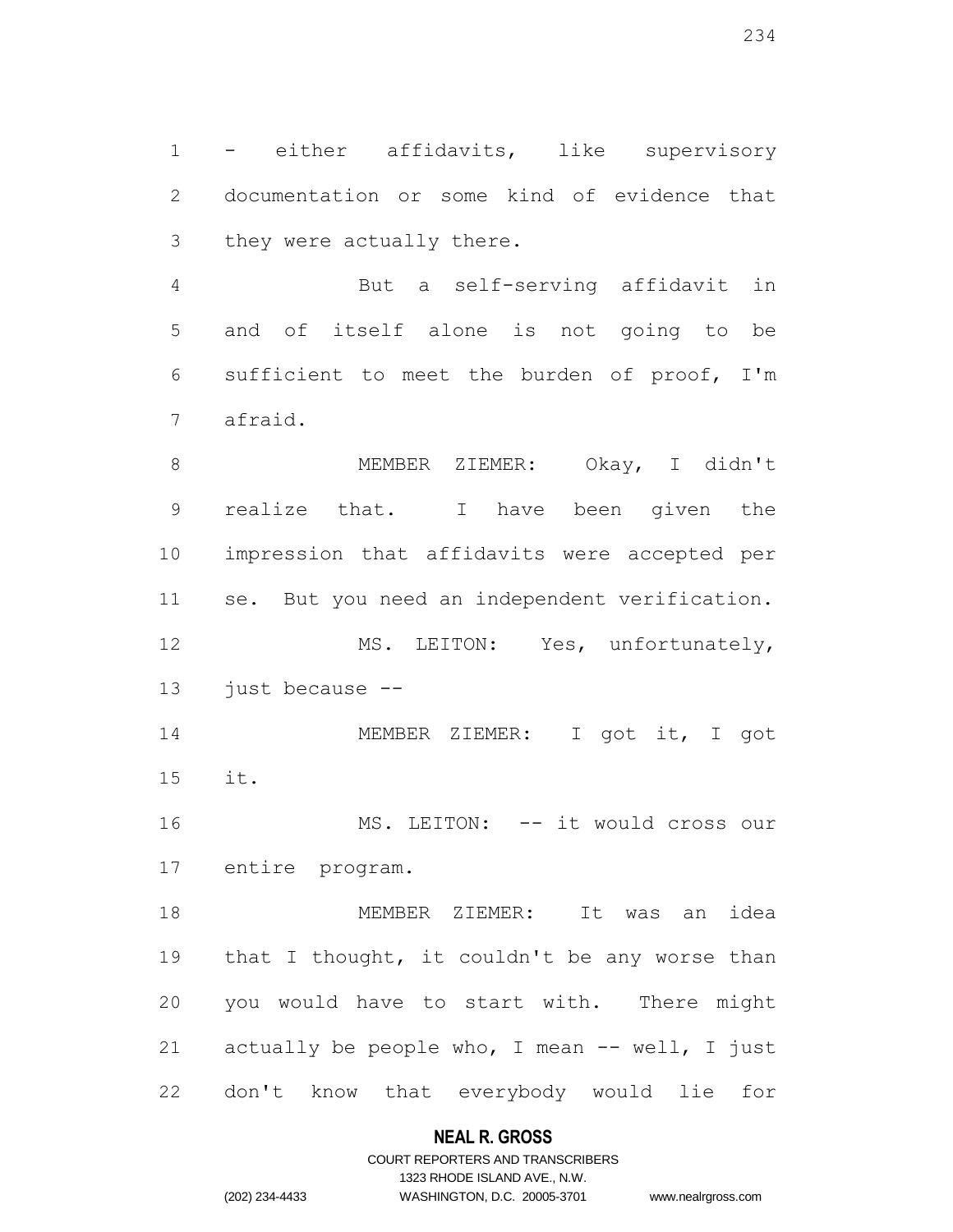\$150,000.

 MS. LEITON: Right, I understand the concept.

 CHAIRMAN MELIUS: What about, do you accept coworker affidavits?

 MS. LEITON: In some situations, we would accept coworker affidavits. Usually, it's more prominent if we have something from a supervisor that, you know, that worked there with them.

11 We can accept that, it's just, it 12 gets a little bit iffy when, you know, there's a cohort of people and they all work there and 14 they all are going to say, hey, look, if you say you were there and I'll say you were there -- it gets a little bit sketchy there.

17 And we have this issue only, you know, if it were just this one facility and it weren't going to be, it's just that it will 20 run throughout the entire program.

 They'll start doing this everywhere. And they'll say, if you did it at

# **NEAL R. GROSS** COURT REPORTERS AND TRANSCRIBERS

1323 RHODE ISLAND AVE., N.W.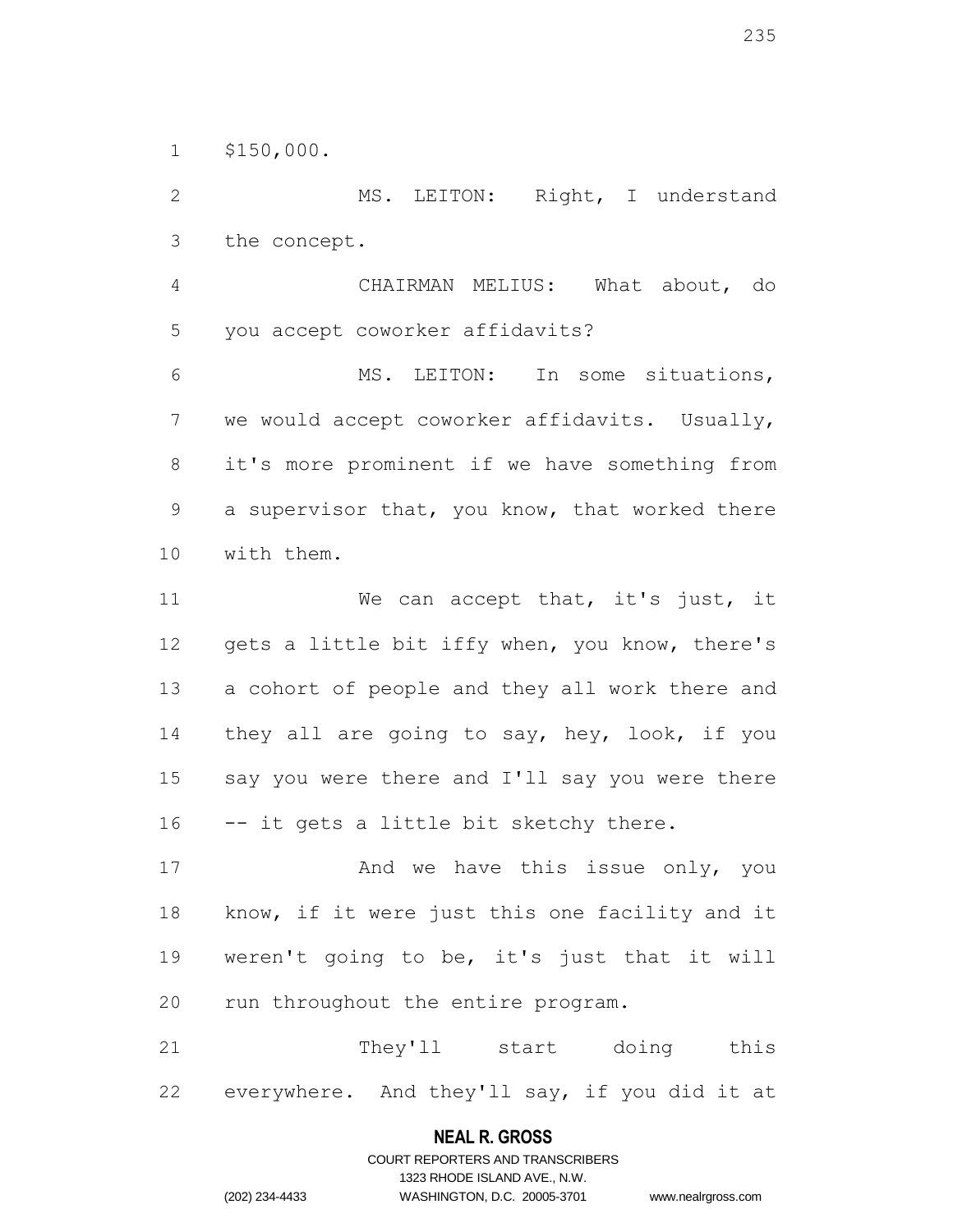GE, why didn't you do it everywhere else? 2 And that would just kind of -- the credibility of what we're doing would be diminished. CHAIRMAN MELIUS: Okay. MEMBER ZIEMER: Okay, well, thank you. 8 MS. LEITON: Sorry, that's probably not the answer you wanted to hear. 10 MEMBER ZIEMER: No, I was trying to find a way to sort of make it more fair, in terms of this particular site where we know

 And it's not like some of the 15 other sites, where you're going from one building to another and there's nuclear work going on all over the place. This is very much more restricted.

13 the work is restricted to a pretty small area.

19 MS. LEITON: I understand that. MEMBER ZIEMER: And we had a similar case in Oak Ridge, except the site was much smaller, so we kind of grit our teeth a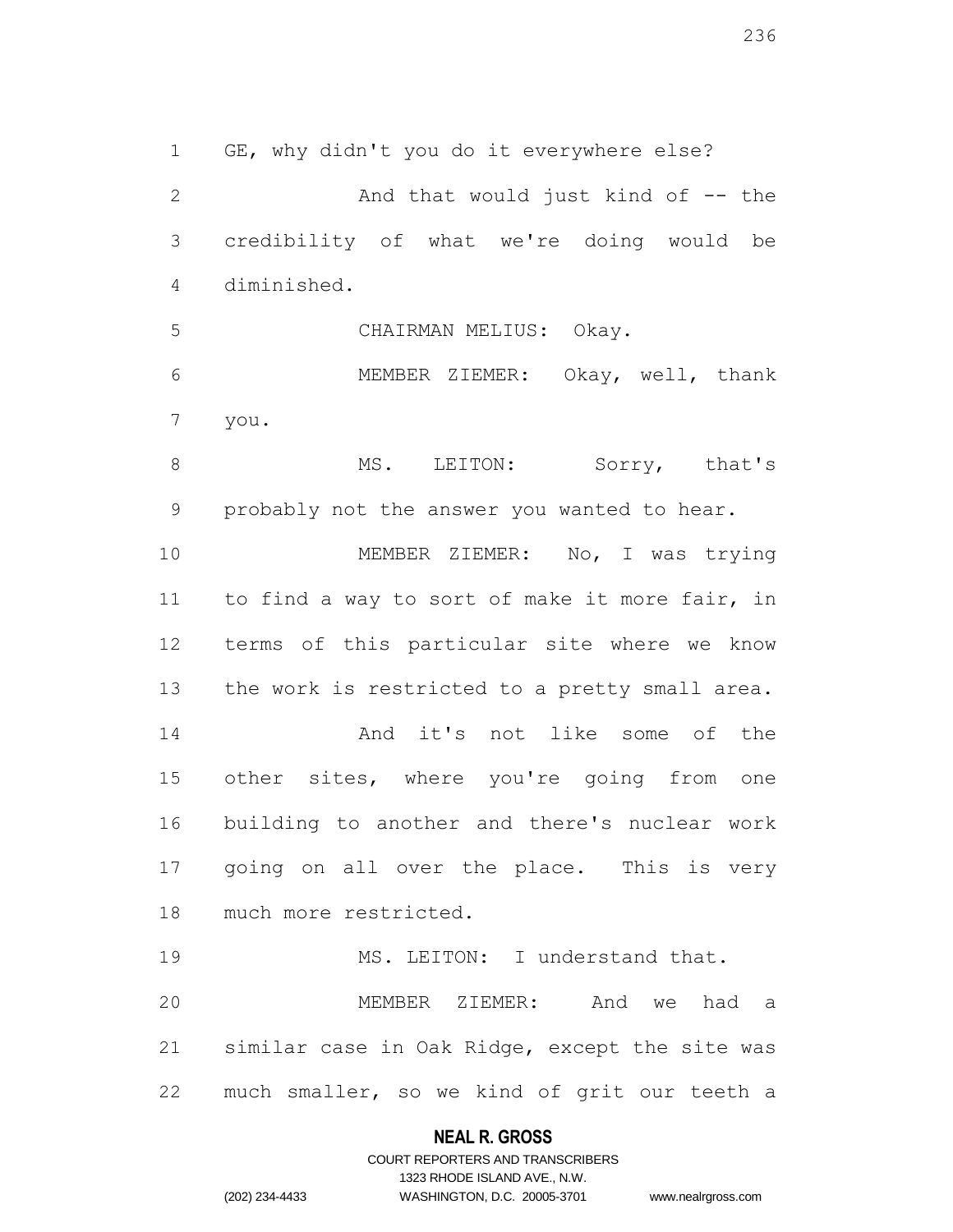little bit and went with it that way with covering everybody at the Oak Ridge Hospital. MS. LEITON: I understand. CHAIRMAN MELIUS: Okay, thank you, Rachel. Any other questions or comments from Board Members on this? Yes, Bill. MEMBER FIELD: Yes, I just had a question. At one point, maybe half a year ago or so there was discussion of documents being 10 in the UK. I guess that's not, there's nothing at -- I just want to get some clarification on that. MR. RUTHERFORD: Yes, we got a follow-on, I can't remember exactly when, but

 another follow-on that came back and said that they've searched like 50,000-something, large 17 number of stuff, and then there was no documents there. Or they provided everything. CHAIRMAN MELIUS: Yes. We found significant, or NIOSH found significantly more documents, information on this. I think, as LaVon said, it wasn't necessarily helpful in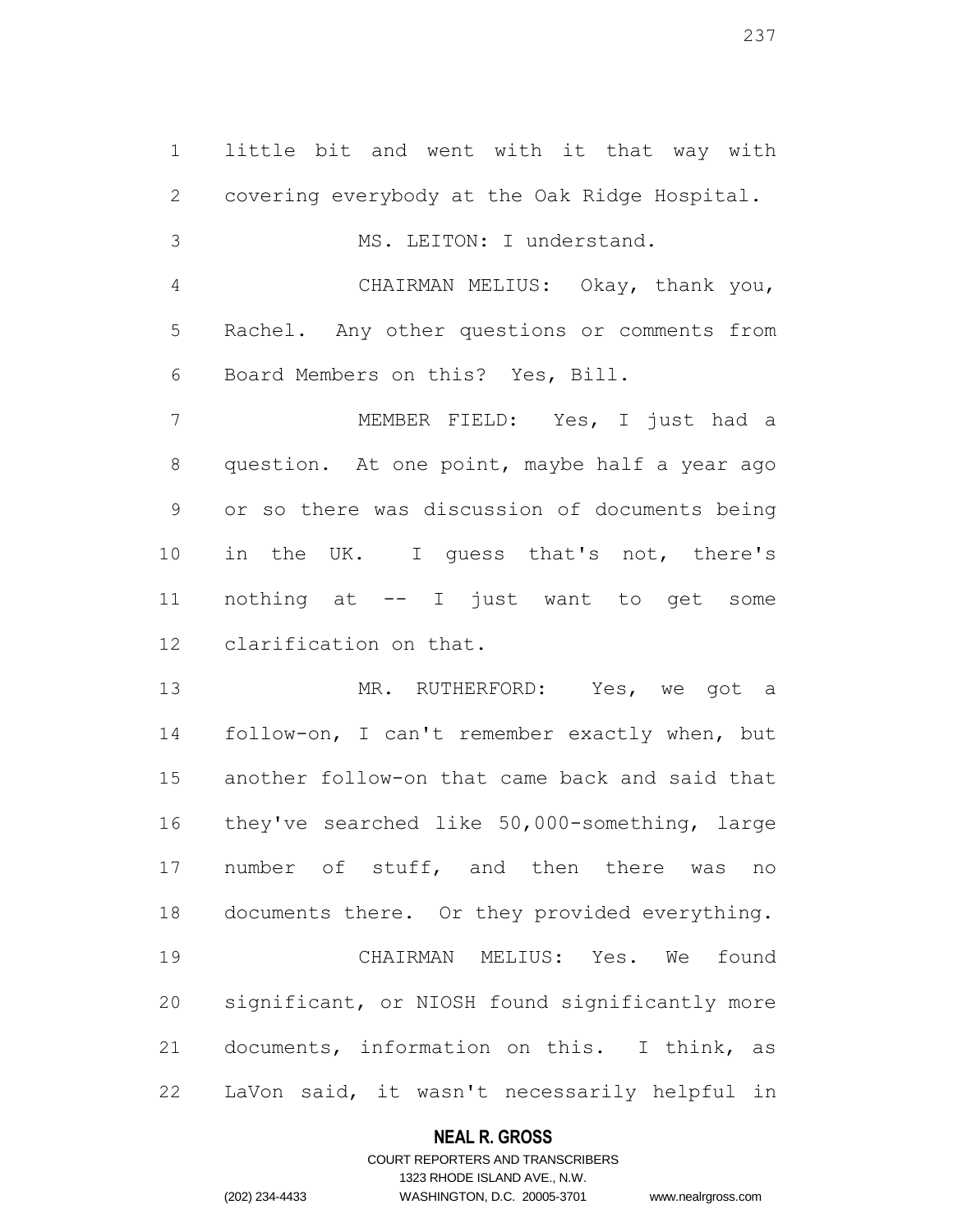terms of identifying work areas or people for dose reconstruction purposes.

 But I think there was some, there was cooperation. So it's not a question of lack of cooperation, but rather that there doesn't appear to be records and I'm not sure if we ever quite understand the reasons for that and so forth.

 Or maybe they are yet to be discovered somewhere. Any other questions? So, if not, we will be reporting back to you, possibly as early as the July meeting, if not 13 at the August meeting, on that.

 That concludes this session. We need to reconvene at 4:45, since that's when we've scheduled the Weldon Spring update. That will be relatively brief.

18 Dr. Lemen is going to do that, so I would suggest we break again until then. And I would suggest that since there is a -- my understanding is there's a tornado warning until 4:00, so people should probably not stay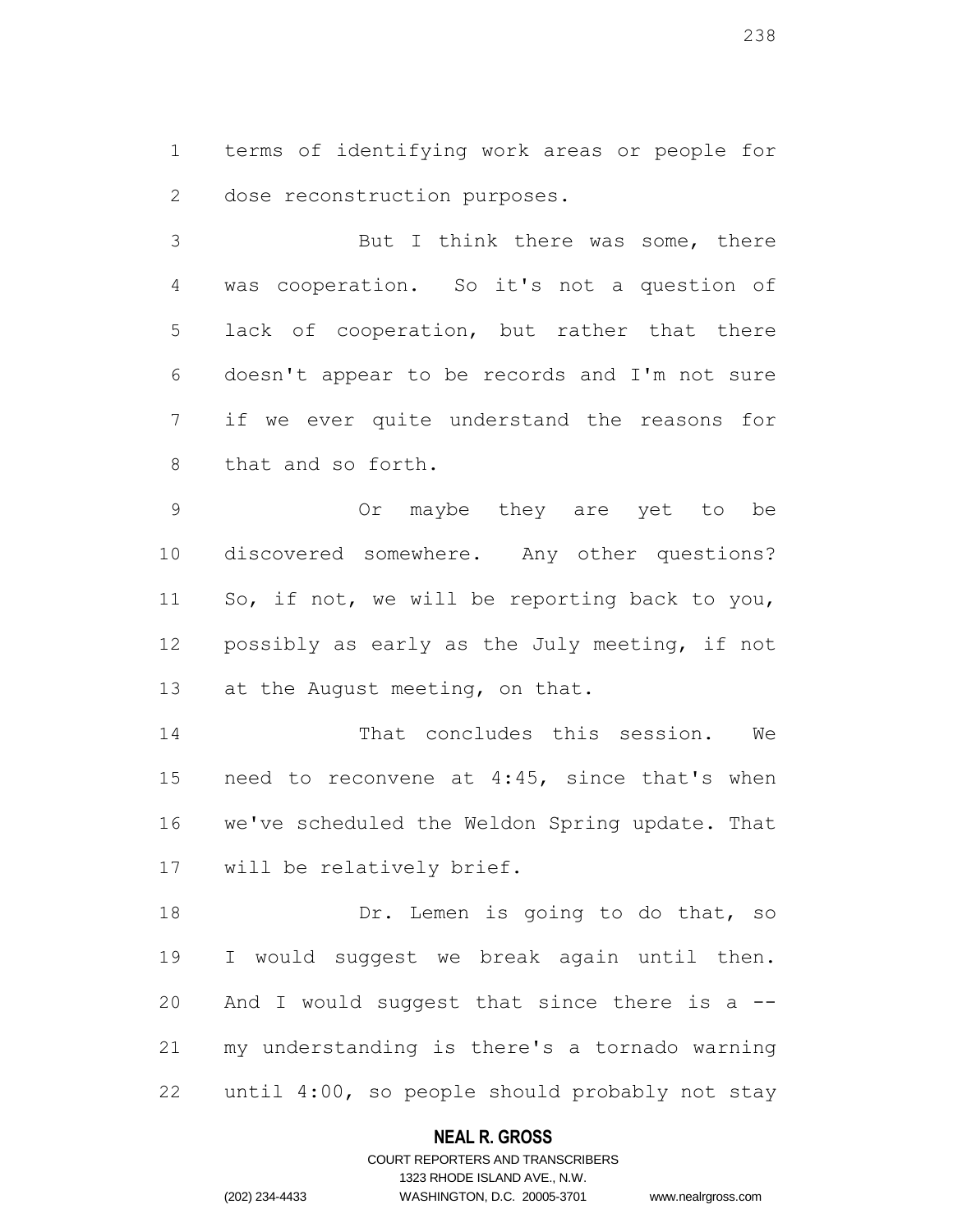in the room but rather in the hallways or something, and certainly stay away from the windows, which are over there behind the curtains. Yes, an hour and 15 minutes. Or go up to your rooms, but be careful in the elevators.

 (Whereupon, the above-entitled matter went off the record at 3:33 p.m. and resumed at 4:48 p.m.)

 CHAIRMAN MELIUS: Okay, we'll reconvene and our speaker disappeared. Let me explain, we're doing a little change in schedule here. Hopefully, this will be helpful.

 First we have an update, Richard Lemen will give it on the Weldon Spring Work Group and the review of the Weldon Spring SEC. 18 And then what we'll do is we have a public comment period scheduled for 5:30. We know there's some people here already, and rather than hold you up and especially given the weather and so forth, we will go right

### **NEAL R. GROSS**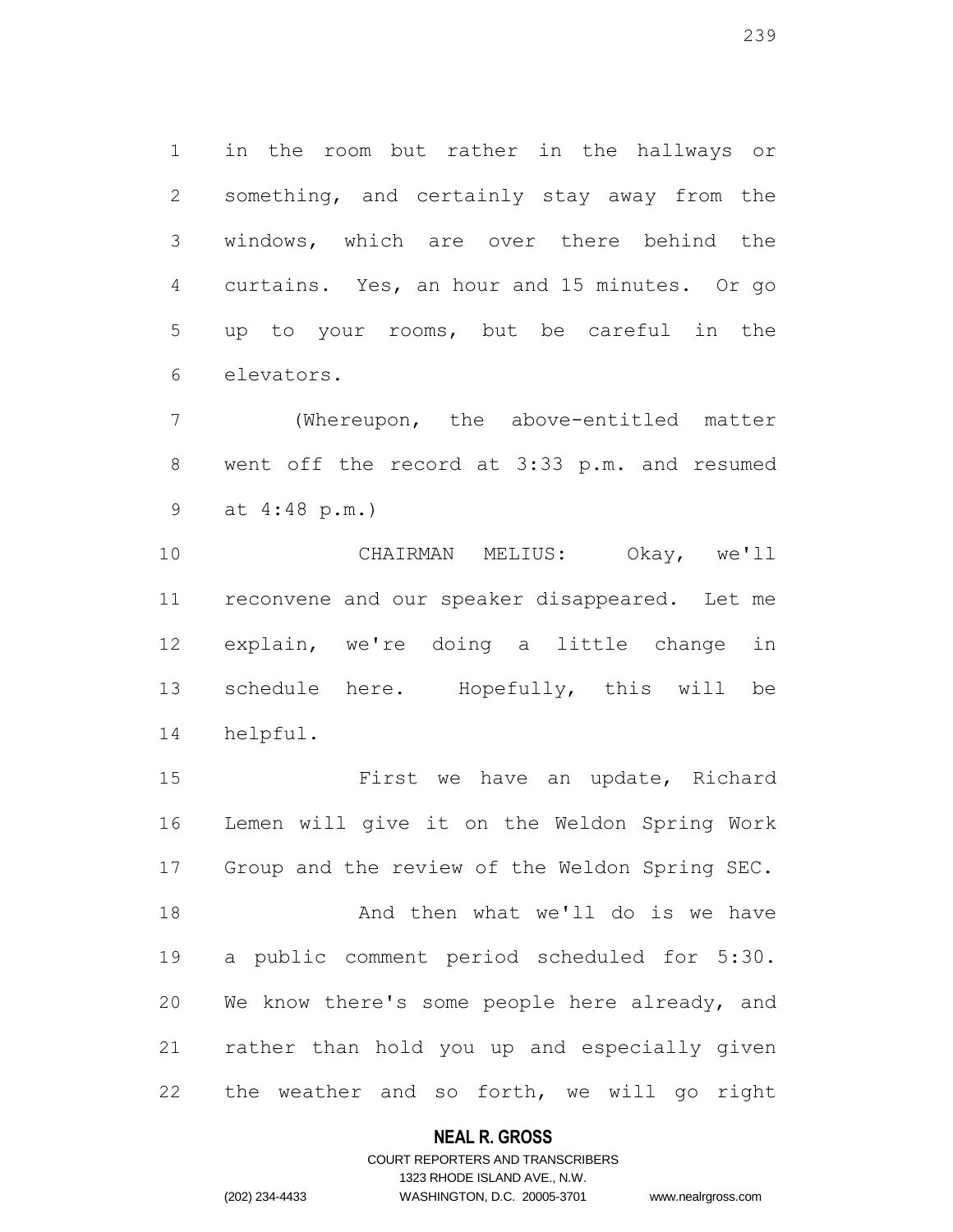into the public comment period after Dr. Lemen speaks.

 But we will certainly hold the public comment period open through 5:30 and a little bit after, for other people that may want to be calling in.

 Some have already indicated to us, including one of the petitioners, that they might call in a little bit later. And there may be some other people, too.

11 But hopefully that will facilitate those of you that need to get home tonight and have a longer drive in this weather.

14 So, we'll start with Dr. Lemen. Ted, do you want to check the line?

 MR. KATZ: Two things, yes. Let me check the line, just to see. Do we have Board Members on the line?

 MEMBER ZIEMER: Yes, Paul Ziemer on the line.

MR. KATZ: Great, Paul. Any other

Board Members?

# **NEAL R. GROSS**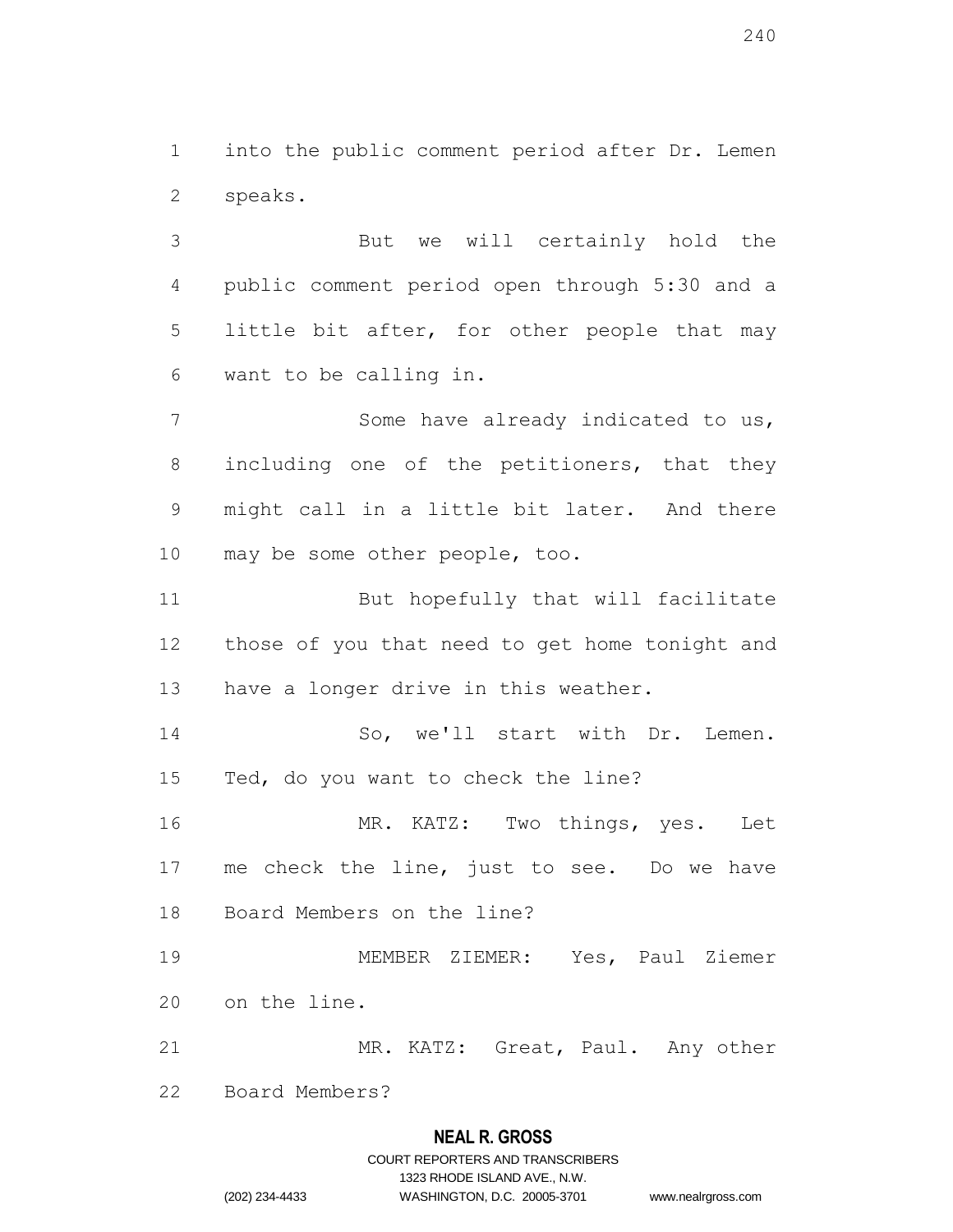(No response.)

 MR. KATZ: I also just wanted to announce for everyone in here who -- some folks might be a little nervous about the situation here.

 The people in the hotel are monitoring the weather, and if things start to look truly dicey, they'll come and let us know and there's a route out to a safer place. Which would be, just to tell you about it so you have it in your head anyway, is we go back through the glass doors to the lobby and then down out from the lobby into the parking garage.

 And we keep going down to the bottom of the parking garage. But that's the safest place to be if there is a tornado in the area, and that's what we would do, just to let you know.

 But the hotel people are watching and they will come and speak to us if it's starting to look iffy.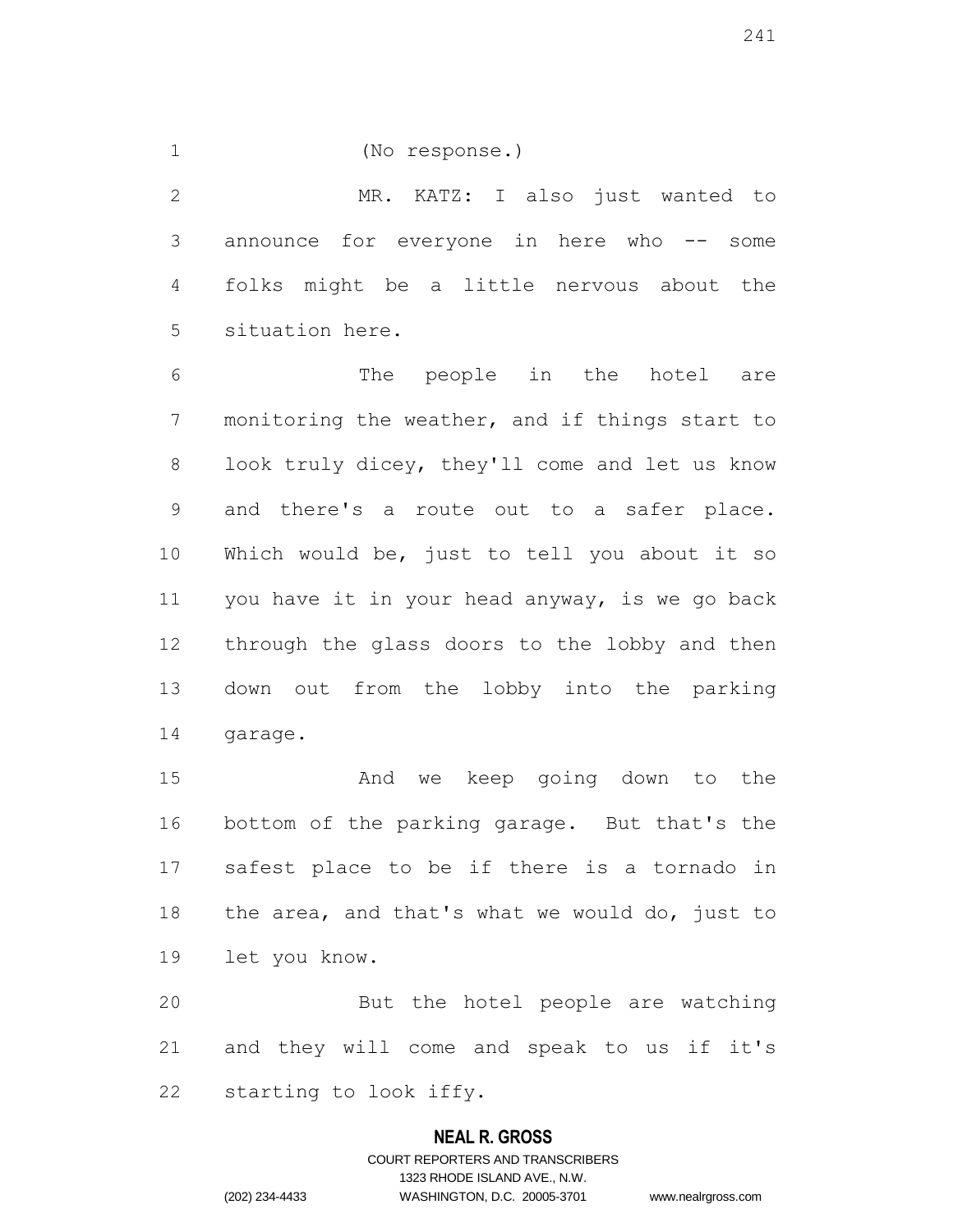MEMBER BEACH: Someone told Zaida that it was downgraded from a warning to a watch. MR. KATZ: Understood, I heard that, but who knows what will happen over the next 45 minutes or an hour.

 CHAIRMAN MELIUS: Just so everyone knows that -- I don't want Wanda to worry.

9 MEMBER MUNN: Really?

 CHAIRMAN MELIUS: Mike Gibson, who is the Chair of the Work Group, couldn't be here this week for the meeting, so Dr. Richard 13 Lemen, who is another Member of the Work Group 14 and Member of the Board, will be giving us the update. Dick.

 MEMBER LEMEN: Thanks, Dr. Melius. As Jim said, Mike Gibson is not here. I'm on this Work Group, as is Robert Presley, and I'm going to briefly go through the slides that Mike had had prepared for today.

 A brief review of the Weldon Spring site, and I think you all have a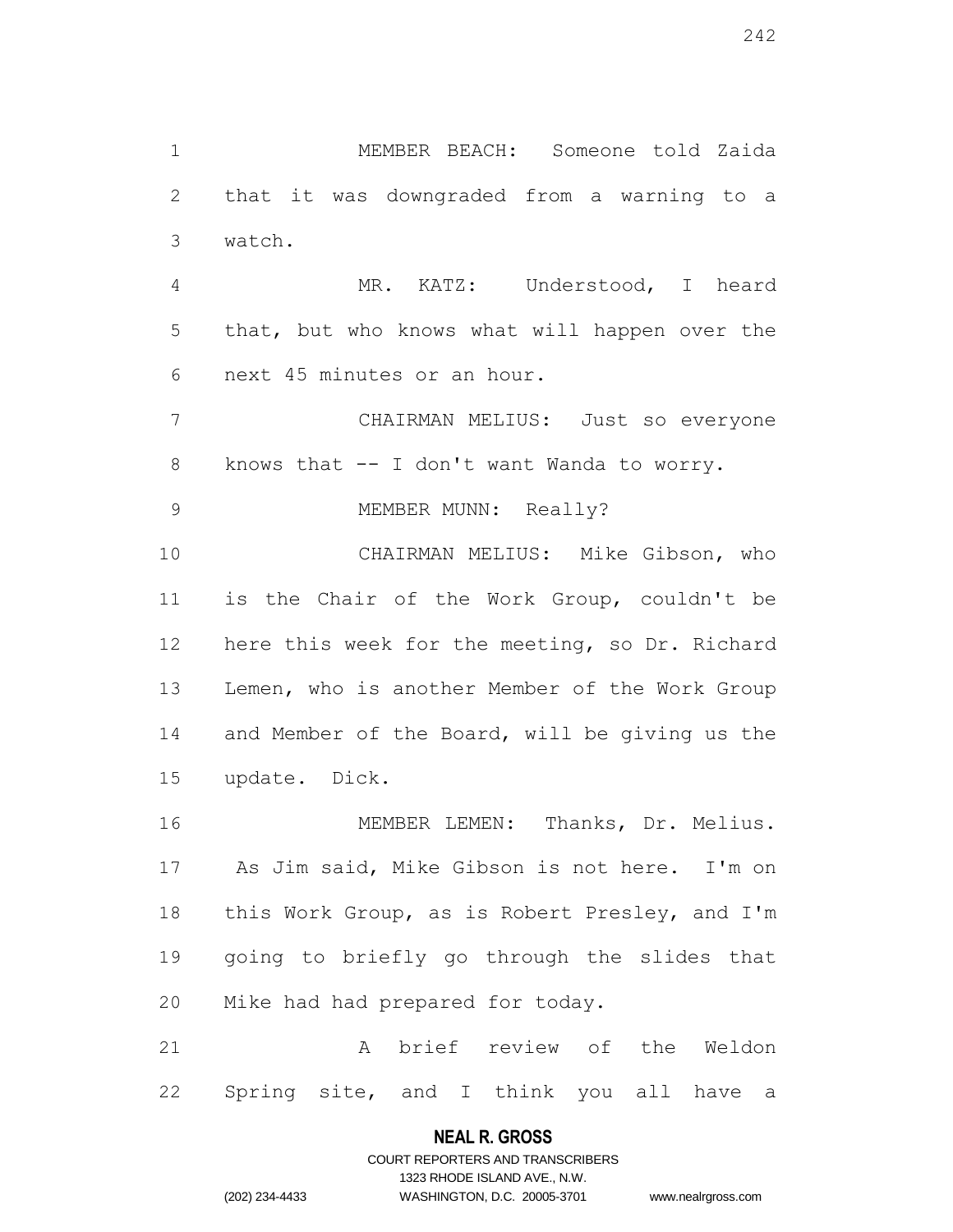handout, so I'm not going to go through each of these. You can read those. Does everyone have a handout, is that right?

 CHAIRMAN MELIUS: I believe so. MEMBER LEMEN: Okay. As you can see, the dates that are applicable in the brief history here. This is, the site is west of St. Louis and this is a diagram of the site.

 This is a photo of the engineering disposal cell, as it appeared in 2008. To recap the Weldon Spring Site Profile and the SEC activities, in June of 2005, NIOSH issued their Site Report.

 And in March of 2009, SC&A issued the Weldon Spring Site Profile Review. And in September of 2009, the SEC-00143 was qualified.

 And then in April of 2010, NIOSH issued an Evaluation Report, and the first Working Group meeting was held on October of last year. The second meeting was January of

### **NEAL R. GROSS**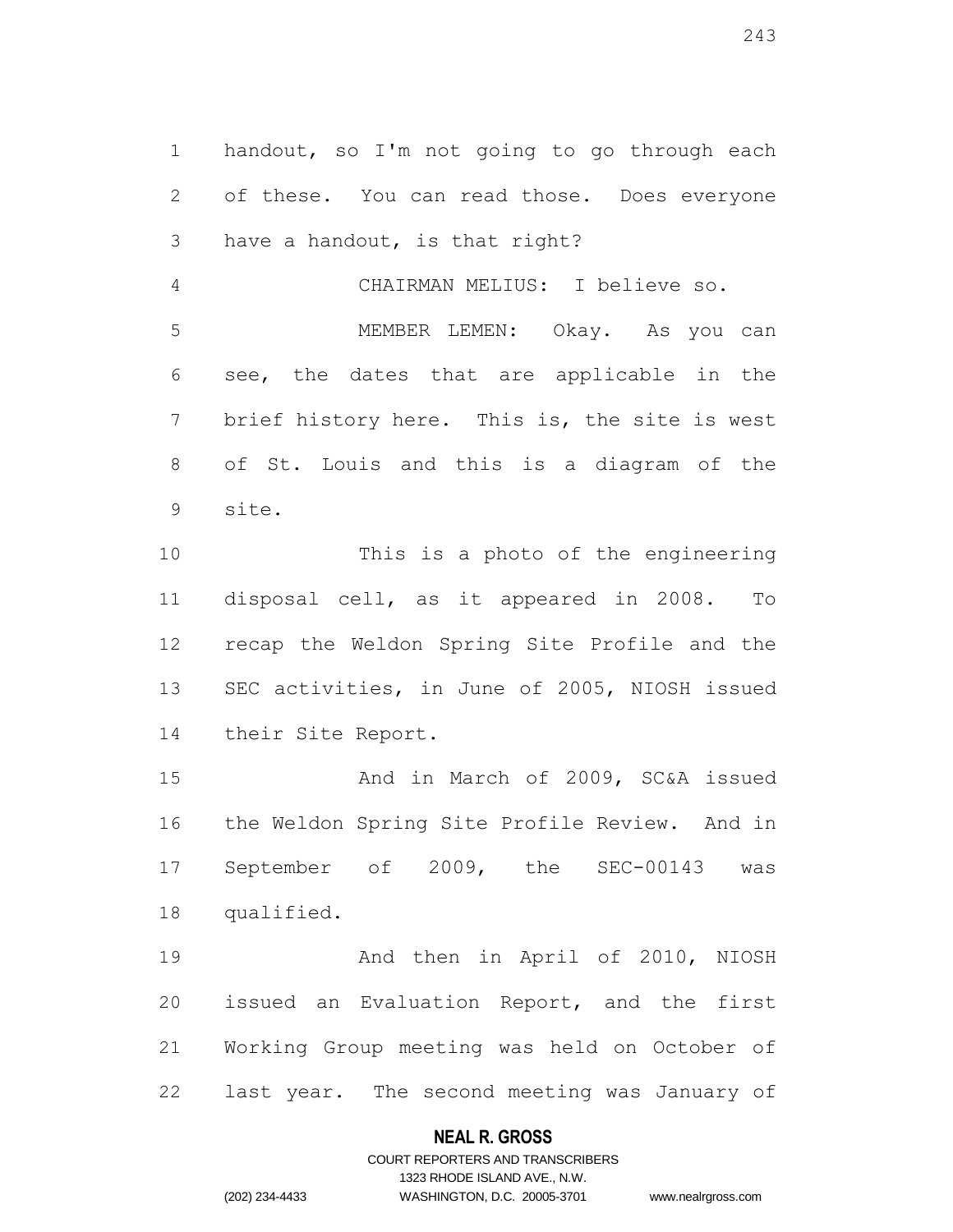this year, and the third meeting was earlier this month of this year.

 I'll give you the summary first, and then I'll address each of these nine items. But the summary of the SEC issues from '57 to '67 are, one, accuracy and completeness of the internal and external dose data, including air and coworker data.

 Secondly, the lack of egress monitoring. Third, the lack of dose records from 1967. Fourth, the no radon or thoron measurements.

 Five, validity of method used to assess recycling uranium intakes. Six, lack of neutron dose data. Seven, lack of air measurements at quarry and raffinate pits during 1957 through '67.

18 And, eight, impact of accidents -- incidents on dose reconstruction. And finally, geometry and extremity monitoring. There were 28 Site Profile issues

identified. Most of these Site Profile issues

# **NEAL R. GROSS** COURT REPORTERS AND TRANSCRIBERS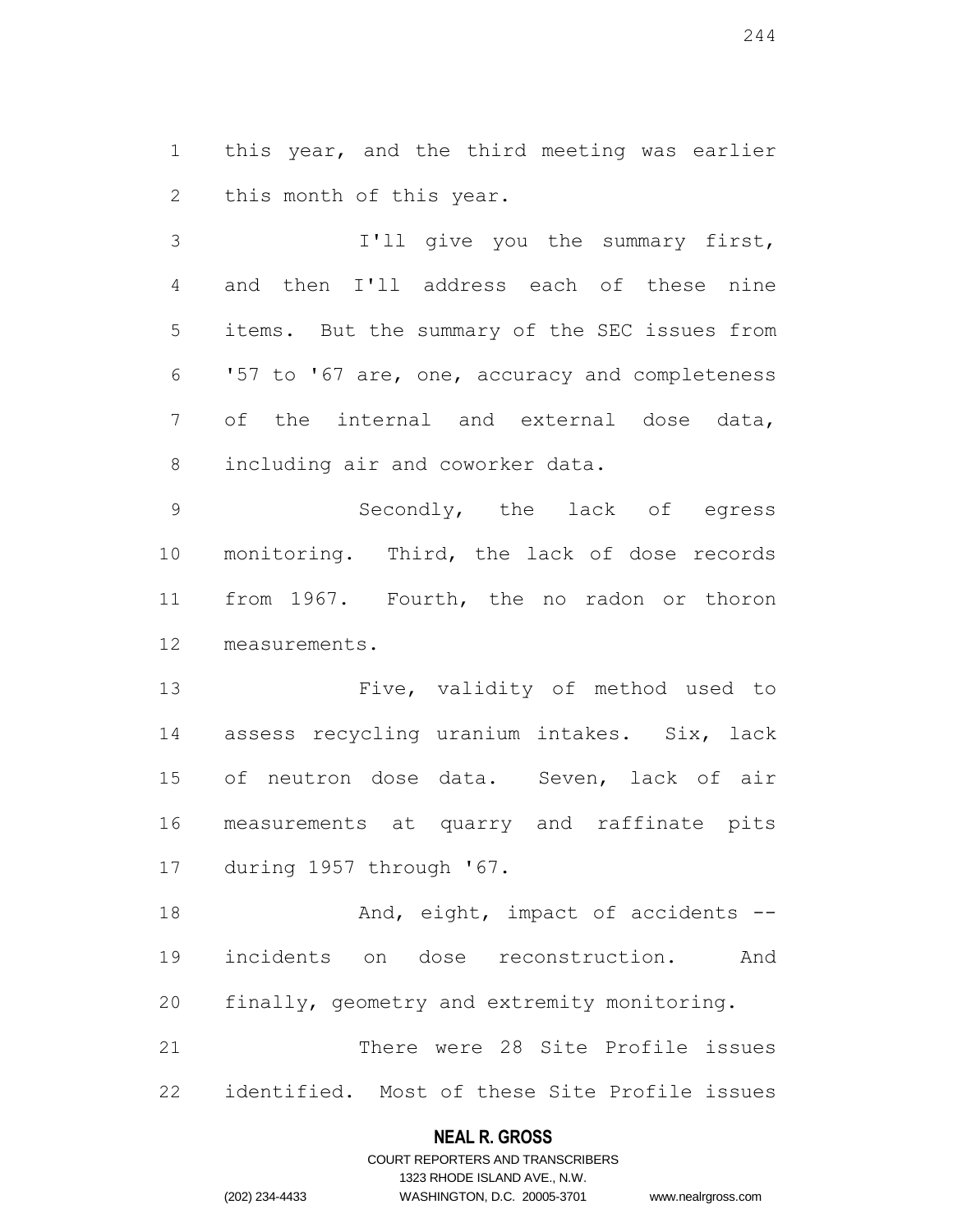have been incorporated into the SEC issues, or have been addressed and/or are being addressed.

 As far as number one, that we just went through the nine, the accuracy and completeness of data. The accuracy of data: the dose reconstructors use only photocopies of the original Weldon Spring data sheets.

 And electronic or CER databases are not used for the dose reconstruction. Completeness of the data is an issue, and that's not yet been verified.

13 And presently, NIOSH is addressing that. Second, the lack of egress monitoring, sufficient bioassay data to reconstruct dose, if ingestion did occur, is being looked at.

17 Second, external exposure addressed by monitoring and skin dose calculations. And third, issue is presently being closed because of these issues being addressed.

Third, the lack of dose records

### **NEAL R. GROSS**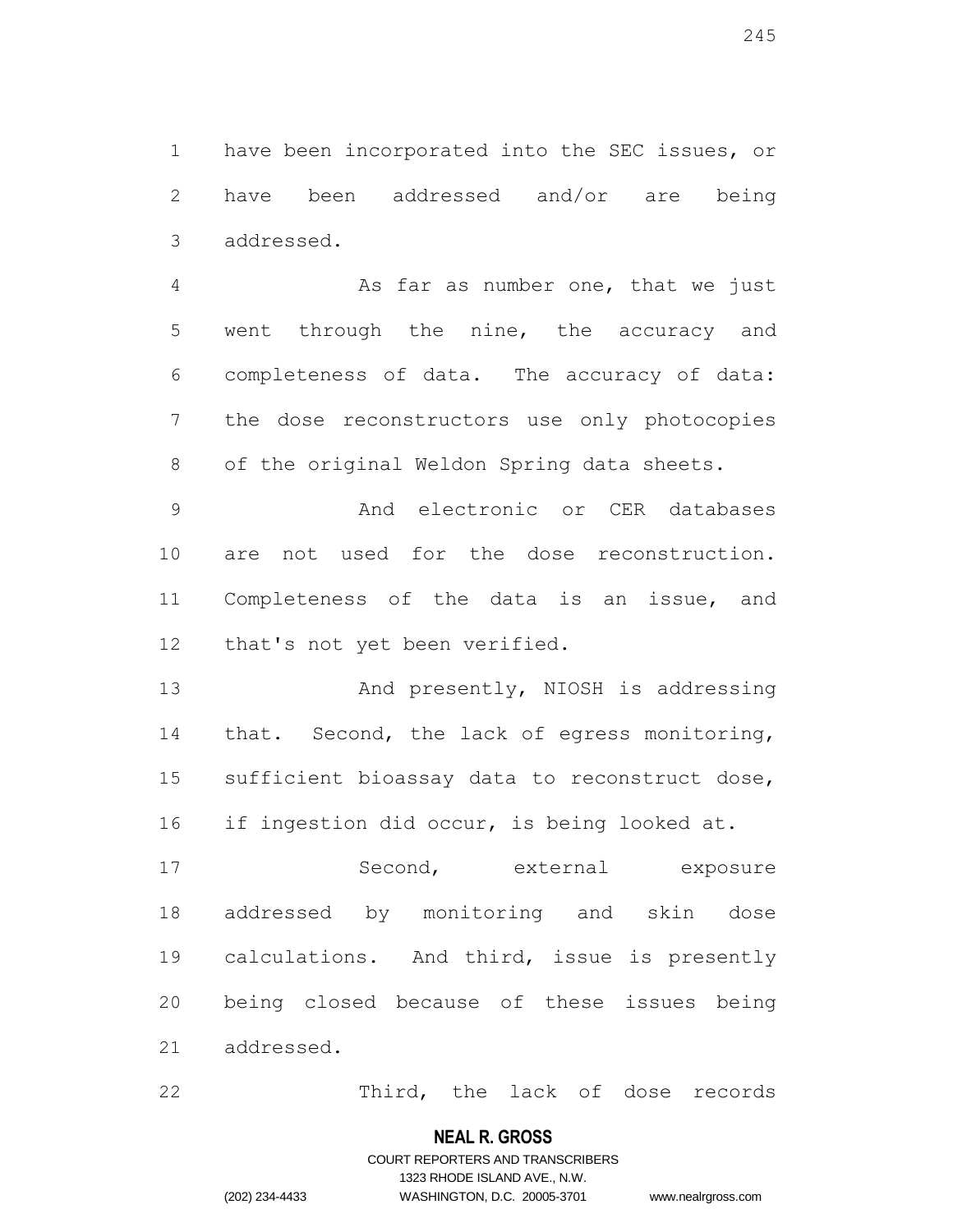for 1967 has been an issue. And indications are that 1967 may have been a transition year. Operational period, external and internal data sufficient to bound dose incurred during 1967.

 And the issue has presently been closed because of that decision. The fourth, no radon or thoron measurements. NIOSH performed analysis of potential environmental and/or radon and thoron intakes, and issued response on April the 21st, 2011.

 SC&A is presently reviewing NIOSH's response and its SEC implications, and we'll hear more about this as this progresses. Fifthly, the validity and method used to assign recycled uranium intakes, the method is presently being addressed to determine if consistent and appropriate intakes are being applied during dose reconstruction.

 The sixth issue, the lack of neutron dose data, there is, as you see, a lack of that at Weldon Spring. The Fernald

### **NEAL R. GROSS**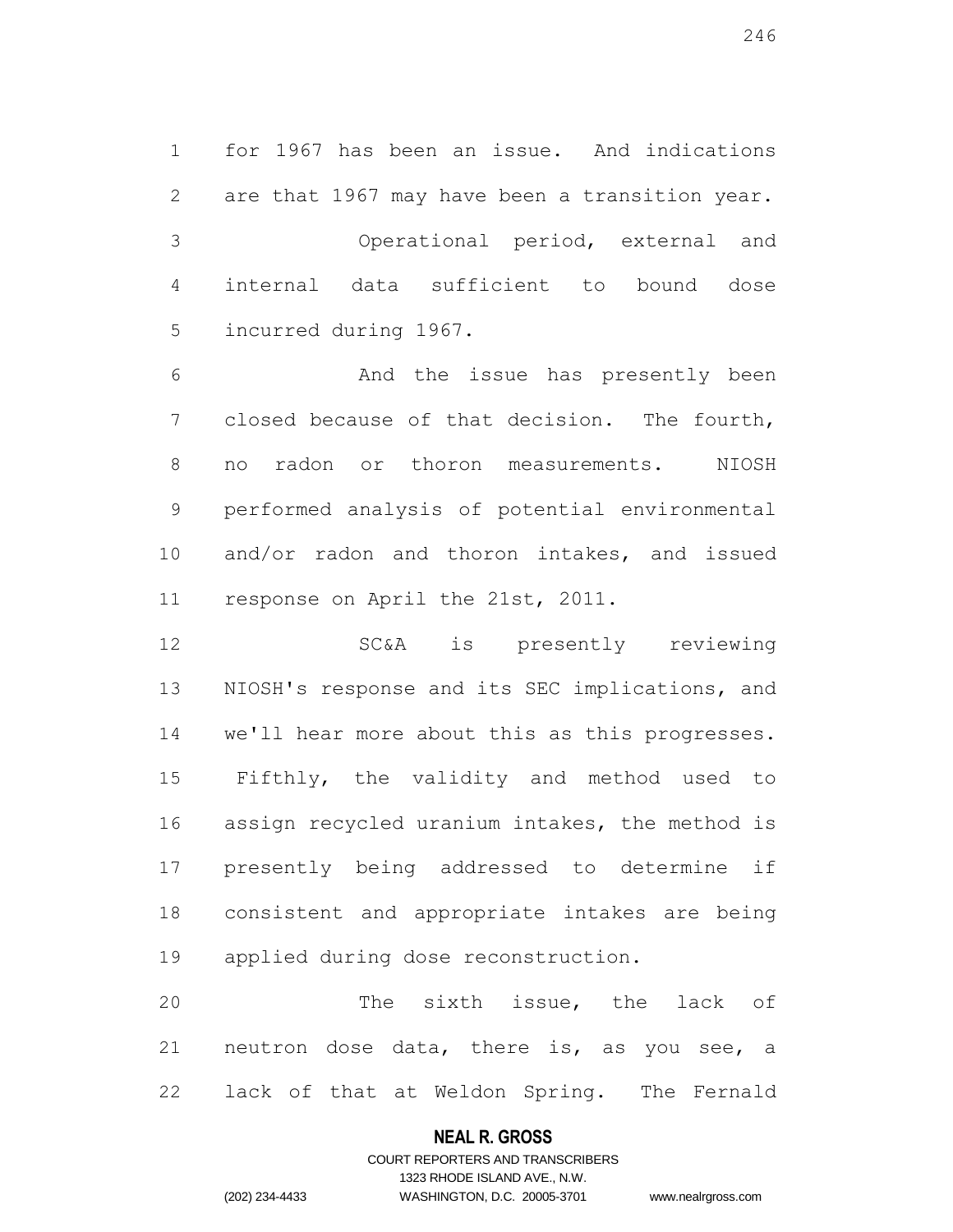neutron dose method can be used as surrogate, because of similar materials, according to the NIOSH Evaluation.

 SC&A and NIOSH are presently evaluating Weldon Spring's neutron dose assignment methodology to see if this really will be effective.

 Seventh, the lack of air measurements at the quarry and raffinate pits during 1957 to 1967. Measurements were performed in the latter period and appear to be acceptable to operational period, because the quarry and pits not released to DOD and conditions remained fairly constant.

 The issue has presently been closed and is not considered an issue any longer.

**Number** eight, the impact of accidents or incidents on dose reconstruction. Bioassay data is available for workers with accidents and claims reviewed. The accidents/incidents are factored into the dose

### **NEAL R. GROSS**

# COURT REPORTERS AND TRANSCRIBERS 1323 RHODE ISLAND AVE., N.W. (202) 234-4433 WASHINGTON, D.C. 20005-3701 www.nealrgross.com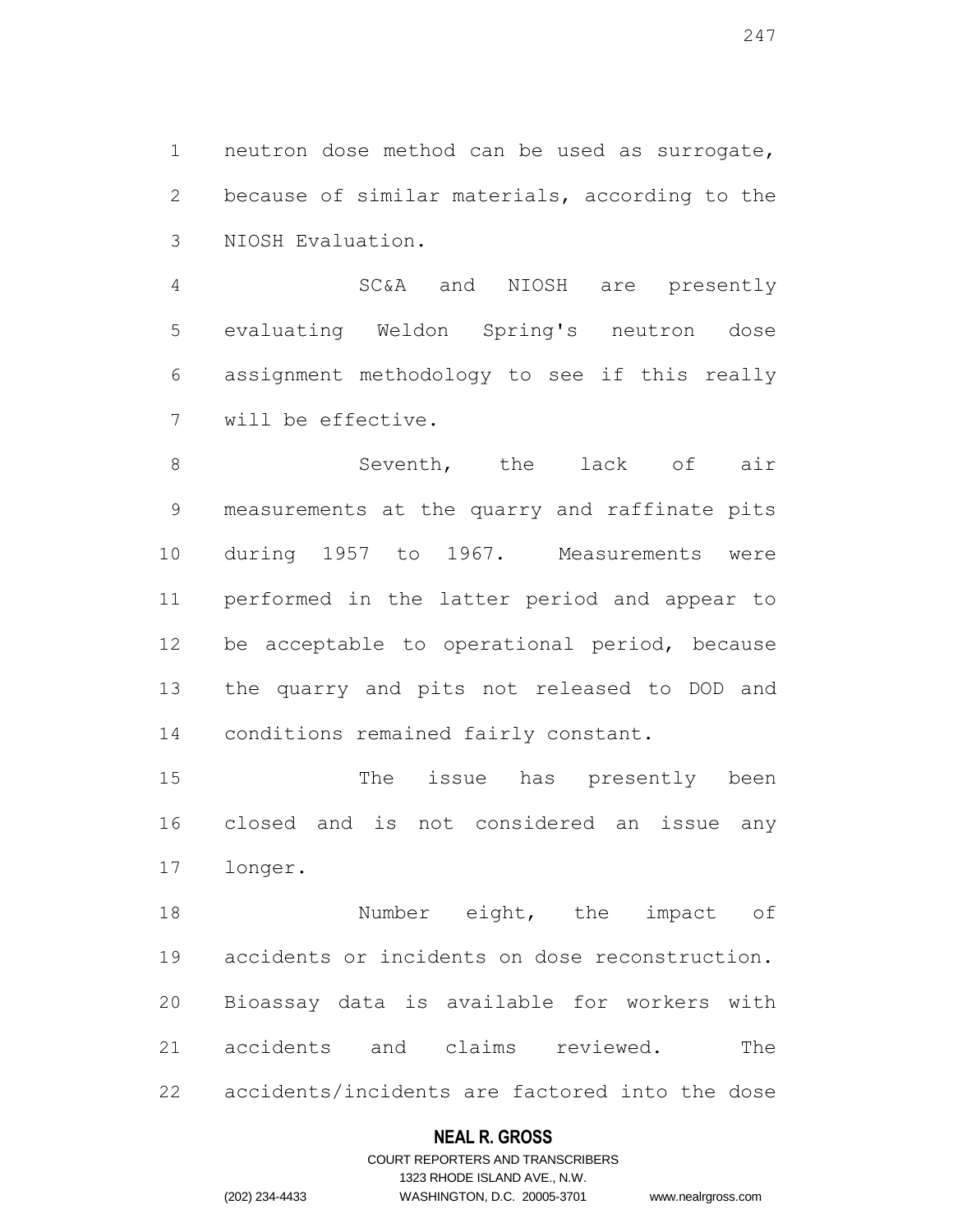response process on an individual case-by-case basis. NIOSH is to provide a statement to the Working Group concerning claimant-favorability for using group bioassay monitoring. So we're awaiting that information.

 And lastly, the geometry and extremity monitoring, NIOSH is currently evaluating methods used at other DOE uranium sites for dosimetry, geometric and extremity monitoring and the impact on recorded doses at the Weldon Spring site.

 So, in summary, the Weldon Spring Working Group, NIOSH and SC&A have been actively working on the SEC and Site Profile issues during the last year.

 We've had three meetings, as you 17 can see, starting in October of last year. And then another in January and another in May of this year.

 The progress has been made on each of the nine SEC issues, as you had seen in the nine issues I just presented. And several

### **NEAL R. GROSS**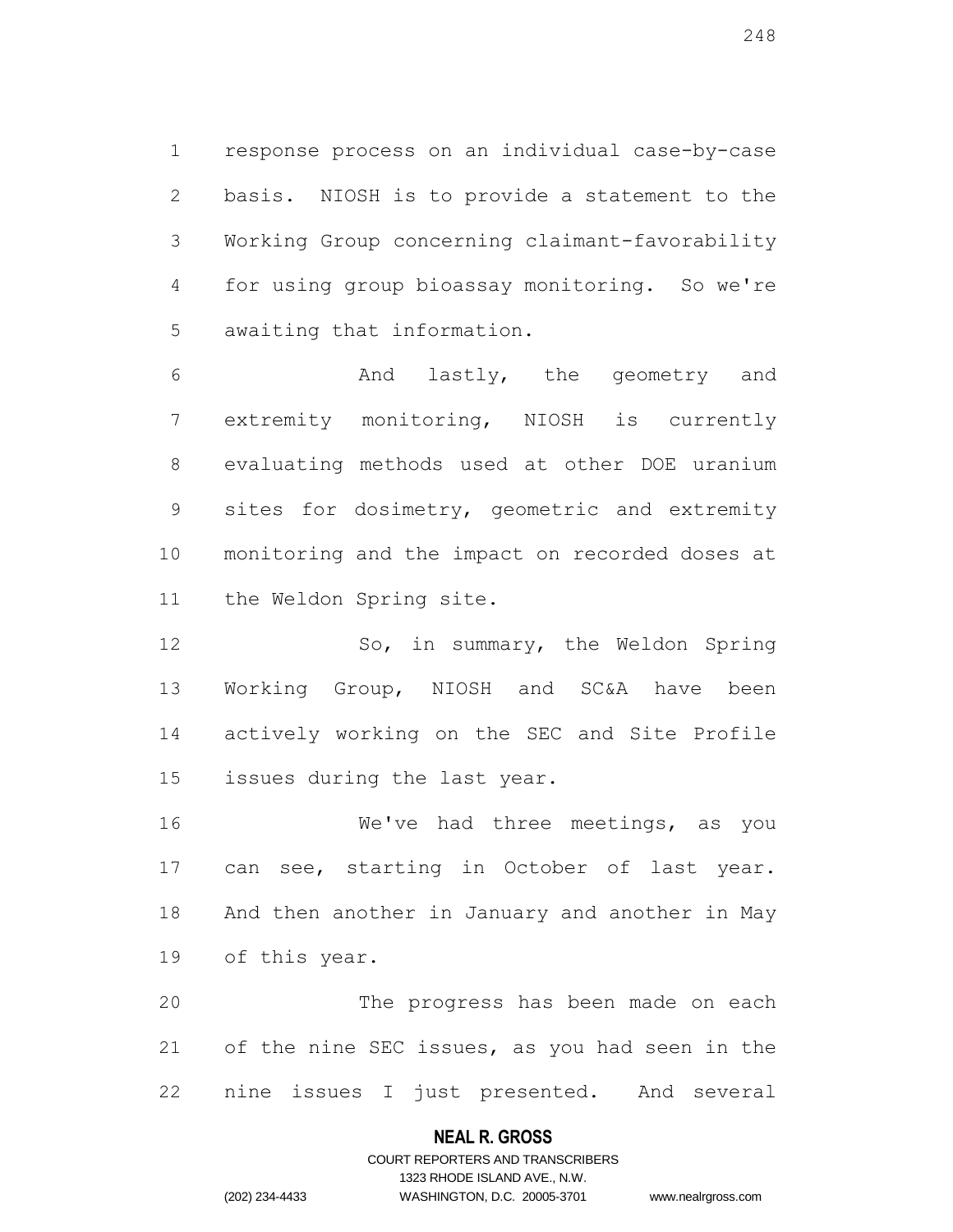important areas are yet to be evaluated, which I pointed out among the nine areas.

 So that's my presentation from the Board Working Group. I don't know if SC&A or NIOSH wants to make any comments at this time or not.

 CHAIRMAN MELIUS: Stu or anybody, I'm not sure who is involved from -- Mark's the lead, okay, I didn't know that. Okay, Mark.

11 MR. ROLFES: Thank you, Dr. Lemen. I did have one additional update, since I've 13 come back into the office, we do have an additional response ready for the Work Group.

 I should be able to send that within the next couple of weeks. It is an updated response on recycled uranium, so that was one of the nine issues that had been discussed previously.

 And we do have a new White Paper to deliver on that.

MEMBER LEMEN: We will be looking

### **NEAL R. GROSS**

# COURT REPORTERS AND TRANSCRIBERS 1323 RHODE ISLAND AVE., N.W. (202) 234-4433 WASHINGTON, D.C. 20005-3701 www.nealrgross.com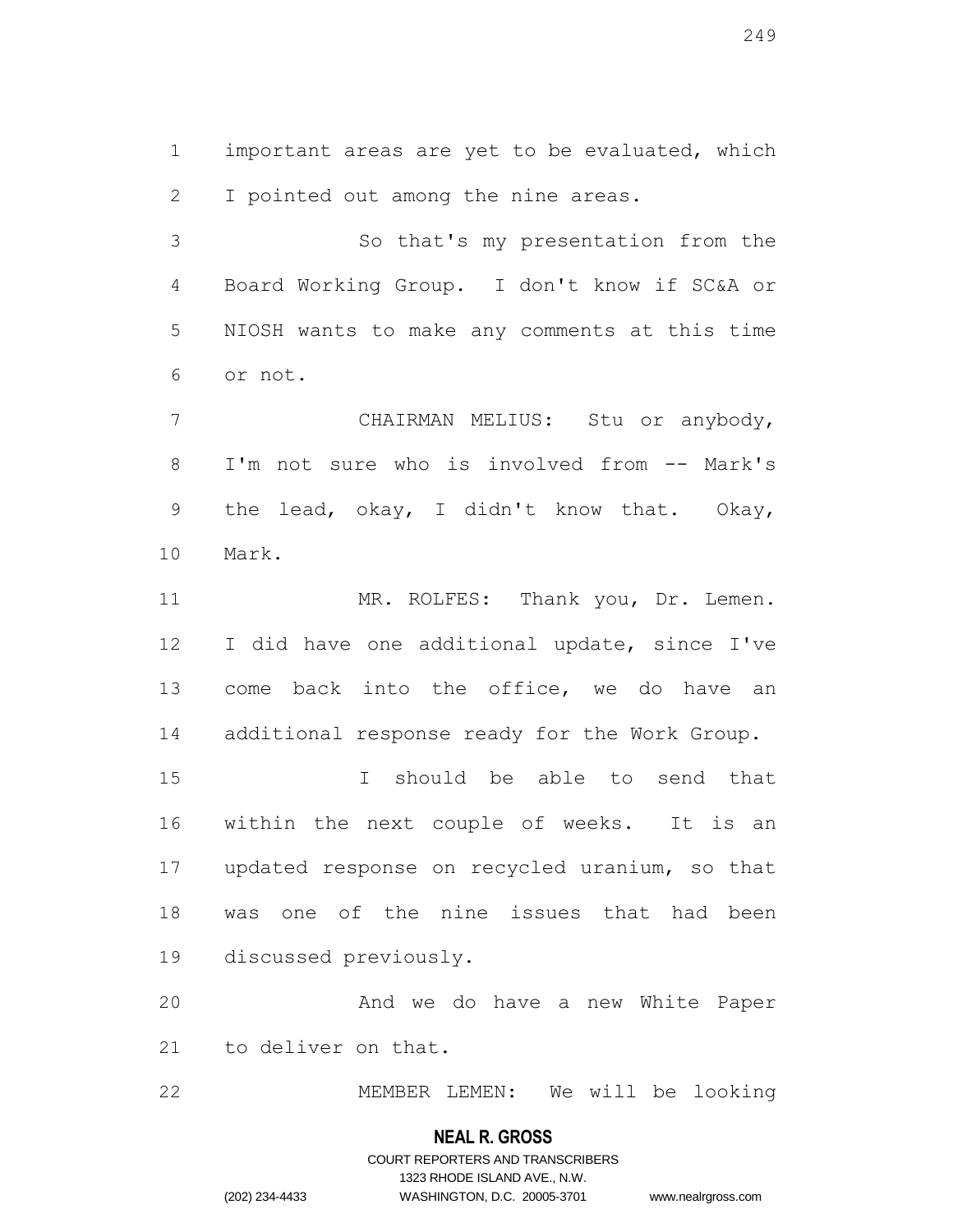forward to get that.

 CHAIRMAN MELIUS: One of my questions, and maybe while you're both up there, is sort of, I didn't quite understand the schedule on all of this, in terms of the various reports and so forth. MEMBER LEMEN: Well, we're hoping that in our next Working Group Meeting, that we'll have answers to all of these issues. CHAIRMAN MELIUS: Okay. MEMBER LEMEN: And that's what we had decided. We haven't set a next date yet, but it will be in the next couple of months. 14 CHAIRMAN MELIUS: Okay. MEMBER LEMEN: So we hope to have it completed in the next couple of months. 17 CHAIRMAN MELIUS: Okay. MR. ROLFES: So I think we should have some tentative information, at least, in the next couple of months, certainly. CHAIRMAN MELIUS: Okay, so this would be potential closure of this --

|                | COURT REPORTERS AND TRANSCRIBERS |                    |
|----------------|----------------------------------|--------------------|
|                | 1323 RHODE ISLAND AVE N.W.       |                    |
| (202) 234-4433 | WASHINGTON, D.C. 20005-3701      | www.nealrgross.com |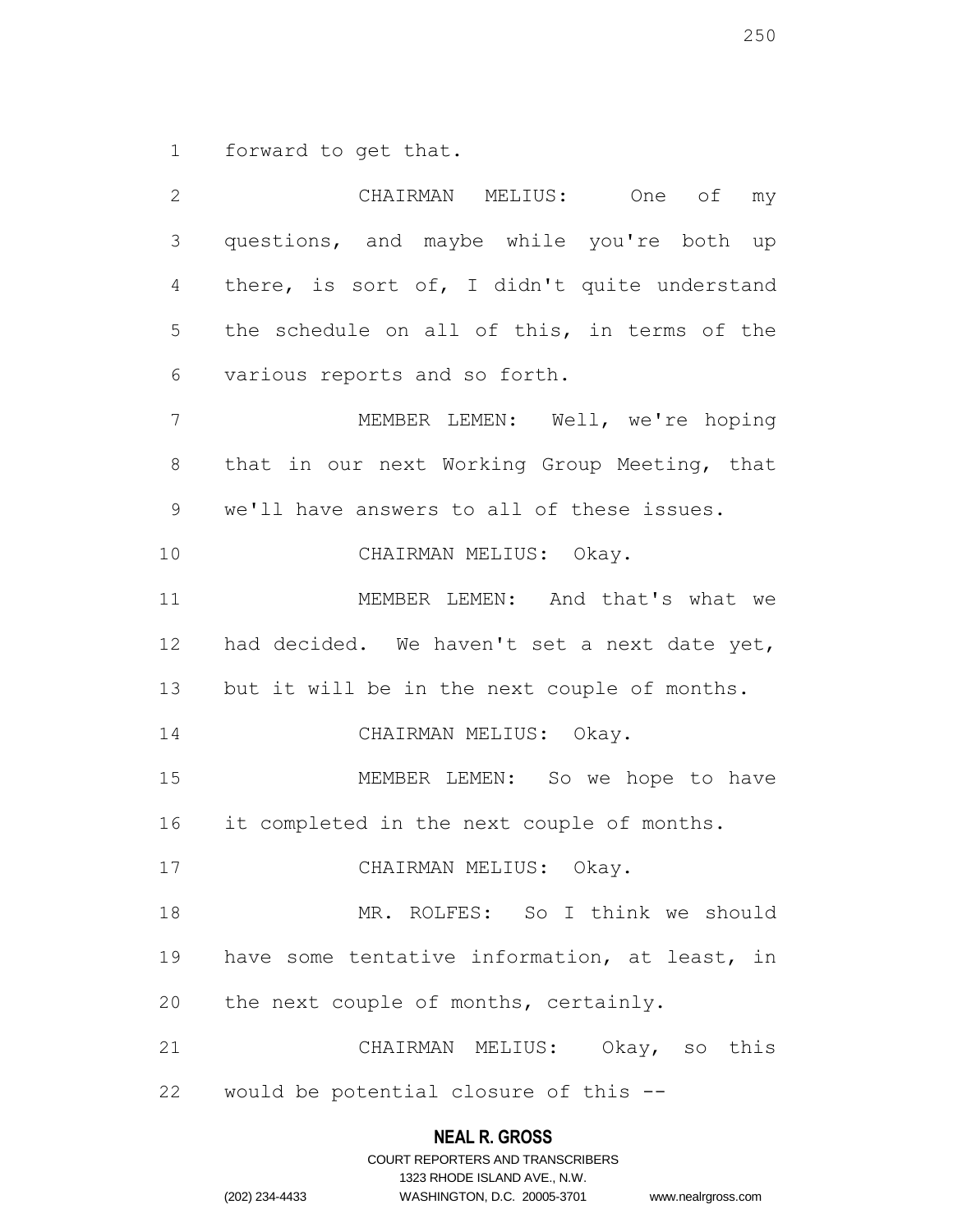MEMBER LEMEN: We're hoping by the August meeting.

 CHAIRMAN MELIUS: August meeting. MEMBER LEMEN: We would have something a little bit more finite for you. CHAIRMAN MELIUS: Okay, good, thanks. Joe, who is behind you?

8 MR. FITZGERALD: Actually, Ron Buchanan is our lead on this Work Group, he couldn't be here. But the one thing I would add is that, at the Work Group we decided 12 that, from a data accuracy standpoint, what we need to do is submit a sampling plan to the Work Group, on how we would actually sample for the accuracy of the database and that sampling plan was developed and submitted to the Work Group last week.

18 And we didn't hear any objections and we're hoping NIOSH had a copy of that as well. Okay, we need to make sure you have a copy. And we're going to proceed with that over the next three or four weeks.

### **NEAL R. GROSS**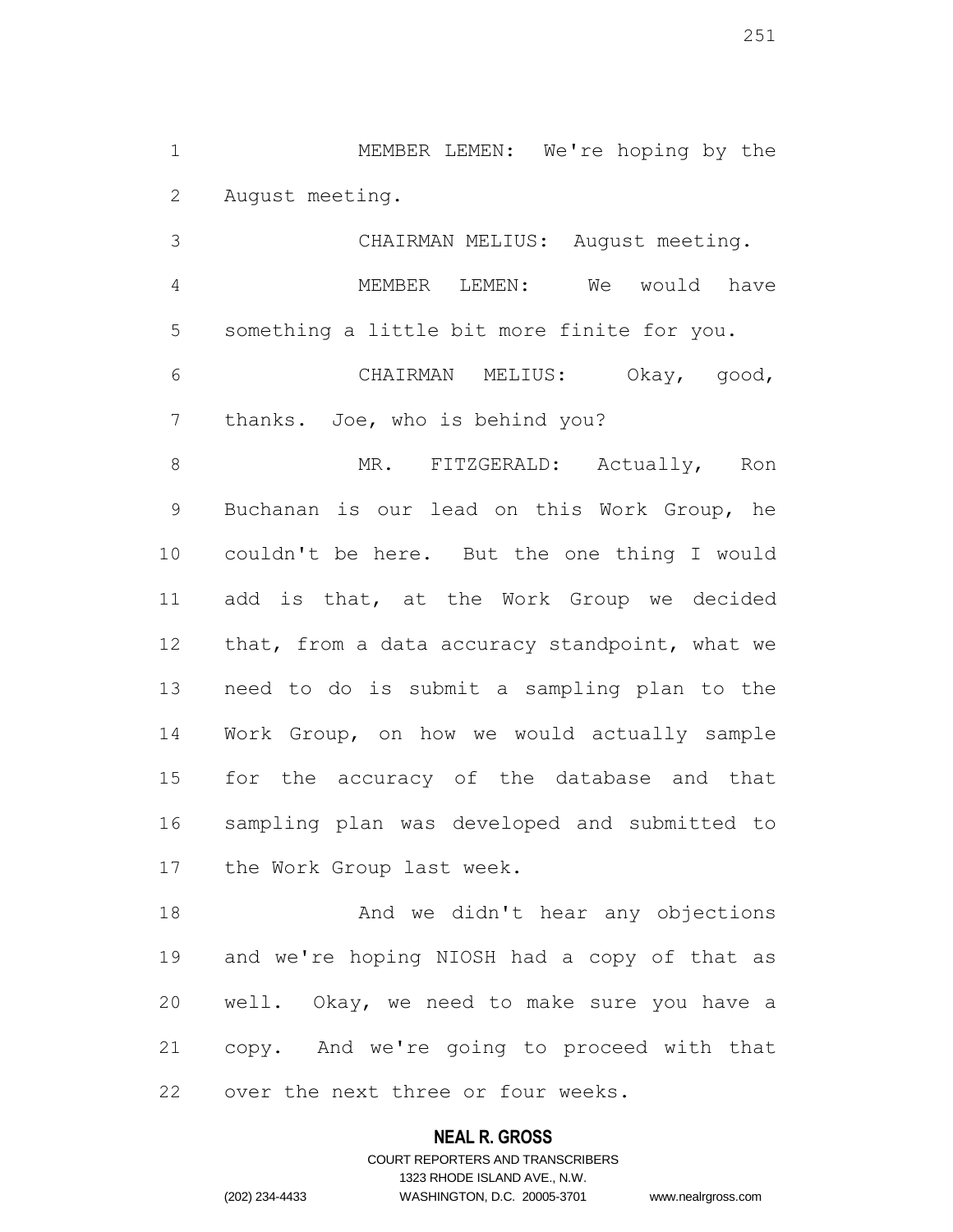1 MEMBER LEMEN: I'm not sure that Mike sent that on to NIOSH. MR. FITZGERALD: Oh, okay. That might be the issue. MEMBER LEMEN: I'll check and find out what's wrong. MR. FITZGERALD: We'll make sure 8 that gets around so everybody has a copy. MEMBER LEMEN: Can you go ahead and send it to NIOSH? MR. FITZGERALD: I'll go ahead and make sure that -- 13 MR. KATZ: I think we have that, so I think I have it too and we can distribute. But I think it just came in last week. We just got it, really. 17 MEMBER LEMEN: It's very new. 18 MR. KATZ: Yes, so, I think we probably need a little -- the Work Group Members need a little bit of time to look at it and make sure that they're -- MR. FITZGERALD: Well, particularly

### **NEAL R. GROSS**

# COURT REPORTERS AND TRANSCRIBERS 1323 RHODE ISLAND AVE., N.W. (202) 234-4433 WASHINGTON, D.C. 20005-3701 www.nealrgross.com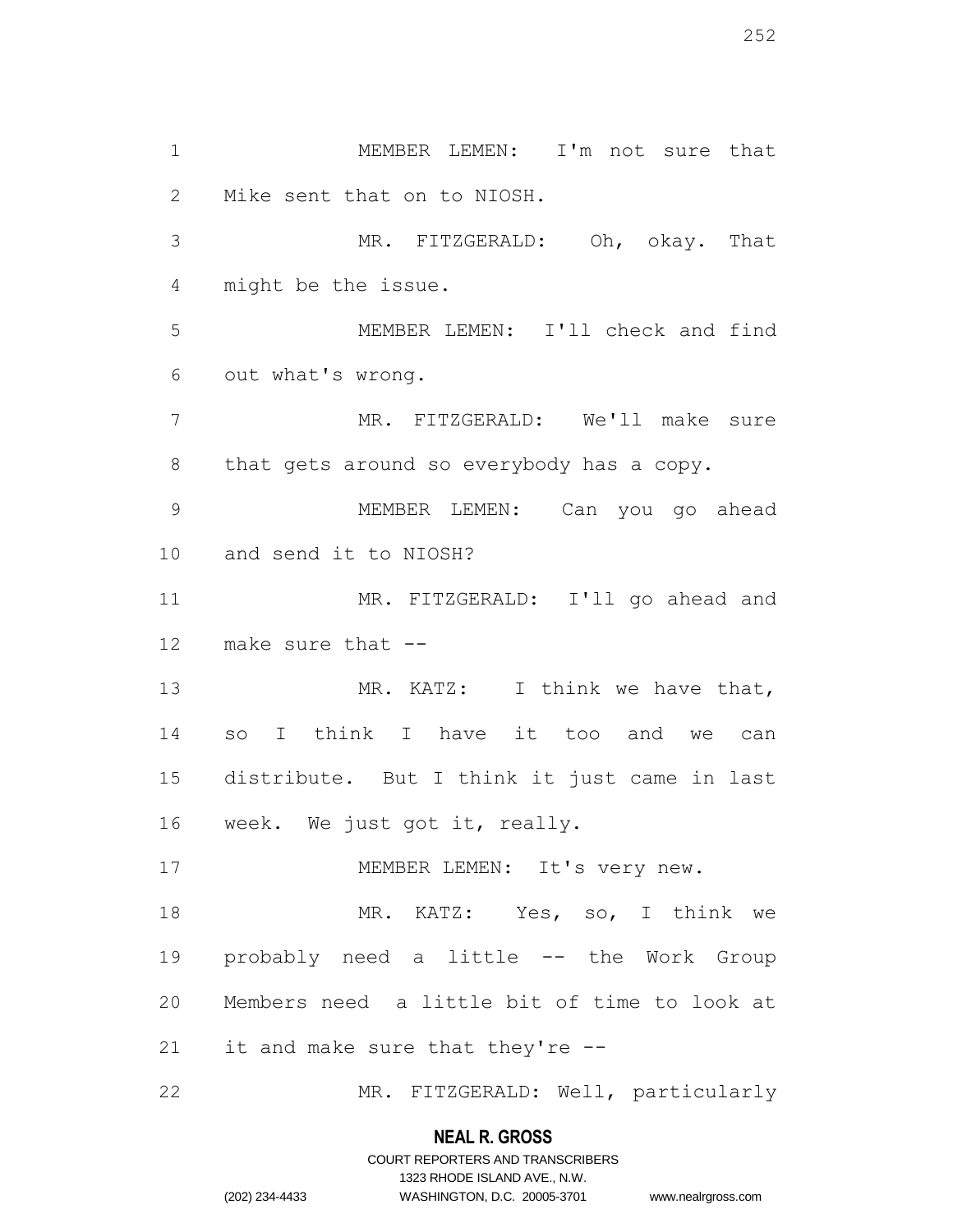1 at this meeting, I just want to make sure everyone is aware that that is in, it's being looked at. MR. KATZ: Right, give them a chance to give a thumbs up before you proceed. MR. FITZGERALD: Again, the only thing that we'll be doing from our standpoint, is that sampling. MEMBER LEMEN: Again, I think we'll have most everything we need to address this in much more detail with some finality in August. CHAIRMAN MELIUS: Okay, very good. Board Members have questions for Dr. Lemen? (No response.) MEMBER LEMEN: Good, I don't have any good answers. (Laughter.) CHAIRMAN MELIUS: Board Members on 20 the phone, any  $-$  Paul, do you have any? MEMBER ZIEMER: No questions. CHAIRMAN MELIUS: Okay, thank you.

# **NEAL R. GROSS**

|                | COURT REPORTERS AND TRANSCRIBERS |                    |
|----------------|----------------------------------|--------------------|
|                | 1323 RHODE ISLAND AVE N.W.       |                    |
| (202) 234-4433 | WASHINGTON, D.C. 20005-3701      | www.nealrgross.com |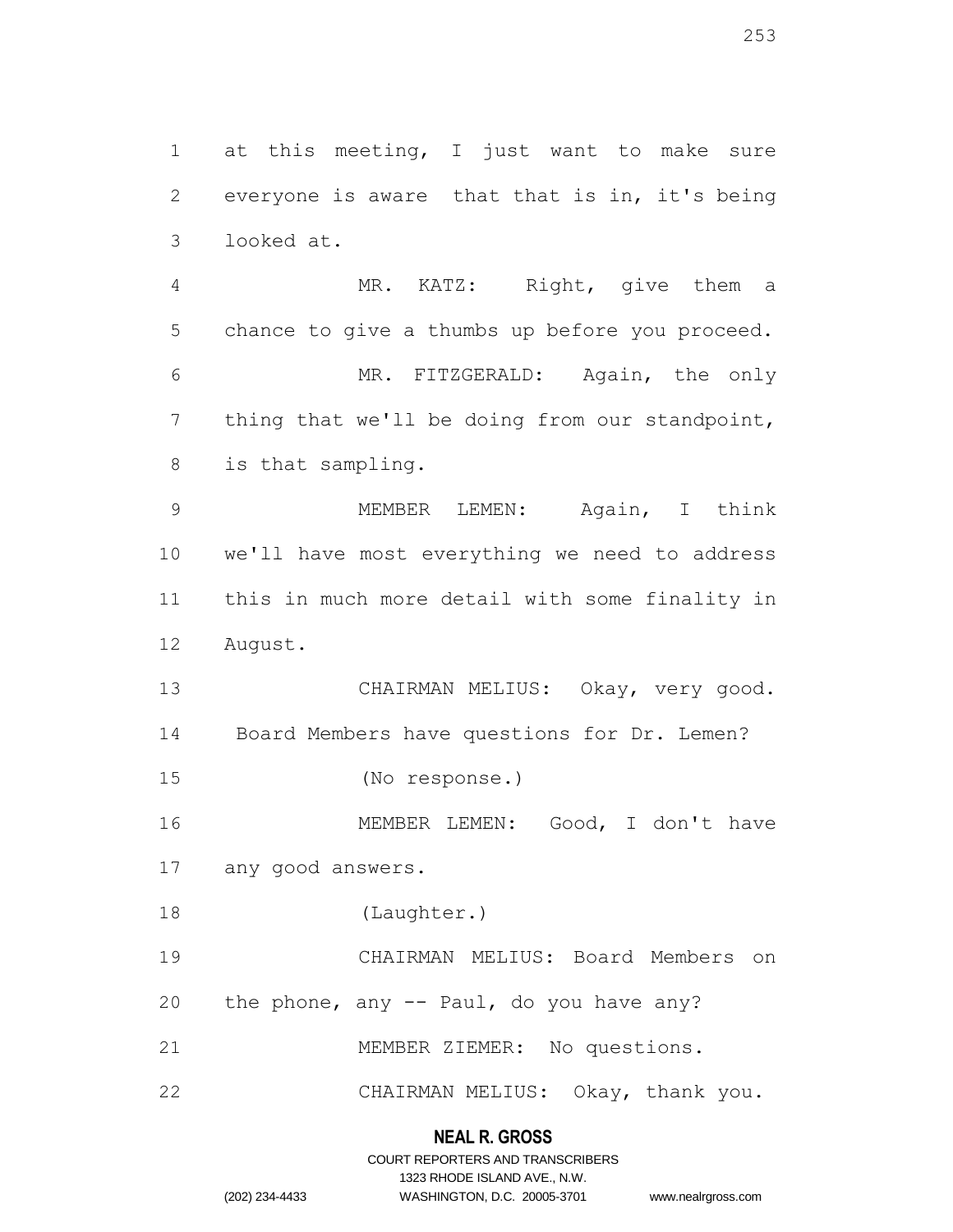MEMBER LEMEN: Thank you, Paul. CHAIRMAN MELIUS: For those of you that live here locally, Dr. Lemen happens to be from Missouri, you may have detected in his accent from California, Missouri, I believe. South California, is that right? MEMBER LEMEN: Yes. CHAIRMAN MELIUS: He's going to his high school reunion. Tenth, right? (Laughter.) CHAIRMAN MELIUS: This weekend. We all wish, right? Why don't we go into -- 13 at least start the public comment period. Ted, do you want to -- MR. KATZ: Yes, let me just explain some ground rules for public comments. As you may or may not have noted, because I think some people here have just joined us recently this afternoon. All of the proceedings of the

 Board are fully transcribed verbatim. So whatever you might say in your public comments

## **NEAL R. GROSS**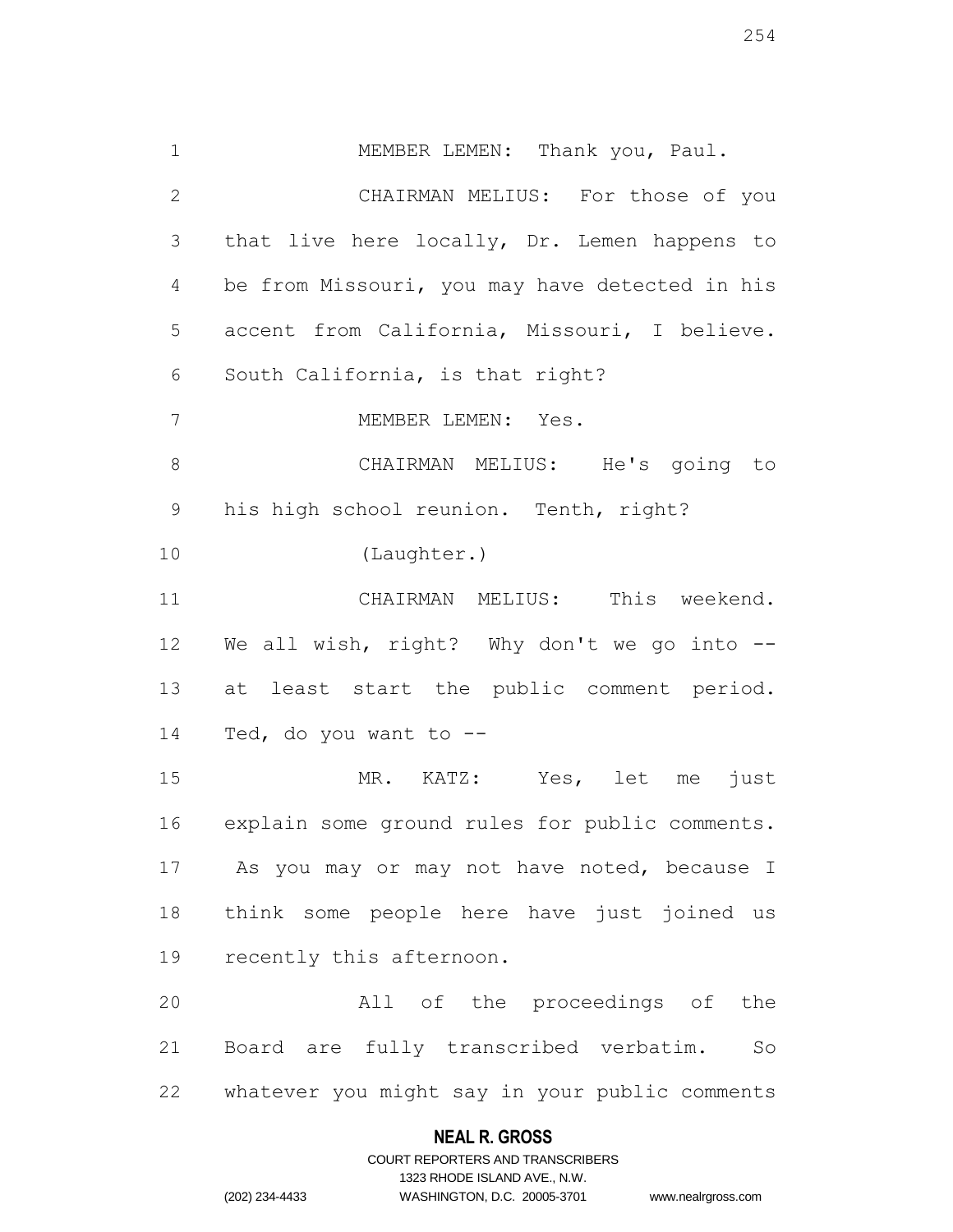will be captured and will end up in a transcript of the Board that will be on the public website available to everybody.

 Everything you say, everything you say personally about yourself will be included. If you include personal details about other individuals, however, we'll redact that information to the extent that it protects the privacy of whoever you might speak about.

 So, though it will all be heard here, when the transcript is published, we would leave out whatever details would identify those other individuals you might speak about.

 And if you want to see the full rules about this Redaction Policy, as it's called, it's on the website. It's also out on 19 the table with the other papers.

 But it's on our NIOSH website under the Board section of the NIOSH OCAS -- or I think it's still called OCAS -- web page.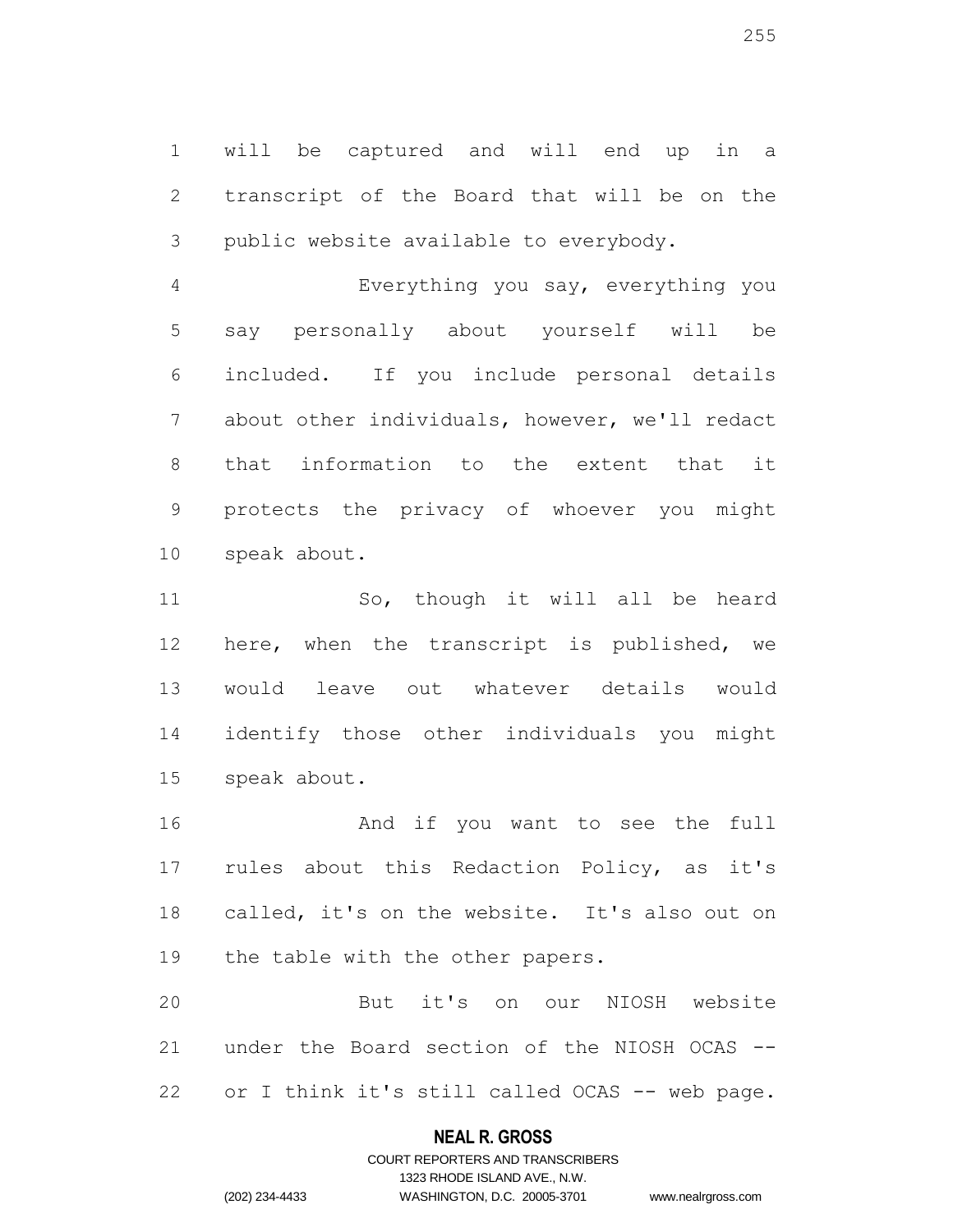Okay, that's it, thanks.

| $\mathbf{2}$   | CHAIRMAN MELIUS: Anybody, any of              |
|----------------|-----------------------------------------------|
| 3              | the petitioners here that would like to make  |
| $\overline{4}$ | comments? Okay. Would you mind stepping to    |
| 5              | the mic and, again, don't be intimidated by   |
| 6              | the big group, okay? We're actually very      |
| $\overline{7}$ | friendly.                                     |
| $8\,$          | MS. TRIPLETT: My name is<br>Tina              |
| $\mathsf 9$    | Triplett. I'm one of the co-petitioners for   |
| 10             | the Weldon Spring plant and I basically just  |
| 11             | have a statement that I'd like to read.       |
| 12             | CHAIRMAN MELIUS: Okay, go ahead,              |
| 13             | Tina.                                         |
| 14             | MS. TRIPLETT: The original intent             |
| 15             | of this Act was to compensate sick and dying  |
| 16             | nuclear workers for their sacrifices to this  |
| 17             | country in a timely and fair manner.          |
| 18             | had faith in this compensation<br>I           |
| 19             | program when it was first implemented.<br>But |
| 20             | the frustration that continues to escalate    |
| 21             | from the lack of progress is overwhelming.    |
| 22             | There appears to be<br>of<br>no sense         |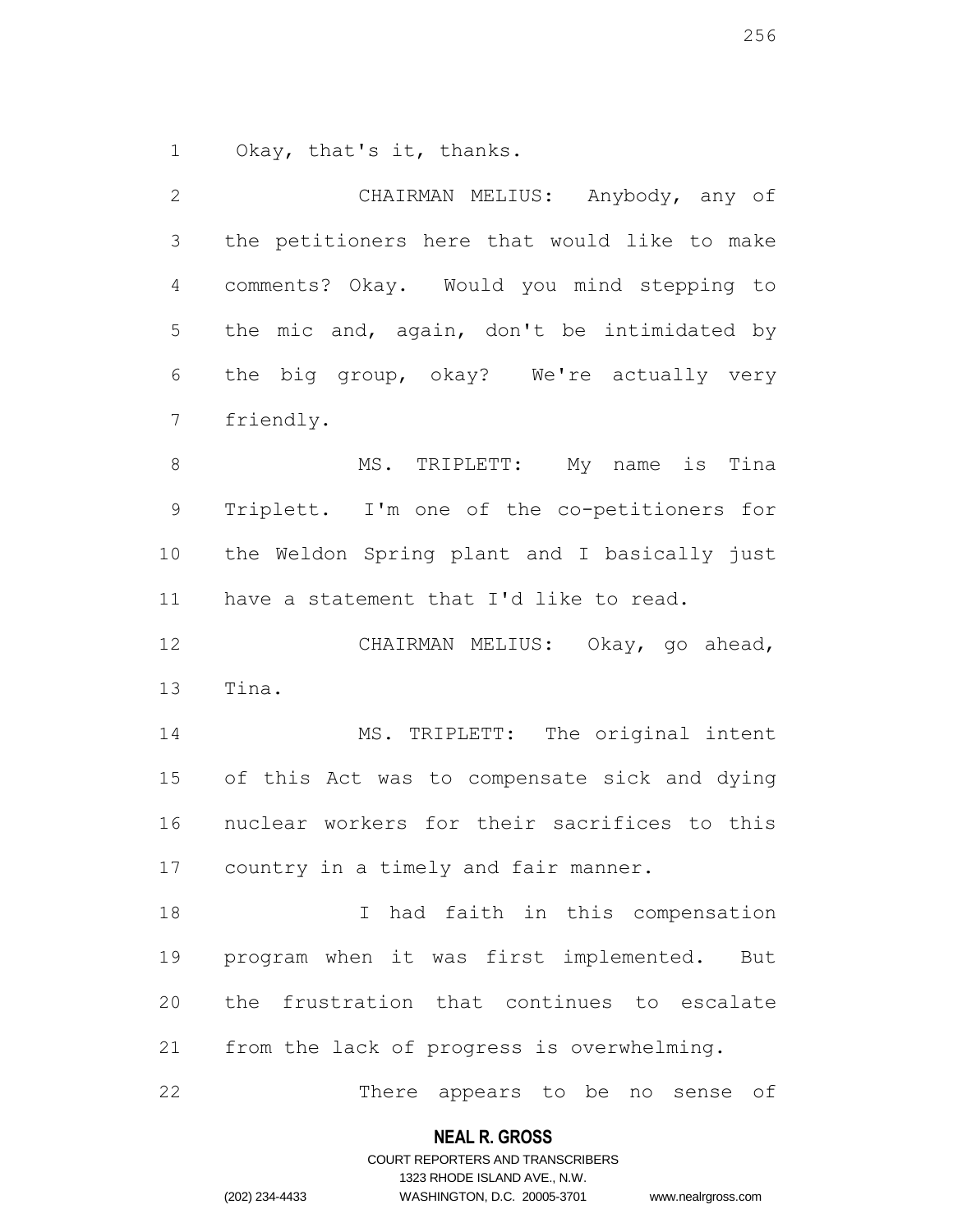urgency to pay these workers and their families. It appears at times those administering the program lose focus and often forget that there are claimant survivors and petitioners desperately waiting of answers that they deserve. The burden of proof placed on these individuals seeking compensation is insurmountable and there's a lack of full disclosure with Freedom of Information Act requests.

 This whole process is a vicious circle, and while administering agencies are 13 battling out their differences, people are dying. Thank you.

**I** fully understand that there is a process and I appreciate all the hard work by everyone. But there comes a time when a decision has to be made.

 This program does not have to generate years of discussions to declare work sites Special Exposure Cohorts. There has to be accountability to getting issues addressed

## **NEAL R. GROSS**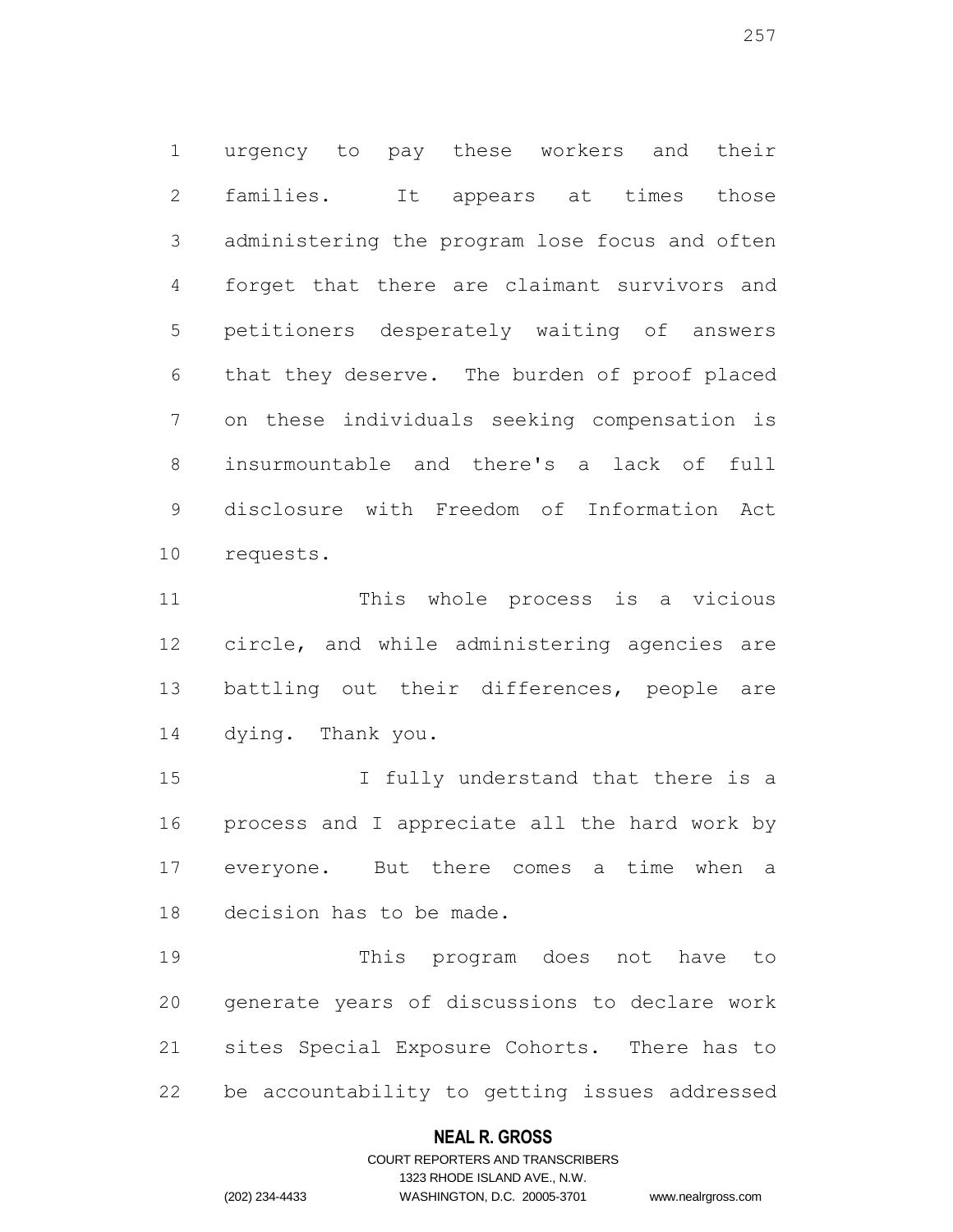in an efficient manner.

| $\mathbf{2}$   | The concern about Walden Spring                |
|----------------|------------------------------------------------|
| $\mathfrak{Z}$ | hard copy records versus the CER database is   |
| 4              | troubling. NIOSH has been unable to either     |
| 5              | produce Walden Spring plant hard copy records  |
| 6              | or produce validations for these records       |
| $\overline{7}$ | within the CER database.                       |
| $\,8\,$        | Many Weldon Spring plant records               |
| $\mathsf 9$    | have also been destroyed and have never been   |
| 10             | located. As previously noted, Walden Spring    |
| 11             | plant records from the shelf list V2161 has    |
| 12             | never been found, because they were already    |
| 13             | beyond the destruction date.                   |
| 14             | Furthermore, in a letter from                  |
| 15             | Belcher, Area Manager, to Roth, the Director   |
| 16             | of Research and Developmental Division and     |
| 17             | reference to Mallinckrodt Chemical Works       |
| 18             | Health Protection Records from November 2nd,   |
| 19             | 1966, it was noted, quote, "in addition to the |
| 20             | types of records proposed in a recent letter   |
| 21             | to Mallinckrodt Chemical Works for transfer to |

Oak Ridge, the following records deserve

## **NEAL R. GROSS**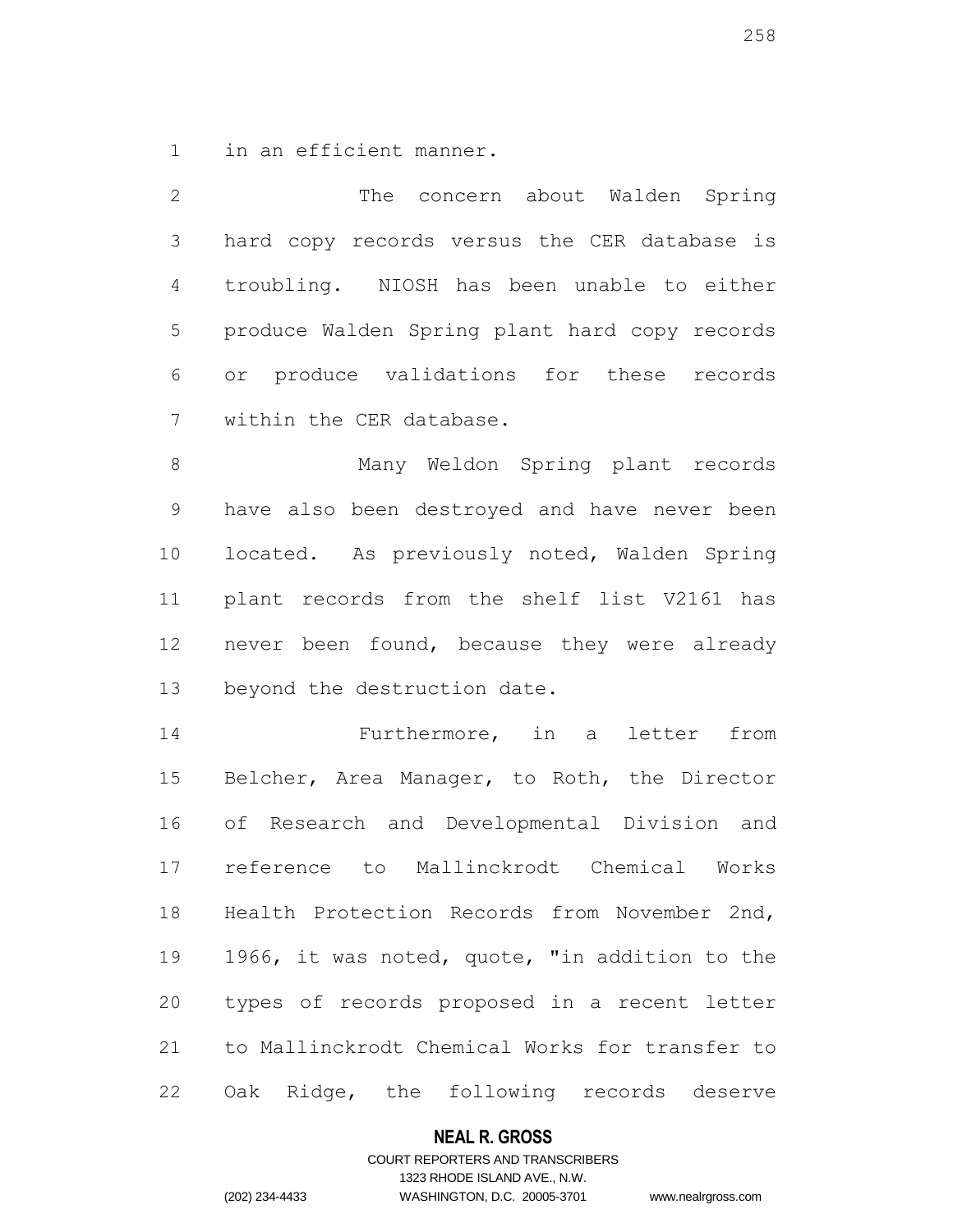ultimate disposal consideration:

 Medical X-ray files, film used in dosimetry, in-plant sampling records, and environmental sampling records," unquote. There is no complete list of records available for the Weldon Spring plant which leads to huge data gaps. 8 And, as a result, NIOSH makes assumptions and lacks the ability to perform

 dose reconstructions with sufficient accuracy and plausibility.

 In addition to the concern of hard copy validation, I'd like to address the memo from Mallinckrodt's own Health and Safety Manager, Mont Mason.

 This has yet to have been addressed. In Mason's memo, uranium and urine report from August 1975, Mason addressed the following:

 Number one, uranium and urine is not an indicator of body burden and no relationship of fixed internal deposition on

## **NEAL R. GROSS**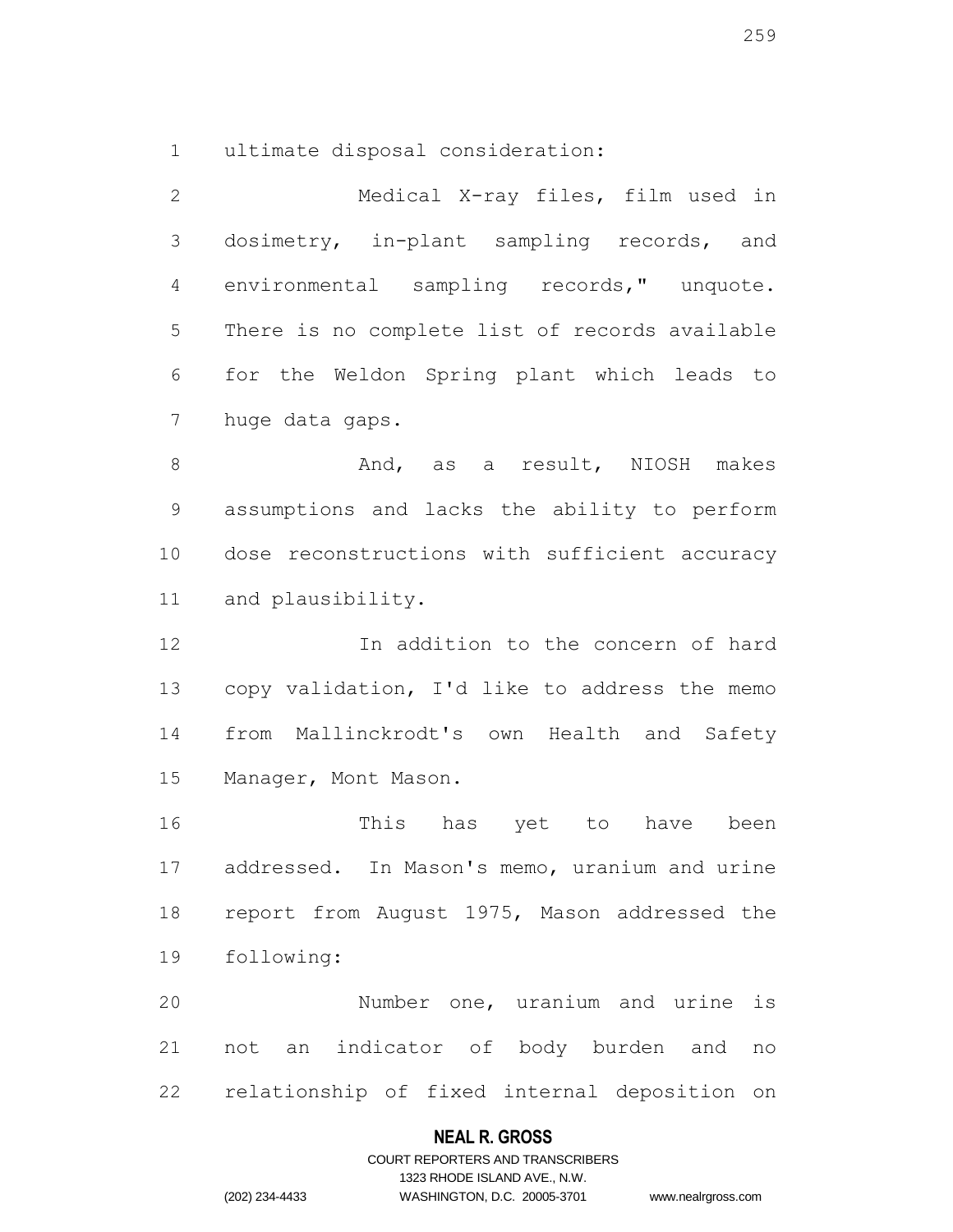radiation dose.

 Numbers were controlled numbers to take action for exposure to dust. Number two, Mason never claimed a correlation between the urine uranium values as a finite burden of uranium. The title of uranium and urine on Weldon Spring printouts as, quote, "internal exposure," unquote, was incorrect and grossly misleading. Uranium and urine simply means a milligram per liter of uranium in a spot urine sample. Number three, there were omissions in 13 the uranium and urine data on tape at CTC. Number four, the reading of .000 used as a "no record of exposure" is incorrect, because it leaves the impression that tests were made with zero results. But, 18 in many cases, there were no tests made. Number five, there was a problem matching name information from records to Social Security Numbers in CTC master file, 800 no match Social Security Numbers and 300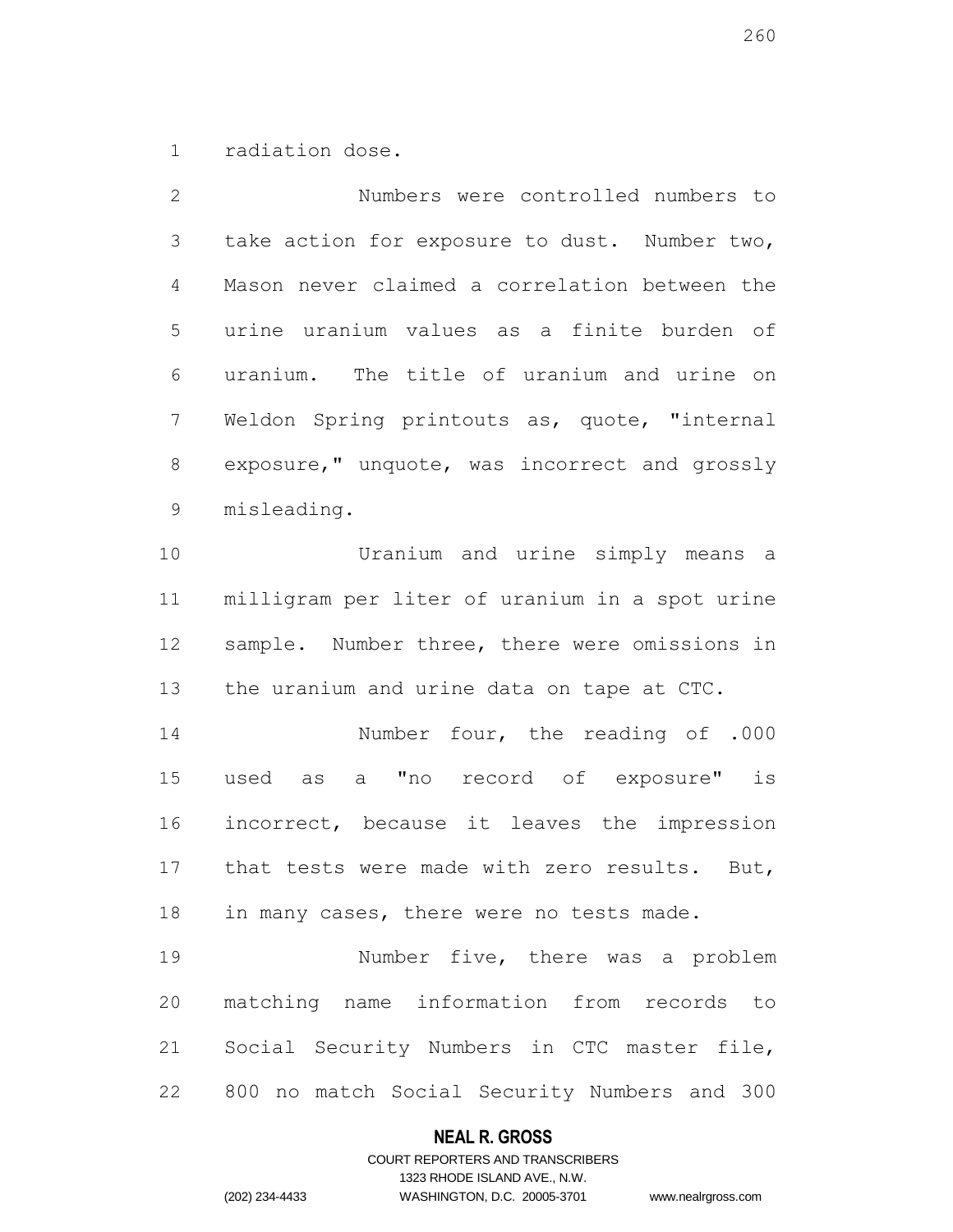no match alphas.

| $\mathbf{2}$   | Number six, some employees'                    |
|----------------|------------------------------------------------|
| $\mathfrak{Z}$ | medical jackets have been removed or lost.     |
| 4              | And, number seven, data after shutdown has     |
| 5              | been copied, keypunched and taped, but the     |
| $\sqrt{6}$     | test for data shows that no match between tape |
| 7              | totals and totals Mason could reconstruct.     |
| $\,8\,$        | Furthermore, a report issued to                |
| $\mathsf 9$    | the Advisory Board in April of 2005, with      |
| 10             | respect to the previous Mallinckrodt           |
| 11             | petitions, and please let us not forget that   |
| 12             | this is Mallinckrodt, Weldon Spring plant,     |
| 13             | showed that the use of daily weighted averages |
| 14             | is not claimant-favorable.                     |
| 15             | SC&A has already addressed that                |
| 16             | use of DWA cannot establish bounding<br>the    |

 In a memo dated October of '73 to Dr. Thomas Mancuso, Mason reported significant

doses. Also, during the previous Mallinckrodt

petitions, Mont Mason revealed liability

concerns with data integrity for dose

## **NEAL R. GROSS**

COURT REPORTERS AND TRANSCRIBERS 1323 RHODE ISLAND AVE., N.W. (202) 234-4433 WASHINGTON, D.C. 20005-3701 www.nealrgross.com

reconstruction.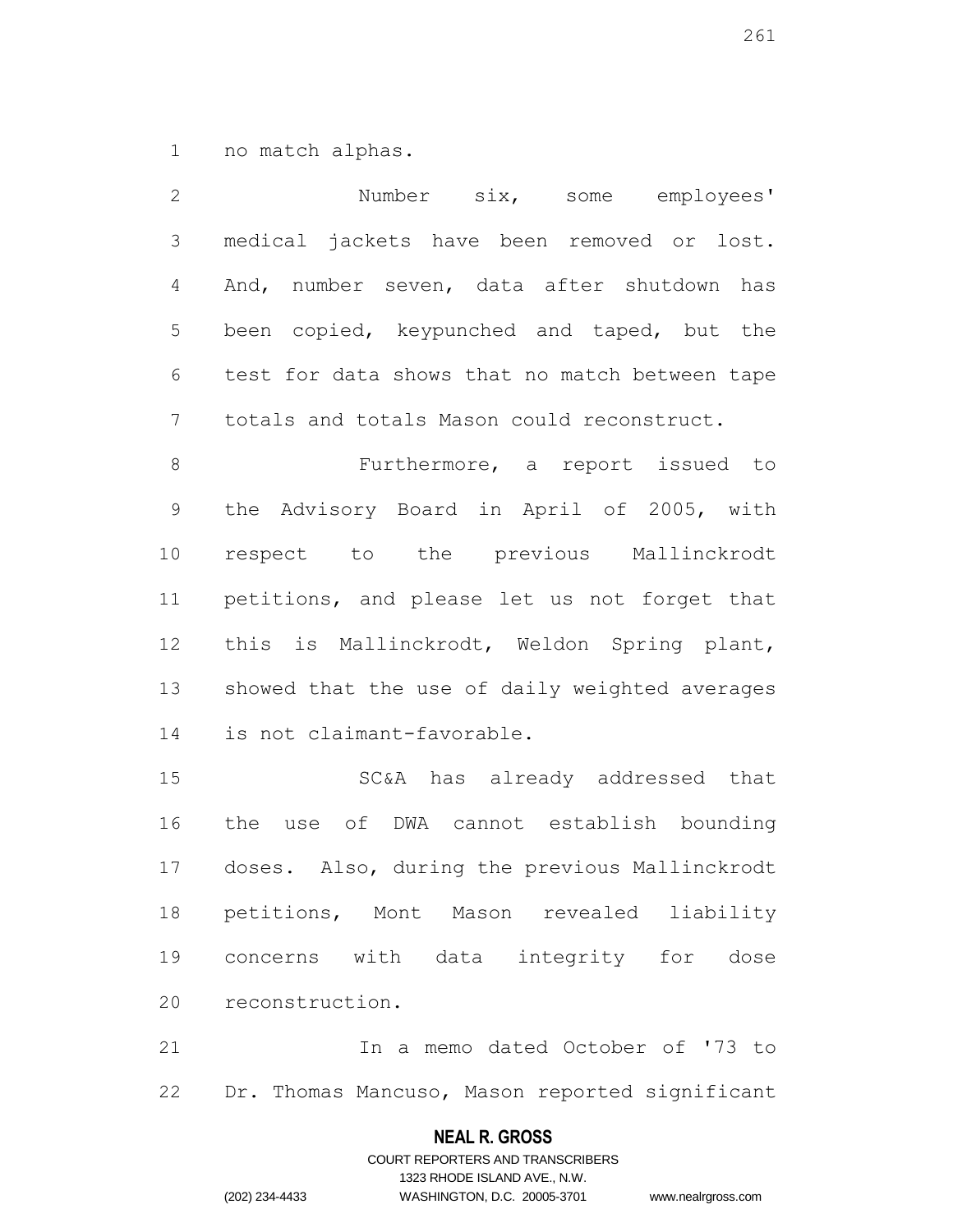liability concern, which affected how Mallinckrodt recorded its data on dust studies.

 A dust evaluation from 1949 resulted in the removal of 34 employees. Mason stated in light of growing awareness and presence of radioactive materials, carefully drafted explanations and responses were prepared in advance of announcing the transfer of people.

 Managers, supervisors and medical staff and the Health Department were all coached and coordinated. As prior caution and upon the advice of an attorney, a formal 15 report was never prepared on the study.

 The company's own Health and Safety Director cast serious doubts on the reliability of Mallinckrodt's dust study.

 This undermines the very basis for the use of Mallinckrodt records in dose reconstruction.

Another concern at the Weldon

#### **NEAL R. GROSS**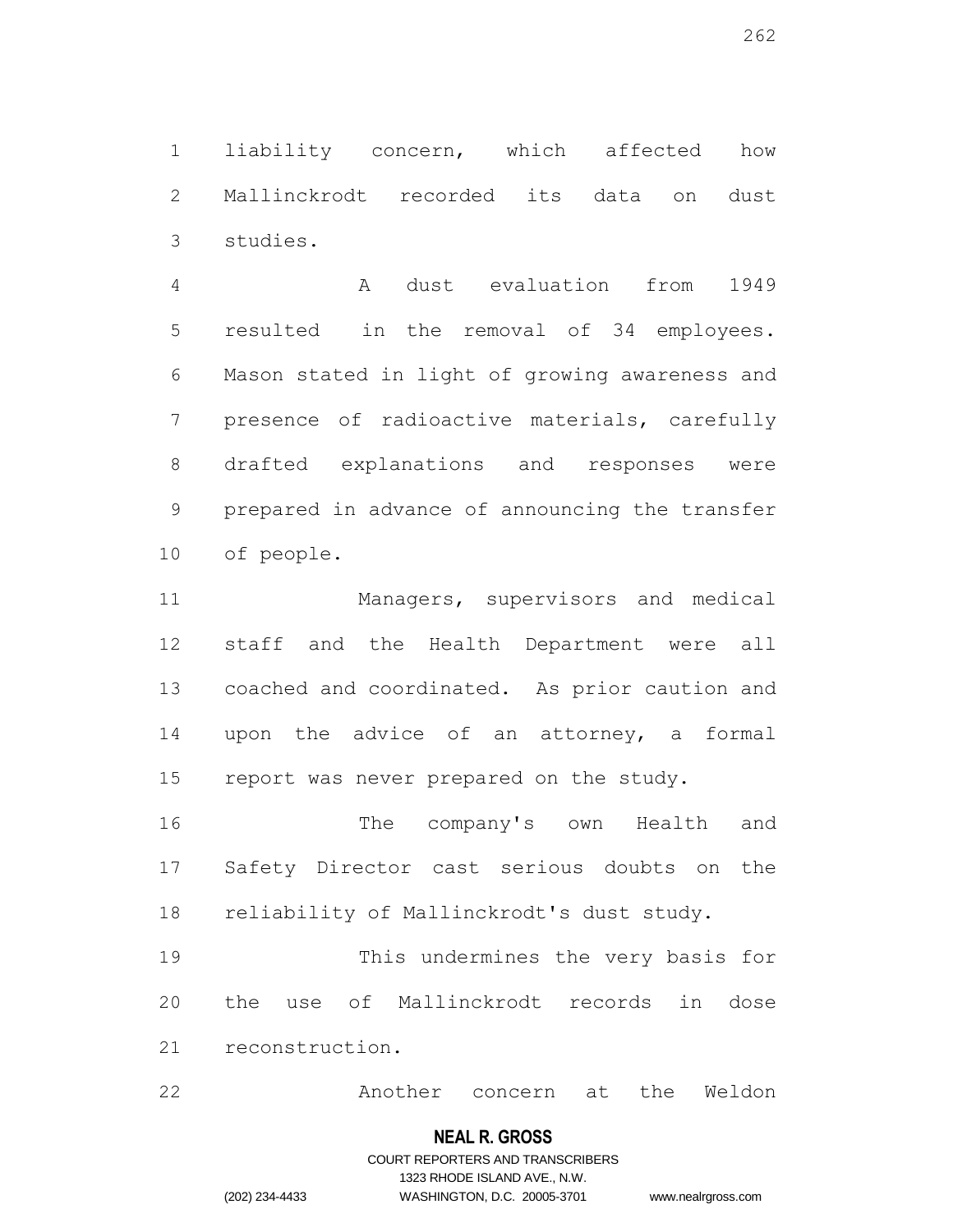Spring plant was the production or extraction of thorium during the operational period and the lack of the appropriate monitoring.

 In a review of Mallinckrodt Chemical Works from 1965, it was stated that the conventional bioassay techniques were not adequate for monitoring potential thorium exposures as a result from current Mallinckrodt production operations.

 Thorium pot denitration operations were observed to be poorly contained and visibly dusty. Particularly was thus noted during a hand scooping transfer procedure, which was being done outside the hood.

 Air movement in the vicinity was vigorously adverse to contamination control, due to a partially open outside door.

 Area Manager Belcher also stated that thorium exposures were more than realized at the Weldon Spring plant. Records also indicate that thorium was extracted from the raffinates during the operational period.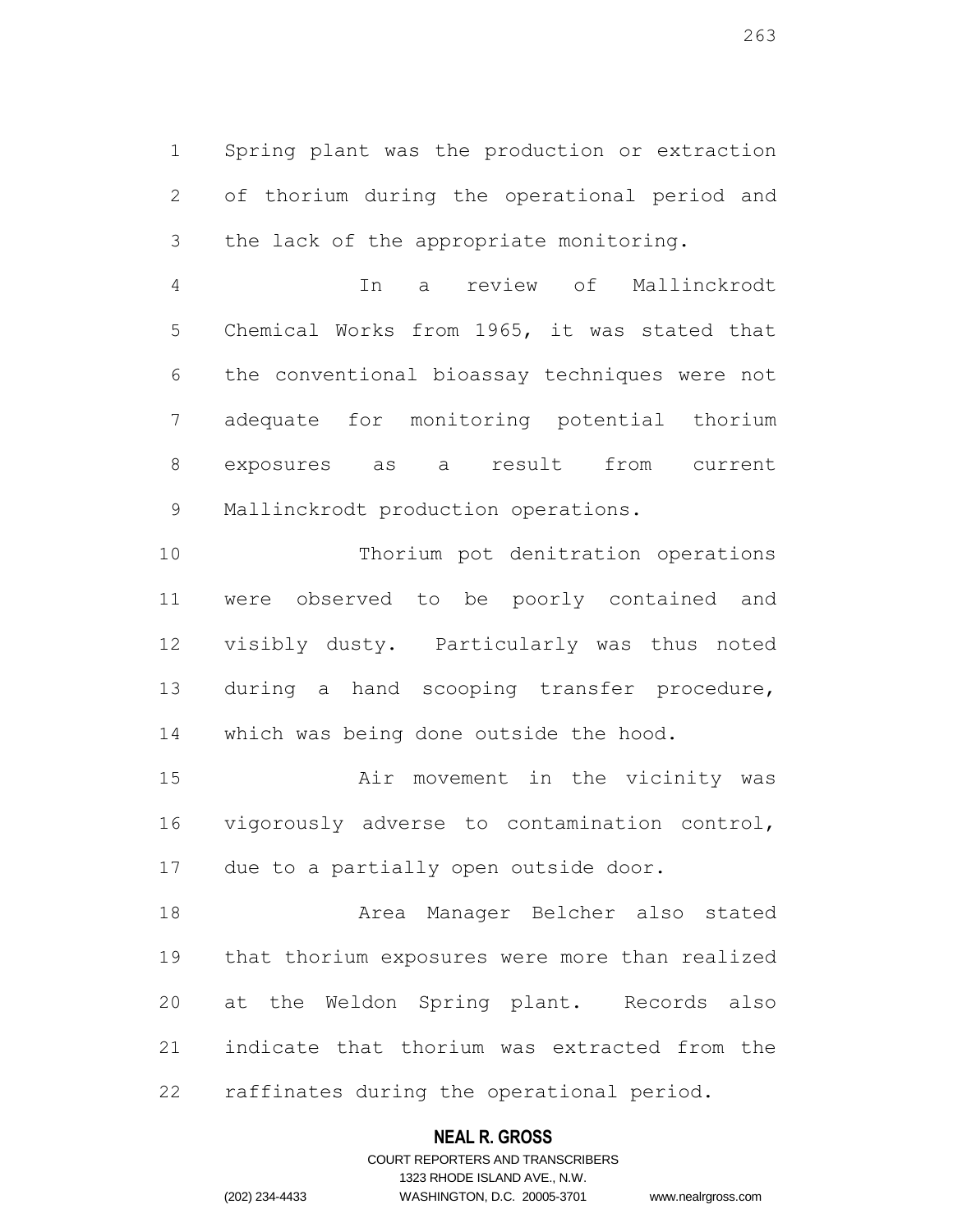1 In an ORAU memo from September 16, 1991, a floor plant study classification of radium, radon and thorium exposure indicated that in 1955, Mallinckrodt was asked by the AEC to extract thorium from raffinate residues on a production basis.

 During this period, health hazards of thorium exposure were unknown. Hard copy records document Mallinckrodt's futile efforts to seek help from the AEC and government- contracted laboratories for guidance on health hazards for setting the permissible body burden and concentrations in urine and air.

 This sparked the AEC to begin animal experiments to determine thorium biological hazards.

 Los Alamos agreed biological effect of thorium should be treated approximately equal to plutonium on a curie basis.

 This pilot plant work continued until the shutdown of the duster site in 1958.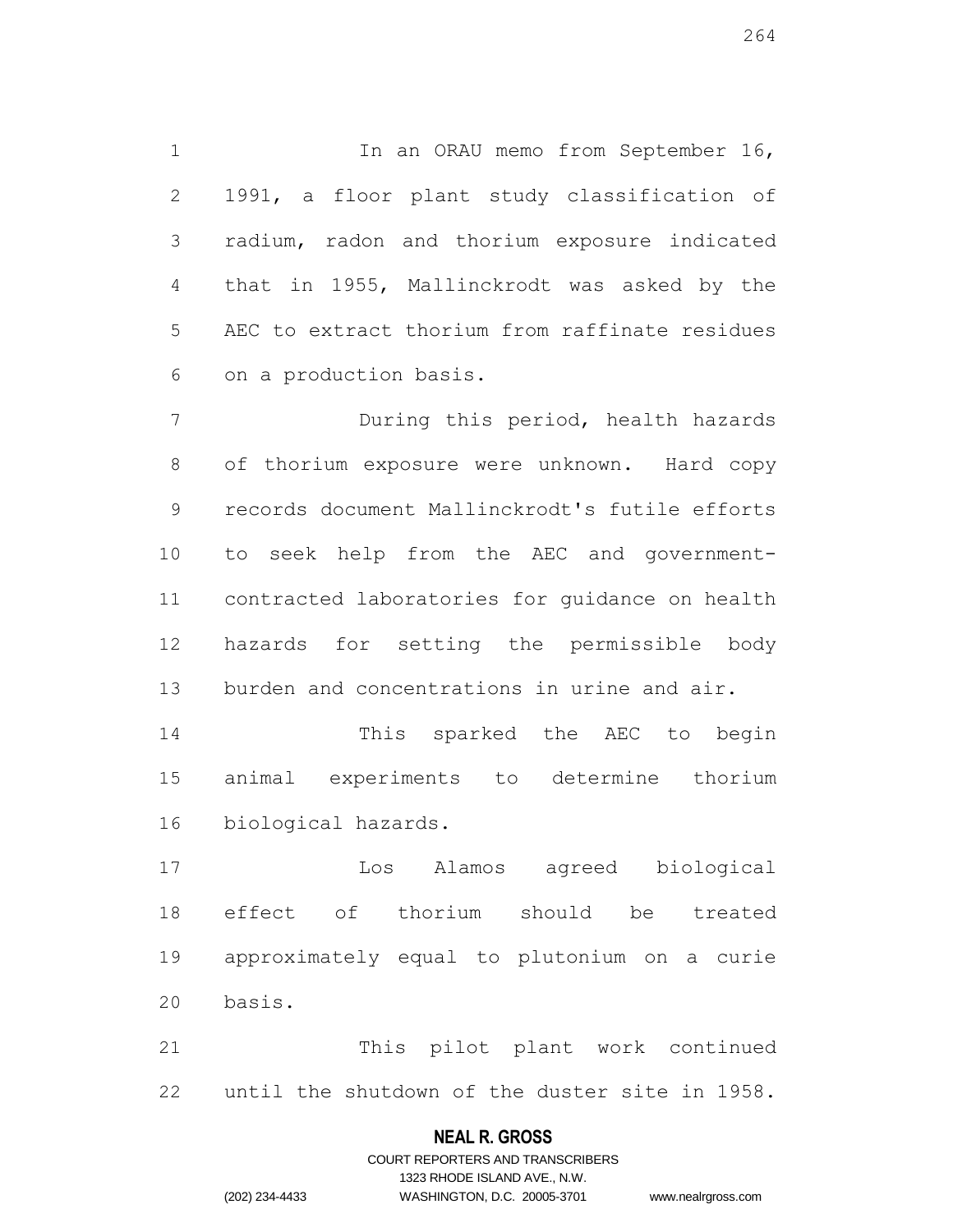And from 1958 to 1966, the process was continued on a large-scale production basis at the Weldon Spring plant.

 And, to the best of my knowledge and research, NIOSH has lacked the ability to reconstruct doses for internal thorium, and as a result, Special Exposure Cohorts have been granted.

 There's no sufficient personnel and work place monitoring for thorium at the Weldon Spring plant. As a petitioner for the plant, I am beyond discouraged in the SEC process in the lack of communication and progression in granting cohorts. Weldon Spring plant workers and claimants are in desperate need of an expedited resolution. Thank you.

 CHAIRMAN MELIUS: Thank you. Does anybody else wish to speak? Anybody else in the audience? Excuse me, who --

21 MS. JOHNSON: This is Mary Johnson, I would like to speak.

## **NEAL R. GROSS**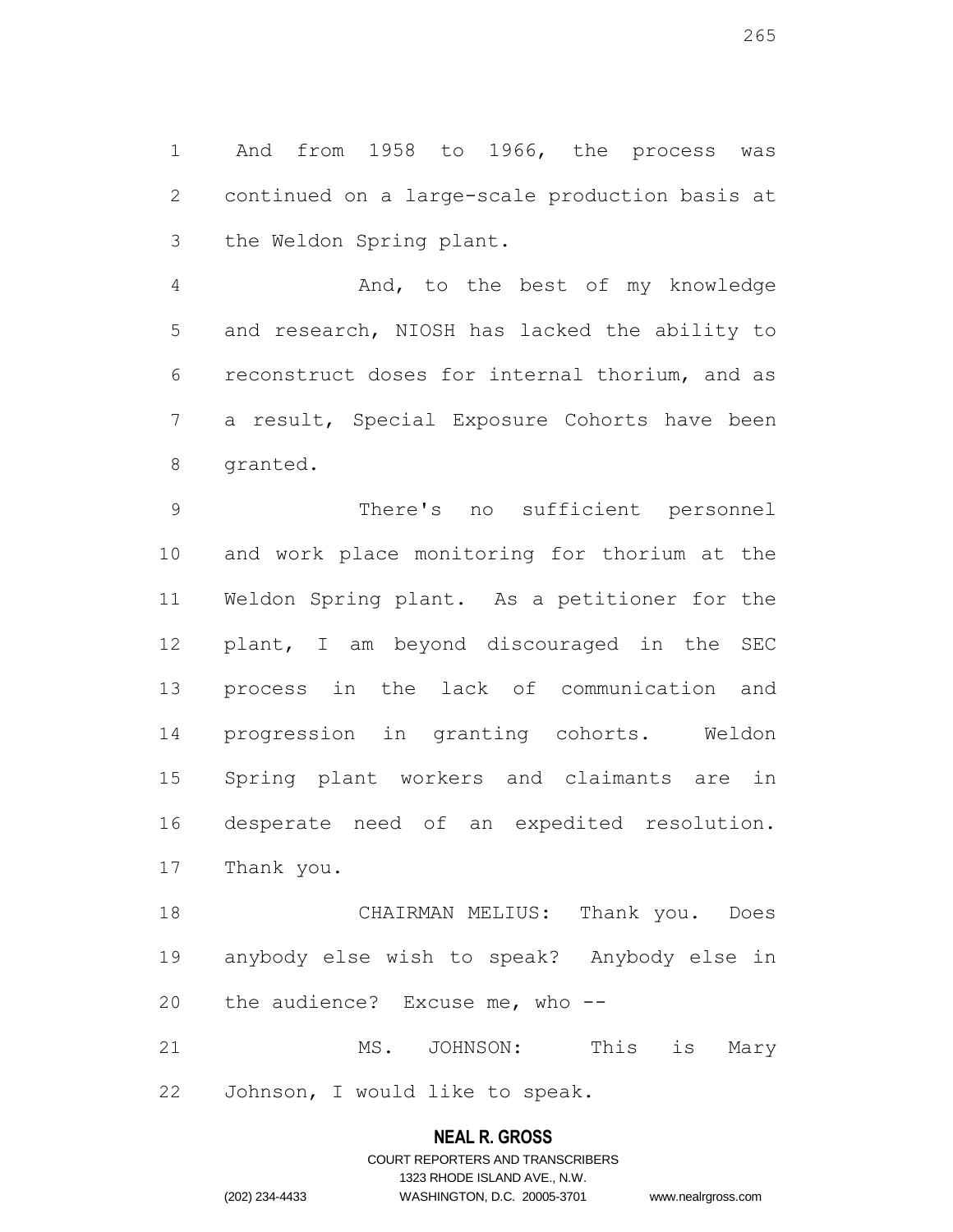CHAIRMAN MELIUS: Okay, yes, you're one of the -- okay, go ahead. I just want to make sure the petitioners could speak first. MS. JOHNSON: Okay, do you want me

to wait?

 CHAIRMAN MELIUS: NO, no, you can go ahead. You can go ahead, I'm sorry.

 MS. JOHNSON: Okay, first I wanted to thank you for allowing me to speak today. And before I begin, I would like to tell the Advisory Board and NIOSH and SC&A that I have the utmost respect and admiration for the expertise and knowledge they bring.

15 And so the comments I make, I would like to not be taken personally, because my frustration is really about the administrators of this program.

 I hope today to be a voice for the claimants and the workers and the survivors of the workers at the Mallinckrodt Weldon Spring site.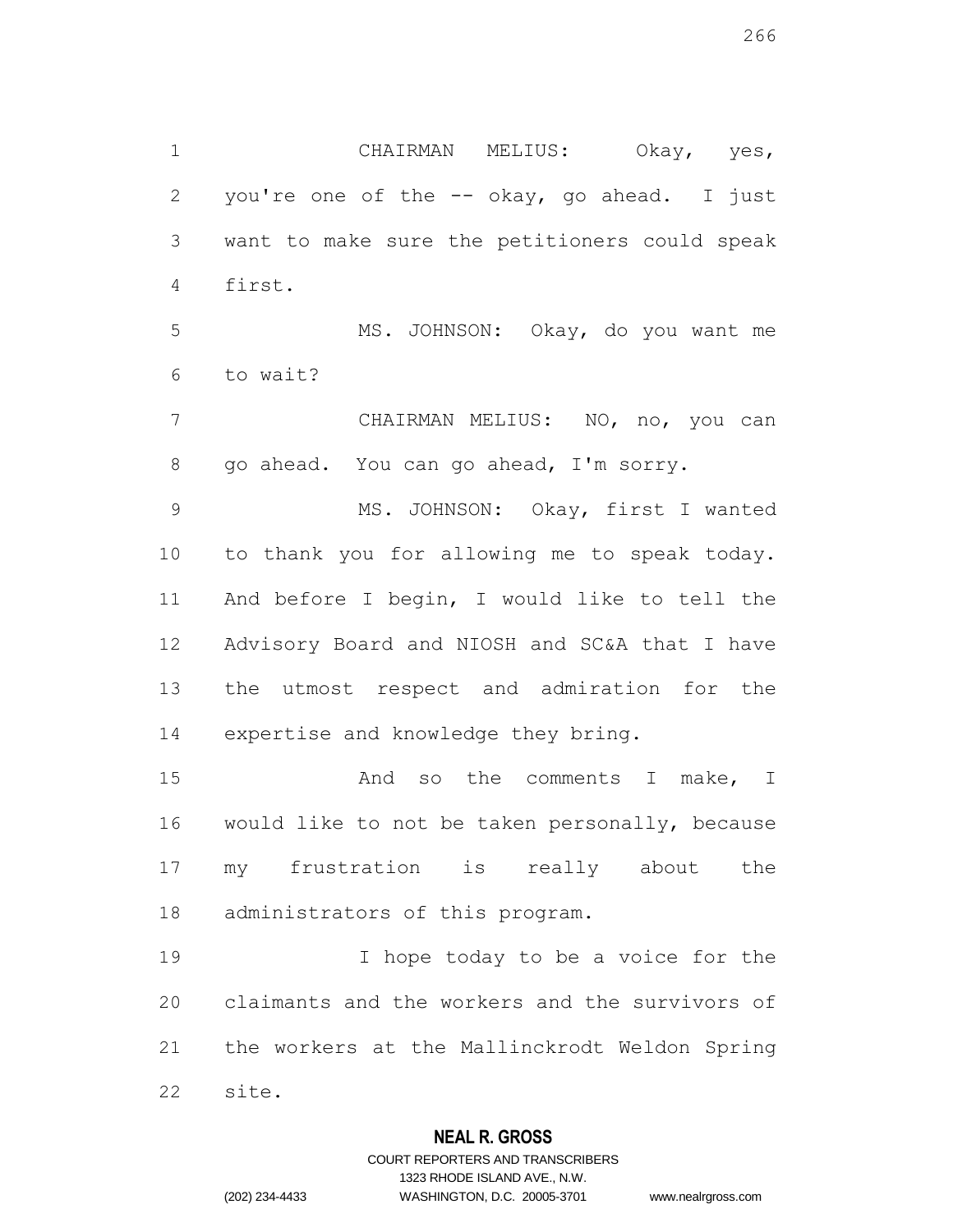I've read the dose reconstruction on my claim. I've read the Site Profile, NIOSH's evaluation, the SC&A reviews and responses, and I have listened to all of our Work Group meetings.

 Additionally I, along with my daughter, [identifying information redacted], and Tina Triplett, who are both petitioners for the SEC on the Weldon Spring site, have exhaustively searched through documents at local libraries, Weldon Spring Interpretative Center, K: drives, private archives, online databases, employment records and various other sources.

 Our searches and FOIA requests have produced virtually nothing regarding the Weldon Spring site. Never has anyone searched so thoroughly and obtained so little.

19 19 Instead, the most valuable information we seem to have obtained through the last ten years is through the sharing of stories and facts from the workers themselves,

## **NEAL R. GROSS**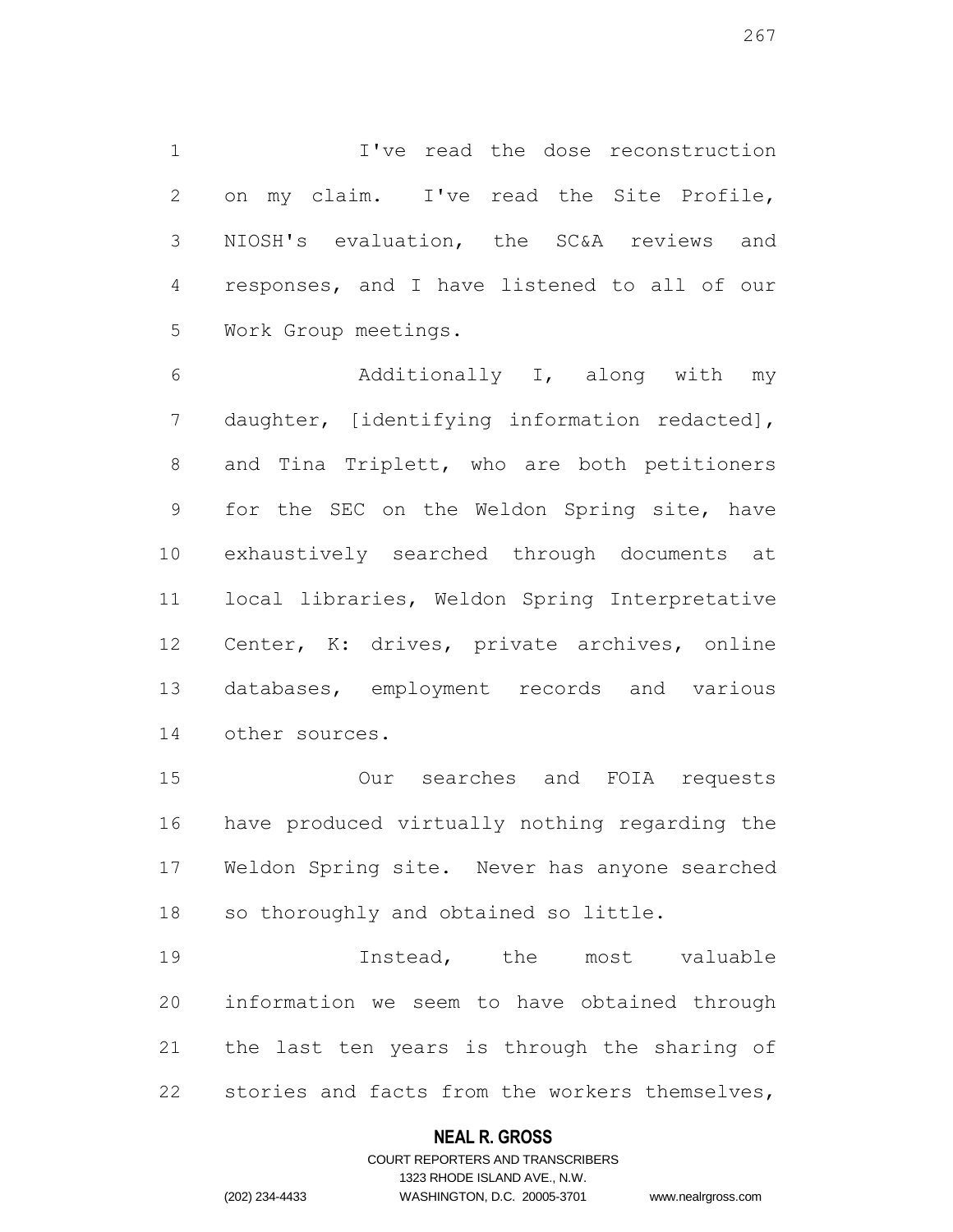much of which now is passed on by their survivors because so many of them have died. But these workers' experiences don't seem to quite fit into the models used

for dose reconstruction.

 Therefore, to me, the one glaring absence in all of the science behind our claims is the human element. The amount of research and science in processing our claims and the SEC petition, to me are overwhelming 11 and mind-boggling to the average claimant.

12 It's as if our SEC is on trial, but we have no representation. I do not believe in my heart that the Act of 2000 asks for this kind of seemingly obsessive scrutiny.

 Executive Order 13179, which was signed by President Bill Clinton on December the 7th, 2000, also supports fair and timely compensation for these workers and their survivors, and states that we should ensure the program minimizes the administrative

## **NEAL R. GROSS**

## COURT REPORTERS AND TRANSCRIBERS 1323 RHODE ISLAND AVE., N.W. (202) 234-4433 WASHINGTON, D.C. 20005-3701 www.nealrgross.com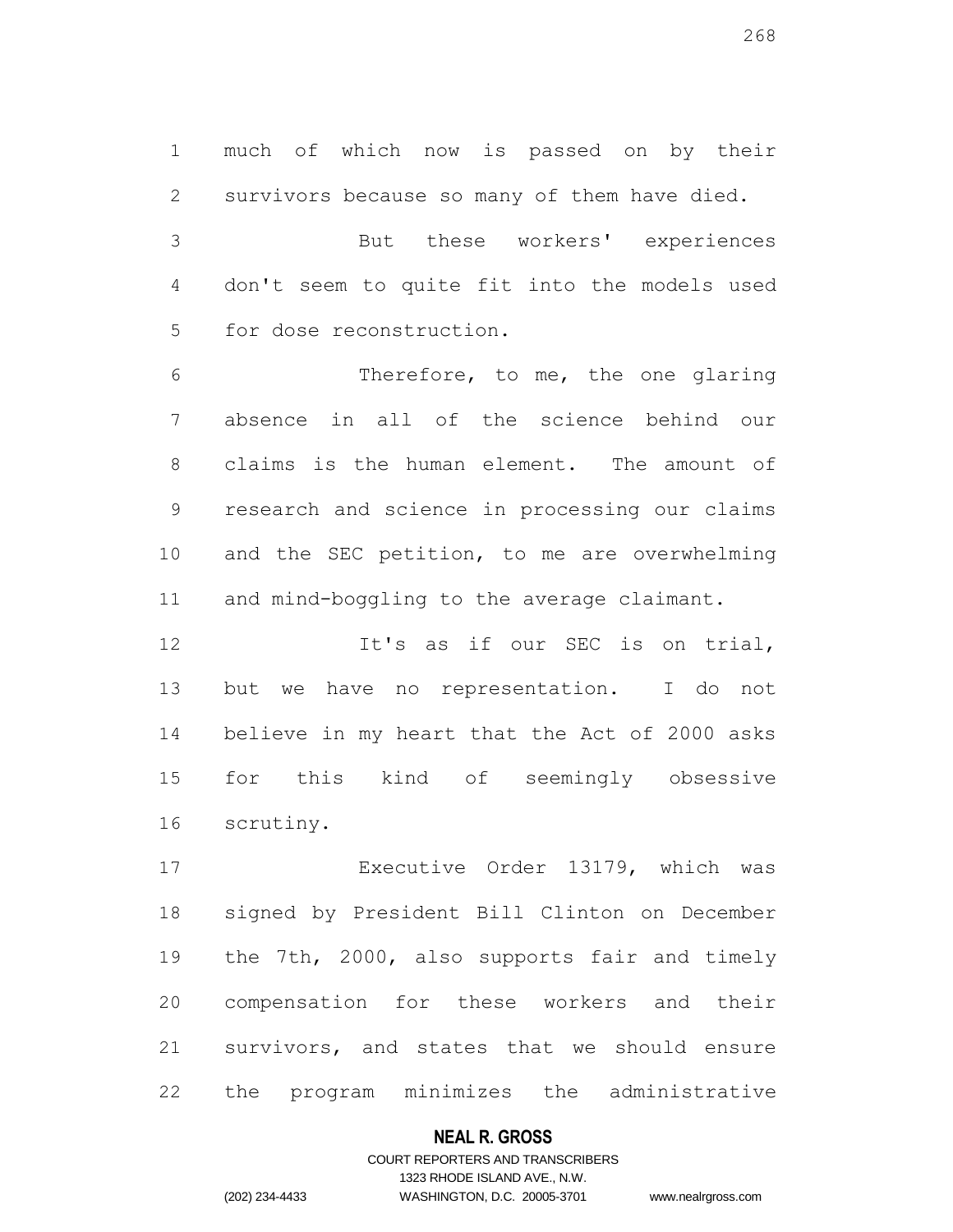burden on the workers and their survivors, and respects their dignity and privacy. It also states that all pertinent and available information for evaluating and processing claims be shared and provided to claimants.

 Believe me when I say there is nothing, nothing timely about this program. We are burdened and there is no dignity in being made to beg for a pittance that will never give back the hell that these workers or their loved ones -- who have died.

12 12 I urge you to remember that this is a compensation program first, not a research project. We're here in this situation today because the government and scientists, in their quest for an atomic bomb, forgot the human element and we are locked here in this compensation program because of research for answers which cannot always be clear.

21 And, once again, it seems the human element is becoming forgotten. Please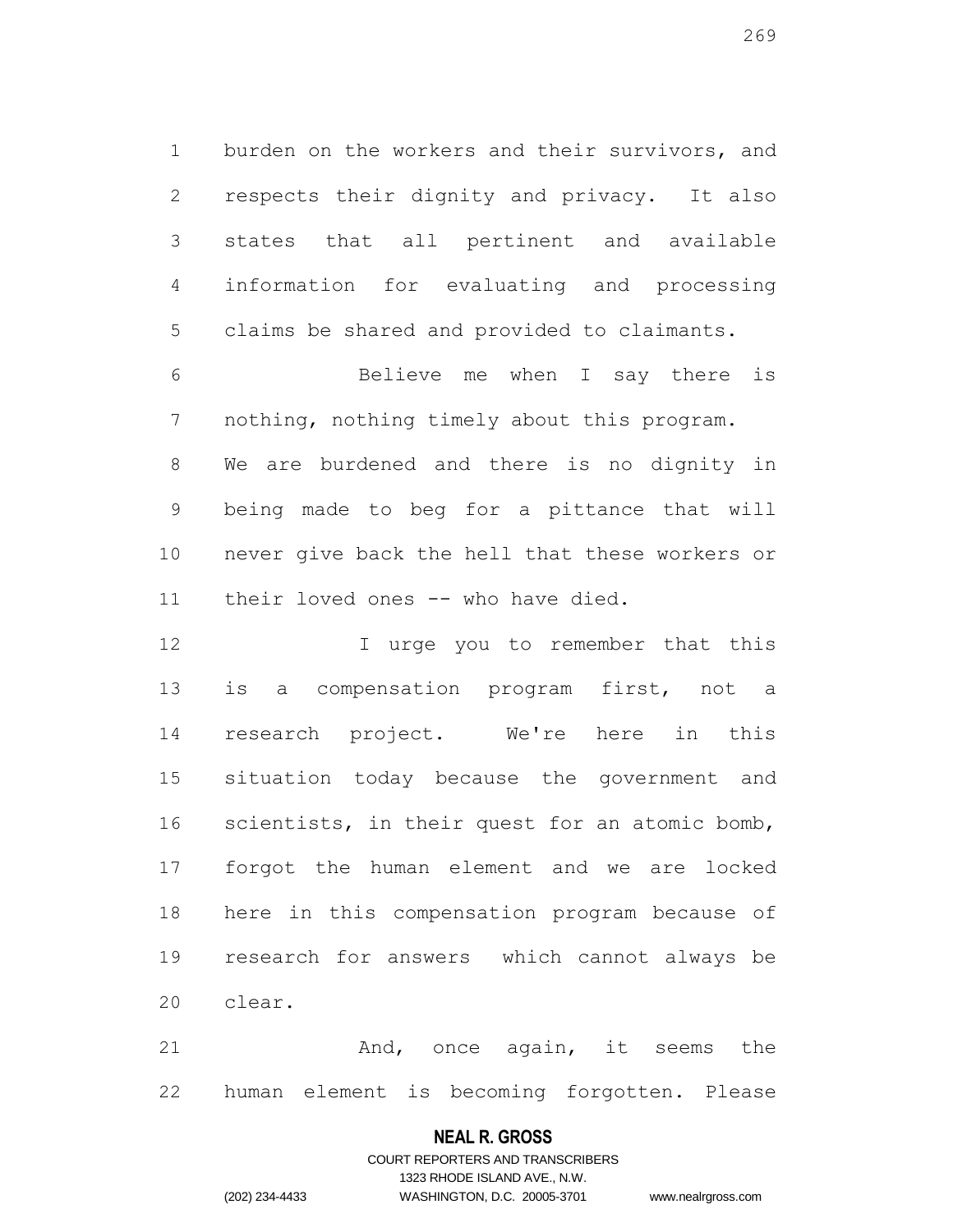step back and remember the human elements, these workers and their survivors who have already waited far too long.

 You know, I have attended some of these public meetings and ceremonies that we've had, and it's been mentioned in several instances what brave men and women these workers were and how they were heroes.

 Maybe, but not in the usual manner. These men and women, many very young  $-$ - my husband was 18  $-$ - didn't know what they were walking into, nor what the cost to them would be. Nor were they told or given the option, based on the information, of whether they wanted to work there or not. They didn't know they were walking into years of great health problems or even an early death.

18 They didn't know the harm they may have carried home to their loved ones. No one, no one, wants to be that kind of hero. You may remember, [identifying

information redacted], she was a claimant from

## **NEAL R. GROSS**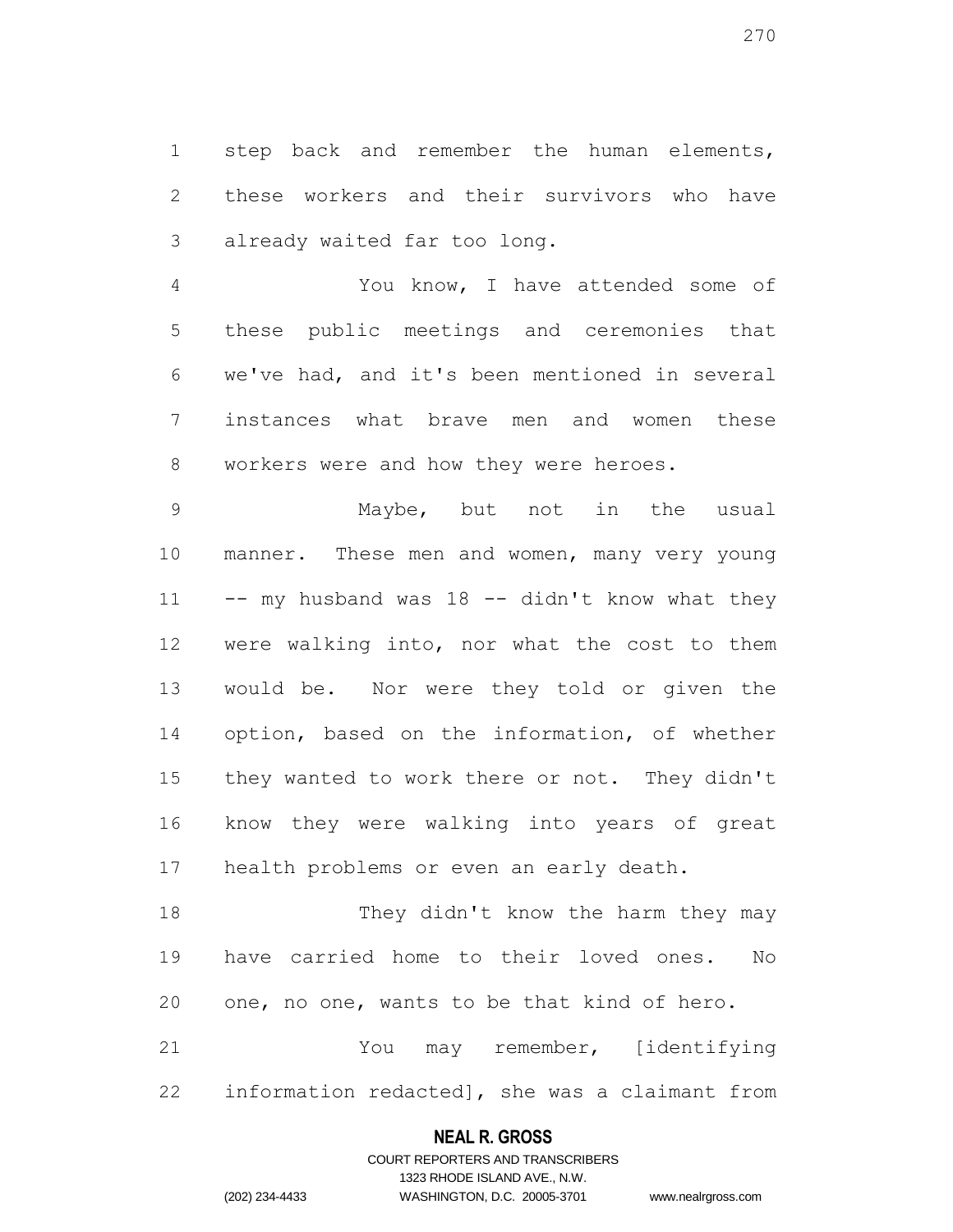Weldon Spring site and [identifying information redacted]addressed the Board in years past, once in St. Louis and again in Chicago. And [identifying information redacted]suffered several years from very primary cancers. Two of them were quite rare. 7 [Identifying information redacted] was denied, after each one of these cancers were diagnosed, she was denied her claim time and time again. [identifying information redacted] died August the 27th, 2010. And we

 would continue pushing for this compensation, and we will.

promised [identifying information redacted]we

 We need an answer. We need an answer now so we can determine in which direction we need to proceed. Thanks for allowing me to speak.

 CHAIRMAN MELIUS: Okay, thank you. Is there anybody else in the audience that would like to provide public comments?

(No response.)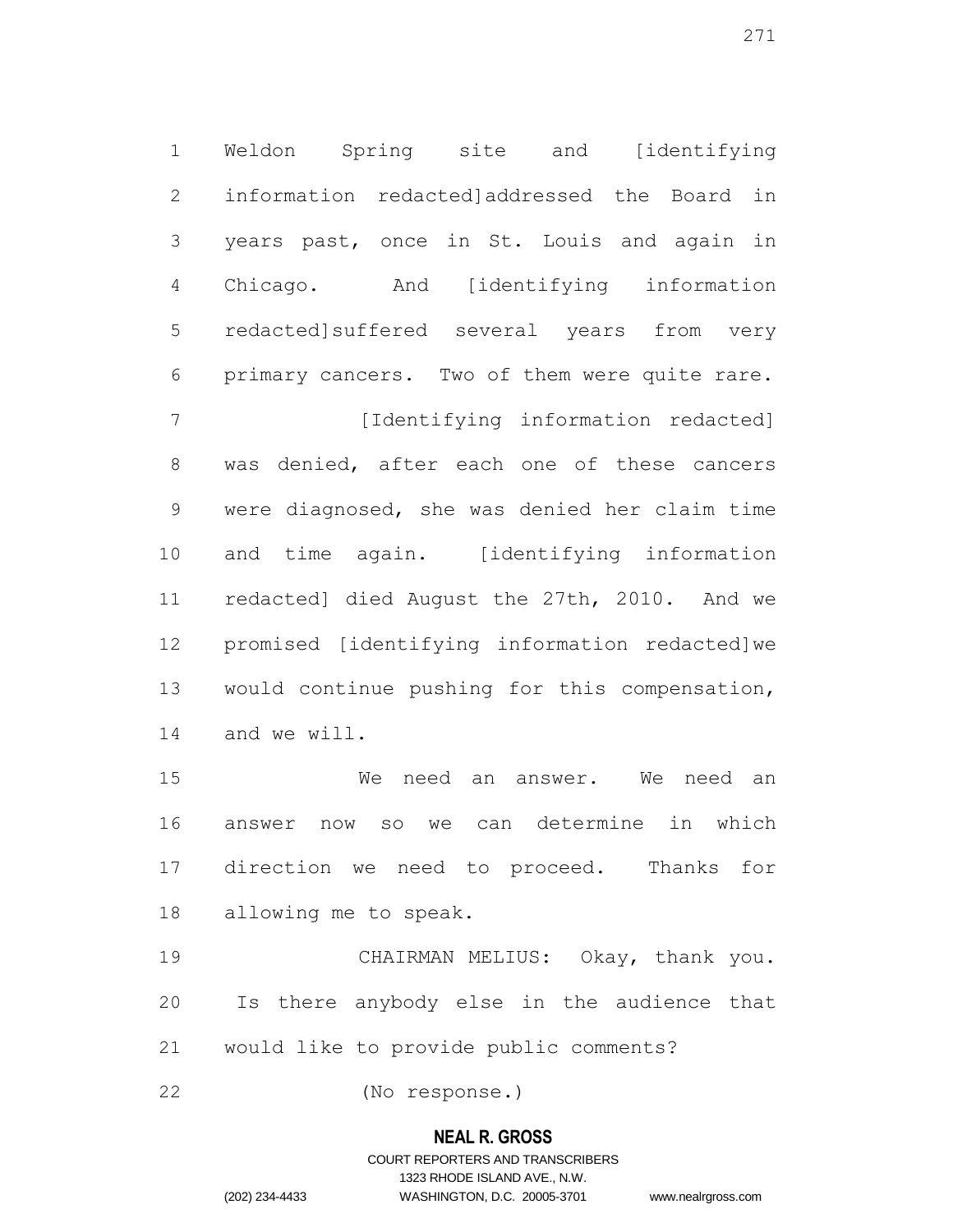CHAIRMAN MELIUS: Is there anybody on the phone that would like to provide public comments?

(No response.)

 CHAIRMAN MELIUS: Okay, I guess what we'll do then is we will wait until 5:30 and then we will continue the public comment 8 period, that's the scheduled time. So why don't we break until the next ten or 15 minutes? Thanks.

 (Whereupon, the above-entitled matter went off the record at 5:19 p.m. and resumed at 5:32 p.m.)

 CHAIRMAN MELIUS: If we could get seated we should get started again, we do have some people on the line. Excuse me, Denise, could we get seated, it's 5:30, we need to get started again.

 This is the Advisory Board on Radiation and Work Health with a thunderstorm in the background, which you may hear on the microphones, and public comment period. And,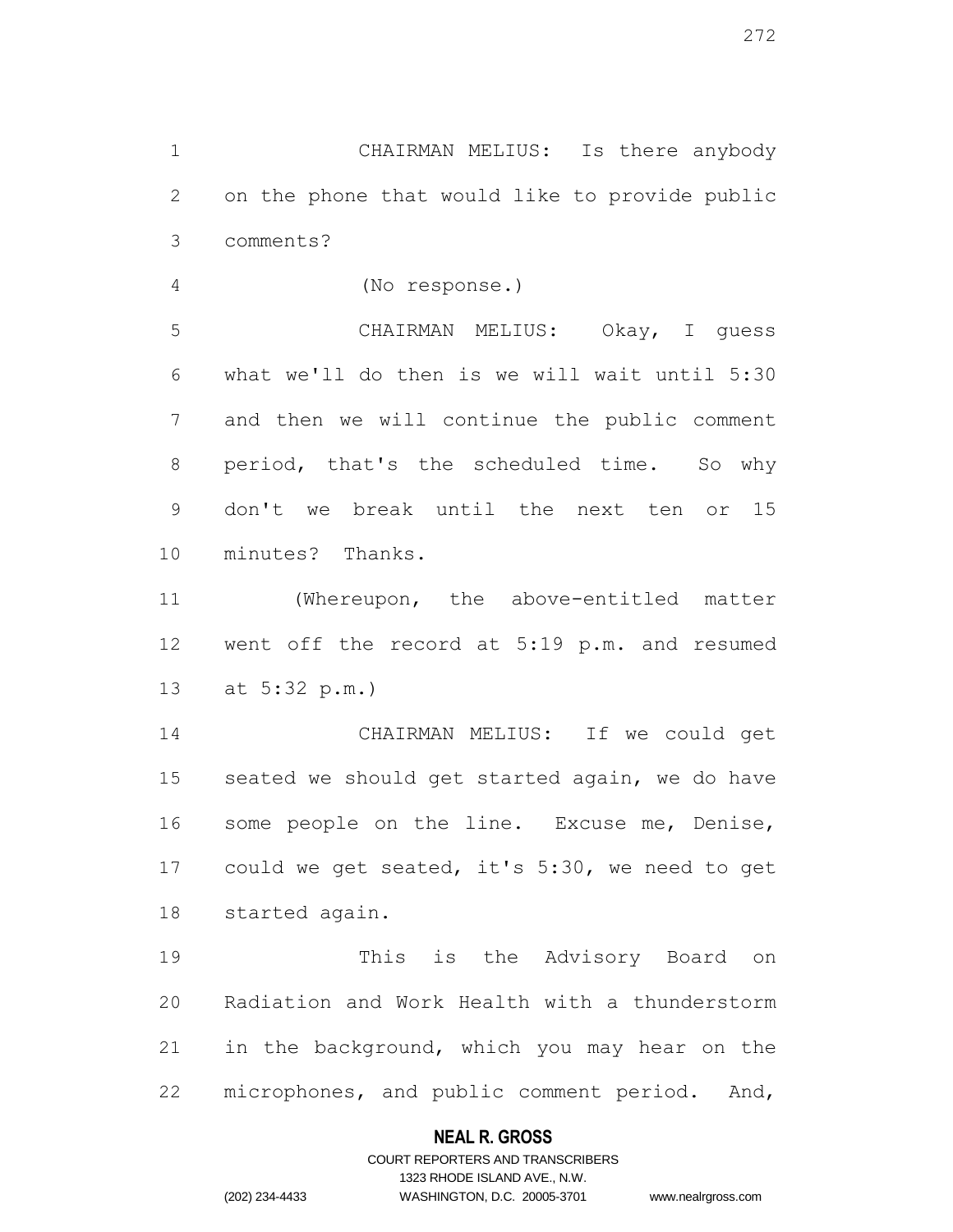Ted, do you want to give the introduction?

 MR. KATZ: Yes, good afternoon, for folks on the phone, I don't think we have new folks here in the room, but we've had a few comments already.

 And we're ready for you on the line. Just to let you all know that your comments are being transcribed verbatim and they will appear in the transcript to this Board Meeting, which will be published on the NIOSH website for this program for all the public to see.

 So everything you say personally about yourself will be captured in the transcript. However, just to let you know, anything you might say about a third party, another person, what you say would be redacted or edited to protect the privacy of that other person.

 And if you're interested in seeing the full details of this Redaction Policy, they are on the NIOSH website under the Board

## **NEAL R. GROSS**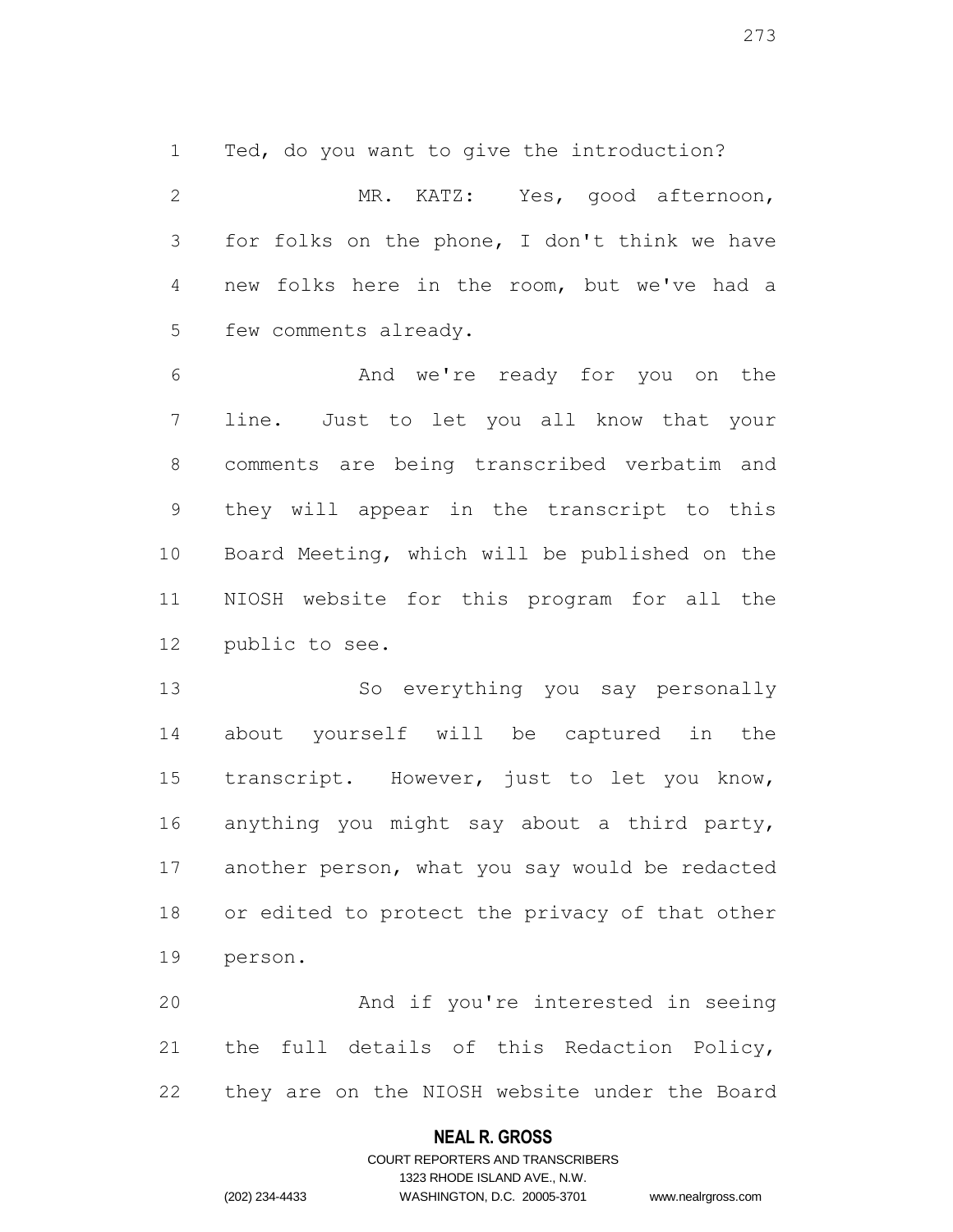section of the NIOSH website.

 Under "meetings," you'll see "Redaction Policy." That's what I'm speaking to here. CHAIRMAN MELIUS: Okay, thanks, Ted. Is there anybody on the line, phone line, that would like to make public comments? 8 MR. FESTER: Yes, I would. CHAIRMAN MELIUS: Can you please identify yourself? 11 MR. FESTER: Yes. My name is Thomas Fester, F-e-s-t-e-r, from Cincinnati, Ohio. CHAIRMAN MELIUS: Okay, thank you, go ahead, Mr. Fester. MR. FESTER: I worked at the GE facility during the case period, 1961 to 1970. I retired and developed bone cancer and, the bottom line is, they had to amputate my right leg. And of course Christ Hospital decided -- they wrote letters it was radiation that caused it.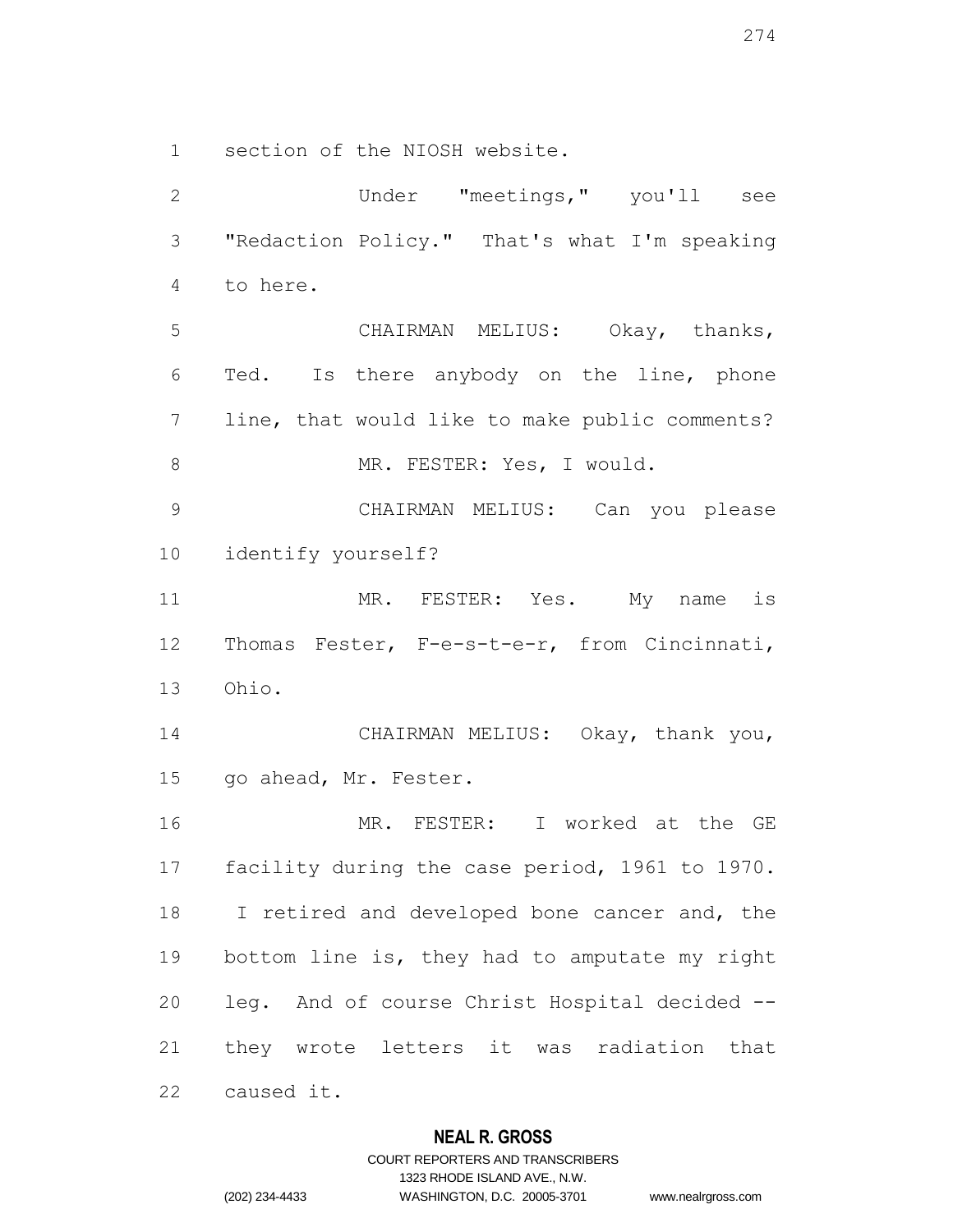It might sound like I'm reading 2 this off the paper, but I didn't write it. My points are, real quick, at GE, security was actually the main item, not radiation monitoring or any special precautions, no dosimeters, no warnings.

 I listened to a meeting that you had on the GE facility and it seemed like the main concern was the number of claims, not anything else.

 And I was really perturbed about that. But my point is there's only, from what I understand, there's only like 150 claims and 14 even that, half of them are not even going to qualify for 21 cancers.

16 But what I wanted to get at was, like I said, your main concern would seem like the amount of claims -- and that shouldn't be it.

 There's a lot of inconsistency in your stuff, from what I understand. I read in the paper and on the internet speaking of the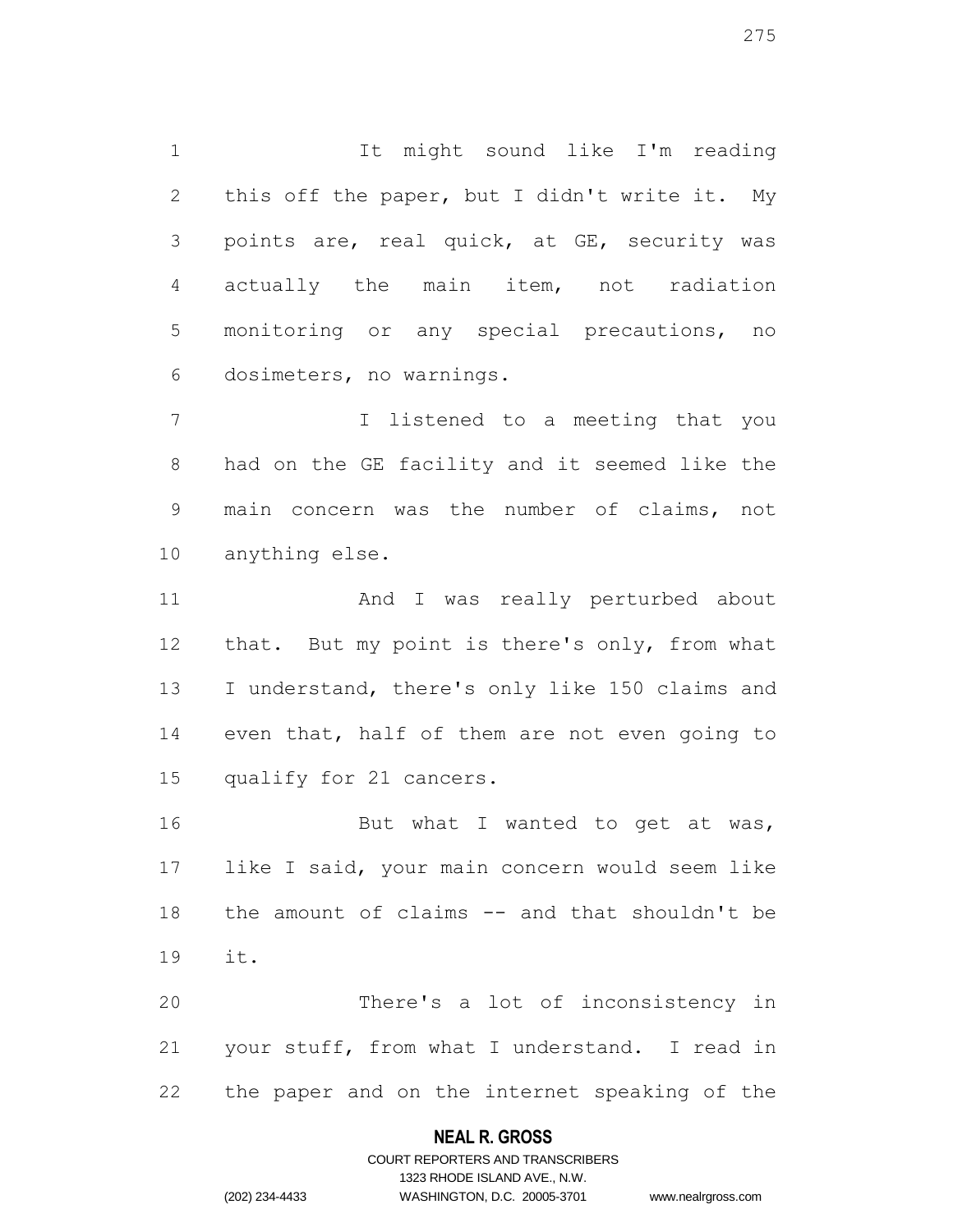inconsistency. For instance, Bethlehem Steel, they had enough for a dose reconstruction but they didn't, they put in a petition for a SEC and it went right on through. Now this is like the fourth time for GE and we ain't got enough time.

7 And I'm sure that NIOSH has done extensive research on this facility and highly recommends this for an SEC. They cannot find answers to very big questions, and it seems like a lot of hem-haw going around. My point is, next week, next month, you talked about August, September, next year, will not solve anything.

 Without -- I don't know, I've never heard of any kind of a plan of action. I don't know if you have one or anything. My last comment was, I wish you guys would reconsider and make this an SEC facility, for those who -- only for the those who qualify. There's a lot of people out there,

a lot of widows who lost -- right at the time

#### **NEAL R. GROSS**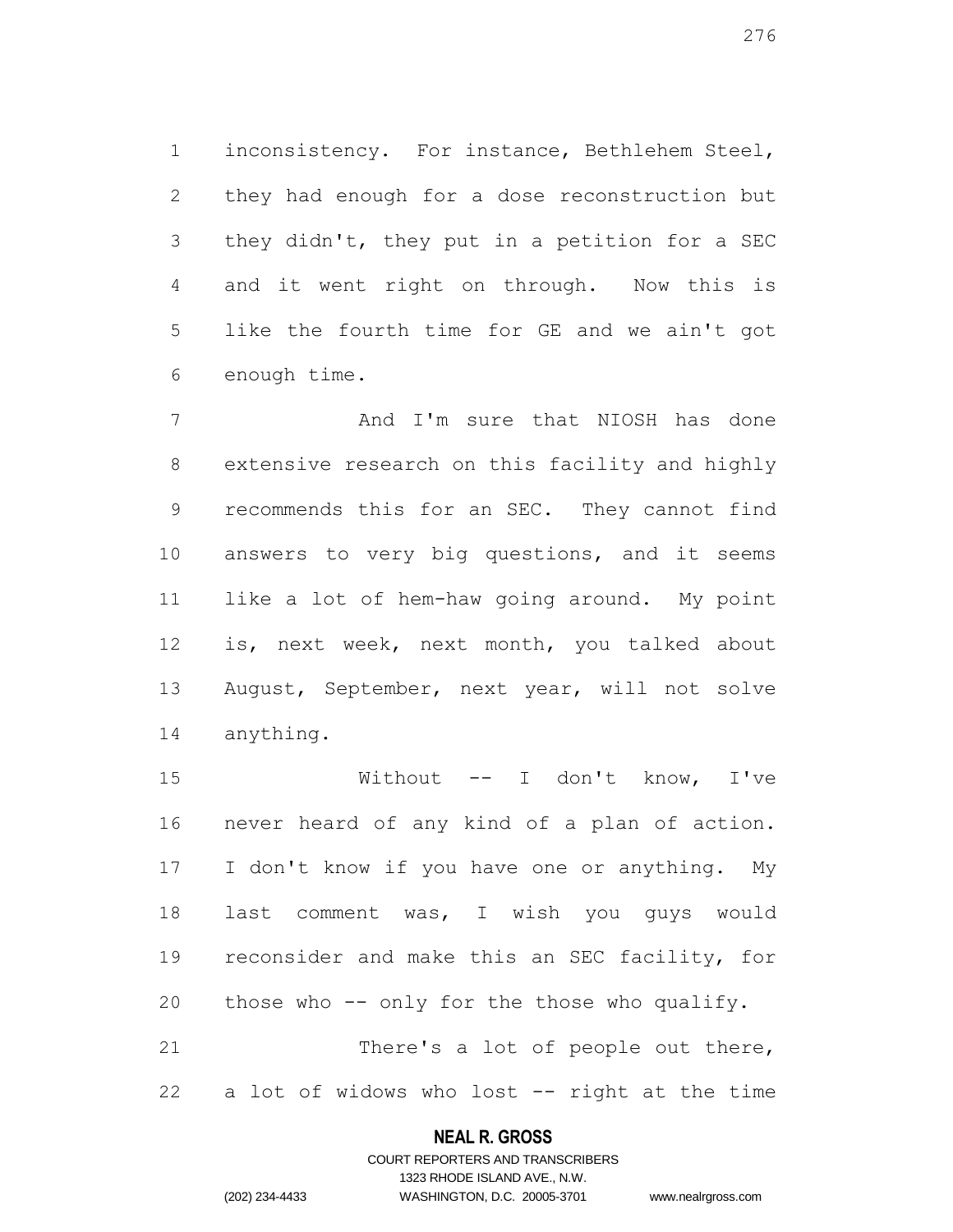when you retire, they lost their husbands, men have lost their wives, their kids -- it's always at a critical time and it can't be, the number of claims shouldn't really have anything to do with it.

 My point is, I don't see, I didn't hear anything about a plan of action. So postponing it just seems very ridiculous. That's all I wanted to say. I very appreciate the time.

11 CHAIRMAN MELIUS: Thank you. There is a plan of action. It may not have been spoken about in detail here, or you might have not been on the phone at the time we talked about it.

16 But there is a plan of action, and as we've said, we expect it to be completed in the next month or two.

 MR. FESTER: Well, I hope my letter goes to heart and I appreciate the time to speak to you. Because we don't have a lot of time left.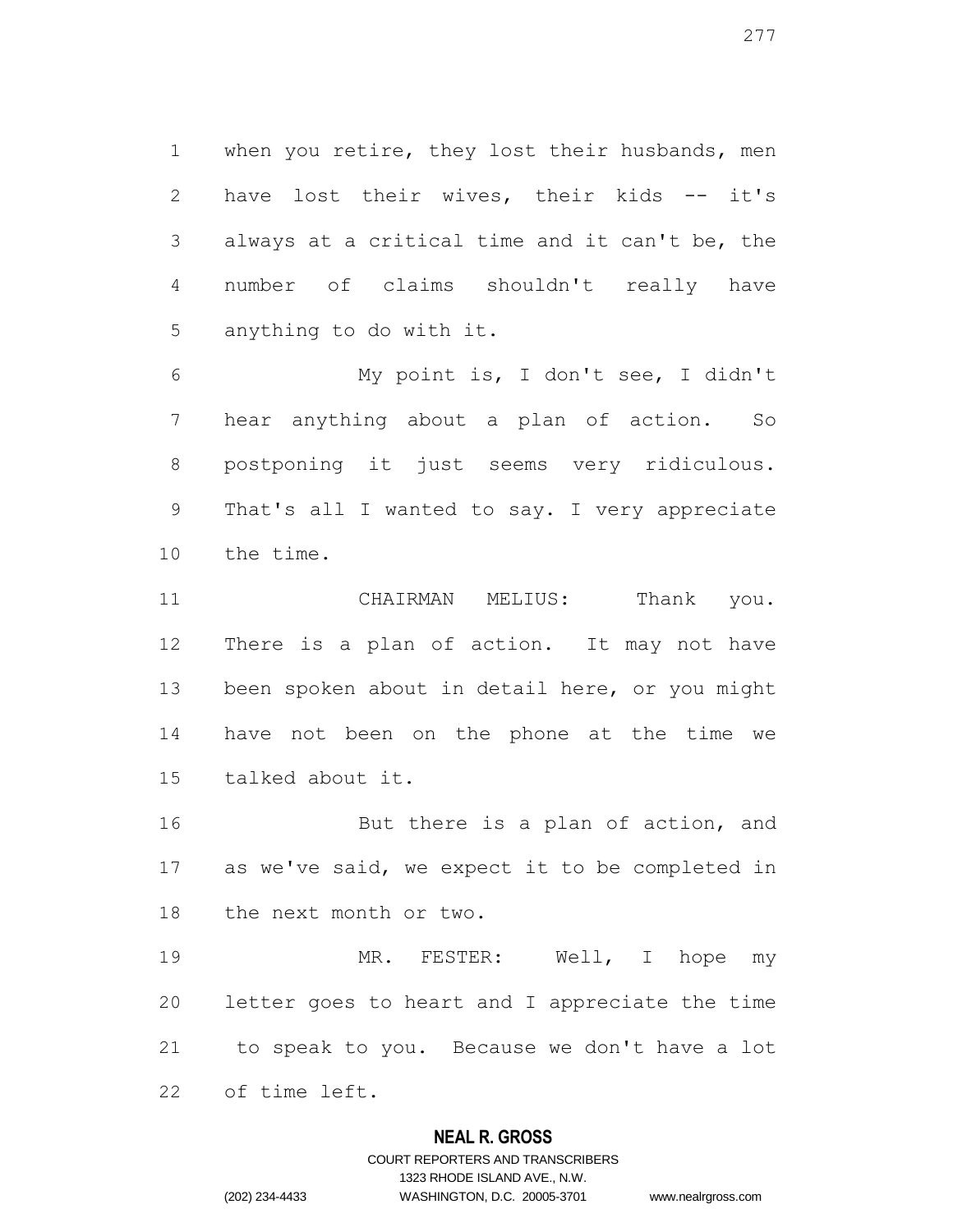1 I'm in my 70s and when you lose your leg soon as you retire, I'm sure that if it hit home to some of you people, you might speed up the qualification a little bit, but thank you very much for your time.

 CHAIRMAN MELIUS: Okay, thank you. Anyone else on the phone?

8 MS. DAVIES: Yes, my name is Lois Davies. My father and I both worked at the General Electric Company at Evendale, in Cincinnati, Ohio.

12 We were both in the case period. My dad was a stationary engineer from the day General Electric opened. He took care of all the heating and air conditioning for all the buildings in Evendale and entered every building numerous times, because of his job, over the years.

 And I was a secretary for 13 years at General Electric Company, and never -- I agree with the gentleman that just talked, 22 that there was never, ever, never, never,

## **NEAL R. GROSS**

## COURT REPORTERS AND TRANSCRIBERS 1323 RHODE ISLAND AVE., N.W. (202) 234-4433 WASHINGTON, D.C. 20005-3701 www.nealrgross.com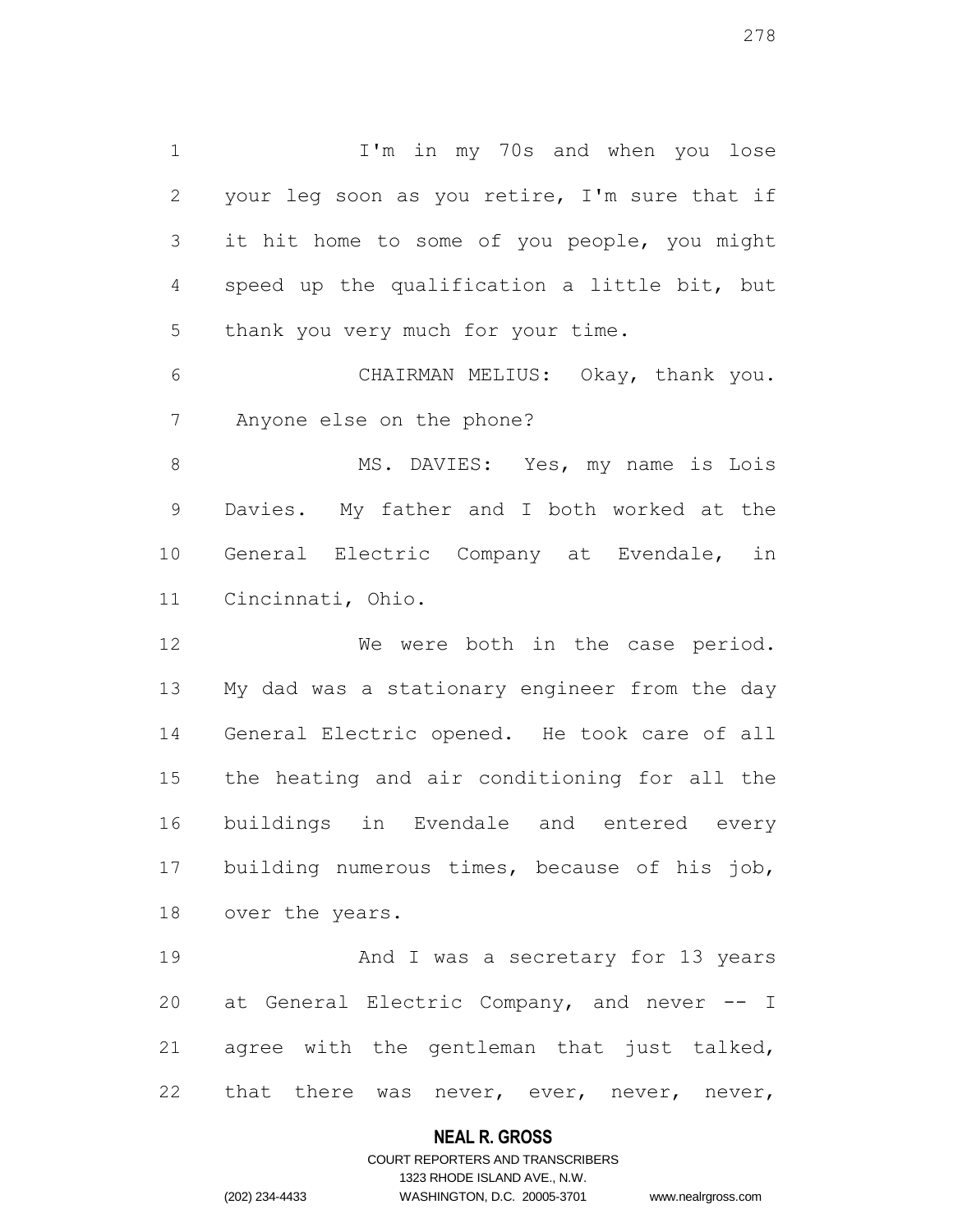anything mentioned about toxic waste, any kind of danger to your health.

 The only concern at that time was the security, the secret security, which I know was necessary, but because of the secret documents and things, there were many times that I would have to walk to numerous buildings to deliver a document.

 And I also worked in numerous buildings because of different promotions, which I know you mentioned, about depending on what buildings you worked in.

 And all this information was given to them when I first submitted the information. But there was never, never mentioned anything about danger working in the buildings.

 I've had breast cancer and I've taken chemo and radiation. I now have congestive heart failure, because of the chemo, because of the cancer. And my dad died of multiple myeloma.

## **NEAL R. GROSS**

# COURT REPORTERS AND TRANSCRIBERS 1323 RHODE ISLAND AVE., N.W. (202) 234-4433 WASHINGTON, D.C. 20005-3701 www.nealrgross.com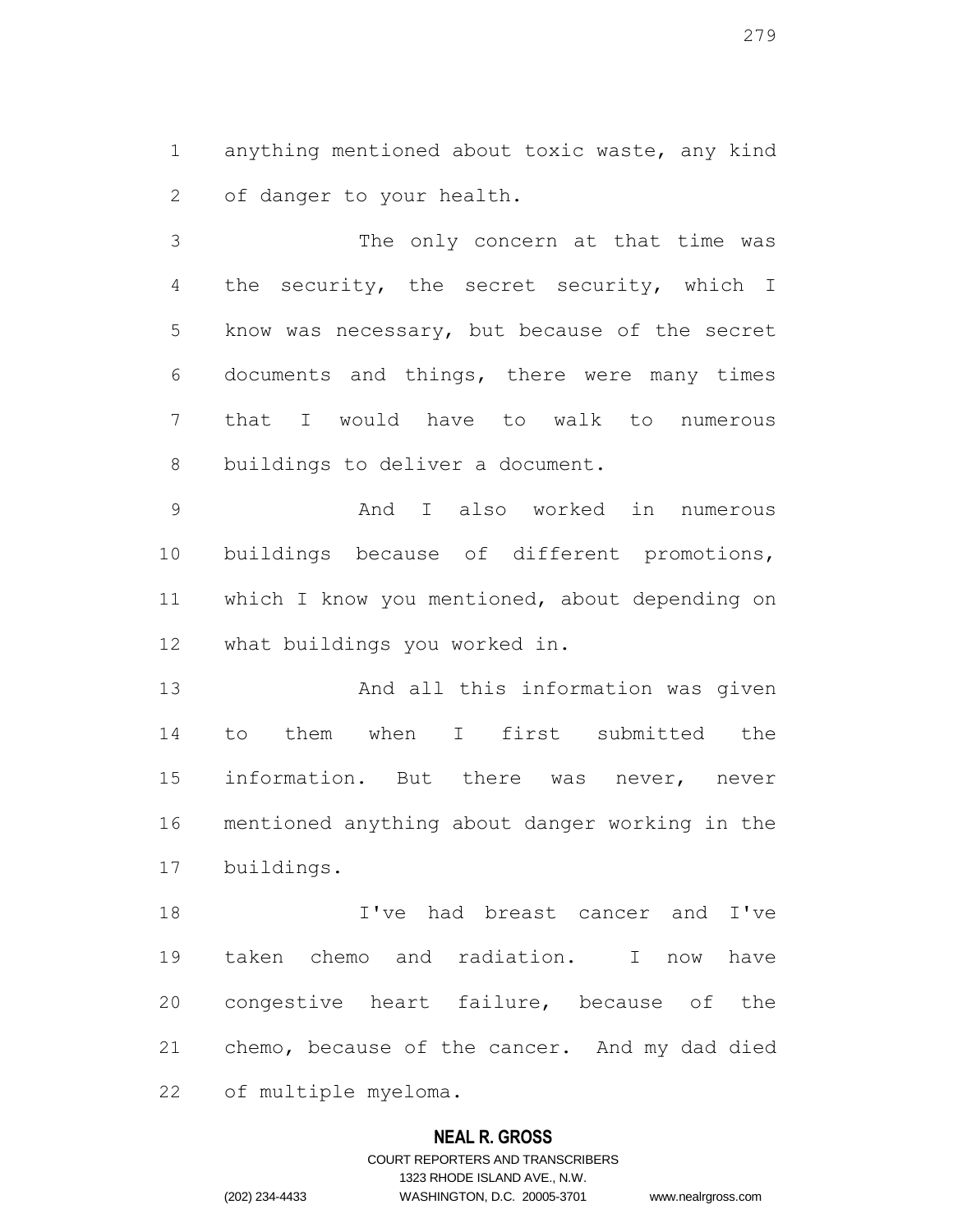1 This has really been a nightmare. And, like I said, I've sent all the information that is necessary and it's just very upsetting that this has not been resolved and it just seems like there's just too many delays. And I do appreciate the time, thank you.

 CHAIRMAN MELIUS: Thank you. Is there anyone else on the phone who would like to make public comments?

 MS. ANDERSON: Yes, this is Lois Anderson. I am a widow of Ronald Anderson, he worked at General Electric for 30 years until he retired.

15 And in June, six years ago, we were at a meeting in Tri-County, I think that was the area. But anyway, he filled out the claim forms and they were sent to Cleveland.

 He's gone now five years and they keep delaying it and delaying it and delaying it. My kids seem to think that this is a big joke, that you're all just waiting for me to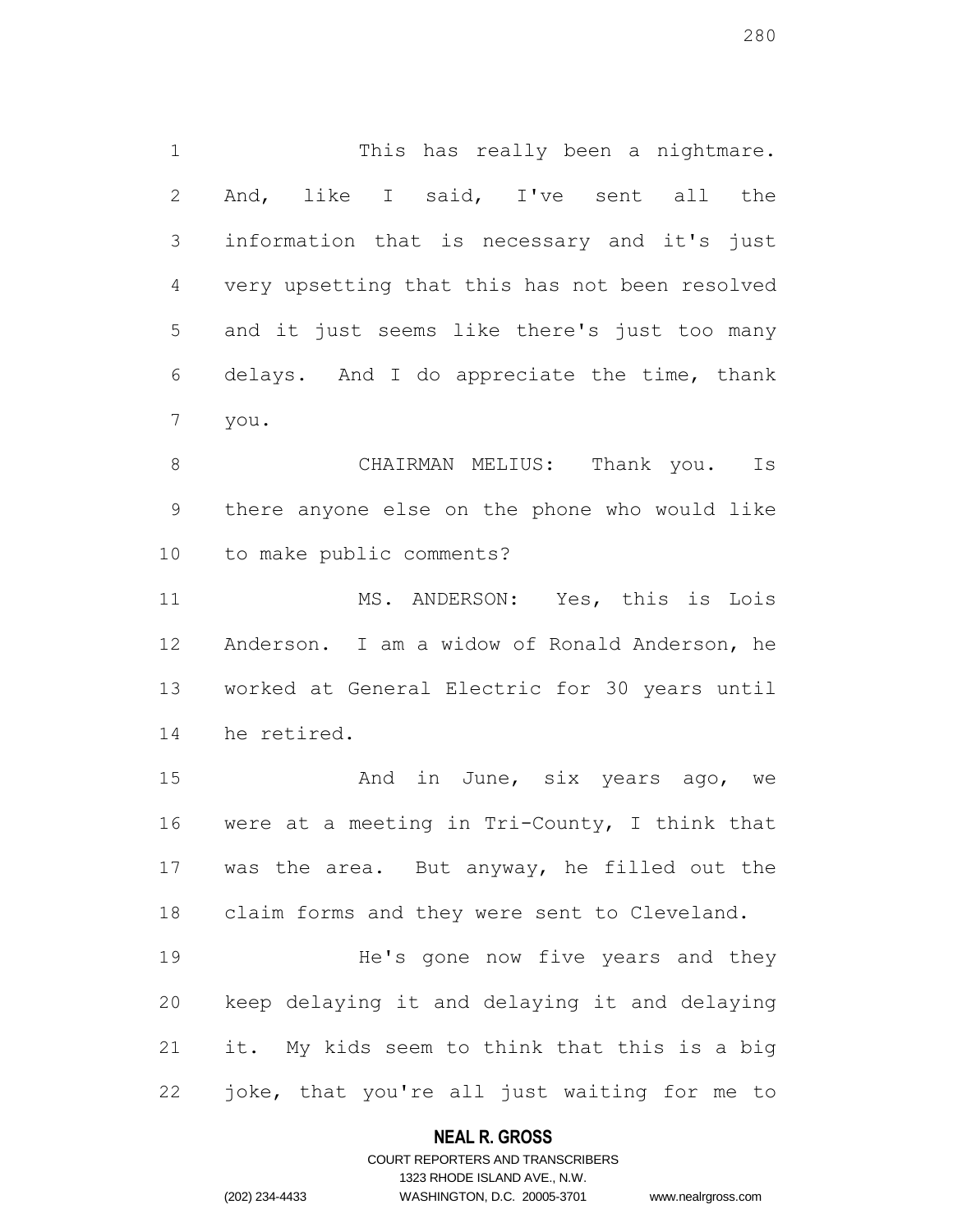die.

2 So, I agree with Lois and Mr. Fester and I'd really appreciate if you would get some answers on this, because I think NIOSH has done everything they can possibly do. 7 And I thank you for the time and listening to me. CHAIRMAN MELIUS: Thank you. Anybody else on the phone that wishes to make public comments? (No response.) CHAIRMAN MELIUS: Okay, one more time, anybody else that wishes to make public comments? (No response.) CHAIRMAN MELIUS: Okay, if not, that then closes the public comment session and the Board will reconvene tomorrow at 8:15 -- roughly 8:15 to 8:30 with the schedule. And we believe Doug Daniels will be here, the speaker for tomorrow, and we'll

## **NEAL R. GROSS**

|                | COURT REPORTERS AND TRANSCRIBERS |
|----------------|----------------------------------|
|                | 1323 RHODE ISLAND AVE., N.W.     |
| (202) 234-4433 | WASHINGTON, D.C. 20005-3701      |

D.C. 20005-3701 www.nealrgross.com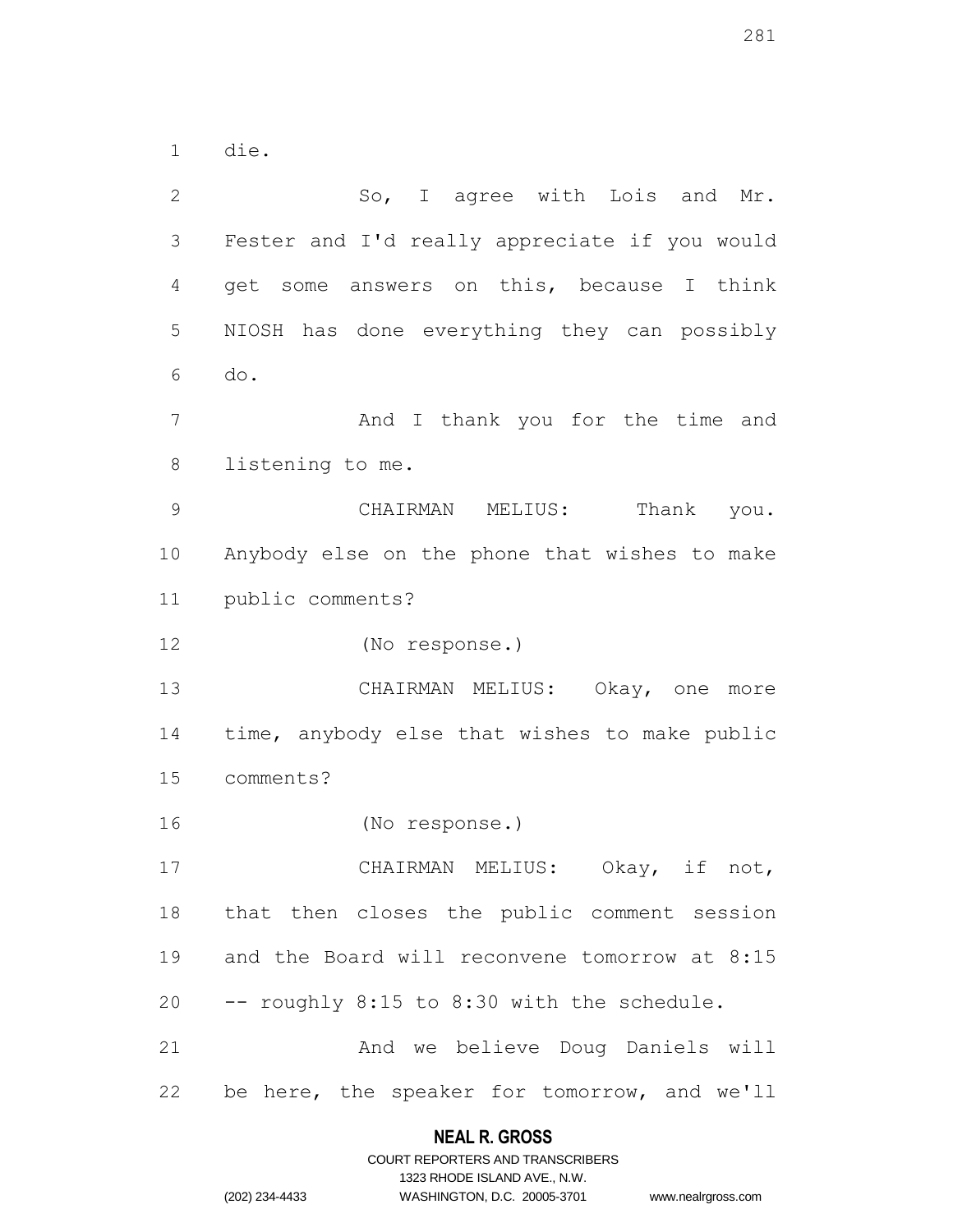go from there.

2 MS. ANDERSON: Is that on the GE again at 8:15 in the morning? CHAIRMAN MELIUS: No, no, we'll be speaking about some more general issues. They'll be no further discussion of GE at this meeting. 8 MS. ANDERSON: All right, thank you. 10 CHAIRMAN MELIUS: Thank you. (Whereupon, the above-entitled matter went off the record at 5:41 p.m.)